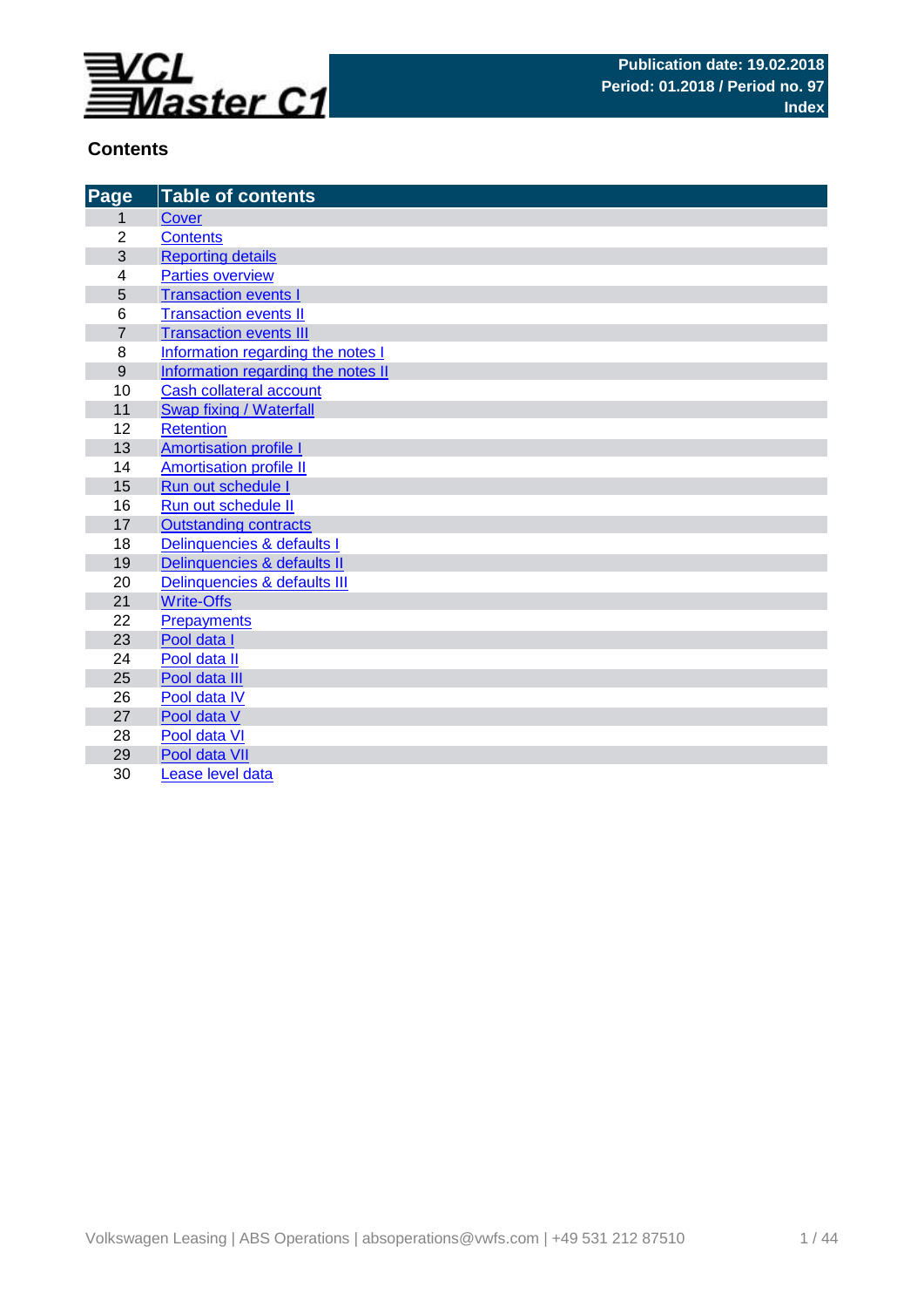

| Deal name:                     | <b>VCL Master Compartment 1</b>                                                                                                                                                 |
|--------------------------------|---------------------------------------------------------------------------------------------------------------------------------------------------------------------------------|
| <b>Issuer:</b>                 | VCL Master S.A.<br>acting with respect to its Compartment 1<br>52-54 avenue du X Septembre<br>L-2550 Luxembourg<br>Luxembourg<br>Tel.: +35 602 491<br>Fax: +35 645 9628         |
| Originator of the receivables: | Volkswagen Leasing GmbH                                                                                                                                                         |
| Seller of the receivables:     | Volkswagen Leasing GmbH                                                                                                                                                         |
| Servicer name:                 | Volkswagen Leasing GmbH                                                                                                                                                         |
| <b>Reporting entity:</b>       | Volkswagen Leasing GmbH<br><b>ABS Operations</b><br>Gifhorner Straße 57<br>38112 Braunschweig<br><b>Federal Republic of Germany</b>                                             |
| Contact:                       | Phone: +49 531 212 87510<br>Fax: +49 531 212 77540<br>Email: ABSOperations@vwfs.com                                                                                             |
| Corporate service provider:    | Circumference FS (Luxembourg) SA<br>52-54 avenue du X Septembre<br>L-2550 Luxembourg<br>Luxembourg<br>Tel.: +35 2602 491<br>Fax: +35 2645 9628<br>Email: VCL@circumferencefs.lu |





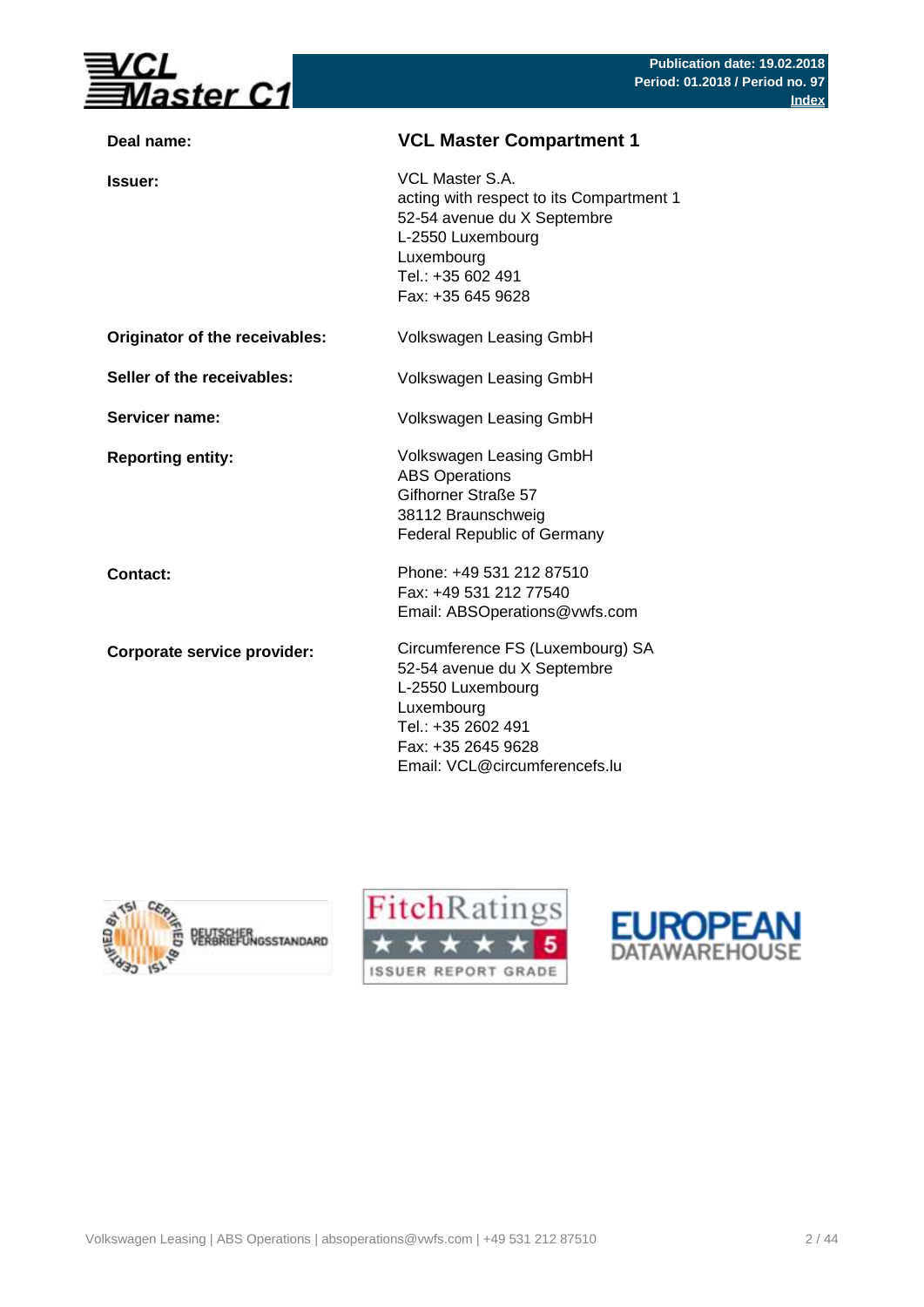

## **Reporting details**

| <b>Deal overview</b>                |                                     |                                     |
|-------------------------------------|-------------------------------------|-------------------------------------|
| Cut-Off-Date                        | 31.12.2009 Publication date:        | 19.02.2018 (18th of each month)     |
| Scheduled date of Clean-Up-<br>Call | n.a. Payment date:                  | 26.02.2018 (25th of each month)     |
| Legal final maturity date           | 25.09.2023 Reporting date:          | 31.01.2018 (last day of each month) |
| <b>Issue date</b>                   | 21.01.2010 Asset collection period: | from 01.01.2018 until 31.01.2018    |
| Period no.:                         | 97 Interest accrual period          | from 25.01.2018 until 26.02.2018    |
| Reporting frequency:                | monthly Note payment period:        | from 25.01.2018 until 26.02.2018    |
| Next payment date:                  | 26.03.2018 Days accrued:            | 32                                  |

| Type of car at pool cut | Number of<br>contracts | Percentage of<br><b>contracts</b> | <b>Outstanding</b><br>discounted<br>balance | Percentage outstanding<br>discounted balance |
|-------------------------|------------------------|-----------------------------------|---------------------------------------------|----------------------------------------------|
| New cars                | 29,020                 | 92,34%                            | 368.009.832,18 €                            | 92,26%                                       |
| Used cars               | 1.668                  | 5.31%                             | 19.348.045.09 €                             | 4.85%                                        |
| Demonstration cars      | 740                    | 2.35%                             | 11.503.919.62 €                             | 2,88%                                        |
| <b>Total</b>            | 31.428                 | $100.00\%$                        | 398.861.796.89 €                            | 100,00%                                      |

| Type of product at pool cut | Number of<br>contracts | Percentage of<br>contracts | Outstanding<br>discounted<br>balance | Percentage outstanding<br>discounted balance |
|-----------------------------|------------------------|----------------------------|--------------------------------------|----------------------------------------------|
| Closed end contract         | 1.252                  | $3.98\%$                   | 13.406.957.93 €                      | 3,36%                                        |
| Open end lease contract     | 30.176                 | 96.02%                     | 385.454.838.96 €                     | 96.64%                                       |
| <b>Total</b>                | 31.428                 | 100,00%                    | 398.861.796,89                       | 100,00%                                      |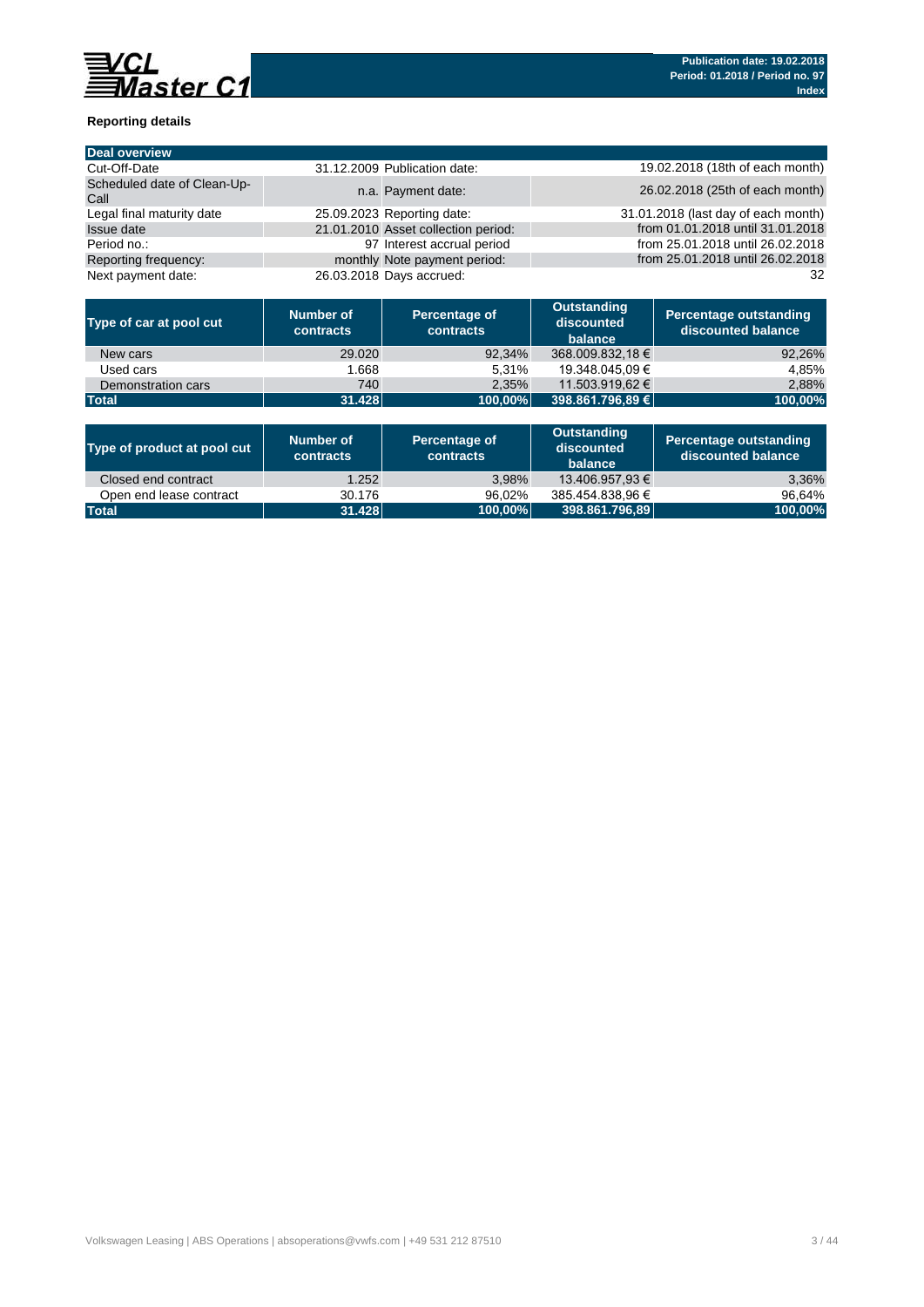

### **Parties overview**

| Lead manager:                                                        | <b>Crédit Agricole Corporate and Investment Bank</b><br>12, place des Etats-Unis, CS 70052<br>London E14 5HQ<br>92547 Montrouge Cedex, France<br>Email: louisvictor.aubertin@ca-cib.com                                                      | Security trustee /<br><b>Process Agent:</b> | <b>Wilmington Trust SP</b><br>Services (Frankfurt) GmbH<br>Steinweg 3-5<br>D-60313 Frankfurt am Main<br>Germany<br>Fax +49 (0) 69 2992 5387<br>Email: fradirectors@wilmingtontrust.com                                                                                                                                                                                                                                                                                                                                                                                                                                 |
|----------------------------------------------------------------------|----------------------------------------------------------------------------------------------------------------------------------------------------------------------------------------------------------------------------------------------|---------------------------------------------|------------------------------------------------------------------------------------------------------------------------------------------------------------------------------------------------------------------------------------------------------------------------------------------------------------------------------------------------------------------------------------------------------------------------------------------------------------------------------------------------------------------------------------------------------------------------------------------------------------------------|
| Paying agent/<br>Calculation agent/<br>Interest determination agent: | <b>HSBC Bank plc</b><br>8 Canada Square<br>London E14 5HQ<br>United Kingdom<br>Email: ctla.securitisation@hsbc.com                                                                                                                           | Data protection<br>trustee:                 | Volkswagen Bank GmbH<br>Gifhorner Straße 57<br>D-38112 Braunschweig<br>Germany<br>Email: ABSOperations@vwfs.com<br>Fax: +49 (0) 531 212 7 23 67                                                                                                                                                                                                                                                                                                                                                                                                                                                                        |
| <b>Account bank:</b>                                                 | <b>BNY Mellon</b><br>One Canada Square<br>London E14 5AL<br>United Kingdom<br>Email: luke.ashby@bnymellon.com                                                                                                                                | <b>Clearing systems:</b>                    | <b>Clearstream Banking S.A.</b><br>42 Avenue JF Kennedy<br>L-1885 Luxembourg<br>Luxembourg<br>Email: web@clearstream.com<br>Euroclear Banking S.A./ N.V.<br>1 Boulevard du Roi Albert II.<br>B-1210 Brussels<br>Belgium<br>Tel.: +32 (0)2 326 1211                                                                                                                                                                                                                                                                                                                                                                     |
| Swap counterparty:                                                   | DZ Bank AG<br>Platz der Republik<br>60265 Frankfurt am Main<br>Germany<br>Email: otcderivatives@dzbank.de<br><b>Bank of Nova Scotia</b><br>40 King Street West<br>Toronto, M5H 3Y2<br>Email: scott.lloyd@scotiabank.com<br>Fax: 416 933 2291 | <b>Rating agencies:</b>                     | <b>DBRS Ratings Limited</b><br>1 Minster Court, 10th Floor<br>Mincing Lane<br>London EC3R 7AA<br>Email: mbabick@dbrs.com; soconnor@dbrs.com<br><b>Standard &amp; Poor's Ratings Group</b><br>Attn.: Structured Finance<br>Standard & Poor's Ratings Services<br>20 Canada Square<br>Canary Wharf<br>London E14 5LH<br>United Kingdom<br>Email: ABSeuropeansurveillance@standardandpoors.com<br><b>Creditreform Rating AG</b><br>Attn.: Structured Finance<br>Hellersbergstr. 11<br>41460 Neuss<br>Federal Republic of Germany<br>Tel.: +49 2131 109 626<br>Fax: +49 2131 109 627<br>Email: info@creditreform-rating.de |
| Corporate service<br>provider:                                       | <b>Circumference FS</b><br>(Luxembourg) S.A.<br>52-54 avenue du X Septembre<br>L-2550 Luxembourg<br>Luxembourg<br>Email: VCL@circumferencefs.lu<br>Fax: +352 2645 9628<br>Tel.: +352 2602 491                                                | Servicer:                                   | <b>Volkswagen Leasing GmbH</b><br>Gifhorner Str. 57<br>D-38112 Braunschweig<br>Germany<br>Email: ABSOperations@vwfs.com<br>Fax: +49 531 212 77540<br>Tel.: +49 531 212 84952                                                                                                                                                                                                                                                                                                                                                                                                                                           |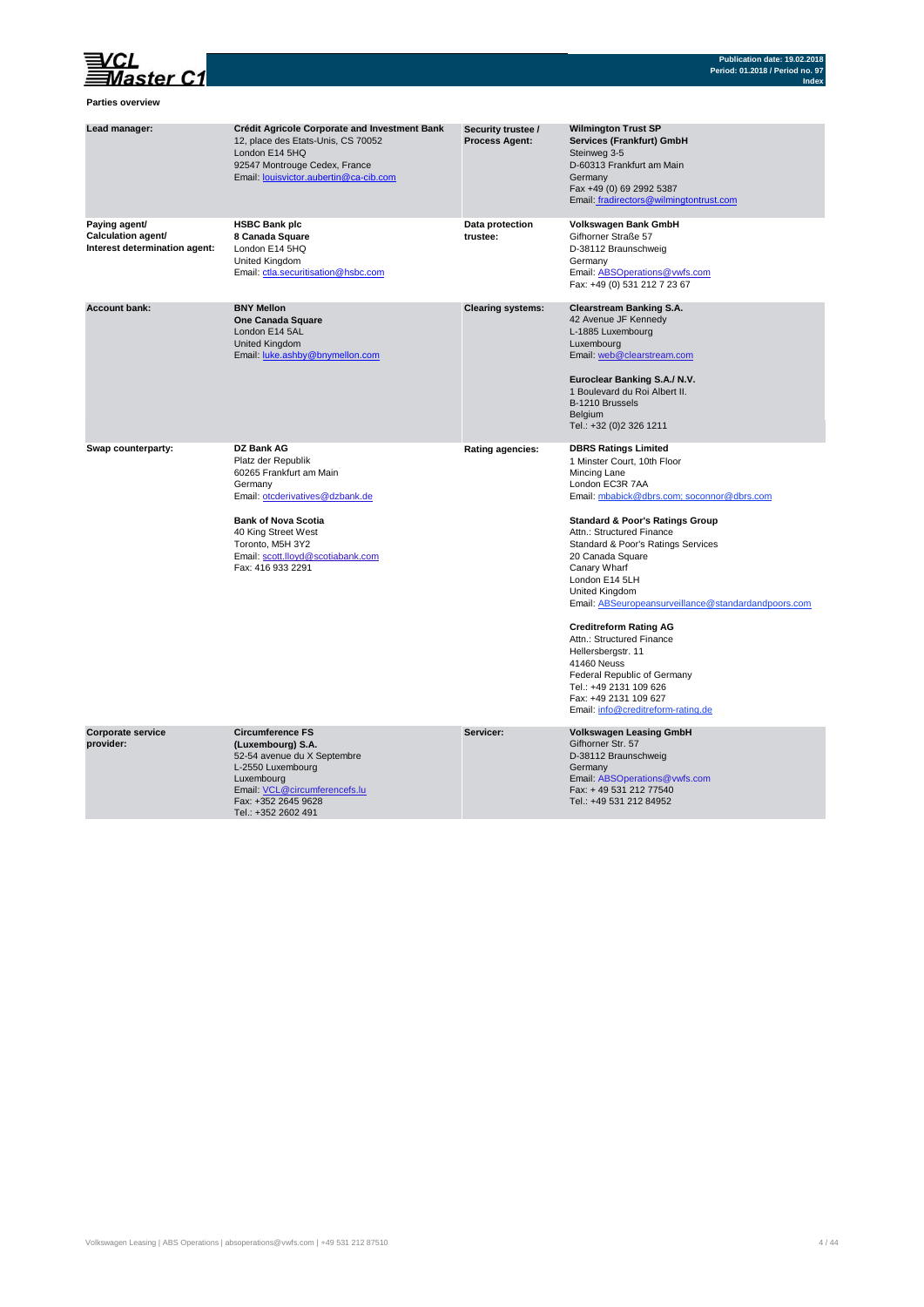

### **Transaction events I**

#### **Clean-up-call**

| <b>Clean-Up-Call condition</b>                  |        |
|-------------------------------------------------|--------|
| Percentage of initial discounted portfolio      | 60.37% |
| Min. Percentage of initial discounted portfolio | 10.00% |

\*N.B. This percentage may become greater 100% whenever the current total outstanding discounted balance is larger than the Initial discounted balance as of initial Cut-Off-Date.

Fulfilled when the aggregate discounted Balance is less than 10% of the Initial discounted balance as of initial Cut-Off date provided that all payment obligations under the Compartment 1 notes will be thereby fulfilled.

| <b>Repurchase of receivables</b> | Number of contracts      | Percentage of contracts | <b>Outstanding discounted</b><br>balance | Percentage of<br>outstanding discounted<br>balance | <b>Re-Purchase price</b> |
|----------------------------------|--------------------------|-------------------------|------------------------------------------|----------------------------------------------------|--------------------------|
| Current period                   | $\sim$                   | 0.000%                  |                                          | 0.000%                                             |                          |
| Previous periods                 |                          | 0.000%                  |                                          | 0.000%                                             |                          |
| <b>Total</b>                     | $\overline{\phantom{a}}$ | $0.000\%$               | -€                                       | $0.000\%$                                          |                          |

If a repurchase of receivables occurred, it would only result from non-eligibility as of the respective Cut-Off-Date (which has been discovered at a later stage).

#### **Transaction party replacements**

| <b>Capacity of transaction party</b> | Date of replacement | <b>Reason for replacement</b> | <b>Replaced party</b>  | <b>Replaced by</b> |
|--------------------------------------|---------------------|-------------------------------|------------------------|--------------------|
| SWAP counterparty Series A 2010-2    | 25.10.2017          | Renewal 2017                  | DZ BANK                | Scotia             |
| SWAP counterparty Series A 2011-2    | 25.10.2017          | Renewal 2017                  | DZ BANK                | Scotia             |
| SWAP counterparty Series A 2012-1    | 25.10.2017          | Renewal 2017                  | DZ BANK                | Scotia             |
| SWAP counterparty Series A 2012-3    | 25.10.2017          | Renewal 2017                  | DZ BANK                | Scotia             |
| SWAP counterparty Series A 2012-4    | 25.10.2017          | Renewal 2017                  | <b>Credit Agricole</b> | Scotia             |
| SWAP counterparty Series A 2013-1    | 25.10.2017          | Renewal 2017                  | DZ BANK                | Scotia             |
| SWAP counterparty Series A 2017-1    | 25.10.2017          | Renewal 2017                  | <b>SEB</b>             | Scotia             |
| SWAP counterparty Series A 2017-2    | 25.10.2017          | Renewal 2017                  | n. a.                  | Scotia             |
| SWAP counterparty Series A 2017-3    | 25.10.2017          | Renewal 2017                  | n. a.                  | Scotia             |
| SWAP counterparty Series B 2014-1    | 25.10.2017          | Renewal 2017                  | <b>Credit Agricole</b> | DZ BANK            |
| SWAP counterparty Series B 2014-3    | 25.10.2017          | Renewal 2017                  | <b>Credit Agricole</b> | <b>DZ BANK</b>     |
| SWAP counterparty Series B 2014-4    | 25.10.2017          | Renewal 2017                  | Scotia                 | DZ BANK            |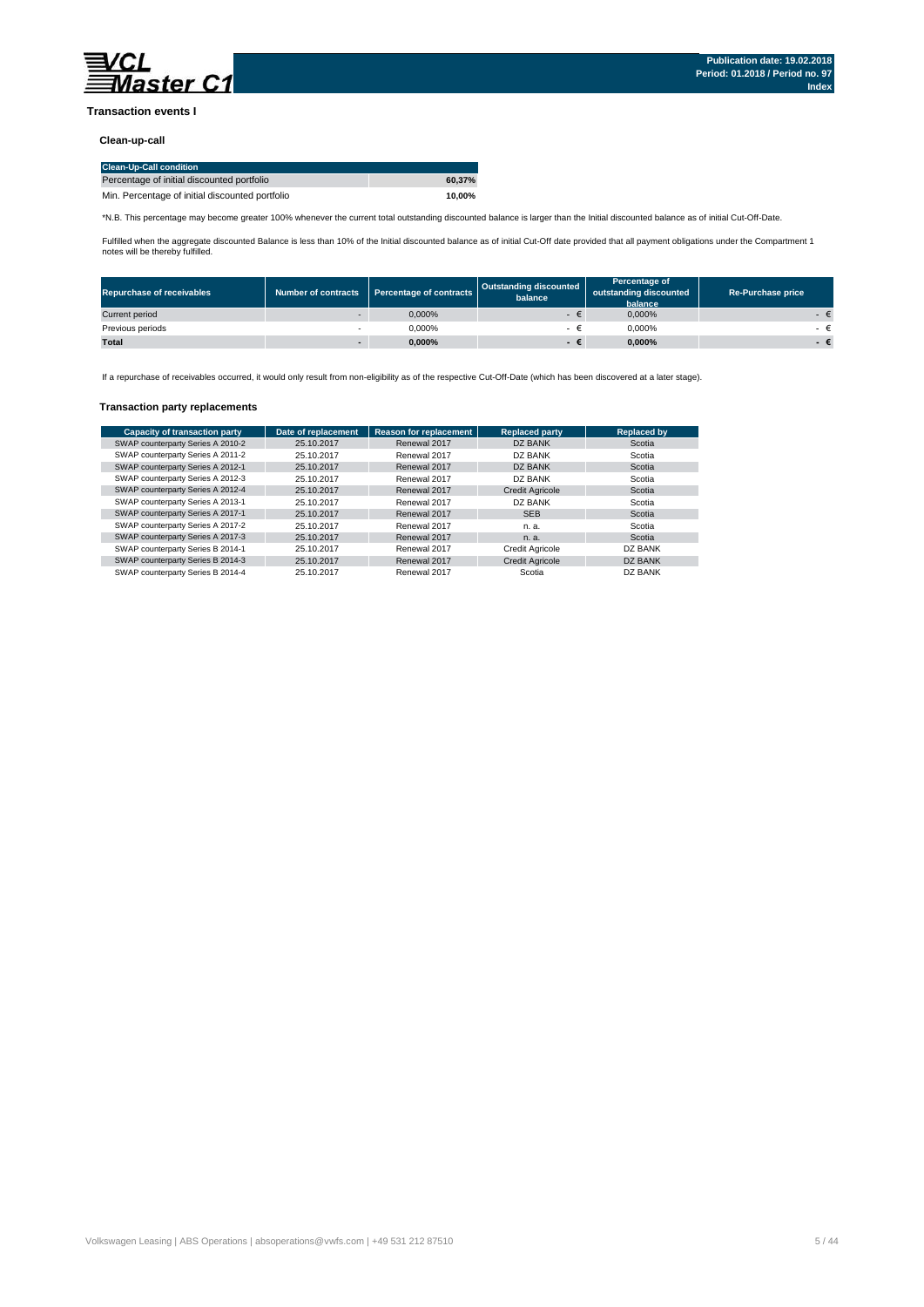# **EVCL** laster C1

### **Transaction events II**

| <b>Revolving period</b>                                                                             |            |
|-----------------------------------------------------------------------------------------------------|------------|
| Series revolving period expiration date of<br>the last outstanding series of compartment<br>1 notes | 25.09.2018 |
| Date of occurance of an early amortisation<br>event                                                 |            |
| Compartment 1 revolving period                                                                      | 25.09.2018 |
|                                                                                                     |            |

| <b>Accumulation account balance</b>                              | 31.01.2018 | 28.02.2018 |
|------------------------------------------------------------------|------------|------------|
| Amounts not invested for the purchase of<br>additional assets    | $0.00 \in$ | $0.00 \in$ |
| Percentage not invested for the purchase of<br>additional assets | 0.00%      | $0.00\%$   |

| Dynamic net loss ratio | Ratio       | 0.4%      | $\geq 1.0\%$ | $\geq 2.0\%$ | : 2.8% |
|------------------------|-------------|-----------|--------------|--------------|--------|
| 30.11.2017             | 0.01855%    | <b>No</b> | No           | <b>No</b>    | No     |
| 31.12.2017             | 0.01569%    | No<br>__  | No<br>__     | No           | No     |
| 31.01.2018             | $0.00869\%$ | <b>No</b> | No           | <b>No</b>    | No     |

| Cumulative net loss ratio                    | Ratio    | > 0.45%   | $\geq 1.2\%$ | $\geq 1.75\%$ | $\geq 2.25\%$      |
|----------------------------------------------|----------|-----------|--------------|---------------|--------------------|
| 30.11.2017                                   | 0.08519% | No.       | <b>No</b>    | No            | <b>No</b>          |
| 31.12.2017                                   | 0.08526% | No        | No           | No            | No                 |
| 31.01.2018                                   | 0.08500% | <b>No</b> | <b>No</b>    | No            | <b>No</b>          |
|                                              |          |           |              |               |                    |
| Discounted balance as of the previous period |          |           |              |               | 1.772.884.120.65 € |

Nominal balance of all initial and additional assets Discounted balance of all initial and additional assets 19.900.272.008,85 € Weighted average seasoning

| Late delingency ratio |  |
|-----------------------|--|

8,08 0,35263%

21.737.405.757,94 €

| <b>Enforcement event</b>                                                                                    |                          | <b>No</b>     |
|-------------------------------------------------------------------------------------------------------------|--------------------------|---------------|
| <b>Credit enhancement increase condition</b>                                                                |                          | not in effect |
| a) the dynamic net loss ratio for three consecutive payment dates exceeds and                               | $\overline{\phantom{a}}$ |               |
| (i) if weighted average seasoning is less 12,5 months                                                       | 0,40%                    | No            |
| (ii) if weighted average seasoning is between 12,5 (incl.) - 24,5 (excl.) months                            | 1.00%                    | <b>No</b>     |
| (iii) if weighted average seasoning is between 24,5 (incl.) - 36,4 (incl.) months                           | 2,00%                    | <b>No</b>     |
| (iv) if weighted average seasoning is $>$ 36,4 months                                                       | 2,80%                    | <b>No</b>     |
| b) the cumulative net loss ratio exeeds and                                                                 |                          |               |
| (i) if weighted average seasoning is less or equal 12.5 months                                              | 0.45%                    | <b>No</b>     |
| (ii) if weighted average seasoning is between 12,5 (incl.) - 24,5 (excl.) months                            | 1.20%                    | No            |
| (iii) if weighted average seasoning is between 24,5 (incl.) - 36,4 (incl.) months                           | 1,75%                    | <b>No</b>     |
| (iv) if weighted average seasoning is $>$ 36,4 months                                                       | 2,25%                    | <b>No</b>     |
| c) the late delinguency ratio exceeds 2.5% at any payment date                                              |                          | <b>No</b>     |
| d) the occurence of a servicer replacement event                                                            |                          | <b>No</b>     |
| e) the occurence of an insolvency event with respect to VWL                                                 |                          | <b>No</b>     |
| f) the cash collateral account does not contain the compartment 1 specified general cash collateral account |                          | No            |

| <b>Early amortisation event</b>                                                                                                                                              | not in effect |
|------------------------------------------------------------------------------------------------------------------------------------------------------------------------------|---------------|
| (i) Occurence of a foreclosure event                                                                                                                                         | No            |
| (ii) VCL Master Compartment 1 accumulation account balance > 10% of total discounted lease receivables on two consecutive months                                             | No            |
| (iii) VCL Master Compartment 2 accumulation account balance > 10% of total discounted expectancy rights on three consecutive months                                          | <b>No</b>     |
| (iv) VCL Master RV Compartment 1 accumulation account balance > 10% of total discounted expectancy rights on three consecutive                                               | No            |
| (v) In case of default/termination event: failure to replace swap counterparty or failure to post collatereal by swap counterparty                                           | <b>No</b>     |
| (vi) Six payment dates after the initial issue date, the Class A Actual Overcollateralisation Percentage is lower than 10% the initial<br>overcollateralisation percentage   | No            |
| (vii) Six payment dates after the initial issue date, the Class B Actual Overcollateralisation Percentage is lower than 7,6% the initial<br>overcollateralisation percentage | No            |
|                                                                                                                                                                              |               |
|                                                                                                                                                                              |               |

| km-settlement reserve                 | Number of contracts Discounted balance |              | Percentage of total<br>discounted balance | Nominal balance |    |
|---------------------------------------|----------------------------------------|--------------|-------------------------------------------|-----------------|----|
| Consumer contracts with km-settlement | 140                                    | 480.188.87 € | 0,02%                                     | 487.036.28 €    | No |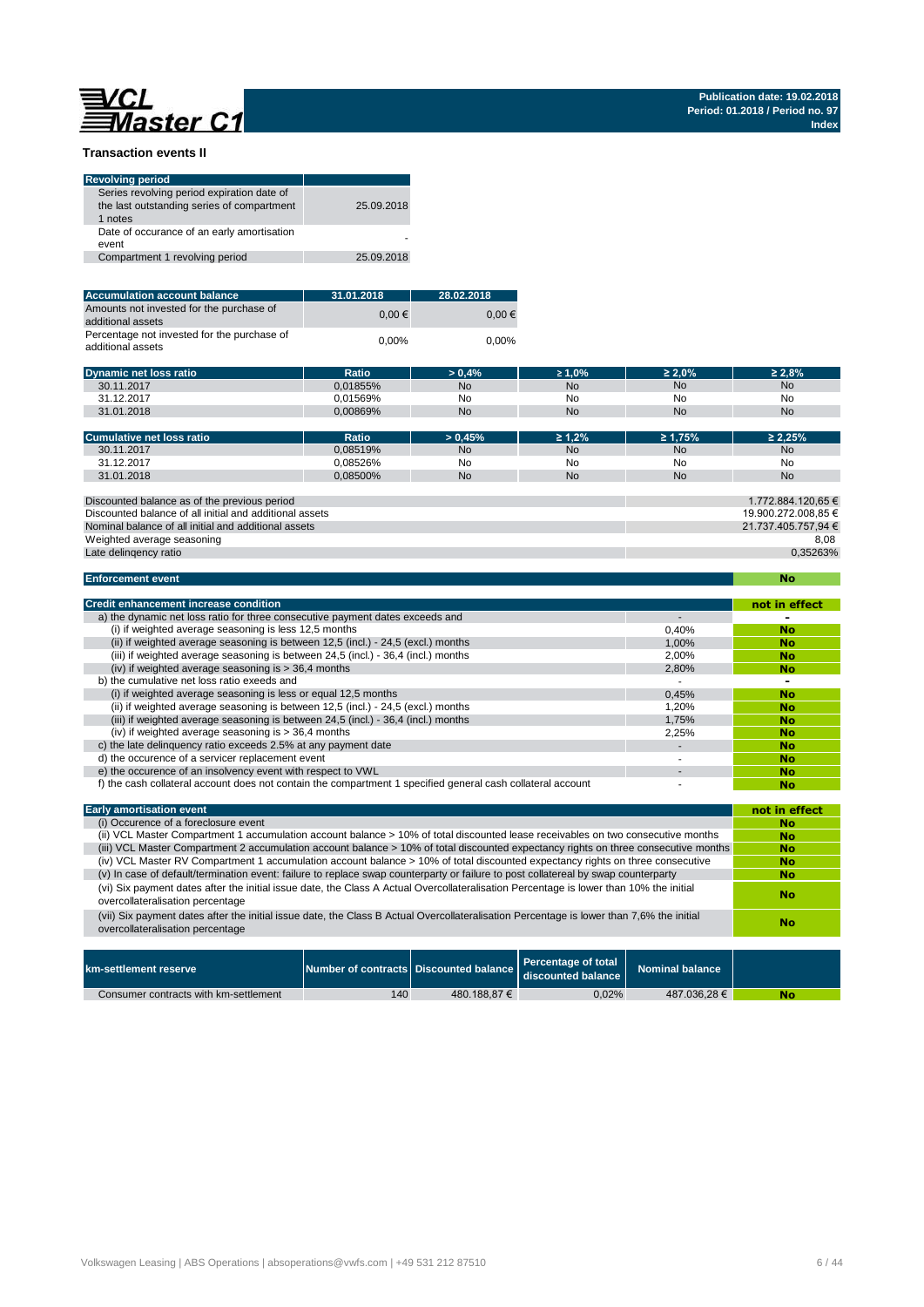

# **Publication date: 19.02.2018 Period: 01.2018 / Period no. 97 Index**

| <b>Transaction events III</b>                                                     |                                                                                            |                                                                                                                                                                                                                                                                                                                                                                                                                                                                                                           |                  |                   |                            |                   |                 |                     |                     |
|-----------------------------------------------------------------------------------|--------------------------------------------------------------------------------------------|-----------------------------------------------------------------------------------------------------------------------------------------------------------------------------------------------------------------------------------------------------------------------------------------------------------------------------------------------------------------------------------------------------------------------------------------------------------------------------------------------------------|------------------|-------------------|----------------------------|-------------------|-----------------|---------------------|---------------------|
| <b>Account bank</b>                                                               |                                                                                            | <b>DBRS</b>                                                                                                                                                                                                                                                                                                                                                                                                                                                                                               |                  |                   | S&P                        |                   |                 | <b>Creditreform</b> |                     |
| <b>BNY Mellon</b>                                                                 | Long term                                                                                  | <b>Short term</b>                                                                                                                                                                                                                                                                                                                                                                                                                                                                                         | Outlook          | Long term         | <b>Short term</b>          | Outlook           | Long term       | Short term          | Outlook             |
| Current rating*                                                                   | AA                                                                                         | R-1 (high)                                                                                                                                                                                                                                                                                                                                                                                                                                                                                                | stable           | AA-               | $A-1+$                     | stable            |                 | L2                  | n. a.               |
| Minimum required rating                                                           | A                                                                                          |                                                                                                                                                                                                                                                                                                                                                                                                                                                                                                           |                  | A                 | $A-1$                      |                   | A               | L2                  |                     |
| (if no short term rating available, the higher<br>Inno term ratino is annlicable) |                                                                                            |                                                                                                                                                                                                                                                                                                                                                                                                                                                                                                           |                  |                   |                            |                   |                 |                     |                     |
|                                                                                   | its own initiative with another account bank.                                              | If the account bank ceases to have the account bank required rating it shall, at its own cost,<br>(i) transfer the accounts to an eligible collateral bank, or<br>(ii) provide a quarantee from an eligible guarantor, or<br>(iii) take any other action in order to maintain the rating of the notes.<br>If none of the measures is taken within a given timespan, the issuer may enter into new banking arrangements at<br>(Please refer to the prospectus for a complete description of the mechanism) |                  |                   |                            |                   |                 | Required rating:    | <b>Fulfilled</b>    |
| Swap counterparty                                                                 |                                                                                            | <b>DBRS</b>                                                                                                                                                                                                                                                                                                                                                                                                                                                                                               |                  |                   | S&P                        |                   |                 |                     |                     |
| DZ Bank AG                                                                        | Long term                                                                                  | <b>Short term</b>                                                                                                                                                                                                                                                                                                                                                                                                                                                                                         | Outlook          | Long term         | <b>Short term</b>          | Outlook           |                 |                     |                     |
| Current rating*                                                                   | A (high)                                                                                   | R-1 (middle)                                                                                                                                                                                                                                                                                                                                                                                                                                                                                              | stable           | AA-               | $A-1+$                     | stable            |                 |                     |                     |
| Minimum required rating                                                           | $\overline{A}$                                                                             |                                                                                                                                                                                                                                                                                                                                                                                                                                                                                                           |                  | A                 | $A-1$                      |                   |                 |                     |                     |
| (if no short term rating available, the higher<br>long term rating is applicable) |                                                                                            |                                                                                                                                                                                                                                                                                                                                                                                                                                                                                                           |                  |                   |                            |                   |                 |                     |                     |
|                                                                                   |                                                                                            | If the swap bank falls below the above mentioned minimum rating (Level I) it shall provide eligible credit support by                                                                                                                                                                                                                                                                                                                                                                                     |                  |                   |                            |                   |                 |                     |                     |
|                                                                                   | means of cash or certain types of prime debt obligations                                   |                                                                                                                                                                                                                                                                                                                                                                                                                                                                                                           |                  |                   |                            |                   |                 |                     |                     |
|                                                                                   |                                                                                            | If the swap bank ceases to have the even lower rating as an eligible swap counterparty (Level II) it shall, at its own                                                                                                                                                                                                                                                                                                                                                                                    |                  |                   |                            |                   |                 |                     |                     |
|                                                                                   | cost,                                                                                      | (i) transfer all rights and obligations under the swap agreement to another eligible swap partner or                                                                                                                                                                                                                                                                                                                                                                                                      |                  |                   |                            |                   |                 |                     |                     |
|                                                                                   | (ii) provide a guarantee from an eligible guarantor.<br>initiative with another swap bank. | If none of the measures is taken within a given timespan, the Issuer may enter into new arrangements at its own                                                                                                                                                                                                                                                                                                                                                                                           |                  |                   | Required rating:           | <b>Fulfilled</b>  |                 |                     |                     |
|                                                                                   |                                                                                            | (Please refer to the prospectus for a complete description of the mechanism)                                                                                                                                                                                                                                                                                                                                                                                                                              |                  |                   |                            |                   |                 |                     |                     |
| Swap counterparty                                                                 |                                                                                            | <b>DBRS</b>                                                                                                                                                                                                                                                                                                                                                                                                                                                                                               |                  |                   | S&P                        |                   |                 |                     |                     |
| Bank of Nova Scotia                                                               | Long term                                                                                  | Short term                                                                                                                                                                                                                                                                                                                                                                                                                                                                                                | <b>Outlook</b>   | Long term         | <b>Short term</b>          | Outlook           |                 |                     |                     |
| Current rating*                                                                   | AA<br>$\overline{A}$                                                                       | R-1 (high)                                                                                                                                                                                                                                                                                                                                                                                                                                                                                                | negative         | A+                | $A-1$                      | stable            |                 |                     |                     |
| Minimum required rating<br>(if no short term rating available, the higher         |                                                                                            |                                                                                                                                                                                                                                                                                                                                                                                                                                                                                                           |                  | A                 | $A-1$                      |                   |                 |                     |                     |
| long term rating is applicable)                                                   |                                                                                            |                                                                                                                                                                                                                                                                                                                                                                                                                                                                                                           |                  |                   |                            |                   |                 |                     |                     |
|                                                                                   | means of cash or certain types of prime debt obligations                                   | If the swap bank falls below the above mentioned minimum rating (Level I) it shall provide eligible credit support by                                                                                                                                                                                                                                                                                                                                                                                     |                  |                   |                            |                   |                 |                     |                     |
|                                                                                   |                                                                                            |                                                                                                                                                                                                                                                                                                                                                                                                                                                                                                           |                  |                   |                            |                   |                 |                     |                     |
|                                                                                   | cost.                                                                                      | If the swap bank ceases to have the even lower rating as an eligible swap counterparty (Level II) it shall, at its own                                                                                                                                                                                                                                                                                                                                                                                    |                  |                   |                            |                   |                 |                     |                     |
|                                                                                   |                                                                                            | (i) transfer all rights and obligations under the swap agreement to another eligible swap partner or                                                                                                                                                                                                                                                                                                                                                                                                      |                  |                   | Required rating:           | <b>Fulfilled</b>  |                 |                     |                     |
|                                                                                   | (ii) provide a guarantee from an eligible guarantor.                                       | If none of the measures is taken within a given timespan, the Issuer may enter into new arrangements at its own                                                                                                                                                                                                                                                                                                                                                                                           |                  |                   |                            |                   |                 |                     |                     |
|                                                                                   | initiative with another swap bank.                                                         |                                                                                                                                                                                                                                                                                                                                                                                                                                                                                                           |                  |                   |                            |                   |                 |                     |                     |
|                                                                                   |                                                                                            | (Please refer to the prospectus for a complete description of the mechanism)                                                                                                                                                                                                                                                                                                                                                                                                                              |                  |                   |                            |                   |                 |                     |                     |
|                                                                                   |                                                                                            |                                                                                                                                                                                                                                                                                                                                                                                                                                                                                                           |                  |                   |                            |                   |                 |                     |                     |
|                                                                                   |                                                                                            | <b>DBRS</b>                                                                                                                                                                                                                                                                                                                                                                                                                                                                                               |                  |                   | S&P                        |                   |                 | Creditreform        |                     |
| Volkswagen AG                                                                     | Long term                                                                                  | <b>Short term</b>                                                                                                                                                                                                                                                                                                                                                                                                                                                                                         | Outlook          | Long term         | <b>Short term</b>          | <b>Outlook</b>    | Lona term       | Short term          | Outlook             |
| Current rating                                                                    | <b>BBB</b> (high)                                                                          | n. a.                                                                                                                                                                                                                                                                                                                                                                                                                                                                                                     | stable           | BBB+              | $A-2$                      | stable            | n. a.           | n. a.               | n. a.               |
| Minimum required rating                                                           | <b>BBB</b>                                                                                 | F <sub>1</sub>                                                                                                                                                                                                                                                                                                                                                                                                                                                                                            |                  |                   |                            |                   |                 |                     |                     |
|                                                                                   |                                                                                            |                                                                                                                                                                                                                                                                                                                                                                                                                                                                                                           |                  |                   |                            |                   |                 | Required rating:    | <b>Fulfilled</b>    |
|                                                                                   |                                                                                            | <b>DBRS</b>                                                                                                                                                                                                                                                                                                                                                                                                                                                                                               |                  |                   | S&P                        |                   |                 |                     |                     |
|                                                                                   |                                                                                            |                                                                                                                                                                                                                                                                                                                                                                                                                                                                                                           |                  |                   |                            |                   |                 | <b>Creditreform</b> |                     |
| Volkswagen Financial Services AG<br>Current rating                                | Long term<br>n. a.                                                                         | <b>Short term</b><br>n. a.                                                                                                                                                                                                                                                                                                                                                                                                                                                                                | Outlook<br>n. a. | Long term<br>BBB+ | <b>Short term</b><br>$A-2$ | Outlook<br>stable | Long term<br>A- | Short term<br>$L-2$ | Outlook<br>negative |
| Minimum required rating                                                           |                                                                                            |                                                                                                                                                                                                                                                                                                                                                                                                                                                                                                           |                  | <b>BBB</b>        | $A-2$                      |                   | BBB+            |                     |                     |
| *Ratings last undated on 05/02/2017                                               |                                                                                            |                                                                                                                                                                                                                                                                                                                                                                                                                                                                                                           |                  |                   |                            |                   |                 | Required rating:    | <b>Fulfilled</b>    |

\*Ratings last updated on 05/02/2017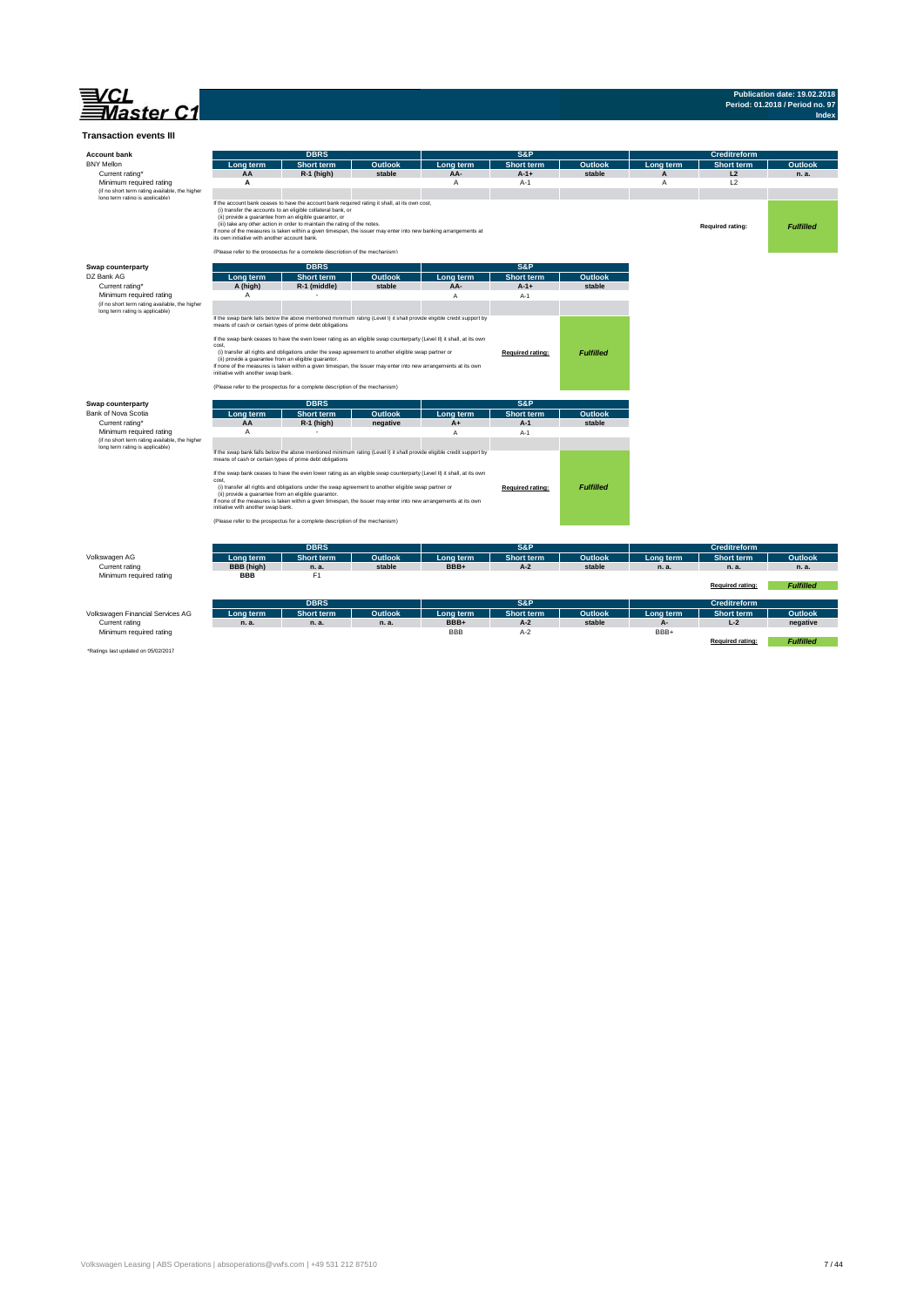#### **Information regarding the notes I**

|                                        | <b>Class A Notes</b>    |                      |                 |                        |                        |                        |            |                               |                        |                        |                        |                      |                        | Class B Notes          |                 |  |  |
|----------------------------------------|-------------------------|----------------------|-----------------|------------------------|------------------------|------------------------|------------|-------------------------------|------------------------|------------------------|------------------------|----------------------|------------------------|------------------------|-----------------|--|--|
| Rating at issue date                   | Series A:<br>$2010 - 2$ | ል 2010-4<br>Series A | Series A 2011-2 | <b>Series A 2012-1</b> | <b>Series A 2012-2</b> | <b>Series A 2012-3</b> | A 2012-4 4 | Series A<br>$\Delta 2013 - 1$ | <b>Series A 2015-1</b> | <b>Series A 2017-1</b> | <b>Series A 2017-2</b> | Series A<br>A 2017-3 | <b>Series B 2014-1</b> | <b>Series B 2014-3</b> | Series B 2014-4 |  |  |
| Creditreform                           | AAA(sf)                 | AAA(sf)              | AAA(sf)         | AAA(sf)                | AAA(sf)                | AAA(sf)                | AAA(sf)    | AAA(sf)                       | AAA(sf)                | AAA(sf)                | AAA(sf)                | AAA(sf)              | $A + (sf)$             | $A + (sf)$             | $A + (sf)$      |  |  |
| Standard & Poors                       | AAA(sf)                 | AAA(sf)              | AAA(sf)         | AAA(sf)                | AAA(sf)                | AAA(sf)                | AAA(sf)    | AAA(sf)                       | AAA(sf)                | AAA(sf)                | AAA(sf)                | AAA(sf               | $A + (sf)$             | $A + (sf)$             | $A+$ (sf)       |  |  |
| <b>DBRS</b>                            | AAA(sf)                 | AAA(sf)              | AAA(sf)         | AAA(sf)                | AAA(sf)                | AAA(sf)                | AAA(sf)    | AAA(sf)                       | AAA(sf)                | AAA(sf)                | AAA(sf)                | AAA(sf)              | A (high) (sf)          | A (high) (sf)          | A (high) (sf)   |  |  |
|                                        |                         |                      |                 |                        |                        |                        |            |                               |                        |                        |                        |                      |                        |                        |                 |  |  |
| <b>Current rating</b>                  |                         |                      |                 |                        |                        |                        |            |                               |                        |                        |                        |                      |                        |                        |                 |  |  |
| Creditreform                           | AAA(sf)                 | AAA(sf)              | AAA(sf)         | AAA(sf)                | AAA(sf)                | AAA(sf)                | AAA(sf)    | AAA(sf)                       | AAA(sf)                | AAA(sf)                | AAA(sf)                | AAA(sf)              | $A + (sf)$             | $A + (sf)$             | $A + (sf)$      |  |  |
| Standard & Poors                       | AAA(sf)                 | AAA(sf)              | AAA(sf)         | AAA(sf)                | AAA(sf)                | AAA(sf)                | AAA(sf)    | AAA(sf)                       | AAA(sf)                | AAA(sf)                | AAA(sf)                | AAA(sf               | $A + (sf)$             | $A + (sf)$             | $A + (sf)$      |  |  |
| <b>DBRS</b>                            | AAA(sf)                 | AAA(sf)              | AAA(sf)         | AAA(sf)                | AAA(sf)                | AAA(sf)                | AAA(sf)    | AAA(sf)                       | AAA(sf)                | AAA(sf)                | AAA(sf)                | AAA(sf)              | A (high) (sf)          | A (high) (sf)          | A (high) (sf)   |  |  |
|                                        |                         |                      |                 |                        |                        |                        |            |                               |                        |                        |                        |                      |                        |                        |                 |  |  |
| <b>Indiananced and an annual state</b> |                         |                      |                 |                        |                        |                        |            |                               |                        |                        |                        |                      |                        |                        |                 |  |  |

| Information on notes |              |              |                                                                  |               |              |              |              |                           |                       |              |              |              |                                                     |              |              |
|----------------------|--------------|--------------|------------------------------------------------------------------|---------------|--------------|--------------|--------------|---------------------------|-----------------------|--------------|--------------|--------------|-----------------------------------------------------|--------------|--------------|
| <b>ISIN</b>          | XS0480715548 | XS0480716199 | XS0646441575 XS0857704976 XS0857705353 XS0857705866 XS0857706161 |               |              |              |              | XS0950403229 XS1309693643 |                       | XS1577438135 | XS1675945494 |              | XS1675945577 XS1112835910 XS1112837379 XS1112837882 |              |              |
| Common code          | 148071554    | 048071619    | 064644157                                                        | 085770497     | 085770535    | 085770586    | 085770616    | 095040322                 | 130969364             | 157743813    | 167594549    | 167594557    | 111283591                                           | 111283737    | 111283788    |
| Original face value  | 100.000.00 € | 100.000.00 € | 100.000.00 €                                                     | 100,000,00 €. | 100,000,00 € | 100.000.00 € | 100.000.00 € | 100.000.00 €              | 100,000,00 $\epsilon$ | 100.000.00 € | 100.000.00 € | 100.000.00 € | 100,000,00 €                                        | 100,000,00 € | 100.000.00 € |
| Spread / Margin      | 1.2500%      | 0.2500%      | 0.2500%                                                          | 0.2500%       | 0.2500%      | 0.2500%      | 0.2500%      | 0.2500%                   | 0.2500%               | J.2500%      | 0.2500%      | 0.2500%      | 0.60009                                             | ን.6000%      | 0.6000%      |
| Current coupon       | 0.0000%      | 0.0000%      | 0,0000%                                                          | 0.0000%       | 0.0000%      | 0.0000%      | 0,0000%      | 0.0000%                   | 0,0000%               |              | 0.0000%      | 0,0000%      | 0.2310%                                             | 0.2310%      | 0.2310%      |

| Information on notes         | <b>Class A-Series</b> | <b>Class B-Series</b> |
|------------------------------|-----------------------|-----------------------|
| Legal final maturity date    | Sep 23                | Sep 22                |
| Fixed/Floating               | floating              | floating              |
| Day count convention         | actual/360            | actual/360            |
| Index rate (1-Month-Euribor) | $-0.3690%$            | $-0.3690%$            |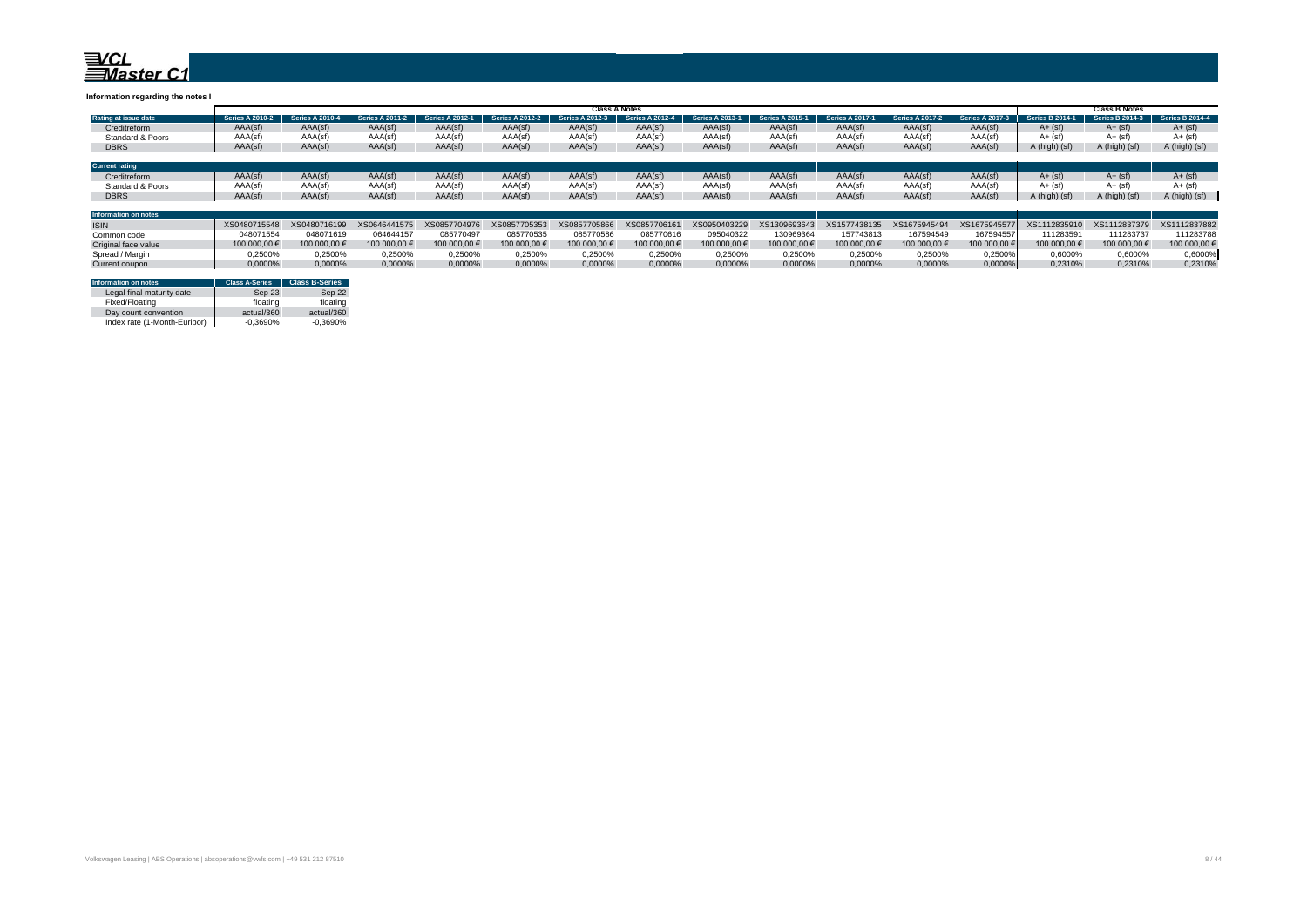#### **Information regarding the notes II**

| 01 2018<br>Monthly period:<br>Payment date:<br>26.02.2018<br>25.01.2018 until 26.02.2018<br>Interest accrual period (from/until)<br>32<br>Davs accrued<br>ndex rate<br>1-Month-Euribor<br>Base interest rate:<br>$-0.3690%$<br>actual/360<br>Day count convention |  |
|-------------------------------------------------------------------------------------------------------------------------------------------------------------------------------------------------------------------------------------------------------------------|--|
|                                                                                                                                                                                                                                                                   |  |
|                                                                                                                                                                                                                                                                   |  |
|                                                                                                                                                                                                                                                                   |  |
|                                                                                                                                                                                                                                                                   |  |
|                                                                                                                                                                                                                                                                   |  |
|                                                                                                                                                                                                                                                                   |  |
|                                                                                                                                                                                                                                                                   |  |

|                                                            |                     |                   |                          |                 |                |                |                | <b>Class A Notes</b> |                  |                      |                     |                 |                |                      |                        | <b>Class B Notes</b> |                        |                      |
|------------------------------------------------------------|---------------------|-------------------|--------------------------|-----------------|----------------|----------------|----------------|----------------------|------------------|----------------------|---------------------|-----------------|----------------|----------------------|------------------------|----------------------|------------------------|----------------------|
| <b>Interest payments</b>                                   | Total Class A and B | Series A $2010.2$ | Sorios /<br>$0.2010 - 4$ | 2011.2          |                |                |                | Series A 2012-4      | 2013.1           |                      | 2017.1              | Series A 2017-2 | $2017 - 3$     | <b>Total Class A</b> | <b>Series B 2014-1</b> | Series R 2014-3      | <b>Series B 2014-4</b> | <b>Total Class B</b> |
| Total interest amount of the reporting period              | 8.911.47            | $0.00 \in$        | $0.00 \in$               | $0.00 \in$      | $0.00 \in$     | $0.00 \in$     | $0.00 \in$     | $0.00 \in$           | $0.00 \in$       | $0.00 \in$           | $0.00 \in$          | $0,00 \in$      | $0,00 \in$     | $0,00 \in$           | 4.743.20 €             | 2.505,07 €           | 1.663,20 €             | 8.911.47€            |
| Paid interest                                              | 8.911.47            | $0.00 \in$        | $0.00 \in$               | $0.00 \in$      | $0.00 \in$     | 0.00€          | 0.00 €         | $0.00 \in$           | $0.00 \in$       | $0.00 \in$           | $0.00 \in$          | $0.00 \in$      | $0.00 \in$     | $0.00 \in$           | 4.743.20 €             | 2.505.07 €           | 1.663.20 €             | 8.911.47€            |
| <b>Unpaid Interest</b>                                     |                     |                   |                          |                 |                |                |                |                      |                  |                      |                     |                 |                |                      |                        |                      |                        |                      |
| Unpaid interest of the reporting period                    | 0.00 <sub>6</sub>   | $0,00 \in$        | $0.00 \in$               | $0.00 \in$      | $0.00 \in$     | $0.00 \in$     | 0.00€          | $0.00 \in$           | $0.00 \in$       | $0.00 \in$           | $0,00 \in$          | $0,00 \in$      | $0,00 \in$     | $0,00 \in$           | $0.00 \in$             | $0.00 \in$           | $0,00 \in$             | $0,00 \in$           |
| Cumulative unpaid interest                                 | 0.00                | 0.00€             | $0.00 \in$               | $0.00 \in$      | $0.00 \in$     | $0.00 \in$     | 0.00€          | $0.00 \in$           | $0.00 \in$       | 0.00€                | $0.00 \in$          | $0.00 \in$      | $0,00 \in$     | $0.00 \in$           | $0.00 \in$             | $0.00 \in$           | 0.00€                  | $0.00 \in$           |
| <b>Note balance</b>                                        |                     |                   |                          |                 |                |                |                |                      |                  |                      |                     |                 |                |                      |                        |                      |                        |                      |
| Note balance as of the beginning of the period             | 1.612.200.000.0     | 99.700.000.00€    | 139.000.000.00 €         | 80.300.000.00   | 96,400,000,00€ | 96.400.000.00  | 64.200.000.006 | 192.700.000.00 €     | 64,200,000,00€   | 430,800,000.00 \$    | 39.400.000.00       | 64.200.000.006  | 201,500,000.00 | .568.800.000.0       | 23.100.000.00 €        | 12.200,000.00 €      | 8.100.000,00           | 43.400.000.00 €      |
| Additional issue amount                                    | 165,100,000,00      | 19.700.000.00 €   | 0.006                    | 8.200.000.00    | 9.800.000.00 € | 9.800.000.00 € | 6.600.000.00 € | 19,700,000.00        | 6.600.000.00 €   | 49.300.000.00        | 4.900.000.00        | 6.600.000.00    | 19,700,000.00  | 160.900.000.00       | 2.100.000.00 €         | 2.100.000.00 €       | 0,00                   | 4.200.000.00 €       |
| Redemption amount due to amortizing series                 | 0.00                | $0.00 \in$        | $0.00 \in$               | $0.00 \in$      | $0.00 \in$     | $0.00 \in$     | 0.00€          | 0.00 €               | $0.00 \in$       | $0.00 \in$           | $0.00 \in$          | $0.00 \in$      | 0,006          | 0.00                 | $0.00 \in$             | $0.00 \in$           | $0,00 \in$             | $0,00 \in$           |
| Term take out redemption                                   | 0.00                | $0.00 \in$        | $0.00 \in$               | $0.00 \in$      | $0.00 \in$     | 0.006          | 0.00€          | $0.00 \in$           | $0.00 \in$       | 0.00 f               | $0.00 \in$          | $0.00 \in$      | 0.006          | $0.00 \in$           | $0.00 \in$             | $0.00 \in$           | 0.006                  | $0.00 \in$           |
| Class balance as of the end of the period                  | 1.777.300.000.00 f  | 119,400,000,00 €  | $00.00 \in$              | 9 00.000.00€ 88 | 00.00€         |                | $000.00 \in$   | 00.00€               | 00.00€<br>70.800 | 480.100.000.00 $\in$ | 44.300.000.00 $\in$ | 70.800.000.00€  | 000.00€        | 0.000.00 f           | $25.200.000.00 \in$    | 14.300.000.006       | 8.100.000.00 €         | 47.600.000,00 €      |
| Payments to Investors per note                             |                     |                   |                          |                 |                |                |                |                      |                  |                      |                     |                 |                |                      |                        |                      |                        |                      |
| Interest                                                   |                     | $0,00 \in$        | $0,00 \in$               | $0,00 \in$      | $0.00 \in$     | $0,00 \in$     | 0.00€          | $0,00 \in$           | $0,00 \in$       | $0,00 \in$           |                     |                 |                | $0,00 \in$           | 20.53                  | 20.53                | 20,53                  | $0,00 \in$           |
| Principal repayment by note                                |                     | 0.00€             | $0.00 \in$               | $0.00 \in$      | $0.00 \in$     | $0.00 \in$     | 0.00 €         | $0.00 \in$           | 0.00 E           | 0.00 €               |                     |                 |                | $0.00 \in$           |                        |                      |                        | 0.00E                |
| <b>Total</b>                                               |                     | 0.00E             | $0.00 \in$               | 0.00E           | $0.00 \in$     | $0.00 \in$     | 0.00E          | $0.00 \in$           | $0,00 \in$       | $0.00 \in$           | $0.00 \in$          | $0.00 \in$      | $0.00 \in$     | $0.00 \in$           | $20.53 \in$            | 20.53 ∈              | 20.53€                 | $0,00 \in$           |
| <b>Notes</b>                                               |                     |                   |                          |                 |                |                |                |                      |                  |                      |                     |                 |                |                      |                        |                      |                        |                      |
| Number of notes as of the beginning of the period          | 16.122              | 997               | 1.390                    | 803             | 964            | 964            | 642            | 1.927                | 642              | 4.308                | 394                 | 642             | 2.015          | 15,688               | 231                    | 122                  |                        | 434                  |
| Increase of outstanding notes from tap-up                  | 1.65                | 197               |                          |                 | 98             |                |                | 197                  | 66               | 493                  |                     |                 | 197            | 1.609                |                        |                      |                        | 42                   |
| Reduction of outstanding notes from term take out          |                     |                   |                          |                 |                |                |                |                      |                  |                      |                     |                 |                |                      |                        |                      |                        |                      |
| Number of notes as of the end of the period                | 17.773              | 1.194             | 1.390                    | 885             | 1.062          | 1.062          | 708            | 2.124                | 708              | 4.801                | 443                 | 708             | 2.212          | 17.297               | 252                    | 143                  |                        | 476                  |
| Face value per note                                        |                     | 100,000.00        | 100,000,00               | 100,000.00      | 100,000.00     | 100,000.00     | 100,000,00     | 100.000.00           | 100,000,00       | 100,000              | 100,000             | 100,000         | 100.000        | 100,000              | 100,000                | 100,000              | 100.000                | 100,000              |
| Balance per note                                           |                     | 100,000,00        | 100,000,00               | 100,000.00      | 100,000.00     | 100,000.00     | 100,000.00     | 100,000.00           | 100,000.00       | 100,000              | 100,000             | 100,000         | 100,000        | 100,000              | 100,000                | 100,000              | 100,000                | 100,000              |
| Note factor                                                |                     | 1.000000          | 1.000000                 | 1.000000        | 1.000000       | 1.000000       | 1.000000       | 1.000000             | 1.000000         | 1.000000             | 1.000000            | 1.000000        | 1.000000       | 1.000000             | 1.000000               | 1.000000             | 1.000000               | 1.000000             |
| Overcollateralisation                                      |                     |                   |                          |                 |                |                |                |                      |                  |                      |                     |                 |                |                      |                        |                      |                        |                      |
| Current OC amount                                          |                     | 12.948.416.15     | 18.052.455.82            | 10.428.864.76   | 12 519 832 671 | 12.519.832.67  | 8.337.896.86   | 25.026.677.96        | 8 337 896 86     | 55 949 625 65        | 5.117.027.04        | 8.337.896.86    | 26.169.567.24  | 203.745.990.54       | 85.345.446.58          | 45.074.218.54        | 29.926.325.42          | 160.345.990.54€      |
| Current OC percentage                                      |                     | 11.4945%          | 11.4945%                 | 11.4945%        | 11.49459       | 11.4945%       | 11.4945%       | 11.4945%             | 11.4945%         | 11.4945%             | 11.4945%            | 11.4945%        | 11 4945%       | 11.4945%             | 9.0461%                | 9.0461%              | 9.0461%                | 9.0461%              |
| Target OC percentage (revolving period/ amortising period) |                     | 17.0% / 20.0%     | 17.0% / 20.0%            | 17.0% / 20.0%   | 17.0% / 20.0%  | 17.0% / 20.0%  | 17.0% / 20.0%  | 17.0% / 20.0%        | 17.0% / 20.0%    | 17.0% / 20.0%        | 17.0% / 20.0%       | 17.0% / 20.0%   | 17.0% / 20.0%  | 17.0% / 20.0%        | 13.5% / 16.5%          | 13.5% / 16.5%        | 13.5% / 16.5%          | 13.5% / 16.5%        |

| <b>Subordinated loan</b>                  |                  |
|-------------------------------------------|------------------|
| Balance as of the beginning of the period | 53,643,340,55 €  |
| Balance increase from tap up              | 11.979.466.91 €  |
| Redemotion payments from term take out    | $0.00 \in$       |
| Regular redemption from waterfall         | $0.00 \in$       |
| Redemotion from cash collateral account   | $0.00 \in$       |
| Balance as of the end of the period       | 65.622.807.46 €  |
| Capitalization of interest                | 58.760.78€       |
| Current OC amount (before TU / TTO)       | 106.702.649.99 € |
| Current OC percentage (before TU / TTO)   | 6.0197%          |
| Current OC amount (after TU / TTO)        | 109.762.159.42 € |
| Current OC percentage (after TU / TTO)    | 56211%           |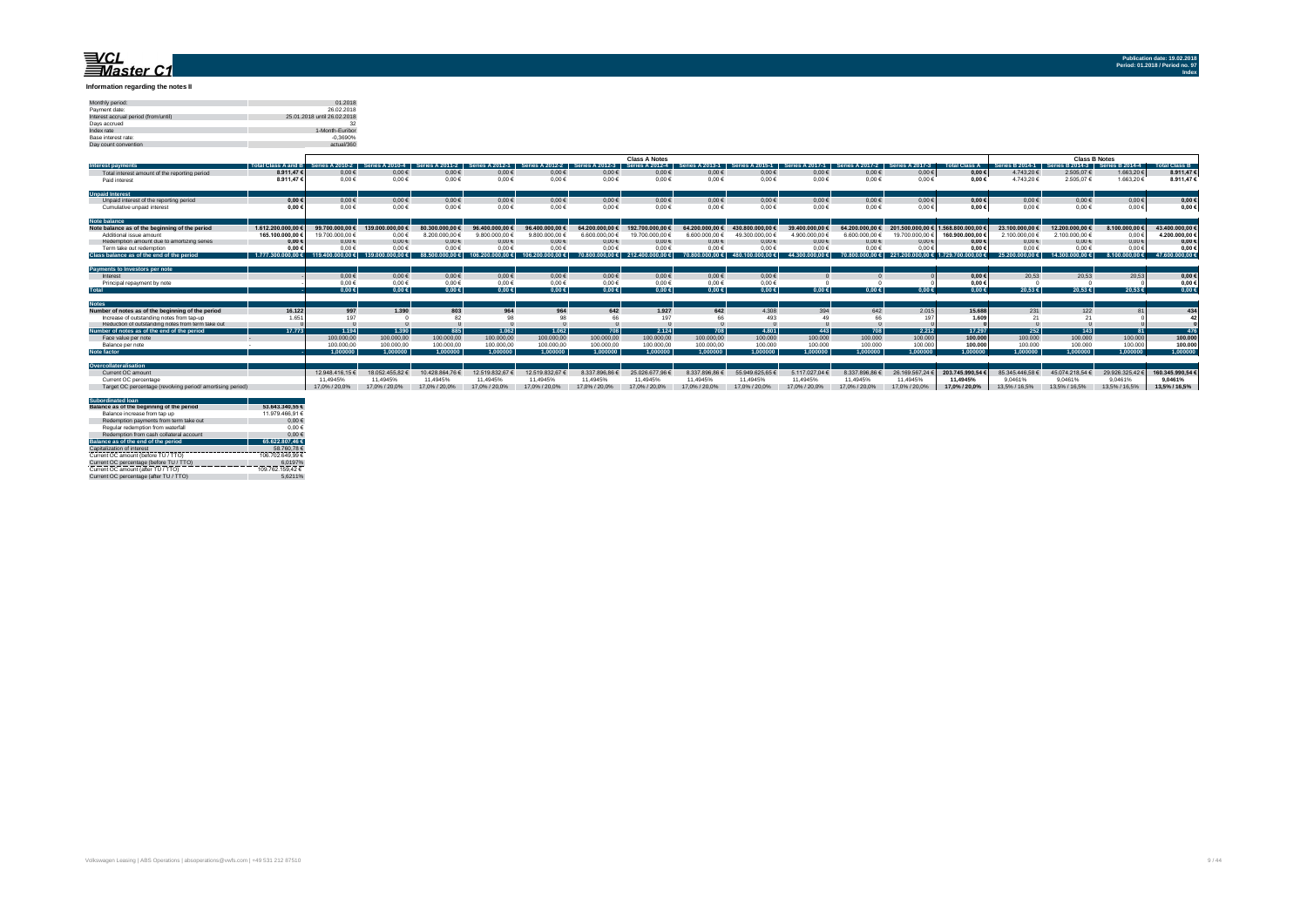

# **Credit enhancement**

| <b>Cash collateral account (CCA)</b>                                              | in EUR          |
|-----------------------------------------------------------------------------------|-----------------|
| <b>Targeted balance (floor)</b>                                                   | 19.991.280,00 € |
| Thereof general cash reserve                                                      | 19.991.280,00 € |
| Balance as of the beginning of the period                                         | 19.991.280,00 € |
| Thereof general cash reserve                                                      | 19.991.280,00 € |
| <b>Payments</b>                                                                   | 2.047.240,00 €  |
| General payment from CCA                                                          | $0,00 \in$      |
| General payment to CCA                                                            | $0,00 \in$      |
| Payment from CCA due to TTO                                                       | $0,00 \in$      |
| Payment to CCA due to tap-up                                                      | 2.047.240,00 €  |
| Balance as of the end of the period                                               | 22.038.520,00 € |
| Thereof general cash reserve                                                      | 22.038.520,00 € |
| General cash reserve in percent of total current<br>note balance                  | 1,24%           |
| Minimum specified general cash collateral<br>amount of maximum discounted balance | 0,60%           |
| <b>Accrued interest</b>                                                           | $-1.499,81 \in$ |

# **Set off risk**

There is no set off risk applicable.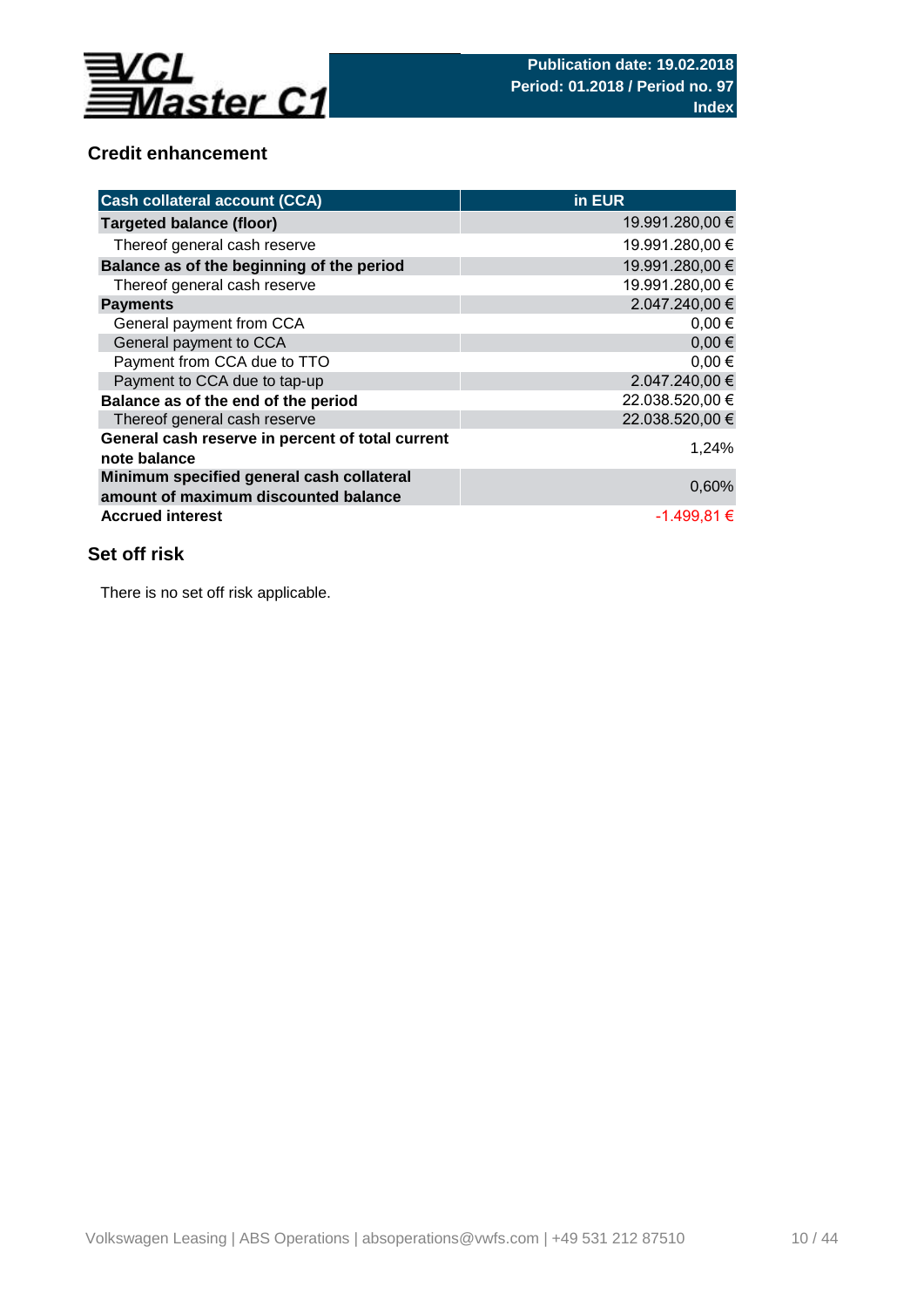

**Swap fixing / Waterfall**

| Amortising interest rate swap                                                                                                                                       | Class A                                         | <b>Class B</b>                             |
|---------------------------------------------------------------------------------------------------------------------------------------------------------------------|-------------------------------------------------|--------------------------------------------|
| Underlying principal for reporting period<br>Paying leg                                                                                                             | 1.568.800.000,00 €<br>Fix interest rate         | 43.400.000,00 €<br>Fix interest rate       |
| Receiving leg                                                                                                                                                       | Floating interest rate<br>143.806.68 €          | Floating interest rate                     |
| Net swap payments / receipts                                                                                                                                        |                                                 | 3.385,20€                                  |
| Available distribution amount calculation<br>a) Available collections amount                                                                                        | Payment to waterfall position<br>71.789.913,19€ | <b>Remaining amount</b><br>71.789.913,19 € |
| b) Accumulation account interest<br>c) Net swap receipts                                                                                                            | $0,00$ €<br>$0,00 \in$                          | 71.789.913.19€<br>71.789.913.19€           |
| d) Payments from the cash collateral account as provided for in clause 21 of the trust                                                                              | 0.00€                                           | 71.789.913,19 €                            |
| agreement<br>e) Payments from any further distribution account made on the immediately                                                                              | $0,00 \in$                                      | 71.789.913,19€                             |
| preceding payment date<br>f) In case of an early amortisation event or after termination the revolving period,                                                      |                                                 |                                            |
| transfers from the accumulation account to the distribution account pursuant to<br>clause 23.5 of the trust agreement                                               | $0,00$ €                                        | 71.789.913,19€                             |
| g) Buffer release amount                                                                                                                                            | -6.634.762,38 €                                 | 65.155.150,81 €                            |
| h) Repayment to Volkswagen Leasing of any excess servicer advance over the actual<br>lease receivables collections amount                                           | $0,00$ €                                        | 65.155.150,81 €                            |
| <b>Waterfall</b>                                                                                                                                                    | <b>Payment to waterfall position</b>            | <b>Remaining amount</b>                    |
| Available distribution amount<br>1) Taxes                                                                                                                           | -7.578,30 €                                     | 65.155.150.81 €<br>65.147.572,51 €         |
| 2) Payment to security trustee                                                                                                                                      | $0,00$ €                                        | 65.147.572,51 €                            |
| 2.1) Payment to security trustee<br>2.2) Payment to succesor of security trustee                                                                                    | $0,00 \in$<br>$0,00 \in$                        | 65.147.572,51 €<br>65.147.572,51 €         |
| 3) Payment in respect of Servicing fee<br>4) Payment in respect of fees I                                                                                           | $-1.477.403.43 \in$<br>-26.250,00 €             | 63.670.169,08 €<br>63.643.919,08 €         |
| 4.i) Payment to the corporate servicer provider                                                                                                                     | $0,00 \in$                                      | 63.670.169,08 €                            |
| 4.ii) Payment to the data protection trustee<br>4.iii) Payment to rating agencies                                                                                   | $0,00 \in$<br>$-26.250,00 \in$                  | 63.670.169,08 €<br>63.643.919,08 €         |
| 4.iv) Payment to process agent and the english process agent<br>5) Payment in respect of fees II                                                                    | $0,00 \in$<br>-22.614,50 €                      | 63.643.919,08 €<br>63.621.304,58 €         |
| 5.i) Payment to directors of the issuer                                                                                                                             | $0,00 \in$                                      | 63.643.919,08 €                            |
| 5.ii) Payment to issuer in respect of other administration costs and expenses<br>5.iii) Payment in respect of admission to trading                                  | $-22.614,50€$<br>$0,00 \in$                     | 63.621.304,58 €<br>63.621.304,58 €         |
| 5.iv) Payment in respect of auditors' fees                                                                                                                          | $0,00 \in$                                      | 63.621.304,58 €                            |
| 5.v) Tax filing fees<br>5.vi) Annual return                                                                                                                         | $0,00 \in$<br>$0,00 \in$                        | 63.621.304,58 €<br>63.621.304,58 €         |
| 6) Payment to account bank, cash administrator, principal paying agent, registrar,<br>interest determination agent, calculation agent, custodian and note purchaser | -62.114,28 €                                    | 63.559.190,30 €                            |
| 7) Equal rank swap payments - Series A and B                                                                                                                        | -147.191,88 €                                   | 63.411.998,42 €                            |
| Net swap payments on series A 2010-2<br>- Net swap payments on series A 2010-4                                                                                      | $-9.139.17 \in$<br>$-12.741.67 \in$             | 63.550.051,13 €<br>63.537.309,46 €         |
| - Net swap payments on series A 2011-2                                                                                                                              | 7.360,83 €                                      | 63.529.948,63 €                            |
| - Net swap payments on series A 2012-1<br>- Net swap payments on series A 2012-2                                                                                    | $-8.836,67 \in$<br>$-8.836,67 \in$              | 63.521.111,96 €<br>63.512.275,29 €         |
| - Net swap payments on series A 2012-3<br>- Net swap payments on series A 2012-4                                                                                    | $-5.885,00 \in$<br>17.664,17 €                  | 63.506.390,29 €<br>63.488.726,12 €         |
| - Net swap payments on series A 2013-1                                                                                                                              | $-5.885,00€$                                    | 63.482.841,12 €                            |
| - Net swap payments on series A 2015-1<br>- Net swap payments on series A 2017-1                                                                                    | 39.490,00 €<br>$-3.611,67 \in$                  | 63.443.351,12 €<br>63.439.739,45 €         |
| - Net swap payments on series A 2017-2                                                                                                                              | $-5.885,00 \in$                                 | 63.433.854,45 €                            |
| - Net swap payments on series A 2017-3<br>- Net swap payments on series B 2014-1                                                                                    | $-18.470,83€$<br>$-1.801, 80 \in$               | 63.415.383,62 €<br>63.413.581,82 €         |
| - Net swap payments on series B 2014-3                                                                                                                              | -951,60 €<br>631,80 €                           | 63.412.630,22 €                            |
| - Net swap payments on series B 2014-4<br>8) Interest payment class A                                                                                               | $0,00$ €                                        | 63.411.998,42 €<br>63.411.998,42 €         |
| (a) Accrued interest & (b) interest shortfalls on series A 2010-2<br>(a) Accrued interest & (b) interest shortfalls on series A 2010-4                              | $0,00 \in$<br>$0,00 \in$                        | 63.411.998,42€<br>63.411.998,42 €          |
| (a) Accrued interest & (b) interest shortfalls on series A 2011-2                                                                                                   | $0,00 \in$                                      | 63.411.998,42 €                            |
| (a) Accrued interest & (b) interest shortfalls on series A 2012-1<br>(a) Accrued interest & (b) interest shortfalls on series A 2012-2                              | $0,00 \in$<br>$0,00 \in$                        | 63.411.998,42 €<br>63.411.998,42 €         |
| (a) Accrued interest & (b) interest shortfalls on series A 2012-3<br>(a) Accrued interest & (b) interest shortfalls on series A 2012-4                              | $0,00 \in$                                      | 63.411.998,42 €                            |
| (a) Accrued interest & (b) interest shortfalls on series A 2013-1                                                                                                   | $0,00 \in$<br>$0,00 \in$                        | 63.411.998,42 €<br>63.411.998,42 €         |
| (a) Accrued interest & (b) interest shortfalls on series A 2015-1<br>(a) Accrued interest & (b) interest shortfalls on series A 2017-1                              | $0,00 \in$<br>$0,00 \in$                        | 63.411.998.42 €<br>63.411.998,42 €         |
| (a) Accrued interest & (b) interest shortfalls on series A 2017-2                                                                                                   | $0,00 \in$                                      | 63.411.998,42 €                            |
| (a) Accrued interest & (b) interest shortfalls on series A 2017-3<br>9) Interest payment class B                                                                    | $0,00 \in$<br>$-8.911,47€$                      | 63.411.998,42 €<br>63.403.086,95 €         |
| (a) Accrued interest & (b) interest shortfalls on series B 2014-1                                                                                                   | $-4.743,20€$                                    | 63.407.255,22 €                            |
| a) Accrued interest & (b) interest shortfalls on series B 2014<br>(a) Accrued interest & (b) interest shortfalls on series B 2014-4                                 | 505.07€<br>$-1.663,20€$                         | 3.404.750,15€<br>63.403.086,95 €           |
| 10) Payment to cash collateral account until the general CCA = specified general<br><b>CCA</b>                                                                      | $0.00 \in$                                      | 63.403.086,95 €                            |
| 11) Redemption amount class A                                                                                                                                       | $0,00$ €                                        | 63.403.086.95 €                            |
| (a) Redemption on series A 2010-2<br>(a) Redemption on series A 2010-4                                                                                              | $0,00 \in$<br>$0,00 \in$                        | 63.403.086,95 €<br>63.403.086,95 €         |
| (a) Redemption on series A 2011-2                                                                                                                                   | $0,00 \in$                                      | 63.403.086,95 €                            |
| (a) Redemption on series A 2012-1<br>(a) Redemption on series A 2012-2                                                                                              | $0,00 \in$<br>$0,00 \in$                        | 63.403.086,95 €<br>63.403.086,95 €         |
| (a) Redemption on series A 2012-3<br>(a) Redemption on series A 2012-4                                                                                              | $0,00 \in$<br>$0,00 \in$                        | 63.403.086,95 €<br>63.403.086,95 €         |
| (a) Redemption on series A 2013-1                                                                                                                                   | $0,00 \in$                                      | 63.403.086,95 €                            |
| (a) Redemption on series A 2015-1<br>(a) Redemption on series A 2017-1                                                                                              | $0,00 \in$<br>$0,00 \in$                        | 63.403.086,95 €<br>63.403.086,95 €         |
| (a) Redemption on series A 2017-2                                                                                                                                   | $0,00 \in$                                      | 63.403.086,95 €                            |
| (a) Redemption on series A 2017-3<br>Remaining rounding amount from current period class A                                                                          | $0,00 \in$<br>$0,00 \in$                        | 63.403.086,95 €<br>63.403.086,95 €         |
| <b>Class A accumulation amount</b>                                                                                                                                  | -63.403.086,95€                                 | 0.00€                                      |
| 12) Redemption amount class B<br>(a) Redemption on series B 2014-1                                                                                                  | 0,00€<br>$0,00 \in$                             | $0,00$ €<br>$0,00 \in$                     |
| (a) Redemption on series B 2014-3<br>(a) Redemption on series B 2014-4                                                                                              | $0,00 \in$<br>$0,00 \in$                        | $0,00 \in$<br>$0,00 \in$                   |
| Remaining rounding amount from current period class B                                                                                                               | $0.00 \in$                                      | $0,00$ €                                   |
| <b>Class B accumulation amount</b><br>13) Payments to swap counterparties, not subsumed under item seventh                                                          | $0,00 \in$<br>$0,00$ €                          | 0,00€<br>0,00€                             |
| 14) All excess to the relevant distribution account until all expectancy rights are                                                                                 | $0,00$ €                                        | $0,00$ €                                   |
| redeemed in full in case of an Insolvency event<br>15) Accrued and unpaid interest on the subordinated loan                                                         | $0,00$ €                                        | $0,00 \in$                                 |
| 15.1) Interest subordinated loan                                                                                                                                    | $0,00 \in$<br>$0.00 \in$                        | $0,00 \in$<br>$0,00 \in$                   |
| 15.2) Unpaid interest subordinated loan<br>16) Redemption subordinated loan                                                                                         | 0,00€                                           | 0,00€                                      |
| 17) Final success fee                                                                                                                                               | $0,00 \in$                                      | 0,00€                                      |
| Distribution of cash collateral account surplus                                                                                                                     | <b>Payment to waterfall position</b>            | <b>Remaining amount</b>                    |
| Payment from CCA - Payment to subordinated lender<br>Payment in respect of regular interest to subordinated lender                                                  | $0,00 \in$<br>$0,00 \in$                        | 0,00€<br>0,00€                             |
| Payment in respect of interest shortfalls to subordinated lender                                                                                                    | $0,00 \in$                                      | 0,00€                                      |
| Payment in respect of regular redemption to subordinated lender<br>Final success fee                                                                                | $0,00 \in$<br>$0,00$ €                          | 0,00€<br>$0,00$ €                          |
| Payments due to term take out - not part of the waterfall                                                                                                           | Payment                                         | <b>Remaining amount</b>                    |
| Purchase price from term take out<br>Redemption class A                                                                                                             | $0,00 \in$<br>$0,00 \in$                        | 0,00€<br>$0,00 \in$                        |
| Redemption class B                                                                                                                                                  | $0,00 \in$                                      | 0,00€                                      |
| Redemption subordinated loan                                                                                                                                        | 0,00€                                           | $0,00 \in$                                 |

Volkswagen Leasing | ABS Operations | absoperations@vwfs.com | +49 531 212 87510 11 / 44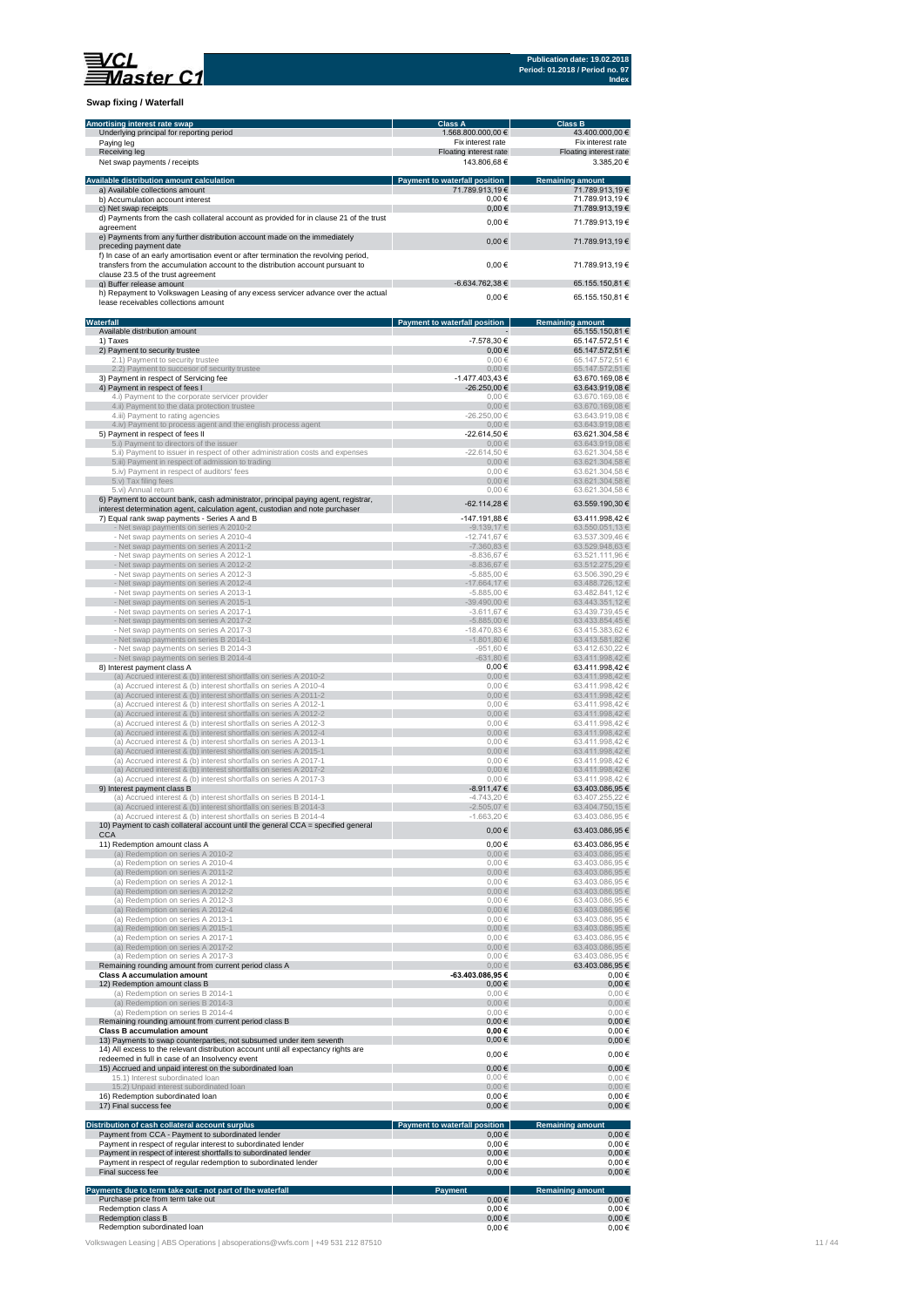

## **Retention of net economic interest**

## **Retention amount at poolcut**

| <b>Type of asset</b>    | Number of<br><b>contracts</b> | Percentage of<br>contracts | Outstanding<br>nominal balance | Percentage of<br>nominal balance |  |
|-------------------------|-------------------------------|----------------------------|--------------------------------|----------------------------------|--|
| Portfolio sold to SPV   | n.a.                          | n.a.                       | n.a.                           | n.a.                             |  |
| Retention of VW Leasing | n.a.                          | n.a.                       | n.a.                           | n.a.                             |  |
| <b>Total</b>            | n.a.                          | n.a.                       | n.a.                           | n.a.                             |  |

## **Retention amount end of reporting period**

| Type of asset           | Number of<br><b>contracts</b> | Percentage of<br>contracts | <b>Outstanding</b><br>nominal balance | Percentage of<br>  nominal balance |  |
|-------------------------|-------------------------------|----------------------------|---------------------------------------|------------------------------------|--|
| Portfolio sold to SPV   | 204.897                       |                            | 94,71% 2.104.891.393,71 $\epsilon$    | 94,84%                             |  |
| Retention of VW Leasing | 11.449                        | 5.29%                      | 114.446.575.33 €                      | 5.16%                              |  |
| <b>Total</b>            | 216.346                       |                            | $100,00\%$ 2.219.337.969,04 €         | 100,00%                            |  |

article 405 Abs. 1 c CRR. and the corresponing delegated regulation 625/2014 article 10 In its capacity as originator and original lender, Volkswagen Leasing GmbH complies with the retention requirements of a material net economic interest in accordance with

By adhering to option c) of the direction, Volkwagen Leasing GmbH will keep the exposures designated for retention on its balance sheet on an ongoing basis.

The latest end of month level of retention will be published on a monthly basis within the investor report.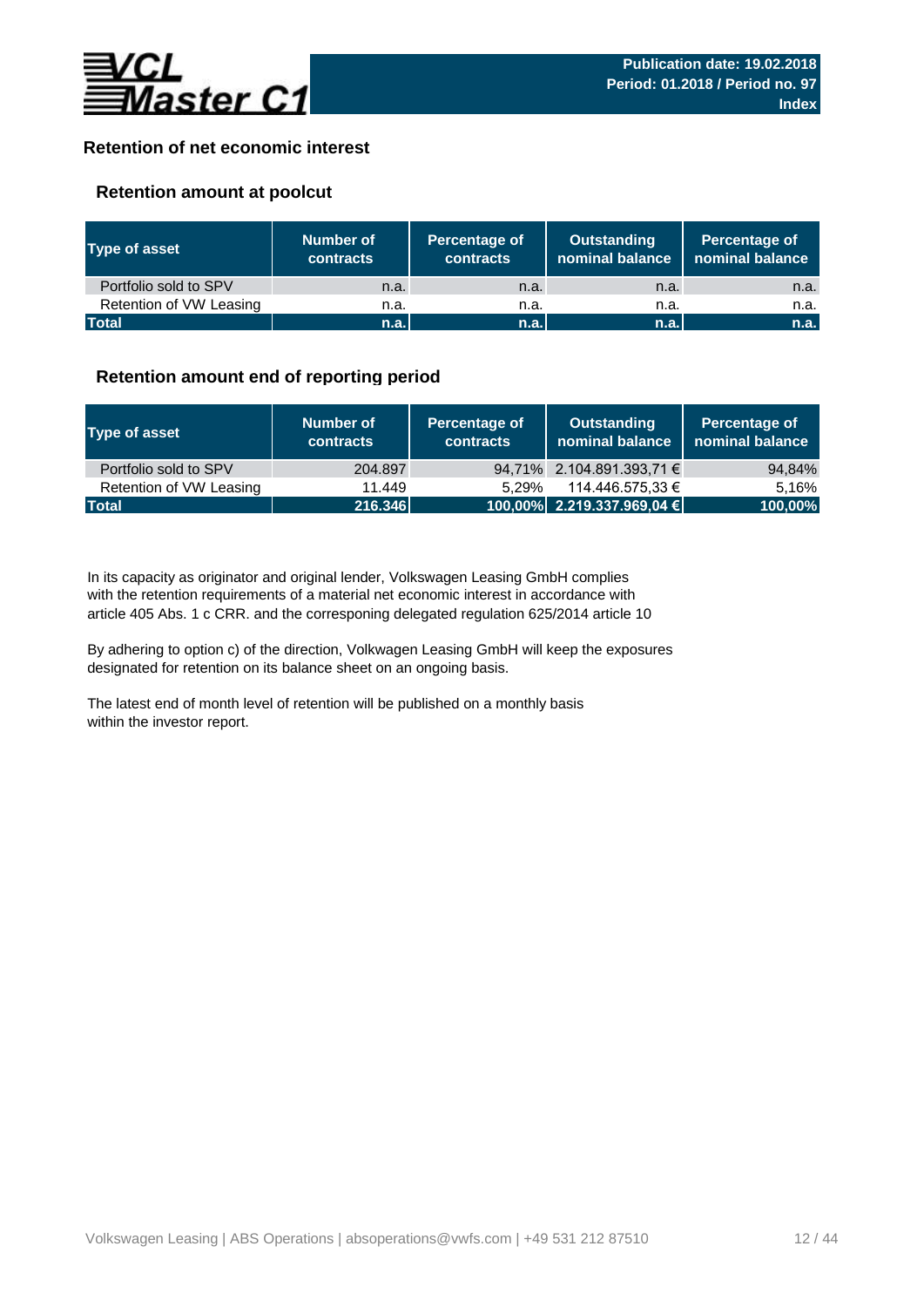## **Amortisation profile I**

| Note class                     | Class A                                        |                                |                                                      | <b>Class B</b>                 |
|--------------------------------|------------------------------------------------|--------------------------------|------------------------------------------------------|--------------------------------|
| <b>Payment date</b><br>Poolcut | <b>Actual note balance</b><br>345.000.000,00 € | <b>Forecasted note balance</b> | <b>Actual note balance</b>                           | <b>Forecasted note balance</b> |
| 02.2010                        | 493.000.000,00 €                               |                                | $\overline{\phantom{a}}$                             |                                |
| 03.2010                        | 493.000.000,00 €                               |                                | $\overline{\phantom{a}}$                             |                                |
| 04.2010                        | 493.000.000,00 €                               |                                | $\sim$                                               |                                |
| 05.2010                        | 493.000.000,00 €                               |                                | $\overline{\phantom{a}}$                             |                                |
| 06.2010                        | 493.000.000.00 €                               |                                | ×,                                                   |                                |
| 07.2010                        | 793.000.000,00 €                               |                                | ÷                                                    |                                |
| 08.2010                        | 793.000.000,00 €                               |                                | $\sim$                                               |                                |
| 09.2010                        | 316.500.000,00 €                               |                                | ÷                                                    |                                |
| 10.2010                        | 491.500.000,00 €                               |                                | $\sim$                                               |                                |
| 11.2010                        | 589.800.000,00 €                               |                                | $\overline{\phantom{a}}$                             |                                |
| 12.2010                        | 589.800.000,00 €                               |                                | $\sim$                                               |                                |
| 01.2011<br>02.2011             | 589.800.000,00 €<br>944.400.000,00 €           |                                | $\overline{\phantom{a}}$<br>$\overline{\phantom{a}}$ |                                |
| 03.2011                        | 1.064.400.000,00 €                             |                                | $\overline{\phantom{a}}$                             |                                |
| 04.2011                        | 329.700.000,00 €                               |                                | $\overline{\phantom{a}}$                             |                                |
| 05.2011                        | 572.600.000,00 €                               |                                | $\overline{\phantom{a}}$                             |                                |
| 06.2011                        | 743.100.000,00 €                               |                                | $\overline{\phantom{a}}$                             |                                |
| 07.2011                        | 917.400.000,00 €                               |                                | $\overline{\phantom{a}}$                             |                                |
| 08.2011                        | 1.084.800.000,00 €                             |                                | $\sim$                                               |                                |
| 09.2011                        | 1.236.700.000,00 €                             |                                | $\overline{\phantom{a}}$                             |                                |
| 10.2011                        | 502.400.000,00 €                               |                                | $\sim$                                               |                                |
| 11.2011                        | 830.000.000,00 €                               |                                |                                                      |                                |
| 12.2011                        | 830.000.000,00 €                               |                                | ×,                                                   |                                |
| 01.2012                        | 1.133.000.000,00 €                             |                                | $\overline{\phantom{a}}$                             |                                |
| 02.2012                        | 1.293.000.000,00 €                             |                                | $\overline{\phantom{a}}$<br>÷                        |                                |
| 03.2012<br>04.2012             | 564.000.000,00 €<br>745.800.000,00 €           |                                | $\sim$                                               |                                |
| 05.2012                        | 934.300.000,00 €                               |                                | $\blacksquare$                                       |                                |
| 06.2012                        | 934.300.000,00 €                               |                                | $\overline{\phantom{a}}$                             |                                |
| 07.2012                        | 1.223.700.000,00 €                             |                                | $\overline{\phantom{a}}$                             |                                |
| 08.2012                        | 1.349.500.000,00 €                             |                                | $\overline{\phantom{a}}$                             |                                |
| 09.2012                        | 1.549.500.000,00 €                             |                                | $\overline{\phantom{a}}$                             |                                |
| 10.2012                        | 575.000.000,00 €                               |                                | $\sim$                                               |                                |
| 11.2012<br>12.2012             | 857.000.000,00 €<br>1.045.000.000,00 €         |                                | $\blacksquare$<br>$\overline{\phantom{a}}$           |                                |
| 01.2013                        | 1.191.929.609,32 €                             |                                | $\overline{\phantom{a}}$                             |                                |
| 02.2013                        | 1.318.791.416,55 €                             |                                | $\sim$                                               |                                |
| 03.2013                        | 651.499.397,96 €                               |                                | $\overline{\phantom{a}}$                             |                                |
| 04.2013                        | 874.785.524,94 €                               |                                | $\sim$                                               |                                |
| 05.2013                        | 1.046.586.137,15 €                             |                                | ÷                                                    |                                |
| 06.2013<br>07.2013             | 1.193.773.220,72 €<br>1.346.631.332,75 €       |                                | $\overline{\phantom{a}}$                             |                                |
| 08.2013                        | 1.466.823.496,94 €                             |                                |                                                      |                                |
| 09.2013                        | 1.592.261.638,76 €                             |                                | $\overline{\phantom{a}}$                             |                                |
| 10.2013                        | 915.900.000,00 €                               |                                | ×,                                                   |                                |
| 11.2013                        | 1.160.600.000,00 €                             |                                | $\overline{\phantom{a}}$                             |                                |
| 12.2013<br>01.2014             | 1.321.500.000,00 €<br>1.425.100.000,00 €       |                                | $\overline{\phantom{a}}$<br>$\overline{\phantom{a}}$ |                                |
| 02.2014                        | 740.000.000,00 €                               |                                | $\sim$                                               |                                |
| 03.2014                        | 1.007.100.000,00 €                             |                                | $\overline{\phantom{a}}$                             |                                |
| 04.2014                        | 1.121.000.000,00 €                             |                                |                                                      |                                |
| 05.2014                        | 1.214.300.000,00 €                             |                                | $\overline{\phantom{a}}$                             |                                |
| 06.2014<br>07.2014             | 1.214.300.000,00 €<br>1.479.100.000,00 €       |                                | $\overline{\phantom{a}}$                             |                                |
| 08.2014                        | 1.622.800.000,00 €                             |                                | $\overline{\phantom{a}}$                             |                                |
| 09.2014                        | 1.622.800.000,00 €                             |                                | 67.500.000,00 €                                      |                                |
| 10.2014                        | 725.600.000,00 €                               |                                | 30.700.000,00 €                                      |                                |
| 11.2014                        | 979.100.000,00 €                               |                                | 40.800.000,00 €                                      |                                |
| 12.2014                        | 1.125.300.000,00 €<br>1.253.400.000,00 €       |                                | 46.600.000,00 €                                      |                                |
| 01.2015<br>02.2015             | 1.399.600.000,00 €                             |                                | 51.700.000,00 €<br>57.500.000,00 €                   |                                |
| 03.2015                        | 1.502.600.000,00 €                             |                                | 61.600.000,00 €                                      |                                |
| 04.2015                        | 1.613.400.000,00 €                             |                                | 66.000.000,00 €                                      |                                |
| 05.2015                        | 695.500.000,00 €                               |                                | 29.500.000,00 €                                      |                                |
| 06.2015                        | 992.300.000,00 €<br>992.300.000,00 €           |                                | 41.400.000,00 €<br>41.400.000,00 €                   |                                |
| 07.2015<br>08.2015             | 1.286.300.000,00 €                             |                                | 53.100.000,00 €                                      |                                |
| 09.2015                        | 1.286.300.000,00 €                             |                                | 53.100.000,00 €                                      |                                |
| 10.2015                        | 1.581.000.000,00 €                             |                                | 64.900.000,00 €                                      |                                |
| 11.2015                        | 841.300.000,00 €                               |                                | 35.200.000,00 €                                      |                                |
| 12.2015<br>01.2016             | 1.128.800.000,00 €<br>1.133.800.000,00 €       |                                | 46.900.000,00 €<br>46.900.000,00 €                   |                                |
| 02.2016                        | 1.396.600.000,00 €                             |                                | 57.400.000,00 €                                      |                                |
| 03.2016                        | 1.508.200.000.00 €                             |                                | 61.800.000,00 €                                      |                                |
| 04.2016                        | 429.500.000,00 €                               |                                | 18.500.000,00 €                                      |                                |
| 05.2016                        | 665.100.000,00 €                               |                                | 27.900.000,00 €                                      |                                |
| 06.2016<br>07.2016             | 867.500.000,00 €<br>1.041.500.000.00 €         |                                | 36.000.000,00 €<br>43.000.000.00 €                   |                                |
| 08.2016                        | 1.231.900.000,00 €                             |                                | 50.600.000,00 €                                      |                                |
| 09.2016                        | 1.231.900.000,00 €                             |                                | 50.600.000,00 €                                      |                                |
| 10.2016                        | 1.533.400.000,00 €                             |                                | 62.700.000,00 €                                      |                                |
| 11.2016                        | 451.700.000,00 €                               |                                | 19.400.000,00 €                                      |                                |
| 12.2016                        | 813.300.000,00 €                               |                                | 33.900.000,00 €                                      |                                |
| 01.2017<br>02.2017             | 1.021.600.000,00 €<br>1.229.400.000,00 €       |                                | 42.200.000,00 €<br>50.500.000,00 €                   |                                |
| 03.2017                        | 1.383.600.000,00 €                             |                                | 56.700.000,00 €                                      |                                |
| 04.2017                        | 1.383.600.000,00 €                             |                                | 56.700.000,00 €                                      |                                |
| 05.2017                        | 1.693.100.000,00 €                             |                                | 69.100.000,00 €                                      |                                |
| 06.2017                        | 1.850.100.000,00 €                             |                                | 75.400.000,00 €                                      |                                |
| 07.2017<br>08.2017             | 1.850.100.000,00 €<br>2.194.400.000,00 €       |                                | 75.400.000,00 €<br>89.200.000,00 €                   |                                |
| 09.2017                        | 2.194.400.000,00 €                             |                                | 89.200.000,00 €                                      |                                |
| 10.2017                        | 2.439.000.000,00 €                             |                                | 95.700.000,00 €                                      |                                |
| 11.2017                        | 1.087.800.000,00 €                             |                                | 30.600.000,00 €                                      |                                |
| 12.2017                        | 1.376.700.000,00 €                             |                                | 38.300.000,00 €                                      |                                |
| 01.2018<br>02.2018             | 1.568.800.000,00 €<br>1.729.700.000,00 €       |                                | 43.400.000,00 €<br>47.600.000,00 €                   |                                |
| 03.2018                        | $\blacksquare$                                 | 1.729.700.000,00 €             | $\sim$                                               | 47.600.000,00 €                |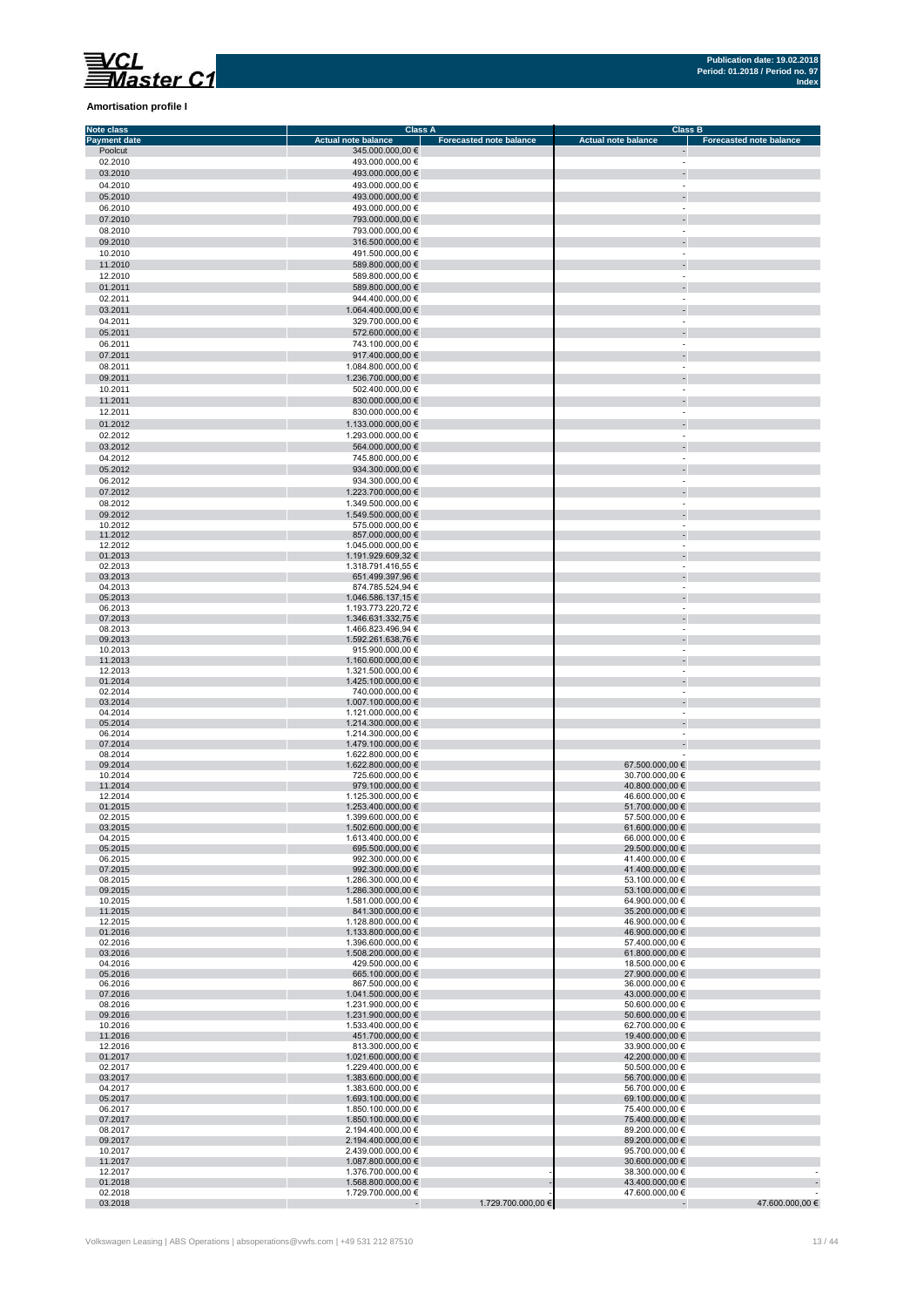

**Amortisation profile I**

| <b>Note class</b>   |                            | <b>Class A</b>                 | <b>Class B</b>             |                                |  |  |
|---------------------|----------------------------|--------------------------------|----------------------------|--------------------------------|--|--|
| <b>Payment date</b> | <b>Actual note balance</b> | <b>Forecasted note balance</b> | <b>Actual note balance</b> | <b>Forecasted note balance</b> |  |  |
| 04.2018             |                            | 1.729.700.000.00 €             |                            | 47.600.000.00 €                |  |  |
| 05.2018             |                            | 1.729.700.000,00 €             | ä,                         | 47.600.000,00 €                |  |  |
| 06.2018             |                            | 1.729.700.000.00 €             |                            | 47.600.000,00 €                |  |  |
| 07.2018             |                            | 1.729.700.000.00 €             |                            | 47,600,000.00 €                |  |  |
| 08.2018             |                            | 1.729.700.000,00 €             |                            | 47.600.000.00 €                |  |  |
| 09.2018             |                            | 1.729.700.000,00 €             | ÷.                         | 47.600.000,00 €                |  |  |
| 10.2018             |                            | 1.637.404.959.36 €             |                            | 47.600.000,00 €                |  |  |
| 11.2018             |                            | 1.543.130.891.11 €             |                            | 47.600.000,00 €                |  |  |
| 12.2018             |                            | 1.449.525.566.67 €             |                            | 47.600.000,00 €                |  |  |
| 01.2019             |                            | 1.356.825.281.60 €             |                            | 47,600,000.00 €                |  |  |
| 02.2019             |                            | 1.265.024.645.17 €             |                            | 47.600.000,00 €                |  |  |
| 03.2019             |                            | 1.174.185.178,38 €             |                            | 47.600.000,00 €                |  |  |
| 04.2019             |                            | 1.084.320.734.51 €             |                            | 47.600.000.00 €                |  |  |
| 05.2019             |                            | 995.143.879.18 €               |                            | 47.600.000,00 €                |  |  |
| 06.2019             |                            | 918.006.800,23 €               |                            | 40.162.797,51 €                |  |  |
| 07.2019             |                            | 851.513.151,55 €               |                            | 37.253.700,38 €                |  |  |
| 08.2019             |                            | 787.624.749.97 €               |                            | 34.458.582.81 €                |  |  |
| 09.2019             |                            | 726.239.941.49 €               |                            | 31.772.997.44 €                |  |  |
| 10.2019             |                            | 666.324.597.52 €               |                            | 29.151.701.14 €                |  |  |
| 11.2019             |                            | 608.134.595,29 €               |                            | 26.605.888,54 €                |  |  |
| 12.2019             |                            | 552.384.230,98 €               |                            | 24.166.810,11 €                |  |  |
| 01.2020             |                            | 498.713.175.95 €               |                            | 21.818.701,45 €                |  |  |
| 02.2020             |                            | 447.536.983.56 €               |                            | 19.579.743.03 €                |  |  |
| 03.2020             |                            | 398.788.599,15 €               |                            | 17.447.001,21 €                |  |  |
| 04.2020             |                            | 352.264.543.48 €               |                            | 15.411.573.78 €                |  |  |
| 05.2020             |                            | 307.817.632.10 €               |                            | 13.467.021,40 €                |  |  |
| 06.2020             |                            | 268.659.922.01 €               |                            | 11.753.871.59 €                |  |  |
| 07.2020             |                            | 234.634.905,91 €               |                            | 10.265.277,13 €                |  |  |
| 08.2020             |                            | $0.00 \in$                     |                            | $0,00$ €                       |  |  |

\*Based on the following assumptions: CPR of 5% and Clean-Up-Cal at **10**% of the initial discounted portfolio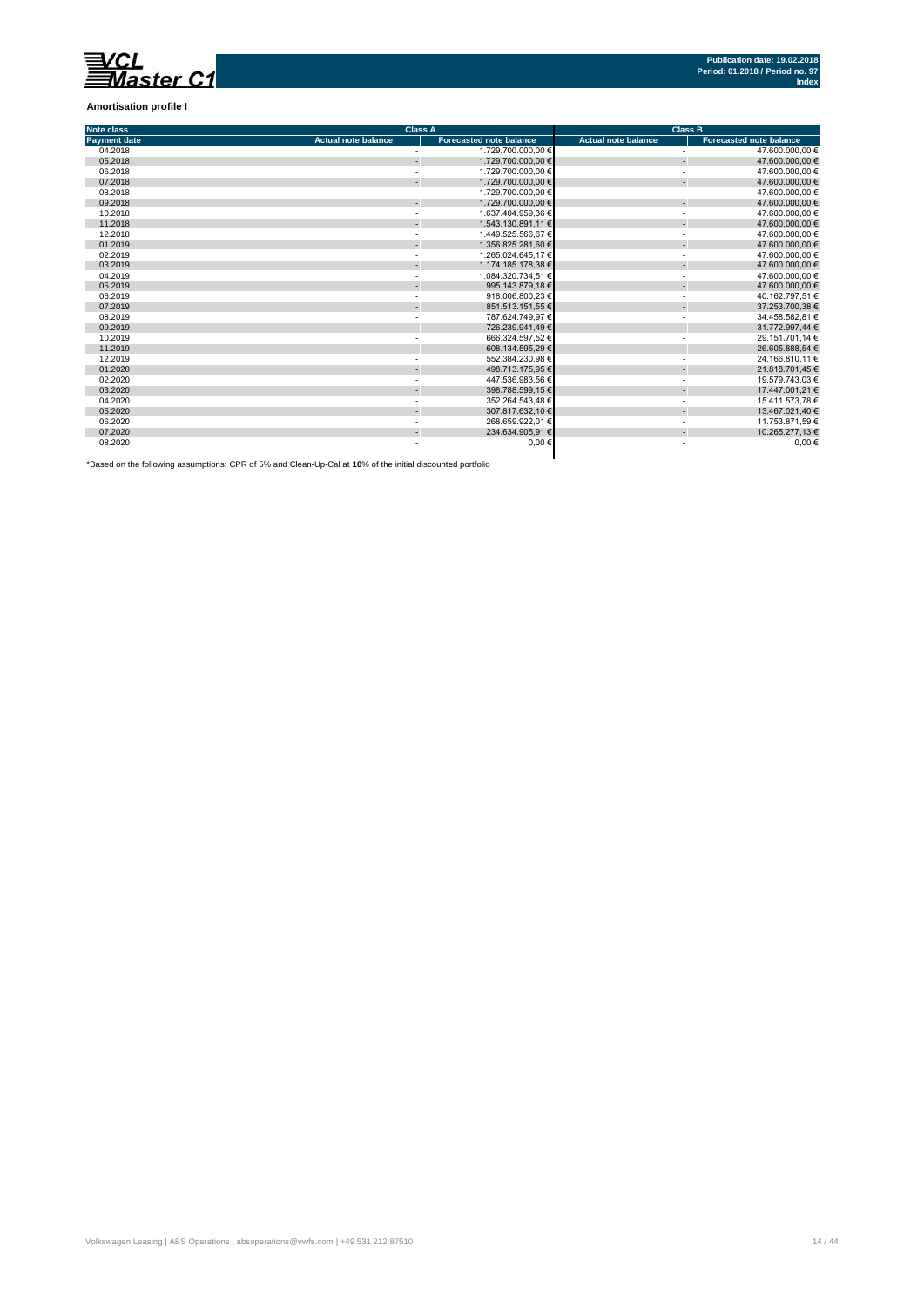

#### **Amortisation profile II**



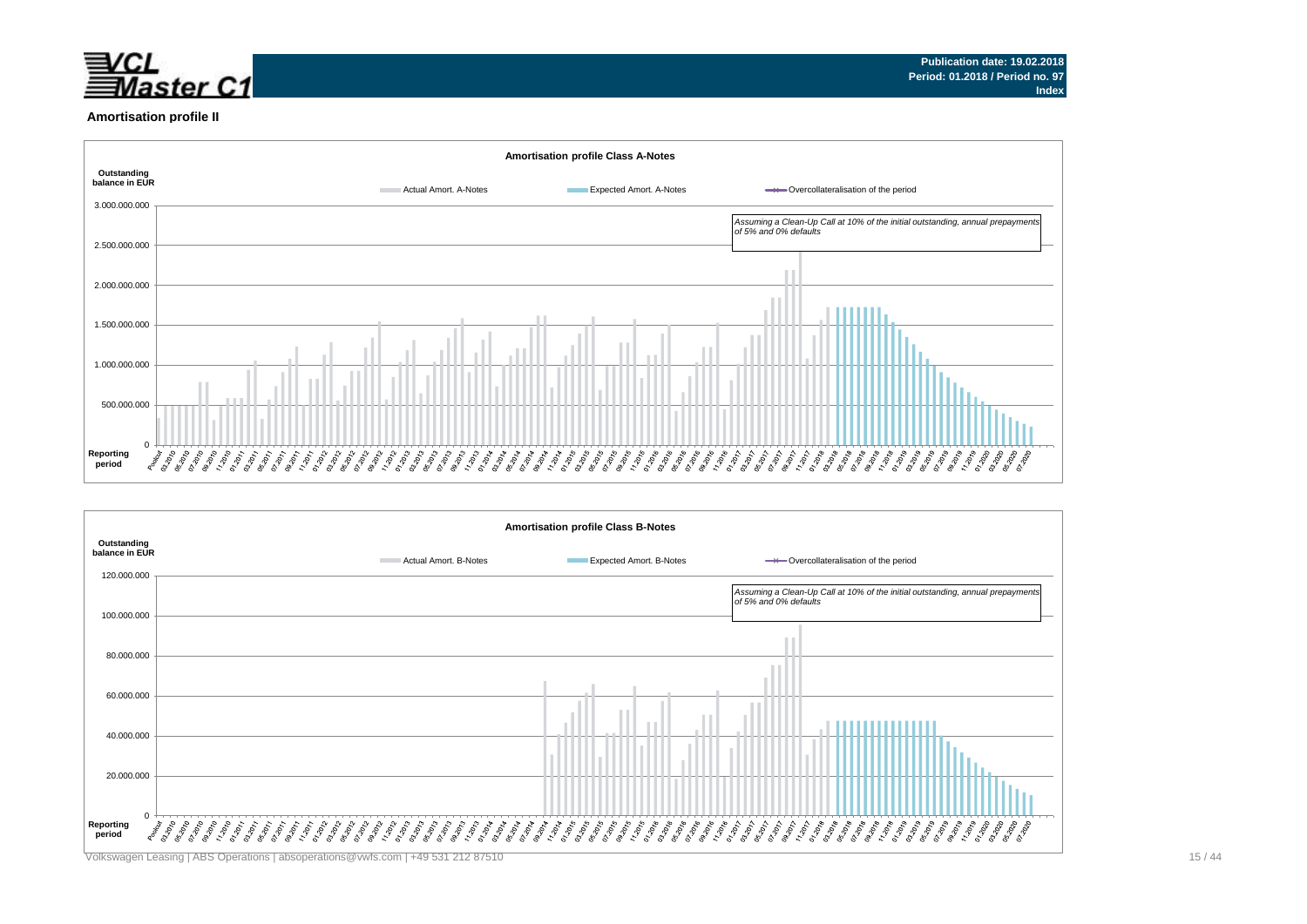

## **Run out schedule I**

| 430.913,78€<br>10.132.514,44 €<br>10.563.428,22 €<br>arrears<br>9.229.238,47€<br>02.2018<br>66.847.576,79 €<br>76.076.815,26 €<br>03.2018<br>66.854.568,44 €<br>8.912.100,14 €<br>75.766.668,58 €<br>04.2018<br>66.882.834,15 €<br>8.594.452,23 €<br>75.477.286,38 €<br>05.2018<br>66.908.770,43 €<br>8.276.666,98 €<br>75.185.437,41 € |            |
|-----------------------------------------------------------------------------------------------------------------------------------------------------------------------------------------------------------------------------------------------------------------------------------------------------------------------------------------|------------|
|                                                                                                                                                                                                                                                                                                                                         |            |
|                                                                                                                                                                                                                                                                                                                                         |            |
|                                                                                                                                                                                                                                                                                                                                         |            |
|                                                                                                                                                                                                                                                                                                                                         |            |
|                                                                                                                                                                                                                                                                                                                                         |            |
| 06.2018<br>66.984.273,79 €<br>7.958.761,08 €<br>74.943.034,87 €                                                                                                                                                                                                                                                                         |            |
| 07.2018<br>66.926.540,44 €<br>7.640.497,20 €<br>74.567.037,64 €                                                                                                                                                                                                                                                                         |            |
| 08.2018<br>66.973.274,89 €<br>7.322.506,55 €<br>74.295.781,44 €                                                                                                                                                                                                                                                                         |            |
| 09.2018<br>66.550.243,74 €<br>7.004.294,90 €<br>73.554.538,64 €                                                                                                                                                                                                                                                                         |            |
| 6.688.091,57 €<br>10.2018<br>66.087.239,61 €<br>72.775.331,18 €                                                                                                                                                                                                                                                                         |            |
| 11.2018<br>65.609.424,29 €<br>6.374.091,03 €<br>71.983.515,32 €                                                                                                                                                                                                                                                                         |            |
| 6.062.357,27 €<br>71.261.932,38 €<br>12.2018<br>65.199.575,11 €                                                                                                                                                                                                                                                                         |            |
| 64.969.540,74 €<br>5.752.573,86 €<br>70.722.114,60 €<br>01.2019                                                                                                                                                                                                                                                                         |            |
| 02.2019<br>64.433.147,73 €<br>5.443.881,71 €<br>69.877.029,44 €                                                                                                                                                                                                                                                                         |            |
| 03.2019<br>5.137.738,37 €<br>63.815.783,71 €<br>68.953.522,08 €                                                                                                                                                                                                                                                                         |            |
| 04.2019<br>63.004.287,69€<br>4.834.528,67 €<br>67.838.816,36 €                                                                                                                                                                                                                                                                          |            |
| 05.2019<br>62.214.376,80 €<br>4.535.171,71 €<br>66.749.548,51 €                                                                                                                                                                                                                                                                         |            |
| 06.2019<br>61.369.641.26 €<br>4.239.571,27 €<br>65.609.212,53 €                                                                                                                                                                                                                                                                         |            |
| 07.2019<br>60.597.380,64 €<br>3.947.983,25 €<br>64.545.363,89 €                                                                                                                                                                                                                                                                         |            |
| 3.660.065,38 €<br>08.2019<br>60.111.520,69€<br>63.771.586,07 €                                                                                                                                                                                                                                                                          |            |
| 09.2019<br>57.419.155,73 €<br>3.374.454,60 €<br>60.793.610,33 €                                                                                                                                                                                                                                                                         |            |
| 3.101.638,26 €<br>10.2019<br>54.551.308,67 €<br>57.652.946,93 €                                                                                                                                                                                                                                                                         |            |
| 51.641.857,34 €<br>2.842.447,58 €<br>54.484.304,92 €<br>11.2019                                                                                                                                                                                                                                                                         |            |
| 12.2019<br>48.945.511,40 €<br>2.597.080,78 €<br>51.542.592,18 €                                                                                                                                                                                                                                                                         |            |
| 01.2020<br>47.634.274,82 €<br>2.364.521,76 €<br>49.998.796,58 €                                                                                                                                                                                                                                                                         |            |
| 02.2020<br>2.138.195,06 €<br>48.233.224,70 €<br>46.095.029.64 €                                                                                                                                                                                                                                                                         |            |
| 43.701.840,44 €<br>1.919.183,80 €<br>45.621.024,24 €<br>03.2020                                                                                                                                                                                                                                                                         |            |
| 41.806.967,73 €<br>43.518.511,03 €<br>04.2020<br>1.711.543,30 €                                                                                                                                                                                                                                                                         |            |
| 05.2020<br>39.456.751,63 €<br>1.512.903,17 €<br>40.969.654,80 €                                                                                                                                                                                                                                                                         |            |
| 06.2020<br>37.243.160,37 €<br>1.325.430,06 €<br>38.568.590,43 €                                                                                                                                                                                                                                                                         |            |
| 07.2020<br>1.148.475,16 €<br>35.349.164,09 €<br>36.497.639,25 €                                                                                                                                                                                                                                                                         |            |
| 08.2020<br>33.703.736,33 €<br>980.520,12 €<br>34.684.256,45 €                                                                                                                                                                                                                                                                           |            |
| 09.2020<br>28.112.681,43 €<br>820.384,22 €<br>28.933.065,65 €                                                                                                                                                                                                                                                                           |            |
| 10.2020<br>22.691.670,42 €<br>686.809,97 €<br>23.378.480,39 €                                                                                                                                                                                                                                                                           |            |
| 11.2020<br>16.838.337,27 €<br>578.997,25 €<br>17.417.334,52 €                                                                                                                                                                                                                                                                           |            |
| 12.2020<br>11.859.856,32 €<br>498.989,81 €<br>12.358.846,13 €                                                                                                                                                                                                                                                                           |            |
| 11.409.150,45 €<br>01.2021<br>442.639,76 €<br>11.851.790,21 €                                                                                                                                                                                                                                                                           |            |
| 11.310.913,40 €<br>02.2021<br>10.922.482,08 €<br>388.431,32 €                                                                                                                                                                                                                                                                           |            |
| 03.2021<br>10.173.590,29 €<br>10.510.124,57 €<br>336.534,28 €                                                                                                                                                                                                                                                                           |            |
| 04.2021<br>9.562.692,18 €<br>288.197,22 €<br>9.850.889,40 €                                                                                                                                                                                                                                                                             |            |
| 05.2021<br>8.912.963,13 €<br>242.760,54 €<br>9.155.723,67 €                                                                                                                                                                                                                                                                             |            |
| 8.205.446,05 €<br>200.412,57 €<br>8.405.858,62 €<br>06.2021                                                                                                                                                                                                                                                                             |            |
| 07.2021<br>7.645.536,53 €<br>161.425,79 €<br>7.806.962,32 €                                                                                                                                                                                                                                                                             |            |
| 7.158.609,50 €<br>125.098,81 €<br>7.283.708,31 €<br>08.2021                                                                                                                                                                                                                                                                             |            |
| 09.2021<br>5.556.958,87 €<br>91.086,11 €<br>5.648.044,98 €                                                                                                                                                                                                                                                                              |            |
| 10.2021<br>64.683,32 €<br>4.019.674,52 €<br>4.084.357,84 €                                                                                                                                                                                                                                                                              |            |
| 11.2021<br>2.364.423,07 €<br>45.584,39 €<br>2.410.007,46 €                                                                                                                                                                                                                                                                              |            |
| 12.2021<br>982.371,85 €<br>34.350,30 €<br>1.016.722,15 €                                                                                                                                                                                                                                                                                |            |
| 01.2022<br>922.899,14 €<br>29.682,53 €<br>952.581,67 €                                                                                                                                                                                                                                                                                  |            |
| 873.573,76 €<br>25.297,54 €<br>898.871,30 €<br>02.2022                                                                                                                                                                                                                                                                                  |            |
| 03.2022<br>790.338,78€<br>21.146,88 €<br>811.485,66 €                                                                                                                                                                                                                                                                                   |            |
| 04.2022<br>717.499,69 €<br>17.392,05 €<br>734.891,74 €                                                                                                                                                                                                                                                                                  |            |
| 05.2022<br>640.092,03 €<br>13.982,71 €<br>654.074,74 €                                                                                                                                                                                                                                                                                  |            |
| 06.2022<br>567.009,81 €<br>10.941,80 €<br>577.951,61 €                                                                                                                                                                                                                                                                                  |            |
| 07.2022<br>525.091,95 €<br>8.247,81 €<br>533.339,76 €                                                                                                                                                                                                                                                                                   |            |
| 08.2022<br>482.473,29 €<br>5.752,73 €<br>488.226,02 €                                                                                                                                                                                                                                                                                   |            |
| 09.2022<br>364.649,86 €<br>3.460,20 €<br>368.110,06 €                                                                                                                                                                                                                                                                                   |            |
| 10.2022<br>252.019,56 €<br>1.727,74 €<br>253.747,30 €                                                                                                                                                                                                                                                                                   |            |
| 11.2022<br>111.601,48 €<br>530,11 €<br>112.131,59 €                                                                                                                                                                                                                                                                                     |            |
| 12.2022<br>$0,00 \in$<br>$0,00 \in$<br>1.952.684.966,88 €<br>152.206.426,83 €<br>2.104.891.393,71 €<br><b>Total</b>                                                                                                                                                                                                                     | $0,00 \in$ |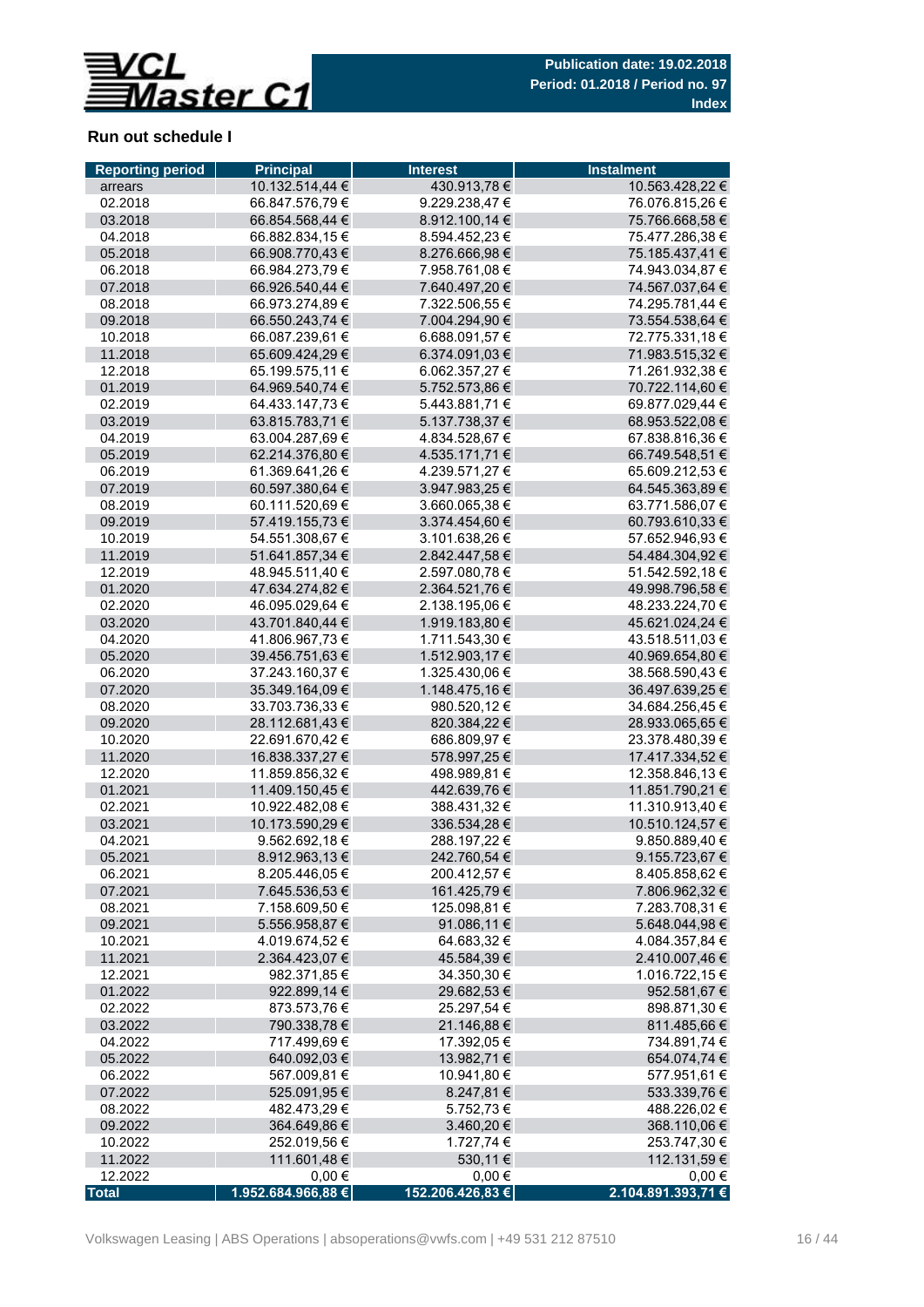



### **Run out schedule II**

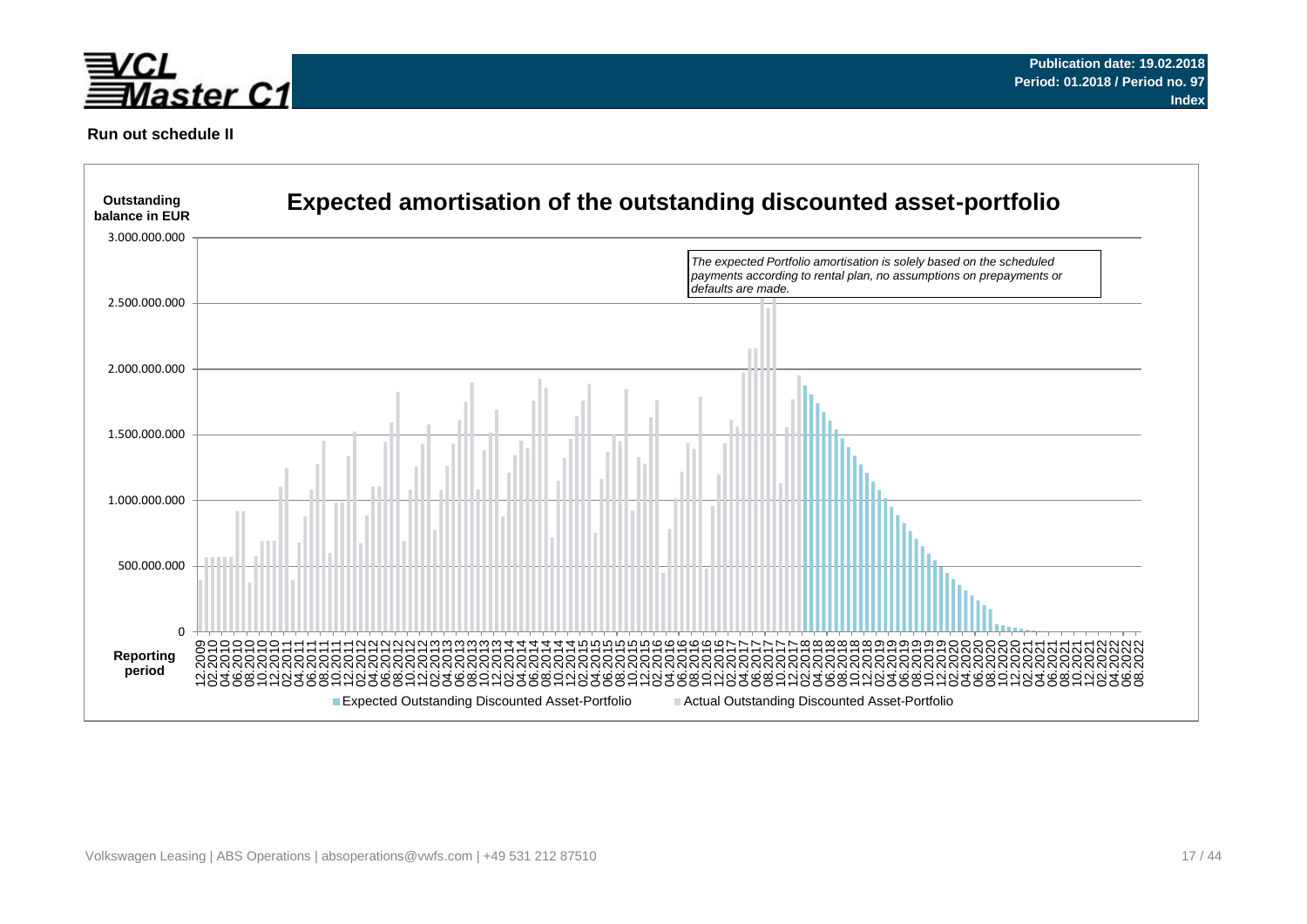# **Master C1**

**Publication date: 19.02.2018 Period: 01.2018 / Period no. 97 Index**

#### **Outstanding contracts**

| <b>Collections by source</b>                | ۰                             | <b>Collections</b> |
|---------------------------------------------|-------------------------------|--------------------|
| Paid instalments of monthly period          |                               | 67.544.081.56 €    |
| therof capital                              |                               | 59.290.398.93 €    |
| therof interest                             |                               | 8.253.682.63 €     |
| Paid instalments of previous periods        |                               | 1.610.737.76 €     |
| Payment due from early settlement           | ٠                             | 2.836.471.67 €     |
| Compensation Payments from contract changes |                               | $-201.377.80 \in$  |
| thereof payments from the Issuer to VWL     | ۰                             | $-314.086.86 \in$  |
| therof payments from VWL to the Issuer      |                               | 112.709.06 €       |
|                                             |                               |                    |
| <b>Total</b>                                | ÷                             | 71.789.913.19 €    |
| <b>Collections by status</b>                | <b>Number of</b><br>contracts | <b>Collections</b> |
| Current                                     | 179.924                       | 67.740.965.31 €    |
| Delinquent                                  | 3.451                         | 681.046.22 €       |
| Default                                     | 860                           | 126.815.73 €       |
| Fnd of term                                 | 59.984                        | 249.995.74 €       |
| Early settlement                            | 25.654                        | 2.958.193.10 €     |
| Write Off                                   | 5.140                         | 1.329.46 €         |
| Write down                                  | 270                           | 31.567.63 €        |

| Evolution of outstanding pool during the reporting<br>period | Number of active<br>contracts | Outstanding<br>discounted balance | <b>Outstanding nominal</b><br>balance |
|--------------------------------------------------------------|-------------------------------|-----------------------------------|---------------------------------------|
| Balance as of the begin of the period                        | 185,563                       | 1.772.884.120.65 €                | 1.911.445.664.26 €                    |
| Balance at the end of the period - before top/tap-up         | 184.505                       | 1.709.142.903.59 €                | 1.839.069.819.77 €                    |
| Top/tap-up of the period                                     | 20.392                        | 243.542.063                       | 265.821.573.94 €                      |
| Term take out                                                |                               | 0.00 f                            | $0.00 \in$                            |
| Balance as of the end of the period                          | 204.897                       | 1.952.684.966.88 €                | 2.104.891.393.71 €                    |

| Total portfolio as of pool cut date  |                        | Type of car                       |                            |                                          |                               |                                   |                               |                                   | <b>Customer type</b>   |                                   |                        |                                   |
|--------------------------------------|------------------------|-----------------------------------|----------------------------|------------------------------------------|-------------------------------|-----------------------------------|-------------------------------|-----------------------------------|------------------------|-----------------------------------|------------------------|-----------------------------------|
|                                      |                        |                                   |                            | <b>New vehicle</b>                       | <b>Used vehicle</b>           |                                   | <b>Demonstration vehicles</b> |                                   | Retai                  |                                   | Corporate              |                                   |
| <b>Contract status development I</b> | Number of<br>contracts | Outstanding<br>discounted balance | <b>Number of contracts</b> | <b>Outstanding discounted</b><br>balance | <b>Number of</b><br>contracts | Outstanding<br>discounted balance | Number of<br>contracts        | Outstanding<br>discounted balance | Number of<br>contracts | Outstanding<br>discounted balance | Number of<br>contracts | Outstanding<br>discounted balance |
| Current                              | 31,428                 | 398.861.796.89 €                  | 29.020                     | 368.009.832.18 €                         | 1.668                         | 19,348,045,09 €                   | 740                           | 11.503.919.62 €                   | 23,212                 | 303.188.002.59 €                  | 8.216                  | 95.673.794.30 €                   |
| Delinquent                           |                        | 0,006                             |                            | $0,00 \in$                               |                               | $0,00 \in$                        |                               | $0,00 \in$                        |                        | 0,00€                             |                        | 0,00                              |
| Default                              |                        | 0,006                             |                            | $0,00 \in$                               |                               | $0,00 \in$                        |                               | $0.00 \in$                        |                        | $0.00 \in$                        |                        | 0,00                              |
| End of term                          |                        | 0,006                             |                            | $0,00 \in$                               |                               | $0,00 \in$                        |                               | $0,00 \in$                        |                        | 0,00€                             |                        | 0,00                              |
| Early settlement                     |                        | 0,006                             |                            | $0,00 \in$                               |                               | $0,00 \in$                        |                               | 0,006                             |                        | $0,00 \in$                        |                        | 0,00                              |
| Write Off                            |                        | 0,006                             |                            | $0,00 \in$                               |                               | $0.00 \in$                        |                               | 0.006                             |                        | $0.00 \in$                        |                        | 0,00                              |
| Write down                           |                        | 0,006                             |                            | $0,00 \in$                               |                               | $0.00 \in$                        |                               | 0,006                             |                        | $0.00 \in$                        |                        | 0,00                              |
| <b>Total</b>                         | 31.428                 | 398,861,796.89€                   | 29.020                     | 368.009.832.18 €                         | 1.668                         | 19.348.045.09 €                   |                               | 11.503.919.62 €                   | 23.212                 | 303.188.002.59 €                  | 8.216                  | 95.673.794,30 €                   |

| Total portfolio as of current reporting period |                        | Type of car                       |                            |                                   |                               |                                   |                               |                                   | <b>Customer type</b>   |                                   |                        |                                   |
|------------------------------------------------|------------------------|-----------------------------------|----------------------------|-----------------------------------|-------------------------------|-----------------------------------|-------------------------------|-----------------------------------|------------------------|-----------------------------------|------------------------|-----------------------------------|
|                                                |                        |                                   |                            | <b>New vehicle</b>                |                               | <b>Used vehicle</b>               |                               | <b>Demonstration vehicles</b>     |                        | <b>Retail</b>                     |                        | Corporate                         |
| <b>Contract status development II</b>          | Number of<br>contracts | Outstanding<br>discounted balance | <b>Number of contracts</b> | Outstanding discounted<br>balance | <b>Number of</b><br>contracts | Outstanding<br>discounted balance | <b>Number of</b><br>contracts | Outstanding<br>discounted balance | Number of<br>contracts | Outstanding<br>discounted balance | Number of<br>contracts | Outstanding<br>discounted balance |
| Current                                        | 200.316                | 1.918.126.081.99 €                | 191.463                    | 1.827.011.945.58 €                | 4.893                         | 46.083.880.40 €                   | 3.960                         | 45.030.256.01 €                   | 137,569                | 1.334.441.624.04 €                | 62.747                 | 583.684.457,95 €                  |
| Delinquent                                     | 3.451                  | 26.351.283.24 €                   | 3.228                      | 24.356.751.86 €                   | 129                           | 1.134.573.80 €                    |                               | 859.957.58 €                      | 2.218                  | 17.624.801.13 €                   | 1.233                  | 8.726.482.11 €                    |
| Default                                        | 860                    | 6.876.995.13 €                    | 735                        | 5.596.502.81 €                    |                               | 674.551.91 €                      | 54                            | 605.940.41 €                      | 837                    | 6.612.972.47 €                    | 23                     | 264.022.66 €                      |
| End of term                                    | 59.984                 | $0.00 \in$                        | 56.554                     | $0.00 \in$                        | 2.114                         | $0,00 \in$                        | 1.316                         | $0.00 \in$                        | 27,299                 | $0.00 \in$                        | 32.685                 | $0,00 \in$                        |
| Early settlement                               | 25.654                 | $0.00 \in$                        | 23.434                     | $0.00 \in$                        | 1.259                         | $0.00 \in$                        | 961                           | $0.00 \in$                        | 14.892                 | $0.00 \in$                        | 10.762                 | $0.00 \in$                        |
| Write Off                                      | 5.140                  | 0.006                             | 4.469                      | $0.00 \in$                        | 347                           | $0.00 \in$                        | 324                           | $0.00 \in$                        | 4.689                  | $0.00 \in$                        | 451                    | $0.00 \in$                        |
| Write down                                     | 270                    | 1.330.606.52 €                    | 239                        | 1.208.454.12 €                    |                               | 92.284.40 €                       |                               | 29.868.00 €                       | 234                    | 1.139.429.25 €                    |                        | 191.177.27 €                      |
| <b>Total</b>                                   | 295.675                | 1.952.684.966.88 €                | 280.122                    | 1.858.173.654.37 €                | 8.834                         | 47.985.290.51 €                   | 6.719                         | 46.526.022.00 €                   | 187.738                |                                   | 107.937                | 592.866.139.99 €                  |

| <b>Contract status development III</b>        | Contract status as of the end of the current period |                                   |                     |                                          |                        |                                   |                        |                                   |                        |                                          |                        |                                   |                        |                                   |
|-----------------------------------------------|-----------------------------------------------------|-----------------------------------|---------------------|------------------------------------------|------------------------|-----------------------------------|------------------------|-----------------------------------|------------------------|------------------------------------------|------------------------|-----------------------------------|------------------------|-----------------------------------|
|                                               | Current                                             |                                   |                     | <b>Delinquent</b>                        |                        | <b>Default</b>                    |                        | End of term                       |                        | <b>Early settlement</b>                  |                        | <b>Write Off</b>                  |                        | Write down                        |
| Contract status as of the begin of the period | Number of<br>contracts                              | Outstanding<br>discounted balance | Number of contracts | <b>Outstanding discounted</b><br>balance | Number of<br>contracts | Outstanding<br>discounted balance | Number of<br>contracts | Outstanding<br>discounted balance | Number of<br>contracts | <b>Outstanding</b><br>discounted balance | Number of<br>contracts | Outstanding<br>discounted balance | Number of<br>contracts | Outstanding<br>discounted balance |
| Top-/Tap-Up contracts                         | 20,392                                              | 243.542.063.29 €                  |                     | $0,00 \in$                               |                        | $0.00 \in$                        |                        | $0.00 \in$                        |                        | $0.00 \in$                               |                        | $0.00 \in$                        |                        | 0,006                             |
| Current                                       | 178.214                                             | 1.661.064.970,01 €                | 1.436               | 11.759.662.72 €                          |                        | 14.461.50 €                       | 553                    | $0,00 \in$                        | 341                    | $0,00 \in$                               |                        | 0,00 €                            |                        | 0,006                             |
| Delinquent                                    | 1.648                                               | 13.045.469.68 €                   | 2.011               | 14.564.622.51 €                          | 170                    | 1.551.647.56 €                    |                        | $0,00 \in$                        | 23                     | $0.00 \in$                               |                        | $0.00 \in$                        |                        | 43.850,30 €                       |
| Default                                       |                                                     | 473.579,01 €                      |                     | 26.998,016                               | 687                    | 5.310.886,07 €                    |                        | $0,00 \in$                        |                        | $0,00 \in$                               |                        | $0,00 \in$                        |                        | 2.837,856                         |
| End of term                                   |                                                     | $0,00 \in$                        |                     | $0,00 \in$                               |                        | $0.00 \in$                        | 59.356                 | $0,00 \in$                        |                        | $0.00 \in$                               |                        | $0.00 \in$                        |                        | 0,006                             |
| Early settlement                              |                                                     | $0,00 \in$                        |                     | 0,006                                    |                        | $0,00 \in$                        |                        | $0,00 \in$                        | 25.287                 | $0.00 \in$                               |                        | 0,00 €                            |                        | 0,006                             |
| Write Off                                     |                                                     | $0.00 \in$                        |                     | $0.00 \in$                               |                        | $0.00 \in$                        |                        | $0.00 \in$                        |                        | $0.00 \in$                               | 5.077                  | $0.00 \in$                        |                        | 0.006                             |
| Write down                                    |                                                     | $0.00 \in$                        |                     | 0,006                                    |                        | $0.00 \in$                        |                        | $0,00 \in$                        |                        | $0.00 \in$                               |                        | $0.00 \in$                        | 259                    | 1.283.918.376                     |
| <b>Total</b>                                  | 200.316                                             | 1.918.126.081.99 ∈                | 3.451               | 26.351.283.24 €                          | 860                    | 6.876.995,13€                     | 59.984                 | $0,00 \in$                        | 25.654                 | $0.00 \in I$                             | 5.140                  | 0,00 ∈                            | 270                    | 1.330.606.52                      |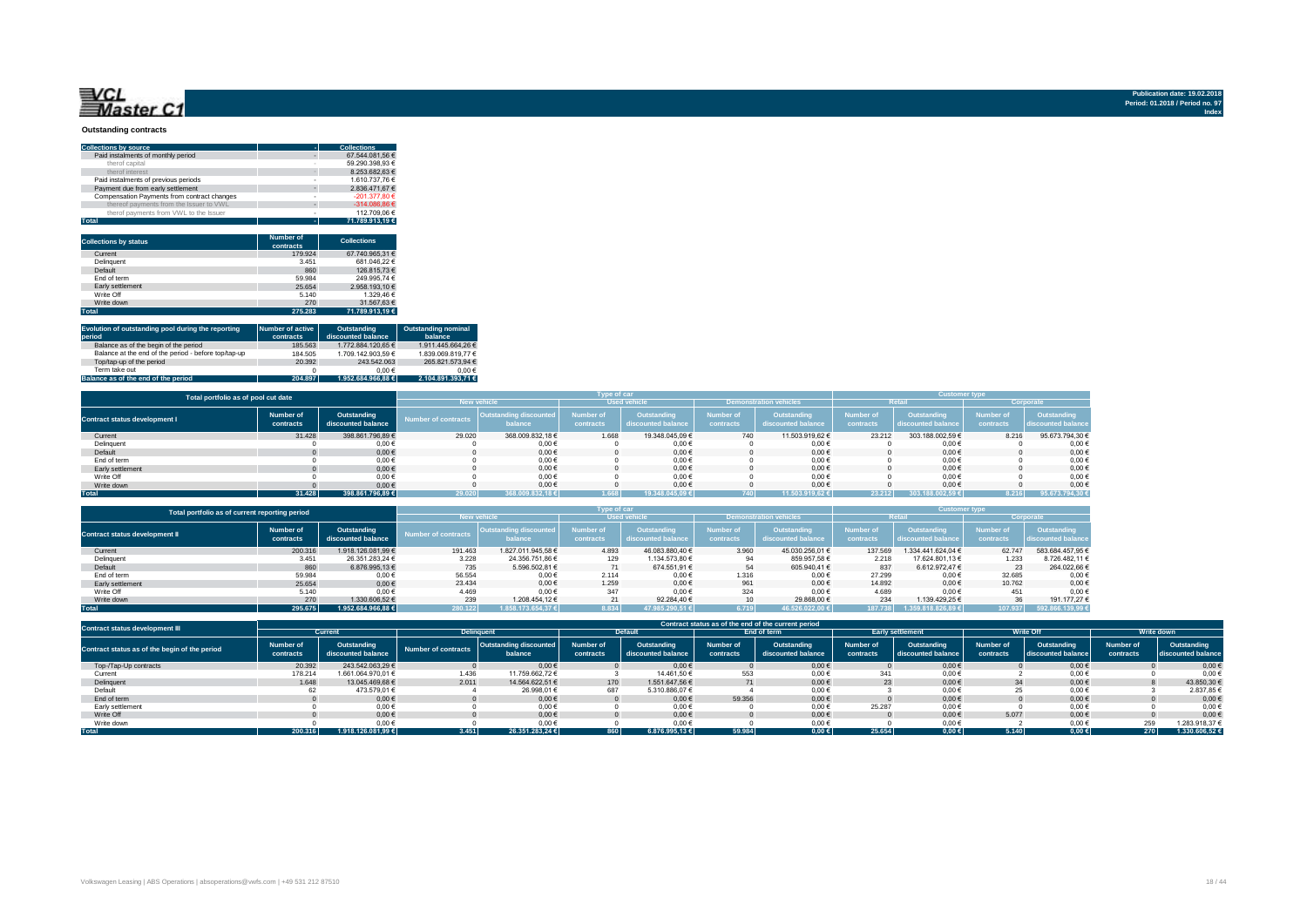

**Delinquencies & defaults I**

|                        |                               |                            |                                      |                                                    |                               |                                      | Type of car                   |                                      |                               |                                      | <b>Customer type</b>          |                                             |                               |                                     |  |
|------------------------|-------------------------------|----------------------------|--------------------------------------|----------------------------------------------------|-------------------------------|--------------------------------------|-------------------------------|--------------------------------------|-------------------------------|--------------------------------------|-------------------------------|---------------------------------------------|-------------------------------|-------------------------------------|--|
|                        |                               |                            | <b>Delinquent contracts</b>          |                                                    | <b>New vehicle</b>            |                                      | <b>Used vehicle</b>           |                                      | <b>Demonstration vehicles</b> |                                      |                               |                                             | Corporate                     |                                     |  |
| Days in arrears        | <b>Number of</b><br>contracts | Percentage of<br>contracts | Outstanding<br>discounted<br>balance | Percentage of<br>outstanding<br>discounted balance | <b>Number of</b><br>contracts | Outstanding<br>discounted<br>balance | <b>Number of</b><br>contracts | Outstanding<br>discounted<br>balance | <b>Number of</b><br>contracts | Outstanding<br>discounted<br>balance | <b>Number of</b><br>contracts | <b>Outstanding</b><br>discounted<br>balance | <b>Number of</b><br>contracts | Outstanding<br>discounted<br>alance |  |
| < 1 month delinquent   |                               | 0,00%                      | 4.533.13 €                           | 0,00%                                              |                               | 4.533,13 €                           |                               | $0.00 \in$                           | $\Omega$                      | $0.00 \in$                           |                               | 1.391.49€                                   |                               | 3.141.64 €                          |  |
| 1 month delinguent     | 1.976                         | 0.97%                      | 15.365.991.59 €                      | 0.79%                                              | 1.852                         | 14.211.088.14 €                      |                               | 647.228.86 €                         | 51                            | 507.674.59 €                         | 1.110                         | 8.940.399.45 €                              | 866                           | 6.425.592.14 6                      |  |
| 2 months delinguent    | 539                           | 0.26%                      | 3.999.036.75 €                       | 0,20%                                              | 510                           | 3.808.845.49 €                       | 16                            | 125.847.89 €                         | 13                            | 64.343.37 €                          | 371                           | 2.913.954.96 €                              | 168                           | 1.085.081.79 €                      |  |
| 3 months delinquent    | 209                           | 0.10%                      | 1.245.271.01 €                       | 0,06%                                              | 201                           | 1.186.509.62 €                       |                               | 22.857.81 €                          | 6                             | 35.903.58 €                          | 181                           | 1.055.937.20 €                              | 28                            | 189.333,81                          |  |
| 4 months delinguent    | 166                           | 0.08%                      | 1.430.032.68 €                       | 0.07%                                              | 155                           | 1.344.316.52 €                       |                               | 58.613.79 €                          |                               | 27.102.37 €                          | 119                           | 966.870.26 €                                | 47                            | 463.162.42€                         |  |
| 5 months delinguent    | 113                           | 0.06%                      | 889.513.11 €                         | 0,05%                                              | 103                           | 846.413.09 €                         |                               | 19.373.02 €                          |                               | 23.727.00 €                          | 101                           | 768.386.73 €                                | 12                            | 121.126.38 €                        |  |
| 6 months delinguent    | 67                            | 0.03%                      | 455.648.63 €                         | 0.02%                                              | 62                            | 425.856.96 €                         |                               | 23.698.80 €                          |                               | 6.092.87 €                           | 52                            | 380.591.67 €                                | 15                            | 75.056.96 €                         |  |
| 7 months delinguent    | 73                            | 0.04%                      | 687.630.38 €                         | 0,04%                                              | 66                            | 608.677.09€                          |                               | 29.013.20 €                          |                               | 49.940.09 €                          | 73                            | 687.630.38 €                                |                               | 0.006                               |  |
| 8 months delinguent    | 36                            | 0.02%                      | 323.086.20 €                         | 0.02%                                              | 32                            | 270.833.03 €                         |                               | 52.253.17 €                          | $\Omega$                      | $0.00 \in$                           | 24                            | 229.534.88 €                                | 12                            | 93.551.32 €                         |  |
| 9 months delinguent    | 25                            | 0.01%                      | 171.913.21 €                         | 0,01%                                              | 23                            | 142.808.60 €                         |                               | 7.086.41 €                           |                               | 22.018.20 €                          | 16                            | 136.332.45 €                                |                               | 35.580.76 €                         |  |
| 10 months delinguent   | 47                            | 0.02%                      | 247.071.76 €                         | 0.01%                                              | 45                            | 244.053.82 €                         |                               | 160.87 €                             |                               | 2.857.07 €                           | 24                            | 158.186.54 €                                | 23                            | 88.885.226                          |  |
| > 10 months delinquent | 198                           | 0.10%                      | 1.531.554.79 €                       | 0,08%                                              | 177                           | 1.262.816.37 €                       |                               | 148.439,98 €                         |                               | 120.298.44 €                         | 146                           | 1.385.585,12 €                              | 52                            | 145.969,676                         |  |
| <b>Total</b>           | 3.451                         |                            | 1,69% 26.351.283,24 €                | ,35%                                               | 3.228                         | 24.356.751.86 €                      | 129 <sub>1</sub>              | .134.573.80 €                        |                               | 359.957.58€                          | 2.218                         | 17.624.801.13€                              | 1.233                         | 8.726.482.11                        |  |

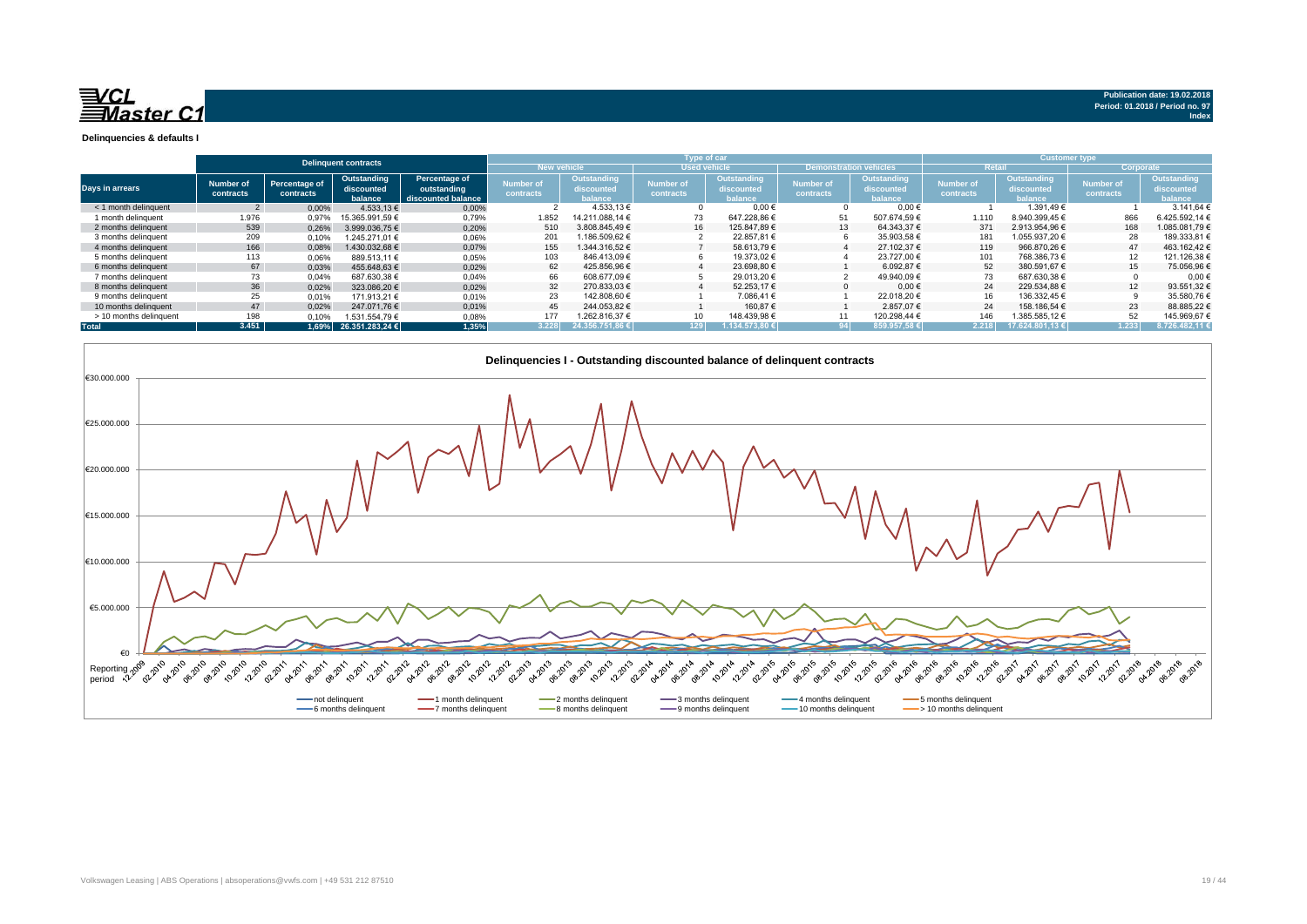

**Index**

**Delinquencies & Defaults II**

|                        | <b>Defaulted contracts</b>    |                            |                                      |                                                    |                                                        |                        |                                      |                               | Type of car                                      |                               | <b>Customer type</b>                 |                        |                                                    |                               |                                      |
|------------------------|-------------------------------|----------------------------|--------------------------------------|----------------------------------------------------|--------------------------------------------------------|------------------------|--------------------------------------|-------------------------------|--------------------------------------------------|-------------------------------|--------------------------------------|------------------------|----------------------------------------------------|-------------------------------|--------------------------------------|
|                        |                               |                            |                                      |                                                    |                                                        | <b>New vehicle</b>     |                                      | <b>Used vehicle</b>           |                                                  | <b>Demonstrat</b>             |                                      | Retai                  |                                                    |                               | Corporate                            |
| Days in arrears        | <b>Number of</b><br>contracts | Percentage of<br>contracts | Outstanding<br>discounted<br>balance | Percentage of<br>outstanding<br>discounted balance | Outstanding<br>discounted balance<br>at day of default | lumber of<br>contracts | Dutstanding<br>discounted<br>balance | <b>Number of</b><br>contracts | <b>Outstanding</b><br>discounted<br><b>Mance</b> | <b>Number of</b><br>contracts | 'Outstanding<br>discounted<br>alance | Number of<br>contracts | <b>Outstanding</b><br>discounted<br><b>balance</b> | <b>Number of</b><br>contracts | Outstanding<br>discounted<br>palance |
| $<$ 1 month delinguent |                               | 0.00%                      | 0.00€                                | 0,00%                                              | $0.00 \in$                                             |                        |                                      |                               |                                                  |                               |                                      |                        |                                                    |                               |                                      |
| 1 month delinguent     | 25                            | 0.01%                      | 33.016.42 €                          | 0.00%                                              | 52.152.41 €                                            | 22                     | 31.549.39 €                          |                               | 943.52€                                          |                               | 523.51€                              | 25                     | 33.016.42€                                         |                               | 0.00                                 |
| 2 months delinguent    | 113                           | 0.06%                      | 915.835.87 €                         | 0.05%                                              | 920.220.78€                                            | 91                     | 744.920.53 €                         | 13 <sup>1</sup>               | 93.610.26€                                       |                               | 77.305.08€                           | 108                    | 870.927.07 €                                       |                               | 44.908.80€                           |
| 3 months delinguent    | 111                           | 0,05%                      | 903.069.73€                          | 0,05%                                              | 929.169.85€                                            | 93                     | 756.627,80 €                         |                               | 80.479,17€                                       |                               | 65.962,76€                           |                        | 719.922,36 €                                       | 15                            | 183.147,37                           |
| 4 months delinguent    | 61                            | 0.03%                      | 525.533.39 €                         | 0,03%                                              | 544.280.78€                                            | 51                     | 396.824.25 €                         |                               | 118.635.97 €                                     |                               | 10.073.17 €                          | 61                     | 525.533,39 €                                       |                               | $0.00*$                              |
| 5 months delinguent    | 69                            | 0.03%                      | 666.629.17€                          | 0.03%                                              | 716.269.76€                                            | 60                     | 556.065.53 €                         |                               | 84.163,57€                                       |                               | 26.400.07€                           |                        | 666.629.17€                                        |                               | 0,00                                 |
| 6 months delinquent    | 55                            | 0.03%                      | 542.507.90 €                         | 0,03%                                              | 568,399,49€                                            | 47                     | 445.110.81 €                         |                               | 38,409.01 €                                      |                               | 58.988.08€                           | 55                     | 542.507.90 €                                       |                               | $0.00*$                              |
| 7 months delinguent    | 48                            | 0,02%                      | 334.291.94 €                         | 0,02%                                              | 396.780,35 €                                           | 42                     | 266.692.32 €                         |                               | 20.327.66€                                       |                               | 47.271.96€                           | 48                     | 334.291.94 €                                       |                               | 0,00                                 |
| 8 months delinguent    | 73                            | 0.04%                      | 474.468.27 €                         | 0.02%                                              | 533.923.04 €                                           | 67                     | 429.505.03 €                         |                               | 1.275.55 €                                       |                               | 43.687.69€                           | 73                     | 474.468.27 €                                       |                               | $0.00*$                              |
| 9 months delinquent    | 44                            | 0.02%                      | 396.414.67 €                         | 0,02%                                              | 436.756.85€                                            | 39                     | 325.236,57 €                         |                               | 44.111.95€                                       |                               | 27.066.15€                           |                        | 360.448.18€                                        |                               | 35.966,49€                           |
| 10 months delinquent   | 27                            | 0.01%                      | 276.336.09€                          | 0.01%                                              | 315,149.75€                                            | 23                     | 247.808.08 €                         |                               | 28.528.01 €                                      |                               | 0.00€                                | 27                     | 276.336.09€                                        |                               | 0.00                                 |
| > 10 months delinquent | 234                           | 0.11%                      | 1.808.891.68 €                       | 0,09%                                              | 2.334.297.83 €                                         | 200                    | 1.396.162,50 €                       | 16                            | 164.067.24 €                                     | 18                            | 248.661,94 €                         | 234                    | 1.808.891,68 €                                     |                               | 0,00                                 |
| <b>Total</b>           | 860                           | 0.42%                      | 6.876.995.13€                        | 0,35%                                              | 7.747.400.89 €                                         | 735                    | 5.596.502.81€                        | 71                            | 674.551.91€                                      | E.A.                          | 05.940.41€                           | 837                    | 6.612.972.47€                                      |                               | 264.022,66                           |

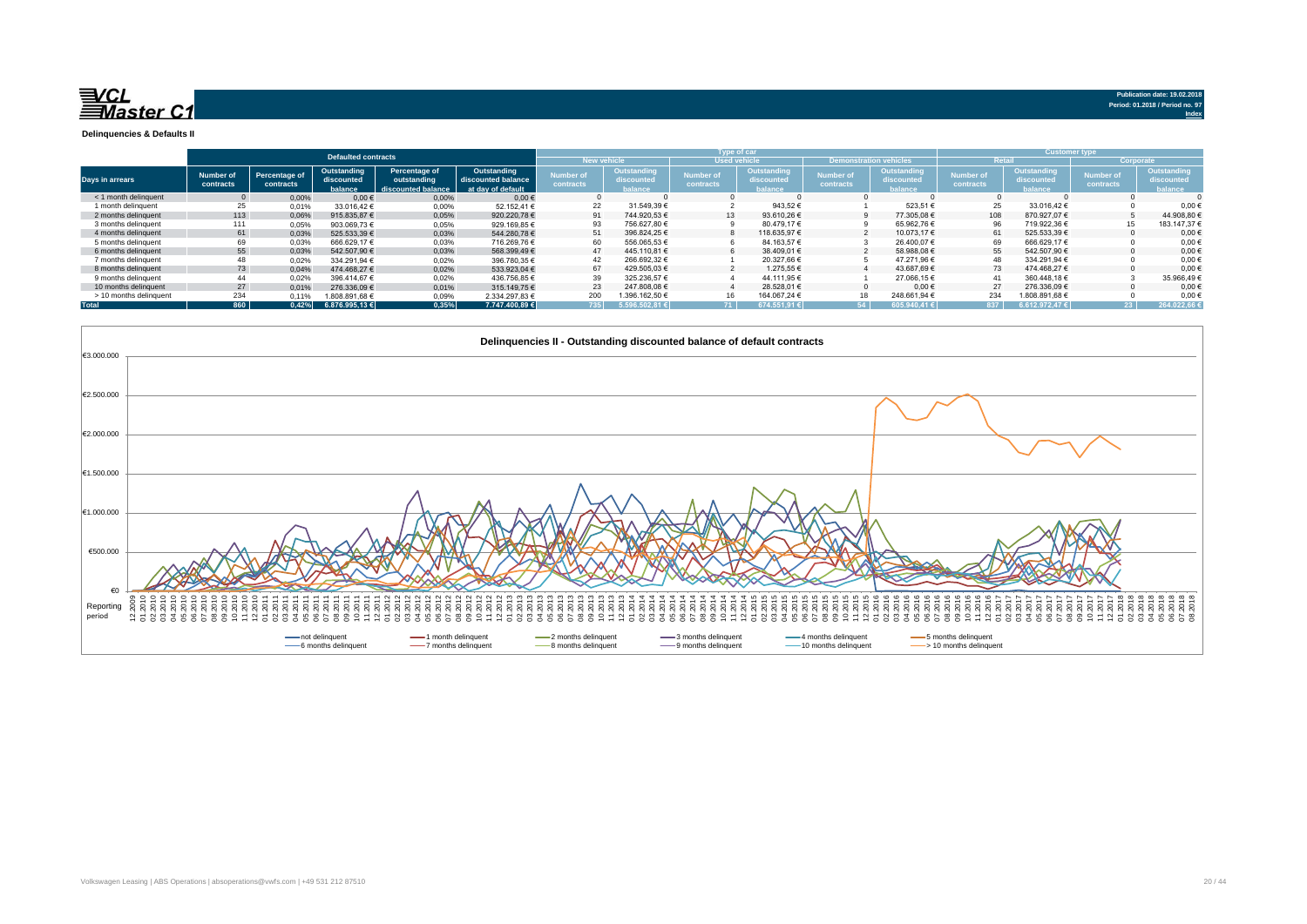$\mathsf{R}$ Master C1

**Delinquencies & defaults III**

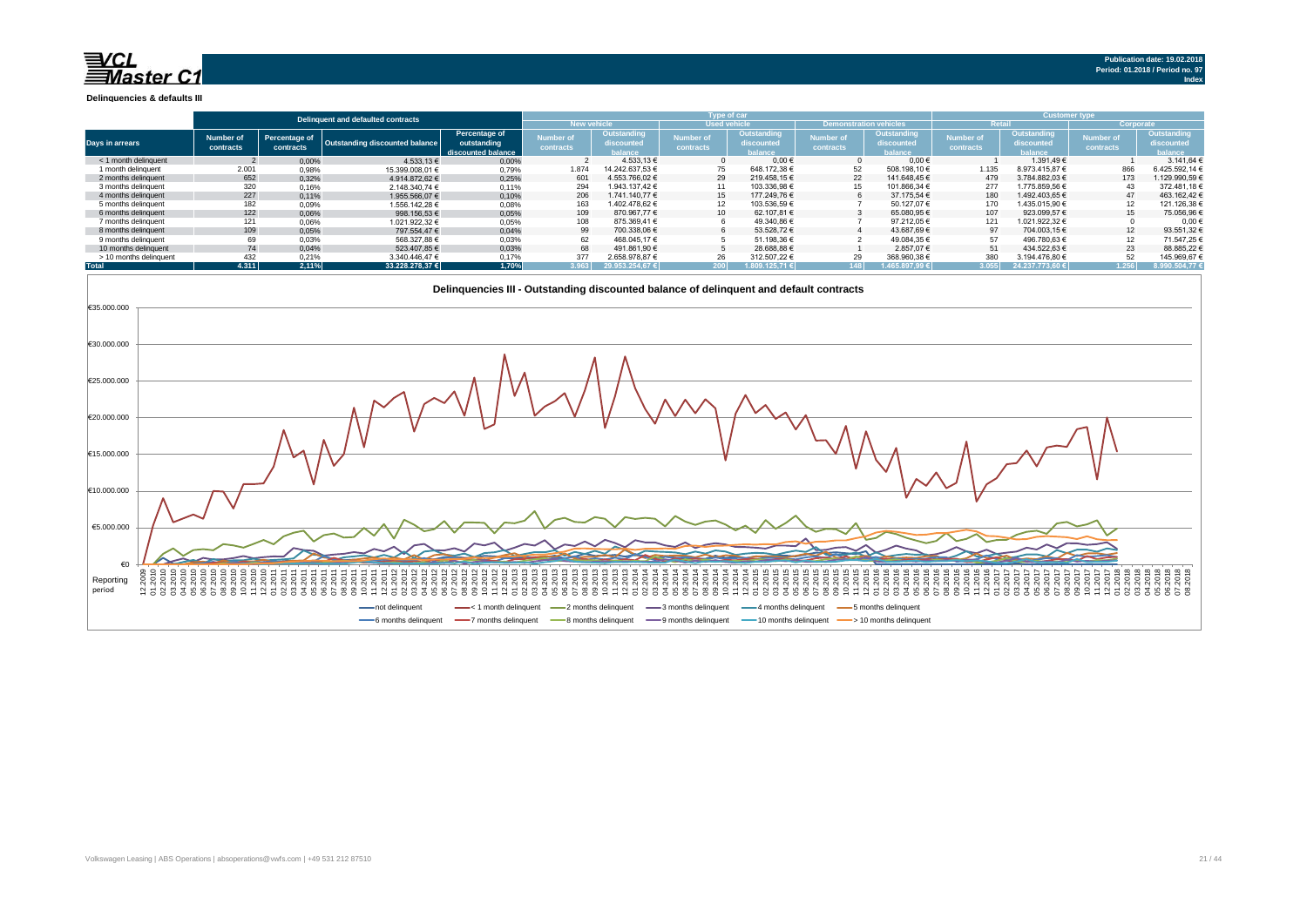**Publication date: 19.02.2018 Period: 01.2018 / Period no. 97 Index**

**Write-Offs**

| Write-Offs of the monthly<br>period<br>31.01.2018 | <b>Number of contracts</b><br>63                          | <b>Amount</b><br>154.136,56 € |                                                            |                                    |
|---------------------------------------------------|-----------------------------------------------------------|-------------------------------|------------------------------------------------------------|------------------------------------|
|                                                   | Cumulative Write-Offs as of the end of the monthly period |                               |                                                            | 16.914.402,68 €                    |
| <b>Cumulative net loss ratio</b>                  | Discounted balance of all initial and additional assets   |                               |                                                            | 19.900.272.008,85 €<br>0,08500%    |
| <b>Monthly period</b>                             | <b>Current period</b><br><b>Number of contracts</b>       | <b>Write-Offs</b>             | <b>Cumulative Write-Offs</b><br><b>Number of contracts</b> | <b>Write-Offs</b>                  |
| 31.01.2010                                        | 0                                                         | $0,00$ €                      | 0                                                          | $0,00$ €                           |
| 28.02.2010<br>31.03.2010                          | 0<br>0                                                    | $0,00$ €<br>$0,00 \in$        | 0<br>0                                                     | $0,00 \in$<br>$0,00 \in$           |
| 30.04.2010                                        | $\mathbf 0$                                               | $0,00$ €                      | $\Omega$                                                   | $0,00$ €                           |
| 31.05.2010<br>30.06.2010                          | 0<br>$\mathbf 0$                                          | $0,00 \in$<br>0,00€           | 0<br>0                                                     | $0,00 \in$<br>$0,00$ €             |
| 31.07.2010                                        | 0                                                         | $0,00 \in$                    | $\bf 0$                                                    | $0,00 \in$                         |
| 31.08.2010                                        | 9                                                         | 50.295,01€                    | 9                                                          | 50.295,01€                         |
| 30.09.2010<br>31.10.2010                          | $\overline{2}$<br>$\overline{7}$                          | 8.071,60 €<br>30.954,84 €     | 11<br>18                                                   | 58.366,61€<br>89.321,45€           |
| 30.11.2010                                        | 15                                                        | 70.163,12€                    | 33                                                         | 159.484,57€                        |
| 31.12.2010                                        | 11                                                        | 71.387,33 €                   | 44<br>60                                                   | 230.871,90 €                       |
| 31.01.2011<br>28.02.2011                          | 16<br>$\overline{7}$                                      | 73.685,61€<br>34.411,99 €     | 67                                                         | 304.557,51 €<br>338.969,50 €       |
| 31.03.2011                                        | $9$                                                       | 62.592,15€                    | 76                                                         | 401.561,65€                        |
| 30.04.2011<br>31.05.2011                          | 15<br>20                                                  | 86.288,20€<br>101.111,11 €    | 91<br>111                                                  | 487.849,85 €<br>588.960,96€        |
| 30.06.2011                                        | 42                                                        | 172.816,37 €                  | 153                                                        | 761.777,33€                        |
| 31.07.2011                                        | 31                                                        | 152.827,80 €                  | 184                                                        | 914.605,13 €                       |
| 31.08.2011<br>30.09.2011                          | 18<br>34                                                  | 80.559,83 €<br>188.002,31 €   | 202<br>236                                                 | 995.164,96 €<br>1.183.167,27 €     |
| 31.10.2011                                        | 18                                                        | 73.464,24 €                   | 254                                                        | 1.256.631,51 €                     |
| 30.11.2011                                        | 56                                                        | 213.523,67 €                  | 310                                                        | 1.470.155,18 €                     |
| 31.12.2011<br>31.01.2012                          | 45<br>60                                                  | 152.121,74 €<br>193.538,76 €  | 355<br>415                                                 | 1.622.276,92 €<br>1.815.815,68 €   |
| 29.02.2012                                        | 37                                                        | 162.341,73 €                  | 452                                                        | 1.978.157,41 €                     |
| 31.03.2012                                        | 73                                                        | 214.516,98€                   | 525                                                        | 2.192.674,39 €                     |
| 30.04.2012<br>31.05.2012                          | 53<br>14                                                  | 162.973,38 €<br>68.864,93 €   | 578<br>592                                                 | 2.355.647,77 €<br>2.424.512,70 €   |
| 30.06.2012                                        | 38                                                        | 153.404,88 €                  | 630                                                        | 2.577.917,58 €                     |
| 31.07.2012                                        | 35                                                        | 113.867,54 €                  | 665                                                        | 2.691.785,12 €                     |
| 31.08.2012<br>30.09.2012                          | 47<br>54                                                  | 177.292,45 €<br>177.080,66 €  | 712<br>766                                                 | 2.869.077,57 €<br>3.046.158,23 €   |
| 31.10.2012                                        | 59                                                        | 225.031,79€                   | 825                                                        | 3.271.190,02 €                     |
| 30.11.2012<br>31.12.2012                          | 45<br>65                                                  | 170.377,61 €<br>245.057,95 €  | 870<br>935                                                 | 3.441.567,63€<br>3.686.625,58 €    |
| 31.01.2013                                        | 67                                                        | 225.971,81 €                  | 1.002                                                      | 3.912.597,39 €                     |
| 28.02.2013                                        | 33                                                        | 157.041,93 €                  | 1.035                                                      | 4.069.639,32 €                     |
| 31.03.2013<br>30.04.2013                          | 62<br>46                                                  | 208.030,55 €<br>153.804,88 €  | 1.097<br>1.143                                             | 4.277.669,87 €<br>4.431.474,75€    |
| 31.05.2013                                        | 49                                                        | 158.329,55 €                  | 1.192                                                      | 4.589.804,30 €                     |
| 30.06.2013                                        | 27                                                        | 171.516,66 €                  | 1.219                                                      | 4.761.320,96 €                     |
| 31.07.2013<br>31.08.2013                          | 59<br>63                                                  | 241.886,34 €<br>242.837,83 €  | 1.278<br>1.341                                             | 5.003.207,30 €<br>5.246.045,13€    |
| 30.09.2013                                        | 97                                                        | 367.680,37 €                  | 1.438                                                      | 5.613.725,50 €                     |
| 31.10.2013                                        | 77                                                        | 314.686,24 €                  | 1.515                                                      | 5.928.411,74 €                     |
| 30.11.2013<br>31.12.2013                          | 69<br>60                                                  | 201.914,66 €<br>270.680,39€   | 1.584<br>1.644                                             | 6.130.326,40 €<br>6.401.006,79 €   |
| 31.01.2014                                        | 125                                                       | 479.994,04 €                  | 1.769                                                      | 6.881.000,83 €                     |
| 28.02.2014                                        | 45                                                        | 177.950,17 €                  | 1.814                                                      | 7.058.951,00 €                     |
| 31.03.2014<br>30.04.2014                          | 37<br>84                                                  | 135.841,70 €<br>303.345,41 €  | 1.851<br>1.935                                             | 7.194.792,70 €<br>7.498.138,11 €   |
| 31.05.2014                                        | 83                                                        | 272.401,06 €                  | 2.018                                                      | 7.770.539,17 €                     |
| 30.06.2014                                        | 64<br>81                                                  | 226.792,45€                   | 2.082                                                      | 7.997.331,62 €                     |
| 31.07.2014<br>31.08.2014                          | 107                                                       | 242.059,25 €<br>375.719,56 €  | 2.163<br>2.270                                             | 8.239.390,87 €<br>8.615.110,43 €   |
| 30.09.2014                                        | 59                                                        | 163.580,90 €                  | 2.329                                                      | 8.778.691,33 €                     |
| 31.10.2014<br>30.11.2014                          | 56<br>110                                                 | 202.132,68 €<br>375.143,31 €  | 2.385<br>2.495                                             | 8.980.824,01 €<br>9.355.967,32 €   |
| 31.12.2014                                        | 48                                                        | 193.951,42€                   | 2.543                                                      | 9.549.918,74 €                     |
| 31.01.2015                                        | 45                                                        | 179.961,78 €                  | 2.588                                                      | 9.729.880,52 €                     |
| 28.02.2015<br>31.03.2015                          | 44<br>24                                                  | 177.467,68 €<br>204.156,48 €  | 2.632<br>2.656                                             | 9.907.348,20 €<br>10.111.504,68 €  |
| 30.04.2015                                        | 14                                                        | 7.046,95 €                    | 2.670                                                      | 10.118.551,63 €                    |
| 31.05.2015                                        | 71                                                        | 349.270,69€                   | 2.741                                                      | 10.467.822,32 €                    |
| 30.06.2015<br>31.07.2015                          | 85<br>39                                                  | 441.016,64 €<br>219.453,36 €  | 2.826<br>2.865                                             | 10.908.838,96 €<br>11.128.292,32 € |
| 31.08.2015                                        | 40                                                        | 258.912,96€                   | 2.905                                                      | 11.387.205,28€                     |
| 30.09.2015                                        | 30                                                        | 173.282,03 €                  | 2.935                                                      | 11.560.487,31 €                    |
| 31.10.2015<br>30.11.2015                          | 41<br>17                                                  | 136.363,31 €<br>91.390,57 €   | 2.976<br>2.993                                             | 11.696.850,62 €<br>11.788.241,19€  |
| 31.12.2015                                        | 46                                                        | 254.022,78€                   | 3.039                                                      | 12.042.263,97 €                    |
| Migration adjustments                             |                                                           |                               | $-704$                                                     | -4.328.428,16 €                    |
| 31.01.2016<br>29.02.2016                          | 111<br>103                                                | 440.753,03€<br>314.920,95€    | 2.446<br>2.549                                             | 8.154.588,84 €<br>8.469.509,79€    |
| 31.03.2016                                        | 95                                                        | 220.455,78€                   | 2.644                                                      | 8.689.965,57€                      |
| 30.04.2016                                        | 68                                                        | 220.040,87€                   | 2.712                                                      | 8.910.006,44 €                     |
| 31.05.2016<br>30.06.2016                          | 79<br>71                                                  | 450.151,58€<br>204.552,36 €   | 2.791<br>2.862                                             | 9.360.158,02 €<br>9.564.710,38 €   |
| 31.07.2016                                        | 51                                                        | 197.327,44 €                  | 2.913                                                      | 9.762.037,82 €                     |
| 31.08.2016                                        | 105                                                       | 262.594,13 €                  | 3.018                                                      | 10.024.631,95 €                    |
| 30.09.2016<br>31.10.2016                          | 78<br>62                                                  | 170.531,04 €<br>200.632,05 €  | 3.096<br>3.158                                             | 10.195.162,99 €<br>10.395.795,04 € |
| 30.11.2016                                        | 88                                                        | 260.622,27€                   | 3.246                                                      | 10.656.417,31€                     |
| 31.12.2016                                        | 79                                                        | 232.346,83 €                  | 3.325                                                      | 10.888.764,14 €                    |
| 31.01.2017<br>28.02.2017                          | 82<br>93                                                  | 219.748,76€<br>315.690,27 €   | 3.407<br>3.500                                             | 11.108.512,90 €<br>11.424.203,17€  |
| 31.03.2017                                        | 930                                                       | 3.437.230,89 €                | 4.430                                                      | 14.861.434,06€                     |
| 30.04.2017                                        | 89                                                        | 287.462,69€                   | 4.519                                                      | 15.148.896,75 €                    |
| 31.05.2017                                        | 86                                                        | 246.966,11€                   | 4.605                                                      | 15.395.862,86 €                    |
| 30.06.2017<br>31.07.2017                          | 69<br>86                                                  | 240.563,16€<br>225.862,37 €   | 4.674<br>4.760                                             | 15.636.426,02 €<br>15.862.288,39 € |
| 31.08.2017                                        | 58                                                        | 167.928,03 €                  | 4.818                                                      | 16.030.216,42€                     |
| 30.09.2017                                        | 63                                                        | 121.844,78 €                  | 4.881                                                      | 16.152.061,20 €                    |
| 31.10.2017<br>30.11.2017                          | 57<br>80                                                  | 153.077,89 €<br>210.497,63€   | 4.938<br>5.018                                             | 16.305.139,09 €<br>16.515.636,72 € |
| 31.12.2017                                        | 59                                                        | 244.629,40 €                  | 5.077                                                      | 16.760.266,12€                     |
| 31.01.2018                                        | 63                                                        | 154.136,56€                   | 5.140                                                      | 16.914.402,68 €                    |

**Total 5.140 16.914.402,68 €**

T.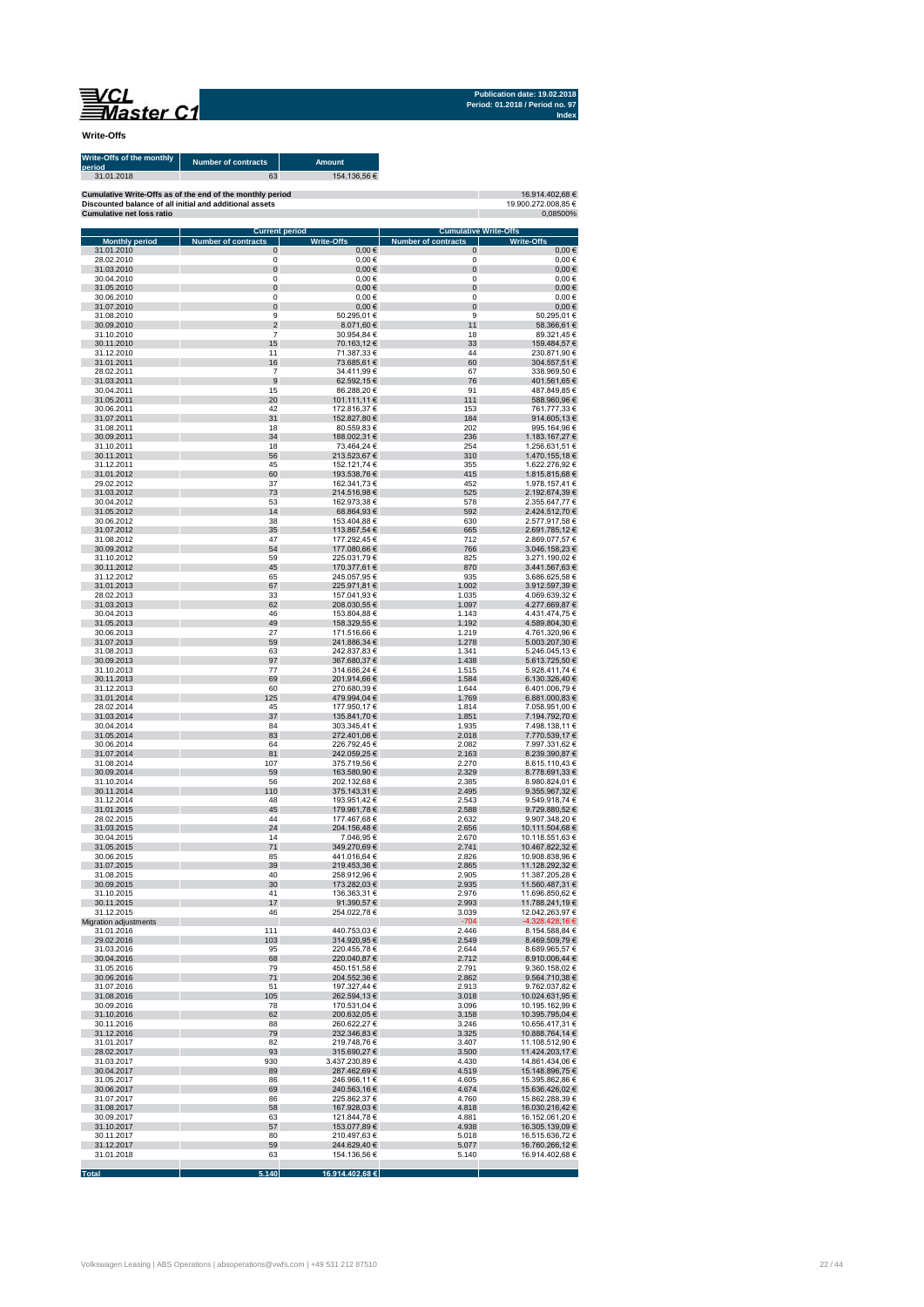**Publication date: 19.02.2018 Period: 01.2018 / Period no. 97 Index**

**Prepayments**

| <b>Reporting period</b>  | <b>Unscheduled payments</b>      | Discounted balance as of<br>previous period | <b>Periodic CPR</b> | <b>Annualised CPR</b> |
|--------------------------|----------------------------------|---------------------------------------------|---------------------|-----------------------|
| Pool cut<br>31.01.2010   | 1.016.393,42 €                   | 398.861.796,91 €                            | 0,255%              | 3,015%                |
| 28.02.2010               | 1.133.768,49 €                   | 570.315.272,45 €                            | 0,199%              | 2,360%                |
| 31.03.2010               | 881.531,00 €                     | 571.857.464,99 €                            | 0,154%              | 1,834%                |
| 30.04.2010               | 1.094.818,49 €                   | 571.741.411,24 €                            | 0,191%              | 2,274%                |
| 31.05.2010               | 888.691,37 €                     | 572.482.436,14 €                            | 0,155%              | 1,847%                |
| 30.06.2010<br>31.07.2010 | 1.286.909,00 €<br>1.528.497,00 € | 573.227.464,49 €<br>920.814.407,13 €        | 0,225%<br>0,166%    | 2,661%<br>1,974%      |
| 31.08.2010               | 1.706.575,00 €                   | 921.990.774,54 €                            | 0,185%              | 2,199%                |
| 30.09.2010               | 982.434,95 €                     | 376.723.703,33 €                            | 0,261%              | 3,085%                |
| 31.10.2010               | 1.334.582,09 €                   | 579.573.027,03 €                            | 0,230%              | 2,729%                |
| 30.11.2010               | 1.554.414,89 €                   | 693.938.785,83 €                            | 0,224%              | 2,655%                |
| 31.12.2010<br>31.01.2011 | 1.131.651,54 €<br>1.282.866,15 € | 694.772.616,75 €<br>695.619.743,26 €        | 0,163%<br>0,184%    | 1,937%<br>2,191%      |
| 28.02.2011               | 1.858.122,62 €                   | 1.106.881.756,69 €                          | 0,168%              | 1,996%                |
| 31.03.2011               | 2.683.300,16 €                   | 1.247.025.330,96 €                          | 0,215%              | 2,552%                |
| 30.04.2011               | 765.146,62 €                     | 398.632.483,67 €                            | 0,192%              | 2,279%                |
| 31.05.2011               | 1.587.864,06 €                   | 680.804.132,92 €                            | 0,233%              | 2.763%                |
| 30.06.2011<br>31.07.2011 | 1.467.302,93 €<br>1.840.182,98 € | 879.372.219,33 €<br>1.082.412.886,77 €      | 0,167%<br>0,170%    | 1,984%<br>2,021%      |
| 31.08.2011               | 2.387.113,63 €                   | 1.277.830.255,05 €                          | 0,187%              | 2,219%                |
| 30.09.2011               | 2.748.209,36 €                   | 1.455.564.720,74 €                          | 0,189%              | 2,242%                |
| 31.10.2011               | 1.257.903,09 €                   | 603.130.191,13 €                            | 0,209%              | 2,474%                |
| 30.11.2011               | 1.920.323,47 €                   | 983.871.734,63 €                            | 0,195%              | 2,317%                |
| 31.12.2011               | 1.675.942,53 €                   | 984.806.770,77 €                            | 0,170%              | 2,023%                |
| 31.01.2012<br>29.02.2012 | 2.799.243,52 €<br>2.837.396,15 € | 1.337.250.593,56 €<br>1.524.179.827,35 €    | 0,209%              | 2,483%<br>2,211%      |
| 31.03.2012               | 1.567.353,76 €                   | 677.216.105,87 €                            | 0,186%<br>0,231%    | 2,742%                |
| 30.04.2012               | 1.498.619,64 €                   | 888.742.369,23 €                            | 0,169%              | 2,005%                |
| 31.05.2012               | 2.224.775.88 €                   | 1.108.273.621,76 €                          | 0,201%              | 2.382%                |
| 30.06.2012               | 2.105.796,68 €                   | 1.109.514.849,38 €                          | 0,190%              | 2,254%                |
| 31.07.2012               | 2.770.969,68 €                   | 1.446.364.692,85 €                          | 0,192%              | 2,275%                |
| 31.08.2012<br>30.09.2012 | 2.785.779,76 €<br>2.921.998,28 € | 1.593.938.789,64 €<br>1.827.694.409,60 €    | 0,175%<br>0,160%    | 2,077%<br>1.902%      |
| 31.10.2012               | 1.580.980,32 €                   | 691.744.404,48 €                            | 0,229%              | 2,708%                |
| 30.11.2012               | 1.993.005,96 €                   | 1.082.292.150,91 €                          | 0,184%              | 2,188%                |
| 31.12.2012               | 1.912.042,69 €                   | 1.261.765.970,97 €                          | 0,152%              | 1,803%                |
| 31.01.2013               | 3.085.118,11 €                   | 1.432.435.773.55 €                          | 0,215%              | 2,554%                |
| 28.02.2013<br>31.03.2013 | 2.918.802,83 €                   | 1.580.610.670,73 €                          | 0,185%              | 2,194%                |
| 30.04.2013               | 1.785.921,33 €<br>2.329.896,01 € | 777.229.383,05 €<br>1.080.719.131,96 €      | 0,230%<br>0,216%    | 2,723%<br>2,557%      |
| 31.05.2013               | 2.401.276,52 €                   | 1.263.473.098,68 €                          | 0,190%              | 2,257%                |
| 30.06.2013               | 2.480.045,77 €                   | 1.434.587.566,89 €                          | 0,173%              | 2,055%                |
| 31.07.2013               | 3.597.034,38 €                   | 1.612.471.424,12 €                          | 0,223%              | 2,644%                |
| 31.08.2013               | 3.263.799,91 €                   | 1.753.115.585,43 €                          | 0,186%              | 2,211%                |
| 30.09.2013<br>31.10.2013 | 3.573.078,67 €<br>2.437.434,66 € | 1.899.978.776,19 €<br>1.083.557.622,04 €    | 0,188%<br>0,225%    | 2,234%<br>2,666%      |
| 30.11.2013               | 3.081.976,79 €                   | 1.383.397.587,90 €                          | 0,223%              | 2,641%                |
| 31.12.2013               | 3.224.830,60 €                   | 1.518.601.447,81 €                          | 0,212%              | 2,519%                |
| 31.01.2014               | 3.294.413,88 €                   | 1.690.216.556,78 €                          | 0,195%              | 2,314%                |
| 28.02.2014               | 2.277.102,59 €                   | 878.998.954,33 €                            | 0,259%              | 3,065%                |
| 31.03.2014<br>30.04.2014 | 3.064.527,11 €<br>2.157.311,35 € | 1.214.178.372,43 €<br>1.346.434.171,27 €    | 0,252%<br>0,160%    | 2,987%<br>1,906%      |
| 31.05.2014               | 2.820.914,17 €                   | 1.454.941.730,98 €                          | 0,194%              | 2,302%                |
| 30.06.2014               | 2.503.757,60 €                   | 1.402.044.039,50 €                          | 0,179%              | 2,122%                |
| 31.07.2014               | 3.708.128,10 €                   | 1.762.115.827,62 €                          | 0,210%              | 2,496%                |
| 31.08.2014               | 3.537.198,03 €                   | 1.929.155.290,75 €                          | 0,183%              | 2,178%                |
| 30.09.2014               | 3.084.713,21 €<br>2.185.683,02 € | 1.859.147.465,58 €                          | 0,166%              | 1,973%                |
| 31.10.2014<br>30.11.2014 | 2.240.746,69 €                   | 719.253.369,74 €<br>1.154.350.895,85 €      | 0,304%<br>0,194%    | 3,586%<br>2,305%      |
| 31.12.2014               | 2.341.710,59 €                   | 1.323.254.409,66 €                          | 0,177%              | 2,103%                |
| 31.01.2015               | 2.300.380,76 €                   | 1.471.650.097,21 €                          | 0,156%              | 1,860%                |
| 28.02.2015               | 2.671.034,16 €                   | 1.641.126.779,17 €                          | 0,163%              | 1,936%                |
| 31.03.2015               | 2.955.572,48 €                   | 1.761.086.454,69 €                          | 0,168%              | 1,995%                |
| 30.04.2015<br>31.05.2015 | 2.657.683,06 €                   | 1.890.158.454,69 €<br>756.838.581,41 €      | 0,141%<br>0,186%    | 1,674%                |
| 30.06.2015               | 1.406.752,77 €<br>2.329.723,43 € | 1.167.364.371,37 €                          | 0,200%              | 2,208%<br>2,369%      |
| 31.07.2015               | 3.248.101,42 €                   | 1.369.832.138,82 €                          | 0,237%              | 2,809%                |
| 31.08.2015               | 2.254.666,06 €                   | 1.507.421.970,69 €                          | 0,150%              | 1,780%                |
| 30.09.2015               | 2.387.688,85 €                   | 1.453.025.432,09 €                          | 0,164%              | 1,954%                |
| 31.10.2015               | 3.235.422.50 €                   | 1.848.414.715,63 €                          | 0,175%              | 2,080%                |
| 30.11.2015<br>31.12.2015 | 1.988.084,65 €<br>2.200.009,02 € | 924.444.459,57 €<br>1.329.053.091,19 €      | 0,215%<br>0,166%    | 2,550%<br>1,968%      |
| 31.01.2016               | 0,00 €                           | 1.280.482.315,90 €                          | 0,000%              | 0,000%                |
| 29.02.2016               | 2.468.105,09 €                   | 1.635.340.792,90 €                          | 0,151%              | 1,796%                |
| 31.03.2016               | 2.598.995,87 €                   | 1.764.939.362,09 €                          | 0,147%              | 1,753%                |
| 30.04.2016               | 856.544,07 €                     | 451.472.394,05 €                            | 0,190%              | 2,253%                |
| 31.05.2016               | 1.956.564,53 €                   | 784.666.539,55 €                            | 0,249%              | 2,952%                |
| 30.06.2016<br>31.07.2016 | 1.568.679,06 €<br>1.616.428,18 € | 1.018.309.195,35 €<br>1.219.717.261,17 €    | 0,154%<br>0,133%    | 1,833%<br>1,579%      |
| 31.08.2016               | 1.900.734,33 €                   | 1.440.361.587,77 €                          | 0,132%              | 1,572%                |
| 30.09.2016               | 1.491.172,07 €                   | 1.393.306.274,87 €                          | 0,107%              | 1,277%                |
| 31.10.2016               | 2.113.013,88 €                   | 1.790.486.746,38 €                          | 0,118%              | 1,407%                |
| 30.11.2016               | 736.464,97 €                     | 482.072.878,91 €                            | 0,153%              | 1.818%                |
| 31.12.2016<br>31.01.2017 | 1.564.781,17 €<br>1.905.376,00 € | 960.253.001,78 €<br>1.199.669.615,10 €      | 0,163%<br>0,159%    | 1,938%<br>1,889%      |
| 28.02.2017               | 1.795.351,48 €                   | 1.439.116.503,92 €                          | 0,125%              | 1,487%                |
| 31.03.2017               | 2.527.752.70 €                   | 1.617.098.734,43 €                          | 0,156%              | 1,860%                |
| 30.04.2017               | 2.130.386,13 €                   | 1.563.895.084,78 €                          | 0,136%              | 1,622%                |
| 31.05.2017               | 3.059.608,47 €                   | 1.974.910.570,95 €                          | 0,155%              | 1,843%                |
| 30.06.2017               | 3.380.108,42 €                   | 2.156.671.995,48 €                          | 0,157%              | 1,865%                |
| 31.07.2017<br>31.08.2017 | 2.182.422,61 €<br>4.328.991,20 € | 2.158.181.757,72 €<br>2.555.494.265,04 €    | 0,101%<br>0,169%    | 1,207%<br>2,014%      |
| 30.09.2017               | 2.656.672,34 €                   | 2.466.752.889,96 €                          | 0,108%              | 1,285%                |
| 31.10.2017               | 4.016.657,09 €                   | 2.831.036.139,20 €                          | 0,142%              | 1,689%                |
| 30.11.2017               | 1.656.202,27 €                   | 1.134.796.505,89 €                          | 0,146%              | 1,737%                |
| 31.12.2017               | 1.927.568,64 €                   | 1.558.716.244,78 €                          | 0,124%              | 1,474%                |
| 31.01.2018               | 2.828.499,01 €                   | 1.772.884.120,65 €                          | 0,160%              | 1,898%                |

The annualised constant prepayment rate (CPR) of the underlying receivables based upon the most recent periodic CPR. Periodic CPR is<br>equal to the total unscheduled principal received in the most recent period divided by th

1-((1-Periodic CPR)^number of periods in a year)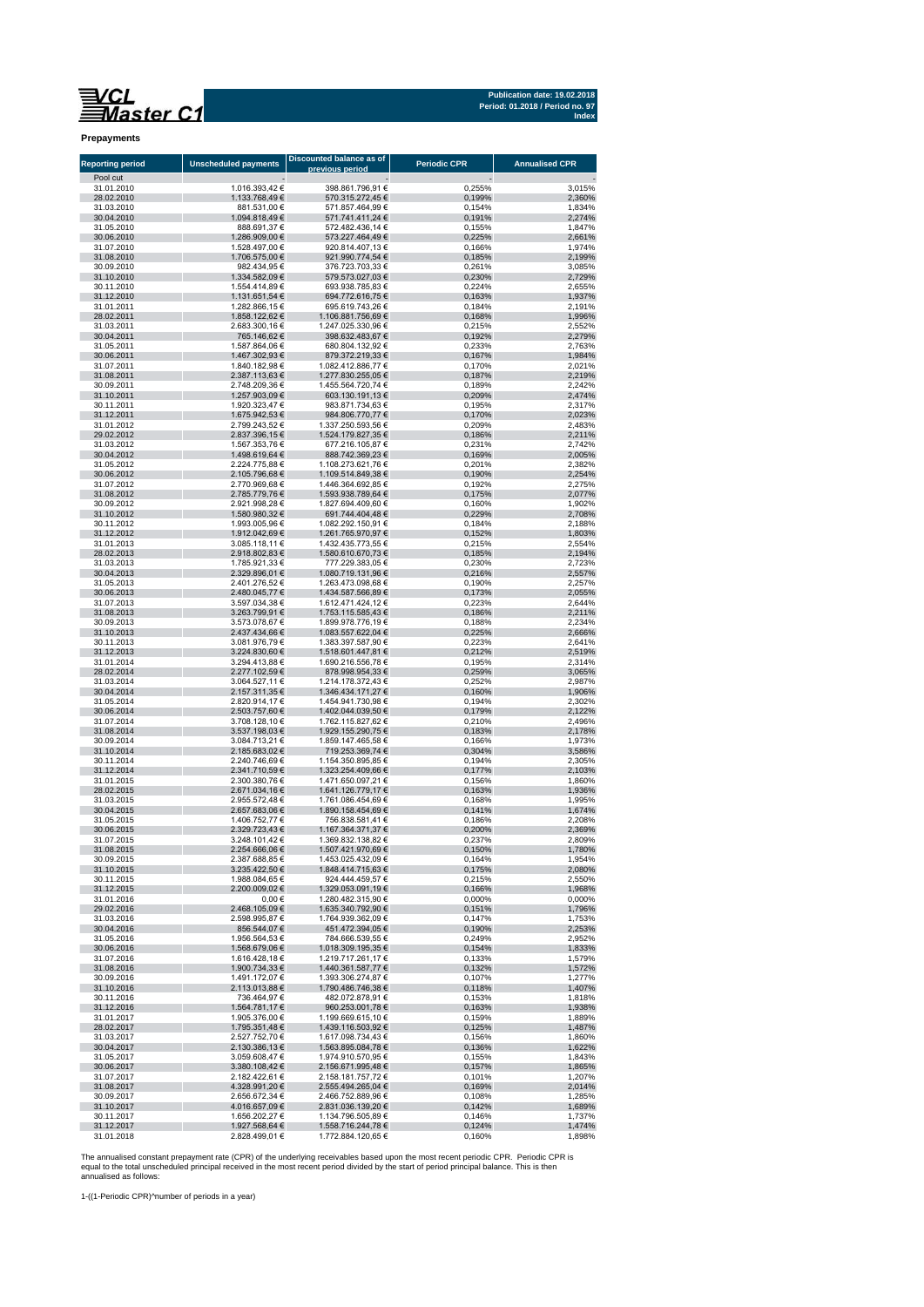**Pool data I**

|                                                  | <b>Total porfolio</b>  |                            |                                      |                                                    |                               |                                             |                               | Type of car                          |                               |                                      | <b>Customer type,</b>         |                                             |                               |                                               |
|--------------------------------------------------|------------------------|----------------------------|--------------------------------------|----------------------------------------------------|-------------------------------|---------------------------------------------|-------------------------------|--------------------------------------|-------------------------------|--------------------------------------|-------------------------------|---------------------------------------------|-------------------------------|-----------------------------------------------|
|                                                  |                        |                            |                                      |                                                    | <b>New vehicle</b>            |                                             | <b>Used vehicle</b>           |                                      | Demonstration vehicles        |                                      |                               | Retai                                       | Corporate                     |                                               |
| Distribution by payment type                     | Number of<br>contracts | Percentage of<br>contracts | Outstanding<br>discounted<br>balance | Percentage of<br>outstanding<br>discounted balance | <b>Number of</b><br>contracts | <b>Outstanding</b><br>discounted<br>balance | <b>Number of</b><br>contracts | Outstanding<br>discounted<br>balance | <b>Number of</b><br>contracts | Outstanding<br>discounted<br>balance | <b>Number of</b><br>contracts | <b>Outstanding</b><br>discounted<br>balance | <b>Number of</b><br>contracts | <b>Outstanding</b><br>discounted<br>balance A |
| Direct borrower account debit                    | 183.517                | 89.57%                     | 1.786.237.253.57 €                   | 91,48%                                             |                               | 174.981 1.697.798.056.73 €                  | 4.734                         | 44.866.717.63 €                      | 3.802                         | 43.572.479.21 €                      |                               | 133.526 1.299.979.856,15 €                  | 49.991                        | 486.257.397.42€                               |
| Others                                           | 21.380                 | 10,43%                     | 166.447.713.31 €                     | 8,52%                                              | 20.684                        | 160.375.597,64 €                            | 380                           | 3.118.572,88 €                       | 316                           | 2.953.542,79 €                       | 7.332                         | 59.838.970,74 €                             | 14.048                        | 106.608.742,57 €                              |
| Total                                            | 204.897                | 100.00%                    | 1.952.684.966,88 €                   | 100,00%                                            |                               | 195.665 1.858.173.654.37 €                  | 5.114                         | 47.985.290.51€                       | 4.118                         | 46.526.022.00 €                      | 140.858                       | 1.359.818.826.89€                           | 64.039                        | 592.866.139.99                                |
| <b>Total porfolio</b>                            |                        |                            |                                      |                                                    |                               |                                             |                               | <b>Type of car</b>                   |                               |                                      |                               | <b>Customer type</b>                        |                               |                                               |
|                                                  |                        |                            |                                      |                                                    | New vehicle                   |                                             | <b>Used vehicle</b>           |                                      | Demonstration vehicles        |                                      |                               | Retai                                       | Corporate                     |                                               |
| <b>Distribution by contract</b><br>concentration | Number of<br>contracts | Percentage of<br>contracts | Outstanding<br>discounted<br>halance | Percentage of<br>outstanding<br>discounted balance | <b>Number of</b><br>contracts | Outstanding<br>discounted<br>halance        | <b>Number of</b><br>contracts | Outstanding<br>discounted<br>halance | <b>Number of</b><br>contracts | Outstanding<br>discounted<br>halance | <b>Number of</b><br>contracts | Outstanding<br>discounted<br>halance        | <b>Number of</b><br>contracts | Outstanding<br>discounted<br>balance 4        |
|                                                  | 84.304                 | 36.47%                     | 825.667.740.53 €                     | 38,49%                                             | 77.323                        | 754.591.841.61 €                            | 3.843                         | 35.207.415.99 €                      | 3.138                         | 35.868.482.93 €                      | 81.773                        | 801.427.806.81 €                            | 2.531                         | 24.239.933.72 €                               |
| $2 - 10$                                         | 85,901                 | 37.16%                     | 839.381.876.24 €                     | 39,12%                                             | 83.497                        | 813.173.208.31 €                            | 1.309                         | 13.411.601.75 €                      | 1.095                         | 12.797.066.18 €                      | 64.173                        | 620.698.010.45 €                            | 21.728                        | 218.683.865.79 €                              |
| $11 - 20$                                        | 22.815                 | 9.87%                      | 207.868.795.20 €                     | 9,69%                                              | 22.609                        | 206.224.295.36 €                            | 136                           | 1.101.946.87 €                       | 70                            | 542.552.97 €                         | 2.803                         | 21.316.875.08 €                             | 20.012                        | 186.551.920,12 €                              |
| $21 - 50$                                        | 24.327                 | 10.52%                     | 210.455.085.22 €                     | 9,81%                                              | 24.204                        | 209.245.185.37 €                            | 81                            | 881.361,94 €                         | 42                            | 328.537,91 €                         | 427                           | 1.828.814,00 €                              | 23,900                        | 208.626.271.22 €                              |
| > 50                                             | 13.792                 | 5.97%                      | 62.041.728.55 €                      | 2,89%                                              | 13.762                        | 61.858.295.68 €                             | 18                            | 122.287.14 €                         | 12                            | 61.145.73 €                          |                               | $0.00 \in$                                  | 13.792                        | 62.041.728.55 €                               |
| <b>Total</b>                                     | 231.139                |                            | 100,00% 2.145.415.225,74 €           | 100,00%                                            |                               | 221.395 2.045.092.826.33 €                  | 5.387                         | 50.724.613.69 €                      | 4.357                         | 9.597.785.72€                        |                               | 149.176 1.445.271.506.34 €                  | 81.963                        | 700.143.719,40                                |

|                                       |                        |                            | <b>Total porfolio</b>                |                                                    |                        |                                             |                               | Type of car                                 |                        | <b>Customer type</b>                 |                               |                                      |                               |                                             |
|---------------------------------------|------------------------|----------------------------|--------------------------------------|----------------------------------------------------|------------------------|---------------------------------------------|-------------------------------|---------------------------------------------|------------------------|--------------------------------------|-------------------------------|--------------------------------------|-------------------------------|---------------------------------------------|
|                                       |                        |                            |                                      |                                                    | <b>New vehicle</b>     |                                             |                               | <b>Used vehicle</b>                         |                        | <b>Demonstration vehicles</b>        | <b>Retail</b>                 |                                      | Corporate                     |                                             |
| <b>Distribution by largest lessee</b> | Number of<br>contracts | Percentage of<br>contracts | Outstanding<br>discounted<br>balance | Percentage of<br>outstanding<br>discounted balance | Number of<br>contracts | <b>Outstanding</b><br>discounted<br>balance | <b>Number of</b><br>contracts | <b>Outstanding</b><br>discounted<br>balance | Number of<br>contracts | Outstanding<br>discounted<br>balance | <b>Number of</b><br>contracts | Outstanding<br>discounted<br>balance | <b>Number of</b><br>contracts | <b>Outstanding</b><br>discounted<br>balance |
|                                       | 44                     | 0,02%                      | 499.743,24 €                         | 0,03%                                              | 44                     | 499.743,24 €                                |                               | $0,00 \in$                                  |                        | $0,00 \in$                           |                               | $0,00 \in$                           | 44                            | 499.743,24 €                                |
|                                       | 56                     | 0,03%                      | 498.860,88 €                         | 0.03%                                              | 56                     | 498.860,88€                                 |                               | $0,00 \in$                                  |                        | $0,00 \in$                           |                               | $0,00 \in$                           | 56                            | 498.860,88€                                 |
|                                       | 77                     | 0,04%                      | 498.617,37 €                         | 0,03%                                              | 70                     | 459.649,10 €                                |                               | $0.00 \in$                                  |                        | 38.968,27 €                          |                               | $0,00 \in$                           | 77                            | 498.617,37 €                                |
|                                       | 44                     | 0,02%                      | 498.390,23 €                         | 0.03%                                              | 44                     | 498.390,23 €                                |                               | $0,00 \in$                                  |                        | $0,00 \in$                           |                               | $0,00 \in$                           | 44                            | 498.390,23 €                                |
|                                       | 65                     | 0,03%                      | 497.341,33 €                         | 0,03%                                              | 65                     | 497.341,33 €                                |                               | $0,00 \in$                                  |                        | $0,00 \in$                           |                               | $0,00 \in$                           | 65                            | 497.341,33 €                                |
|                                       | 153                    | 0,07%                      | 497.005,70 €                         | 0,03%                                              | 153                    | 497.005,70 €                                |                               | $0,00 \in$                                  |                        | $0,00 \in$                           |                               | $0,00 \in$                           | 153                           | 497.005,70 €                                |
|                                       | 35                     | 0,02%                      | 496.670.43 €                         | 0,03%                                              | 35                     | 496.670.43 €                                |                               | $0.00 \in$                                  |                        | $0,00 \in$                           |                               | 0,00€                                | 35                            | 496.670,43 €                                |
|                                       | 28                     | 0,01%                      | 491.218,65€                          | 0.03%                                              | 28                     | 491.218,65€                                 |                               | $0,00 \in$                                  |                        | $0,00 \in$                           |                               | $0,00 \in$                           | 28                            | 491.218,65€                                 |
|                                       | 43                     | 0,02%                      | 489.699,73 €                         | 0,03%                                              | 43                     | 489.699,73€                                 |                               | $0.00 \in$                                  |                        | $0,00 \in$                           |                               | $0,00 \in$                           | 43                            | 489.699,73€                                 |
|                                       | 33                     | 0,02%                      | 487.732,86 €                         | 0,02%                                              | 33                     | 487.732,86 €                                |                               | $0,00 \in$                                  |                        | $0,00 \in$                           |                               | $0,00 \in$                           | 33                            | 487.732,86 €                                |
| 11                                    | 24                     | 0,01%                      | 486.212.29 €                         | 0,02%                                              | 13                     | 262.202.23 €                                |                               | 224.010,06 €                                |                        | $0,00 \in$                           |                               | $0,00 \in$                           | 24                            | 486.212,29€                                 |
| 12                                    |                        | 0,02%                      | 485.279,41 €                         | 0,02%                                              | 42                     | 485.279,41 €                                |                               | $0,00 \in$                                  |                        | $0,00 \in$                           |                               | $0,00 \in$                           | 42                            | 485.279,41 €                                |
| 13                                    | 67                     | 0,03%                      | 484.470,92 €                         | 0,02%                                              | 67                     | 484.470,92 €                                |                               | $0.00 \in$                                  |                        | $0,00 \in$                           |                               | $0,00 \in$                           | 67                            | 484.470,92 €                                |
| 14                                    |                        | 0.02%                      | 482.617.66 €                         | 0,02%                                              | 48                     | 482.617,66 €                                |                               | $0,00 \in$                                  |                        | $0,00 \in$                           |                               | $0,00 \in$                           | 48                            | 482.617,66 €                                |
| 15                                    | 66                     | 0,03%                      | 478.400.61 €                         | 0,02%                                              | 66                     | 478.400.61 €                                |                               | $0.00 \in$                                  |                        | $0,00 \in$                           |                               | $0,00 \in$                           | 66                            | 478.400,61 €                                |
| 16                                    | 175                    | 0.09%                      | 477.423,05 €                         | 0,02%                                              | 175                    | 477.423,05€                                 |                               | $0,00 \in$                                  |                        | $0,00 \in$                           |                               | $0,00 \in$                           | 175                           | 477.423,05€                                 |
| 17                                    | 50                     | 0,02%                      | 477.024,14 €                         | 0,02%                                              | 50                     | 477.024,14 €                                |                               | $0.00 \in$                                  |                        | $0,00 \in$                           |                               | $0,00 \in$                           | 50                            | 477.024,14 €                                |
| 18                                    |                        | 0.02%                      | 476.208,00 €                         | 0,02%                                              | 41                     | 476.208,00 €                                |                               | $0,00 \in$                                  |                        | $0,00 \in$                           |                               | $0,00 \in$                           |                               | 476.208,00 €                                |
| 19                                    | 26                     | 0,01%                      | 475.648,66 €                         | 0,02%                                              | 26                     | 475.648,66 €                                |                               | $0,00 \in$                                  |                        | $0,00 \in$                           |                               | $0,00 \in$                           | 26                            | 475.648,66 €                                |
|                                       |                        | 0.02%                      | 475.349,93 €                         | 0,02%                                              | 42                     | 475.349,93 €                                |                               | $0,00 \in$                                  |                        | $0,00 \in$                           |                               | $0,00 \in$                           | 42                            | 475.349,93 €                                |
| <b>Total 1 - 20</b>                   | 1.159                  | 0,57%                      | 9.753.915,09 $\in$                   | 0,50%                                              | 1.141                  | 9.490.936,76 $E$                            |                               | 224.010.06€                                 |                        | 38.968.27 €                          |                               | 0.00 E                               | 1.159                         | 9.753.915.09 €                              |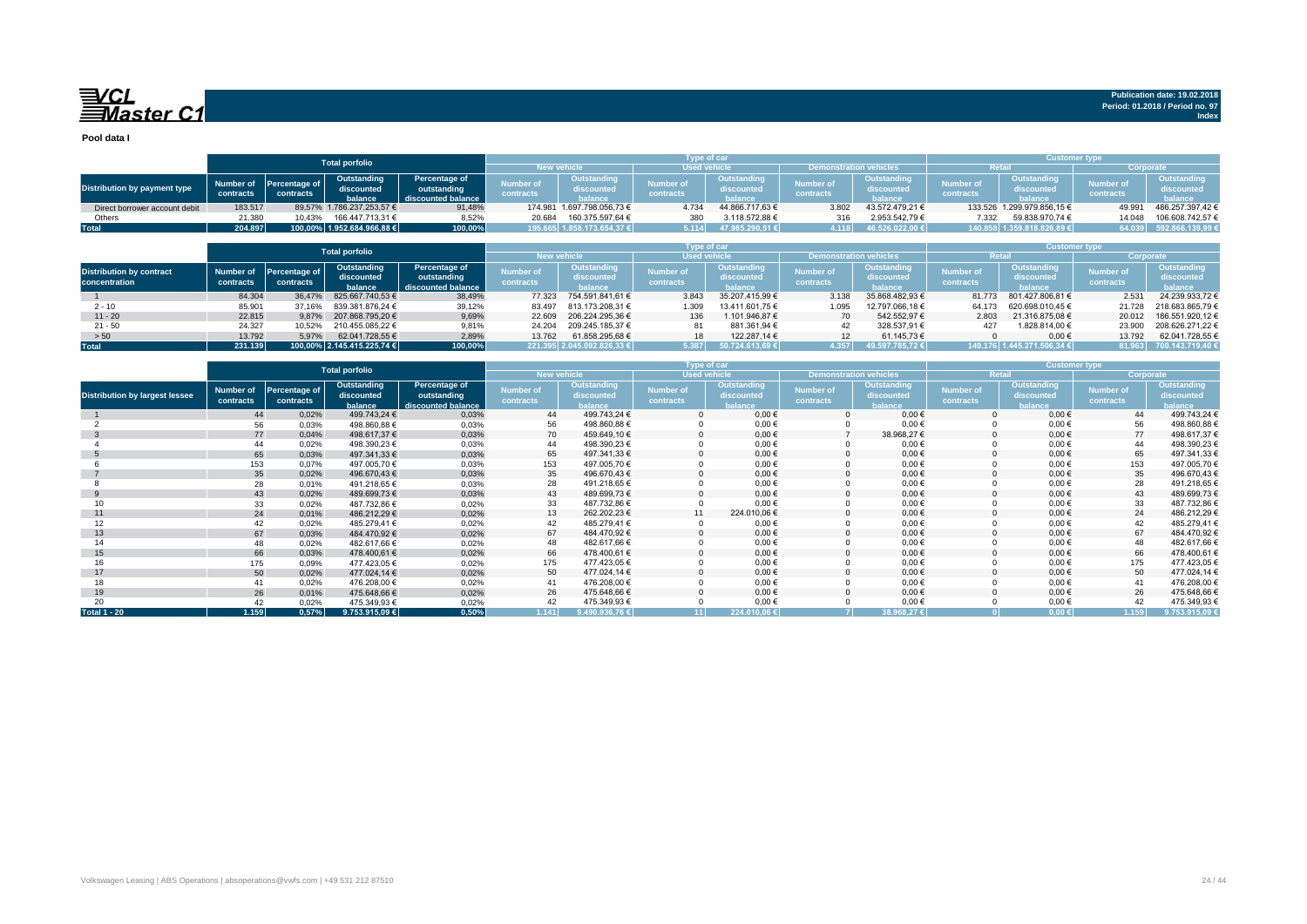**Pool data II**

|                        |           |              | <b>Total porfolio</b>      |                    |                    |                    | Type of car         |                    |                               |                 |           | <b>Customer type</b> |                  |                  |
|------------------------|-----------|--------------|----------------------------|--------------------|--------------------|--------------------|---------------------|--------------------|-------------------------------|-----------------|-----------|----------------------|------------------|------------------|
|                        |           |              |                            |                    | <b>New vehicle</b> |                    | <b>Used vehicle</b> |                    | <b>Demonstration vehicles</b> |                 | Retail    |                      | Corporate        |                  |
| <b>Distribution by</b> | Number of | Percentage   | Outstanding                | Percentage of      | umber of           | Outstanding        | lumber of           | Outstanding        | Number of                     | Outstanding     | Number of | Outstanding          | <b>Number of</b> | Outstanding      |
| outstanding discounted |           | of contracts | discounted                 | outstanding        | contracts          | discounted         | contracts           | discounted         | contracts                     | discounted      | contracts | discounted           | contracts        | discounted       |
| balance                | contracts |              | balance                    | discounted balance |                    | halance            |                     | halance            |                               | halance         |           | halance              |                  | balance          |
| $0.00 - 5.000.00$      | 47.465    | 23.17%       | 136.555.549,69 €           | 6,99%              | 45.336             | 129.922.099.79 €   | 1.278               | 3.942.216.50 €     | 851                           | 2.691.233.40 €  | 34.325    | 99.064.551,16 €      | 13.140           | 37.490.998.53 €  |
| 5.000,01 - 10.000,00   | 73.353    | 35,80%       | 559.648.550.48 €           | 28,66%             | 70.007             | 534.828.618.95 €   | 2.025               | 15.070.656.14 €    | 1.321                         | 9.749.275.39 €  | 48.653    | 369.486.318.86 €     | 24,700           | 190.162.231.62 € |
| 10.000.01 - 15.000.00  | 54.922    | 26,80%       | 667.802.382.05 €           | 34.20%             | 52.935             | 643.481.444.16€    | 1.027               | 12.487.450.00 €    | 960                           | 11.833.487.89 € | 35.804    | 435.826.234.20 €     | 19.118           | 231.976.147.85 € |
| 15.000,01 - 20.000,00  | 18.951    | 9.25%        | 322.023.397.27 €           | 16,49%             | 18.022             | 306.127.183.22 €   | 447                 | 7.668.781.21 €     | 482                           | 8.227.432.84 €  | 13.555    | 231.209.184.12 €     | 5.396            | 90.814.213,15 €  |
| 20.000.01 - 25.000.00  | 6.073     | 2.96%        | 134.172.055.64 €           | 6.87%              | 5.639              | 124.539.097.54 €   | 191                 | 4.223.059.97 €     | 243                           | 5.409.898.13 €  | 4.943     | 109.302.819.20 €     | 1.130            | 24.869.236,44 €  |
| 25,000.01 - 30,000.00  | 2.150     | 1.05%        | 58.345.642.72 €            | 2,99%              | 1.943              | 52.722.799,93 €    | 86                  | 2.344.934.63 €     | 121                           | 3.277.908.16 €  | 1.834     | 49.762.110.09 €      | 316              | 8.583.532,63 €   |
| >30.000,00             | 1.983     | 0.97%        | 74.137.389,03 €            | 3,80%              | 1.783              | 66.552.410.78 €    | 60                  | 2.248.192.06 €     | 140                           | 5.336.786,19 €  | 1.744     | 65.167.609,26 €      | 239              | 8.969.779.77 €   |
| <b>Total</b>           | 204.897   |              | 100.00% 1.952.684.966.88 € | 100,00%            | 195.665            | 1.858.173.654.37 € | 5.114               | 0.516<br>47.985.29 | 4.118                         | 46.526.0        | 140.858   | 1.359.818.826.89€    | 64.039           | 592.866.139,99   |

| <b>Statistics</b>                      |                |
|----------------------------------------|----------------|
| Minimum outstanding discounted balance | 20.40 €        |
| Maximum outstanding discounted balance | 132.026.44 €   |
| Average outstanding discounted balance | 9.530.08 $\in$ |

|                        | <b>Total porfolio</b> |              |                            |                    |           |                    | <b>Type of car</b>  |                          |                               | <b>Customer type</b> |                  |                           |                  |                  |
|------------------------|-----------------------|--------------|----------------------------|--------------------|-----------|--------------------|---------------------|--------------------------|-------------------------------|----------------------|------------------|---------------------------|------------------|------------------|
|                        |                       |              |                            |                    |           | <b>New vehicle</b> | <b>Used vehicle</b> |                          | <b>Demonstration vehicles</b> |                      | <b>Retail</b>    |                           | Corporate        |                  |
| <b>Distribution by</b> | Number of             | Percentage   | Outstanding                | Percentage of      | Number of | <b>Outstanding</b> | <b>Number of</b>    | Outstanding              | <b>Number of</b>              | Outstanding          | <b>Number of</b> | Outstanding               | <b>Number of</b> | Outstanding      |
| outstanding nominal    |                       | of contracts | discounted                 | outstanding        | contracts | discounted         | contracts           | discounted               | contracts                     | discounted           | contracts        | discounted                | contracts        | discounted       |
| balance                | contracts             |              | balance                    | discounted balance |           | halance            |                     | halance                  |                               | <b>halance</b>       |                  | <b>halance</b>            |                  | balance          |
| $0.00 - 5.000.00$      | 44.227                | 21.58%       | 120.889.803.31 €           | 6,19%              | 42.296    | 115.214.136.47 €   | 1.170               | 3.418.733.72 €           | 761                           | 2.256.933.12 €       | 31.911           | 87.400.347.53 €           | 12.316           | 33.489.455.78 €  |
| 5.000,01 - 10.000,00   | 65.897                | 32.16%       | 472.283.088.77 €           | 24,19%             | 62.754    | 450.359.975.02 €   | 1.909               | 13.437.530.68 €          | 1.234                         | 8.485.583.07 €       | 44.063           | 313.727.111.48 €          | 21.834           | 158.555.977.29 € |
| 10.000.01 - 15.000.00  | 56.909                | 27.77%       | 645.733.553.91 €           | 33,07%             | 54,880    | 622.717.887.22 €   | 1.078               | 12.156.165.01 €          | 951                           | 10.859.501.68 €      | 36.923           | 418.740.435.67 €          | 19.986           | 226.993.118.24 € |
| 15.000.01 - 20.000.00  | 23,870                | 11.65%       | 374.797.839.78 €           | 19,19%             | 22.794    | 357.795.469.37 €   | 514                 | 8.125.640.79 €           | 562                           | 8.876.729,62 €       | 16.546           | 260.455.544.12 €          | 7.324            | 114.342.295.66 € |
| 20.000.01 - 25.000.00  | 8.062                 | 3.93%        | 163.614.093.44 €           | 8,38%              | 7.562     | 153.408.150,86 €   | 235                 | 4.776.519.30 €           | 265                           | 5.429.423.28 €       | 6.346            | 129.021.738.70 €          | 1.716            | 34.592.354.74 €  |
| 25,000.01 - 30,000.00  | 3.110                 | 1.52%        | 77.241.577.23 €            | 3,96%              | 2.845     | 70.669.063.85 €    | 107                 | 2.642.389.69 €           | 158                           | 3.930.123.69 €       | 2.607            | 64.785.576.66 €           | 503              | 12.456.000.57 €  |
| >30.000,00             | 2.822                 | 1.38%        | 98.125.010.44 €            | 5,03%              | 2.534     | 88.008.971.58 €    | 101                 | 3.428.311.32 €           | 187                           | 6.687.727.54 €       | 2.462            | 85.688.072.73 €           | 360              | 12.436.937,71 €  |
| <b>Total</b>           | 204.897               |              | 100,00% 1.952.684.966,88 € | 100,00%            | 195665    | 1.858.173.654.37   | 5.114               | 47 985 290 51 $\epsilon$ | 4 118                         | 1.46526022006        |                  | 140.858 1.359.818.826.89€ | 64.039           | 592.866.139.99 € |

| <b>Statistics</b>                   |              |
|-------------------------------------|--------------|
| Minimum outstanding nominal balance | 20.40 €      |
| Maximum outstanding nominal balance | 145.950.00 € |
| Average outstanding nominal balance | 10.272.92 €  |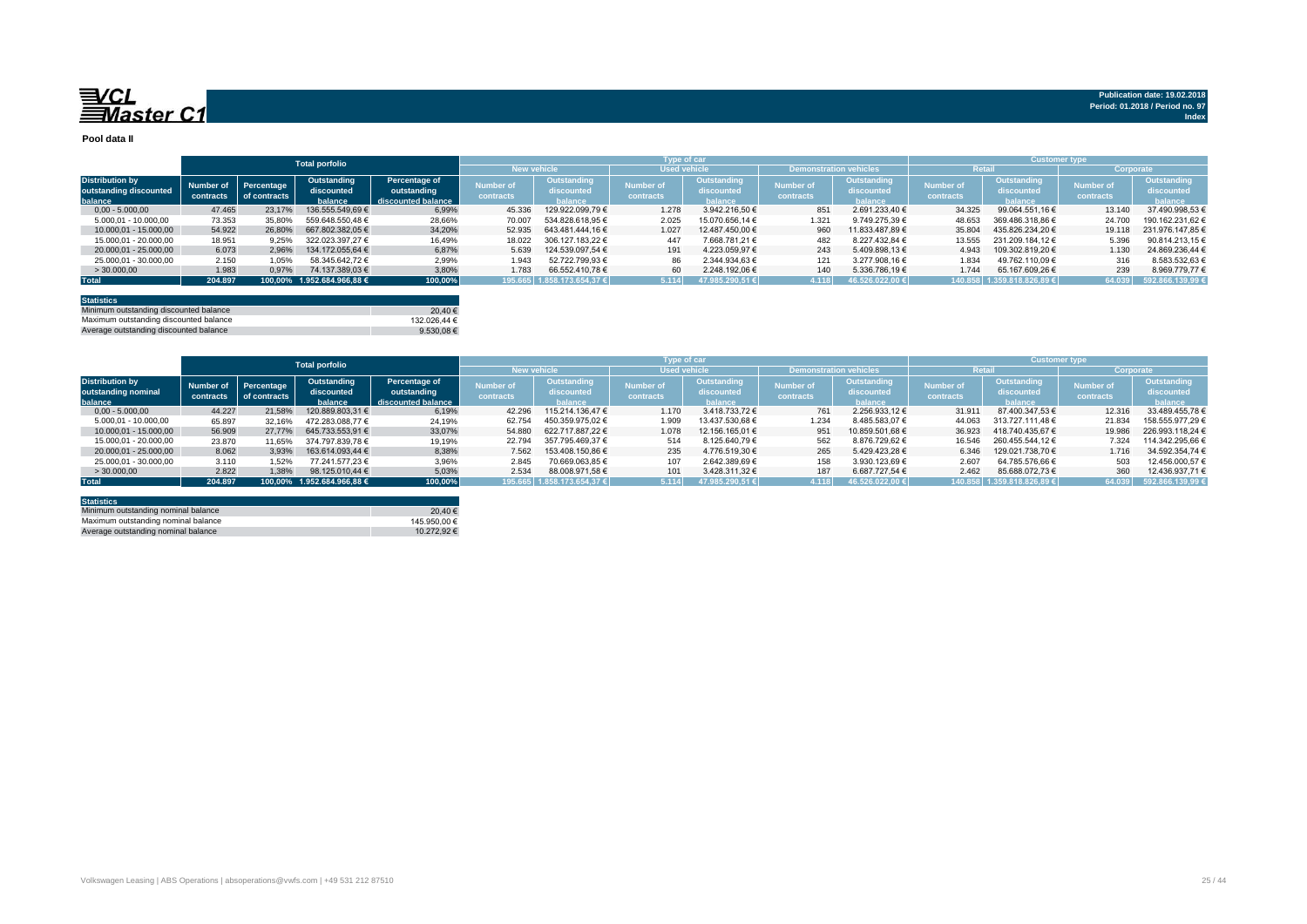

**Publication date: 19.02.2018 Period: 01.2018 / Period no. 97**

**Index**

**Pool data III**

|                        |           |                            |                            |                    |                    |                                 |                     | <b>Type of car</b> |                               | <b>Customer type</b> |                  |                     |                  |                   |
|------------------------|-----------|----------------------------|----------------------------|--------------------|--------------------|---------------------------------|---------------------|--------------------|-------------------------------|----------------------|------------------|---------------------|------------------|-------------------|
|                        |           |                            | <b>Total porfolio</b>      |                    |                    |                                 |                     |                    |                               |                      |                  |                     |                  |                   |
|                        |           |                            |                            |                    | <b>New vehicle</b> |                                 | <b>Used vehicle</b> |                    | <b>Demonstration vehicles</b> |                      | Retai            |                     | Corporate        |                   |
|                        | Number of |                            | Outstanding                | Percentage of      | Number of          | <b>Outstanding</b>              | Number of           | <b>Outstanding</b> | <b>Number of</b>              | Outstanding          | <b>Number of</b> | Outstanding         | <b>Number of</b> | Outstanding       |
| <b>Distribution by</b> |           | Percentage of<br>contracts | discounted                 | outstanding        | contracts          | discounted                      | contracts           | discounted         |                               | discounted           | contracts        | discounted          | contracts        | discounted        |
| remaining term         | contracts |                            | balance                    | discounted balance |                    | halance                         |                     | balance            | contracts                     | balance              |                  | balance.            |                  | balance           |
| $00-12$                | 18.077    | 8.82%                      | 53.898.224.45 €            | 2.76%              | 17.167             | 50.410.519.40 €                 | 614                 | 2.097.866.16 €     | 296                           | 1.389.838.89 €       | 11.442           | 34.634.116.96 €     | 6.635            | 19.264.107.49 €   |
| 13-24                  | 53.105    | 25.92%                     | 402.599.130.36 €           | 20,62%             | 50.459             | 382.101.744.69 €                | 1.705               | 12.463.298.24 €    | 941                           | 8.034.087.43 €       | 35.849           | 272.213.524.25 €    | 17.256           | 130.385.606,11 €  |
| 25-36                  | 99,370    | 48.50%                     | 1.052.238.378.25 €         | 53,89%             | 95,507             | 1.007.112.224.21 €              | 1.942               | 21.307.177.10 €    | 1.921                         | 23.818.976.94 €      | 66.790           | 703.132.578.95 €    | 32,580           | 349.105.799,30 €  |
| $37 - 48$              | 31.470    | 15,36%                     | 400.975.881.32 €           | 20,53%             | 29.804             | 377.449.623.67 €                | 818                 | 11.574.503.26 €    | 848                           | 11.951.754.39 €      | 24.468           | 314.987.794.05 €    | 7.002            | 85.988.087,27 €   |
| 49-60                  | 2.875     | 1.40%                      | 42.973.352.50 €            | 2.20%              | 2.728              | 41.099.542.40 €                 | 35                  | 542.445.75 €       | 112                           | 1.331.364,35 €       | 2.309            | 34.850.812,68 €     | 566              | 8.122.539,82 €    |
| 61-72                  |           | 0,00%                      | $0,00 \in$                 | 0,00%              |                    | $0,00 \in$                      |                     | $0,00 \in$         |                               | $0.00 \in$           |                  | $0,00 \in$          |                  | 0,00              |
| >72                    |           | 0,00%                      | $0,00 \in$                 | 0.00%              |                    | $0.00 \in$                      |                     | $0.00 \in$         |                               | $0.00 \in$           |                  | $0.00 \in$          |                  | 0.00 <sub>0</sub> |
| <b>Total</b>           | 204.897   |                            | 100.00% 1.952.684.966.88 € | 100,00%            | 195.665            | 1.858.173.654.37 ∈ <sup>1</sup> | 5.114               | 47.985.290.51 €    | 4.118                         | 46.526.022.00 €      | 140.858          | l.359.818.826.89 €l | 64.039           | 592.866.139,99 €  |

| <b>Statistics</b>               |       |
|---------------------------------|-------|
| Minimum Remaining Term          |       |
| Maximum Remaining Term          | 58    |
| Weighted Average Remaining Term | 30.97 |

|                                     | <b>Total porfolio</b>  |                            |                                      |                                                    |                               |                                      |                        | <b>Customer type</b>                 |                               |                                      |                               |                                             |                               |                                      |
|-------------------------------------|------------------------|----------------------------|--------------------------------------|----------------------------------------------------|-------------------------------|--------------------------------------|------------------------|--------------------------------------|-------------------------------|--------------------------------------|-------------------------------|---------------------------------------------|-------------------------------|--------------------------------------|
|                                     |                        |                            |                                      |                                                    | <b>New vehicle</b>            |                                      | <b>Used vehicle</b>    |                                      | <b>Demonstration vehicles</b> |                                      | Retai                         |                                             | Corporate                     |                                      |
| <b>Distribution by</b><br>seasoning | Number of<br>contracts | Percentage of<br>contracts | Outstanding<br>discounted<br>balance | Percentage of<br>outstanding<br>discounted balance | <b>Number of</b><br>contracts | Outstanding<br>discounted<br>halance | Number of<br>contracts | Outstanding<br>discounted<br>halance | <b>Number of</b><br>contracts | Outstanding<br>discounted<br>halance | <b>Number of</b><br>contracts | Outstanding<br>discounted<br><b>halance</b> | <b>Number of</b><br>contracts | Outstanding<br>discounted<br>balance |
| $00-12$                             | 143.153                | 69.87%                     | 1.512.771.055.54 €                   | 77,47%                                             |                               | 136.934 1.440.756.023.55 €           | 3.362                  | 35.845.487.87 €                      | 2.857                         | 36.169.544.12 €                      | 98.933                        | 1.057.465.287.92 €                          | 44.220                        | 455.305.767,62 €                     |
| $13 - 24$                           | 55.384                 | 27.03%                     | 418.142.981.16 €                     | 21,41%                                             | 52.716                        | 396.930.771.89 €                     | 1.582                  | 11.594.053.83 €                      | 1.086                         | 9.618.155.44 $\in$                   | 37,828                        | 287.124.817.37 €                            | 17.556                        | 131.018.163.79 €                     |
| 25-36                               | 5.221                  | 2.55%                      | 18.883.103.10 €                      | 0.97%                                              | 4.953                         | 17.798.807.20 €                      | 141                    | 472.047.05 €                         | 127                           | 612.248.85 €                         | 3.239                         | 12.967.922.09 €                             | 1.982                         | 5.915.181,01 €                       |
| $37 - 48$                           | 966                    | 0,47%                      | 2.618.902.55 €                       | 0,13%                                              | 902                           | 2.434.929.83 €                       | 25                     | 69.469.37 €                          | 39                            | 114.503.35 €                         | 716                           | 2.028.220.86 €                              | 250                           | 590.681,69€                          |
| 49-60                               | 172                    | 0,08%                      | 266.664.70 €                         | 0.01%                                              | 159                           | 250.862.07 €                         |                        | 4.232.39 €                           |                               | 11.570.24 €                          | 141                           | 230.318,82 €                                | 31                            | 36.345.88 €                          |
| 61-72                               |                        | 0,00%                      | 2.259,83 €                           | 0,00%                                              |                               | 2.259.83 €                           |                        | $0.00 \in$                           |                               | $0.00 \in$                           |                               | 2.259.83 €                                  |                               | 0.00 <sub>0</sub>                    |
| >72                                 |                        | 0,00%                      | $0,00 \in$                           | 0,00%                                              |                               | $0.00 \in$                           |                        | $0.00 \in$                           |                               | $0.00 \in$                           |                               | $0,00 \in$                                  |                               | 0,00                                 |
| <b>Total</b>                        | 204.897                |                            | 100.00% 1.952.684.966.88 €           | 100,00%                                            | 195.665                       | 1.858.173.654.37 €                   | 5.114                  | 47.985.290.51 €                      | 4.118                         | 46 526 022 00                        | 140858                        | 1.359.818.826.89€                           | 64.039                        | 592.866.139.99 €                     |

| <b>Statistics</b>          |      |
|----------------------------|------|
| Minimum seasoning          |      |
| Maximum seasoning          | 65   |
| Weighted average seasoning | 8.08 |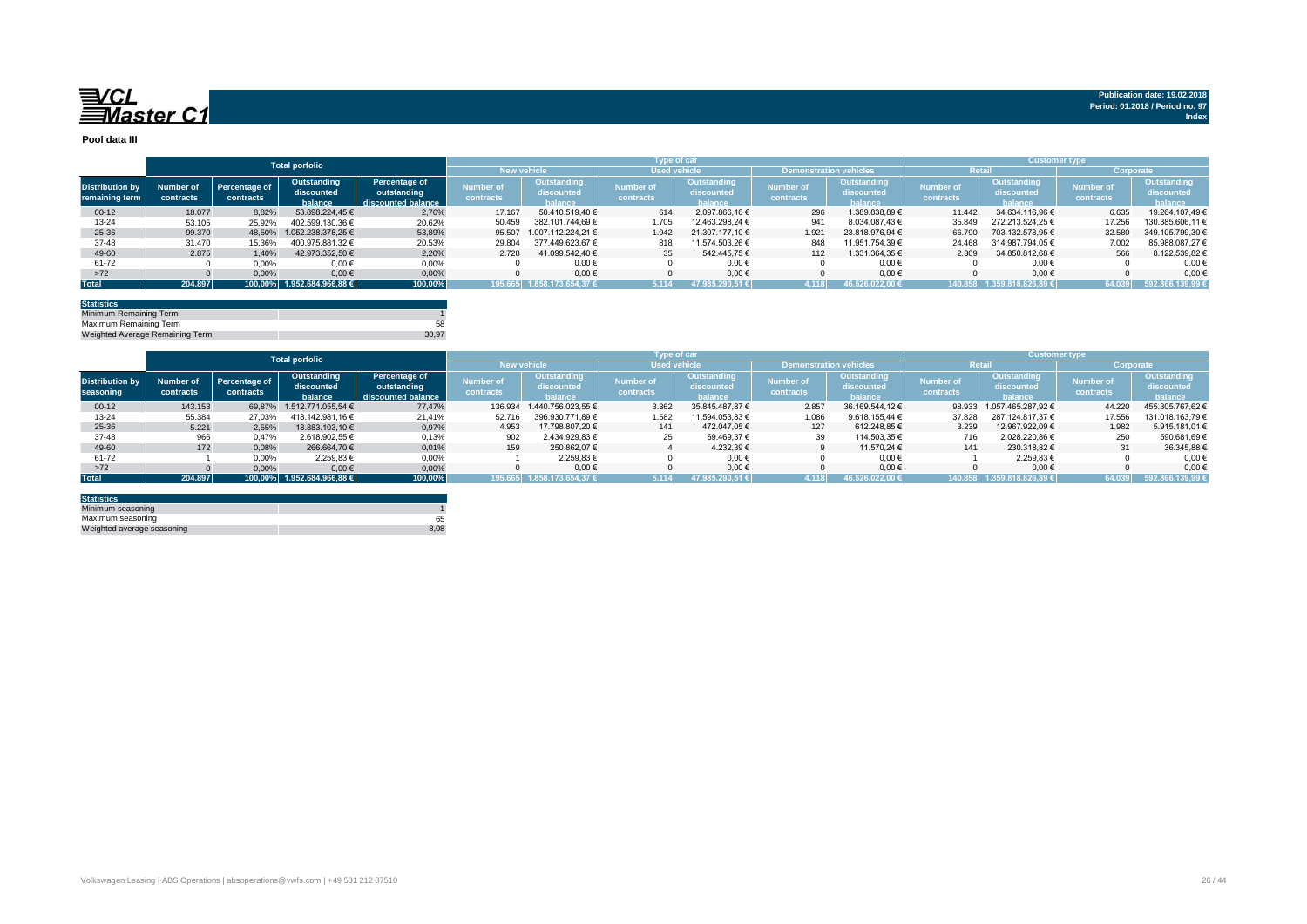

**Index**

**Pool data IV**

|                              |           |               |                            |                    |                    |                            | Type of car         |                    |                               |                     |               |                            |           |                    |
|------------------------------|-----------|---------------|----------------------------|--------------------|--------------------|----------------------------|---------------------|--------------------|-------------------------------|---------------------|---------------|----------------------------|-----------|--------------------|
|                              |           |               | <b>Total porfolio</b>      |                    |                    |                            |                     |                    |                               |                     |               | <b>Customer type</b>       |           |                    |
|                              |           |               |                            |                    | <b>New vehicle</b> |                            | <b>Used vehicle</b> |                    | <b>Demonstration vehicles</b> |                     | <b>Retail</b> |                            | Corporate |                    |
|                              | Number of | Percentage of | Outstanding                | Percentage of      | Number of          | Outstanding                | Number of           | <b>Outstanding</b> | <b>Number of</b>              | Outstanding         | Number of     | Outstanding                | Number of | <b>Outstanding</b> |
| <b>Distribution by brand</b> |           |               | discounted                 | outstanding        |                    | <b>iscounted</b>           |                     | discounted         |                               | discounted          |               | discounted                 | contracts | discounted         |
|                              | contracts | contracts     | balance                    | discounted balance | contracts          | halance                    | contracts           | halance            | contracts                     | halance             | contracts     | halance i                  |           | balance            |
| <b>VW</b>                    | 80.845    | 39.46%        | 637.843.147.75 €           | 32,66%             | 77,998             | 615.945.029.79 €           | 2.083               | 14.853.313.34 €    | 764                           | 7.044.804.62 €      | 51.237        | 398.667.207.93 €           | 29,608    | 239.175.939.82 €   |
| VW LCV                       | 27,449    | 13.40%        | 316.857.074.02 €           | 16,23%             | 25.959             | 300.223.288.62 €           | 931                 | 10.206.046.68 €    | 559                           | 6.427.738.72 €      | 19.421        | 232.389.277.22 €           | 8.028     | 84.467.796.80 €    |
| Audi                         | 57.191    | 27.91%        | 679.380.270.67 €           | 34,79%             | 53,409             | 631.334.621.04 €           | 1.795               | 20.245.211.13 €    | 1.987                         | 27.800.438.50 €     | 42.614        | 508.031.066,67 €           | 14.577    | 171.349.204,00 €   |
| Seat                         | 9.690     | 4.73%         | 65.985.786.07 €            | 3,38%              | 9.247              | 63.026.617.10 €            |                     | 359.491.84 €       | 391                           | 2.599.677.13 €      | 7.393         | 50.911.505,08 €            | 2.297     | 15.074.280,99 €    |
| Skoda                        | 29.074    | 14.19%        | 246.491.597.57 €           | 12.62%             | 28,498             | 242.697.851.47 €           | 164                 | 1.204.827.42 €     | 412                           | 2.588.918.68 €      | 19.913        | 166.967.866.06 €           | 9.161     | 79.523.731.51 €    |
| Other brands                 | 648       | 0.32%         | 6.127.090.80 €             | 0.31%              | 554                | 4.946.246.35 €             |                     | 1.116.400.10 €     |                               | 64.444.35 €         | 280           | 2.851.903.93 €             | 368       | 3.275.186.87 €     |
| <b>Total</b>                 | 204.897   |               | 100.00% 1.952.684.966.88 € | 100,00%            |                    | 195.665 1.858.173.654,37 € | 5.114               | 47.985.290.51 €    | 4.118                         | $46.526.022.00 \in$ |               | 140.858 1.359.818.826.89 € | 64.039    | 592.866.139,99 €   |

|                                                   | <b>Total porfolio</b>         |                            |                                      |                                                    | Type of car                   |                                             |                               |                                             |                               |                                             | <b>Customer type</b>   |                                             |                               |                                             |
|---------------------------------------------------|-------------------------------|----------------------------|--------------------------------------|----------------------------------------------------|-------------------------------|---------------------------------------------|-------------------------------|---------------------------------------------|-------------------------------|---------------------------------------------|------------------------|---------------------------------------------|-------------------------------|---------------------------------------------|
|                                                   |                               |                            |                                      |                                                    | New vehicle                   |                                             | <b>Wised vehicle</b>          |                                             | <b>Demonstration vehicles</b> |                                             |                        | lista)                                      | Corporate                     |                                             |
| <b>Distribution by geographic</b><br>distribution | <b>Number of</b><br>contracts | Percentage of<br>contracts | Outstanding<br>discounted<br>balance | Percentage of<br>outstanding<br>discounted balance | <b>Number of</b><br>contracts | <b>Outstanding</b><br>discounted<br>balance | <b>Number of</b><br>contracts | <b>Outstanding</b><br>discounted<br>halance | <b>Number of</b><br>contracts | <b>Outstanding</b><br>discounted<br>balance | Number of<br>contracts | Outstanding<br>discounted<br><b>balance</b> | <b>Number of</b><br>contracts | <b>Outstanding</b><br>discounted<br>palance |
| Baden-Wuerttemberg                                | 31,270                        | 15,26%                     | 306.251.318.95 €                     | 15,68%                                             | 30.111                        | 293.904.754.44 €                            | 528                           | 5.043.638,10 €                              | 631                           | 7.302.926.41 €                              | 21.175                 | 206.888.200.90 €                            | 10.095                        | 99.363.118.05 €                             |
| Bavaria                                           | 34.107                        | 16.65%                     | 347.059.730.43 €                     | 17,77%                                             | 32.337                        | 327.653.200.09 €                            | 1.067                         | 10.604.842.74 €                             | 703                           | 8.801.687.60 €                              | 23.452                 | 241.673.432.21 €                            | 10.655                        | 105.386.298.22 €                            |
| Berlin                                            | 6.155                         | 3.00%                      | 55.709.753.97 €                      | 2.85%                                              | 5.767                         | 51.986.565.91 €                             | 235                           | 2.238.942.76 €                              | 153                           | 1.484.245.30 €                              | 4.207                  | 39.972.278.67 €                             | 1.948                         | 15.737.475,30 €                             |
| Brandenburg                                       | 4.224                         | 2.06%                      | 40.103.553.34 €                      | 2,05%                                              | 3.921                         | 36.721.746.52 €                             | 179                           | 1.897.439.87 €                              | 124                           | 1.484.366,95 €                              | 3.033                  | 30.239.732.76 €                             | 1.191                         | 9.863.820,58€                               |
| Bremen                                            | 1.944                         | 0.95%                      | 18.212.715.15 €                      | 0,93%                                              | 1.859                         | 17.347.502.12 €                             | 41                            | 414.194.62 €                                | 44                            | 451.018,41 €                                | 1.106                  | 10.738.972.36 €                             | 838                           | 7.473.742,79 €                              |
| Hamburg                                           | 6.309                         | 3.08%                      | 59.088.616.86 €                      | 3,03%                                              | 6.108                         | 57.298.605.11 €                             | 95                            | 766.469.55 €                                | 106                           | 1.023.542.20 €                              | 3.888                  | 37.064.648.30 €                             | 2.421                         | 22.023.968.56 €                             |
| Hesse                                             | 17.218                        | 8.40%                      | 162.951.875.18 €                     | 8,35%                                              | 16.380                        | 154.956.744.91 €                            | 477                           | 4.111.751.67 €                              | 361                           | 3.883.378.60 €                              | 11.310                 | 109.958.301.33 €                            | 5.908                         | 52.993.573,85 €                             |
| Lower Saxony                                      | 18.431                        | 9.00%                      | 172.474.587.15 €                     | 8.83%                                              | 17.591                        | 163.481.807.58 €                            | 534                           | 5.537.523,55 €                              | 306                           | 3.455.256.02 €                              | 12.461                 | 116.284.951.39 €                            | 5.970                         | 56.189.635,76 €                             |
| Mecklenburg-Vorpommern                            | 3.066                         | 1.50%                      | 28.769.085.01 €                      | 1.47%                                              | 2.923                         | 27.092.035,28 €                             | 79                            | 826.110.83 €                                | 64                            | 850.938,90 €                                | 2.063                  | 20.974.601,72 €                             | 1.003                         | 7.794.483,29 €                              |
| North Rhine-Westphalia                            | 46.931                        | 22,90%                     | 425.295.387,25 €                     | 21,78%                                             | 45.006                        | 407.313.026.92 €                            | 1.095                         | 9.130.421,19 €                              | 830                           | 8.851.939,14 €                              | 32.678                 | 293.496.973.36 €                            | 14.253                        | 131.798.413.89 €                            |
| Rhineland-Palatinate                              | 7.287                         | 3.56%                      | 71.009.958.34 €                      | 3.64%                                              | 6.964                         | 67.882.214.92 €                             | 162                           | 1.435.672.18 €                              | 161                           | 1.692.071.24 €                              | 5.172                  | 51.544.364.83 €                             | 2.115                         | 19.465.593,51 €                             |
| Saarland                                          | 1.568                         | 0.77%                      | 15.474.177.46 €                      | 0.79%                                              | 1.469                         | 14.314.097.80 €                             | 51                            | 492.216.44 €                                | 48                            | 667.863.22 €                                | 1.115                  | 11.046.099.47 €                             | 453                           | 4.428.077.99€                               |
| Saxony                                            | 10.194                        | 4.98%                      | 97.308.890,61 €                      | 4,98%                                              | 9.734                         | 92.664.049.02 €                             | 233                           | 2.121.756,23 €                              | 227                           | 2.523.085,36 €                              | 7.452                  | 74.531.738,84 €                             | 2.742                         | 22.777.151,77 €                             |
| Saxony-Anhalt                                     | 4.548                         | 2.22%                      | 42.144.092.77 €                      | 2.16%                                              | 4.273                         | 39.358.700.71 €                             | 155                           | 1.458.815.58 €                              | 120                           | 1.326.576.48 €                              | 3.128                  | 30.672.627.49 €                             | 1.420                         | 11.471.465.28 €                             |
| Schleswig-Holstein                                | 6.511                         | 3.18%                      | 61.290.425.71 €                      | 3.14%                                              | 6.315                         | 59.240.658.18 €                             | 77                            | 745.984.34 €                                | 119                           | 1.303.783.19€                               | 4.858                  | 46.590.162.60 €                             | 1.653                         | 14.700.263.11 €                             |
| Thuringia                                         | 5.120                         | 2.50%                      | 49.453.852.10 €                      | 2.53%                                              | 4.894                         | 46.875.890,36 €                             | 105                           | 1.154.618.76€                               | 121                           | 1.423.342.98 €                              | 3.747                  | 38.063.784.79 €                             | 1.373                         | 11.390.067.31 €                             |
| Foreign countries (*)                             | 14                            | 0.01%                      | 86.946,60 €                          | 0,00%                                              | 13                            | 82.054,50 €                                 |                               | 4.892,10 €                                  |                               | 0,00€                                       | 13                     | 77.955,87€                                  |                               | 8.990,73€                                   |
| <b>Total</b>                                      | 204.897                       |                            | 100.00% 1.952.684.966.88 €           | 100,00%                                            |                               | 195.665 1.858.173.654.37 €                  | 5.114                         | 47.985.290.51 €                             | 4.118                         | 46.526.022.00 €                             |                        | 140.858 1.359.818.826.89 €                  | 64.039                        | 592.866.139.99 €                            |

|                                                                |                        | <b>Total porfolio</b>      |                                      |                                     | 'ype of car            |                                             |                        |                                      |                               |                                             | <b>Customer type</b>          |                                             |                               |                                      |
|----------------------------------------------------------------|------------------------|----------------------------|--------------------------------------|-------------------------------------|------------------------|---------------------------------------------|------------------------|--------------------------------------|-------------------------------|---------------------------------------------|-------------------------------|---------------------------------------------|-------------------------------|--------------------------------------|
|                                                                |                        |                            |                                      |                                     | <b>New vehicle</b>     |                                             | <b>Used vehicle</b>    |                                      | <b>Demonstration vehicles</b> |                                             | <b>Retai</b>                  |                                             | Corporate                     |                                      |
| <b>Distribution by industry sector</b>                         | Number of<br>contracts | Percentage of<br>contracts | Outstanding<br>discounted<br>balance | Percentage of<br>discounted balance | Number of<br>contracts | <b>Outstanding</b><br>discounted<br>balance | Number of<br>contracts | Outstanding<br>liscounted<br>balance | <b>Number of</b><br>contracts | <b>Outstanding</b><br>discounted<br>balance | Number of<br><b>contracts</b> | <b>Outstanding</b><br>discounted<br>balance | <b>Number of</b><br>contracts | Outstanding<br>discounted<br>balance |
| Agriculture/ Forestry                                          | 1.177                  | 0.57%                      | 12.754.592.27 €                      | 0,65%                               | 1.066                  | 11.586.452.97 €                             | 58                     | 513.504.63 €                         | 53                            | 654.634.67 €                                | 1.017                         | 11.274.295.22 €                             | 160                           | 1.480.297.05€                        |
| Energy/Mining                                                  | 2.058                  | 1.00%                      | 20.023.411.33 €                      | 1,03%                               | 2.005                  | 19.451.897.97 €                             | 35                     | 349.326.92 €                         | 18                            | 222.186.44 €                                | 866                           | 8.946.468.41 €                              | 1.192                         | 11.076.942.92€                       |
| Manufacturing industry                                         | 32,010                 | 15,62%                     | 356.147.451.66 €                     | 18.24%                              | 31.048                 | 345.393.696.51 €                            | 511                    | 5.171.512.19€                        | 451                           | 5.582.242.96 €                              | 17,887                        | 204.301.720.19 €                            | 14.123                        | 151.845.731.47                       |
| Chemical industry                                              | 2.097                  | 1.02%                      | 22.751.679.88 €                      | 1.17%                               | 2.076                  | 22.499.624.53 €                             | 15                     | 152.295.93 €                         |                               | 99.759.42€                                  | 785                           | 9.379.821.61 €                              | 1.312                         | 13.371.858,27 €                      |
| Construction                                                   | 19,817                 | 9.67%                      | 217.879.925.09 €                     | 11,16%                              | 18.669                 | 204.760.648.69 €                            | 615                    | 6.495.155.22 €                       | 533                           | 6.624.121.18 €                              | 15.461                        | 172.943.698.63 €                            | 4.356                         | 44.936.226.46                        |
| Retail/ Wholesale                                              | 34.251                 | 16,72%                     | 334.716.305.22 €                     | 17,14%                              | 32.591                 | 318.484.641.45 €                            | 986                    | 8.597.892,59 €                       | 674                           | 7.633.771.18 €                              | 22,827                        | 228.241.002,01 €                            | 11.424                        | 106.475.303.21 €                     |
| Hotel and restaurant industry                                  | 4.110                  | 2.01%                      | 37.419.829,65 €                      | 1,92%                               | 3.714                  | 33.321.808.72 €                             | 202                    | 1.813.865.18 €                       | 194                           | 2.284.155.75 €                              | 3.666                         | 33.453.036,97 €                             | 444                           | 3.966.792.68                         |
| Transportation                                                 | 5.568                  | 2.72%                      | 57.090.627.60 €                      | 2.92%                               | 5.225                  | 53.295.643.19 €                             | 217                    | 2.257.405.41 €                       | 126                           | 1.537.579.00 €                              | 3.706                         | 39.112.468.61 €                             | 1.862                         | 17.978.158.99 €                      |
| <b>Financial services</b>                                      | 14.126                 | 6.89%                      | 101.761.565.10 €                     | 5.21%                               | 13.765                 | 98.320.033.37 €                             | 220                    | 1.822.238.39 €                       | 141                           | 1.619.293.34 €                              | 11.385                        | 77.887.177.93 €                             | 2.741                         | 23.874.387,17 €                      |
| Public administration, education.<br>health care, public serv. | 39.228                 | 19,15%                     | 293.780.507.18 €                     | 15,04%                              | 37.613                 | 278.614.168.50 €                            | 870                    | 7.538.351,35 €                       | 745                           | 7.627.987,33 €                              | 28.515                        | 224.347.025.20 €                            | 10.713                        | 69.433.481,98 €                      |
| Other services                                                 | 32.593                 | 15,91%                     | 325.923.073.40 €                     | 16,69%                              | 30.857                 | 308.157.526.15 €                            | 946                    | 9.118.711.59 €                       | 790                           | 8.646.835.66 €                              | 23.305                        | 237.231.490.85 €                            | 9.288                         | 88.691.582.55 €                      |
| Information technology                                         | 10.702                 | 5.22%                      | 108.538.460.97 €                     | 5,56%                               | 10.358                 | 05.024.440.04€                              | 195                    | 1.947.228.26€                        | 149                           | 1.566.792.67 €                              | 6.632                         | 68.048.799,05 €                             | 4.070                         | 40.489.661.92 €                      |
| Real estate                                                    | 6.016                  | 2.94%                      | 55.554.826,99 €                      | 2,85%                               | 5.619                  | 51.501.266.04 €                             | 222                    | 2.050.725.24 €                       | 175                           | 2.002.835.71 €                              | 4.443                         | 42.281.934.84 €                             | 1.573                         | 13.272.892,15 (                      |
| Other                                                          | 1.144                  | 0.56%                      | 8.342.710,54 €                       | 0,43%                               | 1.059                  | 7.761.806.24 €                              | 22                     | 157.077.61 €                         | 63                            | 423.826,69€                                 | 363                           | 2.369.887.37 €                              | 781                           | 5.972.823.17 €                       |
| <b>Total</b>                                                   | 204.897                |                            | 100.00% 1.952.684.966.88 €           | 100,00%                             |                        | 195.665∫ 1.858.173.654.37 €                 | 5.114                  | 47.985.290.51 €                      | 4.118                         | 46.526.022.00 €                             |                               | 140.858 1.359.818.826.89 €                  | 64.039                        | 592.866.139.99                       |

(\*) Customers who changed their residence after Cut-Off-Date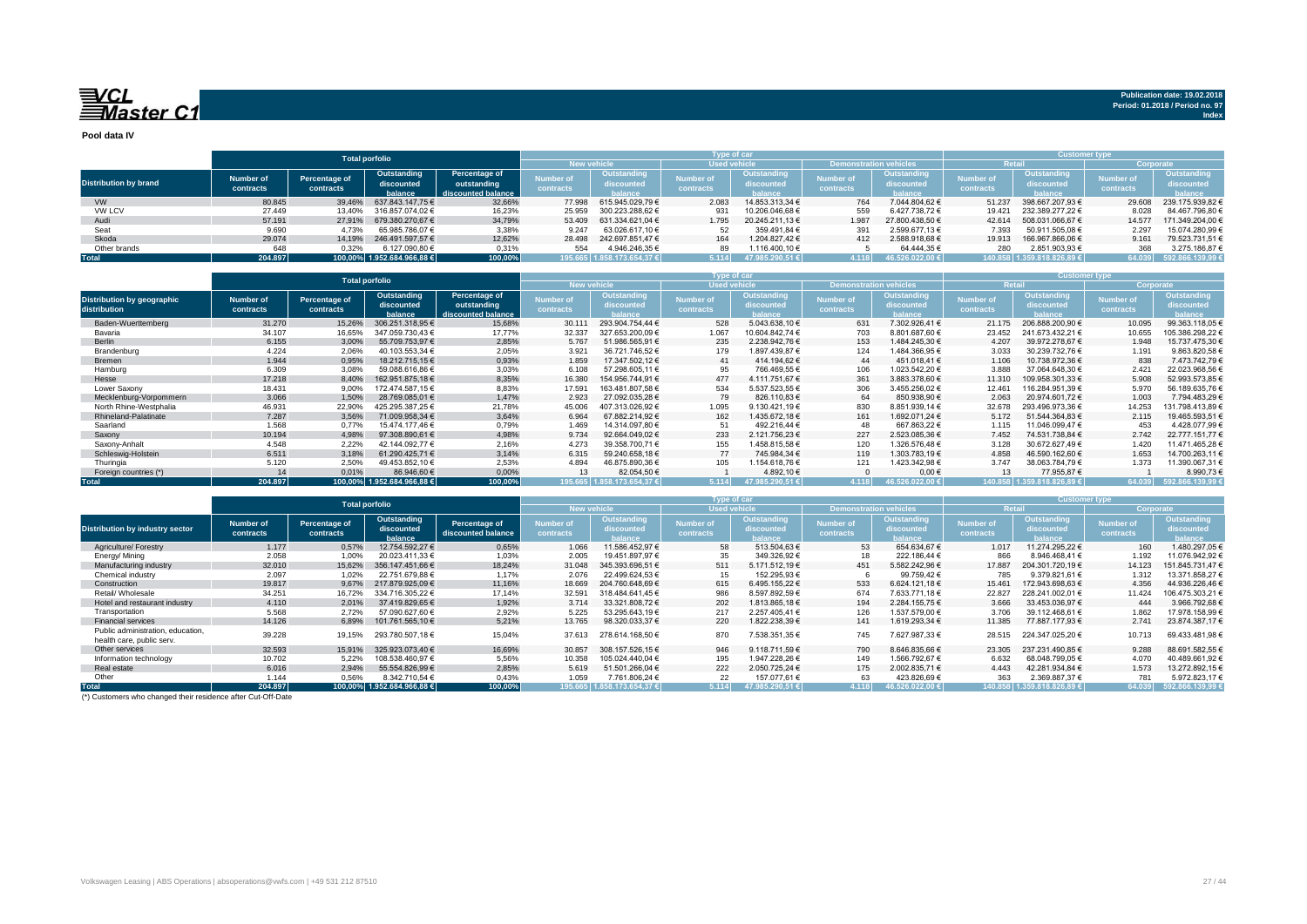

**Publication date: 19.02.2018 Period: 01.2018 / Period no. 97 Index**

**Pool data V**

|                                          |                    | <b>Total porfolio</b>         |                            | Type of car                        |                                                  |                               |                                   |                        |                                 | Customer typ                  |                             |                               |                                    |                               |                                  |
|------------------------------------------|--------------------|-------------------------------|----------------------------|------------------------------------|--------------------------------------------------|-------------------------------|-----------------------------------|------------------------|---------------------------------|-------------------------------|-----------------------------|-------------------------------|------------------------------------|-------------------------------|----------------------------------|
|                                          |                    |                               |                            |                                    |                                                  |                               |                                   | <b>Used vehicle</b>    |                                 | Demonstrat                    | <b>n vehicles</b>           |                               |                                    | Corporat                      |                                  |
| <b>Distribution by brand &amp; Model</b> | <b>Model</b>       | <b>Number of</b><br>contracts | Percentage of<br>contracts | Outstanding<br>discounted balance  | Percentage of<br>outstanding<br>scounted balancı | <b>Jumber</b> of<br>contracts | Outstanding<br>scounted balar     | Number of<br>contracts | <b>Outstandin</b><br>discounted | <b>Number</b> of<br>contracts | Outstanding<br>liscounted   | <b>Number of</b><br>contracts | Outstanding<br>scounted bala       | <b>Number</b> of<br>contracts | <b>Dutstanding</b><br>iscounted  |
|                                          | Arteon             | 425                           | 0,21%                      | 7.227.147,53 €                     | 0,37%                                            | 417                           | 7.075.685,40 €                    | $\Omega$               | $0,00 \in$                      |                               | 151.462,13 €                | 294                           | 5.010.695,59€                      | 131                           | 2.216.451,94 €                   |
|                                          | Fox                | - 1                           | 0,00%                      | 2.448,65 €                         | 0,00%                                            |                               | 2.448,65 €                        | $\Omega$               | $0,00 \in$                      | - 0                           | 0,00€                       | $\overline{1}$                | 2.448,65 €                         | $\Omega$                      | $0,00$ €                         |
|                                          | Polo               | 8.160                         | 3,98%                      | 27.060.399,78 €                    | 1,39%                                            | 8.055                         | 26.561.377,18 €                   | $\Delta$ <sup>R</sup>  | 233.015,37 €                    | 57                            | 266.007,23 €                | 5.759                         | 19.583.330,02 €                    | 2.401                         | 7.477.069,76 €                   |
|                                          | Golf               | 23.702                        | 11,57%                     | 171.993.701,57 €                   | 8,81%                                            | 22.959                        | 167.513.170,21 €                  | 563                    | 3.094.038,97€                   | 180                           | 1.386.492,39 €              | 14.568                        | 108.063.962,95€                    | 9.134                         | 63.929.738,62 €                  |
|                                          | Eos                | $\overline{2}$                | 0,00%                      | 4.629,98 €                         | 0,00%                                            | $\overline{2}$                | 4.629,98 €                        | $\Omega$               | $0,00 \in$                      | $\Omega$                      | 0,00€                       | $\overline{2}$                | 4.629,98 €                         | $^{\circ}$                    | $0,00$ €                         |
|                                          | Jetta              | 13                            | 0,01%                      | 67.917,12€                         | 0,00%                                            | 9                             | 53.864,44 €                       | $\mathbf{3}$           | 7.988,38 €                      |                               | 6.064,30 €                  | 5                             | 34.364,79 €                        | 8                             | 33.552,33 €                      |
|                                          | <b>Beetle</b>      | 1.400                         | 0,68%                      | 7.310.152,70 €                     | 0,37%                                            | 1.346                         | 6.926.249,28 €                    | 28                     | 175.818,97 €                    | 26                            | 208.084,45€                 | 1.343                         | 6.912.036,45€                      | 57                            | 398.116,25€                      |
|                                          | Passat             | 16.854                        | 8,23%                      | 168.467.265,80 €                   | 8,63%                                            | 16.167                        | 163.126.166,31 €                  | 518                    | 3.478.519,02€                   | 169                           | 1.862.580,47 €              | 7.505                         | 77.909.330,06 €                    | 9.349                         | 90.557.935,74 €                  |
|                                          | Scirocco           | 112                           | 0,05%                      | 700.686,36 €                       | 0,04%                                            | 107                           | 652.470,43€                       | $\overline{4}$         | 33.029.76 €                     |                               | 15.186,17€                  | 103                           | 636.183,79€                        |                               | 64.502,57€                       |
|                                          | Touran             | 5.613                         | 2,74%                      | 53.694.350.98 €                    | 2,75%                                            | 5.504                         | 52.725.764,66 €                   | 50                     | 388.990,07 €                    | 59                            | 579.596,25€                 | 3.003                         | 30.175.645,19€                     | 2.610                         | 23.518.705,79€                   |
|                                          | Tiguan             | 10.675                        | 5,21%                      | 122.186.944,78 €                   | 6,26%                                            | 10.450                        | 120.154.762,83 €                  | 124                    | 908.121,15€                     | 101                           | 1.124.060,80 €              | 7.799                         | 88.748.546,59 €                    | 2.876                         | 33.438.398,19 €                  |
|                                          | Sharan             | 1.993<br>1.935                | 0,97%<br>0,94%             | 24.254.928,48 €<br>24.453.453,71 € | 1,24%<br>1,25%                                   | 1.953<br>1.508                | 23.777.944,72 €<br>19.933.667,19€ | 21<br>371              | 241.901,97 €<br>3.560.177,35 €  | 19<br>56                      | 235.081,79€<br>959.609,17€  | 1.273<br>1.834                | 15.301.575,97 €<br>22.900.651,09 € | 720<br>101                    | 8.953.352,51€<br>1.552.802,62€   |
|                                          | Touareg<br>Phaeton | 310                           | 0,15%                      | 2.576.919,06 €                     | 0,13%                                            | 10                            | 34.634,58€                        | 300                    | 2.542.284,48€                   | $\Omega$                      | $0,00 \in$                  | 301                           | 2.493.691,98 €                     | -9                            | 83.227,08 €                      |
|                                          | up!                | 9.533                         | 4,65%                      | 26.842.433,20 €                    | 1,37%                                            | 9.409                         | 26.477.600,46 €                   | 39                     | 121.876,04 €                    | 85                            | 242.956,70 €                | 7.384                         | 20.353.439,24 €                    | 2.149                         | 6.488.993,96 €                   |
|                                          | СC                 | 60                            | 0,03%                      | 471.599,42 €                       | 0,02%                                            | 45                            | 406.495,98€                       | 13                     | 57.480,67€                      | $\overline{\phantom{a}}$      | 7.622,77 €                  | 39                            | 278.327,95€                        | 21                            | 193.271,47€                      |
|                                          | T-ROC              | 55                            | 8,49%                      | 497.510,93 €                       | 8,12%                                            | 55                            | 497.510,93 €                      | $\Omega$               | $0,00 \in$                      |                               | $0.00 \in$                  | 23                            | 248.276,50€                        | 32                            | 249.234,43€                      |
|                                          | Sonstiges          | $\overline{2}$                | 0,31%                      | 30.657,70 €                        | 0,50%                                            | $\overline{1}$                | 20.586,56€                        |                        | 10.071,14 €                     | $\Omega$                      | 0,00€                       | $\overline{1}$                | 10.071,14 €                        | $\overline{1}$                | 20.586,56€                       |
| <b>Sub-Total VW</b>                      |                    | 80.845                        | 39,46%                     | 637.843.147,75€                    | 32,66%                                           | 77.998                        | 5.945.029.79€                     | 2.083                  | 1.853.313.34                    |                               | 044.804.62€                 | 51.237                        | .667.207.93 €                      | 29.608                        | $9.175.939.82 \in$               |
| VW LCV                                   | Caddy              | 9.261                         | 4,52%                      | 73.548.410,33 €                    | 3,77%                                            | 8.866                         | 70.712.186,89 €                   | 276                    | 1.972.751,95€                   | 119                           | 863.471,49 €                | 5.955                         | 47.936.581,87 €                    | 3.306                         | 25.611.828,46€                   |
|                                          | T <sub>4</sub>     | $\overline{2}$                | 0,00%                      | 18.086,05€                         | 0,00%                                            | $\overline{0}$                | $0,00$ €                          | $\overline{2}$         | 18.086,05€                      | $\Omega$                      | 0,00€                       | $\overline{2}$                | 18.086,05€                         | $\Omega$                      | $0,00$ €                         |
|                                          | T <sub>5</sub>     | 470                           | 0,23%                      | 2.695.123,97 €                     | 0,14%                                            | 360                           | 1.888.837,24 €                    | 73                     | 548.280,43€                     | 37                            | 258.006,30 €                | 383                           | 2.275.550,09 €                     | 87                            | 419.573,88 €                     |
|                                          | Crafter            | 4.700                         | 2,29%                      | 65.882.242,59 €                    | 3,37%                                            | 4.466                         | 62.867.491,60 €                   | 135                    | 1.733.682,50 €                  | 99                            | 1.281.068,49 €              | 3.422                         | 48.101.511,66 €                    | 1.278                         | 17.780.730,93 €                  |
|                                          | Amarok             | 875                           | 0,43%                      | 12.633.107,47 €                    | 0,65%                                            | 700                           | 10.474.481,65 €                   | 69                     | 667.348,40 €                    | 106                           | 1.491.277,42 €              | 809                           | 11.665.364,55 €                    | 66                            | 967.742,92€                      |
|                                          | T6                 | 12.140                        | 5,92%                      | 162.062.582,73 €                   | 8,30%                                            | 11.567                        | 154.280.291,24 €                  | 375                    | 5.248.376,47€                   | 198                           | 2.533.915,02 €              | 8.849                         | 122.374.662,12 €                   | 3.291                         | 39.687.920,61 €                  |
|                                          | Sonstiges          |                               | 0,00%                      | 17.520,88 €                        | 0,00%                                            | $\mathbf{0}$                  | 0,00                              | $\overline{1}$         | 17.520,88                       | $\Omega$                      | 0,00                        | $\overline{1}$                | 17.520,88                          | $\overline{0}$                | 0,00                             |
| <b>Sub-Total VW LCV</b>                  |                    | 27.449                        | 13,40%                     | 316.857.074,02€                    | 16,23%                                           | 25.959                        | 0.223.288.62€                     | 931                    | 0 206 046 68 €                  |                               | 427.738,72 €                | 19.421                        | 232.389.277.22€                    | 8.028                         | 467.796.80 €                     |
| Audi                                     | A1                 | 1.794                         | 0,88%<br>0,00%             | 10.021.619,18 €<br>$0,00 \in$      | 0,51%                                            | 1.614                         | 9.111.765,33 €<br>$0,00$ €        | 82<br>$\overline{0}$   | 416.534,44 €<br>$0,00 \in$      | 98<br>$\Omega$                | 493.319,41 €                | 1.494                         | 8.312.046,41 €                     | 300<br>$\overline{0}$         | 1.709.572,77 €<br>$0.00 \in$     |
|                                          | A2<br>A3           | $\mathbf{0}$<br>8.854         | 4,32%                      | 69.053.984,43 €                    | 0,00%<br>3,54%                                   | $\mathbf{0}$<br>8.355         | 65.231.770,87 €                   | 228                    | 1.536.227,02 €                  | 271                           | 0,00€<br>2.285.986,54 €     | $\overline{0}$<br>6.838       | $0,00 \in$<br>52.910.550,84 €      | 2.016                         | 16.143.433,59 €                  |
|                                          | A4                 | 12.335                        | 6,02%                      | 134.555.194,32 €                   | 6,89%                                            | 11.705                        | 128.252.732,61 €                  | 335                    | 3.170.052,31 €                  | 295                           | 3.132.409,40 €              | 7.126                         | 78.790.195,31 €                    | 5.209                         | 55.764.999,01 €                  |
|                                          | A5                 | 4.372                         | 2,13%                      | 54.379.529,09 €                    | 2,78%                                            | 4.146                         | 51.257.555,01 €                   | 69                     | 848.047,91 €                    | 157                           | 2.273.926,17 €              | 3.289                         | 39.723.062,65€                     | 1.083                         | 14.656.466,44 €                  |
|                                          | A <sub>6</sub>     | 12.989                        | 6,34%                      | 164.219.531,07 €                   | 8,41%                                            | 12.212                        | 152.943.561,97 €                  | 519                    | 6.259.339,85€                   | 258                           | 5.016.629,25 €              | 9.538                         | 117.811.523,91 €                   | 3.451                         | 46.408.007,16€                   |
|                                          | A7                 | 697                           | 0,34%                      | 11.464.556,01 €                    | 0,59%                                            | 546                           | 9.266.891,05 €                    | 100                    | 1.445.881,57 €                  | 51                            | 751.783,39 €                | 618                           | 10.093.673,92 €                    | 79                            | 1.370.882,09 €                   |
|                                          | A8                 | 1.135                         | 0,55%                      | 17.678.303,51 €                    | 0,91%                                            | 889                           | 13.760.806,60 €                   | 89                     | 1.211.684,31 €                  | 157                           | 2.705.812,60 €              | 1.030                         | 15.951.431,74 €                    | 105                           | 1.726.871,77 €                   |
|                                          | Q2                 | 1.989                         | 0,97%                      | 20.356.653,19 €                    | 1,04%                                            | 1.873                         | 19.367.141,58                     | 18                     | 220.641,31                      | 98                            | 768.870,30                  | 1.636                         | 16.632.988,69                      | 353                           | 3.723.664,50                     |
|                                          | Q3                 | 2.393                         | 1,17%                      | 23.045.882,61 €                    | 1,18%                                            | 2.221                         | 21.425.804,31 €                   | 76                     | 666.792,64 €                    | 96                            | 953.285,66 €                | 1.945                         | 18.720.483,29 €                    | 448                           | 4.325.399,32 €                   |
|                                          | Q4                 | $\overline{1}$                | 0,00%                      | 3.558,59 €                         | 0,00%                                            | $\overline{1}$                | 3.558,59€                         | $\Omega$               | $0,00 \in$                      | $\Omega$                      | $0,00 \in$                  | $\Omega$                      | $0,00$ €                           | $\overline{1}$                | 3.558,59€                        |
|                                          | Q <sub>5</sub>     | 6.772                         | 3,31%                      | 85.867.829,66 €                    | 4,40%                                            | 6.407                         | 80.585.445,75€                    | 155                    | 2.215.728,61 €                  | 210                           | 3.066.655,30 €              | 5.652                         | 69.708.310,74 €                    | 1.120                         | 16.159.518,92 €                  |
|                                          | Q7                 | 3.216                         | 1,57%                      | 77.151.622,02 €                    | 3,95%                                            | 2.904                         | 70.604.118,77 €                   | 97                     | 1.819.009,90 €                  | 215                           | 4.728.493,35 €              | 2.842                         | 68.560.603,53 €                    | 374                           | 8.591.018,49 €                   |
|                                          | TT.                | 555                           | 0,27%                      | 7.682.124,13 €                     | 0,39%                                            | 472                           | 6.530.464,50 €                    | 19                     | 204.828,83 €                    | 64                            | 946.830,80 €                | 524                           | 7.245.074,05€                      | 31                            | 437.050,08 €                     |
|                                          | R8                 | 89                            | 0.04%                      | 3.899.882.86 €                     | 0,20%                                            | 64                            | 2.993.004.10 €                    | $\mathbf{R}$           | 230.442.43€                     | 17                            | 676.436,33 €                | 82                            | 3.571.121.59€                      | $\overline{7}$                | 328.761,27€                      |
| <b>Sub-Total Audi</b><br>Seat            |                    | 57.191                        | 27,91%                     | 679.380.270,67€                    | 34,79%                                           | 3.409                         | 31.334.621.04€                    | 1.795 I<br>9           | 0.245.211.13€                   | .987<br>94                    | $.800.438.50$ €             | 2.614                         | 08.031.066.67€                     | 14.577                        | 1.349.204.00                     |
|                                          | Ibiza              | 1.208<br>8                    | 0,59%<br>0,00%             | 4.520.410,07 €<br>19.846,04 €      | 0,23%                                            | 1.105<br>-4                   | 4.032.884,04 €                    |                        | 42.031,18 €<br>1.573,38 €       |                               | 445.494,85 €<br>13.359,14 € | 928<br>$\overline{7}$         | 3.690.722,75 €                     | 280                           | 829.687,32€                      |
|                                          | Altea<br>ARONA     | -8                            | 1,23%                      | 49.621,99 €                        | 0,00%<br>0,81%                                   | -7                            | 4.913,52 €<br>40.757,00 €         |                        | 8.864,99 €                      | $\Omega$                      | 0,00€                       | -7                            | 19.509,64 €<br>46.150,01 €         |                               | 336,40 €<br>3.471,98 €           |
|                                          | Ateca              | 2.006                         | 0,98%                      | 18.295.853,79 €                    | 0,94%                                            | 1.973                         | 17.938.374,01 €                   |                        | 46.107,38 €                     | 29                            | 311.372,40 €                | 1.648                         | 15.008.420,26 €                    | 358                           | 3.287.433,53 €                   |
|                                          | Leon               | 3.678                         | 1,80%                      | 25.796.763,23 €                    | 1,32%                                            | 3.500                         | 24.600.513,01 €                   | 24                     | 165.991,07€                     | 154                           | 1.030.259,15 €              | 2.722                         | 19.266.628,96 €                    | 956                           | 6.530.134,27€                    |
|                                          | Alhambra           | 1.196                         | 0,58%                      | 13.491.244,21€                     | 0,69%                                            | 1.129                         | 12.764.136,98 €                   |                        | 77.023,39€                      | 59                            | 650.083,84 €                | 870                           | 9.903.603,24 €                     | 326                           | 3.587.640,97€                    |
|                                          | Cordoba            | $\Omega$                      | 0.00%                      | $0,00 \in$                         | 0.00%                                            | $\Omega$                      | $0.00 \in$                        | $\Omega$               | 0.00€                           | $\Omega$                      | $0.00 \in$                  | $\overline{0}$                | $0,00 \in$                         | $\Omega$                      | 0.00€                            |
|                                          | Exeo               | $\overline{4}$                | 0,00%                      | 13.801,46 €                        | 0,00%                                            | $\Delta$                      | 13.801,46€                        |                        | $0,00 \in$                      |                               | $0,00 \in$                  | $\Delta$                      | 13.801,46 €                        | $\Omega$                      | $0,00 \in$                       |
|                                          | Mii                | 1.571                         | 0,77%                      | 3.730.359,25 €                     | 0,19%                                            | 1.515                         | 3.571.001.73 €                    | 5                      | 17.900.45 €                     | 51                            | 141.457,07 €                | 1.198                         | 2.904.485,21€                      | 373                           | 825.874,04 €                     |
|                                          | Arosa              | $\Omega$                      | 0,00%                      | 0,00€                              | 0,00%                                            | $\Omega$                      | $0,00 \in$                        | U                      | $0,00 \in$                      | $\Omega$                      | $0,00 \in$                  | $\Omega$                      | $0,00 \in$                         | $\Omega$                      | $0,00 \in$                       |
|                                          | Toledo             | 11                            | 0,01%                      | 67.886,03 €                        | 0,00%                                            | 10                            | 60.235,35€                        | $\Omega$               | $0,00 \in$                      |                               | 7.650,68 €                  | $\alpha$                      | 58.183,55 €                        | $\overline{\phantom{a}}$      | 9.702,48€                        |
| <b>Sub-Total Seat</b>                    |                    | 9.690                         | 4,73%                      | 65.985.786,07€                     | 3,38%                                            | 9.247                         | 3.026.617.10 €                    |                        | 159.491.84€                     | 391                           | 599.677.13 6                | 7.393                         | 0.911.505.08                       | 297                           | 5.074.280.99                     |
| Skoda                                    | Fabia              | 2.947                         | 1,44%                      | 14.022.111,84 €                    | 0,72%                                            | 2.783                         | 13.279.386,72 €                   | 34                     | 177.331,90 €                    | 130                           | 565.393,22 €                | 1.979                         | 9.313.666,81 €                     | 968                           | 4.708.445,03 €                   |
|                                          | Octavia            | 13.250                        | 6,47%                      | 107.516.822,99 €                   | 5,51%                                            | 13.140                        | 106.624.427,24 €                  | 52                     | 396.234,64 €                    | 58                            | 496.161,11€                 | 8.796                         | 70.407.063,17€                     | 4.454                         | 37.109.759,82 €                  |
|                                          | Roomster           | 21                            | 0,01%                      | 43.239,45€                         | 0,00%                                            | 20                            | 40.706,12€                        |                        | 2.533,33 €                      | $\Omega$                      | 0,00€                       | 14                            | 34.065,90 €                        |                               | 9.173,55 €                       |
|                                          | Superb             | 6.458<br>671                  | 3,15%                      | 69.517.014,94 €                    | 3,56%                                            | 6.404                         | 68.969.461,61€                    | 18                     | 150.419,66 €                    | 36                            | 397.133,67 €                | 4.219                         | 45.310.239,38 €                    | 2.239<br>105                  | 24.206.775,56 €                  |
|                                          | Yeti               |                               | 0,33%                      | 4.590.724,52 €                     | 0,24%                                            | 629                           | 4.255.307,23 €                    | 11                     | 89.976.47€                      | 31                            | 245.440,82 €                | 566                           | 3.834.101,02 €                     |                               | 756.623,50 €                     |
|                                          | Citygo<br>Rapid    | 1.576<br>952                  | 0,77%<br>0,46%             | 4.583.399,10 €<br>5.756.639,62 €   | 0,23%<br>0,29%                                   | 1.460<br>908                  | 4.220.205,36 €<br>5.482.259,50 €  | 23<br>10               | 82.516,99€<br>75.404,39€        | 93<br>34                      | 280.676,75€<br>198.975,73 € | 1.215<br>695                  | 3.562.746,61 €<br>4.173.532,22 €   | 361<br>257                    | 1.020.652,49 €<br>1.583.107,40 € |
|                                          | <b>KAROQ</b>       | 211                           | 32,56%                     | 2.228.167,36 €                     | 36,37%                                           | 208                           | 2.183.392,95 €                    | $\Omega$               | $0,00 \in$                      | $\mathbf{z}$                  | 44.774,41€                  | 182                           | 1.932.175,92 €                     | 29                            | 295.991,44 €                     |
|                                          | Kodiag             | 2.984                         | 1,46%                      | 38.195.302,74 €                    | 1,96%                                            | 2.946                         | 37.642.704,74 €                   | 11                     | 192.235,03 €                    | 27                            | 360.362,97€                 | 2.245                         | 28.375.689,20 €                    | 739                           | 9.819.613,54 €                   |
|                                          | <b>SONSTIGES</b>   |                               | 0,62%                      | 38.175,01 €                        | 0,62%                                            | $\Omega$                      | 0,00€                             |                        | 38.175,01 €                     | $\Omega$                      | $0,00 \in$                  | $\mathcal{P}$                 | 24.585,83 €                        | $\overline{2}$                | 13.589,18 €                      |
| <b>Sub-Total Skoda</b>                   |                    | 29.074                        | 14,19%                     | 246.491.597,57 €                   | 12,62%                                           |                               | 242.697.851,47€                   | 164                    | 1.204.827,42 €                  | 412                           | 2.588.918,68 €              | 19.913                        | 1.967.866,06€                      |                               | 79.523.731,51                    |
| <b>Other brands</b>                      |                    | 648                           | 0,32%                      | 6.127.090,80 €                     | 0,31%                                            |                               | 4.946.246.35€                     | 89                     | 1.116.400,10 €                  |                               | 64,444,35€                  | 280                           | 2.851.903,93 €                     |                               | 3.275.186.87                     |
| <b>Total</b>                             |                    | 204.897                       | 100,00%                    | 1.952.684.966,88 €                 | 100,00%                                          | 195.665                       | 1.858.173.654.37 €                | 5.114                  | 47.985.290,51 €                 | 4.118                         | 46.526.022,00 €             | 140.858                       | 1.359.818.826.89 €                 | 64.039                        |                                  |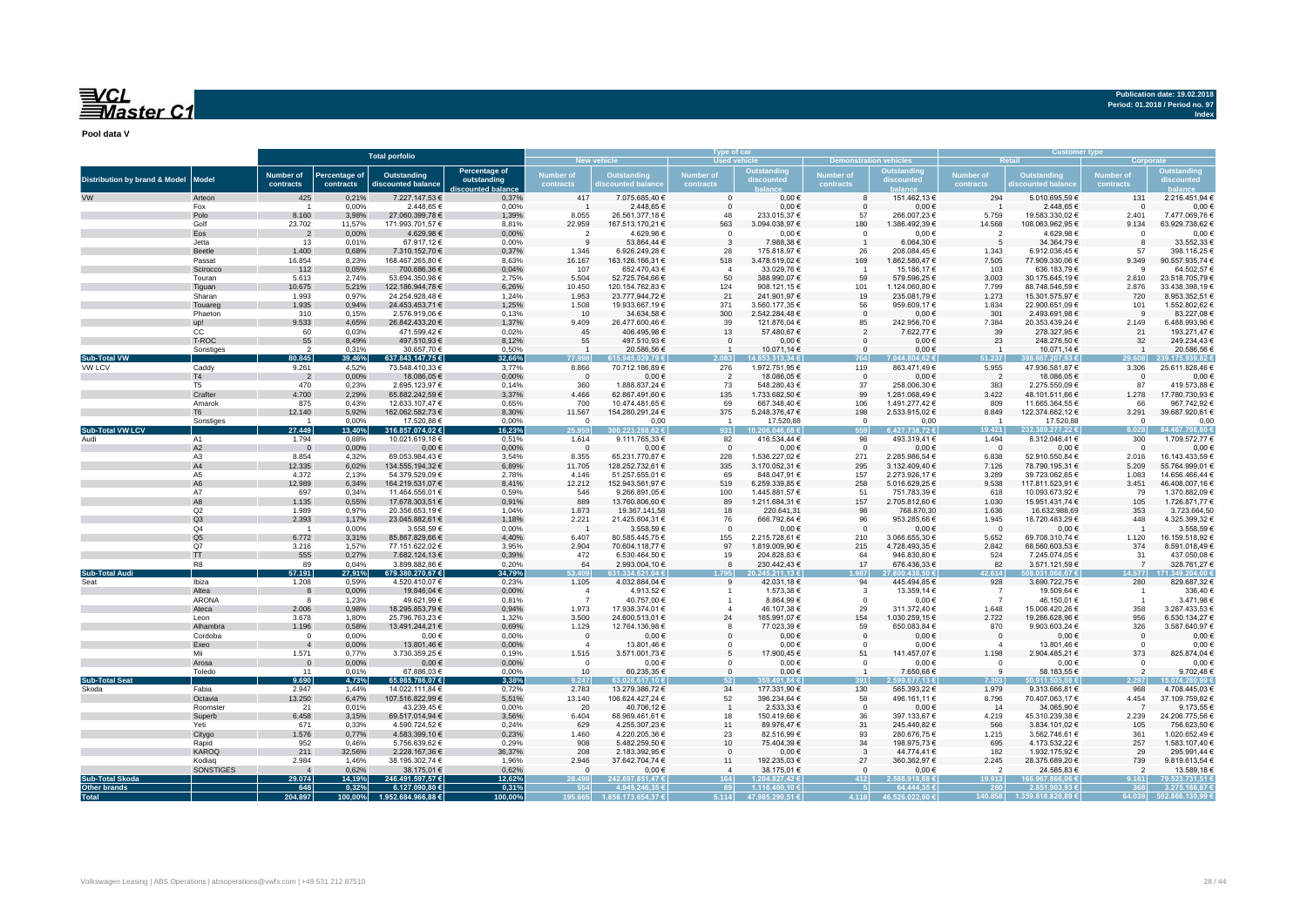

**Publication date: 19.02.2018 Period: 01.2018 / Period no. 97 Index**

**Pool data VI**

|                         |                        |                            | <b>Total portfolio</b>               |                                                              | <b>Type of car</b><br><b>Used vehicle</b><br><b>New vehicle</b><br><b>Demonstration vehicles</b> |                                      |                        |                                      |                        |                                      | <b>Customer type</b><br>रेetai<br>Corporate |                                      |                               |                                      |
|-------------------------|------------------------|----------------------------|--------------------------------------|--------------------------------------------------------------|--------------------------------------------------------------------------------------------------|--------------------------------------|------------------------|--------------------------------------|------------------------|--------------------------------------|---------------------------------------------|--------------------------------------|-------------------------------|--------------------------------------|
| <b>Contract type</b>    | Number of<br>contracts | Percentage of<br>contracts | Outstanding<br>discounted<br>balance | <b>Percentage of</b><br>outstanding<br>discounted<br>balance | Number of<br>contracts <sup>1</sup>                                                              | Outstanding<br>discounted<br>balance | Number of<br>contracts | Outstanding<br>discounted<br>balance | lumber of<br>contracts | Outstanding<br>discounted<br>balance | Number of<br>contracts                      | Outstanding<br>discounted<br>balance | <b>Number</b> of<br>contracts | Outstanding<br>discounted<br>balance |
| Closed end contract     | 203.101                |                            | 99,12% 1.935.672.804,99 €            | 99,13%                                                       |                                                                                                  | 194.541 1.847.542.832,46 €           | 4.732                  | 43.886.778,23 €                      | 3.828                  | 44.243.194,30 €                      | 139,227                                     | 1.344.465.447.92 €                   | 63.874                        | 591.207.357,07 €                     |
| Open end lease contract | 1.796                  | 0.88%                      | 17.012.161.89 €                      | 0,87%                                                        | 1.124                                                                                            | 10.630.821.91 €                      | 382                    | 4.098.512.28 €                       | 290                    | 2.282.827.70 €                       | 1.631                                       | 15.353.378.97 €                      | 165                           | 1.658.782.92 €                       |
| <b>Total</b>            | 204.897                |                            | 100,00% 1.952.684.966,88 €           | 100,00%                                                      |                                                                                                  | 195.665 1.858.173.654,37 €           | 5.114                  | 47.985.290.51 €                      | 4.118                  | 46.526.022,00 €                      |                                             | 140.858 1.359.818.826.89 €           |                               | 64.039 592.866.139,99 €              |

|                        |                               |                            | <b>Total portfolio</b>               |                                                       |                               |                                             | <b>Customer type</b>                 |                                             |  |
|------------------------|-------------------------------|----------------------------|--------------------------------------|-------------------------------------------------------|-------------------------------|---------------------------------------------|--------------------------------------|---------------------------------------------|--|
|                        |                               |                            |                                      |                                                       | <b>Retail</b>                 |                                             | Corporate                            |                                             |  |
| Type of car            | <b>Number of</b><br>contracts | Percentage of<br>contracts | Outstanding<br>discounted<br>balance | Percentage of<br>outstanding<br>discounted<br>balance | <b>Number of</b><br>contracts | <b>Outstanding</b><br>discounted<br>balance | <b>Number of</b><br><b>contracts</b> | <b>Outstanding</b><br>discounted<br>balance |  |
| New vehicles           | 195.665                       |                            | 95.49% 1.858.173.654.37 €            | 95.16%                                                | 132.171                       | 1.270.323.228.13 €                          | 63.494                               | 587.850.426.24 €                            |  |
| Used vehicles          | 5.114                         | 2.50%                      | 47.985.290.51 €                      | 2.46%                                                 | 4.755                         | 44.677.852.68 €                             | 359                                  | 3.307.437.83 €                              |  |
| Demonstration vehicles | 4.118                         | 2.01%                      | 46.526.022.00 €                      | 2.38%                                                 | 3.932                         | 44.817.746.08 €                             | 186                                  | 1.708.275.92 €                              |  |
| <b>Total</b>           | 204.897                       |                            | 100.00% 1.952.684.966.88 €           | 100.00%                                               |                               | 140.858 1.359.818.826.89 €                  | 64.039                               | 592.866.139.99 €                            |  |

|                      |                               |                            | <b>Total portfolio</b>               |                                                       |
|----------------------|-------------------------------|----------------------------|--------------------------------------|-------------------------------------------------------|
| <b>Customer type</b> | <b>Number of</b><br>contracts | Percentage of<br>contracts | Outstanding<br>discounted<br>balance | Percentage of<br>outstanding<br>discounted<br>balance |
| Retail               | 140.858                       |                            | 68.75% 1.359.818.826.89 €            | 69.64%                                                |
| Corporate            | 64.039                        | 31.25%                     | 592.866.139.99 €                     | 30.36%                                                |
| <b>Total</b>         | 204.897                       |                            | 100.00% 1.952.684.966.88 €           | 100.00%                                               |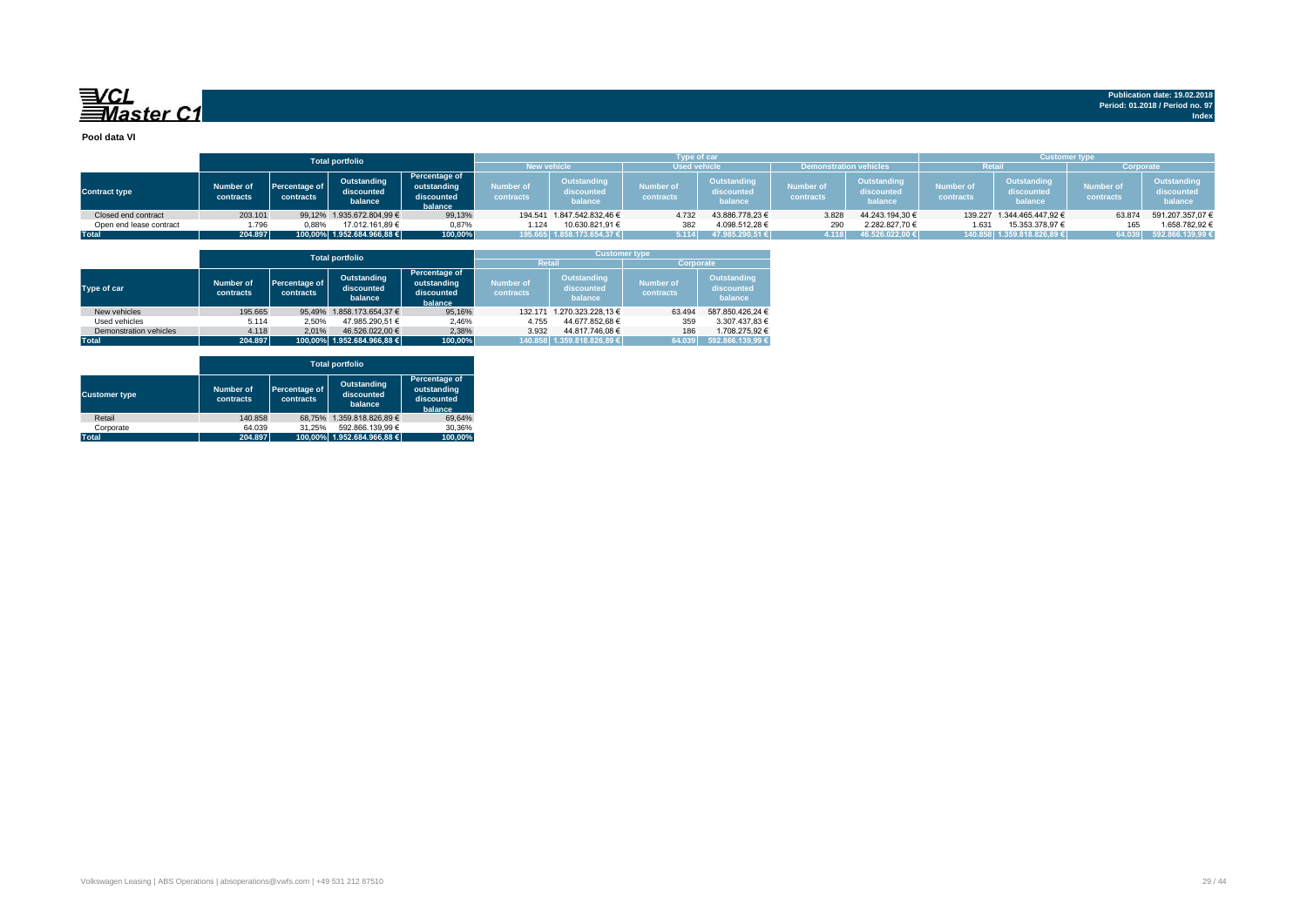

**Pool data VII**

|                                   |           |           | <b>Total porfolio</b> |                                                                          | vpe of car |                       |                     |                 |           |                               |           | <b>Customer type</b> |                                   |                  |  |  |
|-----------------------------------|-----------|-----------|-----------------------|--------------------------------------------------------------------------|------------|-----------------------|---------------------|-----------------|-----------|-------------------------------|-----------|----------------------|-----------------------------------|------------------|--|--|
|                                   |           |           |                       |                                                                          |            | New vehicle \         | <b>Used vehicle</b> |                 |           | <b>Demonstration vehicles</b> |           |                      |                                   | Corporate        |  |  |
| <b>Distribution by motor type</b> |           |           |                       | Number of Percentage of Outstanding discounted Percentage of outstanding |            | utstanding discounted | Number of           | Outstanding     | Number of | Outstanding                   | Number of | Outstanding          | <b>Contract Contract Contract</b> |                  |  |  |
|                                   | contracts | contracts | balance               | discounted balance                                                       | contracts  |                       |                     |                 |           |                               |           |                      |                                   |                  |  |  |
| EA189 (unfixed)                   |           | 0.14%     | 982.480.15€           | 0.05%                                                                    | 229        | 746.386               |                     | 143.341         |           | 92.753                        |           | 875,429              |                                   | 107.051          |  |  |
| Other                             | 204.615   | 99.86%    | 1.951.702.486.73 €    | 99.95%                                                                   | 195.436    | 1.857.427.268.66 €    | 5.083               | 47.841.949.12 € | 4.096     | 46.433.268.95 €               | 140.637   | 1.358.943.397.79 €   | 63.978                            | 592.759.088.94 € |  |  |
| <b>Total</b>                      | 204.897   | 100.00%   | 1.952.684.966.88 €    | 100.00%                                                                  | 195.665    | 1.858.173.654.37 €    | 5.114               | 47.985.290.51 € | 1118      | 16.526.022.00€                |           | 1.359.818.826.89 €   | 64.039                            | 592.866.139,99 € |  |  |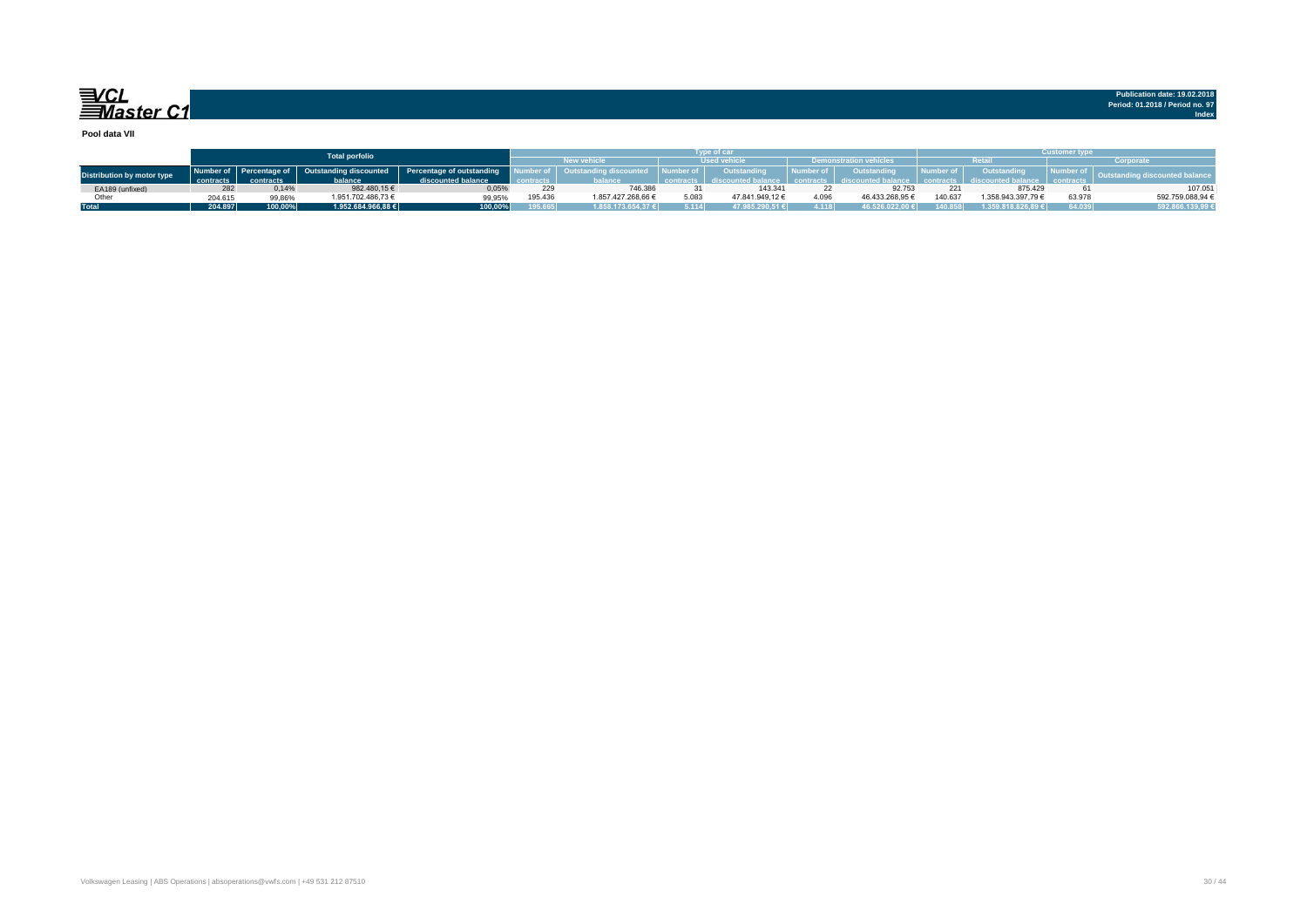| <b>Publication date: 20.03.2017</b> |       |
|-------------------------------------|-------|
| Period: 02.2017 / Period no. 86     |       |
|                                     | Index |

चि∕CL<br>≡Master C1

| Lease level data |  |
|------------------|--|
|------------------|--|

ŕ

| No.                           | Month / Year of<br>origination | Month / Year of default             | Month / Year of loss | borrower                                                   | t type (new / used.<br>demonstration vehicle) | <b>Brand</b>                                | <b>Customer type</b>       | at pool cut                  | loan at default date               | Loss amount                            | original balance         |
|-------------------------------|--------------------------------|-------------------------------------|----------------------|------------------------------------------------------------|-----------------------------------------------|---------------------------------------------|----------------------------|------------------------------|------------------------------------|----------------------------------------|--------------------------|
| Summary Until<br>Renewal 2016 |                                |                                     |                      |                                                            |                                               |                                             |                            | 48.440.709,20 €              | 22.418.941,186                     | 10.195.162,99 6                        |                          |
| 01.2010 - 09.2016<br>3.097    | 20.11.2014                     |                                     | 201610               | Baden-Württemberg                                          | Used                                          | VWN                                         | non private                | 11.220,00 €                  | $0,00 \in$                         | 2.809,46 €                             | 25,04%                   |
| 3.098                         | 01.12.2011                     | $\tilde{\pi}$                       | 201610               | Sachsen                                                    | ${\sf New}$                                   | <b>AUDI</b>                                 | non private                | 25.300,00 €                  | $0{,}00 \in$                       | 1.100,00 €                             | 4,35%                    |
| 3.099                         | 03.11.2011                     |                                     | 201610               | Nordrhein-Westfalen                                        | New                                           | VOLKSWAGEN NUTZ                             | non private                | 20.130,00 €                  | $0,00 \in$                         | 3.910,40 €                             | 19,43%                   |
| 3.100                         | 03.11.2011                     | 25.04.2013                          | 201610               | Niedersachsen                                              | New                                           | SEAT                                        | private                    | 23.832,78 €                  | $0,00 \in$                         | 10.533,77 €                            | 44,20%                   |
| 3.101                         | 01.11.2011                     |                                     | 201610               | Berlin                                                     | New                                           | <b>VOLKSWAGEN NUTZ</b>                      | non private                | 15,080.00 €                  | 11.700.00 €                        | 4.501.33 €                             | 29.85%                   |
| 3.102                         | 04.05.2012                     | 30.11.2015                          | 201610               | Bayern                                                     | New                                           | AUDI                                        | non private                | 26.463,34 €                  | 3.451,74 €                         | 575,29€                                | 2,17%                    |
| 3.103                         | 03.11.2011                     |                                     | 201610               | Niedersachser                                              | New                                           | VOLKSWAGEN NUTZ                             | non private                | 18.792,00 €                  | $0,00 \in$                         | 7.704,63 €                             | 41,00%                   |
| 3.104                         | 14.02.2012                     | 30.04.2016                          | 201610               | ordrhein-Westfalen                                         | New                                           | <b>SKODA</b>                                | non private                | 14.950,00 €                  | 1.300,00 €                         | 1.300,00 €                             | 8,70%                    |
| 3.105                         | 01.05.2012                     |                                     | 201610               | Bayern                                                     | New                                           | SEA1                                        | non private                | 14.300,00 €                  | $0,00 \in$                         | 4.896,06 €                             | 34,24%                   |
| 3.106                         | 10.05.2012                     | 09.10.2014                          | 201610               | Brandenburg                                                | New                                           | VOLKSWAGEN NUTZ                             | non private                | 24.786,00 €                  | 14.094,00 €                        | 5.036,86 €                             | 20,32%                   |
| 3.107                         | 14.11.2012                     | 30.01.2015                          | 201610               | Baden-Württemberg                                          | New                                           | W                                           | non private                | 13.754,00 €                  | 6.877,00 €                         | 2.481,64 €                             | 18,04%                   |
| 3.108                         | 04.05.2012                     | $\tilde{\pi}$                       | 201610               | Hessen                                                     | stration                                      | SEAT                                        | non private                | 13.416,00 €                  | $0,00 \in$                         | 1.002,35 €                             | 7,47%                    |
| 3.109                         | 21.11.2012                     | 14.03.2013                          | 201610               | Hessen                                                     | New                                           | VOLKSWAGEN                                  | non private                | 16,192.00 €                  | 0.006                              | 3.899.94 €                             | 24.09%                   |
| 3.110                         | 07.11.2012                     |                                     | 201610               | Thüringen                                                  | New                                           | VOLKSWAGEN NUTZ                             | non private                | 12.880,00 €                  | 12.880,00 €                        | 2.741,83 €                             | 21,29%                   |
| 3.111                         | 12.11.2012                     | $\tilde{\pi}$                       | 201610               | Hamburg                                                    | Nev                                           | AUD                                         | non private                | 19.366,00 €                  | $0,00 \in$                         | 2.145,40 €                             | 11,08%                   |
| 3.112                         | 06.11.2012                     |                                     | 201610               | Hessen                                                     | ${\sf New}$                                   | VOLKSWAGEN                                  | non private                | 9.568,00 $\in$               | $0,00 \in$                         | 1.982,39 €                             | 20,72%                   |
| 3.113                         | 07.11.2012                     | 30.09.2015                          | 201610               | Niedersachser                                              | New                                           | SKOD/                                       | non private                | 11.790,00 €                  | 0,006                              | 4.312,456                              | 36,58%                   |
| 3.114                         | 27.08.2012                     |                                     | 201610               | Niedersachsen                                              | Used                                          | VWN                                         | non private                | 11.088,00 €                  | $008,00 \in$                       | 1.008,00 €                             | 9,09%                    |
| 3.115                         | 14.11.2012                     | $\tilde{\pi}$                       | 201610               | Baden-Württemberg                                          | New                                           | <b>VW</b>                                   | non private                | 15.686,00 €                  | $0,00 \in$                         | 335,00 €                               | 2,14%                    |
| 3.116                         | 01.11.2012                     |                                     | 201610               | Brandenburg                                                | New                                           | VOLKSWAGEN                                  | non private                | 23.445,00 €                  | $0,00 \in$                         | 4.619,17€                              | 19,70%                   |
| 3.117                         | 21.11.2012                     | s                                   | 201610               | Bayern                                                     | New                                           | <b>VW</b>                                   | non private                | 11.178.00 €                  | 0.006                              | 243.00 €                               | 2.17%                    |
| 3.118                         | 29.11.2012                     |                                     | 201610               | Bayern                                                     | New                                           | <b>VW</b>                                   | non private                | 12.512,00 €                  | $0,00 \in$                         | 272,00 €                               | 2,17%                    |
| 3.119                         | 13.11.2012                     | 31.12.2015                          | 201610               | Bayern                                                     | New                                           | <b>VW</b>                                   | non private                | 14.030,00 €                  | 4.575,00 €                         | 1.480,07 €                             | 10,55%                   |
| 3.120<br>3.121                | 08.11.2012<br>05.11.2012       | 12.03.2015<br>05.09.2013            | 201610<br>201610     | Nordrhein-Westfalen<br>Schleswig-Holstein<br>Niedersachsen | ${\sf New}$<br>New                            | AUDI<br><b>AUDI</b>                         | non private<br>non private | $50.220,00$ €<br>12.150,00 € | 24.552,00 €<br>11.610,00 €         | 12.506,21 €<br>4.043,57 €              | 24,90%<br>33,28%         |
| 3.122<br>3.123                | 06.11.2012<br>07.11.2012       | 30.01.2014<br>10.10.2013            | 201610<br>201610     | Nordrhein-Westfalen                                        | ${\sf New}$<br>New                            | VOLK:<br><b>/AGEN</b><br>AUDI               | private<br>non private     | 7.551,36 €<br>13.708,00 €    | 5.909,76€<br>9.536,00 €            | 729,39 €<br>4.916,80 €                 | 9,66%<br>35,87%          |
| 3.124                         | 06.11.2012                     | $\mathbf{r}$                        | 201610               | Baden-Württemberg                                          | New                                           | VWN                                         | non private                | 11.847,00 €                  | $0,00 \in$                         | 359,00 €                               | 3,03%                    |
| 3.125                         | 29.10.2012                     | 22.08.2013                          | 201610               | Bayern                                                     | Demonstration                                 | <b>AUDI</b>                                 | non private                | 26.010,00 €                  | 24.276,00 €                        | 8.163,61 €                             | 31,39%                   |
| 3.126                         | 07.11.2012                     | 10.10.2013                          | 201610               | Nordrhein-Westfalen                                        | New                                           | <b>AUDI</b>                                 | non private                | 13,708,00 €                  | 9.536,00 €                         | 3.262,01 €                             | 23,80%                   |
| 3.127                         | 02.11.2012                     | 18.04.2013                          | 201610               | Schleswig-Holstein                                         | New                                           | VOLKSWAGEN                                  | private                    | 25.821.64 €                  | 25.821,64 €                        | 12,000.80 €                            | 46.48%                   |
| 3.128                         | 23.11.2012                     | 17.04.2014                          | 201610               | Baden-Württemberg                                          | tration                                       | <b>AUDI</b>                                 | non private                | 27.270,00 €                  | 19.998,00 €                        | 5.953,77 €                             | 21,83%                   |
| 3.129                         | 08.11.2012                     |                                     | 201610               | Brandenburg                                                | New                                           | VOLKSWAGEN                                  | non private                | 15.255,00 €                  | $0,00 \in$                         | 2.798,836                              | 18,35%                   |
| 3.130                         | 23.11.2012                     | 10.04.2014                          | 201610               | Hessen                                                     | ${\sf New}$                                   | VOLKSWAGEN                                  | non private                | 19.350,00 €                  | 15.050,00 €                        | $6.768, 54 \in$                        | 34,98%                   |
| 3.131                         | 22.11.2012                     | 26.03.2015                          | 201610               | Nordrhein-Westfalen                                        | New                                           | <b>VWM</b>                                  | non private                | 20.745,00 €                  | 9.681,00 €                         | 1.879,31 €                             | 9,06%                    |
| 3.132                         | 20.11.2012                     | $\overline{z}$                      | 201610               | Hessen                                                     | New                                           | VWN                                         | non private                | 8.510,00 €                   | $0,00 \in$                         | 27,29 €                                | 0,32%                    |
| 3.133                         | 14.05.2013                     | 29.02.2016                          | 201610               | Mecklenburg-Vorpomm                                        | Demonstration                                 | w                                           | non private                | 5.738,00 €                   | 1.327,27 €                         | 245,64 €                               | 4,28%                    |
| 3.134                         | 29.11.2012                     | 05.06.2014                          | 201610               | Bayern                                                     | New                                           | VOLKSWAGEN                                  | non private                | 5.798,76€                    | 4.033,92 €                         | 1.468,93 €                             | 25,33%                   |
| 3.135                         | 04.11.2013                     | 30.01.2015                          | 201610               | Nordrhein-Westfalen                                        | Used                                          | <b>VW</b>                                   | non private                | 20,298.00 €                  | 13.731,00 €                        | 7.405.93 €                             | 36.49%                   |
| 3.136                         | 26.11.2013                     | $\tilde{\pi}$                       | 201610               | Hamburg                                                    | ${\sf New}$                                   | AUDI                                        | non private                | 12.768,00 €                  | $0,00 \in$                         | 1.590,92 €                             | 12,46%                   |
| 3.137<br>3.138                | 21.11.2013<br>01.10.2013       | $\tilde{\pi}$<br>$\tilde{\pi}$      | 201610<br>201610     | Rheinland-Pfalz<br>en-Wü<br>temberg                        | New<br>${\sf New}$                            | <b>SKODA</b><br><b>VW</b>                   | non private<br>non private | 12.059,00 €<br>8.646,00 €    | $0,00 \in$<br>$0,00 \in$           | 2.236,61 €<br>261,90 €                 | 18,55%<br>3,03%          |
| 3.139                         | 25.11.2013                     |                                     | 201610               | Bayern                                                     | New                                           | VWN                                         | non private                | 15.424,00 €                  | $0,00 \in$                         | 482,00 €                               | 3,13%                    |
| 3.140                         | 06.11.2013                     |                                     | 201610               | Baden-Württemberg                                          | New                                           | ${\sf VW}$                                  | non private                | 7.072,00 €                   | $0,00 \in$                         | 208,00€                                | 2,94%                    |
| 3.141                         | 11.11.2013                     | $\mathbf{r}$                        | 201610               | Bayern                                                     | New                                           | SKOD/                                       | non private                | 9.384,00 €                   | 0,006                              | 266,95€                                | 2,84%                    |
| 3.142                         | 01.11.2013                     | $\tilde{\pi}$                       | 201610               | Thüringen                                                  | New                                           | <b>AUDI</b>                                 | non private                | 22.780.00 €                  | $0,00 \in$                         | 6.331,35 €                             | 27,79%                   |
| 3.143                         | 18.11.2013                     |                                     | 201610               | Hessen                                                     | New                                           | <b>AUDI</b>                                 | non private                | 8.874.00 €                   | 0.006                              | 291.00 €                               | 3.28%                    |
| 3.144                         | 14.11.2013                     |                                     | 201610               | Hessen                                                     | New                                           | AUDI                                        | non private                | 43.180,00 €                  | $0,00 \in$                         | 9.736,84 $\in$                         | 22,55%                   |
| 3.145                         | 26.11.2013                     | $\tilde{\pi}$                       | 201610               | Sachser                                                    | New                                           | <b>AUDI</b>                                 | non private                | 6.358,00 €                   | 5.236,00 €                         | 472,74€                                | 7,44%                    |
| 3.146                         | 28.11.2013                     |                                     | 201610               | Hessen                                                     | New                                           | ${\sf VW}$                                  | non private                | 12.059,00 €                  | 8.169,00 €                         | 1.919,85 €                             | 15,92%                   |
| 3.147                         | 22.11.2013                     |                                     | 201610               | Sachser                                                    | New                                           | VW                                          | non private                | 18.462,00 €                  | $0,00 \in$                         | 543,00 €                               | 2,94%                    |
| 3.148                         | 26.11.2013                     | $\tilde{\mathbf{z}}$                | 201610               | Baden-Württemberg                                          | New                                           | ${\sf VW}$                                  | non private                | 25.466,00 €                  | $0,00 \in$                         | 4.045,58 €                             | 15,89%                   |
| 3.149                         | 25.10.2013                     | $\mathbf{r}$                        | 201610               | Nordrhein-Westfaler                                        | Used                                          | AUD                                         | non private                | 21.343,36 €                  | 21.343,36 €                        | 8.311,64 €                             | 38,94%                   |
| 3.150                         | 06.11.2013                     | $\bar{\mathbf{z}}$                  | 201610               | Bayern                                                     | New                                           | VOLKSWAGEN NUTZ                             | non private                | 17.247,68 €                  | 14.552,73 €                        | 3.565,85 $\in$                         | 20,67%                   |
| 3.151                         | 25.11.2013                     | $\tilde{\pi}$                       | 201610               | Baden-Württemberg                                          | New                                           | AUD                                         | non private                | 12.351.68 €                  | 0.006                              | 3.703.65 €                             | 29.98%                   |
| 3.152                         | 04.11.2013                     | $\tilde{\pi}$                       | 201610               | Baden-Württemberg                                          | New                                           | AUDI                                        | non private                | 11.628,00 €                  | $0{,}00 \in$                       | 84,26€                                 | 0,72%                    |
| 3.153                         | 01.11.2013                     |                                     | 201610               | Sachsen                                                    | New                                           | SKOD/                                       | non private                | 6.494,00 €                   | 5.921,00 €                         | 1.488,39 €                             | 22,92%                   |
| 3.154                         | 18.11.2013                     |                                     | 201610               | swig-Holstein                                              | New                                           | <b>VWN</b>                                  | non private                | 18.272,00 €                  | 15.417,00 €                        | 4.988,24 €                             | 27,30%                   |
| 3.155                         | 12.11.2013                     |                                     | 201610               | Thüringen                                                  | New                                           | <b>SKODA</b>                                | non private                | 15.980,00 €                  | $0,00 \in$                         | 1.388,48 €                             | 8,69%                    |
| 3.156                         | 18.11.2013                     | s                                   | 201610               | Schleswig-Holstein                                         | New                                           | <b>VWN</b>                                  | non private                | 18.272,00 €                  | 15.417,00 €                        | 5.636,39 €                             | 30,85%                   |
| 3.157                         | 14.11.2013                     |                                     | 201610               | Nordrhein-Westfalen                                        | New                                           | VOLKSWAGEN NUTZ                             | non private                | 7.168,00 €                   | 0,006                              | 894,44 €                               | 12,48%                   |
| 3.158<br>3.159                | 22.11.2013<br>10.11.2009       | $\tilde{\pi}$                       | 201610<br>201611     | Nordrhein-Westfalen<br>Baden-Württemberg                   | New                                           | <b>SKODA</b><br>New VOLKSWAGEN NUTZ         | non private<br>non private | 3.262,40 €<br>24.242.00 €    | $0,00 \in$<br>6.851.00 €           | 763,30 €<br>1.208.19 €                 | 23,40%<br>4.98%          |
| 3.160<br>3.161                | 08.10.2009                     | 13.09.2012                          | 201611<br>201611     | Baden-Württemberg                                          |                                               | New VOLKSWAGEN NUTZ                         | non private                | 23.715,00 €<br>31.890,88 €   | 6.324,00 €                         | 1.128,16€                              | 4,76%                    |
| 3.162                         | 18.05.2010<br>03.08.2011       | 10.05.2012<br>19.04.2012            | 201611               | Hesser<br>Saarland                                         | Nev<br>New                                    | AUD<br>VOLKSWAGEN                           | private<br>non private     | 15.774,00 €                  | 15.945,44 €<br>12.906,00 €         | 3.123,30 €<br>1.000,90 €               | 9,79%<br>6,35%           |
| 3.163                         | 31.05.2011                     | 14.06.2012                          | 201611               | Nordrhein-Westfalen                                        | New                                           | VOLKSWAGEN                                  | non private                | 20.539,46 6                  | 16.967,38 6                        | 5.691,31 €                             | 27,71%                   |
| 3.164                         | 08.03.2012                     | $\tilde{\pi}$                       | 201611               | Rheinland-Pfalz                                            | ${\sf New}$                                   | <b>AUDI</b>                                 | non private                | 18.193,46 €                  | $0,00 \in$                         | 187,90 €                               | 1,03%                    |
| 3.165                         | 09.01.2012                     | $\mathbf{r}$                        | 201611               | Baden-Württemberg                                          | New                                           | <b>VV</b>                                   | non private                | 19.108,00 €                  | $0,00 \in$                         | 531,26 €                               | 2,78%                    |
| 3.166                         | 05.12.2011                     | $\tilde{\pi}$                       | 201611               | Hamburg                                                    |                                               | New VOLKSWAGEN NUTZ                         | non private                | 21.784,00 €                  | $0,00 \in$                         | 7.399,28 €                             | 33,97%                   |
| 3.167                         | 08.12.2011                     | s                                   | 201611               | Nordrhein-Westfalen                                        | New                                           | <b>VOLKSWAGEN NUTZ</b>                      | non private                | 28,504.00 €                  | 22,905.00 €                        | 8.499.27 €                             | 29.82%                   |
| 3.168                         | 01.12.2011                     | $\tilde{\pi}$                       | 201611               | Sachsen                                                    | New                                           | VOLKSWAGEN NUTZ                             | non private                | 22.515,00 €                  | $0,00 \in$                         | 7.282,58 €                             | 32,35%                   |
| 3.169                         | 14.03.2012                     | $\tilde{\pi}$                       | 201611               | Hesser                                                     | New                                           | AUD                                         | non private                | 16.150,00 €                  | $0,00 \in$                         | 445,09€                                | 2,76%                    |
| 3.170                         | 09.12.2011                     | $\tilde{\varpi}$                    | 201611               | Nordrhein-Westfalen                                        | tration                                       | VOLKSWAGEN NUTZ                             | non private                | 18.850,00 €                  | 14.300,00 €                        | 3.398,97 €                             | 18,03%                   |
| 3.171                         | 16.12.2011                     |                                     | 201611               | Berlin                                                     | New                                           | VOLKSWAGEN NUTZ                             | non private                | 20.880,00 €                  | $0,00 \in$                         | 7.242,89 €                             | 34,69%                   |
| 3.172                         | 23.02.2012                     |                                     | 201611               | Nordrhein-Westfalen                                        | New                                           | AUDI                                        | private                    | 6.907,44 €                   | $0,00 \in$                         | 812,64 €                               | 11,76%                   |
| 3.173<br>3.174                | 04.06.2012<br>13.12.2012       |                                     | 201611               | Baden-Württemberg<br>Rheinland-Pfalz                       |                                               | New VOLKSWAGEN NUTZ                         | private                    | 12.890,80 €<br>24.840,00 €   | 12.147,10 €                        | 3.460,22 €<br>1.080,00 €               | 26,84%<br>4,35%          |
| 3.175                         | 20.12.2012                     |                                     | 201611<br>201611     | Baden-Württemberg                                          | New                                           | <b>AUDI</b><br>New VOLKSWAGEN NUTZ          | private<br>non private     | 25,300.00 €                  | $0,00 \in$<br>25,300.00 €          | 9.135.17€                              | 36.11%                   |
| 3.176<br>3.177                | 14.12.2012<br>28.12.2012       |                                     | 201611<br>201611     | Baden-Württemberg<br>Thüringer                             | New                                           | New VOLKSWAGEN NUTZ<br>VWN                  | non private<br>non private | 12.672,00 €<br>29.392,00 €   | $0,00 \in$<br>$0,00 \in$           | 3.036,76 €<br>10.212,07 €              | 23,96%<br>34,74%         |
| 3.178                         | 11.10.2012                     |                                     | 201611               | Baden-Württemberg                                          | New                                           | <b>VW</b>                                   | non private                | 17.476,00 €                  | $0,00 \in$                         | 654,29€                                | 3,74%                    |
| 3.179                         | 10.12.2012                     |                                     | 201611               | Nordrhein-Westfalen                                        | New                                           | VOLKSWAGEN                                  | non private                | 22.264,00 €                  | $0,00 \in$                         | 4.768,286                              | 21,42%                   |
| 3.180                         | 28.06.2012                     | $\tilde{\pi}$                       | 201611               | Saarland                                                   | ration                                        | SKODA                                       | private                    | 20.494,24 €                  | 16.947,16 €                        | 6.733,85 €                             | 32,86%                   |
| 3.181                         | 14.12.2012                     |                                     | 201611               | Nordrhein-Westfalen                                        | New                                           | SKOD/                                       | non private                | 13.640,00 €                  | 11.470,00 €                        | 3.033,08 €                             | 22,24%                   |
| 3.182                         | 31.08.2012                     | $\tilde{\pi}$                       | 201611               | Nordrhein-Westfalen                                        | New                                           | SEAT                                        | non private                | 6.030,00 €                   | $0,00 \in$                         | 136,50 €                               | 2,26%                    |
| 3.183                         | 03.12.2012                     | $\tilde{\pi}$                       | 201611               | Berlin                                                     | New                                           | <b>VW</b>                                   | non private                | 44.988.00 €                  | 16,626,00 €                        | 1.956.00 €                             | 4.35%                    |
| 3.184                         | 10.09.2012                     | $\tilde{\pi}$                       | 201611               | Baden-Württemberg                                          | New                                           | AUDI                                        | non private                | 26.520,00 €                  | 0,006                              | 3.937,78 €                             | 14,85%                   |
| 3.185                         | 24.08.2012                     | $\tilde{\pi}$                       | 201611               | Sachsen-Anhalt                                             | New                                           | <b>VW</b>                                   | private                    | 3,885,86 €                   | 342,87 €                           | 316,11€                                | 8,13%                    |
| 3.186<br>3.187                | 01.09.2012<br>11.12.2012       | $\tilde{\mathbf{z}}$                | 201611<br>201611     | Schleswig-Holstein<br>Hamburg                              | New<br>New                                    | <b>VW</b><br>VOLKSWAGEN                     | private                    | 4.656,98 €<br>17.020,00 €    | $0{,}00 \in$                       | 18,64 $\in$                            | 0,40%                    |
| 3.189                         | 4.12.2012<br>11.09.2012        |                                     | 201611<br>201611     | ısen-Anhal<br>Nordrhein-Westfalen                          | New<br>New                                    | AULI<br>VW                                  | non private                | .406,00 t<br>16.882,00 €     | $0,00 \in$<br>0,00 t<br>2.202,00 € | 1.088,32 €<br>3.120,06 e<br>1.304,61 € | 6,39%<br>10,26%<br>7,73% |
| 3.190                         | 12.12.2012                     | $\boldsymbol{\pi}$<br>$\tilde{\pi}$ | 201611               | Hessen                                                     | New                                           | VOLKSWAGEN                                  | non private<br>non private | 17.710,00 €                  | $0{,}00 \in$                       | 2.211,36 €                             | 12,49%                   |
| 3.191                         | 05.12.2012                     | s                                   | 201611               | Nordrhein-Westfalen                                        | New                                           | SKODA                                       | non private                | 5.750,00 €                   | $0,00 \in$                         | 998,11€                                | 17,36%                   |
| 3.192                         | 12.12.2012                     | $\tilde{\pi}$                       | 201611               | Nordrhein-Westfalen                                        | New                                           | <b>SKODA</b>                                | non private                | 23.368.00 €                  | $0.00 \in$                         | 6.603.78 €                             | 28.26%                   |
| 3.193                         | 18.12.2012                     | $\tilde{\pi}$                       | 201611               | Nordrhein-Westfalen                                        | New                                           | <b>SKODA</b>                                | non private                | 13,432.00 €                  | 0.006                              | 584.00 €                               | 4.35%                    |
| 3.194                         | 21.12.2012                     | $\tilde{\pi}$                       | 201611               | Nordrhein-Westfalen                                        | New                                           | <b>AUDI</b>                                 | non private                | 36.754,00 €                  | $0,00 \in$                         | 12.991,44 €                            | 35,35%                   |
| 3.195                         | 17.04.2013                     | $\tilde{\mathbf{z}}$                | 201611               | Hamburg                                                    | New                                           | AUD                                         | non private                | 44.778,00 €                  | 15.804,00 €                        | 1.879,06 €                             | 4,20%                    |
| 3.196                         | 22.02.2013                     |                                     | 201611               | Thüringen                                                  | New                                           | <b>VW</b>                                   | non private                | 4.012,00 €                   | 472,00 €                           | 81,36€                                 | 2,03%                    |
| 3.197                         | 03.12.2012                     | $\tilde{\mathbf{z}}$                | 201611               | Schleswig-Holstein                                         | Demonstration                                 | VW                                          | private                    | 21.038,60 €                  | $0,00 \in$                         | 2.269,116                              | 10,79%                   |
| 3.198                         | 28.11.2012                     |                                     | 201611               | Niedersachsen                                              | New                                           | AUDI                                        | non private                | 24.209,00 €                  | $0,00 \in$                         | 6.541,79 €                             | 27,02%                   |
| 3.199                         | 03.12.2012                     | s                                   | 201611               | Nordrhein-Westfalen                                        | New                                           | <b>VW</b>                                   | non private                | 19.550,00 €                  | $0,00 \in$                         | 3.292,09 €                             | 16,84%                   |
| 3.200                         | 10.09.2013                     | $\tilde{\pi}$                       | 201611               | CH/Nicht zugeordnet                                        | New                                           | <b>VW</b>                                   | private                    | 7.680,00 €                   | $0.00 \in$                         | 615.17€                                | 8,01%                    |
| 3.201                         | 18.12.2012                     | s                                   | 201611               | Berlin                                                     | Used                                          | <b>AUDI</b>                                 | non private                | 20.070.16 €                  | 0.006                              | 10.832.26 €                            | 53.97%                   |
| 3.202                         | 07.12.2012                     | $\tilde{\pi}$                       | 201611               | Baden-Württemberg                                          | tration                                       | <b>SKODA</b>                                | non private                | 6.532,00 €                   | 5.538,00 €                         | 1.861,42 €                             | 28,50%                   |
| 3.203                         | 13.12.2012                     | $\tilde{\Xi}$                       | 201611               | Baden-Württemberg                                          | New                                           | SEAT                                        | non private                | 13.018,00 €                  | $0,00 \in$                         | 1.630,42 €                             | 12,52%                   |
| 3.204<br>3.205                | 13.12.2012<br>21.12.2012       | $\tilde{\mathbf{z}}$                | 201611<br>201611     | Hamburg<br>Nordrhein-Westfalen                             |                                               | New VOLKSWAGEN NUTZ<br>Used VOLKSWAGEN NUTZ | non private<br>non private | 29.486,00 €<br>16.148,00 €   | $0{,}00 \in$<br>$0,00 \in$         | 14.169,20 €<br>4.160,53 €              | 48,05%<br>25,76%         |
| 3.206                         | 21.03.2013                     | $\tilde{\pi}$                       | 201611               | Baden-Württemberg                                          | New                                           | <b>VW</b>                                   | non private                | 19.584,00 €                  | 640,00 €                           | 1.152,00 €                             | 5,88%                    |
| 3.207                         | 08.05.2013                     | s                                   | 201611               | Nordrhein-Westfalen                                        | New                                           | <b>VW</b>                                   | non private                | 12.172,00 €                  | $0,00 \in$                         | 1.962,85€                              | 16,13%                   |
| 3.208                         | 11.04.2013                     | $\tilde{\pi}$                       | 201611               | Baden-Württemberg                                          | New                                           | <b>AUDI</b>                                 | non private                | 22.950.00 €                  | $0.00 \in$                         | 675.00€                                | 2.94%                    |
| 3.209                         | 05.04.2013                     | $\tilde{\pi}$                       | 201611               | Nordrhein-Westfalen                                        | Demonstration                                 | <b>AUDI</b>                                 | private                    | 14.628.50 €                  | 0.006                              | 430.25€                                | 2.94%                    |
| 3.210<br>3.211                | 18.06.2013<br>12.09.2013       | $\tilde{\mathbf{z}}$                | 201611<br>201611     | Nordrhein-Westfalen<br>Nordrhein-Westfalen                 | New                                           | New VOLKSWAGEN NUTZ<br><b>VW</b>            | non private<br>non private | 15.680,00 €<br>12.100,00 €   | 11.760,00 €<br>$0,00 \in$          | 4.183,57 €<br>850,38€                  | 26,68%<br>7,03%          |
| 3.212                         | 23.08.2013                     | $\tilde{\mathbf{z}}$                | 201611               | Niedersachsen                                              | ${\sf New}$                                   | <b>VWN</b>                                  | non private                | 9.537,00 €                   | 3.179,00 €                         | 1.348,52 €                             | 14,14%                   |
| 3.213                         | 04.11.2013                     |                                     | 201611               | Niedersachsen                                              | New                                           | VW                                          | non private                | 10.812,00 €                  | $0,00 \in$                         | 254,32 €                               | 2,35%                    |
| 3.214                         | 02.12.2013                     | $\tilde{\pi}$                       | 201611               | Nordrhein-Westfalen                                        | New                                           | AUDI                                        | non private                | 20.394,00 $\in$              | $0,00 \in$                         | 3.770,44 €                             | 18,49%                   |
| 3.215                         | 05.12.2013                     | s                                   | 201611               | Hessen                                                     | New                                           | AUDI                                        | non private                | 20.955,00 €                  | $0,00 \in$                         | 4.704,69 €                             | 22,45%                   |
| 3.216                         | 10.12.2013                     | $\tilde{\pi}$                       | 201611               | Bayern                                                     | New                                           | <b>AUDI</b>                                 | non private                | 22.671.00 €                  | $0,00 \in$                         | 2.877.55€                              | 12.69%                   |
| 3.217                         | 12.12.2013                     | s                                   | 201611               | Baden-Württemberg                                          | New                                           | <b>AUDI</b>                                 | non private                | 27,885.00 €                  | 0.00E                              | 3.483.43 €                             | 12.49%                   |
| 3.218                         | 16.12.2013                     | $\tilde{\mathbf{z}}$                | 201611               | Sachsen-Anhalt                                             | ${\sf New}$                                   | <b>VW</b>                                   | non private                | 8.778,00 €                   | $0{,}00 \in$                       | 83,09€                                 | 0,95%                    |
| 3.219                         | 04.12.2013                     | $\tilde{\Xi}$                       | 201611               | Hamburg                                                    | New                                           | <b>SKODA</b>                                | non private                | 10.857,00 €                  | $0,00 \in$                         | 823,76€                                | 7,59%                    |
| 3.220                         | 19.12.2013                     | $\tilde{\mathbf{z}}$                | 201611               | Westfalen                                                  | New                                           | AUDI                                        | non private                | 35.277,00 €                  | 34.208,00 €                        | 8.367,76 €                             | 23,72%                   |
| 3.221                         | 03.12.2013                     |                                     | 201611               | Bayern                                                     | New                                           | VW                                          | non private                | 13.002,00 €                  | $0,00 \in$                         | 2.744,17€                              | 21,11%                   |
| 3.222                         | 12.12.2013                     |                                     | 201611               | Brandenburg                                                | ${\sf New}$                                   | <b>VWN</b>                                  | non private                | 18.432,00 €                  | $0,00 \in$                         | 3.519,55 €                             | 19,09%                   |
| 3.223                         | 20.12.2013                     | s                                   | 201611               | Nordrhein-Westfalen                                        | New                                           | AUDI                                        | non private                | 9.240,00 €                   | 0,006                              | 175,88 €                               | 1,90%                    |
| 3.224                         | 16.12.2013                     | $\tilde{\pi}$                       | 201611               | Niedersachsen                                              | New                                           | <b>SKODA</b>                                | non private                | $6.677,00€$                  | $0,00 \in$                         | 893,80 €                               | 16,03%                   |
| 3.225                         | 06.12.2013                     | $\tilde{\pi}$                       | 201611               | Sachsen                                                    | New                                           | <b>SKODA</b>                                | non private                | 19.371.00 €                  | 18,784.00 €                        | 2.925.32 €                             | 15.10%                   |
| 3.226                         | 06.12.2013                     | $\tilde{\pi}$                       | 201611               | Sachsen                                                    | New                                           | <b>SKODA</b>                                | non private                | 19.371,00 €                  | 18.784,00 €                        | 2.733,09 €                             | 14,11%                   |
| 3.227                         | 03.12.2013                     | $\tilde{\pi}$                       | 201611               | Baden-Württemberg                                          | New                                           | <b>AUDI</b>                                 | non private                | 8.184,00 €                   | $0,00 \in$                         | 732,77€                                | 8,95%                    |
| 3.228                         | 02.12.2013                     | $\tilde{\pi}$                       | 201611               | Sachsen                                                    | New                                           | AUDI                                        | non private                | 29.535,00 €                  | $0,00 \in$                         | 8.970,57 €                             | 30,37%                   |
| 3.229                         | 10.12.2013                     |                                     | 201611               | Nordrhein-Westfalen                                        | New                                           | <b>VV</b>                                   | non private                | 14.619,00 €                  | $0,00 \in$                         | 1.321,75€                              | 9,04%                    |
| 3.230                         | 10.12.2013                     | $\tilde{\pi}$                       | 201611               | Baden-Württemberg                                          | New                                           | <b>SKODA</b>                                | non private                | 8.118,00 €                   | $0,00 \in$                         | 375,53 €                               | 4,63%                    |
| 3.231                         | 13.12.2013                     | s                                   | 201611               | Bayern                                                     | New                                           | VOLKSWAGEN NUTZ                             | non private                | 12.507,00 €                  | $0,00 \in$                         | 1.740,19 €                             | 13,91%                   |
| 3.232                         | 19.12.2013                     | $\tilde{\pi}$                       | 201611               | Baden-Württemberg                                          | New                                           | <b>SKODA</b>                                | non private                | 9.337,02 $\in$               | $0,00 \in$                         | 901,92€                                | 9,66%                    |
| 3.233                         | 02.12.2013                     | s                                   | 201611               | Bavern                                                     | New                                           | <b>SKODA</b>                                | non private                | 9.867.00 €                   | $9.568.00 \in$                     | 6.34E                                  | 0.05%                    |
| 3.234                         | 03.12.2013                     | $\tilde{\pi}$                       | 201611               | Nordrhein-Westfalen                                        | New                                           | <b>SKODA</b>                                | non private                | 3.828,00 €                   | $0,00 \in$                         | 906,89€                                | 23,69%                   |
| 3.235                         | 18.12.2013                     | $\tilde{\Xi}$                       | 201611               | Baden-Württemberg                                          | Demonstration                                 | <b>AUDI</b>                                 | non private                | 17.127.00 €                  | 0.006                              | 2.960.80 €                             | 17,29%                   |
| 3.236                         | 12.12.2013                     | $\tilde{\pi}$                       | 201611               | Baden-Württemberg                                          | New                                           | VWN                                         | non private                | $9.537{,}00 \in$             | $3.757{,}00 \in$                   | 614,79 $\in$                           | 6,45%                    |
| 3.237                         | 02.12.2013                     | $\boldsymbol{\pi}$                  | 201611               | Baden-Württemberg                                          | ${\sf New}$                                   | <b>SKODA</b>                                | non private                | 2.244,00 €                   | 1.156,00 €                         | 305,01€                                | 13,59%                   |
| 3.238                         | 11.12.2013                     | $\tilde{\pi}$                       | 201611               | Niedersachsen                                              | New                                           | <b>VW</b>                                   | non private                | 7.194,00 €                   | 3.270,00 €                         | 487,22 €                               | 6,77%                    |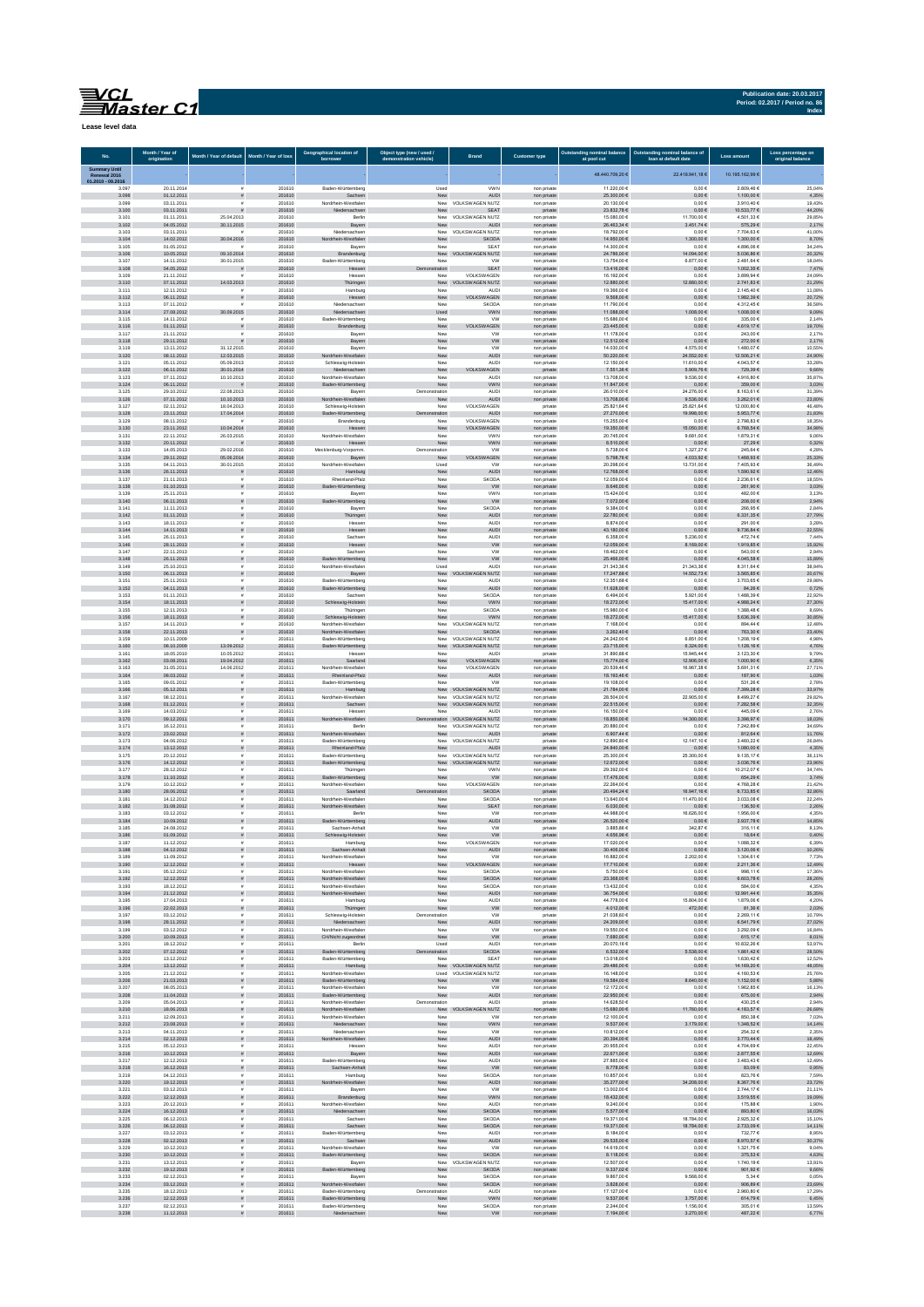| 3.235          | 03.12.2013                        | ă                                     | 201611           | Sachsen-Anhalt                             | Demonstration         | VOLKSWAGEN NUTZ                              | non privat                 | 14.751,00 €                      | $0,00 \in$                         | 4.020,69 €                    | 27,26%             |
|----------------|-----------------------------------|---------------------------------------|------------------|--------------------------------------------|-----------------------|----------------------------------------------|----------------------------|----------------------------------|------------------------------------|-------------------------------|--------------------|
| 3.240<br>3.241 | 09.12.2013<br>19.12.2013          | s<br>$\mathbf{r}$                     | 201611<br>201611 | Berlin<br>Hamburg                          | Used<br>Demonstration | VOLKSWAGEN<br><b>VW</b>                      | non private<br>non private | 17.160,00 €<br>7.105,00 €        | 16.640,00 €<br>$0,00 \in$          | 6.156,37 €<br>1.154,63 €      | 35,88%<br>16,25%   |
| 3.242          | 20.12.2013                        | $\tilde{\pi}$                         | 201611           | Nordrhein-Westfalen                        | New                   | <b>AUDI</b>                                  | non private                | 25.344,00 €                      | $0,00 \in$                         | 6.319,19€                     | 24,93%             |
| 3.243<br>3.244 | 19.12.2013                        | $\bar{\pi}$<br>$\tilde{\pi}$          | 201611<br>201611 | Nordrhein-Westfaler                        | New<br>New            | <b>AUDI</b><br><b>AUDI</b>                   | non private                | 24.981.00 €<br>15.938,00 €       | 0.00E                              | 1.284.19€<br>594,39€          | 5.14%              |
| 3.245          | 11.03.2014<br>24.11.2014          | $\bar{a}$                             | 201611           | Nordrhein-Westfalen<br>Bremer              | New                   | <b>VW</b>                                    | non private<br>non privat  | 9.240,00 €                       | $0,00 \in$<br>$0{,}00 \in$         | 775,03€                       | 3,73%<br>8,39%     |
|                | 3.246<br>01.09.2014               | ñ                                     | 201611           | Nordrhein-Westfalen                        | New                   | SEAT                                         | non private                | 8.162,00 €                       | 371,00 €                           | 371,00 €                      | 4,55%              |
| 3.247          | 01.09.2010<br>3.248<br>14.12.2010 |                                       | 201612<br>201612 | Schleswig-Holstein<br>Thüringen            |                       | New VOLKSWAGEN NUTZ<br>New VOLKSWAGEN NUTZ   | non private<br>non private | 31.204,00 €<br>18.292,00 €       | 14.526,00 €<br>7.532,00 €          | 3.321,18 €<br>465,38 €        | 10,64%<br>2,54%    |
| 3.249          | 15.04.2011                        | $\bar{z}$                             | 201612           | Nordrhein-Westfalen                        | New                   | VWN                                          | non private                | 9.396,00 €                       | $0,00 \in$                         | 648,00 €                      | 6,90%              |
| 3.250<br>3.251 | 14.05.2012<br>05.09.2012          |                                       | 201612<br>201612 | Rheinland-Pfalz<br>Nordrhein-Westfalen     | New                   | <b>AUDI</b><br><b>AUDI</b>                   | non private                | 23.874,00 €<br>36.294.00 €       | 519,00 €                           | 519,00 €<br>16.079.61 €       | 2,17%<br>44.30%    |
| 3.252          | 11.01.2013                        |                                       | 201612           | Nordrhein-Westfalen                        | New<br>New            | VOLKSWAGEN                                   | non private<br>non private | 9.045,00 €                       | 30.771,00 €<br>$0,00 \in$          | 1.754,49 €                    | 19,40%             |
| 3.253          | 27.07.2012                        |                                       | 201612           | Nordrhein-Westfaler                        | Demonstration         | VOLKSWAGEN NUTZ                              | non privat                 | 19.240,00 €                      | 15.540,00 €                        | 6.031,85 €                    | 31,35%             |
| 3.255          | 3.254<br>15.11.2012<br>10.01.2013 |                                       | 201612<br>201612 | Bayern<br>Nordrhein-Westfaler              | New<br>Nev            | <b>VW</b><br><b>AUD</b>                      | non private<br>non private | 13.498,00 €<br>24.030,00 €       | $0,00 \in$<br>19.224,00 €          | 327,95 $\in$<br>7.393,41 €    | 2,43%<br>30,77%    |
| 3.256          | 07.01.2013                        | $\tilde{\pi}$                         | 201612           | Nordrhein-Westfalen                        | New                   | VOLKSWAGEN                                   | non private                | $9.405,00 \in$                   | $6.479,00 \in$                     | $1.505,77 \in$                | 16,01%             |
| 3.257          | 21.11.2012                        | $\mathbf{r}$                          | 201612           | Nordrhein-Westfalen                        | New                   | VWN                                          | non private                | 18.538,00 €                      | $0,00 \in$                         | 2.127,36 €                    | 11,48%             |
| 3.258<br>3.259 | 07.01.2013<br>09.01.2013          | $\tilde{\pi}$<br>$\bar{z}$            | 201612<br>201612 | Nordrhein-Westfalen<br>Nordrhein-Westfaler | New<br>New            | <b>SEAT</b><br>VOLKSWAGEN                    | non private<br>non private | 3.825,00 €<br>19,620,00 €        | $0,00 \in$<br>15,696.00 €          | 462,40 €<br>8.184.81 €        | 12,09%<br>41.72%   |
| 3.260          | 02.01.2013                        | $\tilde{\pi}$                         | 201612           | Nordrhein-Westfalen                        | ration                | AUDI                                         | non private                | 53.640,00 €                      | $0,00 \in$                         | 13.895,14 €                   | 25,90%             |
| 3.261          | 02.01.2013                        | $\tilde{\mathbf{r}}$<br>ñ             | 201612           | Bremer                                     | New<br>New            | VOLKSWAGEN                                   | non private                | 20.835,00 €                      | $0,00 \in$                         | 4.215,42 €                    | 20,23%             |
| 3.263          | 3.262<br>10.01.2013<br>17.01.2013 |                                       | 201612<br>201612 | Hamburg<br>Baden-Württemberg               | New                   | VOLKSWAGEN<br>VOLKSWAGEN                     | non private<br>private     | $17.325{,}00$ $\in$<br>8.130,156 | $0{,}00 \in$<br>$0{,}00 \in$       | 3.104,10 €<br>2.268,36 €      | 17,92%<br>27,90%   |
| 3.264          | 07.01.2013                        |                                       | 201612           | Baden-Württemberg                          | New                   | VOLKSWAGEN                                   | non private                | 16.200,00 €                      | $0,00 \in$                         | 3.652,75 €                    | 22,55%             |
| 3.265<br>3.266 | 22.01.2013<br>15.01.2013          |                                       | 201612<br>201612 | Nordrhein-Westfalen<br>Bayern              | New<br>New            | VOLKSWAGEN<br>VOLKSWAGEN                     | non private<br>non private | 11.970,00 €<br>16.695,00 €       | 9.044,00 €<br>$0,00 \in$           | 4.258,76€<br>2.807,59 €       | 35,58%<br>16,82%   |
| 3.267          | 02.01.2013                        |                                       | 201612           | Nordrhein-Westfaler                        | New                   | AUDI                                         | non privat                 | 20.295.00 6                      | 0.006                              | 676.14€                       | 3.33%              |
| 3.268          | 30.01.2013                        |                                       | 201612           | Nordrhein-Westfalen                        | New                   | <b>VW</b>                                    | non private                | 14.985,00 €                      | 6.993,00 €                         | 712,82 €                      | 4,76%              |
| 3.269          | 31.01.2013<br>3.270<br>31.01.2013 |                                       | 201612<br>201612 | Bayen<br>Bayern                            | New<br>New            | VOLKSWAGEN NUTZ<br>VWN                       | non privat<br>non private  | 21.825,00 €<br>22.815,00 €       | $0,00 \in$<br>$0{,}00 \in$         | 3.466,87 €<br>669,88 $\in$    | 15,88%<br>2,94%    |
| 3.271          | 10.01.2013                        |                                       | 201612           | Niedersachsen                              | New                   | VOLKSWAGEN NUTZ                              | non private                | 14.625,00 €                      | $0,00 \in$                         | 5.428,33 €                    | 37,12%             |
| 3.272<br>3.273 | 03.01.2013<br>10.01.2013          | s                                     | 201612<br>201612 | Bayern<br>Hamburg                          | New<br>New            | <b>SKODA</b><br>SEAT                         | non private<br>non private | 9.405,00 €<br>12.285,00 €        | $0{,}00 \in$<br>$0,00 \in$         | 3.848,02 €<br>1.981,15€       | 40,91%<br>16,13%   |
| 3.274          | 10.01.2013                        | s                                     | 201612           | Bayern                                     | Used                  | VOLKSWAGEN NUTZ                              | non private                | 11.880,00 €                      | 11.088,00 €                        | 2.851,77 €                    | 24,00%             |
| 3.275          | 23.01.2013                        | $\mathbf{r}$                          | 201612           | Nordrhein-Westfaler                        | New                   | VOLKSWAGEN                                   | non private                | 13.905,00 €                      | 10.506,00 €                        | 5.986,65€                     | 43,05%             |
| 3.276<br>3.277 | 10.01.2013<br>24.01.2013          | $\tilde{\pi}$<br>$\bar{z}$            | 201612<br>201612 | Thüringen<br>Nordrhein-Westfalen           | New<br>New            | <b>SKODA</b><br><b>VW</b>                    | non private<br>non private | 11.205,00 €<br>13,987,35 €       | $0,00 \in$<br>6.527.43 €           | 1.009,76 €<br>2.848.78€       | 9,01%<br>20,37%    |
|                | 3.278<br>17.01.2013               | $\tilde{\pi}$                         | 201612           | Nordrhein-Westfalen                        | New                   | AUDI                                         | non private                | $26.470{,}00 \in$                | 10.754,00 €                        | $6.432,32 \in$                | 25,25%             |
| 3.279<br>3.280 | 22.01.2013<br>17.01.2013          | $\tilde{\mathbf{r}}$                  | 201612<br>201612 | Nordrhein-Westfaler<br>Hessen              | Used<br>stration      | <b>AUDI</b><br><b>AUDI</b>                   | non private<br>non private | 18.135,00 €<br>36.270,00 €       | 7.657,00 €<br>31.434,00 €          | 4.585,90 €<br>5.029,24 €      | 25,29%<br>13,87%   |
| 3.281          | 23.01.2013                        |                                       | 201612           | Rheinland-Pfalz                            |                       | Demonstration VOLKSWAGEN NUTZ                | non private                | 15.300,00 €                      | $0,00 \in$                         | 3.260,48 €                    | 21,31%             |
| 3.282          | 24.01.2013                        |                                       | 201612           | Rheinland-Pfalz                            |                       | Used VOLKSWAGEN NUTZ                         | non private                | 12.465,00 €                      | 9.418,00 €                         | 1.787,07 €                    | 14,34%             |
| 3.283<br>3.284 | 24.01.2013<br>24.01.2013          |                                       | 201612<br>201612 | Rheinland-Pfalz<br>Rheinland-Pfalz         |                       | Used VOLKSWAGEN NUTZ<br>Used VOLKSWAGEN NUTZ | non private<br>non private | 12.465,00 €<br>12.188.00 €       | 9.418,006<br>9.418,00 €            | 2.682,70 €<br>1.617,06 €      | 21,52%<br>13,27%   |
| 3.285          | 25.03.2013                        |                                       | 201612           | Baden-Württemberg                          | New                   | AUDI                                         | non private                | 32.472.00 6                      | 0.006                              | 10.824.00 €                   | 33,33%             |
| 3.287          | 3.286<br>03.06.2013<br>14.01.2014 |                                       | 201612<br>201612 | Baden-Württemberg<br>Nordrhein-Westfaler   | New<br>Nev            | SKODA<br>AUDI                                | non private<br>non privat  | 4.386,00 €<br>28.798,00 €        | $0{,}00 \in$<br>$0,00 \in$         | 430,75 €<br>1.986,20 €        | 9,82%<br>6,90%     |
| 3.288          | 12.11.2013                        | $\tilde{\pi}$                         | 201612           | Rheinland-Pfalz                            | New                   | <b>AUDI</b>                                  | non private                | 27.268,00 €                      | $0{,}00 \in$                       | $3.549,35 \in$                | 13,02%             |
| 3.289          | 30.01.2014                        |                                       | 201612           | Berlin                                     | New                   | <b>AUDI</b>                                  | non private                | 12.837,00 €                      | 12.448,00 €                        | 2.140,42 €                    | 16,67%             |
| 3.290<br>3.291 | 04.11.2013<br>08.10.2013          | $\tilde{\pi}$                         | 201612<br>201612 | Nordrhein-Westfalen<br>Nordrhein-Westfaler | New<br>New            | <b>AUDI</b><br><b>VWN</b>                    | non private<br>non private | 15.266,00 €<br>8.773,00 €        | $0,00 \in$<br>$0,00 \in$           | 1.501,25 €<br>336,46 €        | 9,83%<br>3,84%     |
| 3.292          | 08.10.2013                        | $\tilde{\pi}$                         | 201612           | Nordrhein-Westfalen                        | New                   | <b>VWN</b>                                   | non private                | 8.773,00 €                       | $0,00 \in$                         | 117,05€                       | 1,33%              |
| 3.293          | 11.12.2013                        | $\mathbf{r}$                          | 201612           | Saarland                                   | New                   | <b>SEAT</b>                                  | non private                | 14.124.00 €                      | 0.00E                              | 1.585.74 €                    | 11.23%             |
| 3.294<br>3.295 | 03.01.2014<br>07.01.2014          | $\tilde{\pi}$<br>$\dot{a}$            | 201612<br>201612 | Niedersachsen<br>Niedersachser             | New<br>New            | VWN<br><b>AUDI</b>                           | non private<br>non private | 17.612,00 €<br>12.444,00 €       | $0{,}00 \in$<br>$6.588,\!00$ $\in$ | $510,27 \in$<br>3.142,58 €    | 2,90%<br>25,25%    |
| 3.296          | 26.09.2013                        |                                       | 201612           | Bayern                                     | New                   | <b>VW</b>                                    | non private                | 7.623,00 €                       | $0,00 \in$                         | 128,80 €                      | 1,69%              |
| 3.297          | 23.01.2014<br>3.298<br>15.01.2014 |                                       | 201612<br>201612 | Brandenburg<br>Schleswig-Holstein          | New<br>New            | VWN<br>VOLKSWAGEN                            | non private                | 9.452,00 €<br>9.520,00 $\in$     | 7.506,00 €<br>$0,00 \in$           | 1.082,28 €<br>671,83€         | 11,45%<br>7,06%    |
| 3.299          | 27.01.2014                        |                                       | 201612           | Baden-Württemberg                          | New                   | VOLKSWAGEN                                   | non private<br>non private | 7.412,00 €                       | $0,00 \in$                         | 874,50 €                      | 11,80%             |
| 3.300          | 07.01.2014                        |                                       | 201612           | Nordrhein-Westfalen                        | New                   | <b>VWN</b>                                   | non private                | 17.340.00 €                      | 0.00 E                             | 2.618.20 €                    | 15,10%             |
| 3.301<br>3.302 | 24.01.2014<br>24.01.2014          |                                       | 201612<br>201612 | Baden-Württemberg<br>Baden-Württemberg     | New<br>New            | <b>VWN</b><br>VWN                            | non private<br>non private | 16,286.00 €<br>16.286,00 €       | 0.00E<br>$0,00 \in$                | 479.00 €<br>479,00 €          | 2.94%<br>2,94%     |
| 3.303          | 21.01.2014                        |                                       | 201612           | Bayerr                                     | New                   | <b>AUDI</b>                                  | non privat                 | 28.525,326                       | $0,00 \in$                         | 5.227,48 €                    | 18,33%             |
| 3.304          | 15.01.2014                        |                                       | 201612           | Sachsen                                    | New                   | SKODA                                        | non private                | 11.084,00 €                      | $0.758,00 \in$                     | 1.529,25 €                    | 13,80%             |
| 3.305          | 09.01.2014<br>3.306<br>19.11.2013 | $\tilde{\pi}$                         | 201612<br>201612 | Bayerr<br>Mecklenburg-Vorpomm.             | New<br>Used           | <b>SKODA</b><br><b>VWN</b>                   | non private<br>non private | 13.022,00 €<br>$9.352,00 \in$    | $0,00 \in$<br>$0{,}00 \in$         | 2.134,11 €<br>$1.208, 18 \in$ | 16,39%<br>12,92%   |
| 3.307          | 20.01.2014                        | $\mathbf{r}$                          | 201612           | Hessen                                     | New                   | <b>VW</b>                                    | non private                | 9.588,006                        | $0,00 \in$                         | 281,89€                       | 2,94%              |
| 3.308<br>3.309 | 28.01.2014<br>02.01.2014          | $\tilde{\pi}$                         | 201612<br>201612 | Baden-Württemberg<br>Baden-Württemberg     | New                   | <b>VW</b><br><b>VW</b>                       | non private                | 5.202,00 €<br>5.100.00 €         | 2.142,00 €<br>2.100.00 €           | 188,27 €<br>423.53 €          | 3,62%<br>8.30%     |
| 3.310          | 07.01.2014                        | $\bar{z}$<br>$\tilde{\pi}$            | 201612           | Baden-Württemberg                          | New<br>New            | <b>VW</b>                                    | non private<br>non private | $5.066,00 \in$                   | 2.086,00 €                         | 358,03€                       | 7,07%              |
| 3.311          | 02.01.2014                        | $\dot{a}$                             | 201612           | Nordrhein-Westfaler                        | Demonstration         | VWN                                          | non private                | 16.048,00 €                      | 13.688,00 €                        | 8.968,95€                     | 55,89%             |
| 3.313          | 3.312<br>22.01.2014<br>07.01.2014 |                                       | 201612<br>201612 | Niedersachsen<br>Nordrhein-Westfalen       | New<br>New            | VOLKSWAGEN<br><b>SKODA</b>                   | non private<br>non private | 17.442,00 €<br>3.729,00 €        | $0{,}00 \in$<br>$0,00 \in$         | $6.274, 63 \in$<br>736,58 €   | 35,97%<br>19,75%   |
| 3.314          | 09.01.2014                        |                                       | 201612           | lordrhein-Westfalen                        | ration                | <b>SKODA</b>                                 | non private                | 9.860,00 $\in$                   | 7.250,00 €                         | 1.022,84 €                    | 10,37%             |
| 3.315          | 02.01.2014                        |                                       | 201612           | Nordrhein-Westfalen                        | Demonstration         | SKODA                                        | non private                | 17.850,00 €                      | 11.550,00 €                        | 4.297,97€                     | 24,08%             |
| 3.316<br>3.317 | 17.01.2014<br>10.01.2014          |                                       | 201612<br>201612 | Bayern<br>Baden-Württemberg                | New<br>New            | <b>SKODA</b><br>VOLKSWAGEN                   | non private<br>non privat  | 11.730,00 €<br>11.186.00 €       | $0,00 \in$<br>0.006                | 19,19€<br>1.452.76 €          | 0,16%<br>12,99%    |
| 3.318          | 24.01.2014                        |                                       | 201612           | Rheinland-Pfalz                            | Used                  | <b>AUDI</b>                                  | non private                | 31.348,00 €                      | 20.284,00 €                        | 9.156,83 €                    | 29,21%             |
| 3.319          | 21.01.2014<br>3.320<br>21.01.2014 |                                       | 201612<br>201612 | Rheinland-Pfalz<br>Rheinland-Pfalz         | Usec<br>Used          | AUDI<br>AUDI                                 | non privat<br>non private  | 28.730,00 €<br>$30.056,00 \in$   | 18.590,00 €<br>19.448,00 €         | 7.211,17€<br>$7.113,49 \in$   | 25,10%<br>23,67%   |
| 3.321          | 16.01.2014                        |                                       | 201612           | Nordrhein-Westfaler                        | Demonstration         | <b>VW</b>                                    | non privat                 | 12.376,00 €                      | $0,00 \in$                         | 679,87 €                      | 5,49%              |
| 3.322          | 14.03.2014                        | $\tilde{\pi}$                         | 201612           | Baden-Württemberg                          | New                   | <b>VW</b>                                    | non private                | 12.544,00 €                      | 4.032,00 €                         | 1.326,67 €                    | 10,58%             |
| 3.323<br>3.324 | 21.05.2014<br>02.12.2014          | $\mathbf{r}$<br>$\tilde{\pi}$         | 201612<br>201612 | Bayern<br>Nordrhein-Westfalen              | New<br>New            | SKODA<br><b>VW</b>                           | non private<br>non private | 1.100,00 €<br>11.572,00 €        | 100,00 €<br>$0,00 \in$             | 100,00 €<br>1.662,01 €        | 9,09%<br>14,36%    |
| 3.325          | 23.10.2014                        | $\bar{\pi}$                           | 201612           | Bayerr                                     | Demonstration         | <b>FIAT</b>                                  | non private                | 10.230.00 €                      | 4.185.00 €                         | 617.28€                       | 6.03%              |
| 3.326          | 21.10.2014                        | $\tilde{\mathbf{z}}$<br>$\bar{a}$     | 201701           | Baden-Württemberg                          | New                   | <b>SKODA</b>                                 | non private                | 2.619,00 €                       | $0,00 \in$                         | 317,73 $\in$                  | 12,13%             |
| 3.327          | 21.10.2014<br>3.328<br>21.10.2014 |                                       | 201701<br>201701 | Baden-Württemberg<br>Baden-Württemberg     | Nev<br>New            | <b>SKODA</b><br><b>SKODA</b>                 | non privat<br>non private  | 4.554,006<br>3.042,00 €          | $0,00 \in$<br>$0{,}00 \in$         | 63,96 €<br>383,06 €           | 1,40%<br>12,59%    |
| 3.325          | 01.02.2011                        |                                       | 201701           | Brandenburg                                | New                   | VOLKSWAGEN                                   | non private                | 15.840,00 €                      | 11.520,00 €                        | 3.024,87 €                    | 19,10%             |
| 3.331          | 3.330<br>01.02.2011<br>23.03.2011 |                                       | 201701<br>201701 | Brandenburg<br>Brandenburg                 | New<br>New            | VOLKSWAGEN<br>VOLKSWAGEN                     | non private<br>non private | 15.062,00 €<br>13.050,00 €       | 10.632,00 €<br>10.730,00 €         | 2.772,48 €<br>2.493,05€       | 18,41%<br>19,10%   |
| 3.332          | 17.06.2011                        |                                       | 201701           | Brandenburg                                | New                   | <b>AUDI</b>                                  | non private                | 30.130,00 €                      | 26.200,00 €                        | 5.645,54 €                    | 18,74%             |
| 3.333          | 19.08.2011                        | 24.01.2013                            | 201701           | Nordrhein-Westfalen                        | New<br>New            | <b>AUDI</b><br>OTHER                         | private                    | 7.099.296<br>31.494,00 €         | 0.006<br>26.607.00 €               | 1.185.05€<br>14.132.55 €      | 16.69%<br>44,87%   |
| 3.334<br>3.335 | 26.01.2012<br>10.02.2012          | 12.07.2012                            | 201701<br>201701 | Baden-Württemberg<br>Nordrhein-Westfaler   |                       | New VOLKSWAGEN NUTZ                          | non private<br>non privat  | 16,182.00 €                      | 14.508,00 €                        | 6.262.66 €                    | 38,70%             |
| 3.336          | 10.02.2012                        | 12.07.2012                            | 201701           | Nordrhein-Westfalen                        |                       | New VOLKSWAGEN NUTZ                          | non private                | 11.542,00 €                      | 10.348,00 €                        | 4.242,22 €                    | 36,75%             |
| 3.337<br>3.338 | 13.02.2012<br>05.09.2012          | 06.02.2014<br>30.11.2016              | 201701<br>201701 | Bayerr<br>Nordrhein-Westfalen              | Demonstration<br>Used | VOLKSWAGEN<br>FIAT                           | non private<br>non private | 21.080,00 €<br>21.690,00 $\in$   | 9.558,00 €<br>482,00 €             | 5.964,32 €<br>482,00 €        | 28,29%<br>2,22%    |
| 3.339          | 01.02.2013                        |                                       | 201701           | Hamburg                                    | New                   | <b>AUDI</b>                                  | private                    | 22.922,72 €                      | $0,00 \in$                         | 3.197,42 €                    | 13,95%             |
| 3.340<br>3.341 | 11.02.2013<br>07.02.2013          | 27.03.2014<br>$\bar{\pi}$             | 201701<br>201701 | Bayern<br>Hamburg                          | New<br>New            | VOLKSWAGEN<br>VOLKSWAGEN                     | non private<br>private     | 4.968,00 €<br>5.577,50 €         | 4.104,00 €<br>$0,00 \in$           | 910,77€<br>1.114,70 €         | 18,33%<br>19,99%   |
| 3.342          | 28.02.2013                        | $\bar{\pi}$                           | 201701           | Westfalen<br>Nordrheir                     | New                   | VOLKSWAGEN                                   | non private                | 9.476.00 €                       | $0,00 \in$                         | 1.566,97 €                    | 16.54%             |
| 3.343          | 19.02.2013                        | $\tilde{\mathbf{r}}$                  | 201701           | Hessen                                     | New                   | <b>VW</b>                                    | private                    | 4.793.20 €                       | 0.00E                              | 6.15€                         | 0.13%              |
| 3.344<br>3.345 | 22.11.2012<br>08.02.2013          | 30.04.2016<br>10.10.2013              | 201701<br>201701 | Nordrhein-Westfalen<br>Baden-Württemberg   | New<br>New            | AUDI<br>VOLKSWAGEN                           | non private<br>non private | $21.070{,}00 \in$<br>5.490,00 €  | 3.920,00 €<br>$6.002,00 \in$       | $1.234,48 \in$<br>1.867,15€   | 5,86%<br>34,01%    |
|                | 3.346<br>08.02.2013               | 10.10.2013                            | 201701           | Baden-Württemberg                          | New                   | VOLKSWAGEN                                   | non private                | 5.490,00 €                       | 5.002,00 €                         | 1.698,69 €                    | 30,94%             |
| 3.347<br>3.348 | 14.02.2013<br>04.02.2013          | $\tilde{\pi}$                         | 201701<br>201701 | Bayern<br>Nordrhein-Westfalen              | New<br>New            | VOLKSWAGEN<br>AUDI                           | non private<br>non private | 7.176,00 €<br>21.758,00 €        | $0,00 \in$<br>$0,00 \in$           | 823,84 €<br>1.482,67 €        | 11,48%<br>6,81%    |
| 3.349          | 22.02.2013                        | $\bar{z}$                             | 201701           | Niedersachsen                              |                       | New VOLKSWAGEN NUTZ                          | non private                | 9.200,00 €                       | $0,00 \in$                         | 762,09€                       | 8,28%              |
| 3.350<br>3.351 | 21.02.2013<br>07.02.2013          | $\bar{\pi}$                           | 201701<br>201701 | Niedersachsen<br>Sachser                   | New<br>New            | <b>SEAT</b><br>VOLKSWAGEN                    | non private<br>non private | 16.514.00 €<br>17,066,00 €       | 0.00 E<br>0.00E                    | 843.45€<br>4.427.07 €         | 5,11%<br>25.94%    |
| 3.352          | 08.02.2013                        | s                                     | 201701           | Hessen                                     | New                   | VOLKSWAGEN                                   | non private                | 7.682,00 €                       | $0{,}00 \in$                       | 413,94 €                      | 5,39%              |
| 3.353          | 21.02.2013                        |                                       | 201701           | Sachser                                    | Nev                   | VWN                                          | non privat                 | 8.505,00 €                       | $0,00 \in$                         | 1.400,95 €                    | 16,47%             |
| 3.354<br>3.355 | 01.02.2013<br>13.02.2013          | 16.10.2014                            | 201701<br>201701 | Sachsen<br>Baden-Württemberg               | Used<br>New           | <b>VW</b><br><b>SKODA</b>                    | non private<br>non private | 17.748,00 €<br>11.880,00 €       | 30,00€<br>$0,00 \in$               | 2.917,25 €<br>2.836,56 €      | 16,44%<br>23,88%   |
| 3.356          | 13.02.2013                        | $\tilde{\pi}$                         | 201701           | Baden-Württemberg                          | New                   | <b>SKODA</b>                                 | non private                | 11.880,00 €                      | $0,00 \in$                         | 3.061,11 €                    | 25,77%             |
| 3.357<br>3.358 | 25.02.2013<br>19.02.2013          | 31.07.2015                            | 201701<br>201701 | Sachser<br>Niedersachsen                   | New<br>New            | SEAT<br><b>VW</b>                            | non private                | 5.796,00 €<br>24 978 00 €        | $0,00 \in$<br>10.860,00 €          | 1.647,37 €<br>1.564.73 €      | 28,42%<br>6,26%    |
| 3.359          | 08.02.2013                        | 30.01.2015                            | 201701           | Bremen                                     | New                   | <b>VW</b>                                    | non private<br>non private | 8.398.00 €                       | 2.964,00 €                         | 1.181.71€                     | 14.07%             |
| 3.361          | 3.360<br>25.02.2013<br>19.02.2013 | $\tilde{\pi}$<br>$\tilde{\mathbf{r}}$ | 201701<br>201701 | Bayern                                     | New                   | VOLKSWAGEN<br>New VOLKSWAGEN NUTZ            | non private                | $6.578,00 \in$<br>13.905,00 €    | $0,00 \in$<br>$0,00 \in$           | $-175,46 \in$<br>2.857.38 €   | $-2,67%$<br>20,55% |
| 3.362          | 19.02.2013                        | $\tilde{\pi}$                         | 201701           | Hamburg<br>Hamburg                         |                       | New VOLKSWAGEN NUTZ                          | non private<br>non private | 12.555,00 €                      | $0,00 \in$                         | 2.407,37 €                    | 19,17%             |
| 3.363          | 19.02.2013                        |                                       | 201701           | Baden-Württemberg                          | New                   | SEAT                                         | non private                | 5.244,00 €                       | $0,00 \in$                         | 2.095,91€                     | 39,97%             |
|                | 3.364<br>19.03.2013               | 11.09.2014                            | 201701           | Baden-Württemberg                          | New                   | <b>AUDI</b>                                  | non private                | 14.960,00 €                      | $8.800,00\times$                   | 2.057,98 €                    | 13,76%             |
| 3.365<br>3.366 | 06.02.2013<br>01.02.2013          | 30.04.2016<br>$\tilde{\pi}$           | 201701<br>201701 | Baden-Württemberg<br>Bayern                | Used<br>New           | <b>VWN</b><br><b>VOLKSWAGEN</b>              | non private<br>non private | 5.198,00 €<br>15,390,00 €        | 1.243,00 €<br>$0.00 \in$           | 421,73€<br>4.683.26 €         | 8,11%<br>30.43%    |
| 3.367          | 01.02.2013                        |                                       | 201701           | Bavern                                     | New                   | VOLKSWAGEN                                   | private                    | 18.052.24 €                      | 0.00E                              | 6.497.50 €                    | 35,99%             |
| 3.368<br>3.369 | 07.02.2013<br>14.02.2013          |                                       | 201701<br>201701 | Bayern<br>Thüringen                        | New<br>Nev            | SKODA<br>VOLKSWAGEN                          | non private<br>non privat  | 9.752,00 €<br>4.876,00 €         | $0,00 \in$<br>$0,00 \in$           | 1.545,80 €<br>673,61 €        | 15,85%<br>13,81%   |
| 3.370          | 21.02.2013                        | 31.07.2015                            | 201701           | Westfalen                                  | Used                  | <b>VWN</b>                                   | non private                | 21.988,00 €                      | 10.038,00 €                        | 4.522,14 €                    | 20,57%             |
| 3.371          | 01.02.2013                        |                                       | 201701           | Bayern                                     | Demonstration         | VOLKSWAGEN                                   | non private                | 5.842,00 €                       | $0,00 \in$                         | 663,18€                       | 11,35%             |
| 3.372<br>3.373 | 25.02.2013<br>07.02.2013          | 27.03.2014<br>20.02.2014              | 201701<br>201701 | land-Pfalz<br>Sachsen                      | Used<br>New           | OLKSWAGEN NUTZ<br>VOLKSWAGEN                 | non private<br>non private | 12.915,00 €<br>5.290,00 €        | 10.045,00 €<br>4.715,00 €          | 2.871,38 €<br>1.239,95€       | 22,23%<br>23,44%   |
| 3.374          | 15.02.2013                        | $\frac{1}{2}$                         | 201701           | Hessen                                     | New                   | AUDI                                         | private                    | 16.699,38 €                      | $0,00 \in$                         | 14.814,80 €                   | 88,71%             |
| 3.375<br>3.376 | 22.02.2013<br>21.02.2013          | 31.08.2015<br><b>F</b>                | 201701<br>201701 | Saarland<br>Bremen                         | New<br>New            | <b>VWN</b><br><b>VW</b>                      | non private                | 21,988,00 €<br>3.014,00 €        | 9.082.00 €<br>$0,00 \in$           | 3.328.01 €<br>188,40 €        | 15.14%<br>6,25%    |
| 3.377          | 07.02.2013                        | 05.03.2015                            | 201701           | Bayerr                                     | New                   | VWN                                          | non private<br>non private | 16.443,16 €                      | 7.864,12 €                         | 3.717,97€                     | 22,61%             |
|                | 3.378<br>08.03.2013               | 30.01.2015                            | 201701           | Bremen                                     | New                   | W                                            | non private                | $3.720,00 \in$                   | 930,00 €                           | 384,09 $\in$                  | 10,33%             |
| 3.379<br>3.380 | 08.05.2013<br>29.07.2013          | 30.04.2016<br>16.04.2015              | 201701<br>201701 | Nordrhein-Westfalen<br>Berlin              | New<br>New            | <b>VW</b><br><b>AUDI</b>                     | non private<br>non private | 14.926,00 €<br>6.528,00 €        | 878,00 €<br>3.072,00 €             | 878,00 €<br>70,39 €           | 5,88%<br>1,08%     |
| 3.381          | 23.01.2014                        | 31.08.2015                            | 201701           | Schleswig-Holstein                         | New                   | <b>VWN</b>                                   | non private                | 14.552,00 €                      | 7.704,00 €                         | 4.459,97€                     | 30,65%             |
| 3.382<br>3.383 | 23.08.2013<br>30.08.2013          | 02.10.2014<br>25.09.2014              | 201701<br>201701 | Nordrhein-Westfalen<br>Brandenburg         | Used<br>Demonstration | <b>VWN</b><br><b>VWN</b>                     | non private<br>non private | 28.743,78 €<br>25.311.78 6       | 18.425,50 €<br>19.470,60 €         | 5.479,08 €<br>4.609.88 €      | 19,06%<br>18.21%   |
| 3.384          | 12.02.2014                        | $\tilde{\pi}$                         | 201701           | Niedersachsen                              | New                   | <b>VW</b>                                    | non private                | 15,640.00 €                      | $0,00 \in$                         | 1.103,83 €                    | 7,06%              |
| 3.385          | 11.02.2014                        | $\dot{a}$                             | 201701           | Nordrhein-Westfaler                        | Nev                   | <b>AUDI</b>                                  | non privat                 | 28.050,00 €                      | 0,006                              | 4.932,73 €                    | 17,59%             |
| 3.387          | 3.386<br>02.01.2014<br>17.12.2013 |                                       | 201701<br>201701 | Nordrhein-Westfalen<br>Nordrhein-Westfalen | New<br>New            | AUDI<br>AUDI                                 | non private<br>non private | 37.366,00 €<br>14.817,00 €       | $0{,}00 \in$<br>$0,00 \in$         | $6.821,08 \in$<br>449,00 €    | 18,25%<br>3,03%    |
| 3.388          | 13.02.2014                        | $\tilde{\pi}$                         | 201701           | Hessen                                     | ${\sf New}$           | W                                            | non private                | 9.112,00 €                       | $0,00 \in$                         | 267,90 €                      | 2,94%              |
| 3.389<br>3.390 | 12.02.2014<br>26.02.2014          | $\bar{\pi}$                           | 201701<br>201701 | Hamburg<br>Nordrhein-Westfalen             | New<br>New            | <b>VW</b><br><b>VW</b>                       | non private<br>non private | 13.770,00 €<br>10.982,00 €       | $0,00 \in$<br>$0,00 \in$           | 810,00 €<br>929,23€           | 5,88%<br>8,46%     |
| 3.391          | 03.02.2014                        | $\tilde{\pi}$<br>$\mathbf{r}$         | 201701           | Niedersachsen                              | New                   | <b>AUDI</b>                                  | non private                | 20.774.00 €                      | 0.00E                              | 4.079.42€                     | 19.64%             |
| 3.392          | 14.02.2014                        | $\tilde{\pi}$                         | 201701           | Berlin                                     | New                   | <b>VWN</b>                                   | non private                | 6.435,00 €                       | $0,00 \in$                         | 3.291,68 €                    | 51,15%             |
| 3.393          | 07.02.2014                        | $\tilde{\pi}$                         | 201701           | Niedersachsen                              | New                   | <b>AUDI</b>                                  | non private                | 15.477,00 €                      | $0,00 \in$                         | 4.114,96 €                    | 26,59%             |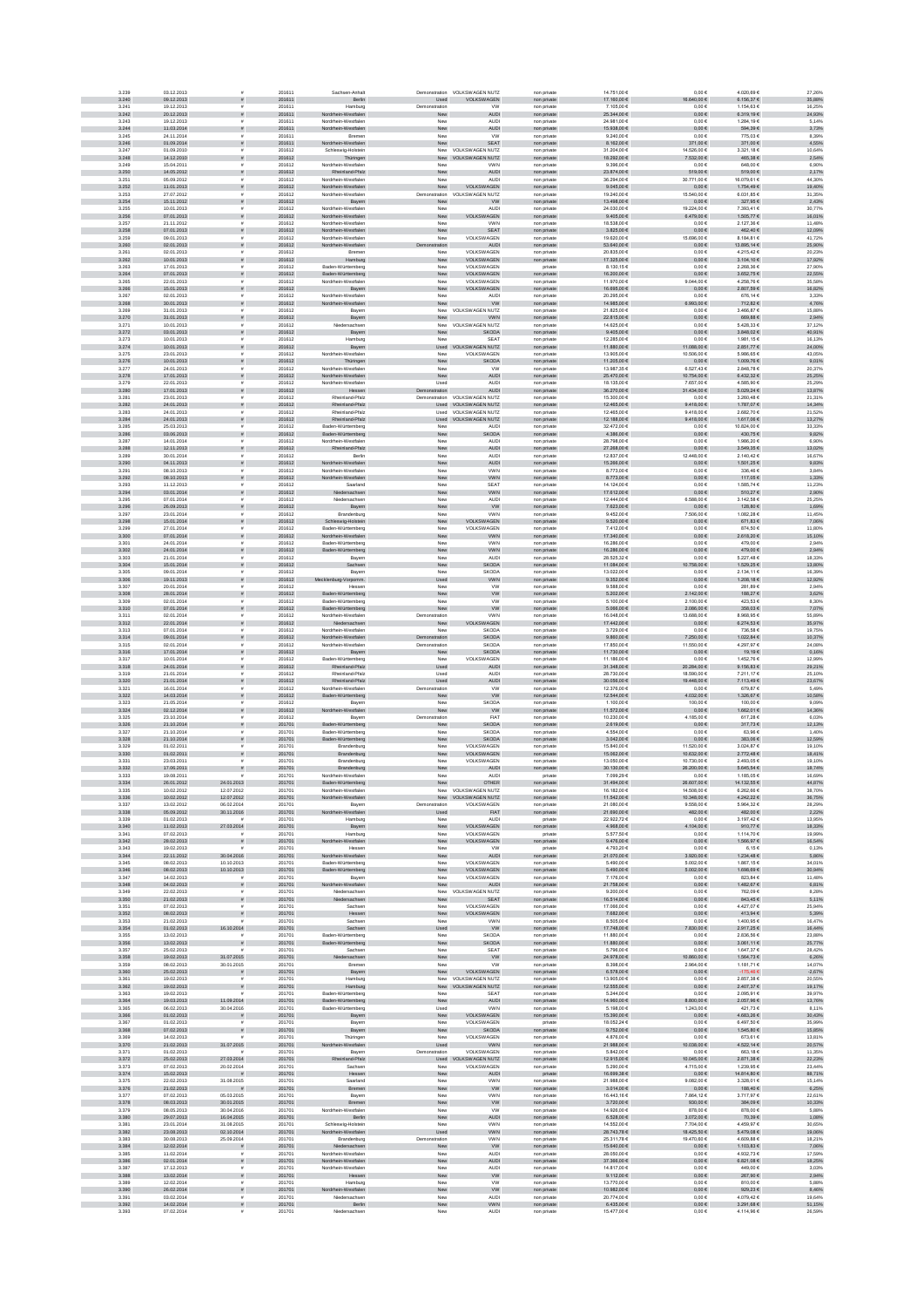| 3.395<br>3.396 | 14.02.2014               |                                    | 201701           | Nordrhein-Westfalen                        | New                            | <b>SEAT</b>                           | non private                | 14.926,00 €                    | $0,00 \in$                  | 721,94 €                   | 4,84%            |
|----------------|--------------------------|------------------------------------|------------------|--------------------------------------------|--------------------------------|---------------------------------------|----------------------------|--------------------------------|-----------------------------|----------------------------|------------------|
|                | 11.02.2014               |                                    | 201701           | Nordrhein-Westfalen                        | New                            | <b>AUD</b>                            | non private                | 12.954,00 €                    | $0,00 \in$                  | 1.202,16€                  | 9,28%            |
|                | 25.02.2014               | 31.01.2016                         | 201701           | Nordrhein-Westfalen                        | New                            | SEAT                                  | non private                | 8.670.00 €                     | 3.825,00 €                  | 1.352,81 €                 | 15.60%           |
| 3.397<br>3.398 | 03.02.2014<br>14.02.2014 | s                                  | 201701<br>201701 | Nordrhein-Westfalen<br>Berlin              | New<br>New                     | <b>SKODA</b><br>VWN                   | non private<br>non private | 15.576.00 €<br>$6.435,00 \in$  | 0.006<br>$0,00 \in$         | 4.033.59 €<br>1.207,25 €   | 25.90%<br>18,76% |
| 3.399          | 20.02.2014               |                                    | 201701           | Schleswig-Holstein                         | New                            | VOLKSWAGEN NUTZ                       | non privat                 | 12.546,00 €                    | 0,006                       | 1.671,19 €                 | 13,32%           |
| 3.400          | 14.02.2014               | s                                  | 201701           | Nordrhein-Westfalen                        | New                            | VOLKSWAGEN                            | non private                | $9.520,00 \in$                 | $0,00 \in$                  | 591,37€                    | 6,21%            |
| 3.401          | 24.02.2014               |                                    | 201701           | Hesser                                     | New                            | <b>VWN</b>                            | non private                | 12.750,00 €                    | $0,00 \in$                  | 2.174,14 €                 | 17,05%           |
| 3.402<br>3.403 | 25.02.2014<br>05.02.2014 | $\tilde{\pi}$                      | 201701<br>201701 | Schleswig-Holstein<br>Bayern               | New<br>New                     | <b>SKODA</b><br><b>SKODA</b>          | non private<br>non private | 11.187,00 €<br>12.784,00 €     | $0,00 \in$<br>$0,00 \in$    | 656,49€<br>373,89 €        | 5,87%<br>2,92%   |
| 3.404          | 04.02.2014               | 24.07.2014                         | 201701           | Bayern                                     | tration                        | AUDI                                  | non private                | 47.124,00 €                    | 44.352,00 €                 | 20.190,73€                 | 42,85%           |
| 3.405          | 04.02.2014               | 24.07.2014                         | 201701           | Bayern                                     | Demonstration                  | <b>AUD</b>                            | non private                | 20.366.00 €                    | 19.168,00 €                 | 6.353,22 €                 | 31,20%           |
| 3.406<br>3.407 | 03.02.2014<br>25.02.2014 | $\tilde{\pi}$                      | 201701<br>201701 | Bayern<br>Schleswig-Holstein               | New                            | <b>VW</b>                             | non private                | $4.114,00€$                    | $0{,}00 \in$                | $0,05 \in$                 | 0,00%            |
| 3.408          | 27.03.2015               | $\tilde{\pi}$                      | 201702           | Nordrhein-Westfalen                        | New<br>New                     | SKODA<br><b>VW</b>                    | non private<br>non private | 8.052,00 €<br>14.700,00 €      | $0,00 \in$<br>$0,00 \in$    | 199,24 €<br>1.730,41 €     | 2,47%<br>11,77%  |
| 3.409          | 01.07.2015               |                                    | 201702           | Baden-Württemberg                          | New                            | VW                                    | non private                | 5.031,00 €                     | $0,00 \in$                  | 559,00 €                   | 11,11%           |
| 3.410          | 04.03.2013               |                                    | 201702           | Bayern                                     | New                            | <b>SKODA</b>                          | non private                | 14.628,00 €                    | $0{,}00 \in$                | 316,21 €                   | 2,16%            |
| 3.411          | 01.01.2011               | 13.12.2012                         | 201702           | Baden-Württemberg                          | Used                           | VOLKSWAGEN                            | non private                | 20.332,00 €                    | 7.176,00 €                  | 1.346,96 €                 | 6,62%            |
| 3.412<br>3.413 | 16.02.2011<br>27.05.2011 | $\bar{\pi}$                        | 201702<br>201702 | Nordrhein-Westfalen<br>Bremen              | Used<br>Demonstration          | <b>SKODA</b><br><b>VW</b>             | private<br>private         | 12,909,44 €<br>5.527.82€       | $0,00 \in$<br>$0,00 \in$    | 2.149,18€<br>284.02€       | 16,65%<br>5.14%  |
| 3.414          | 01.09.2011               |                                    | 201702           | Schleswig-Holstein                         | New                            | OTHER                                 | private                    | 26.465,40 €                    | $0,00 \in$                  | 8.390,92 €                 | 31,71%           |
| 3.415          | 07.03.2012               | 05.12.2013                         | 201702           | Baden-Württemberg                          |                                | VOLKSWAGEN NUTZ                       | non private                | 30.102,00 €                    | 21.798,00 €                 | 9.325,77€                  | 30,98%           |
| 3.416          | 20.02.2012               | 30.05.2014                         | 201702           | Sachsen                                    |                                | New VOLKSWAGEN NUTZ                   | non private                | 19.812,00 €                    | 11.430,00 €                 | 3.883,73 €                 | 19,60%           |
| 3.417<br>3.418 | 30.03.2012<br>30.03.2012 | 25.09.2014<br>25.09.2014           | 201702<br>201702 | Sachser<br>Sachsen                         | New<br>New                     | VWN<br><b>VWN</b>                     | non private<br>non private | 19.320,00 €<br>19.320,00 €     | 9.315,006<br>9.315,00 €     | 345,00 €<br>345,00 €       | 1,79%<br>1,79%   |
| 3.419          | 02.03.2012               |                                    | 201702           | Schleswig-Holstein                         | New                            | VOLKSWAGEN NUTZ                       | non private                | 19.024,00 €                    | $0,00 \in$                  | 7.854,31 €                 | 41,29%           |
| 3.420          | 20.03.2012               | 25.10.2012                         | 201702           | Mecklenburg-Vorpomm.                       |                                | New VOLKSWAGEN NUTZ                   | non private                | 16.762,00 €                    | 15.606,00 €                 | 1.949,79 €                 | 11,63%           |
| 3.421          | 05.03.2012               | 31.07.2015                         | 201702           | Nordrhein-Westfalen                        | Demonstration                  | <b>VWN</b>                            | non private                | 19.844.12 €                    | 7.527.086                   | 7.228.21 €                 | 36.42%           |
| 3.422<br>3.423 | 30.03.2012<br>29.03.2012 | $\frac{1}{2}$<br>27.02.2014        | 201702<br>201702 | Sachsen-Anhalt<br>Sachser                  | ${\sf New}$                    | <b>OLKSWAGEN NUTZ</b><br>VOLKSWAGEN   | non private<br>non private | 14.036,00 €<br>6.930,00 €      | $0,00 \in$<br>3.150,00 €    | 2.971,78 €<br>242,94 €     | 21,17%<br>3,51%  |
| 3.424          | 03.09.2012               |                                    | 201702           | Nordrhein-Westfalen                        | New                            | <b>VOLKSWAGEN NUTZ</b>                | non private                | 24.128,00 €                    | $0,00 \in$                  | 7.244,92 €                 | 30,03%           |
| 3.425          | 27.08.2012               | 31.12.2016                         | 201702           | Baden-Württemberg                          | New                            | <b>VWN</b>                            | non private                | 10.575,00 €                    | 235,00 €                    | 235,00 €                   | 2,22%            |
| 3.426          | 17.08.2012               | 30.09.2015                         | 201702           | Saarland                                   | Used                           | ww                                    | private                    | 8.739,90 €                     | $0,00 \in$                  | 1.344,60 €<br>3.006,98 €   | 15,38%<br>16,68% |
| 3.427<br>3.428 | 22.03.2013<br>28.09.2012 | $\mathbf{r}$                       | 201702<br>201702 | Nordrhein-Westfalen<br>Hessen              | Demonstration<br>New           | VWN<br><b>SKODA</b>                   | non private<br>non private | 18.032,00 €<br>9.945.00 $\in$  | 8.624,00 €<br>$0,00 \in$    | 2.809,18€                  | 28.25%           |
| 3.429          | 05.03.2013               |                                    | 201702           | Hamburg                                    | New                            | SEA <sub>T</sub>                      | non private                | 13.754.00 €                    | 0.006                       | 3.258.03 €                 | 23,69%           |
| 3.430          | 18.09.2012               |                                    | 201702           | Berlin                                     | New                            | <b>SKODA</b>                          | non private                | 7.446,00 €                     | $0,00 \in$                  | 913,50 €                   | 12,27%           |
| 3.431          | 05.03.2013               |                                    | 201702           | Hamburg                                    | New                            | SEAT                                  | non privat                 | 10.304,00 €                    | $0{,}00 \in$                | 2.394,68 €                 | 23,24%           |
| 3.432<br>3.433 | 27.09.2012<br>25.03.2013 | 30.04.2016                         | 201702<br>201702 | Nordrhein-Westfalen<br>Rheinland-Pfalz     | New<br>New                     | SKODA<br>AUDI                         | private<br>non private     | $6.554, 60 \in$<br>26.450,00 € | $0{,}00 \in$<br>6.900,00 €  | 83,35€<br>2.327,87 €       | 1,27%<br>8,80%   |
| 3.434          | 19.03.2013               | $\overline{z}$                     | 201702           | Berlin                                     | New                            | VOLKSWAGEN                            | non private                | 11.684,00 €                    | $0{,}00 \in$                | 1.677,31 €                 | 14,36%           |
| 3.435          | 21.03.2013               |                                    | 201702           | Rheinland-Pfalz                            | New                            | VW                                    | private                    | 8.040,34 €                     | $0,00 \in$                  | 1.153,95 €                 | 14,35%           |
| 3.436<br>3.437 | 25.03.2013<br>12.03.2013 | 31.08.2015<br>09.10.2014           | 201702<br>201702 | Nordrhein-Westfalen<br><b>Brandenburg</b>  | New<br>New                     | <b>AUDI</b><br><b>VWN</b>             | non private<br>non private | 35.328,00 €<br>22.908.00 €     | 16.128,00 €<br>16,434.00 €  | 7.204,99 €<br>8.405.77 €   | 20,39%<br>36.69% |
| 3.438          | 27.02.2013               | 15.01.2015                         | 201702           | Hamburg                                    | New                            | VWN                                   | non private                | 8.418,00 $\in$                 | 4.941,00 €                  | $1.523,03 \in$             | 18,09%           |
| 3.439          | 06.03.2013               |                                    | 201702           | Nordrhein-Westfalen                        | New                            | VW                                    | non private                | 17.204,00 €                    | $0,00 \in$                  | 2.821,76 €                 | 16,40%           |
| 3.440          | 01.03.2013               | 14.11.2013                         | 201702           | Niedersachsen                              | New                            | <b>AUDI</b>                           | non private                | 29.900,00 $\in$                | 27.300,00 €                 | 4.638,36 €                 | 15,51%           |
| 3.441<br>3.442 | 12.03.2013<br>11.03.2013 |                                    | 201702<br>201702 | Baden-Württemberg<br>Sachsen               | New<br>New                     | <b>SKODA</b><br><b>OLKSWAGEN NUTZ</b> | non private<br>non private | 16.245,00 €<br>11.960,00 €     | $0,00 \in$<br>$0,00 \in$    | 3.858,30 €<br>3.126,80 €   | 23,75%<br>26,14% |
| 3.443          | 01.03.2013               |                                    | 201702           | Baden-Württemberg                          | New                            | <b>AUD</b>                            | non private                | 24.150,00 €                    | 0,006                       | 5.756,09 €                 | 23,83%           |
| 3.444          | 01.03.2013               |                                    | 201702           | Sachsen                                    | New                            | <b>SEAT</b>                           | non private                | 10.442,00 €                    | $0,00 \in$                  | 72,60 €                    | 0,70%            |
| 3.445          | 01.03.2013               |                                    | 201702           | Bayer                                      | New                            | <b>AUD</b>                            | non private                | 29.808.00 €                    | 0.006                       | 2.656.83 €                 | 8.91%            |
| 3.446<br>3.447 | 12.03.2013<br>26.03.2013 |                                    | 201702<br>201702 | Baden-Württemberg                          | New<br>New                     | <b>SKODA</b><br>VOLKSWAGEN NUTZ       | non private                | 11.914,00 €                    | $0,00 \in$                  | 2.005,26 €<br>1.844,96 €   | 16,83%           |
| 3.448          | 25.01.2013               | 30.06.2016                         | 201702           | Baden-Württemberg<br>Bayern                | New                            | <b>VW</b>                             | non private<br>private     | 11.454,00 €<br>$6.974, 66 \in$ | $0{,}00 \in$<br>1.460,47 €  | 1.020,84 €                 | 16,11%<br>17,09% |
| 3.449          | 06.03.2013               |                                    | 201702           | Niedersachser                              | New                            | <b>VW</b>                             | non private                | 17.756,00 €                    | $0,00 \in$                  | 386,00 €                   | 2,17%            |
| 3.450          | 15.03.2013               |                                    | 201702           | Niedersachsen                              | New                            | VOLKSWAGEN                            | non private                | 20.976.00 €                    | $0{,}00 \in$                | 2.924,22 €                 | 13,94%           |
| 3.451<br>3.452 | 04.03.2013<br>25.03.2013 | 30.11.2015<br>$\mathbf{r}$         | 201702<br>201702 | Baden-Württemberg<br>Hessen                | New<br>New                     | <b>SKODA</b><br>W                     | non private<br>non private | 11.914,00 €<br>11.776,00 €     | 4.403,00 €<br>$0,00 \in$    | 815,32€<br>256,00 €        | 6,84%<br>2,17%   |
| 3.453          | 13.03.2013               |                                    | 201702           | Bayern                                     | New                            | <b>VW</b>                             | non private                | 17.756.00 €                    | 0.006                       | 386.00 €                   | 2.17%            |
| 3.454          | 20.03.2013               | 10.10.2013                         | 201702           | Nordrhein-Westfalen                        | New                            | <b>SKODA</b>                          | non private                | 7.360,00 €                     | 6.560,00 €                  | 1.671,87 €                 | 22,72%           |
| 3.455          | 05.03.2013               |                                    | 201702           | Brandenburg                                | New                            | VOLKSWAGEN                            | non private                | 18.078,00 €                    | $0,00 \in$                  | 3.875,04 €                 | 21,44%           |
| 3.456<br>3.457 | 08.03.2013<br>19.03.2013 | 12.09.2013                         | 201702<br>201702 | ein-Westfalen<br>Bayern                    | New<br>New                     | <b>SKODA</b><br><b>AUD</b>            | non private<br>private     | 18.446,00 €<br>32.857,34 €     | 14.837,00 €<br>$0,00 \in$   | 3.068,61 €<br>6.700,31 €   | 16,64%<br>20,39% |
| 3.458          | 05.03.2013               | 03.04.2014                         | 201702           | heinland-Pfalz                             | New                            | AGEN                                  | non private                | 18.308,00 €                    | 14.726,00 €                 | 4.691,31 €                 | 25,62%           |
| 3.459          | 01.03.2013               | 30.01.2015                         | 201702           | Brandenburg                                | New                            | AUDI                                  | non private                | 44.114,00 €                    | 30.688,00 €                 | 13.465,01 €                | 30,52%           |
| 3.460          | 01.03.2013               | 03.04.2014                         | 201702           | Baden-Württemberg                          | New                            | AGEN<br><b>VOLKS</b>                  | non private                | 17.250,00 €                    | 13.500,00 €                 | 286,31€                    | 1,66%            |
| 3.461<br>3.462 | 01.03.2013<br>01.03.2013 | 03.04.2014<br>11.12.2014           | 201702<br>201702 | Berlin<br>Hessen                           | Demonstration<br>Demonstration | <b>AUD</b><br>VWN                     | non private                | 31.786,00 €<br>22.994.48 €     | 26.258,00 €<br>14.996,40 €  | 12.929,33 €<br>12.178,31 € | 40,68%<br>52,96% |
| 3.463          | 04.03.2013               |                                    | 201702           | Rheinland-Pfalz                            | New                            | <b>VW</b>                             | non private<br>non private | 7.774.00 €                     | 0.006                       | 695.72€                    | 8.95%            |
| 3.464          | 01.03.2013               | ø                                  | 201702           | lordrhein-Westfalen                        | New                            | <b>VW</b>                             | non private                | $6.854,00 \in$                 | $0,00 \in$                  | 99,65 $\in$                | 1,45%            |
| 3.465          | 13.03.2013               |                                    | 201702           | Nordrhein-Westfaler                        | Used                           | VOLKSWAGEN NUTZ                       | non privat                 | 44.252,00 €                    | 0,006                       | 962,00€                    | 2,17%            |
| 3.466<br>3.467 | 07.03.2013<br>07.03.2013 | 10.07.2014                         | 201702<br>201702 | Rheinland-Pfalz<br>Nordrhein-Westfaler     | New<br>Demonstration           | AUDI<br>VOLKSWAGEN                    | non private<br>non private | 25.806,00 €<br>7.728,00 €      | 19.635,00 €<br>$0,00 \in$   | 5.633,87 €<br>3.212,26 €   | 21,83%<br>41,57% |
| 3.468          | 05.03.2013               | 12.09.2013                         | 201702           | Nordrhein-Westfalen                        | Demonstration                  | VOLKSWAGEN                            | non private                | 21.620,00 €                    | 20.680,00 €                 | 8.523,81 €                 | 39,43%           |
| 3.469          | 22.03.2013               |                                    | 201702           | Saarland                                   | Demonstration                  | <b>AUD</b>                            | non private                | 38.600,44 €                    | 0,006                       | 10.569,79€                 | 27,38%           |
| 3,470          | 08.03.2013               | $\tilde{\pi}$                      | 201702           | Nordrhein-Westfalen                        | New                            | <b>AUDI</b>                           | private                    | 8.233.54 €                     | $0,00 \in$                  | 2.193,52 €                 | 26,64%           |
| 3.471<br>3.472 | 05.03.2013<br>07.03.2013 | $\tilde{\mathbf{r}}$<br>30.09.2015 | 201702<br>201702 | Sachsen-Anhalt<br>Hessen                   | Demonstration<br>Demonstration | <b>VWN</b><br>VWN                     | non private<br>non private | 38.272.00 €<br>$8.326,00 \in$  | 0.006<br>$.620, \!00$ $\in$ | 10.681.70 €<br>1.409,68 €  | 27,91%<br>16,93% |
| 3.473          | 04.02.2013               |                                    | 201702           | Baden-Württemberg                          | New                            | VW                                    | non private                | $7.616{,}00 \in$               | $0,00 \in$                  | 291,45€                    | 3,83%            |
| 3.474          | 03.06.2013               | $\tilde{\pi}$                      | 201702           | Hessen                                     | New                            | ${\sf VW}$                            | non private                | 13.464,00 €                    | $0,00 \in$                  | 207,45€                    | 1,54%            |
| 3.475          | 25.04.2013               |                                    | 201702           | Baden-Württemberg                          | New                            | <b>VW</b>                             | non private                | 9.078,00 €                     | $0,00 \in$                  | 46,32 €                    | 0,51%            |
| 3.476<br>3.477 | 20.03.2013<br>22.03.2013 | 27.02.2015                         | 201702           | Berlin                                     | tration                        | VWN                                   | non private                | 10.534,00 €<br>13.383,24 €     | 954,00€                     | 3.791,62 €                 | 35,99%           |
| 3.478          |                          |                                    |                  |                                            |                                |                                       |                            |                                |                             |                            |                  |
|                | 09.09.2013               |                                    | 201702<br>201702 | Hamburg<br>Nordrhein-Westfalen             | New<br>New                     | SEAT<br><b>VWN</b>                    | non private                | 29.680.00 €                    | 0,006<br>$0,00 \in$         | 184,15€<br>10.146,63 €     | 1,38%<br>34,19%  |
| 3.479          | 06.09.2013               |                                    | 201702           | Nordrhein-Westfalen                        | New                            | <b>VWN</b>                            | non private<br>non private | 29.680.00 €                    | 0.006                       | 9.871.66 €                 | 33.26%           |
| 3.480          | 04.02.2014               | 31.08.2016                         | 201702           | Bayern                                     | New                            | <b>AUDI</b>                           | non private                | 21.828,00 $\in$                | 4.494,00 €                  | 2.266,39 €                 | 10,38%           |
| 3.481          | 27.12.2013               |                                    | 201702           | Nordrhein-Westfalen                        | New                            | <b>VW</b>                             | non privat                 | 13.856,00 €                    | 0,006                       | 1.263,87 €                 | 9,12%            |
| 3.482<br>3.483 | 27.12.2013<br>29.01.2014 | $\tilde{\pi}$                      | 201702<br>201702 | Nordrhein-Westfalen<br>Nordrhein-Westfaler | New<br>New                     | ${\sf VW}$<br><b>VW</b>               | non private<br>non private | 15.776,00 €                    | $0,00 \in$<br>$0,00 \in$    | 1.438,98 €<br>1.389,39 €   | 9,12%<br>8,58%   |
| 3.484          | 28.01.2014               | $\tilde{\pi}$                      | 201702           | Nordrhein-Westfalen                        | New                            | <b>VW</b>                             | non private                | 16.184,00 €<br>12.240,00 €     | $0,00 \in$                  | 1.050,81 €                 | 8,59%            |
| 3.485          | 19.03.2014               | 12.03.2015                         | 201702           | Baden-Württemberg                          | New                            | VWN                                   | non private                | 7.888,00 €                     | 6.032,00 €                  | 1.940,48 €                 | 24,60%           |
| 3.486          | 12.03.2014               | $\tilde{\pi}$<br>£.                | 201702           | Schleswig-Holstein                         | New                            | <b>VW</b>                             | non private                | 9.350.00 €                     | $0.00 \in$                  | 275.00€                    | 2,94%            |
| 3.487          | 09.12.2013               |                                    | 201702           | Nordrhein-Westfalen<br>Nordrhein-Westfalen | New<br>New                     | <b>VW</b>                             | non private<br>non private | 14.976.00 €                    | 0.006                       | 1.366.02 €                 | 9.12%            |
| 3.488<br>3.489 | 06.01.2014<br>20.03.2014 |                                    | 201702<br>201702 | Berlin                                     | New                            | <b>VW</b><br>AUDI                     | non private                | 10.132,00 €<br>34.816,00 €     | $0{,}00 \in$<br>$0,00 \in$  | 1.749,81 €<br>7.012,10 €   | 17,27%<br>20,14% |
| 3.490          | 20.03.2014               |                                    | 201702           | Baden-Württemberg                          | New                            | <b>VW</b>                             | non private                | 15.470,00 €                    | $0,00 \in$                  | 2.254,02 €                 | 14,57%           |
| 3.491<br>3.492 | 17.03.2014<br>17.03.2014 |                                    | 201702<br>201702 | Schleswig-Holstein<br>Schleswig-Holstein   | New<br>New                     | VW<br><b>VW</b>                       | non private<br>non private | 6.766,00 €<br>11.798,00 €      | $0,00 \in$<br>$0{,}00 \in$  | 2.708,73€<br>3.036,80 €    | 40,03%<br>25,74% |
| 3.493          | 03.02.2014               | 31.10.2015                         | 201702           | Hessen                                     | New                            | <b>AUDI</b>                           | non private                | 13.838,00 €                    | 6.512,00 €                  | 3.373,53 €                 | 24,38%           |
| 3.494          | 10.03.2014               | $\mathbf{r}$                       | 201702           | Nordrhein-Westfalen                        | New                            | <b>AUDI</b>                           | non private                | 11.458.34 €                    | $0.00 \in$                  | 962.28€                    | 8.40%            |
| 3.495          | 12.03.2014               | $\tilde{\mathbf{r}}$               | 201702           | Hamburg                                    | New                            | <b>VW</b>                             | non private                | 14.518.00 €                    | 0.006                       | 97.40 €                    | 0.67%            |
| 3.496<br>3.497 | 07.03.2014<br>31.03.2014 | $\tilde{\pi}$                      | 201702<br>201702 | Brandenburg<br>Baden-Württemberg           | tration<br>New                 | VOLKSWAGEN<br><b>SKODA</b>            | non private<br>non private | 28.457.32 €<br>11.200,00 €     | $0,00 \in$<br>$0,00 \in$    | 5.596,78 €<br>1.880,22 €   | 19,67%<br>16,79% |
| 3.498          | 11.03.2014               | 26.06.2014                         | 201702           | Nordrhein-Westfalen                        | New                            | AUDI                                  | non private                | 42.704,00 €                    | 42.704,00 €                 | 22.184,27 €                | 51,95%           |
| 3.495          | 13.03.2014               |                                    | 201702           | Niedersachsen                              | New                            | VOLKSWAGEN                            | non private                | 8.806,00 €                     | $0,00 \in$                  | 972,80 €                   | 11,05%           |
| 3.500<br>3.501 | 13.03.2014<br>27.01.2015 | 15.10.2015<br>31.07.2015           | 201702<br>201703 | Baden-Württemberg<br>Bayern                | New<br>New                     | ww<br><b>VW</b>                       | non private<br>non private | 7.208,00 €<br>15.436,00 €      | 3.392,00 €<br>15.436,00 €   | 407,58 €<br>3.837,86 €     | 5,65%<br>24,86%  |
| 3.502          | 12.11.2014               | $\overline{z}$                     | 201703           | Berlin                                     | New                            | AUDI                                  | non private                | 25.806,00 €                    | $0,00 \in$                  | 5.770,90 €                 | 22,36%           |
| 3.503          | 27.10.2014               | 30.11.2015                         | 201703           | Baden-Württemberg                          | New                            | <b>VW</b>                             | non private                | 3.776.00 €                     | 2.950.00 €                  | 354.00 €                   | 9.38%            |
| 3.504<br>3.505 | 05.02.2015<br>30.10.2014 | 31.12.2015<br>27.02.2015           | 201703<br>201703 | Berlin                                     | New<br>New                     | <b>VWN</b><br><b>VWN</b>              | non private                | 23.092,00 €<br>13.201,54 €     | 20.080,00 €<br>13.202,00 €  | 6.510,06 €<br>6.036,95€    | 28,19%<br>45,73% |
| 3.506          | 29.01.2015               | 29.02.2016                         | 201703           | DK/Nicht zugeordnet<br>Bayern              | New                            | AUDI                                  | non private<br>non private | 14.300,00 €                    | $7.800,00 \in$              | 1.950,00 €                 | 13,64%           |
| 3.507          | 25.03.2015               |                                    | 201703           | Nordrhein-Westfalen                        | New                            | <b>VW</b>                             | non private                | 25.875,00 €                    | $0,00 \in$                  | 2.622,21 €                 | 10,13%           |
| 3.508          | 13.11.2014               | 31.07.2016                         | 201703           | Niedersachsen<br>Niedersachsen             | New                            | VWN                                   | non private                | 10.076,00 €                    | 6.870,00 €                  | 1.163,01 €                 | 11,54%           |
| 3.509<br>3.510 | 06.03.2015<br>14.04.2015 | 31.03.2016<br>$\bar{\pi}$          | 201703<br>201703 | Niedersachsen                              | New<br>New                     | VWN<br><b>AUDI</b>                    | non private<br>non private | 24.681,00 €<br>53.592,00 €     | 21.650,00 €<br>$0,00 \in$   | 4.978,46 €<br>9.567,77€    | 20,17%<br>17,85% |
| 3.511          | 20.01.2015               |                                    | 201703           | Nordrhein-Westfalen                        | New                            | <b>VWN</b>                            | non private                | 19.642.00 €                    | 0.006                       | 427.00 €                   | 2.17%            |
| 3.512          | 01.12.2014               | 31.12.2015                         | 201703           | Rheinland-Pfalz                            | New                            | <b>VWN</b>                            | non private                | 21,850,00 €                    | 18.050,00 €                 | 8.793,13€                  | 40,24%           |
| 3.513          | 14.11.2014               | 31.03.2016                         | 201703           | Berlin                                     | New                            | <b>VW</b>                             | non private                | 8.058,00 €                     | 5.451,00 €                  | 1.216,40 €                 | 15,10%           |
| 3.514<br>3.515 | 12.12.2014<br>28.10.2014 | 31.03.2016                         | 201703<br>201703 | Bayern<br>Sachsen-Anhalt                   | New<br>New                     | AUDI<br><b>VW</b>                     | non private<br>non private | 19.890,00 €<br>11.264,00 €     | 12.870,00 €<br>0,006        | 2.439,25 €<br>1.548,83 €   | 12,26%<br>13,75% |
| 3.516          | 01.12.2014               | 16.04.2015                         | 201703           | Hamburg                                    | New                            | VWN                                   | non private                | 19.430,00 €                    | 19.430,00 €                 | 7.123,35 €                 | 36,66%           |
| 3.517          | 26.01.2015               | 31.08.2016                         | 201703           | Sachsen                                    | New                            | <b>AUDI</b>                           | non private                | 17.170,00 €                    | 9.595,00 €                  | 2.080,65€                  | 12,12%           |
| 3.518<br>3.519 | 20.02.2015<br>25.02.2015 | $\tilde{\pi}$<br>£.                | 201703<br>201703 | Nordrhein-Westfalen<br>Nordrhein-Westfalen | New<br>New                     | <b>VWN</b><br><b>VWN</b>              | non private<br>non private | 12.768,00 €<br>10.948.00 €     | $0,00 \in$<br>0.006         | 2.192,11€<br>1.927.07 €    | 17,17%<br>17.60% |
| 3.520          | 21.11.2014               | $\tilde{\pi}$                      | 201703           | Hessen                                     | New                            | <b>AUDI</b>                           | non private                | 5.746,00€                      | $0,00 \in$                  | 338,00 €                   | 5,88%            |
| 3.521          | 04.02.2015               | $\tilde{\mathbf{r}}$               | 201703           | Saarland                                   | New                            | <b>AUDI</b>                           | non private                | 39.606,00 €                    | 0.006                       | 4.364.50 €                 | 11,02%           |
| 3.522          | 19.06.2015               | $\tilde{\pi}$                      | 201703           | Rheinland-Pfalz                            | New                            | SKODA                                 | non private                | 14.122,00 €                    | $0{,}00 \in$                | 191,34 €                   | 1,35%            |
| 3.523<br>3.524 | 28.04.2015<br>19.01.2015 | $\tilde{\pi}$                      | 201703<br>201703 | Brandenburg<br>Bayern                      | New                            | <b>VW</b><br>VWN                      | non private                | 22.678,00 €<br>12.682,00 €     | $0,00 \in$<br>$0,00 \in$    | 2.688,75€<br>2.247,36 €    | 11,86%<br>17,72% |
| 3.525          | 17.11.2014               | 31.01.2016                         | 201703           | Hessen                                     | New<br>New                     | VWN                                   | non private<br>non private | 29.348,00 €                    | 22.968,00 €                 | 10.847,09 €                | 36,96%           |
| 3.526          | 17.03.2015               | 30.04.2016                         | 201703           | Nordrhein-Westfalen                        | New                            | <b>VW</b>                             | non private                | 20.565,00 €                    | 16.452,00 €                 | 4.353,74 €                 | 21,17%           |
| 3.527          | 05.12.2014               | 31.10.2015                         | 201703           | Niedersachsen                              | Used                           | <b>AUDI</b>                           | non private                | 74.902.00 €                    | 70.496,00 €                 | 35.598.33 €                | 47.53%           |
| 3.528<br>3.529 | 28.11.2014<br>01.12.2014 | 19.02.2015                         | 201703<br>201703 | Bayern<br>Bayern                           | New<br>New                     | <b>VW</b><br><b>VWN</b>               | non private<br>non private | 2.686.00 €<br>27.232.00 €      | $0.00 \in$<br>27.232.00 €   | 374,42€<br>12.626.88 €     | 13.94%<br>46.37% |
| 3.530          | 30.04.2015               |                                    | 201703           | Nordrhein-Westfalen                        | New                            | <b>AUDI</b>                           | non private                | 30.222,00 €                    | $0,00 \in$                  | 3.474,92 €                 | 11,50%           |
| 3.531          | 12.05.2015               | 31.10.2015                         | 201703           | Sachser                                    | New                            | <b>AUD</b>                            | non private                | 35.938,00 €                    | 34.881,00 €                 | 8.270,53 €                 | 23,01%           |
| 3.532<br>3.533 | 05.12.2014<br>05.12.2014 | $\tilde{\pi}$                      | 201703<br>201703 | Nordrhein-Westfalen                        | New<br>New                     | VWN<br>VWN                            | non private                | 6.486,00 €<br>13.294,00 €      | $0,00 \in$<br>$0,00 \in$    | 663,01€<br>1.376,97 €      | 10,22%<br>10,36% |
| 3.534          | 18.05.2015               | $\tilde{\pi}$                      | 201703           | Niedersachsen<br>Bayern                    | New                            | AUDI                                  | non private<br>non private | 35.700,00 €                    | $0,00 \in$                  | 4.448,14 €                 | 12,46%           |
| 3.535          | 12.12.2014               | 31.03.2016                         | 201703           | Baden-Württemberg                          | Demonstration                  | <b>AUDI</b>                           | non private                | 14.348,00 €                    | 9.284,00 €                  | 1.432,27 €                 | 9,98%            |
| 3.536          | 15.04.2015               | 31.07.2015                         | 201703           | Niedersachsen                              | New                            | <b>VW</b>                             | non private                | 14.314.00 €                    | 14.314,00 €                 | 3.168.56 €                 | 22,14%           |
| 3.537          | 24.02.2015               | $\tilde{\mathbf{r}}$               | 201703           | Mecklenburg-Vorpomm                        | New                            | <b>VW</b>                             | non private                | 10.726.00 €                    | 0.006                       | 563.26€                    | 5.25%            |
| 3.538<br>3.539 | 15.12.2014<br>13.03.2015 | $\tilde{\pi}$<br>31.05.2016        | 201703<br>201703 | Schleswig-Holstein<br>Bayern               | Used<br>New                    | VWN<br><b>AUDI</b>                    | non private<br>non private | 12.374,00 €<br>4.686,00 €      | $0{,}00 \in$<br>3.124,00 €  | 7.440,35 €<br>747,91€      | 60,13%<br>15,96% |
| 3.540          | 16.01.2015               | 31.10.2015                         | 201703           | Berlin                                     | New                            | <b>VW</b>                             | non private                | 8.029,00 $\in$                 | 7.511,00 €                  | 1.909,06 €                 | 23,78%           |
| 3.541          | 04.05.2015               |                                    | 201703           | Baden-Württemberg                          | New                            | VWN                                   | non private                | 17.136,00 €                    | $0,00 \in$                  | 3.545,83 €                 | 20,69%           |
| 3.542<br>3.543 | 05.01.2015<br>30.04.2015 | 31.10.2016<br>$\mathbf{r}$         | 201703<br>201703 | Mecklenburg-Vorpomm.<br>Schleswig-Holstein | Used<br>New                    | <b>VWN</b><br><b>AUDI</b>             | non private<br>non private | 25.300,00 €<br>30.600,00 €     | 15.400,00 €<br>0,006        | 3.459,71 €<br>4.024,91 €   | 13,67%<br>13,15% |
| 3.544          | 27.03.2015               | $\bar{\pi}$                        | 201703           | Baden-Württemberg                          | New                            | <b>AUDI</b>                           | non private                | 16,863,00 €                    | $0.00 \in$                  | 1.887,13€                  | 11,19%           |
| 3.545          | 06.05.2015               | £.                                 | 201703           | Bayern                                     | New                            | <b>AUD</b>                            | non private                | 19,890.00 €                    | 0.006                       | 6.302.35 €                 | 31.69%           |
| 3.546<br>3.547 | 22.12.2014<br>24.04.2015 | 30.09.2016                         | 201703<br>201703 | Baden-Württemberg<br>Thüringer             | New<br>New                     | <b>SKODA</b><br>SKODA                 | non private<br>non private | 10.574,00 €<br>14.858,00 €     | 5.598,00 €<br>0,006         | 1.783,53 €<br>803,24 €     | 16,87%<br>5,41%  |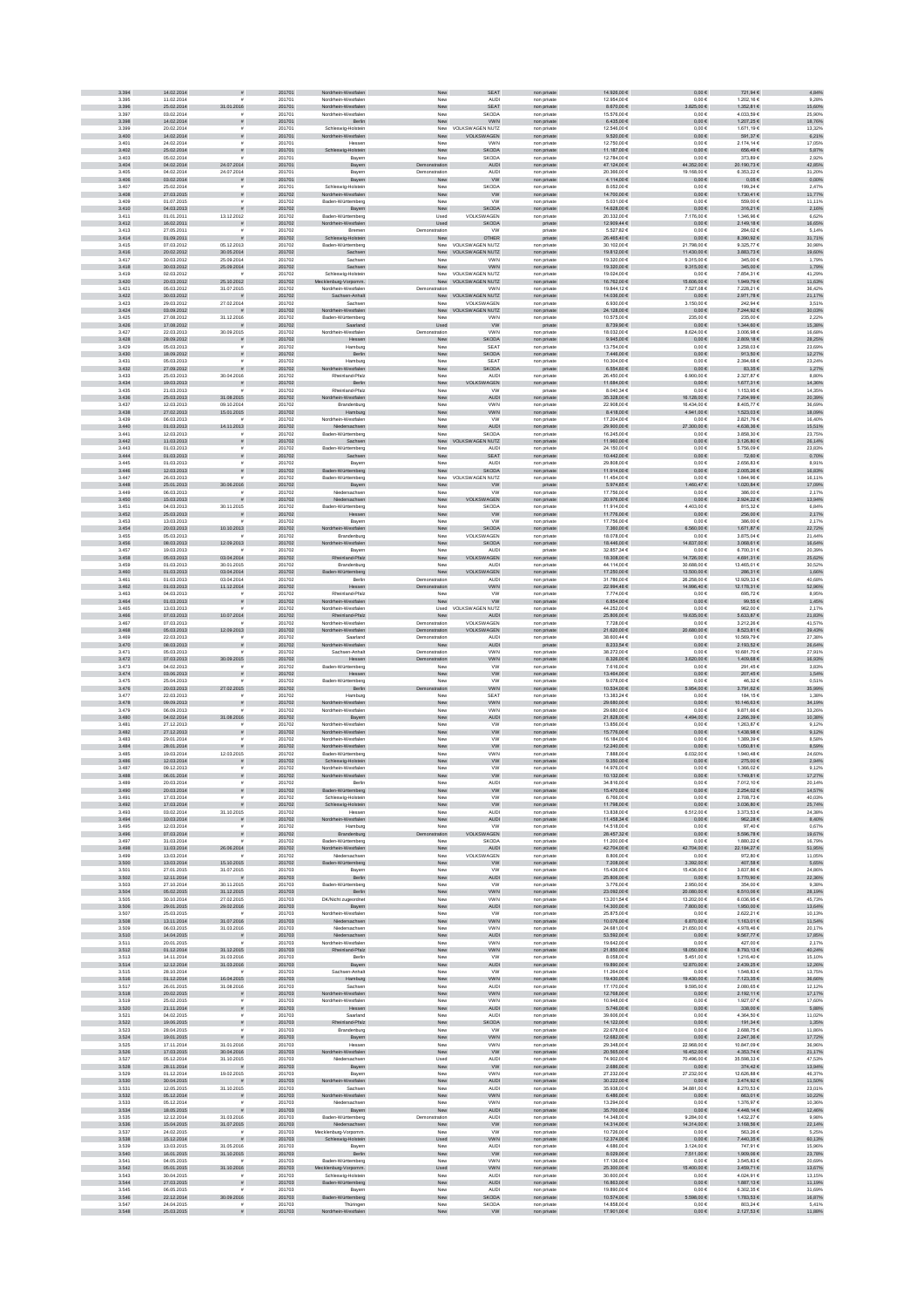| 3.550          | 09.01.2015               | 31.10.2015                            | 201703           | Berlin                                      | New                  | SKODA                       | non private                | 14,444,00 €                      | 13.502.00 €                 | 3.746.58 €                   | 25.94%           |
|----------------|--------------------------|---------------------------------------|------------------|---------------------------------------------|----------------------|-----------------------------|----------------------------|----------------------------------|-----------------------------|------------------------------|------------------|
|                | 20.02.2015               | 31.08.2015                            | 201703           | Nordrhein-Westfalen                         | New                  | <b>VWN</b>                  | non private                | $18.427,32 \in$                  | 18.427,32 €                 | 9.897,92 €                   | 53,71%           |
| 3.551          | 02.03.2015               |                                       | 201703           | Nordrhein-Westfaler                         | New                  | <b>VWN</b>                  | non privat                 | 13.167,00 €                      | $0,00 \in$                  | 4.911,90 €                   | 37,30%           |
| 3.552<br>3.553 | 11.06.2015<br>27.01.2015 | 30.11.2015                            | 201703<br>201703 | Baden-Württemberg                           | New<br>New           | AUDI<br><b>VW</b>           | non private<br>non private | $9.306{,}00 \in$<br>5.066,00 €   | 3.460,00 €<br>$0,00 \in$    | 1.611,24 €<br>583,27€        | 17,31%<br>11,51% |
| 3.554          | 12.01.2015               |                                       | 201703           | Bayern<br>ecklenburg-Vorpomm.               | ${\sf New}$          | <b>VW</b>                   | non private                | 19.575,00 €                      | $0,00 \in$                  | 2.296,85€                    | 11,73%           |
| 3.555          | 09.01.2015               | 30.11.2015                            | 201703           | Nordrhein-Westfalen                         | New                  | <b>VW</b>                   | non private                | 16.468,00 €                      | 13.962,00 €                 | 3.163,23 €                   | 19,21%           |
| 3.556          | 20.03.2015               |                                       | 201703           | Nordrhein-Westfalen                         | New                  | SKODA                       | non private                | 9.801,00 €                       | $0,00 \in$                  | 728,44 €                     | 7,43%            |
| 3.557<br>3.558 | 14.04.2015<br>19.01.2015 | 07.05.2015                            | 201703<br>201703 | Rheinland-Pfalz<br>Nordrhein-Westfalen      | New<br>New           | <b>AUDI</b><br><b>VWN</b>   | non privat                 | 24.038.00 €<br>24.656.00 €       | 0.006<br>24.656,00 €        | 1.430.78 €<br>9.072,53 €     | 5.95%<br>36,80%  |
| 3.559          | 13.03.2015               |                                       | 201703           | Nordrhein-Westfaler                         | New                  | VWN                         | non private<br>non privat  | 21.033,00 €                      | $0,00 \in$                  | 5.916,566                    | 28,13%           |
| 3.560          | 13.03.2015               |                                       | 201703           | Nordrhein-Westfalen                         | New                  | VWN                         | non private                | 21.033,00 €                      | $0{,}00 \in$                | $9.075,94 \in$               | 43,15%           |
| 3.561          | 29.01.2015               | 31.03.2016                            | 201703           | Nordrhein-Westfaler                         | Used                 | <b>VW</b>                   | non privat                 | 10.672,00 €                      | 8.120,00 €                  | 2.836,90 €                   | 26,58%           |
| 3.562<br>3.563 | 07.05.2015<br>13.03.2015 | $\overline{z}$                        | 201703<br>201703 | Nordrhein-Westfalen<br>Hamburg              | ${\sf New}$<br>New   | ${\tt VW}$<br><b>VW</b>     | non private<br>non private | 14.894,00 €<br>3.531,00 €        | $0{,}00 \in$<br>0,006       | $3.025,80 \in$<br>303,35€    | 20,32%<br>8,59%  |
| 3.564          | 13.03.2015               |                                       | 201703           | Hamburg                                     | New                  | <b>VW</b>                   | non private                | 3.531,00 €                       | $0,00 \in$                  | 210,66€                      | 5,97%            |
| 3.565          | 24.04.2015               | 31.10.2015                            | 201703           | Nordrhein-Westfaler                         | New                  | <b>VWN</b>                  | non privat                 | 22.050.00 €                      | 21.070,00 €                 | 10.959.02 €                  | 49.70%           |
| 3.566          | 03.06.2015               | $\overline{z}$                        | 201703           | Nordrhein-Westfalen                         | New                  | <b>AUDI</b>                 | non private                | 25.500,00 €                      | $0,00 \in$                  | 169,48 €                     | 0,66%            |
| 3.567          | 08.04.2015               |                                       | 201703           | Baden-Württemberg                           | New                  | VWN                         | non private                | 10.350.00 €                      | $0{,}00 \in$                | 970,59€                      | 9,38%            |
| 3.568<br>3.569 | 30.01.2015<br>02.02.2015 | 29.02.2016                            | 201703<br>201703 | Nordrhein-Westfalen<br>Baden-Württemberg    | ration<br>New        | VWN<br>AUDI                 | non private<br>non private | $13.630,00 \in$<br>13.328,00 €   | 11.280,00 €<br>$0,00 \in$   | 5.109,65€<br>774,24€         | 37,49%<br>5,81%  |
| 3.570          | 11.03.2015               | ø                                     | 201703           | Baden-Württemberg                           | New                  | VWN                         | non private                | 8.778,00 €                       | $0,00 \in$                  | 1.019,54 €                   | 11,61%           |
| 3.571          | 03.06.2015               |                                       | 201703           | Baden-Württemberg                           | New                  | <b>AUDI</b>                 | non private                | 15.368,00 €                      | $0,00 \in$                  | 423,60 €                     | 2,76%            |
| 3.572<br>3.573 | 05.02.2015<br>21.05.2015 | 31.07.2015                            | 201703<br>201703 | Bayern<br>Baden-Württemberg                 | tration<br>New       | <b>AUDI</b><br><b>VW</b>    | non private                | 56.626,00 €<br>11,798.00 €       | 55.395,00 €<br>0.006        | 50.462,65€<br>3.158.19 €     | 89,12%<br>26.77% |
| 3.574          | 21.05.2015               |                                       | 201703           | Baden-Württemberg                           | New                  | <b>VW</b>                   | non privat<br>non private  | 11.798,00 €                      | $0,00 \in$                  | 3.566,89 €                   | 30,23%           |
| 3.575          | 14.04.2015               |                                       | 201703           | Nordrhein-Westfaler                         | Nev                  | VWN                         | non privat                 | 15.130,00 €                      | $0,00 \in$                  | 3.006,99 €                   | 19,87%           |
| 3.576          | 01.10.2015               |                                       | 201703           | Nordrhein-Westfalen                         | New                  | AUDI                        | non private                | 39.780,00 $\in$                  | $0{,}00 \in$                | 7.886,50 $\in$               | 19,83%           |
| 3.577<br>3.578 | 26.03.2015<br>26.06.2015 | 31.07.2015                            | 201703<br>201703 | Nordrhein-Westfaler<br>Sachsen-Anhalt       | New<br>New           | <b>VW</b><br>AUDI           | non privat<br>non private  | 16.155,00<br>18.860,00 €         | 16.155,00 €<br>$0{,}00 \in$ | 2.130,156<br>1.797,61 €      | 13,19%<br>9,53%  |
| 3.579          | 05.02.2015               | 31.10.2015                            | 201703           | Hamburg                                     | New                  | <b>VWN</b>                  | non private                | 10.720,00 €                      | 9.715,00 €                  | 1.479,28 €                   | 13,80%           |
| 3.580          | 18.02.2015               | 29.02.2016                            | 201703           | Hamburg                                     | New                  | <b>VWN</b>                  | non private                | 13.570,00 €                      | 11.210,00 €                 | 4.570,19 €                   | 33,68%           |
| 3.581          | 06.02.2015               | 31.03.2016                            | 201703           | Schleswig-Holstein                          | New                  | <b>VWN</b>                  | non private                | 10,488.00 €                      | 8.892.00 €                  | 2.684.92€                    | 25,60%           |
| 3.582<br>3.583 | 09.04.2015<br>27.03.2015 | $\frac{1}{2}$<br>30.11.2016           | 201703<br>201703 | Nordrhein-Westfalen<br>Schleswig-Holstein   | New<br>Nev           | <b>AUDI</b><br><b>AUDI</b>  | non private<br>non privat  | 46.431,00 €<br>6.226,00 €        | $0,00 \in$<br>1.415,00 €    | 10.183,02 €<br>628,82€       | 21,93%<br>10,10% |
| 3.584          | 27.02.2015               | s                                     | 201703           | Baden-Württemberg                           | New                  | AUDI                        | non private                | 13.566,00 €                      | $0{,}00 \in$                | 2.667,42 €                   | 19,66%           |
| 3.585          | 23.02.2015               | $\dot{a}$                             | 201703           | Baden-Württemberg                           | New                  | SKODA                       | non private                | 14.336,00 €                      | $0,00 \in$                  | 2.029,45 €                   | 14,16%           |
| 3.586          | 18.02.2015               | $\tilde{\pi}$                         | 201703           | Bayern                                      | ation                | AUDI                        | non private                | 14.483,66 €                      | $0,00 \in$                  | 2.339,76 €                   | 16,15%           |
| 3.587<br>3.588 | 01.07.2015<br>29.05.2015 | 30.09.2015                            | 201703<br>201703 | Baden-Württemberg<br>Saarland               | New<br>New           | VWN<br><b>AUDI</b>          | non private<br>non private | 17.955,00 €<br>16.137,00 €       | $0,00 \in$<br>16.137,00 €   | 4.286,92 €<br>1.925,32 €     | 23,88%<br>11,93% |
| 3.589          | 11.05.2015               |                                       | 201703           | Bayern                                      | New                  | VWN                         | non private                | 15.134,00 €                      | $0,00 \in$                  | 3.542,21 €                   | 23,41%           |
| 3.590          | 21.04.2015               | 31.07.2015                            | 201703           | Bayern                                      | New                  | <b>SKODA</b>                | non private                | 11.500.00 €                      | 11.250,00 €                 | 451,07 €                     | 3,92%            |
| 3.591          | 23.04.2015               | 31.08.2016                            | 201703           | Nordrhein-Westfaler                         | New                  | SKODA                       | non privat                 | 16.928.00 €                      | 12.144,00 €                 | 2.693.95€                    | 15,91%           |
| 3.592<br>3.593 | 07.05.2015<br>08.06.2015 | ø                                     | 201703<br>201703 | Niedersachsen<br>Sachsen-Anhalt             | New<br>Nev           | <b>SKODA</b><br><b>AUDI</b> | non private<br>non privat  | 11.696,00 €<br>25.162,00 €       | $0{,}00 \in$<br>$0,00 \in$  | 112,42 €<br>3.196,866        | 0,96%<br>12,71%  |
| 3.594          | 18.03.2015               |                                       | 201703           | Hamburg                                     | Used                 | ww                          | non private                | 5.907,00 €                       | $0{,}00 \in$                | 565,80 €                     | 9,58%            |
| 3.595          | 21.04.2015               | 31.01.2016                            | 201703           | Baden-Württemberg                           | New                  | AUDI                        | non privat                 | 3.740,006                        | 2.720,00 €                  | 340,00 €                     | 9,09%            |
| 3.596<br>3.597 | 15.05.2015<br>10.06.2015 | $\tilde{\pi}$                         | 201703<br>201703 | Baden-Württemberg<br>Rheinland-Pfalz        | New<br>New           | AUDI<br><b>AUDI</b>         | non private                | 23.828,00 €<br>7.480,00 €        | $0,00 \in$<br>0,006         | 2.077,49 €<br>1.250,33 €     | 8,72%<br>16,72%  |
| 3.598          | 04.05.2015               | $\mathbf{r}$<br>$\tilde{\pi}$         | 201703           | Sachsen                                     | New                  | <b>VWN</b>                  | non private<br>non private | 15.138,00 €                      | $0,00 \in$                  | 2.935,45 €                   | 19,39%           |
| 3.599          | 06.03.2015               | 31.08.2015                            | 201703           | Sachsen-Anhalt                              | Used                 | <b>VW</b>                   | non private                | 33,748.00 6                      | 33.748.00 €                 | 14.633.55 €                  | 43.36%           |
| 3.600          | 06.03.2015               | 31.12.2015                            | 201703           | Rheinland-Pfalz                             | New                  | VWN                         | non private                | 17.055,00 €                      | 15.539,00 €                 | $9.000, 69 \in$              | 52,77%           |
| 3.601          | 30.04.2015               |                                       | 201703           | Nordrhein-Westfalen                         | Demonstration        | AUDI                        | non privat                 | 20.757,00 €                      | $0,00 \in$                  | 5.314,36 €                   | 25,60%           |
| 3.602<br>3.603 | 29.06.2015<br>28.05.2015 | ø                                     | 201703<br>201703 | Hamburg<br>Nordrhein-Westfalen              | New<br>New           | AUDI<br><b>VW</b>           | non private<br>non private | 5.397,00 €<br>15.640,00 €        | $0,00 \in$<br>$0,00 \in$    | 1.902,04 €<br>1.788,86 €     | 35,24%<br>11,44% |
| 3.604          | 28.05.2015               |                                       | 201703           | Nordrhein-Westfalen                         | New                  | <b>VW</b>                   | non private                | 15.640,00 €                      | $0,00 \in$                  | 1.390,15 €                   | 8,89%            |
| 3.605          | 01.04.2015               | 31.10.2015                            | 201703           | Saarland                                    | New                  | <b>VW</b>                   | non private                | 16.354,00 €                      | 14.911,00 €                 | 2.391,36 €                   | 14,62%           |
| 3.606<br>3.607 | 08.06.2015<br>19.03.2015 | $\mathbf{r}$                          | 201703<br>201703 | Schleswig-Holstein                          | New<br>Used          | <b>VW</b><br><b>AUDI</b>    | non private                | 9.588.00 €<br>17.415.00 €        | $0,00 \in$<br>0.00E         | 612.30 €<br>1.309.48 €       | 6.39%<br>7.52%   |
| 3.608          | 03.02.2015               |                                       | 201703           | Bayern<br>Baden-Württemberg                 | New                  | <b>VW</b>                   | non private<br>non private | 16.490,00 €                      | $0{,}00 \in$                | 549,38 €                     | 3,33%            |
| 3.609          | 15.07.2015               | 31.03.2016                            | 201703           | Niedersachser                               | New                  | VWN                         | non privat                 | 14.991,00 €                      | 14.202,00 €                 | 5.316,73 €                   | 35,47%           |
| 3.610          | 19.03.2015               | 29.02.2016                            | 201703           | aden-Württemberg                            | New                  | SEAT                        | non private                | 7.695,00 €                       | 6.669,00 €                  | 1.752,08 €                   | 22,77%           |
| 3.611          | 28.10.2014               | 31.08.2016                            | 201703           | Nordrhein-Westfalen                         | New                  | <b>VW</b>                   | non private                | 5.576,00 €                       | 2.952,00 €                  | 1.961,09 €                   | 35,17%           |
| 3.612<br>3.613 | 10.02.2015<br>04.11.2014 | 31.07.2016<br>16.04.2015              | 201703<br>201703 | Berlin<br>Niedersachsen                     | New<br>New           | AUDI<br>SKODA               | non private<br>non private | 21.080,00 €<br>11.866,00 €       | 12.860,00 €<br>11.168,00 €  | 4.639,05 €<br>2.490,23€      | 22,01%<br>20,99% |
| 3.614          | 08.07.2015               | $\mathbf{r}$                          | 201703           | Hamburg                                     | New                  | <b>AUDI</b>                 | non private                | 9.570.00 $\in$                   | $0,00 \in$                  | 1.255.88 €                   | 13,12%           |
| 3.615          | 20.04.2015               | 30.06.2016                            | 201703           | Bayerr                                      | Used                 | <b>AUDI</b>                 | non private                | 15,776.00 €                      | 10.672.00 €                 | 3.178.17 €                   | 20.15%           |
| 3.616<br>3.617 | 28.10.2014               | 31.05.2016<br>$\tilde{\mathbf{r}}$    | 201703           | Bayern                                      | New                  | <b>AUDI</b>                 | non private                | 4.216,00 €                       | 2.108,00 €                  | 647,41 €                     | 15,36%           |
| 3.618          | 01.10.2015<br>26.06.2015 |                                       | 201703<br>201703 | Schleswig-Holstein<br>Nordrhein-Westfalen   | New<br>New           | <b>AUDI</b><br><b>VW</b>    | non private<br>non private | 15.378,00 €<br>14.496,00 €       | $0,00 \in$<br>$0{,}00 \in$  | 1.541,14 €<br>1.359,00 €     | 10,02%<br>9,38%  |
| 3.619          | 26.06.2015               |                                       | 201703           | Nordrhein-Westfalen                         | New                  | <b>VW</b>                   | non private                | 14.496,00 €                      | $0,00 \in$                  | 1.852,76 €                   | 12,78%           |
| 3.620          | 08.04.2015               |                                       | 201703           | Baden-Württemberg                           | New                  | <b>VW</b>                   | non private                | 11.186,00 €                      | $0,00 \in$                  | 829,92 €                     | 7,42%            |
| 3.621          | 23.01.2015               |                                       | 201703           | Bayern                                      | New                  | <b>VW</b>                   | non private                | 17.510,00 €                      | $0,00 \in$                  | 2.575,41 €                   | 14,71%           |
| 3.622<br>3.623 | 25.03.2015<br>24.04.2015 | 29.02.2016                            | 201703<br>201703 | Bayern<br>Sachser                           | New<br>New           | <b>AUDI</b><br><b>SKODA</b> | non private<br>non privat  | 48.955,83 €<br>6.600.00 €        | $0,00 \in$<br>5,800,00 €    | 8.916,91 €<br>493.86 €       | 18,21%<br>7.48%  |
| 3.624          | 22.04.2015               |                                       | 201703           | Niedersachsen                               | New                  | <b>VW</b>                   | non private                | 11.385.00 €                      | $0,00 \in$                  | 2.070,18 €                   | 18,18%           |
| 3.625          | 01.06.2015               | 30.04.2016                            | 201703           | Nordrhein-Westfaler                         | New                  | VWN                         | non privat                 | 21.344,00 €                      | 18.768,00 €                 | 7.809,41 €                   | 36,59%           |
| 3.626<br>3.627 | 13.05.2015<br>24.06.2015 | 31.01.2016                            | 201703<br>201703 | Nordrhein-Westfalen<br>Nordrhein-Westfaler  | New<br>New           | <b>VWN</b><br>VWN           | non private                | 17.250,00 €<br>17.512,00 €       | 15.375,00 €<br>$0,00 \in$   | $3.569, 62 \in$<br>4.580,986 | 20,69%<br>26,16% |
| 3.628          | 28.04.2015               | 31.08.2015                            | 201703           | Nordrhein-Westfalen                         | Used                 | AUDI                        | non privat<br>non private  | 20.026,00 €                      | 19.437,00 €                 | 7.250,39 €                   | 36,20%           |
| 3.629          | 01.09.2015               |                                       |                  |                                             |                      |                             |                            |                                  |                             |                              |                  |
|                |                          |                                       | 201703           | Berlin                                      | New                  | SEAT                        | non private                | 15.141,00 €                      | $0,00 \in$                  | 3.667,20 €                   | 24,22%           |
| 3.630          | 17.09.2009               | $\bar{\pi}$                           | 201703           | Baden-Württemberg                           | New                  | AUDI                        | non private                | 15.648,00 €                      | $0,00 \in$                  | 489,00 €                     | 3,13%            |
| 3.631          | 20.04.2015               | $\bar{\pi}$                           | 201703           | Nordrhein-Westfaler                         | New                  | <b>AUDI</b>                 | non private                | 15,936,00 €                      | 0.00E                       | 5.357.08€                    | 33.62%           |
| 3.632<br>3.633 | 17.04.2015               | $\tilde{\pi}$<br>$\bar{a}$            | 201703           | Baden-Württemberg                           | tration              | <b>AUDI</b><br><b>VW</b>    | non private                | 32.154,00 €                      | $0,00 \in$                  | 5.112,46 €                   | 15,90%           |
| 3.634          | 10.07.2015<br>06.05.2015 | s                                     | 201703<br>201703 | Nordrhein-Westfaler<br>Baden-Württemberg    | New<br>New           | AUDI                        | non privat<br>non private  | 13.761,00 €<br>$13.158{,}00 \in$ | $0,00 \in$<br>$0{,}00 \in$  | 4.810,78 €<br>859,64 $\in$   | 34,96%<br>6,53%  |
| 3.635          | 22.04.2015               |                                       | 201703           | Niedersachsen                               | New                  | <b>VW</b>                   | non private                | 15.576,00 €                      | $0,00 \in$                  | 668,59 €                     | 4,29%            |
| 3.636          | 05.10.2015               |                                       | 201703           | trhein-Westfalen                            | ${\sf New}$          | <b>AUDI</b>                 | non private                | 19.890,00 €                      | $0,00 \in$                  | 3.980,60 €                   | 20,01%           |
| 3.637          | 10.09.2015               |                                       | 201703           | Niedersachsen                               | New                  | <b>AUDI</b>                 | non private                | 8.679,00 €                       | $0,00 \in$                  | 247,80 €                     | 2,86%            |
| 3.638<br>3.639 | 24.04.2015<br>24.09.2015 | 31.01.2016<br>31.01.2016              | 201703<br>201703 | Hessen<br>Schleswig-Holstein                | New<br>New           | <b>VW</b><br><b>VWN</b>     | non private<br>non private | 6.026,00 €<br>8.865.00 €         | 5.633,00 €<br>8.865.00 €    | 2.081,19€<br>1.285.50 €      | 34,54%<br>14.50% |
| 3.640          | 20.07.2015               |                                       | 201703           | Baden-Württemberg                           | New                  | W                           | non private                | 7.920,00 €                       | $0,00 \in$                  | 3.816,65€                    | 48,19%           |
| 3.641          | 04.05.2015               | 31.12.2015                            | 201703           | Niedersachser                               | New                  | VWN                         | non privat                 | 10.442,001                       | 9.534,00 €                  | 1.159,99 6                   | 11,11%           |
| 3.642<br>3.643 | 02.11.2015<br>19.05.2015 | 30.09.2016                            | 201703<br>201703 | Niedersachsen<br>Baden-Württemberg          | New<br>New           | <b>AUDI</b><br>VWN          | non private<br>non privat  | 13.650,00 €<br>5.549,006         | $0,00 \in$<br>3.759,006     | 4.424,86 €<br>1.174,15€      | 32,42%<br>21,16% |
| 3.644          | 01.10.2015               |                                       | 201703           |                                             | New                  | AUDI                        | ton privat                 | 17.034,00 6                      | $0,00 \in$                  | 2.336,00 €                   | 13,71%           |
| 3.645          | 26.08.2009               | $\bar{\pi}$                           | 201703           | Rheinland-Pfalz                             | Used                 | OTHER                       | non private                | 26.660,00 €                      | $0,00 \in$                  | 3.100,00 €                   | 11,63%           |
| 3.646<br>3.647 | 13.05.2015<br>09.07.2015 | $\tilde{\pi}$<br>$\bar{\pi}$          | 201703<br>201703 | Hamburg<br>Sachsen-Anhalt                   | Used<br>New          | <b>VWN</b><br><b>VW</b>     | non private                | 14.398,00 €<br>12.672.00 €       | $0,00 \in$<br>0.00E         | 1.279,73 €<br>1.095.56 €     | 8,89%<br>8.65%   |
| 3.648          | 20.08.2015               | $\tilde{\pi}$                         | 201703           | Mecklenburg-Vorpomm.                        | New                  | <b>VW</b>                   | non private<br>non private | 21.120,00 €                      | $0,00 \in$                  | 634,67€                      | 3,01%            |
| 3.649          | 13.05.2015               | 31.01.2016                            | 201703           | Nordrhein-Westfaler                         | New                  | VWN                         | non private                | 10.074.00 €                      | 8.979,00 €                  | 3.442,82 €                   | 34,18%           |
| 3.650<br>3.651 | 17.07.2015<br>27.05.2015 | $\tilde{\pi}$<br>$\tilde{\mathbf{r}}$ | 201703<br>201703 | Sachsen-Anhalt<br>Hessen                    | New<br>New           | ${\tt VW}$<br><b>VW</b>     | non private                | 13.167,00 €<br>17.802,00 €       | $0{,}00 \in$<br>$0,00 \in$  | $1.851,00 \in$<br>3.813,33 € | 14,06%           |
| 3.652          | 16.10.2015               | $\tilde{\pi}$                         | 201703           | Baden-Württemberg                           | New                  | <b>VW</b>                   | non private                | 8.126,00 €                       | $0,00 \in$                  | 2.190,30 €                   | 21,42%<br>26,95% |
| 3.653          | 16.10.2015               |                                       | 201703           | Baden-Württemberg                           | New                  | <b>VW</b>                   | non private<br>non private | 14.280,00 €                      | $0,00 \in$                  | 3.929,80 €                   | 27,52%           |
| 3.654          | 12.10.2015               | $\tilde{\pi}$<br>$\bar{z}$            | 201703           | Baden-Württemberg                           | New                  | <b>AUDI</b>                 | non private                | 17.238,00 €                      | $0,00 \in$                  | 4.185,53 €                   | 24,28%           |
| 3.655<br>3.656 | 22.05.2015<br>06.08.2015 |                                       | 201703<br>201703 | Sachsen<br>Niedersachsen                    | New<br>New           | <b>VW</b><br><b>VW</b>      | non private<br>non private | 11.560,00 €<br>13.940.00 €       | $0,00 \in$<br>$0.00 \in$    | 3.658,94 €<br>2.056.05€      | 31,65%<br>14.75% |
| 3.657          | 26.05.2015               | 30.09.2016                            | 201703           | Nordrhein-Westfalen                         | New                  | SKODA                       | non private                | 10.106.00 €                      | 6.846.00 €                  | 1.729.67 €                   | 17.12%           |
| 3.658          | 02.06.2015               |                                       | 201703           | Nordrhein-Westfalen<br>Hesser               | ${\sf New}$          | ${\tt VWN}$                 | non private                | 17.782,00 €                      | $0,00 \in$                  | 2.425,90 €                   | 13,64%           |
| 3.659<br>3.660 | 22.07.2015<br>31.08.2015 | 30.04.2016                            | 201703<br>201703 | Sachsen                                     | Nev<br>New           | <b>VW</b><br>${\sf VW}$     | non privat<br>non private  | 18.645,00 €<br>18.462,00 €       | 16.950,00 €<br>$0,00 \in$   | 2.741,57 €<br>5.446,82 €     | 14,70%<br>29,50% |
| 3.661          | 18.06.2015               | 29.02.2016                            | 201703           | Nordrhein-Westfalen                         | New                  | <b>VW</b>                   | non private                | 13.120,00 €                      | 12.300,00 €                 | 2.893,64 €                   | 22,06%           |
| 3.662          | 10.09.2015               | $\tilde{\pi}$                         | 201703           | Niedersachsen                               | New                  | AUDI                        | non private                | 6.237,00 €                       | $0,00 \in$                  | 1.612,30 €                   | 25,85%           |
| 3.663<br>3.664 | 08.06.2015<br>23.10.2014 | $\mathbf{r}$<br>$\tilde{\pi}$         | 201703<br>201703 | Schleswig-Holstein<br>Baden-Württemberg     | New<br>New           | <b>VWN</b><br><b>VW</b>     | non private                | 34.100,00 €<br>10.672,00 €       | $0,00 \in$<br>$0,00 \in$    | 6.498,56 €<br>1.112,80 €     | 19,06%           |
| 3.665          | 04.08.2015               | 30.04.2016                            | 201703           | Nordrhein-Westfalen                         | New                  | <b>VWN</b>                  | non private<br>non private | 17.304.56 €                      | 16.377.53 €                 | 5.983.87 €                   | 10,43%<br>34.58% |
| 3.666          | 23.06.2015               | 29.02.2016                            | 201703           | Nordrhein-Westfalen                         | ration               | ${\tt VW}$                  | non private                | $4.148,00€$                      | 3.660,00 €                  | 883,67 $\in$                 | 21,30%           |
| 3.667          | 25.06.2015               | 29.02.2016                            | 201703           | Rheinland-Pfalz                             | New                  | <b>VWN</b>                  | non private                | 14.996,00 €                      | 13.366,00 €                 | 6.435,89 €                   | 42,92%           |
| 3.668          | 25.06.2015               | 29.02.2016                            | 201703           | inland-Pfalz                                | New                  | <b>VWN</b>                  | non private                | 14.996,00 €                      | 13.366,00 €                 | 6.708,15€                    | 44,73%           |
| 3.669<br>3.670 | 23.06.2015<br>23.06.2015 |                                       | 201703<br>201703 | Sachsen<br>Sachsen                          | New<br>New           | <b>VW</b><br><b>VW</b>      | non private<br>non private | 5.746,00 €<br>5.746,00 €         | $0{,}00 \in$<br>$0,00 \in$  | 1.424,17 €<br>1.401,17 €     | 24,79%<br>24,39% |
| 3.671          | 23.06.2015               | 29.02.2016                            | 201703           | Rheinland-Pfalz                             | New                  | VWN                         | non private                | 24.058,00 €                      | 21.443,00 €                 | 8.211,54 €                   | 34,13%           |
| 3.672<br>3.673 | 25.06.2015<br>25.06.2015 | $\mathbf{r}$<br>$\tilde{\mathbf{r}}$  | 201703<br>201703 | Nordrhein-Westfalen<br>Nordrhein-Westfalen  | New<br>New           | <b>VWN</b><br><b>VWN</b>    | non private                | 14.416.00 €<br>11.764.00 €       | $0.00 \in$<br>0.00E         | 4.252,44 €<br>2.137.77€      | 29.50%<br>18.17% |
| 3.674          | 26.06.2015               | ø                                     | 201703           | Baden-Württemberg                           | tration              | <b>VWN</b>                  | non private<br>non private | 15.840,00 €                      | $0,00 \in$                  | 2.948,91 €                   | 18,62%           |
| 3.675          | 13.08.2015               |                                       | 201703           | Bayerr                                      | New                  | <b>VW</b>                   | non privat                 | 14.926,00 €                      | $0,00 \in$                  | 913,18€                      | 6,12%            |
| 3.676          | 01.09.2015               | $\tilde{\pi}$                         | 201703           | Sachsen-Anhalt                              | New                  | ${\tt VW}$                  | non private                | 17.094,00 €                      | $0,00 \in$                  | 1.554,00 €                   | 9,09%            |
| 3.677          | 24.09.2015               |                                       | 201703           | Nordrhein-Westfalen                         | Demonstration        | <b>AUDI</b>                 | non private                | 48.645,00 €                      | $0,00 \in$                  | 8.655,01 €                   | 17,79%           |
| 3.678<br>3.679 | 02.07.2015<br>29.07.2015 | 30.06.2016                            | 201703<br>201703 | Saarland<br>Nordrhein-Westfalen             | New<br>Used          | <b>AUDI</b><br>ww           | non private<br>non private | 21.252,00 €<br>11.286,00 €       | $0,00 \in$<br>8.892,00 €    | 4.082,26 €<br>4.369,05€      | 19,21%<br>38,71% |
| 3.680          | 04.09.2015               | 29.02.2016                            | 201703           | Nordrhein-Westfalen                         | Demonstration        | <b>VW</b>                   | non private                | 4.026.00 €                       | 4.026,00 €                  | 1.003.77 €                   | 24,93%           |
| 3.681          | 04.09.2015               | 29.02.2016                            | 201703           | Nordrhein-Westfalen                         | Demonstration        | <b>VW</b>                   | non private                | 4.026.00 €                       | 4.026.00 €                  | 1.055.95€                    | 26.23%           |
| 3.682<br>3.683 | 22.09.2015               | 30.11.2016<br>$\tilde{\mathbf{r}}$    | 201703           | Thüringen                                   | New                  | <b>SEAT</b>                 | non private                | 13.068,00 €                      | 9.504,00 €                  | 2.143,98 €                   | 16,41%           |
| 3.684          | 16.07.2015<br>15.09.2015 | $\tilde{\pi}$                         | 201703<br>201703 | Bayern<br>Baden-Württemberg                 | Demonstration<br>New | <b>AUDI</b><br><b>VWN</b>   | non private<br>non private | 47.520,00 €<br>14.916,00 €       | $0,00 \in$<br>$0{,}00 \in$  | 7.584,77€<br>$5.806,82 \in$  | 15,96%<br>38,93% |
| 3.685          | 09.07.2015               |                                       | 201703           | Mecklenburg-Vorpomm                         | New                  | VWN                         | non private                | 16.815,00 €                      | $0,00 \in$                  | 5.528,71€                    | 32,88%           |
| 3.686          | 22.10.2015               |                                       | 201703           | Bayern                                      | New                  | W                           | non private                | 20.792,00 €                      | $0,00 \in$                  | 5.642,32 €                   | 27,14%           |
| 3.687<br>3.688 | 03.08.2015<br>24.07.2015 | 29.02.2016                            | 201703<br>201703 | Nordrhein-Westfalen<br>Baden-Württemberg    | Demonstration<br>New | VWN<br><b>VWN</b>           | non private<br>non private | 12.190,00 €<br>20.340,00 €       | $0,00 \in$<br>20.340,00 €   | 4.106,32 €<br>6.224,13 €     | 33,69%<br>30,60% |
| 3.689          | 04.11.2015               |                                       | 201703           | Bavern                                      | New                  | <b>VW</b>                   | non private                | 18,711,00 €                      | 0.00E                       | 1.205.10 €                   | 6.44%            |
| 3.690          | 12.08.2015               | 31.05.2016                            | 201703           | Bayern                                      | Used                 | <b>VW</b>                   | non private                | 12.274.00 €                      | 10.469,00 €                 | 3.562,14 €                   | 29,02%           |
| 3.691          | 23.07.2015               |                                       | 201703           | Nordrhein-Westfaler                         | New                  | <b>VW</b>                   | non privat                 | 16.650,00 €                      | $0,00 \in$                  | 3.897,63 €                   | 23,41%           |
| 3.692<br>3.693 | 23.07.2015<br>05.08.2015 | 30.06.2016                            | 201703<br>201703 | Baden-Württemberg<br>Berlin                 | Used<br>New          | PORSCHE<br><b>AUD</b>       | non private<br>non private | 18.312,00 €<br>17.434,00 €       | 12.208,00 €<br>13.644,00 €  | $3.085,53 \in$<br>2.094,08 € | 16,85%<br>12,01% |
| 3.694          | 03.12.2015               | 30.09.2016<br>$\mathbf{H}$            | 201703           | Baden-Württemberg                           | New                  | <b>VWN</b>                  | non private                | $10.710{,}00 \in$                | $0,00 \in$                  | 3.426,49 €                   | 31,99%           |
| 3.695          | 13.08.2015               | 30.11.2016                            | 201703           | Mecklenburg-Vorpomm                         | Used                 | <b>AUDI</b>                 | non private                | 44.943,84 €                      | 34.196,40 €                 | 12.791,84 €                  | 28,46%           |
| 3.696<br>3.697 | 22.10.2015<br>26.08.2015 | $\bar{\pi}$                           | 201703<br>201703 | Nordrhein-Westfalen<br>Sachser              | New<br>Used          | <b>AUDI</b><br><b>VW</b>    | non private                | 28.560,00 €<br>16,830,00 €       | $0,00 \in$<br>0.00E         | 5.318,66 €<br>4.656.44 €     | 18,62%<br>27.67% |
| 3.698          | 20.08.2015               | 31.01.2016                            | 201703           | Nordrhein-Westfalen                         | New                  | <b>VWN</b>                  | non private<br>non private | 15.134,00 €                      | 14.476,00 €                 | 4.956,64 €                   | 32,75%           |
| 3.699          | 20.08.2015               | 31.01.2016                            | 201703           | Nordrhein-Westfaler                         | New                  | VWN                         | non private                | 10.534.00 €                      | 10.076,00 €                 | 4.028,87 €                   | 38,25%           |
| 3.700          | 01.09.2015               | $\bar{\pi}$                           | 201703           | Baden-Württemberg                           | New                  | VWN                         | non private                | 19.239,00 €                      | $0,00 \in$                  | $6.505,69 \in$               | 33,82%           |
| 3.701<br>3.702 | 27.08.2015<br>01.09.2015 | 30.04.2016                            | 201703<br>201703 | Mecklenburg-Vorpomm.<br>Nordrhein-Westfalen | Demonstration<br>New | <b>VW</b><br>VWN            | non private<br>non private | 14.904,00 €<br>8.820,00 €        | 13.284,00 €<br>$0,00 \in$   | 2.575,98 €<br>2.235,97€      | 17,28%<br>25,35% |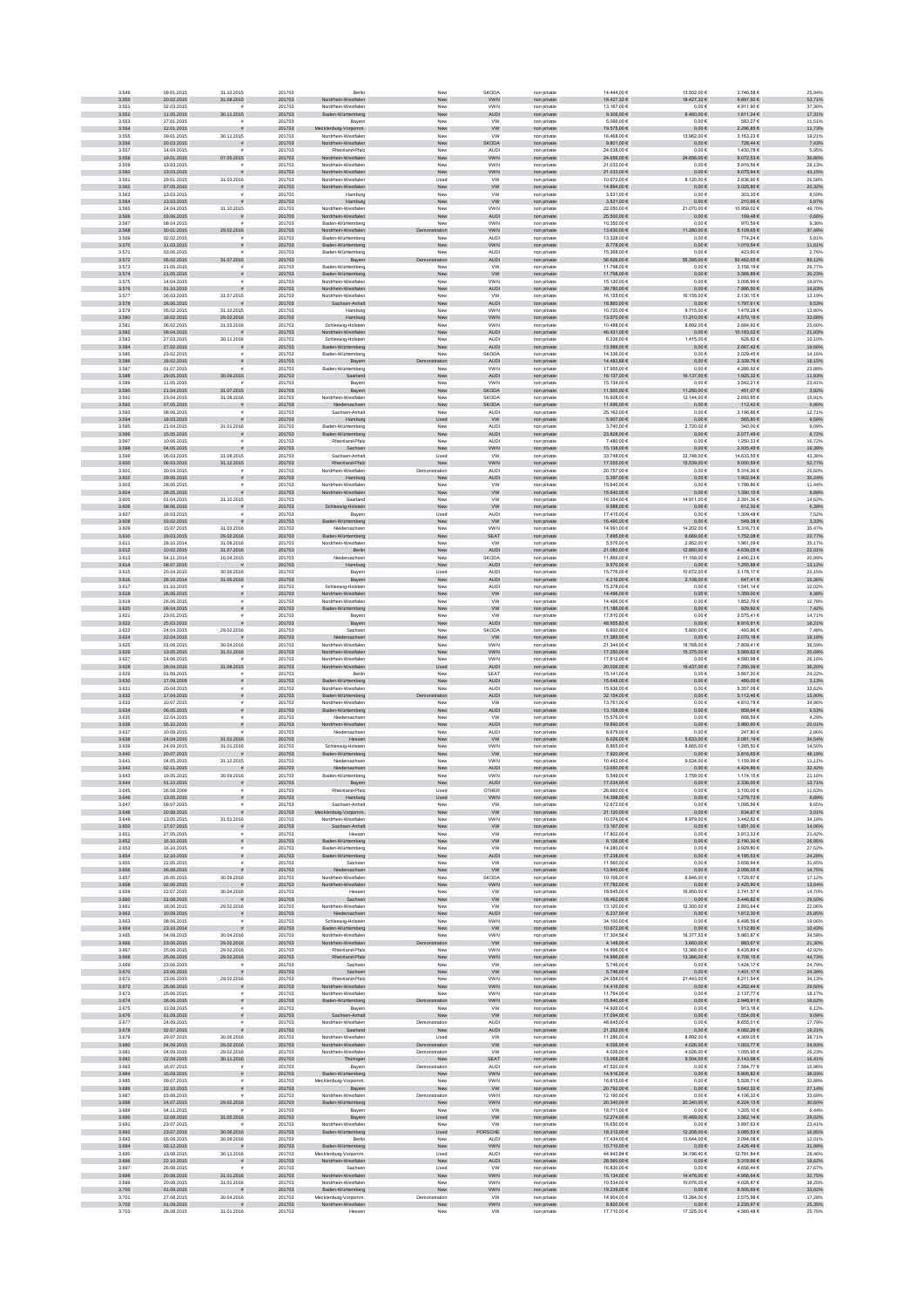| 3.704<br>3.705 | 27.10.2015<br>11.09.2015 | 30.06.2016                            | 201703<br>201703 | Bayerr<br>Nordrhein-Westfale               | Nev                  | AUDI<br>VWN                                   | non private<br>non privat  | 14.944,00 €<br>20.340,901      | $0{,}00 \in$<br>18.532,826      | $4.536,56 \in$<br>10.249,72   | 30,36%<br>50,39%   |
|----------------|--------------------------|---------------------------------------|------------------|--------------------------------------------|----------------------|-----------------------------------------------|----------------------------|--------------------------------|---------------------------------|-------------------------------|--------------------|
| 3.706          | 16.09.2015               |                                       | 201703           | Nordrhein-Westfaler                        | New                  | <b>VW</b>                                     | non private                | 8.151,00 €                     | $0,00 \in$                      | 732,55€                       | 8,99%              |
| 3.707<br>3.708 | 14.02.2013<br>07.12.2015 | s                                     | 201703<br>201703 | Brandenburg<br>Schleswig-Holstein          | New<br>New           | <b>SKODA</b><br><b>VW</b>                     | non private<br>non private | 14.248,00 €<br>12.052,00 €     | $0,00 \in$<br>$0,00 \in$        | 3.205,206<br>823,56 €         | 22,50%<br>6,83%    |
| 3.709          | 03.12.2015               |                                       | 201703           | Sachser                                    | New                  | <b>VW</b>                                     | non private                | 6.532,00 €                     | $0,00 \in$                      | 766,71€                       | 11,74%             |
| 3.710<br>3.711 | 01.10.2015<br>15.12.2015 | s<br>$\bar{z}$                        | 201703<br>201703 | Schleswig-Holstein<br>Nordrhein-Westfaler  | New<br>New           | <b>SKODA</b><br><b>SEAT</b>                   | non private<br>non private | 4.922,00 €<br>3.094.00 €       | $0,00 \in$<br>0.00E             | 1.883,29 €<br>$-148.786$      | 38,26%<br>$-4.81%$ |
| 3.712          | 09.10.2015               | s                                     | 201703           | Nordrhein-Westfalen                        | ${\sf New}$          | SEAT                                          | non private                | 4.454,00 €                     | $0{,}00 \in$                    | 111,05€                       | 2,49%              |
| 3.713<br>3.714 | 09.10.2015<br>04.12.2015 |                                       | 201703<br>201703 | Nordrhein-Westfaler<br>Nordrhein-Westfalen | New<br>New           | SEAT<br><b>VW</b>                             | non private<br>non private | 9.656,00 €<br>13.226,00 €      | $0,00 \in$<br>$0,00 \in$        | $-682.136$<br>1.217,54 €      | $-7,06%$<br>9,21%  |
| 3.715          | 01.12.2015               |                                       | 201703           | Nordrhein-Westfalen                        | New                  | <b>VW</b>                                     | non private                | 5.168,00 €                     | $0,00 \in$                      | 458,40                        | $-8,87%$           |
| 3.716          | 19.08.2010               |                                       | 201703           | Nordrhein-Westfalen                        | New                  | <b>AUDI</b>                                   | non private                | 17.340,00 €                    | $0{,}00 \in$                    | 2.040,00 €                    | 11,76%             |
| 3.717<br>3.718 | 16.10.2015<br>09.10.2015 |                                       | 201703<br>201703 | Nordrhein-Westfaler<br>Nordrhein-Westfalen | New<br>New           | SKODA<br><b>VW</b>                            | non private<br>non private | 13.022,00 €<br>10.626.00 €     | $0,00 \in$<br>$0,00 \in$        | 1.419,38 €<br>4.443,67 €      | 10,90%<br>41,82%   |
| 3.719          | 06.05.2010               |                                       | 201703           | Niedersachser                              | New                  | <b>SEAT</b>                                   | private                    | 7.909.20 €                     | 0.00E                           | 912.60 €                      | 11.54%             |
| 3.720<br>3.721 | 08.05.2014<br>29.09.2010 |                                       | 201703<br>201703 | Nordrhein-Westfalen<br>Niedersachse        | New<br>Usec          | <b>VW</b><br>OTHER                            | non private<br>non privat  | 14.322,00 €<br>11.000,00 €     | $0,00 \in$<br>0,006             | 2.793,57 €<br>1.650,00 €      | 19,51%<br>15,00%   |
| 3.722          | 01.12.2015               | s                                     | 201703           | Sachsen-Anhalt                             | New                  | ${\tt VW}$                                    | non private                | 7.888,00 €                     | $0,00 \in$                      | $1.907, 63 \in$               | 24,18%             |
| 3.723<br>3.724 | 13.10.2015<br>13.10.2015 |                                       | 201703<br>201703 | Sachser<br>Sachsen                         | Demonstration        | <b>VW</b><br><b>VW</b>                        | non private                | 19.734,00 €<br>16.238,00 €     | $0,00 \in$<br>$0,00 \in$        | 5.208,056<br>$5.066,02 \in$   | 26,39%<br>31,20%   |
| 3.725          | 13.10.2015               | $\tilde{\pi}$                         | 201703           | Sachser                                    | New<br>New           | <b>VW</b>                                     | non private<br>non private | 16.238,00 €                    | 0,006                           | 4.593,88 €                    | 28,29%             |
| 3.726          | 09.03.2016               | 31.10.2016                            | 201703           | Bayern                                     | New                  | <b>VWN</b>                                    | non private                | 5.474.00 €                     | 5.236,00 €                      | 831,90 €                      | 15,20%             |
| 3.727<br>3.728 | 22.11.2010<br>01.04.2016 | s                                     | 201703<br>201703 | Baden-Württemberg<br>Nordrhein-Westfalen   | Used<br>New          | AUDI<br><b>VW</b>                             | non private<br>non private | 14,490.00 €<br>16.898,00 €     | 0.00E<br>$0{,}00 \in$           | 2.898.00 €<br>2.277,84 €      | 20.00%<br>13,48%   |
| 3.729          | 28.01.2016               | $\dot{a}$                             | 201703           | Schleswig-Holstein                         | New                  | SKODA                                         | non private                | 6.118,00 €                     | $0,00 \in$                      | 616,30 €                      | 10,07%             |
| 3.730<br>3.731 | 13.11.2009<br>16.02.2016 | s                                     | 201703<br>201703 | rhein-Westfalen<br>Niedersachser           | New<br>New           | N NUTZ<br>VWN                                 | non private<br>non private | 8.481,00 €<br>42.465,00 €      | $0,00 \in$<br>$0,00 \in$        | 242,25€<br>11.475,51 €        | 2,86%<br>27,02%    |
| 3.732          | 16.12.2014               | 31.07.2015                            | 201703           | Bayern                                     | New                  | VWN                                           | non private                | 14.812,00 €                    | 168,00 €                        | 1.947,40 €                    | 13,15%             |
| 3.733          | 11.03.2016               |                                       | 201703           | Nordrhein-Westfaler                        | New                  | <b>AUDI</b><br>VOLKSWAGEN                     | non private                | 25.500,00 €<br>4.692.00 €      | $0,00 \in$                      | 4.513,80 €                    | 17,70%             |
| 3.734<br>3.735 | 10.06.2011<br>15.03.2011 |                                       | 201703<br>201703 | Thüringen<br>Schleswig-Holstein            | New<br>Used          | <b>SEAT</b>                                   | non private<br>non private | 7.480.00 €                     | $0.00 \in$<br>0.00E             | 276,00 €<br>743.56 €          | 5,88%<br>9.94%     |
| 3.736          | 11.11.2011               |                                       | 201703           | Schleswig-Holstein                         | New                  | VOLKSWAGEN                                    | non private                | 4.000,00 €                     | $0,00 \in$                      | 750,00 $\in$                  | 18,75%             |
| 3.737<br>3.738 | 02.12.2015<br>25.01.2016 |                                       | 201703<br>201703 | Hamburg<br>Schleswig-Holstein              | Used<br>New          | <b>AUDI</b><br>VWN                            | non privat<br>non private  | 21.079,326<br>20.194,00 €      | $0,00 \in$<br>$0,00 \in$        | 5.320,856<br>7.328,89 €       | 25,24%<br>36,29%   |
| 3.735          | 25.01.2016               |                                       | 201703           | Schleswig-Holstein                         | New                  | VWN                                           | non private                | 20.194,00 €                    | $0,00 \in$                      | 9.668,54 $\in$                | 47,88%             |
| 3.740<br>3.741 | 25.01.2016<br>25.01.2016 | $\tilde{\pi}$<br>$\bar{z}$            | 201703<br>201703 | Schleswig-Holstein<br>Schleswig-Holstein   | ${\sf New}$<br>New   | <b>VWN</b><br>VWN                             | non private<br>non private | 20.194,00 €<br>20.194,00 €     | $0{,}00 \in$<br>$0,00 \in$      | 7.865,84 $\in$<br>6.961,706   | 38,95%<br>34,47%   |
| 3.742          | 30.11.2015               | $\tilde{\pi}$                         | 201703           | Baden-Württemberg                          | New                  | <b>VWN</b>                                    | non private                | 20.250,00 €                    | $0,00 \in$                      | 6.672,26€                     | 28,01%             |
| 3.743<br>3.744 | 12.12.2014<br>29.02.2016 | $\mathbf{r}$                          | 201703           | Nordrhein-Westfaler                        | New                  | <b>VWN</b>                                    | non private                | 17.572.00 €                    | 0.00E<br>$0,00 \in$             | 430.74€                       | 2.45%              |
| 3.745          | 08.02.2016               | s<br>$\dot{a}$                        | 201703<br>201703 | Thüringen<br>Bayerr                        | New<br>New           | w<br><b>VW</b>                                | non private<br>non private | 4.554,00 €<br>10.260,00 €      | $0.00 \in$                      | 397,25 $\in$<br>2.285,06 €    | 8,72%<br>22,27%    |
| 3.746          | 17.12.2015               |                                       | 201703           | Nordrhein-Westfalen                        | ${\sf New}$          | AUDI                                          | non private                | 26.622,00 €                    | $0{,}00 \in$                    | $4.389, 64 \in$               | 16,49%             |
| 3.747<br>3.748 | 17.12.2015<br>05.01.2016 |                                       | 201703<br>201703 | Nordrhein-Westfalen<br>Baden-Württemberg   | New<br>${\sf New}$   | <b>AUDI</b><br><b>AUDI</b>                    | non private<br>non private | 42.364,34 €<br>39.780,00 €     | $0,00 \in$<br>$0,00 \in$        | 14.979,53 €<br>7.262,34 €     | 35,36%<br>18,26%   |
| 3.749          | 05.01.2016               |                                       | 201703           | Baden-Württemberg                          | New                  | <b>AUDI</b>                                   | non private                | 39.054,00 €                    | $0,00 \in$                      | 7.681,01 €                    | 19,67%             |
| 3.750<br>3.751 | 21.01.2016<br>11.12.2015 |                                       | 201703<br>201703 | Baden-Württemberg                          | New<br>New           | <b>AUDI</b><br><b>AUDI</b>                    | non private                | 17.170,00 €<br>36,040.00 €     | $0,00 \in$<br>0,006             | $5.051,05 \in$<br>14.202.39 6 | 29,42%<br>39.41%   |
| 3.752          | 28.09.2011               | 23.04.2015                            | 201703           | Mecklenburg-Vorpomm<br>Baden-Württemberg   | New                  | <b>VW</b>                                     | non private<br>non private | 33.615,00 €                    | 4.482,00 €                      | 1.494,00 €                    | 4,44%              |
| 3.753          | 18.01.2012               | 15.01.2015                            | 201703           | Baye                                       | Nev                  | VWN                                           | non privat                 | 35.098,00 €                    | 10.682,00 €                     | 707,56 €                      | 2,02%              |
| 3.754<br>3.755 | 01.02.2016<br>22.02.2012 | $\bar{z}$                             | 201703<br>201703 | nd-Pfalz<br>Bayerr                         | New<br>New           | AUDI<br><b>SKODA</b>                          | non private<br>non private | 46.845,00 €<br>8.670,006       | $0{,}00 \in$<br>$0,00 \in$      | $9.484,36 \in$<br>1.020,00 €  | 20,25%<br>11,76%   |
| 3.766          | 09.12.2011               | 30.10.2014                            | 201703           | Irhein-Westfalen                           | ${\sf New}$          | <b>VW</b>                                     | non private                | $17.802,00 \in$                | 6.966,00 €                      | 774,00 €                      | 4,35%              |
| 3.757<br>3.758 | 29.04.2016<br>27.01.2012 | 14.08.2014                            | 201703<br>201703 | Rheinland-Pfalz<br>Berlin                  | New                  | AUDI<br><b>VW</b>                             | non private                | 33.948,00 €<br>6.618,48 €      | $0,00 \in$<br>2.005,60 €        | 7.888,21 €<br>276,31 €        | 23,24%             |
| 3.759          | 14.01.2016               | £.                                    | 201703           | <b>Baden-Württemberg</b>                   | New<br>Demonstration | <b>AUDI</b>                                   | non private<br>non private | 17.510.00 €                    | 0.00E                           | 2.522.20 €                    | 4,17%<br>14,40%    |
| 3.760          | 08.12.2011               | $\bar{\pi}$                           | 201703           | Rheinland-Pfalz                            | New                  | <b>AUDI</b>                                   | non private                | 13.566,00 €                    | $0,00 \in$                      | 1.548,84 €                    | 11,42%             |
| 3.761<br>3.762 | 30.08.2011<br>11.03.2016 |                                       | 201703<br>201703 | Baden-Württemberg<br>Nordrhein-Westfalen   | Nev<br>New           | VOLKSWAGEN<br>VWN                             | non private<br>non private | 7.106,00 €<br>21.298,00 €      | $0,00 \in$<br>$0{,}00 \in$      | 561,00 €<br>9.628,03 €        | 7,89%<br>45,21%    |
| 3.763          | 31.10.2011               |                                       | 201703           | Hesser                                     | New                  | VOLKSWAGEN                                    | non private                | 9.504,00 €                     | $0,00 \in$                      | 1.152,00 €                    | 12,12%             |
| 3.764<br>3.765 | 15.05.2012<br>29.04.2016 |                                       | 201703<br>201703 | Sachsen-Anhalt<br>Nordrhein-Westfaler      | New<br>New           | AUDI<br><b>SKODA</b>                          | non private<br>non private | 45.696,00 €<br>3.060,00 €      | $0,00 \in$<br>$0,00 \in$        | 2.688,00 €<br>438,14 €        | 5,88%<br>14,32%    |
| 3.766          | 25.07.2012               | 23.04.2015                            | 201703           | Bayern                                     | New                  | VWN                                           | non private                | 9.454,00 €                     | 5.216,00 €                      | 760,30 €                      | 8,04%              |
| 3.767          | 18.05.2012               | 05.12.2013                            | 201703           | Baden-Württemberg                          |                      | New VOLKSWAGEN NUTZ                           | non private                | 21.866.00 €                    | 13.949.00 €                     | 8.043.75€                     | 36.79%             |
| 3.768<br>3.769 | 05.04.2012<br>06.06.2012 | 11.07.2013                            | 201703<br>201703 | Niedersachsen<br>Hesser                    | New                  | <b>VW</b><br>New VOLKSWAGEN NUTZ              | non private<br>non privat  | 10.725,00 €<br>22.935,00 €     | $0,00 \in$<br>21.684,00 €       | 650,00€<br>9.319,656          | 6,06%<br>40,64%    |
| 3.770          | 09.07.2012               | ø                                     | 201703           | Brandenburg                                | Nev                  | VWN                                           | non private                | 18.984,00 €                    | $0{,}00 \in$                    | $3.660,72 \in$                | 19,28%             |
| 3.771<br>3.772 | 02.08.2012<br>02.07.2012 | 29.02.2016                            | 201703<br>201703 | Sachsen-Anhal<br>Nordrhein-Westfalen       | New<br>New           | VOLKSWAGEN NUTZ<br><b>VWN</b>                 | non privat<br>non private  | 27.303,00 €<br>31.360,00 €     | $0,00 \in$<br>$10.080{,}00 \in$ | 7.996,60 €<br>5.868,00 €      | 29,29%<br>18,71%   |
| 3.773          | 05.06.2012               | 28.02.2013                            | 201703           | Mecklenburg-Vorpomm                        | New                  | VOLKSWAGEN NUTZ                               | non private                | 34.974,00 €                    | 30.753,00 €                     | 20.883,336                    | 59,71%             |
| 3.774<br>3.775 | 11.07.2012<br>05.06.2012 | 08.05.2014<br>03.04.2014              | 201703<br>201703 | Rheinland-Pfalz<br>Nordrhein-Westfaler     | New                  | New VOLKSWAGEN NUTZ<br>VOLKSWAGEN NUTZ        | non private<br>non private | 22.344,00 €<br>10.197,87€      | 15.960,00 €<br>7.156,40 €       | 1.390,86 €<br>3.176,49 €      | 6,22%<br>31,15%    |
| 3.776          | 01.08.2012               | 15.01.2015                            | 201703           | Hessen                                     | New                  | VWN                                           | non private                | 16.188,00 €                    | 11.928,00 €                     | 3.134,55 €                    | 19,36%             |
| 3.777          | 08.08.2012               | 30.09.2016                            | 201703           | Nordrhein-Westfaler                        | New                  | SKODA                                         | private                    | 8,470,80 €                     | 1.317.686                       | 659.41€                       | 7.78%              |
| 3.778<br>3.779 | 19.06.2012<br>05.11.2012 | 31.01.2016                            | 201703<br>201703 | Baden-Württemberg<br>Nordrhein-Westfaler   | New<br>Nev           | VOLKSWAGEN<br>VWN                             | non private<br>non private | 7.040,00 $\in$<br>28.044,00 €  | $0{,}00 \in$<br>11.316,00 €     | 1.280,00 €<br>3.945,66 €      | 18,18%<br>14,07%   |
| 3.780          | 26.06.2012               | 13.12.2012                            | 201703           | ecklenburg-Vorpomm.                        |                      | New VOLKSWAGEN NUTZ                           | non private                | 20.300,00 $\in$                | 19.600,00 €                     | 5.774,25 €                    | 28,44%             |
| 3.781<br>3.782 | 05.09.2012<br>26.11.2012 | 31.03.2016                            | 201703<br>201703 | Nordrhein-Westfaler<br>Niedersachsen       | New<br>New           | VOLKSWAGEN NUTZ<br><b>VWN</b>                 | non private<br>non private | 13.514,00 €<br>21.982,00 €     | $0,00 \in$<br>8.717,00 €        | 4.346,90 €<br>2.001,32 €      | 32,17%<br>9,10%    |
| 3.783          | 08.10.2012               | 29.02.2016                            | 201703           | Rheinland-Pfalz                            | New                  | <b>VW</b>                                     | non private                | 16.796,00 €                    | 494,00 €                        | 410,71€                       | 2,45%              |
| 3.784<br>3.785 | 22.11.2012<br>12.09.2012 | 31.08.2016                            | 201703<br>201703 | Sachsen<br>Niedersachser                   | New                  | <b>VWN</b><br>New VOLKSWAGEN NUTZ             | non private<br>non private | 15.960,00 €<br>21.634.00 €     | 5.880,00 €<br>0.006             | 2.994,07 €<br>5.283.66 €      | 18,76%<br>24,42%   |
| 3.786          | 18.09.2012               |                                       | 201703           | Niedersachsen                              | New                  | VWN                                           | non private                | 15.640,00 €                    | $0{,}00 \in$                    | $119{,}48 \in$                | 0,76%              |
| 3.787          | 04.10.2012               |                                       | 201703           | Niedersachser                              | Nev                  | VWN                                           | non privat                 | 16.048,00 €                    | $0,00 \in$                      | 121,846                       | 0,76%              |
| 3.788<br>3.789 | 01.10.2012<br>25.09.2012 |                                       | 201703<br>201703 | Hessen<br>Sachsen-Anhal                    | New<br>Nev           | VWN<br>VWN                                    | non private<br>non private | 17.400,00 €<br>16.762,00 €     | $0,00 \in$<br>$0,00 \in$        | 3.500,57 €<br>2.784,796       | 20,12%<br>16,61%   |
| 3.790          | 23.10.2012               |                                       | 201703           | Baden-Württemberg                          | New                  | AUDI                                          | private                    | 4.514,52 €                     | $0{,}00 \in$                    | 531,12€                       | 11,76%             |
| 3.791<br>3.792 | 10.10.2012<br>21.11.2012 | 31.07.2016                            | 201703<br>201703 | Baden-Württemberg                          | New                  | <b>VW</b><br>New VOLKSWAGEN NUTZ              | non private<br>non private | 15.870,00 €<br>23.374.00 €     | 1.380,00 €<br>$0,00 \in$        | 1.035,00 €<br>4.811,15€       | 6,52%<br>20,58%    |
| 3.793          | 07.02.2013               | 27.03.2014                            | 201703           | CZ/Nicht zugeordnet<br>Bayerr              |                      | New VOLKSWAGEN NUTZ                           | non private                | 23.316.00 €                    | 19,698.00 €                     | 4.716.01 €                    | 20.23%             |
| 3.794          | 22.11.2012               | $\bar{\pi}$                           | 201703<br>201703 | Thüringen                                  | New                  | SEAT<br>VWN                                   | non private                | 20.902,44 $\in$                | $0{,}00 \in$                    | $3.512,68 \in$                | 16,81%             |
| 3.795<br>3.796 | 07.12.2012<br>16.01.2013 |                                       | 201703           | Nordrhein-Westfalen<br>Baden-Württemberg   | Nev<br>New           | <b>AUDI</b>                                   | private<br>non private     | 23.005,12€<br>20.160,00 €      | $0,00 \in$<br>$0,00 \in$        | 4.527,41 €<br>370,97€         | 19,68%<br>1,84%    |
| 3.797          | 26.11.2012               |                                       | 201703           | Nordrhein-Westfaler                        | New                  | <b>VW</b>                                     | non private                | 14.926,00 €                    | $0,00 \in$                      | 816,246                       | 5,47%              |
| 3.798<br>3.799 | 11.01.2013<br>13.03.201  | 19.12.2013                            | 201703<br>201703 | Sachsen-Anhalt<br>hein-Westfall            |                      | New VOLKSWAGEN NUTZ<br><b>VOLKSWAGEN NUTZ</b> | non private                | 26.277,00 €<br>31.436.00 €     | 23.511,00 €                     | 9.776,77 €<br>3.230.111       | 37,21%<br>26.18%   |
| 3.800          | 10.10.2012               | ä.                                    | 201703           | Nordrhein-Westfalen                        |                      | New VOLKSWAGEN NUTZ                           | non private                | 8.670.00 €                     | $0.00 \in$                      | 1.786.15€                     | 20.60%             |
| 3.801<br>3.802 | 10.10.2012<br>19.10.2012 | 16.01.2014                            | 201703<br>201703 | Nordrhein-Westfaler<br>Niedersachsen       |                      | New VOLKSWAGEN NUTZ<br>New VOLKSWAGEN NUTZ    | non private<br>non private | 9.776.00 €<br>17.284,00 €      | 0.006<br>14.006,00 €            | 2.486.92€<br>5.197,23 €       | 25.44%<br>30,07%   |
| 3.803          | 25.10.2012               | 15.01.2015                            | 201703           | Thüringer                                  | Usec                 | <b>VWN</b>                                    | privat                     | 15.425,28 €                    | 8.899,20 €                      | 4.211,64 €                    | 27,30%             |
| 3.804<br>3.805 | 23.01.2013<br>08.05.2013 | 03.04.2014                            | 201703<br>201703 | Bayern                                     | New<br>New           | PHAETON<br><b>AUDI</b>                        | non private                | 19.992,00 €<br>40.434,00 €     | $0,00 \in$<br>28.719,00 €       | 3.808,00 €<br>8.748,196       | 19,05%<br>21,64%   |
| 3.806          | 03.04.2013               | 31.07.2014                            | 201703           | Nordrhein-Westfalen<br>Berlin              | ${\sf New}$          | <b>AUDI</b>                                   | non private<br>non private | 13.754.00 €                    | $10.166{,}00 \in$               | $2.710,79 \in$                | 19,71%             |
| 3.807          | 02.05.2013               |                                       | 201703           | Baden-Württemberg                          | New                  | VOLKSWAGEN                                    | non private                | 13.570,00 €                    | $0,00 \in$                      | 1.757,74 €                    | 12,95%             |
| 3.808<br>3.809 | 08.04.2016<br>15.02.2013 | $\tilde{\pi}$<br>11.12.2014           | 201703<br>201703 | Bayern<br>Baden-Württemberg                | New<br>New           | <b>VWN</b><br>SKODA                           | non private<br>non private | 22.871,20 €<br>15,504.00 €     | $0,00 \in$<br>5.928.00 €        | 5.241,55 €<br>109.26€         | 22,92%<br>0.70%    |
| 3.810          | 10.01.2013               | $\tilde{\pi}$                         | 201703           | Sachsen                                    |                      | New VOLKSWAGEN NUTZ                           | non private                | 16.530,00 €                    | $0,00 \in$                      | 3.762,29 €                    | 22,76%             |
| 3.811<br>3.812 | 30.01.2013<br>30.01.2013 | $\tilde{\mathbf{r}}$<br>$\tilde{\pi}$ | 201703<br>201703 | Bayern<br>Bayern                           | New<br>${\sf New}$   | VWN<br><b>VWN</b>                             | non private<br>non private | 19.734,00 €<br>19.338,00 €     | $0,00 \in$<br>$0{,}00 \in$      | 1.160,25€<br>19,54 $\in$      | 5,88%<br>0,10%     |
| 3.813          | 10.05.2013               |                                       | 201703           | Bayern                                     | New                  | <b>AUDI</b>                                   | non private                | 9.585,00 €                     | $0,00 \in$                      | 927,06€                       | 9,67%              |
| 3.814<br>3.815 | 31.05.2013<br>02.05.2013 | $\mathbf{r}$                          | 201703<br>201703 | and-Pfalz<br>Nordrhein-Westfalen           | New<br>New           | ww<br><b>VW</b>                               | non private<br>private     | 22.310,00 €<br>19.250,54 €     | $0,00 \in$<br>$0,00 \in$        | 3.041,55 €<br>1.287,21 €      | 13,63%<br>6,69%    |
| 3.816          | 30.11.2012               | $\tilde{\pi}$                         | 201703           | Niedersachsen                              | New                  | <b>SKODA</b>                                  | private                    | 9.182,11 $\in$                 | $0,00 \in$                      | 1.059,28 €                    | 11,54%             |
| 3.817          | 05.04.2013               | 31.07.2015                            | 201703           | Baden-Württemberg                          | New                  | <b>VW</b>                                     | non private                | 27.554.00 €                    | 0.00E                           | 599.00€                       | 2.17%<br>12,51%    |
| 3.818<br>3.819 | 11.12.2012<br>22.04.2013 |                                       | 201703<br>201703 | Sachsen<br>Bayen                           | New<br>New           | <b>VWN</b><br>VOLKSWAGEN                      | non private<br>non private | 11.183,56 €<br>13.754,00 €     | 5.784,60 €<br>$0,00 \in$        | 1.399,30 €<br>956,72€         | 6,96%              |
| 3.820          | 08.04.2013               | 06.11.2014                            | 201703           | Brandenburg                                | New                  | VWN                                           | non private                | 19.780,00 €                    | 12.470,00 €                     | $3.054,90 \in$                | 15,44%             |
| 3.821<br>3.822 | 23.01.2013<br>27.12.2012 | 10.04.2014<br>31.07.2015              | 201703<br>201703 | Nordrhein-Westfalen<br>Sachsen             | Usec<br>tration      | <b>AUDI</b><br><b>VWN</b>                     | private<br>non private     | 15.000,12 €<br>13.524.56 €     | 12.353,04 €<br>7.245,30 €       | 6.409,51 €<br>2.884,52 €      | 42,73%<br>21,33%   |
| 3.823          | 16.04.2013               |                                       | 201703           | Nordrhein-Westfalen                        |                      | New VOLKSWAGEN NUTZ                           | non private                | 15.502,00 €                    | $0,00 \in$                      | 5.520,06 €                    | 35,61%             |
| 3.824<br>3.825 | 23.05.2013<br>12.03.2013 | 31.10.2015                            | 201703<br>201703 | Schleswig-Holstein<br>Baden-Württemberg    | New<br>New           | <b>SEAT</b><br><b>VWN</b>                     | non private<br>non private | 14.076,00 €<br>12,180.00 €     | 5.814,00 €<br>0.00E             | 276,67€<br>2.925.09€          | 1,97%<br>24.02%    |
| 3.826          | 10.01.2013               | 18.07.2014                            | 201703           | Sachsen                                    | New                  | <b>VWN</b>                                    | non private                | 9.063,00 $\in$                 | 6.519,00 €                      | 2.198,69 €                    | 24,26%             |
| 3.827<br>3.828 | 21.05.2013<br>03.06.2013 | 19.12.2013<br>ø                       | 201703<br>201703 | Brandenburg<br>iedersachsen                | New                  | New VOLKSWAGEN NUTZ<br><b>SKODA</b>           | non private<br>non private | 33.571,72 €<br>14.996,00 €     | 31.382,26 €<br>$0{,}00 \in$     | 13.163,13 €<br>$4.312,08€$    | 39,21%<br>28,75%   |
| 3.829          | 16.04.2013               |                                       | 201703           | Thüringen                                  | New                  | VOLKSWAGEN                                    | non private                | 6.072,00 €                     | $0,00 \in$                      | 327,24 €                      | 5,39%              |
| 3.830          | 16.04.2013               | 27.02.2014                            | 201703           | Bayern                                     | New                  | <b>VOLKSWAGEN NUTZ</b>                        | non private                | 14.352,00 €                    | 12.480,00 €                     | 7.104,24 €                    | 49,50%             |
| 3.831<br>3.832 | 31.01.2013<br>05.04.2013 | $\overline{z}$                        | 201703<br>201703 | Mecklenburg-Vorpomm<br>Niedersachsen       |                      | Used VOLKSWAGEN NUTZ<br>New VOLKSWAGEN NUTZ   | non private<br>non private | 13.440,00 €<br>33.626,00 $\in$ | $0,00 \in$<br>$0,00 \in$        | 3.455,40 €<br>8.256,61 €      | 25,71%<br>24,55%   |
| 3.833          | 14.04.2015               | 31.07.2015                            | 201703           | Bayerr                                     | New                  | <b>VWN</b>                                    | non private                | 25,300.00 €                    | 25,300,00 €                     | 5.857.25€                     | 23.15%             |
| 3.834<br>3.835 | 05.04.2013<br>12.04.2013 | 20.11.2014                            | 201703<br>201703 | Nordrhein-Westfalen<br>Baden-Württemberg   | Nev                  | stration VOLKSWAGEN NUTZ<br>AUDI              | non private<br>non private | 15.544,00 €<br>20.792,00 €     | $0,00 \in$<br>15.820,00 €       | 4.198,03 €<br>4.393,92 €      | 27,01%<br>21,13%   |
| 3.836          | 06.05.2013               |                                       | 201703           | Hamburg                                    | New                  | <b>AUDI</b>                                   | non private                | 18.262,00 €                    | $0{,}00 \in$                    | $1.673,07$ $\in$              | 9,16%              |
| 3.837<br>3.838 | 07.05.2013<br>07.05.2013 | $\tilde{\pi}$                         | 201703<br>201703 | Nordrhein-Westfalen<br>Nordrhein-Westfalen | New<br>New           | VOLKSWAGEN<br>VOLKSWAGEN                      | non private<br>non private | 32.062,00 €<br>30.084,00 €     | $0,00 \in$<br>$0,00 \in$        | 8.448,866<br>4.834,67 €       | 26,35%<br>16,07%   |
| 3.835          | 05.04.2013               |                                       | 201703           | Baden-Württemberg                          | New                  | VOLKSWAGEN NUTZ                               | non private                | 9.591,92 €                     | $0,00 \in$                      | 1.032,52 €                    | 10,76%             |
| 3.840          | 04.06.2013               | $\tilde{\pi}$                         | 201703           | Brandenburg                                | New                  | VOLKSWAGEN                                    | non private                | 12.006,00 €                    | $0,00 \in$                      | 3.640,71 €                    | 30,32%             |
| 3.841<br>3.842 | 04.06.2013<br>04.06.2013 |                                       | 201703<br>201703 | Brandenburg<br>Brandenburg                 | New<br>New           | VOLKSWAGEN<br><b>VW</b>                       | non private<br>non private | 12.006,00 €<br>12.006.00 €     | $0,00 \in$<br>$0,00 \in$        | 3.614,97€<br>2.330,55 €       | 30,11%<br>19,41%   |
| 3.843          | 03.07.2013               | 27.02.2015                            | 201703           | Baden-Württemberg                          | New                  | AUDI                                          | non private                | 29.762.00 €                    | 19.410.00 €                     | 5.390.51 €                    | 18.11%             |
| 3.844<br>3.845 | 11.04.2013<br>11.04.2013 | $\bar{\pi}$                           | 201703<br>201703 | Baden-Württemberg<br>Baden-Württemberg     | New<br>New           | <b>SKODA</b><br><b>SKODA</b>                  | non private<br>non private | 4.094,00 €<br>4.094,00 €       | $0{,}00 \in$<br>$0,00 \in$      | 24,92 $\in$<br>117,96€        | 0,61%<br>2,88%     |
| 3.846          | 21.05.2013               | 31.10.2015                            | 201703           | Bayern                                     | New                  | <b>VWN</b>                                    | private                    | 21.994,90 €                    | 10.519,30 €                     | 2.509,40 €                    | 11,41%             |
| 3.847<br>3.848 | 16.05.2013<br>19.04.2013 |                                       | 201703<br>201703 | Sachsen-Anhalt<br>Baden-Württemberg        | New<br>New           | <b>AUDI</b><br>VOLKSWAGEN                     | non private<br>non private | 16.192,00 €<br>32.936,00 €     | $0{,}00 \in$<br>$0{,}00 \in$    | 2.314,21 €<br>8.707,17 €      | 14,29%<br>26,44%   |
| 3.849          | 18.04.2013               | 03.04.2014                            | 201703           | Baden-Württemberg                          | New                  | VOLKSWAGEN                                    | non private                | 5.520,00 €                     | 4.440,00 €                      | 150,09€                       | 2,72%              |
| 3.850<br>3.851 | 22.05.2013<br>15.04.2013 | $\overline{z}$<br>19.06.2014          | 201703<br>201703 | Bayern<br>Bayern                           | New                  | New VOLKSWAGEN NUTZ<br>AUDI                   | non private<br>non private | 12.972.00 €<br>14.175.00 €     | $0.00 \in$<br>11.340.00 €       | 2.205.21€<br>4.520.62 €       | 17,00%<br>31.89%   |
| 3.852          | 02.05.2013               | 23.04.2015                            | 201703           | Nordrhein-Westfalen                        | New                  | VWN                                           | non private                | 22.678,00 €                    | 14.858,00 €                     | 6.258,38 €                    | 27,60%             |
| 3.853          | 25.04.2013               | 30.04.2016                            | 201703           | Nordrhein-Westfaler                        | Nev                  | VWN                                           | non private                | 17.848,00 €                    | 4.656,00 €                      | 820,10 €                      | 4,59%              |
| 3.854<br>3.855 | 18.04.2013<br>03.06.2013 | $\mathbf{r}$<br>31.10.2013            | 201703<br>201703 | Sachsen<br>Baden-Württemberg               | ${\sf New}$<br>New   | <b>VW</b><br>AUDI                             | non private<br>non private | 26.680,00 €<br>19.228,00 €     | $0,00 \in$<br>19.228,00 €       | 580,00 €<br>2.356,62 €        | 2,17%<br>12,26%    |
| 3.856          | 31.05.2013               | 10.10.2013                            | 201703           | Sachsen                                    | New                  | <b>SKODA</b>                                  | non private                | 11.362,00 €                    | 9.386,00 €                      | 2.537,01 €                    | 22,33%             |
| 3.857<br>3.858 | 23.05.2013<br>19.03.2013 | 31.03.2016                            | 201703<br>201703 | Niedersachser<br>Sachsen-Anhalt            | New<br>New           | w<br><b>SKODA</b>                             | non private<br>non private | 24.165,00 €<br>15.778,00 €     | 8.055,00 €<br>$0{,}00 \in$      | 2.174,20 €<br>$2.355,45 \in$  | 9,00%<br>14,93%    |
|                |                          |                                       |                  |                                            |                      |                                               |                            |                                |                                 |                               |                    |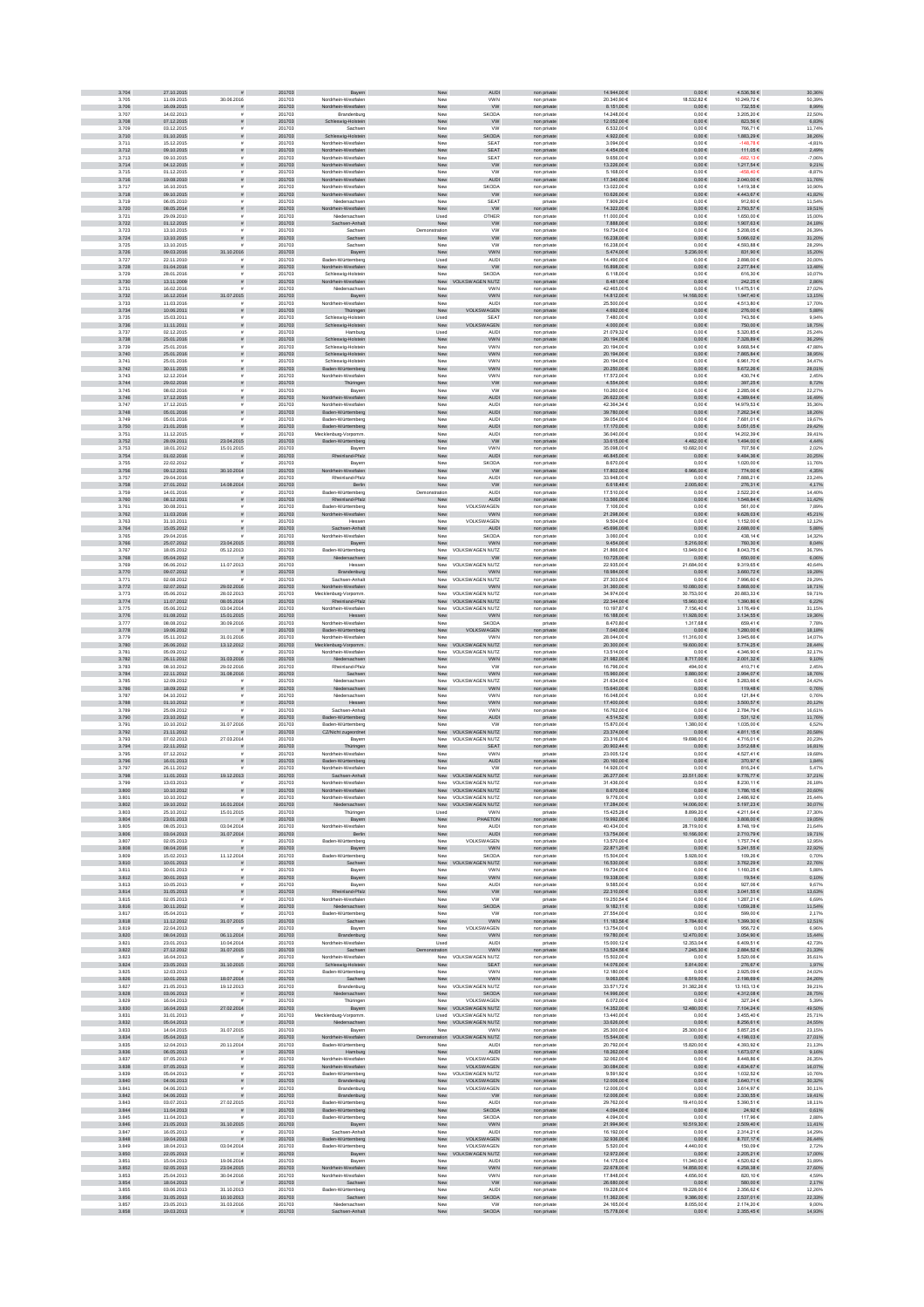| 3.859          | 23.04.2013               |                              | 201703           | Baden-Württemberg                         | New                  | <b>SKODA</b>                                         | non private                | 19.642.00 €                | 0.00E                            | 3.442.956                    | 17,53%           |
|----------------|--------------------------|------------------------------|------------------|-------------------------------------------|----------------------|------------------------------------------------------|----------------------------|----------------------------|----------------------------------|------------------------------|------------------|
| 3.860          | 22.05.2013               | 27.02.2015                   | 201703           | Hessen                                    | New                  | <b>VW</b>                                            | non private                | 18.945,00 €                | 11.788,00 €                      | 3.231,72 €                   | 17,06%           |
| 3.861          | 02.05.2013               | 08.05.2014<br>31.10.2015     | 201703           | Saarland                                  | Nev                  | <b>VW</b>                                            | non private                | 5.085,00 €                 | 2.712,00 €                       | 851,766                      | 16,75%           |
| 3.862<br>3.863 | 27.06.2013<br>26.04.2013 | 30.01.2015                   | 201703<br>201703 | Bayern<br>Bremer                          | New<br>New           | AUDI<br>AUDI                                         | non private<br>non private | 7.548,00 €<br>10.260,00 €  | $2.886,\!00$ $\in$<br>6.840,00 € | 983,76 $\in$<br>1.085,406    | 13,03%<br>10,58% |
| 3.864          | 02.10.2013               | $\tilde{\pi}$                | 201703           | Berlin                                    | New                  | <b>AUDI</b>                                          | non private                | 12.236,00 €                | $0,00 \in$                       | 1.703,06 €                   | 13,92%           |
| 3.865          | 10.04.2013               |                              | 201703           | Nordrhein-Westfalen                       | Demonstration        | VOLKSWAGEN                                           | non private                | 16.836,00 €                | $0,00 \in$                       | 4.610,856                    | 27,39%           |
| 3.866          | 14.05.2013               |                              | 201703           | Schleswig-Holstein                        | New                  | <b>VWN</b>                                           | non private                | 9.681,36 €                 | $0,00 \in$                       | 1.252,60 €                   | 12,94%           |
| 3.867<br>3.868 | 25.04.2013<br>05.09.2013 | 03.04.2014                   | 201703<br>201703 | Berlin<br>Brandenburg                     | Used<br>New          | <b>AUDI</b><br><b>SKODA</b>                          | non private                | 33.212.00 €<br>14.214,00 € | 27.436,00 €<br>$0,00 \in$        | 25.282.686<br>2.010,99 €     | 76.13%<br>14,15% |
| 3.869          | 28.03.2013               | 05.09.2013                   | 201703           | Baden-Württemberg                         | New                  | VOLKSWAGEN                                           | non private<br>non private | 14.216,76 €                | 14.216,76 €                      | 3.372,026                    | 23,72%           |
| 3.870          | 08.07.2013               |                              | 201703           | Nordrhein-Westfalen                       | New                  | VOLKSWAGEN                                           | non private                | 10.672,00 €                | $0,00 \in$                       | $1.748,04 \in$               | 16,38%           |
| 3.871          | 13.06.2013               | 13.03.2014                   | 201703           | Sachsen-Anhal                             | New                  | VOLKSWAGEN NUTZ                                      | non private                | 16.008,00 €                | 14.628,00 €                      | 5.570,436                    | 34,80%           |
| 3.872          | 23.05.2013               | $\pm$                        | 201703           | Sachsen                                   | New                  | <b>SEAT</b>                                          | non private                | 5.796,00 €                 | $0,00 \in$                       | $1.608,26 \in$               | 27,75%           |
| 3.873<br>3.874 | 28.03.2013<br>03.04.2013 | 15.01.2015<br>18.09.2014     | 201703<br>201703 | Thüringer<br>Nordrhein-Westfalen          | Nev<br>tration       | <b>VWN</b><br><b>VWN</b>                             | non private<br>non private | 13.340,00 €<br>21.537,14 € | 10.810,00 €<br>16.338,52 €       | 2.953,016<br>6.551,18€       | 22,14%<br>30,42% |
| 3.875          | 11.10.2013               | 24.07.2014                   | 201703           | Bayer                                     | Nev                  | SKODA                                                | non private                | 11,655.00 €                | 10.619.00 €                      | 3.824.316                    | 32.81%           |
| 3.876          | 19.09.2013               | 29.02.2016                   | 201703           | Schleswig-Holstein                        | New                  | <b>VWN</b>                                           | non private                | 11.908,00 €                | 6.954,00€                        | 2.407,75€                    | 20,22%           |
| 3.877          | 17.04.2013               |                              | 201703           | Nordrhein-Westfaler                       | Nev                  | <b>VW</b>                                            | private                    | 19.907,42 €                | $0{,}00 \in$                     | 3.741,816                    | 18,80%           |
| 3.878          | 22.05.2013               | 17.07.2015                   | 201703           | Brandenburg                               | New                  | VWN                                                  | non private                | 11.020,00 €                | 6.460,00 €                       | 2.790,04 €                   | 25,32%           |
| 3.879<br>3.880 | 01.07.2013<br>10.05.2013 |                              | 201703<br>201703 | Schleswig-Holstein<br>Schleswig-Holstein  | New<br>New           | VOLKSWAGEN<br><b>AUDI</b>                            | non private<br>non private | 11.776,00 €<br>25.346,00 € | $0{,}00 \in$<br>$0,00 \in$       | 1.666,356<br>4.077,03 €      | 14,15%<br>16,09% |
| 3.881          | 25.07.2013               |                              | 201703           | Nordrhein-Westfalen                       | New                  | <b>VW</b>                                            | non private                | 14.416,00 €                | $0,00 \in$                       | 788,36 €                     | 5,47%            |
| 3.882          | 26.09.2013               | 18.07.2014                   | 201703           | Berlin                                    | New                  | VOLKSWAGEN                                           | non private                | 18.262,00 €                | 15.934,65 €                      | 3.762,56 €                   | 20,60%           |
| 3.883          | 22.10.2013               | 29.02.2016                   | 201703           | Baden-Württemberg                         | Demonstration        | <b>AUDI</b>                                          | non private                | 16,605.00 €                | 7.749.00 €                       | 1.998.00 €                   | 12.03%           |
| 3.884<br>3.885 | 23.07.2013<br>27.05.2013 |                              | 201703<br>201703 | Bayern<br>Sachse                          | New<br>New           | <b>VW</b><br>VOLKSWAGEN NUTZ                         | non private<br>non privat  | 21.804,00 €<br>12.354,00 € | $0,00 \in$<br>$0,00 \in$         | 2.823,24 €<br>1.731,50       | 12,95%<br>14,02% |
| 3.886          | 13.06.2013               |                              | 201703           | Nordrhein-Westfalen                       | New                  | <b>AUDI</b>                                          | non private                | 10.074,00 €                | $0{,}00 \in$                     | 1.256,52 €                   | 12,47%           |
| 3.887          | 22.04.2013               |                              | 201703           | Baden-Württemberg                         | Nev                  | VOLKSWAGEN                                           | non private                | 12.438,86 €                | $0,00 \in$                       | 3.029,636                    | 24,36%           |
| 3.888          | 29.07.2013               |                              | 201703           | Hessen                                    | New                  | <b>VWN</b>                                           | non private                | 16.650,00 €                | $0{,}00 \in$                     | 1.574,74 €                   | 9,46%            |
| 3.889<br>3.890 | 29.04.2013<br>01.08.2013 |                              | 201703<br>201703 | Hessen<br>Westfalen                       | New                  | VOLKSWAGEN                                           | private                    | 10.514,22 €<br>24.840,00 € | $0,00 \in$<br>$0,00 \in$         | 9.970,41 €<br>911,33 €       | 94,83%           |
| 3.891          | 14.06.2013               | $\tilde{\pi}$                | 201703           | Nordrhein<br>Berlin                       | New<br>New           | <b>VWN</b><br><b>VW</b>                              | non private<br>non private | 2.376.00 €                 | 0.00E                            | 432.00 €                     | 3,67%<br>18.18%  |
| 3.892          | 24.06.2013               | 30.04.2016                   | 201703           | Nordrhein-Westfalen                       | New                  | <b>VWN</b>                                           | non private                | 18.262,00 €                | 5.558,00 €                       | 1.365,17€                    | 7,48%            |
| 3,893          | 02.05.2013               |                              | 201703           | Bayerr                                    | Nev                  | VOLKSWAGEN                                           | non private                | 13.938,00 €                | $0,00 \in$                       | 3.217,536                    | 23,08%           |
| 3.894<br>3.895 | 02.05.2013               |                              | 201703           | Hamburg                                   |                      | New VOLKSWAGEN NUTZ                                  | non private                | 16.698,00 €                | $0{,}00 \in$                     | 6.186,09 €<br>461,006        | 37,05%           |
| 3.896          | 02.05.2013<br>15.05.2013 | 31.07.2016                   | 201703<br>201703 | Nordrhein-Westfaler<br>Baden-Württemberg  | Nev                  | <b>VW</b><br>New VOLKSWAGEN NUTZ                     | non private<br>non private | 15.674,00 €<br>13.616,00 € | 461,00 €<br>$0,00 \in$           | 5.913,01 €                   | 2,94%<br>43,43%  |
| 3.897          | 01.10.2013               |                              | 201703           | Mecklenburg-Vorpomm                       | New                  | VWN                                                  | non private                | 17.296,00 €                | $0{,}00 \in$                     | 3.299,14 €                   | 19,07%           |
| 3.898          | 02.09.2013               | 12.02.2015                   | 201703           | Nordrhein-Westfalen                       | New                  | <b>AUDI</b>                                          | non private                | 31.234,00 €                | 21.728,00 €                      | 2.963,16€                    | 9,49%            |
| 3.899          | 02.09.2013               | 12.02.2015                   | 201703           | Nordrhein-Westfaler                       | New                  | ww                                                   | non private                | 9.982,00 €                 | 6.944,00 €                       | 2.340,97 €                   | 23,45%           |
| 3.900<br>3.901 | 23.07.2013<br>11.06.2013 | 17.07.2015                   | 201703<br>201703 | Thüringen<br>Nordrhein-Westfaler          | New<br>Demonstration | VAGEN<br><b>VOLKS'</b><br><b>VWN</b>                 | non private<br>non private | 12.052.00 €<br>19.872.00 € | $0,00 \in$<br>9.504.00 €         | 1.965.30 €<br>1.212.55 6     | 16,31%<br>6.10%  |
| 3.902          | 07.08.2013               | 19.03.2015                   | 201703           | Baden-Württemberg                         | New                  | <b>VWN</b>                                           | non private                | 14.400,00 €                | $9.600{,}00\in$                  | 1.727,27 €                   | 11,99%           |
| 3.903          | 08.05.2013               |                              | 201703           | Niedersachse                              | Nev                  | <b>VWN</b>                                           | non private                | 9.591,92 €                 | 0,006                            | 195,926                      | 2,04%            |
| 3.904          | 04.11.2013               |                              | 201703           | Nordrhein-Westfalen                       | New                  | <b>VWN</b>                                           | non private                | 7.700,00 €                 | $0{,}00 \in$                     | 1.822,61 €                   | 23,67%           |
| 3.905          | 30.04.2013               | 12.09.2013                   | 201703           | Nordrhein-Westfaler                       | New                  | <b>VOLKSWAGEN NUTZ</b>                               | non private                | 9.035,32 €                 | 8.838,90 €                       | 1.910,596                    | 21,15%           |
| 3.906<br>3.907 | 16.05.2013<br>16.05.2013 | 03.04.2014                   | 201703<br>201703 | Bayern<br>Baden-Württemberg               | New<br>New           | VOLKSWAGEN<br>VOLKSWAGEN                             | non private<br>non private | 17.460,00 €<br>29.026,00 € | 15.132,00 €<br>$0,00 \in$        | 2.942,77 €<br>9.940,016      | 16,85%<br>34,25% |
| 3.908          | 17.05.2013               | $\tilde{\pi}$                | 201703           | Baden-Württemberg                         | New                  | <b>AUDI</b>                                          | non private                | 25.575.54 €                | $0{,}00 \in$                     | 4.431,57 €                   | 17,33%           |
| 3.909          | 07.05.2013               | 17.07.2015                   | 201703           | Baden-Württemberg                         | New                  | <b>VWN</b>                                           | non private                | 24.650.00 €                | 14.025.00 €                      | 3.409.866                    | 13.83%           |
| 3.910          | 03.05.2013               | 30.01.2014                   | 201703           | Nordrhein-Westfalen                       | New                  | AUDI                                                 | non private                | 19.826,00 €                | 17.671,00 €                      | 2.278,96 €                   | 11,49%           |
| 3.911          | 16.05.2013               |                              | 201703           | Baden-Württemberg                         | Nev                  | VOLKSWAGEN                                           | non private                | 8.602,00 €                 | 0,00€                            | 2.424,85 €                   | 28,19%           |
| 3.912<br>3.913 | 04.09.2013<br>29.07.2013 | 05.03.2015                   | 201703<br>201703 | in-Westfalen<br>Bayerr                    | New<br>New           | <b>VW</b><br><b>VWN</b>                              | non private<br>non private | 9.706,00 €<br>12.934,00 €  | $0{,}00 \in$<br>9.589,00 €       | 1.681,39 €<br>5.683,066      | 17,32%<br>43,94% |
| 3.914          | 29.07.2013               | 05.03.2015                   | 201703           | Bayern                                    | New                  | <b>VWN</b>                                           | non private                | 12.934,00 €                | 9.589,00 €                       | 5.241,34 €                   | 40,52%           |
| 3.915          | 18.07.2013               |                              | 201703           | Schleswig-Holstein                        | New                  | ww                                                   | non private                | 16.060,00 €                | $0,00 \in$                       | 2.402,866                    | 14,96%           |
| 3.916          | 16.05.2013               |                              | 201703           | Baden-Württemberg                         | New                  | <b>SKODA</b>                                         | non private                | 11.684.00 €                | $0,00 \in$                       | 1.084.82 €                   | 9,28%            |
| 3.917          | 01.08.2013               | 27.02.2014                   | 201703           | Nordrhein-Westfaler                       |                      | New VOLKSWAGEN NUTZ<br><b>SKODA</b>                  | non private                | 20.295.00 €                | 19.844,00 €                      | 5.362.286                    | 26.42%           |
| 3.918<br>3.919 | 28.06.2013<br>05.09.2013 |                              | 201703<br>201703 | Bayern<br>Rheinland-Pfalz                 | New<br>Nev           | AUDI                                                 | non private<br>non private | 7.998,00 €<br>33.350,00 €  | $0{,}00 \in$<br>$0{,}00 \in$     | $1.535,49 \in$<br>8.660,586  | 19,20%<br>25,97% |
| 3.920          | 19.08.2013               |                              | 201703           | Brandenburg                               | New                  | <b>SKODA</b>                                         | non private                | 18.315,00 €                | $0{,}00 \in$                     | 2.718,65 €                   | 14,84%           |
| 3.921          | 10.07.2013               | 05.03.2015                   | 201703           | Bayerr                                    | Nev                  | <b>VWN</b>                                           | non private                | 13.846,00 €                | 9.331,00 €                       | 3.878,236                    | 28,01%           |
| 3.922          | 29.05.2013               | 31.07.2014                   | 201703           | Nordrhein-Westfalen                       | ration               | VOLKSWAGEN                                           | non private                | 13.202,00 €                | 10.045,00 €                      | 2.455,74 €                   | 18,60%           |
| 3.923<br>3.924 | 02.12.2013<br>10.06.2013 | 18.07.2014                   | 201703<br>201703 | Hamburg<br>Sachsen                        | New<br>New           | VW<br>VWN                                            | non private<br>non private | 12.735,00 €<br>18.952.00 € | $0,00 \in$<br>15.244,00 €        | 4.416,856<br>5.208,36 €      | 34,68%<br>27,48% |
| 3.925          | 15.08.2013               | 30.09.2015                   | 201703           | Brandenburg                               | New                  | <b>VW</b>                                            | non private                | 21.105.00 €                | 11.256,00 €                      | 1.681.666                    | 7.97%            |
| 3.926          | 02.08.2013               | $\bar{\pi}$                  | 201703           | Baden-Württemberg                         | New                  | VOLKSWAGEN                                           | non private                | 19.080,00 €                | $0,00 \in$                       | $3.023,75 \in$               | 15,85%           |
| 3.927          | 02.09.2013               |                              | 201703           | Baden-Württemberg                         | Nev                  | VOLKSWAGEN                                           | non private                | 19.872,00 €                | $0,00 \in$                       | 5.135,856                    | 25,84%           |
| 3.928<br>3.929 | 06.06.2013<br>07.06.2013 |                              | 201703<br>201703 | Nordrhein-Westfalen                       | New                  | VOLKSWAGEN NUTZ                                      | non private                | 16.560,00 €<br>10.350,00 € | $0{,}00 \in$                     | 5.127,57 €<br>1.192,386      | 30,96%<br>11,52% |
| 3.930          | 02.07.2013               | 31.07.2014                   | 201703           | Niedersachser<br>ein-Westfalen            | ration               | Used VOLKSWAGEN NUTZ<br>VOLKSWAGEN                   | non private<br>non private | 12.742,00 €                | $0{,}00 \in$<br>10.249,00 €      | 3.657,95€                    | 28,71%           |
| 3.931          | 02.09.2013               |                              | 201703           | Hessen                                    | New                  | AUDI                                                 | non private                | 10.880,00 €                | $0,00 \in$                       | 11,37 €                      | 0,10%            |
| 3.932          | 12.09.2013               |                              | 201703           | Hessen                                    | New                  | <b>VW</b>                                            | non private                | 13.018,00 €                | $0,00 \in$                       | 2.811,39 €                   | 21,60%           |
| 3.933          | 10.06.2013               |                              | 201703           | Nordrhein-Westfaler                       | New                  | <b>SEAT</b>                                          | private                    | 7.164.74€                  | 0.00E                            | 3.401.186                    | 47.47%           |
| 3.934<br>3.935 | 23.08.2013<br>23.08.2013 |                              | 201703<br>201703 | Nordrhein-Westfalen<br>Nordrhein-Westfale | New                  | New VOLKSWAGEN NUTZ<br>VOLKSWAGEN NUTZ               | non private<br>non private | 14.147,00 €<br>14.476,00 € | $0,00 \in$<br>$0{,}00 \in$       | 4.088,22 €<br>4.749,69 €     | 28,90%<br>32,81% |
| 3.936          | 04.09.2013               | 30.11.2015                   | 201703           | Bayern                                    | New                  | <b>VWN</b>                                           | non private                | 17.805,42 €                | 10.744,65 €                      | 595,57 $\in$                 | 3,34%            |
| 3.937          | 27.09.2013               |                              | 201703           | Bayerr                                    | Nev                  | <b>SKODA</b>                                         | non private                | 16.238,00 €                | $0,00 \in$                       | 1.666,816                    | 10,26%           |
| 3.938          | 14.06.2013               |                              | 201703           | Nordrhein-Westfalen                       | Used                 | VOLKSWAGEN                                           | non private                | 10.212,00 €                | $0{,}00 \in$                     | $3.181,82 \in$               | 31,16%           |
| 3.939          | 24.07.2013               | 31.10.2015                   | 201703           | Hamburg                                   | New                  | <b>AUDI</b>                                          | non private                | 12.980,00 €                | 7.965,00 €                       | 3.093,186                    | 23,83%           |
| 3.940<br>3.941 | 03.07.2013<br>26.06.2013 | 31.10.2015<br>27.03.2014     | 201703<br>201703 | Bayern<br>Niedersachser                   | tration              | <b>VWN</b><br>New VOLKSWAGEN NUTZ                    | non private<br>non private | 16.646,00 €<br>16.376.00 € | 10.332,00 €<br>14.240.00 €       | 730,91€<br>10.052.17€        | 4,39%<br>61.38%  |
| 3.942          | 24.09.2013               | 24.07.2014                   | 201703           | Brandenburg                               | New                  | <b>VWN</b>                                           | non private                | 19.604,00 €                | 15.886,00 €                      | 915,96€                      | 4,67%            |
| 3.943          | 02.09.2013               | 31.01.2016                   | 201703           | Bremer                                    | Nev                  | <b>VWN</b>                                           | non private                | 20.792,00 €                | 9.492,00 €                       | 5.395,346                    | 25,95%           |
| 3.944          | 27.06.2013               | 15.05.2014                   | 201703           | rsachsen                                  | ration               | VWN                                                  | non private                | 42.177,00 €                | 38.869,00 €                      | 18.415,41 €                  | 43,66%           |
| 3.945          | 19.09.2013               |                              | 201703           | Schleswig-Holstein                        |                      | New VOLKSWAGEN NUTZ                                  | non private                | 13.248,00 €                | $0{,}00 \in$                     | 3.155,036                    | 23,82%           |
| 3.946<br>3.947 | 19.07.2013<br>10.09.2013 | 11.12.2014                   | 201703<br>201703 | Bayern<br>Nordrhein-Westfaler             | Used                 | <b>VWN</b><br>New VOLKSWAGEN NUTZ                    | non private<br>non private | 20.332,92 €<br>10.887,00 € | 14.144,64 €<br>$0,00 \in$        | 6.621,82 €<br>2.900,04 6     | 32,57%<br>26,64% |
| 3.948          | 09.07.2013               |                              | 201703           | Saarland                                  | tration              | <b>SEAT</b>                                          | non private                | 9.890,00 €                 | $0,00 \in$                       | 1.588,14 €                   | 16,06%           |
| 3.949          | 01.11.2013               |                              | 201703           | Thüringer                                 | Nev                  | <b>VWN</b>                                           | non private                | 15,318.00 €                | 0.00E                            | 5.009.04 6                   | 32.70%           |
| 3.950          | 16.07.2013               | 08.05.2014                   | 201703           | Hessen                                    | New                  | <b>VOLKSWAGEN NUTZ</b>                               | non private                | 17.480,92 €                | 15.200,80 €                      | 6.662,69 €                   | 38,11%           |
| 3.951<br>3.952 | 07.11.2013<br>16.07.2013 | 28.05.2015<br>29.02.2016     | 201703<br>201703 | Niedersachse<br>Nordrhein-Westfalen       | Nev<br>New           | SEAT<br><b>VWN</b>                                   | non privat<br>non private  | 8.189,38 €<br>11.408,00 €  | 5.518,93 €<br>4.712,00 €         | 351.88<br>1.972,11 €         | 4,30%<br>17,29%  |
| 3.953          | 06.09.2013               | 27.11.2014                   | 201703           | Nordrhein-Westfaler                       | Nev                  | VW                                                   | non private                | 15.030,00 €                | 11.690,00 €                      | 3.066,476                    | 20,40%           |
| 3.954          | 09.12.2013               |                              | 201703           |                                           | New                  | VWN                                                  | non private                | 16.269,00 €                | $0,00 \in$                       | 915,61 €                     | 5,63%            |
| 3.955          | 18.07.2013               | 19.12.2013                   | 201703           | Baden-Württemberg                         | New                  | VOLKSWAGEN                                           | non private                | 20.318,20 €                | 20.318,20 €                      | 7.137,15€                    | 35,13%           |
| 3.956          | 02.10.2013               | $\tilde{\pi}$                | 201703           | Niedersachsen                             | New                  | <b>VWN</b>                                           | non private                | 12.675,00 €                | $0,00 \in$                       | 325,00 €                     | 2,56%            |
| 3.957<br>3.958 | 24.07.2013<br>13.08.2013 | $\tilde{\pi}$                | 201703<br>201703 | Baden-Württemberg<br>Berlin               | Demonstration<br>New | <b>VW</b><br><b>VW</b>                               | non private                | 14.490.00 €<br>16.830,00 € | 0.00E<br>$0,00 \in$              | 3.769.65 €<br>2.285,03€      | 26.02%<br>13,58% |
| 3.959          | 19.07.2013               |                              | 201703           | Rheinland-Pfalz                           |                      | Demonstration VOLKSWAGEN NUTZ                        | non private<br>non private | 22.880,00 €                | $0,00 \in$                       | 8.451,61 €                   | 36.94%           |
| 3.960          | 23.07.2013               | 05.03.2015                   | 201703           | ordrhein-Westfalen                        | Demonstration        | <b>VWN</b>                                           | non private                | 17.028,00 €                | 12.384,00 €                      | $7.546,85 \in$               | 44,32%           |
| 3.961          | 18.09.2013               | 28.05.2015                   | 201703           | Hamburg                                   | Nev                  | VW<br>New VOLKSWAGEN NUTZ                            | non private                | 13.064,00 €                | 8.236,00 €                       | 3.245,62 €                   | 24,84%           |
| 3.962<br>3.963 | 24.07.2013<br>31.07.2013 | 13.03.2014<br>13.03.2014     | 201703<br>201703 | Bayern                                    |                      | VOLKSWAGEN NUTZ                                      | non private                | 31.558,05 €<br>30.609,00 € | 30.450,75 €<br>29.535,00 €       | 13.103,39 €<br>15.210,21 €   | 41,52%<br>49,69% |
| 3.964          | 07.08.2013               | 20.03.2014                   | 201703           | Bayern<br>en-Württemberg                  | New                  | New VOLKSWAGEN NUTZ                                  | non private<br>non private | 13.365,00 €                | 12.771,00 €                      | 11.687,06 €                  | 87,45%           |
| 3.965          | 01.08.2013               | 03.04.2014                   | 201703           | Hessen                                    | New                  | VOLKSWAGEN                                           | non private                | 12.960,00 €                | 12.096,00 €                      | 3.835,126                    | 29,59%           |
| 3.966          | 01.08.2013               | $\tilde{\pi}$                | 201703           | Niedersachsen                             |                      | New VOLKSWAGEN NUTZ                                  | non private                | 15.410.70 €                | $0,00 \in$                       | 4.443.37 €                   | 28,83%           |
| 3.967<br>3.968 | 07.08.2013<br>31.07.2013 | 31.10.2015                   | 201703<br>201703 | Sachsen-Anhalt<br>Baden-Württemberg       | New<br>tration       | VOLKSWAGEN<br><b>VWN</b>                             | non private<br>non private | 17.640.00 €<br>15.752,00 € | $0.00 \in$<br>$7.876{,}00 \in$   | 4.997.42 €<br>$2.874,96 \in$ | 28.33%<br>18,25% |
| 3.969          | 05.08.2013               | 30.05.2014                   | 201703           | Baden-Württemberg                         | Nev                  | VOLKSWAGEN                                           | non private                | 18.612,00 €                | 17.343,00 €                      | 3.236,70                     | 17,39%           |
| 3.970          | 06.11.2013               |                              | 201703           | Thüringen                                 | New                  | VOLKSWAGEN                                           | non private                | 17.986,00 €                | $0,00 \in$                       | 2.577,67 €                   | 14,33%           |
| 3.971          | 28.11.2013               | 08.05.2014                   | 201703           | Mecklenburg-Vorpomm                       | New                  | VOLKSWAGEN NUTZ                                      | non private                | 23.092,00 €                | 22.088,00 €                      | 5.374,766                    | 23,28%           |
| 3.972<br>3.973 | 14.11.2013<br>15.08.2013 | $\tilde{\pi}$                | 201703<br>201703 | Bremen<br>Rheinland-Pfalz                 |                      | New VOLKSWAGEN NUTZ<br>Demonstration VOLKSWAGEN NUTZ | non private<br>non private | 11.396,00 €<br>14.355,00 € | $0,00 \in$<br>$0,00 \in$         | 2.485,99 €<br>6.893,266      | 21,81%<br>48,02% |
| 3.974          | 12.12.2013               |                              | 201703           | Nordrhein-Westfalen                       | New                  | <b>AUDI</b>                                          | non private                | 32.403.00 €                | $0,00 \in$                       | 6.172,00 €                   | 19,05%           |
| 3.975          | 11.12.2013               | 04.06.2015                   | 201703           | Hessen                                    | New                  | <b>AUDI</b>                                          | non private                | 36,585.00 €                | 26.016.00 €                      | 2.453.91 €                   | 6.71%            |
| 3.976          | 31.10.2013               | 25.09.2014                   | 201703           | Hessen                                    | ${\sf New}$          | VOLKSWAGEN NUTZ                                      | non private                | 18.560,00 €                | 16.000,00 €                      | 2.387,56 €                   | 12,86%           |
| 3.977          | 11.10.2013               |                              | 201703           | Baden-Württemberg                         | Nev                  | <b>SKODA</b>                                         | non private                | 11.356,00 €                | $0,00 \in$                       | 131,65 €                     | 1,16%            |
| 3.978<br>3.979 | 20.08.2013<br>14.08.2013 | 30.09.2015<br>30.01.2015     | 201703<br>201703 | Sachsen<br>Nordrhein-Westfalen            | New<br>New           | <b>VW</b><br>VWN                                     | non private<br>non private | 6.660,00 €<br>11.520,00 €  | 3.996,00 €<br>8.192,00 €         | 858,65€<br>3.205,11 €        | 12,89%<br>27,82% |
| 3.980          | 08.11.2013               | 30.09.2015                   | 201703           | Nordrhein-Westfalen                       | New                  | <b>VW</b>                                            | non private                | 19.504,00 €                | 12.720,00 €                      | 2.120,00 €                   | 10,87%           |
| 3.981          | 26.09.2013               | 24.04.2014                   | 201703           | Mecklenburg-Vorpomm.                      | New                  | SKODA                                                | non private                | 14.092,00 €                | 13.008,00 €                      | 600,72€                      | 4,26%            |
| 3.982          | 13.11.2013               | 重                            | 201703           | Schleswig-Holstein                        | New                  | <b>VWN</b>                                           | non private                | 22.848.00 €                | $0.00 \in$                       | 4.633.31 €                   | 20,28%           |
| 3.983<br>3.984 | 29.08.2013<br>23.10.2013 | 26.06.2014<br>30.11.2015     | 201703<br>201703 | Berlin<br>Saarland                        |                      | New VOLKSWAGEN NUTZ                                  | non private                | 16,830.00 €<br>18.855,00 € | 15.708.00 €<br>12.151,00 €       | 5.572.59 6<br>3.529,35 €     | 33.11%           |
| 3.985          | 03.12.2013               | 23.04.2015                   | 201703           | Mecklenburg-Vorpomm                       | ration<br>Nev        | <b>VWN</b><br>AUDI                                   | non private<br>non private | 23.760,00 €                | 17.424,00 €                      | 3.978,456                    | 18,72%<br>16,74% |
| 3.986          | 26.11.2013               | $\tilde{\pi}$                | 201703           | Hessen                                    | New                  | <b>AUDI</b>                                          | non private                | 33.028,00 €                | $0,00 \in$                       | 6.808,00 €                   | 20,61%           |
| 3.987          | 03.01.2014               |                              | 201703           | Niedersachser                             | Nev                  | VWN                                                  | non private                | 16.966,00 €                | $0{,}00 \in$                     | 2.047,186                    | 12,07%           |
| 3.988          | 04.12.2013               | 31.08.2015                   | 201703           | Nordrhein-Westfalen                       | New                  | <b>AUDI</b>                                          | non private                | 25.425,00 €                | 16.385,00 €                      | 7.359,37 €                   | 28,95%           |
| 3.989<br>3,990 | 28.03.2014<br>16.01.2014 | 31.12.2015                   | 201703<br>201703 | Bayern                                    | New                  | <b>SKODA</b><br><b>VW</b>                            | non private                | 15.946,00 €<br>5.040.00 €  | $0,00 \in$<br>2.520,00 €         | 1.407,00 €                   | 8,82%<br>19,02%  |
| 3.991          | 12.12.2013               |                              | 201703           | Niedersachsen<br>Bayern                   | New<br>New           | <b>VW</b>                                            | non private<br>non private | 8.217.00 €                 | $0.00 \in$                       | 958,81€<br>369.71€           | 4.50%            |
| 3.992          | 20.12.2013               | $\tilde{\pi}$                | 201703           | Bayern                                    | New                  | ${\sf VW}$                                           | non private                | 8.217,00 €                 | $0{,}00 \in$                     | 264,56 €                     | 3,22%            |
| 3.993          | 20.12.2013               |                              | 201703           | Bayerr                                    | Nev                  | <b>VW</b>                                            | non private                | 8.217,00 €                 | $0,00 \in$                       | 176,32 €                     | 2,15%            |
| 3.994          | 20.12.2013               | $\tilde{\pi}$                | 201703           | Bayern                                    | ${\sf New}$          | ${\tt VW}$                                           | non private                | 8.217,00 €                 | $0{,}00 \in$                     | 421,80 €                     | 5,13%            |
| 3.995<br>3.996 | 12.12.2013<br>12.12.2013 |                              | 201703<br>201703 | Bayern<br>Bayern                          | New<br>New           | <b>VW</b><br>${\tt VW}$                              | non private<br>non private | 8.217,00 €<br>8.217,00 €   | 0,00 €<br>$0,00 \in$             | 485,466<br>520,18€           | 5,91%<br>6,33%   |
| 3.997          | 12.12.2013               |                              | 201703           | Bayern                                    | New                  | <b>VW</b>                                            | non private                | 8.217,00 €                 | $0,00 \in$                       | 381,296                      | 4,64%            |
| 3.998          | 06.12.2013               |                              | 201703           | Niedersachsen                             | New                  | VOLKSWAGEN                                           | non private                | 20.700,00 €                | $0,00 \in$                       | 3.953,93 €                   | 19,10%           |
| 3,999          | 10.09.2013               | 13.03.2014                   | 201703           | Sachsen-Anhalt                            |                      | New VOLKSWAGEN NUTZ                                  | non private                | 17.342.00 €                | 16.744.00 €                      | 4.241.646                    | 24.46%           |
| 4.000          | 15.11.2013<br>15.10.2013 | 21.05.2015                   | 201703<br>201703 | Schleswig-Holstein                        | New<br>Nev           | <b>VWN</b>                                           | non private                | 23.142,00 €                | 17.157,00 €                      | 6.503,72 €<br>4.127,716      | 28,10%<br>11,59% |
| 4.001<br>4.002 | 09.01.2014               |                              | 201703           | Nordrhein-Westfaler<br>Brandenburg        | New                  | AUDI<br>VWN                                          | non privat<br>non private  | 35.604,00 €<br>25.462,00 € | $0,00 \in$<br>$0{,}00 \in$       | 7.867,50 $\in$               | 30,90%           |
| 4.003          | 20.11.2013               |                              | 201703           | Rheinland-Pfalz                           | Nev                  | AUDI                                                 | non private                | 7.412,00 €                 | $0,00 \in$                       | 872,00 €                     | 11,76%           |
| 4.004          | 19.09.2013               | 06.02.2014                   | 201703           | Sachsen                                   |                      | New VOLKSWAGEN NUTZ                                  | non private                | 18.096,00 $\in$            | 15.288,00 €                      | 383,26 €                     | 2,12%            |
|                | 11.11.2013               |                              | 201703           | Nordrhein-Westfalen                       |                      | New VOLKSWAGEN NUTZ                                  | non private                | 30.800,00 €                | $0,00 \in$                       | 15.360,99 6                  | 49,87%<br>54,13% |
| 4.005          |                          |                              |                  |                                           |                      |                                                      |                            |                            |                                  |                              |                  |
| 4.006          | 20.09.2013               | 21.08.2014                   | 201703           | Rheinland-Pfalz                           |                      | New VOLKSWAGEN NUTZ                                  | non private                | 26.128,00 €                | 22.152,00 €                      | 14.142,13 €                  |                  |
| 4.007<br>4.008 | 24.09.2013<br>03.12.2013 | 30.01.2014<br>- 章            | 201703<br>201703 | Nordrhein-Westfaler                       | New                  | New VOLKSWAGEN NUTZ<br><b>VW</b>                     | non private                | 12.934.00 €<br>8.514,00 €  | 12.934.00 €<br>$0,00 \in$        | 2.215.226<br>546,54 €        | 17.13%<br>6,42%  |
| 4.009          | 18.11.2013               | 12.02.2015                   | 201703           | Nordrhein-Westfalen<br>Niedersachser      | Nev                  | <b>VW</b>                                            | non private<br>non private | 13.478,00 €                | 9.962,00 €                       | 2.041,00 €                   | 15,14%           |
| 4.010          | 05.06.2014               | $\tilde{\pi}$                | 201703           | Baden-Württemberg                         | New                  | <b>VW</b>                                            | non private                | 12.002,00 €                | $0{,}00 \in$                     | $1.492,87 \in$               | 12,44%           |
| 4.011          | 05.06.2014               |                              | 201703           | Baden-Württemberg                         | New                  | <b>VW</b>                                            | non private                | 13.294,00 €                | $0,00\in$                        | 1.340,95 €                   | 10,09%           |
| 4.012<br>4.013 | 15.10.2013<br>26.09.2013 | $\tilde{\pi}$<br>$\bar{\pi}$ | 201703<br>201703 | Niedersachsen<br>Baden-Württemberg        | New<br>New           | ${\tt VW}$<br><b>VW</b>                              | non private<br>non private | 6.302,00 €<br>8.556,00 €   | $0,00 \in$<br>$0,00 \in$         | 669,25€<br>345,89 €          | 10,62%<br>4,04%  |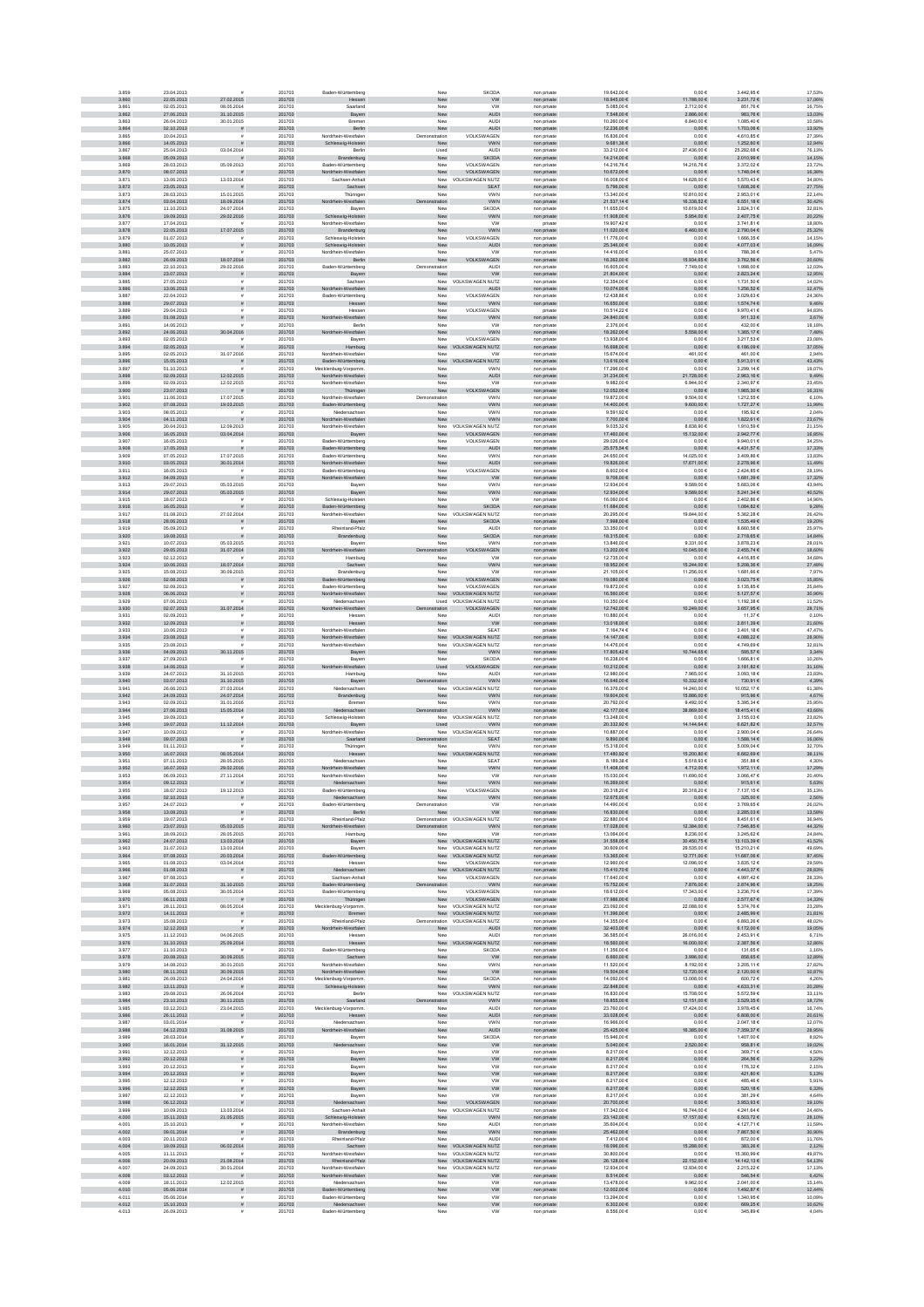| 4.014          | 02.12.2013               |                                       | 201703           | Nordrhein-Westfalen                        | New                  | VOLKSWAGEN                           | non private                | 15.570,00 €                | $0,00 \in$                      | 1.866,17€                   | 11,99%           |
|----------------|--------------------------|---------------------------------------|------------------|--------------------------------------------|----------------------|--------------------------------------|----------------------------|----------------------------|---------------------------------|-----------------------------|------------------|
| 4.015          | 30.09.2013               | 31.03.2016                            | 201703           | Schleswig-Holstein                         | New                  | SKODA                                | non private                | 4.189,68 €                 | 888,72€                         | 253,926                     | 6,06%            |
| 4.016          | 14.05.2014               |                                       | 201703           | Hamburg                                    | New                  | <b>AUDI</b>                          | non private                | 31.552.00 €                | $0,00 \in$                      | 6.682.90 €                  | 21,18%           |
| 4.017<br>4.018 | 28.02.2014               |                                       | 201703           | Nordrhein-Westfaler                        | New                  | <b>AUDI</b>                          | non private                | 26.404.00 €                | $0.00 \in$                      | 4.475.986                   | 16.95%           |
| 4.019          | 19.02.2014<br>09.10.2013 | 31.01.2016                            | 201703<br>201703 | Baden-Württemberg<br>Niedersachse          | New<br>Nev           | <b>VWN</b><br><b>VW</b>              | non private<br>non privat  | 41.814,00 €<br>7.222,00 €  | $0{,}00 \in$<br>3.454,00 €      | 13.719,16 €<br>825,816      | 32,81%<br>11,43% |
| 4.020          | 05.03.2014               | 15.01.2015                            | 201703           | hein-Westfalen                             | New                  | <b>VW</b>                            | non private                | 3.128,00 €                 | 2.484,00 €                      | 873,97€                     | 27,94%           |
| 4.021          | 01.04.2014               |                                       | 201703           | Hessen                                     | New                  | AUDI                                 | non private                | 15.543,00 €                | $0,00 \in$                      | 3.319,00 €                  | 21,35%           |
| 4.022          | 27.01.2014               | $\tilde{\pi}$                         | 201703           | Bayern                                     | New                  | <b>VW</b>                            | non private                | 14.960,00 €                | $0,00 \in$                      | 552,92€                     | 3,70%            |
| 4.023<br>4.024 | 07.01.2014<br>18.12.2013 | $\mathbf{r}$                          | 201703<br>201703 | Bayern                                     |                      | New VOLKSWAGEN NUTZ<br><b>VW</b>     | non private                | 15.502,00 €<br>11.550,00 € | $0,00 \in$<br>$0,00 \in$        | 4.886,246<br>350,00 €       | 31,52%           |
| 4.025          | 07.01.2014               | $\tilde{\pi}$                         | 201703           | Bayern<br>Nordrhein-Westfalen              | New                  | New VOLKSWAGEN NUTZ                  | non private<br>non private | 31.842.00 €                | $0.00 \in$                      | 11.161.016                  | 3,03%<br>35.05%  |
| 4.026          | 17.01.2014               | 30.11.2015                            | 201703           | Schleswig-Holstein                         | New                  | <b>VWN</b>                           | non private                | 21.298,00 €                | 12.501,00 €                     | 3.457,13 €                  | 16,23%           |
| 4.027          | 18.12.2013               | 05.03.2015                            | 201703           | Bayerr                                     | New                  | <b>VWN</b>                           | non private                | 17.460,00 €                | 13.968,00 €                     | 12.988,76 €                 | 74,39%           |
| 4.028          | 20.12.2013               | 04.09.2014                            | 201703           | Nordrhein-Westfalen                        | tration              | <b>AUDI</b>                          | non private                | 59.200,00 €                | 53.650,00 €                     | 9.993,65€                   | 16,88%           |
| 4.029          | 07.11.2013               | 04.09.2014                            | 201703           | Nordrhein-Westfalen                        | New                  | AUDI                                 | non private                | 59.200,00 €                | 51.800,00 €                     | 9.241,566                   | 15,61%           |
| 4.030<br>4.031 | 10.03.2014<br>03.01.2014 | 30.06.2016                            | 201703<br>201703 | Baden-Württemberg<br>Nordrhein-Westfalen   | New<br>New           | <b>VW</b><br><b>VW</b>               | non private<br>non private | 11.526,00 €<br>10.212,00 € | $0,00 \in$<br>4.440,00 €        | 678,00 €<br>1.384,52 €      | 5,88%<br>13,56%  |
| 4.032          | 03.01.2014               | 30.06.2016                            | 201703           | Nordrhein-Westfalen                        | New                  | <b>VW</b>                            | non private                | 9.982,00 €                 | 4.340,00 €                      | 1.610,00 €                  | 16,13%           |
| 4.033          | 05.11.2013               | 15.05.2014                            | 201703           | Brandenburg                                |                      | Demonstration VOLKSWAGEN NUTZ        | non private                | 15,410.00 €                | 14.740,00 €                     | 4.152.536                   | 26.95%           |
| 4.034          | 05.11.2013               | 15.05.2014                            | 201703           | Brandenburg                                |                      | Demonstration VOLKSWAGEN NUTZ        | non private                | 8.924,00 €                 | $8.536{,}00 \in$                | 2.931,92 €                  | 32,85%           |
| 4.035          | 19.12.2013               |                                       | 201703           | Rheinland-Pfalz                            | Nev                  | VOLKSWAGEN                           | non private                | 20.160,90 €                | $0,00 \in$                      | 5.584,256                   | 27,70%           |
| 4.036<br>4.037 | 15.04.2014<br>17.02.2014 | 31.01.2016                            | 201703<br>201703 | Brandenburg<br>Baden-Württemberg           | New<br>New           | <b>SKODA</b><br>AUDI                 | non private                | 14.784,00 €<br>25.898,00 € | $8.064,00 \in$                  | 2.538,33 €<br>3.781,196     | 17,17%<br>14,60% |
| 4.038          | 02.01.2014               | 11.12.2014                            | 201703           | Baden-Württemberg                          | New                  | <b>VW</b>                            | non private<br>non private | 14.306,00 €                | $0,00 \in$<br>12.440,00 €       | $6.078,92 \in$              | 42,49%           |
| 4.039          | 19.11.2013               | 11.12.2014                            | 201703           | Bayern                                     | Used                 | <b>VWN</b>                           | non private                | 21.895,08 €                | 17.611,26 €                     | 7.292,42 €                  | 33,31%           |
| 4.040          | 01.11.2013               | 28.05.2015                            | 201703           | Schleswig-Holstein                         | New                  | <b>SONSTIGES</b>                     | non private                | 24.702,00 €                | 16.647,00 €                     | 9.160,26€                   | 37,08%           |
| 4.041          | 01.11.2013               | 28.05.2015                            | 201703           | Schleswig-Holstein                         | New                  | SONSTIGES                            | non private                | 24.012,00 €                | 16.182,00 €                     | 7.913.096                   | 32.95%           |
| 4.042<br>4.043 | 06.11.2013<br>28.10.2013 | 31.07.2016<br>31.08.2015              | 201703<br>201703 | Vordrhein-Westfalen<br>Nordrhein-Westfaler | New<br>New           | <b>VW</b><br><b>VW</b>               | non private<br>non private | 14.904,00 €<br>9.062,00 €  | $5.184,\!00€$<br>5.319,00 €     | $1.336,16 \in$<br>1.683,936 | 8,97%<br>18,58%  |
| 4.044          | 16.04.2014               | 30.09.2016                            | 201703           | Bayern                                     | New                  | <b>AUDI</b>                          | non private                | 16.335,00 €                | 3.960,00 €                      | 1.610,80 €                  | 9,86%            |
| 4.045          | 31.01.2014               |                                       | 201703           | Nordrhein-Westfalen                        | New                  | VWN                                  | non private                | 16.932,00 €                | $0{,}00 \in$                    | 1.388,90 €                  | 8,20%            |
| 4.046          | 31.01.2014               | $\overline{z}$                        | 201703           | Nordrhein-Westfalen                        | New                  | <b>VWN</b>                           | non private                | 19.320,00 €                | $0,00 \in$                      | 3.776,62 €                  | 19,55%           |
| 4.047          | 11.04.2014               |                                       | 201703           | Hamburg                                    | New                  | <b>VW</b>                            | non private                | 17.985,00 €<br>25.432.00 € | 0,00 €                          | 1.971,276                   | 10,96%           |
| 4.048<br>4.049 | 11.11.2013<br>05.12.2013 | 31.12.2015                            | 201703<br>201703 | Nordrhein-Westfalen<br>Hesser              | New<br>New           | <b>AUDI</b><br><b>VWN</b>            | non private<br>non private | 19.755.00 €                | $0,00 \in$<br>10.975.00 €       | 7.897,75€<br>3.435.266      | 31,05%<br>17.39% |
| 4.050          | 03.04.2014               |                                       | 201703           | Niedersachsen                              | New                  | <b>AUDI</b>                          | non private                | 16.896,00 €                | $0,00 \in$                      | 2.437,01 €                  | 14,42%           |
| 4.051          | 09.01.2014               | 16.04.2015                            | 201703           | Sachse                                     | New                  | SEAT                                 | non privat                 | 10.212,00 €                | 7.770,00 €                      | 3.057,486                   | 29,94%           |
| 4.062          | 20.12.2013               | 29.02.2016                            | 201703           | Hessen                                     | tration              | <b>AUDI</b>                          | non private                | 5.588,00 €                 | 2.921,00 €                      | $1.321,37 \in$              | 23,65%           |
| 4.053<br>4.054 | 18.12.2013               | $\tilde{\pi}$                         | 201703           | Nordrhein-Westfalen                        |                      | New VOLKSWAGEN NUTZ                  | non private                | 11.520,00 €                | $0,00 \in$                      | 2.945,316                   | 25,57%           |
| 4.055          | 25.11.2013<br>17.04.2014 |                                       | 201703<br>201703 | Hessen<br>Sachsen-Anhalt                   | New                  | New VOLKSWAGEN NUTZ<br><b>VW</b>     | non private<br>non private | 11.352,00 €<br>13.185,00 € | $0{,}00 \in$<br>$0,00 \in$      | 1.474,17 €<br>3.743,70 €    | 12,99%<br>28,39% |
| 4.056          | 22.01.2014               |                                       | 201703           | Sachsen                                    | New                  | VOLKSWAGEN                           | non private                | 11.914,00 €                | $0{,}00 \in$                    | 710,21€                     | 5,96%            |
| 4.057          | 11.11.2013               | 25.09.2014                            | 201703           | Brandenburg                                | New                  | <b>VW</b>                            | non private                | 22.126.00 €                | 18.759.00 €                     | 8.459.436                   | 38.23%           |
| 4.058          | 14.11.2013               | $\mathbf{r}$                          | 201703           | Thüringen                                  | New                  | VOLKSWAGEN                           | non private                | 17.204,00 €                | $0,00 \in$                      | 2.815,06 €                  | 16,36%           |
| 4.059<br>4.060 | 11.06.2014<br>25.03.2014 |                                       | 201703<br>201703 | Berlin<br>sin-Westfalen                    | New<br>New           | <b>AUDI</b><br>AUDI                  | non private<br>non private | 21.046,00 €<br>10.395,00 € | $0,00 \in$<br>$0{,}00 \in$      | 1.608,98 €<br>905,75 $\in$  | 7,65%<br>8,71%   |
| 4.061          | 13.03.2014               | 12.02.2015                            | 201703           | Nordrhein-Westfalen                        | New                  | VW                                   | non private                | 12.834,00 €                | 10.602,00 €                     | 1.707,80 €                  | 13,31%           |
| 4.062          | 11.12.2013               | 30.05.2014                            | 201703           | Berlin                                     | New                  | OLKSWAGEN NUTZ                       | non private                | 20.115,00 €                | 18.774,00 €                     | 5.798,16€                   | 28,83%           |
| 4.063          | 04.12.2013               | 31.07.2015                            | 201703           | Bayern                                     | Used                 | <b>VWN</b>                           | non private                | 17.898,00 €                | 13.188,00 €                     | 6.417,79 €                  | 35,86%           |
| 4.064          | 01.04.2014               |                                       | 201703           | Niedersachsen                              | New                  | <b>VWN</b>                           | non private                | 14.190,00 €                | $0,00 \in$                      | 2.765,14 €                  | 19,49%           |
| 4.065<br>4.066 | 01.04.2014<br>01.04.2014 |                                       | 201703<br>201703 | Niedersachser<br>Niedersachsen             | New<br>New           | <b>VWN</b><br><b>VWN</b>             | non private<br>non private | 13,464.00 €<br>13.860,00 € | $0,00 \in$<br>$0{,}00 \in$      | 3.548.796<br>3.893,62 €     | 26.36%<br>28,09% |
| 4.067          | 03.03.2014               | 31.12.2016                            | 201703           | Mecklenburg-Vorporr                        | Nev                  | AUDI                                 | non privat                 | 11.526,00 €                | 700,57 €                        | 361,57 €                    | 3,14%            |
| 4.068          | 27.02.2014               |                                       | 201703           | Niedersachsen                              | New                  | <b>VWN</b>                           | non private                | 28.681,00 €                | $0{,}00 \in$                    | $5.791,11 \in$              | 20,19%           |
| 4.069          | 17.01.2014               | 04.09.2014                            | 201703           | Nordrhein-Westfaler                        |                      | Demonstration VOLKSWAGEN NUTZ        | non private                | 18.405,00 €                | 17.178,00 €                     | 3.257,186                   | 17,70%           |
| 4.070          | 20.02.2014<br>12.12.2013 | 04.09.2014<br>30.09.2015              | 201703<br>201703 | Nordrhein-Westfalen                        |                      | New VOLKSWAGEN NUTZ                  | non private                | 11.914,00 €<br>34.245,00 € | 11.137,00 €<br>22.069,00 €      | 2.355,19€<br>7.731,776      | 19,77%<br>22,58% |
| 4.071<br>4.072 | 27.03.2014               | <b>=</b>                              | 201703           | Baden-Württemberg<br>Thüringen             | New<br>New           | AUDI<br><b>VW</b>                    | non private<br>non private | 16.852,00 €                | $0,00 \in$                      | 3.779,20 €                  | 22,43%           |
| 4.073          | 05.12.2013               | 25.09.2014                            | 201703           | Niedersachsen                              | Demonstration        | <b>VWN</b>                           | non private                | 13.050.00 €                | 9.570.00 €                      | 3.747.686                   | 28.72%           |
| 4.074          | 11.12.2013               | 30.09.2016                            | 201703           | Bayern                                     | Used                 | <b>AUDI</b>                          | non private                | 11.121,00 €                | $1.348,00$ $\in$                | $1.011,00 \in$              | 9,09%            |
| 4.075          | 21.05.2014               |                                       | 201703           | Niedersachser                              | New                  | SKODA                                | non private                | 13.616,00 €                | $0{,}00 \in$                    | 1.347,31 €                  | 9,90%            |
| 4.076<br>4.077 | 17.12.2013<br>17.12.2013 | 15.05.2015<br>15.05.2015              | 201703<br>201703 | Baden-Württemberg<br>Baden-Württemberg     | New<br>Demonstration | <b>VWN</b><br>VWN                    | non private<br>non private | 18.270,00 €<br>15.435,00 € | 12.992,00 €<br>10.976,00 €      | 5.047,53 €<br>5.107,60 €    | 27,63%<br>33,09% |
| 4.078          | 17.12.2013               | 15.05.2015                            | 201703           | Baden-Württemberg                          | New                  | <b>VWN</b>                           | non private                | 17.370,00 €                | 12.352,00 €                     | 6.205,50 €                  | 35,73%           |
| 4.079          | 12.12.2013               |                                       | 201703           | Sachsen                                    | New                  | <b>VWN</b>                           | non private                | 13.455,00 €                | $0,00 \in$                      | 1.892,01€                   | 14,06%           |
| 4.080          | 10.12.2013               |                                       | 201703           | land-Pfalz                                 | Demonstration        | <b>DLKSWAGEN NUTZ</b>                | non private                | 20.025,00 €                | $0,00 \in$                      | 2.367,23 €                  | 11,82%           |
| 4.081<br>4.082 | 20.02.2014<br>25.02.2014 | 21.08.2014                            | 201703           | Sachsen                                    | New                  | SKODA<br><b>SKODA</b>                | non private                | 4.515,00 €<br>14.122,00 €  | 4.305,00 €<br>$0,00 \in$        | 132,916                     | 2,94%<br>12,38%  |
| 4.083          | 20.02.2014               | 04.09.2014                            | 201703<br>201703 | Bayern<br>Nordrhein-Westfalen              | New                  | New VOLKSWAGEN NUTZ                  | non private<br>non private | 11.914.00 €                | 11.137,00 €                     | 1.747,72€<br>2.355.196      | 19.77%           |
| 4.084          | 20.02.2014               | 04.09.2014                            | 201703           | Nordrhein-Westfalen                        | New                  | VOLKSWAGEN NUTZ                      | non private                | 11.914,00 €                | 11.137,00 €                     | 2.595,10 €                  | 21,78%           |
| 4.085          | 20.02.2014               | 04.09.2014                            | 201703           | Nordrhein-Westfale                         | Nev                  | <b>VWN</b>                           | non private                | 11.914,00 €                | 11.137,00 €                     | 2.260,886                   | 18,98%           |
| 4.086          | 12.12.2013               |                                       | 201703           | Bayern                                     | New                  | <b>SKODA</b>                         | non private                | 9.597,50 $\in$             | $0,00 \in$                      | 2.264,71 €                  | 23,60%           |
| 4.087<br>4.088 | 13.12.2013<br>02.05.2014 | 25.09.2014                            | 201703<br>201703 | Hesser<br>Nordrhein-Westfalen              | New<br>New           | <b>VOLKSWAGEN NUTZ</b><br><b>VW</b>  | non private<br>non private | 12.734,55 €<br>17.986,00 € | 11.319,60 €<br>$0,00 \in$       | 3.145,776<br>1.988,40 €     | 24,70%<br>11,06% |
| 4.089          | 07.05.2014               | 15.05.2015                            | 201703           | Baden-Württemberg                          | New                  | ww                                   | non private                | 1.978,00 €                 | 1.591,00 €                      | 276,00 €                    | 13,95%           |
| 4.090          | 30.04.2014               | $\mathbf{r}$                          | 201703           | Baden-Württemberg                          | New                  | <b>AUDI</b>                          | non private                | 46.036,00 €                | $0,00 \in$                      | 6.750,74€                   | 14,66%           |
| 4.091          | 05.06.2014               |                                       | 201703           | Baden-Württemberg                          | New                  | <b>VW</b>                            | non private                | 13.464.00 €                | $0,00 \in$                      | 2.839.20 €                  | 21.09%           |
| 4.092<br>4.093 | 05.06.2014<br>07.05.2014 | 15.05.2015                            | 201703<br>201703 | Baden-Württemberg<br>Baden-Württemberg     | New<br>New           | ${\sf VW}$<br><b>VW</b>              | non private<br>non private | 12.954,00 €<br>2.116,00 €  | $0{,}00 \in$<br>1.702,00 €      | 2.378,81 €<br>584,84 €      | 18,36%<br>27,64% |
| 4.094          | 07.05.2014               | 15.05.2015                            | 201703           | Baden-Württemberg                          | New                  | ${\sf VW}$                           | non private                | 2.116,00 €                 | 1.702,00 €                      | 424,71€                     | 20,07%           |
| 4.095          | 30.12.2013               |                                       | 201703           | Baden-Württemberg                          | New                  | SKODA                                | non private                | 9.810,00 €                 | $0{,}00 \in$                    | 1.396,096                   | 14,23%           |
| 4.096          | 17.02.2014               | 30.09.2015                            | 201703           | Bayern                                     | New                  | <b>VWN</b>                           | non private                | 9.348,00 €                 | 7.052,00 €                      | 2.999,64 $\in$              | 32,09%           |
| 4.097          | 05.06.2014               |                                       | 201703           | Baden-Württemberg                          | New                  | <b>VW</b>                            | non private                | 12.954,00 €                | $0,00 \in$                      | 3.137,246                   | 24,22%           |
| 4.098<br>4.099 | 08.01.2014<br>03.01.2014 | 31.01.2016                            | 201703<br>201703 | Nordrhein-Westfalen<br>Sachser             | New<br>New           | <b>VWN</b><br><b>AUDI</b>            | non private<br>non private | 12,006,00 €<br>19,000.00 € | 6.786,00 €<br>0.00E             | 3.329,90 €<br>1.703.736     | 27,74%<br>8.97%  |
| 4.100          | 08.04.2014               |                                       | 201703           | Schleswig-Holstein                         | New                  | AUDI                                 | non private                | 14.016,00 €                | $0{,}00 \in$                    | 3.095,90 €                  | 22,09%           |
| 4.101          | 28.05.2014               | 30.04.2016                            | 201703           | Schleswig-Holstei                          | New                  | <b>AUDI</b>                          | non privat                 | 30.176,00 €                | 17.712,00 €                     | 3.804,65                    | 12,61%           |
| 4.102          | 30.01.2014               | 30.09.2016                            | 201703           | ordrhein-Westfalen                         | New                  | <b>VWN</b>                           | non private                | 26.266,00 €                | 9.136,00 €                      | 4.903,03 €                  | 18,67%           |
| 4.103          | 05.05.2014               |                                       | 201703           | Nordrhein-Westfaler                        | New                  | AUDI                                 | non private                | 12.240,00 €                | $0,00 \in$                      | 929,846                     | 7,60%            |
| 4.104<br>4.105 | 05.05.2014<br>08.04.2014 | $\tilde{\pi}$                         | 201703<br>201703 | Bayern<br>Nordrhein-Westfaler              | New<br>New           | <b>AUDI</b><br>AUDI                  | non private<br>non private | 18.360,00 €<br>16.830,00 € | $0,00 \in$<br>$0,00 \in$        | 3.002,06 €<br>847,196       | 16,35%<br>5,03%  |
| 4.106          | 14.01.2014               | 14.08.2014                            | 201703           | Bayern                                     | tration              | <b>VOLKSWAGEN NUTZ</b>               | non private                | 45.762.00 €                | 42.606,00 €                     | 15.481,46 €                 | 33,83%           |
| 4.107          | 10.02.2014               | 24.07.2014                            | 201703           | Nordrhein-Westfaler                        | Used                 | <b>AUDI</b>                          | non private                | 31.510.00 €                | 31.510.00 €                     | 20.856.34 6                 | 66.19%           |
| 4.108          | 24.01.2014               | 26.03.2015                            | 201703           | Hamburg                                    | New                  | ${\tt VW}$                           | non private                | 5.579,55 €                 | 4.711,62 €                      | 1.717,71 €                  | 30,79%           |
| 4.109<br>4.110 | 03.02.2014<br>01.04.2014 | 19.02.2015                            | 201703<br>201703 | Sachsen-Anhalt                             | Used                 | SONSTIGES                            | non private                | 9.936,00 €<br>22.275,00 €  | 8.208,00 €<br>$0,00 \in$        | 2.481,566<br>2.922,27 €     | 24,98%<br>13,12% |
| 4.111          | 08.05.2014               | 11.09.2014                            | 201703           | Berlin<br>Berlin                           | New                  | <b>AUDI</b><br>New VOLKSWAGEN NUTZ   | non private<br>non private | 32.422,00 €                | 31.863,00 €                     | 14.246,076                  | 43,94%           |
| 4.112          | 03.02.2014               | 24.07.2014                            | 201703           | Berlin                                     |                      | Used VOLKSWAGEN NUTZ                 | non private                | 39.904,00 €                | 38.528,00 €                     | 24.453,78 €                 | 61,28%           |
| 4.113          | 16.04.2014               |                                       | 201703           | Brandenburg                                | New                  | VOLKSWAGEN                           | non private                | 20.700,00 €                | $0,00 \in$                      | 4.208,15€                   | 20,33%           |
| 4.114<br>4.115 | 10.04.2014<br>03.02.2014 | 30.11.2015                            | 201703<br>201703 | Bayern<br>Berlin                           | New                  | <b>SEAT</b><br>Lised VOLKSWAGEN NUTZ | non private                | 13.035.00 €<br>39.904.00 € | 7.110,00 €                      | 1.105.25 €<br>22.337.766    | 8.48%<br>55.98%  |
| 4.116          | 19.12.2013               | 24.07.2014<br>$\bar{\pi}$             | 201703           | Baden-Württemberg                          | New                  | SONSTIGES                            | non private<br>non private | 24.852.00 €                | 38.528,00 €<br>$0,00 \in$       | 7.903,32 €                  | 31,80%           |
| 4.117          | 03.04.2014               |                                       | 201703           | Baden-Württemberg                          | Nev                  | <b>VW</b>                            | non private                | 15.483,00 €                | $0,00 \in$                      | 1.568,716                   | 10,13%           |
| 4.118          | 08.04.2014               | 28.05.2015                            | 201703           | Nordrhein-Westfalen                        | New                  | AUDI                                 | non private                | 10.197,00 €                | $7.725{,}00 \in$                | $2.042, 66 \in$             | 20,03%           |
| 4.119          | 01.04.2014               |                                       | 201703           | Nordrhein-Westfalen                        | New                  | VWN                                  | non private                | 19.734,00 €                | $0,00 \in$                      | 4.516,366                   | 22,89%           |
| 4.120<br>4.121 | 28.04.2014<br>04.06.2014 | 16.04.2015<br>30.04.2015              | 201703<br>201703 | Hamburg<br>Nordrhein-Westfalen             | New<br>New           | <b>VWN</b><br>AUDI                   | non private<br>non private | 24.795,57 €<br>7.888,00 €  | $21.760{,}60 \in$<br>6.264,00 € | 7.486,60 €<br>1.598,33 €    | 30,19%<br>20,26% |
| 4.122          | 04.03.2014               | $\frac{1}{2}$                         | 201703           | Saarland                                   | New                  | <b>SKODA</b>                         | non private                | 14.214,00 €                | $0,00 \in$                      | 2.773,96 €                  | 19,52%           |
| 4.123          | 30.01.2014               | £.                                    | 201703           | Nordrhein-Westfalen                        |                      | New VOLKSWAGEN NUTZ                  | non private                | 17.434.00 €                | $0.00 \in$                      | 2.892.856                   | 16,59%           |
| 4.124<br>4.125 | 04.02.2014<br>12.08.2014 | $\overline{z}$                        | 201703<br>201703 | Rheinland-Pfalz                            | Used<br>New          | <b>VWN</b><br>AUDI                   | non private                | 5.412,00 €                 | $0,00 \in$                      | 1.230,00 €<br>2.498,16€     | 22,73%<br>15,51% |
| 4.126          | 30.07.2014               | 17.07.2015                            | 201703           | Nordrhein-Westfaler<br>Nordrhein-Westfalen | New                  | AUDI                                 | non private<br>non private | 16.104,00 €<br>32.912,00 € | 11.712,00 €<br>$0,00 \in$       | $4.495,48 \in$              | 13,66%           |
| 4.127          | 10.02.2014               | 15.01.2015                            | 201703           | Baden-Württemberg                          | Used                 | <b>AUDI</b>                          | non private                | 14.812,46 €                | 12.558,39 €                     | 5.828,32 €                  | 39,35%           |
| 4.128          | 05.05.2014               |                                       | 201703           | Baden-Württemberg                          | ${\sf New}$          | AUDI                                 | non private                | 15.402,00 €                | $0,00 \in$                      | 718,72€                     | 4,67%            |
| 4.129<br>4.130 | 09.04.2014<br>14.04.2014 | 30.09.2015<br>$\overline{z}$          | 201703<br>201703 | Nordrhein-Westfalen<br>Bayern              | New<br>New           | <b>VW</b><br><b>AUDI</b>             | non private<br>non private | 17.415,00 €<br>10.428,00 € | 14.319,00 €<br>$0,00 \in$       | 4.131,23 €<br>1.309,95€     | 23,72%<br>12,56% |
| 4.131          | 28.05.2014               | £.                                    | 201703           | Saarland                                   | New                  | <b>AUDI</b>                          | non private                | 23.322.00 €                | $0.00 \in$                      | 1.165.33 €                  | 5.00%            |
| 4.132          | 19.02.2014               |                                       | 201703           | Baden-Württemberg                          | New                  | <b>AUDI</b>                          | non private                | 33.810,00 €                | $0,00 \in$                      | 6.790,93€                   | 20,09%           |
| 4.133          | 22.04.2014               | 31.07.2015                            | 201703           | Schleswig-Holstein                         | New                  | <b>VWN</b>                           | non private                | 13.338,00 €                | 10.764,00 €                     | 2.710,786                   | 20,32%           |
| 4.134          | 17.04.2014               |                                       | 201703           | Baden-Württemberg                          | New                  | ${\tt VW}$                           | non private                | 22.230,00 €                | $0{,}00 \in$                    | $4.170,80€$                 | 18,76%           |
| 4.135<br>4.136 | 20.02.2014<br>25.02.2014 | 30.09.2016<br>$\frac{1}{2}$           | 201703<br>201703 | Bayern<br>Nordrhein-Westfalen              | Used<br>${\sf New}$  | <b>VW</b><br>RENAULT                 | non private<br>non private | 10.574,00 €<br>10.350,00 € | 1.866,00 €<br>$0,00 \in$        | 1.173,286<br>2.698,83 €     | 11,10%<br>26,08% |
| 4.137          | 02.05.2014               | 11.12.2014                            | 201703           | Nordrhein-Westfalen                        | New                  | AUDI                                 | non private                | 25.990,00 €                | 22.600,00 €                     | 4.493,746                   | 17,29%           |
| 4.138          | 28.04.2014               |                                       | 201703           | Bayern                                     | New                  | <b>SKODA</b>                         | non private                | 13.959,00 €                | $0,00 \in$                      | 2.286,80 €                  | 16,38%           |
| 4.139          | 03.04.2014               | 30.09.2015                            | 201703           | Baden-Württemberg                          | New                  | <b>VW</b>                            | non private                | 9.495.00 €                 | 7.174.00 €                      | 6.730.54 €                  | 70.89%           |
| 4.140<br>4.141 | 05.02.2014<br>24.02.2014 | $\mathbf{r}$<br>$\tilde{\mathbf{r}}$  | 201703<br>201703 | Baden-Württemberg                          | New<br>New           | <b>SKODA</b><br><b>SKODA</b>         | non private                | 15.870,00 €<br>4.324,00 €  | $0,00 \in$<br>$0,00 \in$        | 1.403,35 €<br>319.06€       | 8,84%<br>7.38%   |
| 4.142          | 21.02.2014               | s                                     | 201703           | Nordrhein-Westfaler<br>Nordrhein-Westfalen | New                  | <b>VWN</b>                           | non private<br>non private | 21.620,00 €                | $0{,}00 \in$                    | $5.270,24 \in$              | 24,38%           |
| 4.143          | 14.04.2014               |                                       | 201703           | Baden-Württemberg                          | New                  | <b>VW</b>                            | non private                | 9.966,00 €                 | 0,00 €                          | 1.146,826                   | 11,51%           |
| 4.144          | 16.04.2014               |                                       | 201703           | Bayern                                     | New                  | <b>VW</b>                            | non private                | 14.553,00 €                | $0,00 \in$                      | 441,00 €                    | 3,03%            |
| 4.145          | 15.05.2014               |                                       | 201703           | Nordrhein-Westfalen                        | New                  | <b>VW</b>                            | non private                | 9.248,00 €                 | $0,00 \in$                      | 1.574,61 €                  | 17,03%           |
| 4.146<br>4.147 | 25.02.2014<br>24.06.2014 | 11.09.2014                            | 201703<br>201703 | Berlin<br>Baden-Württemberg                | New                  | New VOLKSWAGEN NUTZ<br><b>AUDI</b>   | non private<br>non private | 32.422,00 €<br>29.784.00 € | 30.186,00 €<br>$0.00 \in$       | 12.205,77€<br>4.607.076     | 37,65%<br>15.47% |
| 4.148          | 05.06.2014               |                                       | 201703           | Hessen                                     | New                  | <b>AUDI</b>                          | non private                | 21.692,00 €                | $0,00 \in$                      | 2.504.38 €                  | 11,55%           |
| 4.149          | 20.06.2014               | 20.11.2014                            | 201703           | Baden-Württemberg                          | New                  | <b>VWN</b>                           | non private                | 20.996.00 €                | 20.634.00 €                     | 6.645.08€                   | 31.65%           |
| 4.150<br>4.151 | 30.04.2014               | 31.10.2015                            | 201703           | Nordrhein-Westfalen                        | New                  | <b>VWN</b>                           | non private                | 8.382,00 €                 | $4.826,00 \in$                  | 2.988,95€                   | 35,66%           |
| 4.152          | 20.06.2014<br>03.03.2014 | 15.01.2015<br>10.07.2014              | 201703<br>201703 | Hesser<br>Hessen                           | New                  | SKODA<br>New VOLKSWAGEN NUTZ         | non private<br>non private | 6.868,00 €<br>27.186,00 €  | 6.858,00€<br>26.595,00 €        | 1.063,426<br>7.843,06 €     | 15,48%<br>28,85% |
| 4.153          | 09.04.2014               |                                       | 201703           | Hessen                                     | New                  | VV                                   | non private                | 9.702,00 €                 | $0,00 \in$                      | 293,89 6                    | 3,03%            |
| 4.154          | 10.06.2014               | $\tilde{\pi}$                         | 201703           | Nordrhein-Westfalen                        | New                  | <b>VW</b>                            | non private                | 12.614,00 €                | $0,00 \in$                      | 376,06€                     | 2,98%            |
| 4.155          | 22.09.2014<br>27.02.2014 | $\mathbf{r}$                          | 201703           | Hessen                                     | New                  | <b>VW</b><br><b>SKODA</b>            | non private                | 11.254,00 €<br>2.756.00 €  | $0,00 \in$                      | 924,32 €<br>304.58 €        | 8,21%            |
| 4.156<br>4.157 | 02.06.2014               | $\tilde{\pi}$<br>$\tilde{\mathbf{r}}$ | 201703<br>201703 | Nordrhein-Westfalen<br>Rheinland-Pfalz     | New<br>New           | <b>VWN</b>                           | non private<br>non private | 11.684.00 €                | $0,00 \in$<br>$0.00 \in$        | 2.109.07€                   | 11,05%<br>18.05% |
| 4.158          | 14.08.2014               | 22.01.2015                            | 201703           | Bayern                                     | New                  | <b>VWN</b>                           | non private                | 23.584,00 $\in$            | 23.584,00 €                     | 7.355,21 $\in$              | 31,19%           |
| 4.159          | 17.02.2014               |                                       | 201703           | Nordrhein-Westfalen                        | New                  | <b>VW</b>                            | non private                | 14.322,00 €                | $0,00 \in$                      | 806,94 €                    | 5,63%            |
| 4.160          | 10.06.2014               | $\tilde{\pi}$                         | 201703           | Brandenburg                                | New                  | <b>VWN</b>                           | non private                | 13.340,00 €                | $0,00 \in$                      | 5.126,08 €                  | 38,43%           |
| 4.161<br>4.162 | 10.06.2014<br>15.04.2014 | $\tilde{\pi}$                         | 201703<br>201703 | Brandenburg<br>ein-Westfalen               | New<br>New           | VWN<br><b>VW</b>                     | non private<br>non private | 12.586,00 €<br>16.038,00 € | $0,00 \in$<br>$0,00 \in$        | 4.810,46 €<br>404,59 €      | 38,22%<br>2,52%  |
| 4.163          | 05.05.2014               |                                       | 201703           | Baden-Württemberg                          | New                  | ww                                   | non private                | 4.454,00 €                 | $0,00 \in$                      | 370,62 €                    | 8,32%            |
| 4.164          | 05.06.2014               |                                       | 201703           | Baden-Württemberg                          | New                  | <b>VW</b>                            | non private                | 13.498.00 €                | $0,00 \in$                      | 2.182,75€                   | 16,17%           |
| 4.165          | 12.09.2014               | 19.02.2015                            | 201703           | Bremen                                     | New                  | <b>VWN</b>                           | non private                | 17.066.00 €                | 16,695.00 €                     | 6.717.276                   | 39.36%           |
| 4.166<br>4.167 | 08.08.2014<br>22.07.2014 |                                       | 201703<br>201703 | Hessen<br>Hesser                           | New<br>New           | ${\sf VW}$<br><b>VW</b>              | non private<br>non private | 14.157,00 €<br>14.592,00 € | $0{,}00 \in$<br>0,00 €          | 1.754,56 €<br>350,596       | 12,39%<br>2,40%  |
| 4.168          | 07.05.2014               | s                                     | 201703           | Hessen                                     | New                  | AUDI                                 | non private                | 13.226,00 €                | $0{,}00 \in$                    | 781,78€                     | 5,91%            |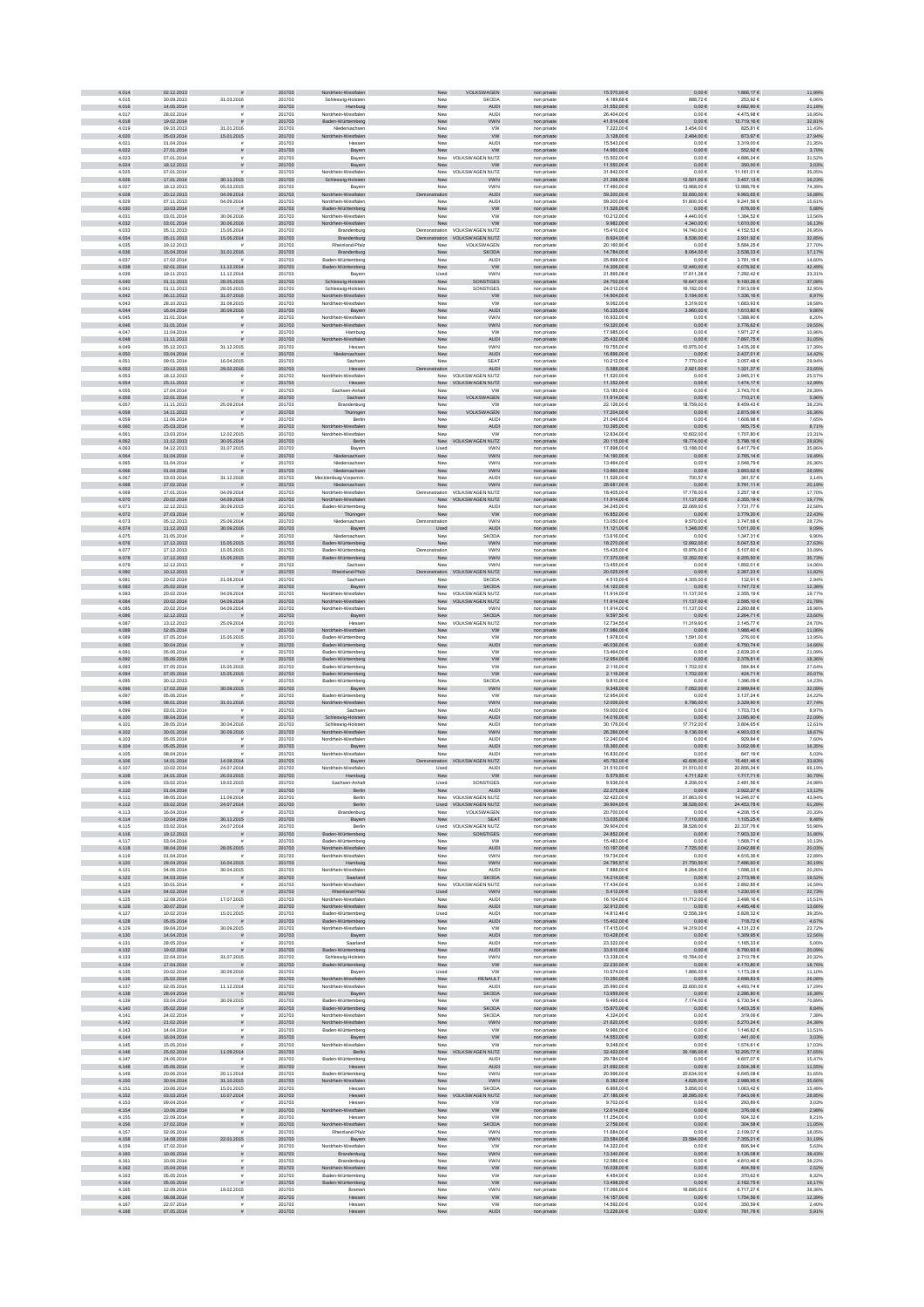| 4.169                   | 14.03.2014                             | 31.10.2015                            | 201703                     | Rheinland-Pfalz                                      | New                       | <b>VW</b>                          | non private                               | 6.256,006                                 | 4.080,00 €                               | 1.620,90 €                            | 25,91%                     |
|-------------------------|----------------------------------------|---------------------------------------|----------------------------|------------------------------------------------------|---------------------------|------------------------------------|-------------------------------------------|-------------------------------------------|------------------------------------------|---------------------------------------|----------------------------|
| 4.170                   | 11.06.2014                             | 27.02.2015                            | 201703                     | Nordrhein-Westfalen                                  | New                       | <b>AUDI</b>                        | non private                               | 25.126,00 €                               | 21.431,00 €                              | 4.691,83 €                            | 18,67%                     |
| 4.171<br>4.172          | 21.03.2014<br>16.07.2014               | 21.08.2014<br><b>=</b>                | 201703<br>201703           | Berlin<br>Baden-Württemberg                          | Used<br>New               | <b>VW</b><br><b>VW</b>             | non privat<br>non private                 | 28.658.00 6<br>10.496,00 €                | 28,035.00 €<br>$0,00 \in$                | 13.823.03 €<br>$-98,06 \in$           | 48.23%<br>$-0,93%$         |
| 4.173                   | 21.03.2014                             | 21.08.2014                            | 201703                     | Berlin                                               | Used                      | VOLKSWAGEN                         | non private                               | 39.840,00 €                               | 38.844,00 €                              | 17.559.66 €                           | 44,08%                     |
| 4.174<br>4.175          | 07.04.2014<br>12.05.2014               | 16.04.2015<br>31.08.2015              | 201703<br>201703           | Nordrhein-Westfalen<br>Schleswig-Holstein            | New<br>New                | W<br>VWN                           | non private<br>non private                | $9.207,00 \in$<br>12.760,00 €             | 7.254,00 €<br>10.120,00 €                | 2.019,21 €<br>3.273,54 €              | 21,93%<br>25,65%           |
| 4.176                   | 03.06.2014                             |                                       | 201703                     | Bayern                                               | New                       | ww                                 | non private                               | 16.192,00 €                               | $0,00 \in$                               | 3.560,21 €                            | 21,99%                     |
| 4.177                   | 04.04.2014                             | 09.10.2014                            | 201703                     | Berlin                                               | Demonstration             | AUDI                               | non private                               | 65.745,00 €                               | 65.745,00 €                              | 35.691,09 €                           | 54,29%                     |
| 4.178<br>4.179          | 16.05.2014<br>21.05.2014               | 11.12.2014                            | 201703<br>201703           | Bayern<br>Baden-Württemberg                          | New<br>New                | ww<br><b>VWN</b>                   | non private<br>non privat                 | 12.696,00 €<br>6.930.00 6                 | $0,00 \in$<br>6.720.00 €                 | 98,23€<br>1.641.68 €                  | 0,77%<br>23,69%            |
| 4.180                   | 05.08.2014                             | 30.01.2015                            | 201703                     | Baden-Württemberg                                    | New                       | <b>VWN</b>                         | non private                               | 22.002,00 €                               | 21.616,00 €                              | 5.593.60 €                            | 25,42%                     |
| 4.181<br>4.182          | 28.05.2014<br>07.04.2014               | 19.03.2015<br>16.04.2015              | 201703<br>201703           | Berlin<br>Nordrhein-Westfalen                        | Nev<br>New                | VWN<br>W                           | non privat<br>non private                 | 19.448,00 €<br>14.223,00 €                | 16.016,00 €<br>11.206,00 €               | 10.832,23 €<br>$3.263,40 \in$         | 55,70%<br>22,94%           |
| 4.183                   | 20.06.2014                             | 31.12.2015                            | 201703                     | Baden-Württemberg                                    | New                       | VWN                                | non privat                                | 17.034,00 €                               | 12.024,00 €                              | 6.940,42 €                            | 40,74%                     |
| 4.184                   | 01.09.2014<br>27.03.2014               | 11.12.2014                            | 201703<br>201703           | Baden-Württemberg                                    | ${\sf New}$               | ww<br>JEEP                         | non private                               | 10.166,00 €<br>38.628,00 €                | $0,00 \in$<br>35.964,00 €                | 766,75€<br>10.820,66 €                | 7,54%<br>28,01%            |
| 4.185<br>4.186          | 14.08.2014                             | $\mathbf{r}$                          | 201703                     | Brandenburg<br>Niedersachsen                         | New<br>New                | <b>VW</b>                          | non private<br>non private                | 10.461,00 €                               | $0,00 \in$                               | 1.519,73 €                            | 14,53%                     |
| 4.187                   | 07.08.2014                             | 30.11.2015                            | 201703                     | Baden-Württemberg                                    | New                       | <b>VW</b>                          | non private                               | 12,573,00 €                               | 8.382.00 €                               | 977.29€                               | 7.77%                      |
| 4.188<br>4.189          | 30.05.2014<br>14.04.2014               | $\tilde{\pi}$<br>$\tilde{\mathbf{r}}$ | 201703<br>201703           | Bayern<br>Nordrhein-Westfalen                        | New<br>New                | <b>VWN</b><br>VWN                  | non private<br>non privat                 | 25.391,08 €<br>20.745,00 €                | $0,00 \in$<br>$0,00 \in$                 | 7.674,21 €<br>5.753,40 €              | 30,22%<br>27,73%           |
| 4.190                   | 28.07.2014                             | $\tilde{\pi}$                         | 201703                     | Hessen                                               | New                       | W                                  | non private                               | 11.904,00 €                               | $0{,}00 \in$                             | 986,24 $\in$                          | 8,28%                      |
| 4.191<br>4.192          | 25.06.2014<br>30.09.2014               |                                       | 201703<br>201703           | Nordrhein-Westfalen<br>Baden-Württemberg             | New<br>${\sf New}$        | VWN<br><b>AUDI</b>                 | non private<br>non private                | 13.090,00 €<br>29.920,00 €                | $0,00 \in$<br>$0,00 \in$                 | 3.055,47 €<br>3.138,86 €              | 23,34%<br>10,49%           |
| 4.193                   | 30.05.2014                             |                                       | 201703                     | Bayern                                               | New                       | <b>VWN</b>                         | non private                               | 22.171,08 €                               | $0,00 \in$                               | 7.593,94 €                            | 34,25%                     |
| 4.194                   | 14.04.2014                             | 11.12.2014                            | 201703                     | Hessen                                               | New                       | <b>VWN</b>                         | non private                               | 20.664,00 €                               | 19.557,00 €                              | 8.177,99 €                            | 39,58%                     |
| 4.195<br>4.196          | 23.06.2014<br>21.07.2014               | 05.02.2015<br>31.08.2016              | 201703<br>201703           | Niedersachsen<br>Bayern                              | New<br>New                | <b>VWN</b><br><b>VWN</b>           | non private<br>non private                | 35,144,00 €<br>16.060.00 €                | 32.088.00 €<br>9.855,00 €                | 13.601.28 €<br>5.229,84 €             | 38,70%<br>32,56%           |
| 4.197                   | 02.06.2014                             |                                       | 201703                     | Nordrhein-Westfaler                                  | New                       | <b>VW</b>                          | non privat                                | 14.858,00 €                               | $0,00 \in$                               | 2.767,556                             | 18,63%                     |
| 4.198<br>4.199          | 06.08.2014<br>11.09.2014               |                                       | 201703<br>201703           | Hessen<br>Hesser                                     | New<br>New                | ${\tt VW}$<br><b>VW</b>            | non private<br>non privat                 | 14.388,00 €<br>14.450,00 €                | $0{,}00 \in$<br>$0,00 \in$               | 645,62 $\in$<br>733,12 €              | 4,49%<br>5,07%             |
| 4.200                   | 16.04.2014                             |                                       | 201703                     | Nordrhein-Westfalen                                  | Used                      | <b>VWN</b>                         | non private                               | 19.530,00 €                               | $0,00 \in$                               | 5.214,89 €                            | 26,70%                     |
| 4.201<br>4.202          | 08.04.2014<br>23.06.2014               | $\tilde{\pi}$                         | 201703<br>201703           | Nordrhein-Westfaler<br>Hessen                        | New<br>New                | <b>SKODA</b><br><b>VWN</b>         | non private<br>non private                | 15.750,00 €<br>10.948,00 €                | $0,00 \in$<br>$0,00 \in$                 | 2.087,44 €<br>2.929,08 €              | 13,25%<br>26,75%           |
| 4.203                   | 26.06.2014                             | $\mathbf{r}$                          | 201703                     | Baden-Württemberg                                    | New                       | <b>VW</b>                          | non private                               | 24.304.00 €                               | 0.00E                                    | 4.389.39 €                            | 18.06%                     |
| 4.204<br>4.205          | 08.08.2014<br>07.10.2014               | s<br>£.                               | 201703<br>201703           | Niedersachsen<br>Bayern                              | New<br>New                | <b>VW</b><br><b>AUDI</b>           | non private                               | 13.140,00 €<br>13,430.00 €                | $0,00 \in$<br>0.00E                      | 1.203,40 €<br>2.261.36 €              | 9,16%<br>16.84%            |
| 4.206                   | 15.04.2014                             | 11.12.2014                            | 201703                     | Nordrhein-Westfalen                                  | Used                      | <b>VW</b>                          | non private<br>non private                | 11.475,00 €                               | 0.710,00 €                               | 2.354,96 €                            | 20,52%                     |
| 4.207                   | 05.05.2014                             | $\tilde{\mathbf{r}}$                  | 201703                     | Nordrhein-Westfalen                                  | Used                      | VWN                                | non privat                                | 19.964,00 €                               | $0,00 \in$                               | 3.958,05 €                            | 19,83%                     |
| 4.208<br>4.209          | 05.05.2014<br>15.04.2014               | $\tilde{\pi}$                         | 201703<br>201703           | drhein-Westfalen<br>Bayern                           | Used<br>Used              | <b>VWN</b><br>VWN                  | non private<br>non private                | 19.964,00 €<br>10.197,00 €                | $0,00 \in$<br>$0,00 \in$                 | 6.830,24 $\in$<br>1.696,54 €          | 34,21%<br>16,64%           |
| 4.210                   | 22.04.2014                             | 06.11.2014                            | 201703                     | Hessen                                               | New                       | <b>VWN</b>                         | non private                               | 25.422,00 €                               | 24.530,00 €                              | 7.862,66 €                            | 30,93%                     |
| 4.211<br>4.212          | 28.05.2014<br>08.05.2014               | 11.12.2014                            | 201703<br>201703           | Rheinland-Pfalz<br>Baden-Württemberg                 | New<br>tration            | <b>VW</b><br><b>AUDI</b>           | non private<br>non private                | 8.942,00 €<br>26,826,00 €                 | $0,00 \in$<br>24.459,00 €                | 1.796,29 €<br>7.366,67 €              | 20,09%<br>27,46%           |
| 4.213                   | 29.04.2014                             |                                       | 201703                     | Baden-Württemberg                                    | New                       | VOLKSWAGEN                         | non private                               | 6.345.45€                                 | 0.006                                    | 810.36€                               | 12,77%                     |
| 4.214                   | 02.05.2014                             |                                       | 201703                     | Nordrhein-Westfalen                                  | New                       | AUDI                               | non private                               | 32.936,00 €                               | $0{,}00 \in$                             | 18.476,94 €                           | 56,10%                     |
| 4.215<br>4.216          | 24.04.2014<br>29.04.2014               | 31.03.2016                            | 201703<br>201703           | Berlin<br>Baden-Württemberg                          | Used<br>Used              | <b>SKODA</b><br>VOLKSWAGEN         | non privat<br>non private                 | 10.485.00 €<br>14.265,90 €                | 6.058,00 €<br>$0,00 \in$                 | 2.261,246<br>888,16€                  | 21,57%<br>6,23%            |
| 4.217                   | 08.09.2014                             | 31.10.2015                            | 201703                     | Nordrhein-Westfaler                                  | New                       | <b>AUD</b>                         | non private                               | 9.588,006                                 | 6.768,00 €                               | 846,00 €                              | 8,82%                      |
| 4.218<br>4.219          | 30.04.2014<br>18.06.2014               | $\mathbf{H}$<br>30.11.2015            | 201703<br>201703           | Baden-Württemberg<br>Hesser                          | New<br>New                | <b>SKODA</b><br>AUDI               | non private<br>non private                | 15.435,00 €<br>13.906,00 €                | $0,00 \in$<br>8.180,00 €                 | 249,93€<br>408,41€                    | 1,62%<br>2,94%             |
| 4.220                   | 15.05.2014                             | 15.01.2015                            | 201703                     | Niedersachsen                                        | tration                   | <b>AUDI</b>                        | non private                               | 23.120,00 €                               | 20.400,00 €                              | 213,94 €                              | 0,93%                      |
| 4.221                   | 03.09.2014                             |                                       | 201703                     | Nordrhein-Westfalen                                  | New                       | <b>VW</b>                          | non private                               | 11,288.00 €                               | 0.00E                                    | 2.508.95€                             | 22,23%                     |
| 4.222<br>4.223          | 09.05.2014<br>07.10.2014               | 31.07.2015                            | 201703<br>201703           | Niedersachsen<br>Sachsen-Anhalt                      | New<br>New                | VWN<br>VWN                         | non private<br>non private                | 9.982,46 €<br>28.520,00 €                 | 1.812,36 €<br>$0,00 \in$                 | 2.398,84 €<br>9.597,75€               | 24,03%<br>33,65%           |
| 4.224                   | 13.06.2014                             | 31.12.2015                            | 201703                     | GB/Nicht zugeordnet                                  | Used                      | <b>AUDI</b>                        | non private                               | 22.682,00 €                               | 3.186,00 €                               | $3.093,00$ €                          | 13,64%                     |
| 4.225<br>4.226          | 27.08.2014<br>15.07.2014               | $\bar{\pi}$                           | 201703<br>201703           | Niedersachsen<br>Rheinland-Pfalz                     | New<br>New                | AUDI<br>${\tt VW}$                 | non private<br>non private                | 16.764,00 €<br>18.752,00 €                | $0,00 \in$<br>$0,00 \in$                 | 1.388,80 €<br>1.445,61 €              | 8,28%<br>7,71%             |
| 4.227                   | 25.07.2014                             |                                       | 201703                     | Baden-Württemberg                                    | New                       | <b>VW</b>                          | non private                               | 8.800,00 €                                | $0,00 \in$                               | 656,95€                               | 7,47%                      |
| 4.228<br>4.229          | 18.08.2014<br>16.09.2014               | 27.02.2015                            | 201703<br>201703           | Nordrhein-Westfalen<br>Nordrhein-Westfalen           | New<br>New                | <b>VWN</b><br><b>AUDI</b>          | non private<br>non privat                 | 20.205.00 €<br>14.858.00 €                | $0.00 \in$<br>14,535,00 €                | 4.890.16€<br>4.409.92 €               | 24.20%<br>29.68%           |
| 4.230                   | 18.02.2015                             |                                       | 201703                     | Baden-Württemberg                                    | New                       | SKODA                              | non private                               | 12.070,00 €                               | $0,00 \in$                               | 1.735,14 €                            | 14,38%                     |
| 4.231                   | 07.08.2014                             |                                       | 201703                     | Baden-Württemberg                                    | Nev                       | <b>AUDI</b>                        | non privat                                | 25.600,00 €                               | 0,006                                    | 4.123,20 €                            | 16,11%                     |
| 4.232<br>4.233          | 26.09.2014<br>29.09.2014               | 31.07.2016<br>31.08.2015              | 201703<br>201703           | Baden-Württemberg<br>Rheinland-Pfalz                 | New<br>New                | <b>VW</b><br>AUDI                  | non private<br>non privat                 | 17.864,00 €<br>13.530,00 €                | 10.962,00 €<br>11.070,00 €               | 1.743,83 €<br>2.050,00 €              | 9,76%<br>15,15%            |
| 4.234                   | 14.08.2014                             |                                       | 201703                     | Sachsen                                              | New                       | <b>VW</b>                          | non private                               | 18.000,00 €                               | $0,00 \in$                               | 2.166,37 €                            | 12,04%                     |
| 4.235<br>4.236          | 16.09.2014<br>31.07.2014               | 29.02.2016<br>$\bar{\pi}$             | 201703<br>201703           | Bremen<br>Hamburg                                    | Demonstration<br>New      | VWN<br><b>VW</b>                   | non private<br>non private                | 16.286,00 €<br>15.213,00 €                | 9.580,00 €<br>$0,00 \in$                 | 5.049,91€<br>2.120,67 €               | 31,01%<br>13,94%           |
| 4.237                   | 02.09.2014                             |                                       | 201703                     | Niedersachser                                        | New                       | <b>VW</b>                          | non private                               | 8.234.00 €                                | 0.00E                                    | 794.10€                               | 9.64%                      |
| 4.238<br>4.239          | 27.05.2014<br>30.05.2014               | 31.01.2016                            | 201703<br>201703           | Nordrhein-Westfalen<br>Nordrhein-Westfaler           | Used<br>New               | <b>AUDI</b><br>SKODA               | non private<br>non privat                 | 21.862,00 €<br>13.294,00 €                | 10.931,00 €<br>$0,00 \in$                | 4.739,58 €<br>1.286,64 €              | 21,68%<br>9,68%            |
| 4.240                   | 23.05.2014                             | s                                     | 201703                     | Rheinland-Pfalz                                      | New                       | W                                  | non private                               | 15.470,00 €                               | $0{,}00 \in$                             | $3.081,98 \in$                        | 19,92%                     |
| 4.241<br>4.242          | 01.09.2014<br>05.06.2014               | 30.11.2015                            | 201703<br>201703           | Schleswig-Holstein<br>Rheinland-Pfalz                | New                       | VWN                                | non private                               | 19.412,00 €<br>15.606,00 €                | 15.614,00 €<br>12.852,00 €               | 5.666,78 €<br>4.315,68 €              | 29,19%<br>27,65%           |
| 4.243                   | 23.07.2014                             | 12.03.2015<br>$\mathbf{r}$            | 201703                     | Baden-Württemberg                                    | ${\sf New}$<br>New        | AUDI<br><b>VW</b>                  | non private<br>non private                | 10.432,00 €                               | $0,00 \in$                               | 1.206,33 €                            | 11,56%                     |
| 4.244                   | 27.05.2014                             |                                       | 201703                     | Sachsen-Anhalt                                       | New                       | <b>AUDI</b>                        | non private                               | 28.290,00 €                               | $0,00 \in$                               | 3.352,86 €                            | 11,85%                     |
| 4.245<br>4.246          | 06.08.2014<br>30.05.2014               | 30.11.2015<br>06.11.2014              | 201703<br>201703           | Schleswig-Holstein<br>Bayern                         | New<br>New                | <b>VWN</b><br><b>SKODA</b>         | non private<br>non private                | 24,705,00 €<br>12.555,00 €                | 19.764.00 €<br>12.276,00 €               | 7.791.26€<br>1.753,26 €               | 31.54%<br>13,96%           |
| 4.247                   | 27.08.2014                             |                                       | 201703                     | Baden-Württemberg                                    | New                       | AUDI                               | non privat                                | 14.751,00 €                               | 0,006                                    | 682,27€                               | 4,63%                      |
|                         |                                        |                                       |                            | Bayern                                               | New                       |                                    | non private                               | 38.944,00 $\in$                           | 34.076,00 €                              | 7.450,03 €                            | 19,13%                     |
| 4.248                   | 23.07.2014                             | 30.04.2015                            | 201703                     |                                                      |                           | AUDI                               |                                           |                                           |                                          |                                       |                            |
| 4.249<br>4.250          | 04.08.2014                             |                                       | 201703                     | Nordrhein-Westfaler                                  | New                       | VWN                                | non private                               | 15.774,00 €<br>27.555,00 €                | $0,00 \in$                               | 1.145,60 €                            | 7,26%<br>12,58%            |
| 4.251                   | 05.08.2014<br>23.10.2014               | 30.09.2015                            | 201703<br>201703           | Nordrhein-Westfalen<br>Bayern                        | ${\sf New}$<br>New        | AUDI<br><b>VW</b>                  | non private<br>non private                | 25.530,00 €                               | 20.040,00 €<br>$0,00 \in$                | 3.467,26 €<br>915,90 €                | 3,59%                      |
| 4.252                   | 06.10.2014                             | 30.09.2016<br>$\tilde{\mathbf{r}}$    | 201703                     | Thüringen                                            | New                       | <b>VW</b>                          | non private                               | 10.370,00 €                               | 4.270,00 €                               | 1.561,22 €                            | 15,06%                     |
| 4.253<br>4.254          | 07.08.2014<br>20.08.2014               | $\tilde{\pi}$                         | 201703<br>201703           | Baden-Württemberg<br>Thüringen                       | New<br>New                | <b>AUDI</b><br><b>VWN</b>          | non private<br>non private                | 13,856,00 €<br>17.775,00 €                | 0.00E<br>$0,00 \in$                      | 1.709.08€<br>4.422,06 €               | 12.33%<br>24,88%           |
| 4.255                   | 12.06.2014                             | 12.02.2015                            | 201703                     | Hessen                                               | New                       | VWN                                | non private                               | 25,288.00 €                               | 23.108,00 €                              | 3.724,50 €                            | 14,73%                     |
| 4.256<br>4.257          | 06.11.2014<br>20.06.2014               | 30.11.2015                            | 201703<br>201703           | Bayern                                               | New<br>New                | VWN                                | non private<br>non private                | $6.426,00 \in$<br>15.134,00 €             | $0{,}00 \in$                             | 958,42 $\in$<br>2.611,02 €            | 14,91%<br>17,25%           |
| 4.258                   | 01.08.2014                             |                                       | 201703                     | Nordrhein-Westfalen<br>lordrhein-Westfalen           | New                       | <b>VW</b><br><b>VW</b>             | non private                               | 11.121,00 €                               | 11.515,00 €<br>$0,00 \in$                | 674,00 €                              | 6,06%                      |
| 4.259<br>4.260          | 10.06.2014<br>15.08.2014               | 31.03.2016                            | 201703<br>201703           | Baden-Württemberg<br>Brandenburg                     | Demonstration<br>New      | AUDI<br><b>SKODA</b>               | non private<br>non private                | 17.000,00 €                               | 8.000,00 €<br>$0,00 \in$                 | 2.137,48 €<br>2.164,51 €              | 12,57%<br>15,15%           |
| 4.261                   | 20.06.2014                             |                                       | 201703                     | Bayerr                                               | New                       | SKODA                              | non privat                                | 14.289,00 €<br>9.641.006                  | 0.006                                    | 820.06€                               | 8.51%                      |
| 4.262                   | 02.07.2014                             |                                       | 201703                     | Nordrhein-Westfalen                                  | New                       | <b>SKODA</b>                       | non private                               | 9.390.00 €                                | 0.00 E                                   | 1.330.43 €                            | 14,17%                     |
| 4.263<br>4.264          | 30.06.2014<br>11.06.2014               | 30.04.2015<br>18.09.2014              | 201703<br>201703           | Rheinland-Pfalz<br>Nordrhein-Westfalen               | Demonstration<br>New      | AUDI<br><b>WAGEN</b><br>VOLKS      | non privat<br>non private                 | 34.204,00 €<br>17.544,00 €                | 27.162,00 €<br>17.544,00 €               | 9.227,67 €<br>2.306,80 €              | 26,98%<br>13,15%           |
| 4.265                   | 23.06.2014                             |                                       | 201703                     | Nordrhein-Westfalen                                  | Demonstration             | <b>SKODA</b>                       | private                                   | 6.554,606                                 | $0,00 \in$                               | 3.168,91 €                            | 48,35%                     |
| 4.266<br>4.267          | 23.09.2014<br>01.09.2014               | 26.03.2015<br>30.04.2015              | 201703<br>201703           | Hessen<br>Baden-Württemberg                          | New<br>New                | <b>VWN</b><br>AUDI                 | non private<br>non private                | 15.660,00 €<br>49.128,00 €                | 14.964,00 €<br>44.856,00 €               | 3.519,52 €<br>12.620,00 €             | 22,47%<br>25,69%           |
| 4.268                   | 01.08.2014                             | $\frac{1}{2}$                         | 201703                     | Nordrhein-Westfalen                                  | New                       | <b>SKODA</b>                       | non private                               | 11.814,00 €                               | $0,00 \in$                               | 2.115,10 €                            | 17,90%                     |
| 4.269<br>4.270          | 12.12.2014<br>23.06.2014               | 31.08.2015<br>$\frac{1}{2}$           | 201703<br>201703           | Bavern                                               | New<br>New                | <b>VWN</b><br><b>SKODA</b>         | non private                               | 21.634.00 €<br>16.966.00 €                | 19.769.00 €<br>$0,00 \in$                | 2.283.57 €<br>2.162,01 €              | 10.56%<br>12,74%           |
| 4.271                   | 20.08.2014                             | 30.01.2015                            | 201703                     | Hamburg<br>Hessen                                    | New                       | <b>VWN</b>                         | non private<br>non private                | 12.915.45 €                               | 12.628.44 €                              | 3.866.19€                             | 29.93%                     |
| 4.272                   | 30.06.2014                             | $\bar{\pi}$                           | 201703                     | Hamburg                                              | New                       | AUDI                               | non private                               | 23.732,00 €                               | $0,00 \in$                               | $2.355,46 \in$                        | 9,93%                      |
| 4.273<br>4.274          | 16.01.2015<br>15.09.2014               | 30.04.2015<br>21.05.2015              | 201703<br>201703           | Rheinland-Pfalz<br>Niedersachsen                     | New<br>New                | <b>AUDI</b><br><b>VWN</b>          | non private<br>non private                | 5.338,00 €<br>9.936,00 $\in$              | 5.338,00 €<br>9.288,00 €                 | 314,00 €<br>$3.671,34 \in$            | 5,88%<br>36,95%            |
| 4.275<br>4.276          | 15.09.2014<br>15.09.2014               | 21.05.2015<br>21.05.2015              | 201703<br>201703           | Niedersachsen<br>Niedersachsen                       | New<br>New                | VWN<br><b>VWN</b>                  | non private<br>non private                | 9.936,00 €<br>9.936,00 $\in$              | 9.288,00 €<br>9.288,00 €                 | 3.340,87 €<br>2.120,68 €              | 33,62%<br>21,34%           |
| 4.277                   | 31.10.2014                             |                                       | 201703                     | Nordrhein-Westfalen                                  | New                       | SKODA                              | non private                               | 12.309,00 €                               | $0,00 \in$                               | 64,32 €                               | 0,52%                      |
| 4.278<br>4.279          | 15.09.2014<br>24.06.2014               | 21.05.2015<br>$\tilde{\mathbf{r}}$    | 201703<br>201703           | Niedersachsen<br>Schleswig-Holstein                  | New<br>Demonstration      | <b>VWN</b><br><b>AUDI</b>          | non private<br>non private                | 13,800.00 €<br>7.446.00 €                 | 12.900,00 €<br>0.00E                     | 1.500.00 €<br>896.09€                 | 10,87%<br>12.03%           |
| 4.280                   | 18.07.2014                             |                                       | 201703                     | Baden-Württemberg                                    | stration                  | <b>AUDI</b>                        | non private                               | 23.328,00 €                               | $0,00 \in$                               | 3.355,14 €                            | 14,38%                     |
| 4.281<br>4.282          | 25.06.2014<br>27.06.2014               | 18.09.2014                            | 201703<br>201703           | Hamburg                                              | New                       | Used VOLKSWAGEN NUTZ<br><b>VWN</b> | non privat                                | 19.520,40 €<br>18.906,00 €                | 19.520,40 €<br>13.152,00 €               | 4.325,19 €<br>4.628,86 €              | 22,16%<br>24,48%           |
| 4.283                   | 12.09.2014                             | 31.12.2015                            | 201703                     | Schleswig-Holstein<br>Nordrhein-Westfalen            | New                       | AUDI                               | non private<br>non private                | 7.106,006                                 | $0,00 \in$                               | 792,21€                               | 11,15%                     |
| 4.284                   | 17.09.2014                             | $\tilde{\pi}$                         | 201703                     | Sachsen                                              | New                       | <b>VWN</b>                         | non private                               | 20.978,76 $\in$                           | $0,00 \in$                               | 17.034,02 €                           | 81,20%                     |
| 4.285<br>4.286          | 29.10.2014<br>29.09.2014               | $\bar{\pi}$<br>30.11.2016             | 201703<br>201703           | Nordrhein-Westfalen<br>Nordrhein-Westfalen           | New<br>New                | ww<br><b>SKODA</b>                 | non private<br>non private                | 12.376,00 €<br>7.310,00 €                 | $0,00 \in$<br>2.150,00 €                 | 2.608,40 €<br>379,28 €                | 21,08%<br>5,19%            |
| 4.287                   | 23.10.2014                             | £.                                    | 201703                     | Brandenburg                                          | New                       | <b>SKODA</b>                       | non private                               | 4.191.00 €                                | 0.00E                                    | 468.26€                               | 11,17%                     |
| 4.288<br>4.289          | 23.10.2014<br>28.10.2014               | s<br>$\tilde{\mathbf{r}}$             | 201703<br>201703           | Brandenburg<br>Brandenburg                           | New<br>New                | <b>SKODA</b><br>SKODA              | non private<br>non private                | $4.224,00 \in$<br>4.224,00 €              | $0{,}00 \in$<br>$0,00 \in$               | 373,55 $\in$<br>652,14 €              | 8,84%<br>15,44%            |
| 4.290                   | 18.09.2014                             | $\tilde{\pi}$                         | 201703                     | n-Württemberg                                        | New                       | AUDI                               | non private                               | 13,600.00 €                               | $0,00 \in$                               | 1.739,46 €                            | 12,79%                     |
| 4.291                   | 22.10.2014                             | $\bar{\pi}$                           | 201703<br>201703           | Niedersachsen<br>Berlin                              | New<br>New                | VWN                                | non private<br>non private                | 22.356,00 €                               | $0,00 \in$                               | 2.448,80 €                            | 10,95%                     |
| 4.292<br>4.293          | 10.09.2014<br>01.09.2014               | $\bar{\pi}$                           | 201703                     | Berlin                                               | New                       | ${\tt VW}$<br><b>AUDI</b>          | non private                               | 10.540,00 €<br>13.736,00 €                | $0{,}00 \in$<br>$0,00 \in$               | 1.240,00 €<br>1.563,19€               | 11,76%<br>11,38%           |
| 4.294<br>4.295          | 11.09.2014<br>02.10.2014               | 31.08.2015                            | 201703<br>201703           | Brandenburg<br>Bayern                                | New<br>New                | <b>VWN</b><br>SKODA                | non private<br>non private                | 20.148.00 €<br>8.024.00 €                 | 17.958.00 €<br>0.00E                     | 10.194.50 €<br>1.083.25€              | 50.60%<br>13,50%           |
| 4.296                   | 11.09.2014                             | 31.03.2016                            | 201703                     | Niedersachsen                                        | ${\sf New}$               | <b>VW</b>                          | non private                               | 9.890,00 $\in$                            | $6.880,00$ $\in$                         | 1.519,87 €                            | 15,37%                     |
| 4.297                   | 05.11.2014                             |                                       | 201703                     | Niedersachser                                        | New                       | VWN                                | non privat                                | 13.892,00 €                               | $0,00 \in$                               | 2.344,67 €                            | 16,88%                     |
| 4.298<br>4.299          | 10.09.2014<br>11.09.2014               | $\tilde{\pi}$                         | 201703<br>201703           | Bayern<br>Schleswig-Holstein                         | New<br>New                | <b>AUDI</b><br>AUDI                | non private<br>non private                | 22.746,00 €<br>17.782,00 €                | $0,00 \in$<br>$0,00 \in$                 | 3.967,82 €<br>2.867,85€               | 17,44%<br>16,13%           |
| 4.300                   | 21.10.2014                             | 30.04.2016                            | 201703                     | Niedersachsen                                        | New                       | <b>VWN</b>                         | non private                               | 11.730,00 €                               | 7.905,00 €                               | 1.027,52 €                            | 8,76%                      |
| 4.301<br>4.302          | 06.08.2014<br>15.10.2014               | 11.12.2014<br>$\bar{\pi}$             | 201703<br>201703           | Berlin<br>Mecklenburg-Vorpomm.                       | Used<br>New               | AUDI<br><b>VWN</b>                 | non private<br>non private                | 97.266,00 €<br>24.650.00 €                | 97.266,00 €<br>$0.00 \in$                | 42.862,76 €<br>8.088,35 €             | 44,07%<br>32,81%           |
| 4.303                   | 25.03.2015                             | 31.08.2015                            | 201703                     | Hessen                                               | New                       | SKODA                              | non private                               | 12,375,00 €                               | 12,000.00 €                              | 991.20€                               | 8.01%                      |
| 4.304<br>4.305          | 10.10.2014<br>09.09.2014               | $\tilde{\pi}$<br>$\tilde{\mathbf{r}}$ | 201703<br>201703           | Niedersachsen<br>Sachsen-Anhalt                      | New<br>New                | <b>VW</b><br><b>SKODA</b>          | non private<br>non private                | 14.518,00 €<br>13.702,00 €                | $0,00 \in$<br>$0,00 \in$                 | 1.991,23 €<br>110,91 €                | 13,72%                     |
| 4.306                   | 10.11.2014                             | s                                     | 201703                     | rdrhein-Westfalen                                    | New                       | W                                  | non private                               | 11.220,00 €                               | $0{,}00 \in$                             | 131,30 €                              | 0,81%<br>1,17%             |
| 4.307<br>4.308          | 18.07.2014<br>18.07.2014               | s                                     | 201703<br>201703           | Nordrhein-Westfalen<br>len-Württemberg               | New                       | AUDI<br><b>AUDI</b>                | non private<br>non private                | 28.768,00 €<br>19.552,00 €                | $0,00 \in$<br>$0,00 \in$                 | 6.748,27 €<br>1.109,55 €              | 23,46%<br>5,67%            |
| 4.309                   | 05.05.2014                             |                                       | 201703                     | Sachsen-Anhalt                                       | ${\sf New}$<br>New        | <b>AUDI</b>                        | non private                               | 9.300,00 €                                | $0,00 \in$                               | 562,71€                               | 6,05%                      |
| 4.310<br>4.311          | 01.12.2014<br>12.06.2014               | 31.10.2015<br>$\tilde{\mathbf{r}}$    | 201703<br>201703           | Hamburg<br>Nordrhein-Westfalen                       | New<br>New                | <b>VW</b><br>SKODA                 | non private<br>non private                | 11.821,54 €<br>10.212.00 €                | $0.022, 61 \in$<br>0.00E                 | 1.122,74 €<br>769.55€                 | 9,50%<br>7.54%             |
| 4.312                   | 15.10.2014                             | $\bar{\pi}$                           | 201703                     | Bayern                                               | New                       | <b>VW</b>                          | non private                               | 12.818,00 €                               | $0,00 \in$                               | 2.250.89 €                            | 17,56%                     |
| 4.313                   | 23.07.2014                             |                                       | 201703                     | Rheinland-Pfalz                                      | New                       | <b>VW</b>                          | non privat                                | 14.752,00 €                               | $0,00 \in$                               | 2.881,95€                             | 19,54%                     |
| 4.314<br>4.315          | 14.07.2014<br>05.11.2014               | 30.06.2016<br>27.02.2015              | 201703<br>201703           | Bayern<br>Nordrhein-Westfalen                        | Used<br>New               | ${\tt VW}$<br>VWN                  | non private<br>non private                | $9.440,00 \in$<br>11.454,00 €             | 4.130,00 €<br>11.454,00 €                | $2.229,09 \in$<br>4.679,43 €          | 23,61%<br>40,85%           |
| 4.316                   | 07.11.2014                             | 27.02.2015                            | 201703                     | Nordrhein-Westfalen                                  | ${\sf New}$               | <b>VWN</b>                         | non private                               | 11.205,00 €                               | 11.205,00 €                              | 4.841,63 €                            | 43,21%                     |
| 4.317<br>4.318          | 31.10.2014<br>07.11.2014               | 27.02.2015<br>27.02.2015              | 201703<br>201703           | Nordrhein-Westfalen<br>Nordrhein-Westfalen           | New<br>New                | VWN<br><b>VWN</b>                  | non private<br>non private                | 11.454,00 €<br>11.454,00 €                | 11.205,00 €<br>11.454,00 €               | 4.127,14 €<br>5.725,55 €              | 36,03%<br>49,99%           |
| 4.319                   | 31.10.2014                             | 27.02.2015                            | 201703                     | Nordrhein-Westfalen                                  | New                       | <b>VWN</b>                         | non private                               | 11,454,00 €                               | 11.205.00 €                              | 4.321.58 €                            | 37.73%                     |
| 4.320<br>4.321<br>4.322 | 10.10.2014<br>10.10.2014<br>09.03.2015 | 27.02.2015<br>27.02.2015<br>s         | 201703<br>201703<br>201703 | Nordrhein-Westfalen<br>Nordrhein-Westfalen<br>Bayern | New<br>New<br>${\sf New}$ | <b>VWN</b><br>VWN<br>SKODA         | non private<br>non private<br>non private | 15.318,00 €<br>15.318,00 €<br>13.200,00 € | 14.985,00 €<br>14.985,00 €<br>$0,00 \in$ | 5.506,30 €<br>7.744,49 €<br>2.321,16€ | 35,95%<br>50,56%<br>17,58% |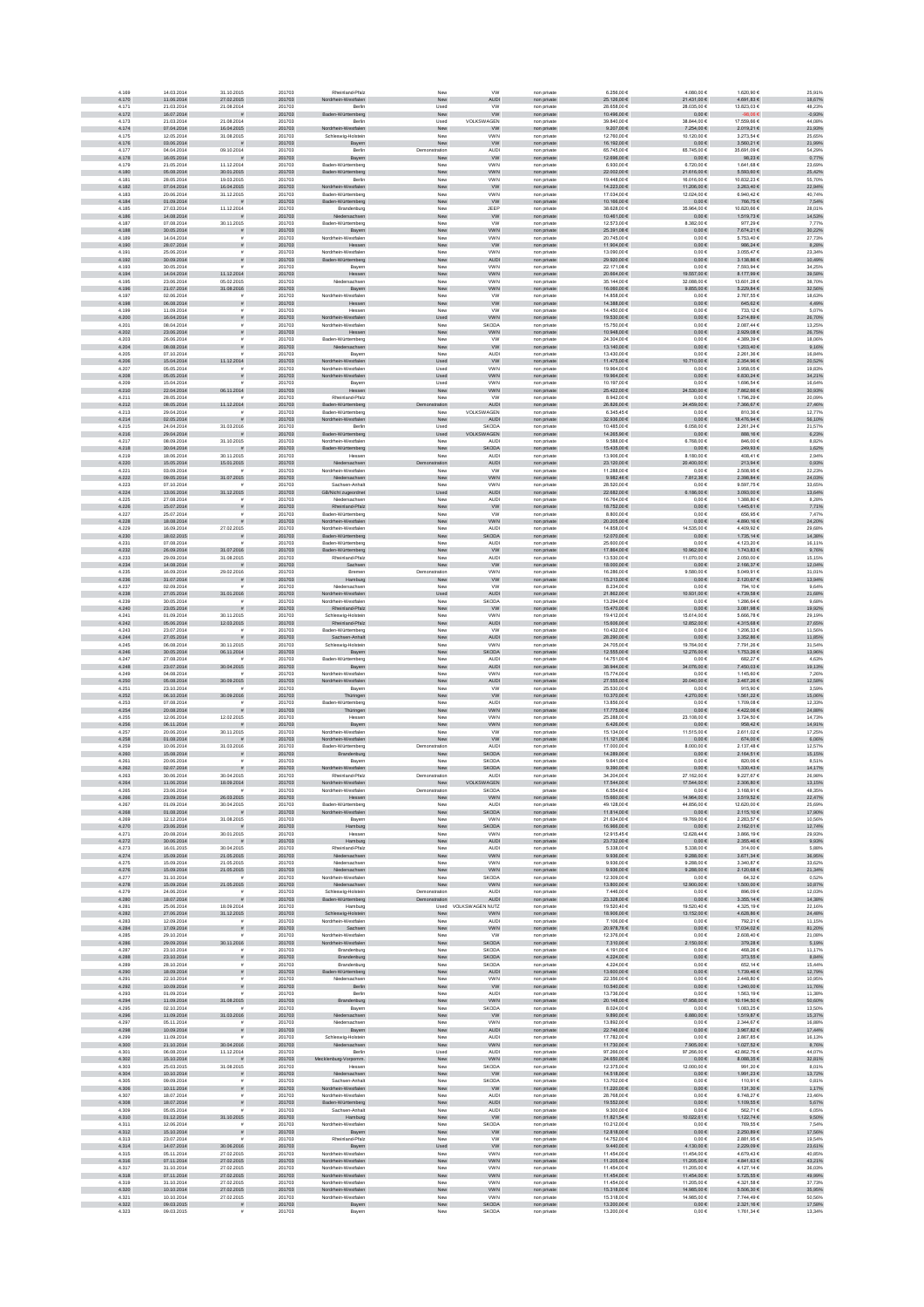| 4.324          | 02.12.2014               |                                        | 201703           | Nordrhein-Westfaler                        | New                   | <b>VW</b>                   | non private                | 10.868.00 €                    | $0,00 \in$                  | 937,40 €                       | 8.63%            |
|----------------|--------------------------|----------------------------------------|------------------|--------------------------------------------|-----------------------|-----------------------------|----------------------------|--------------------------------|-----------------------------|--------------------------------|------------------|
| 4.325          | 26.09.2014               |                                        | 201703           | Hesser                                     | New                   | SKODA                       | non privat                 | 16.218.00 €                    | 0.006                       | 2.149.606                      | 13.25%           |
| 4.326          | 28.10.2014               | 31.07.2015                             | 201703           | Brandenburg                                | New                   | AUDI                        | non private                | 18.975,00 €                    | 16.675,00 €                 | 3.349,79€                      | 17,65%           |
| 4.327<br>4.328 | 17.09.2014<br>26.08.2014 | 31.12.2015<br>$\bar{\pi}$              | 201703<br>201703 | Hamburg<br>Niedersachsen                   | Nev<br>New            | SKODA<br><b>VW</b>          | non privat<br>non private  | 3.468,006<br>8.580,00 €        | 2.142,00 €<br>$0,00 \in$    | 378,106<br>1.401,03 €          | 10,90%<br>16,33% |
| 4.329          | 03.12.2014               |                                        | 201703           | Baden-Württemberg                          | New                   | <b>VW</b>                   | non privat                 | 10.574,00 €                    | $0,00 \in$                  | 1.331,65 €                     | 12,59%           |
| 4.330          | 25.09.2014               |                                        | 201703           | Niedersachsen                              | New                   | <b>VW</b>                   | non private                | 21.666,00 €                    | $0,00 \in$                  | 2.793,74 €                     | 12,89%           |
| 4.331          | 01.08.2014               | 31.10.2015                             | 201703           | Nordrhein-Westfaler                        | Demonstration         | AUDI                        | non private                | 36.270,00 €                    | 28.210,00 €                 | 14.251,94 €                    | 39,29%           |
| 4.332          | 24.07.2014               | 31.07.2015                             | 201703           | Schleswig-Holstein                         | New                   | <b>VWN</b>                  | non private                | 9.800.00 $\in$                 | 8.750,00 €                  | 2.786,58 €                     | 28,43%           |
| 4.333<br>4.334 | 24.07.2014<br>01.10.2014 | 31.07.2015<br>$\tilde{\pi}$            | 201703<br>201703 | Schleswig-Holstein<br>Sachsen              | New<br>New            | <b>VWN</b><br><b>VWN</b>    | non private<br>non private | 10.528.00 €<br>11.454,00 €     | 9.400.00 €<br>$0{,}00 \in$  | 2.159.91€<br>1.632,03 €        | 20.52%<br>14,25% |
| 4.335          | 01.10.2014               | $\bar{a}$                              | 201703           | Sachser                                    | New                   | VWN                         | non privat                 | 11.454,00 €                    | $0,00 \in$                  | 1.677,87 €                     | 14,65%           |
| 4.336          | 25.09.2014               |                                        | 201703           | ecklenburg-Vorpomm.                        | New                   | ww                          | non private                | 11.730,00 €                    | $0,00 \in$                  | 1.422,66 €                     | 12,13%           |
| 4.337          | 13.03.2015               | 31.10.2015                             | 201703           | Baden-Württemberg                          | New                   | SKODA                       | non private                | 11.385,00 €                    | 11.040,00 €                 | 1.332,68 €                     | 11,71%           |
| 4.338          | 23.09.2014               | 31.08.2015                             | 201703           | Hessen                                     | New                   | SKODA                       | non private                | 11.390,00 €                    | $0,00 \in$<br>2.807,76 €    | 836,83 €                       | 7,35%<br>18,12%  |
| 4.339<br>4.340 | 24.07.2014<br>30.07.2014 | 19.03.2015                             | 201703<br>201703 | Nordrhein-Westfalen<br>Bayern              | New<br>tration        | AUDI<br>W                   | non private<br>non private | 3.743,68 €<br>7.967.68 €       | 7.220,71€                   | 678,45€<br>2.174,68 €          | 27,29%           |
| 4.341          | 24.07.2014               | 12.03.2015                             | 201703           | Rheinland-Pfalz                            | New                   | <b>AUDI</b>                 | non private                | 28.064.00 €                    | 25.433,00 €                 | 8.012.77 €                     | 28.55%           |
| 4.342          | 12.12.2014               | s                                      | 201703           | Mecklenburg-Vorpomm.                       | New                   | AUDI                        | non private                | 17.136,00 €                    | $0{,}00 \in$                | 2.027,22 €                     | 11,83%           |
| 4.343          | 29.07.2014               |                                        | 201703           | Baden-Württemberg                          | Nev                   | VWN                         | non privat                 | 5.936,00 €                     | $0,00 \in$                  | 700,266                        | 11,80%           |
| 4.344          | 25.07.2014               |                                        | 201703           | Bayern                                     | New                   | <b>VWN</b>                  | non private                | 10.076,00 €                    | $0,00 \in$                  | 2.542,15€                      | 25,23%           |
| 4.345<br>4.346 | 21.01.2015<br>05.08.2014 |                                        | 201703<br>201703 | Hesser                                     | New<br>New            | <b>VW</b><br>AUDI           | non privat                 | 12.852,00 €<br>13.068,00 €     | $0,00 \in$<br>$0,00 \in$    | 685,35€<br>1.723,26 €          | 5,33%<br>13,19%  |
| 4.347          | 15.12.2014               | $\tilde{\pi}$<br>28.05.2015            | 201703           | Bayern<br>Sachser                          | New                   | <b>AUDI</b>                 | non private<br>non private | 31.076,00 €                    | 29.248,00 €                 | 6.251,80 €                     | 20,12%           |
| 4.348          | 01.08.2014               | 31.07.2015                             | 201703           | Nordrhein-Westfalen                        | New                   | <b>VWN</b>                  | non private                | 19,484.10 €                    | 16.886,22 €                 | 5.649,71 €                     | 29,00%           |
| 4.349          | 05.09.2014               |                                        | 201703           | Nordrhein-Westfaler                        | New                   | <b>SEAT</b>                 | non private                | 7.360.00 €                     | 0.006                       | 430.46€                        | 5.85%            |
| 4.350          | 01.08.2014               | 31.07.2015                             | 201703           | Bayern                                     | New                   | AUDI                        | non private                | 14.850,00 €                    | 11.700,00 €                 | 3.911,02 €                     | 26,34%           |
| 4.351<br>4.352 | 01.08.2014<br>10.12.2014 | 31.07.2015                             | 201703<br>201703 | Schleswig-Holstein<br>Baden-Württemberg    | New<br>New            | VWN<br><b>VW</b>            | non privat                 | 11.001,00 €<br>15.844,00 €     | 9.843,00 €<br>$0,00 \in$    | 4.086,53 €<br>$3.630,98 \in$   | 37,15%<br>22,92% |
| 4.353          | 07.10.2014               | 31.01.2016                             | 201703           | Bayern                                     | New                   | VWN                         | non private<br>non private | 24.012,00 €                    | 18.270,00 €                 | 10.612,22 €                    | 44,20%           |
| 4.354          | 17.11.2014               |                                        | 201703           | Hamburg                                    | New                   | AUDI                        | non private                | 9.724,00 $\in$                 | $0,00 \in$                  | 822,52 €                       | 8,46%            |
| 4.355          | 15.08.2014               | 30.04.2015                             | 201703           | Rheinland-Pfalz                            | Used                  | <b>AUDI</b>                 | non private                | 12.209,67 €                    | 10.729,71€                  | 1.535,60 €                     | 12,58%           |
| 4.356          | 15.08.2014               | 30.04.2015                             | 201703           | Rheinland-Pfalz                            | Used                  | <b>AUDI</b>                 | non private                | 12.506.67 €                    | 10.990,71€                  | 2.357,13€                      | 18,85%           |
| 4.357<br>4.358 | 08.10.2014<br>23.09.2014 |                                        | 201703<br>201703 | Nordrhein-Westfaler                        | New<br>New            | SKODA                       | non privat                 | 21.114.00 €<br>12.002,00 €     | 0.006                       | 3.649.19 €<br>347,47 €         | 17.28%           |
| 4.359          | 12.08.2014               |                                        | 201703           | Hamburg<br>Hamburg                         | Nev                   | <b>VW</b><br><b>VW</b>      | non private<br>non privat  | 9.702,006                      | $0{,}00 \in$<br>$0,00 \in$  | 1.312,68 €                     | 2,90%<br>13,53%  |
| 4.360          | 08.08.2014               | 19.03.2015                             | 201703           | Niedersachsen                              | New                   | VWN                         | non private                | 12.711,00 €                    | 12.265,00 €                 | 2.787,85 €                     | 21,93%           |
| 4.36           | 05.08.2014               |                                        | 201703           | Niedersachser                              | Used                  | <b>VW</b>                   | non privat                 | 10.305,00 +                    | $0,00 \in$                  | 676,02€                        | 6,56%            |
| 4.362          | 15.08.2014               | 30.04.2015                             | 201703           | Rheinland-Pfalz                            | Used                  | AUDI                        | non private                | 14.321,34 €                    | 12.585,42 €                 | 3.248,24 €                     | 22,68%           |
| 4.363<br>4.364 | 24.11.2014<br>08.08.2014 | 31.01.2016<br>$\bar{\pi}$              | 201703<br>201703 | Niedersachser<br>Bayern                    | New<br>New            | AUDI<br><b>VW</b>           | non private<br>non private | 15.436,00 €<br>9.801,00 $\in$  | 13.166,00 €<br>$0,00 \in$   | 1.944,67 €<br>784,07 €         | 12,60%<br>8,00%  |
| 4.365          | 07.10.2014               |                                        | 201703           | Bayerr                                     | New                   | <b>VW</b>                   | non private                | 11.220.00 €                    | 0.006                       | 1.592.18 €                     | 14.19%           |
| 4.366          | 13.10.2014               |                                        | 201703           | Nordrhein-Westfalen                        | New                   | <b>SKODA</b>                | non private                | 9.292,00 €                     | $0,00 \in$                  | 779,92€                        | 8,39%            |
| 4.367          | 05.08.2014               | 22.01.2015                             | 201703           | Hamburg                                    | Demonstration         | AUDI                        | non privat                 | 16.764,00 €                    | 16.256,00 €                 | 6.861,95€                      | 40,93%           |
| 4.368          | 07.11.2014               |                                        | 201703           | Bayern                                     | New                   | W                           | non private                | 32.198,00 $\in$                | $0{,}00 \in$                | 5.339,18 €                     | 16,58%           |
| 4.369<br>4.370 | 19.12.2014<br>05.11.2014 | 31.05.2016                             | 201703<br>201703 | Nordrhein-Westfalen<br>Nordrhein-Westfalen | New<br>${\sf New}$    | <b>VW</b><br><b>VWN</b>     | non private<br>non private | 24.564,00 €<br>16.330,00 €     | $0{,}00 \in$<br>11.360,00 € | 5.519,06 €<br>6.630,74 €       | 22,47%<br>40,60% |
| 4.371          | 05.11.2014               | 31.05.2016                             | 201703           | Nordrhein-Westfalen                        | New                   | <b>VWN</b>                  | non private                | 16.330,00 €                    | 11.360,00 €                 | 8.289,27€                      | 50,76%           |
| 4.372          | 05.11.2014               | 31.05.2016                             | 201703           | Nordrhein-Westfalen                        | New                   | <b>VWN</b>                  | non private                | 16.330,00 €                    | 11.360,00 €                 | 6.802,96 €                     | 41,66%           |
| 4.373          | 15.04.2015               |                                        | 201703           | Rheinland-Pfalz                            | New                   | <b>VW</b>                   | non privat                 | 18,972.00 €                    | 0.006                       | 3.050.31 €                     | 16,08%           |
| 4.374          | 01.12.2014               | ø                                      | 201703           | Bayern                                     | New                   | <b>VW</b>                   | non private                | 15.410,00 €                    | $0,00 \in$                  | 3.857,84 €                     | 25,03%           |
| 4.375          | 09.10.2014               |                                        | 201703           | Bayen                                      | New                   | VWN                         | non privat                 | 16.284,00 €                    | $0,00 \in$                  | 2.325,096                      | 14,28%           |
| 4.376<br>4.377 | 16.01.2015<br>23.10.2014 | 26.03.2015                             | 201703<br>201703 | Baden-Württemberg<br>Sachser               | New<br>New            | <b>VW</b><br>SEAT           | non private<br>non private | 19.142,00 €<br>5.032,00 €      | 19.142,00 €<br>$0,00 \in$   | 107,11 €<br>383,00 €           | 0,56%<br>7,61%   |
| 4.378          | 07.10.2014               | 22.01.2015                             | 201703           | Baden-Württemberg                          | ${\sf New}$           | SKODA                       | non private                | 10.268,00 €                    | 10.268,00 €                 | $1.697, 63 \in$                | 16,53%           |
| 4.379          | 02.10.2014               |                                        | 201703           | Hesser                                     | New                   | <b>VW</b>                   | non private                | 39.652,00 €                    | $0,00 \in$                  | 9.106,81 €                     | 22,97%           |
| 4.380          | 25.11.2014               |                                        | 201703           | Thüringen                                  | New                   | <b>VW</b>                   | non private                | 11.254,00 €                    | $0,00 \in$                  | 1.211,48 €                     | 10,76%           |
| 4.381          | 07.10.2014               | 30.11.2015                             | 201703           | Bayerr                                     | New                   | <b>AUDI</b>                 | non privat                 | 18,632.00 €                    | 13.152.00 €                 | 2.730.47 €                     | 14.65%           |
| 4.382<br>4.383 | 18.12.2014<br>18.12.2014 | $\overline{z}$<br>$\tilde{\mathbf{r}}$ | 201703<br>201703 | Baden-Württemberg<br>Baden-Württemberg     | New<br>New            | <b>VWN</b><br>VWN           | non private<br>non privat  | 17.110,00 €<br>17.110,00 €     | $0,00 \in$<br>$0,00 \in$    | 840,54 €<br>772,92 €           | 4,91%<br>4,52%   |
| 4.384          | 18.12.2014               | s                                      | 201703           | Baden-Württemberg                          | New                   | VWN                         | non private                | 17.110,00 €                    | $0{,}00 \in$                | 772,92 €                       | 4,52%            |
| 4.385          | 02.02.2015               |                                        | 201703           | Hamburg                                    | New                   | <b>AUDI</b>                 | non private                | 9.078,00 €                     | $0,00 \in$                  | 1.452,25€                      | 16,00%           |
| 4.386          | 06.11.2014               |                                        | 201703           | Bayern                                     | New                   | <b>VW</b>                   | non private                | 17.170,00 €                    | $0,00 \in$                  | 4.252,84 €                     | 24,77%           |
| 4.387          | 22.08.2014               | 31.08.2016                             | 201703           | Nordrhein-Westfalen                        | New                   | <b>VW</b>                   | non private                | 11.070,00 €                    | 6.888,00 €                  | 3.164,02 €                     | 28,58%           |
| 4.388<br>4.389 | 01.12.2014<br>03.11.2014 |                                        | 201703<br>201703 | Thüringen<br>Nordrhein-Westfaler           | New<br>New            | <b>VWN</b><br><b>AUDI</b>   | non private<br>non privat  | 13.202,00 €<br>14.246.00 €     | $0,00 \in$<br>0.006         | 1.885,57 €<br>1.888.45 €       | 14,28%<br>13.26% |
| 4.390          | 03.12.2014               |                                        | 201703           | Hessen                                     | New                   | W                           | non private                | 19.274.00 €                    | 0.00 E                      | 2.676,97 €                     | 13,89%           |
| 4.391          | 05.09.2014               |                                        | 201703           | Nordrhein-Westfaler                        | New                   | <b>AUDI</b>                 | non privat                 | 18.495.326                     | 0.006                       | 2.637.62 €                     | 14.26%           |
| 4.392<br>4.393 | 20.11.2014<br>19.11.2014 |                                        | 201703<br>201703 | Thüringen                                  | New                   | VWN<br>VWN                  | non private                | 16.660,00 €<br>26.146,00 €     | $0{,}00 \in$                | 5.622,26 €<br>4.303,276        | 33,75%           |
| 4.394          | 11.11.2014               | 31.01.2016                             | 201703           | Niedersachser<br>Nordrhein-Westfalen       | New<br>New            | <b>VWN</b>                  | non privat<br>non private  | 11.224,00 €                    | 18.456,00 €<br>$0,00 \in$   | 1.469,28 €                     | 16,46%<br>13,09% |
| 4.395          | 09.10.2014               |                                        | 201703           | Berlin                                     | New                   | <b>AUD</b>                  | non private                | 18.768,00 €                    | $0,00 \in$                  | 2.129,35 €                     | 11,35%           |
| 4.396          | 20.01.2015               | s                                      | 201703           | Sachsen-Anhalt                             | New                   | <b>SKODA</b>                | non private                | 13.260,00 €                    | $0,00 \in$                  | 102,74 €                       | 0,77%            |
| 4.397          | 20.10.2014               |                                        | 201703           | Berlin                                     | New                   | VWN                         | non private                | 11.560,00 €                    | $0,00 \in$                  | 2.377,77€                      | 20,57%           |
| 4.398<br>4.399 | 03.12.2014<br>12.09.2014 | s<br>£.                                | 201703<br>201703 | Bayern<br>Bayern                           | New<br>New            | <b>SKODA</b><br><b>AUDI</b> | non private<br>non private | 8.432,00 €<br>41.492.00 €      | $0,00 \in$<br>0.00E         | 55,94 €<br>7.824.22 €          | 0,66%<br>18.86%  |
| 4.400          | 09.09.2014               | 31.07.2015                             | 201703           | Sachsen                                    | New                   | OTHER                       | non private                | 21.942,00 €                    | 18.603,00 €                 | $9.272, 61 \in$                | 42,26%           |
| 4.401          | 12.09.2014               |                                        | 201703           | Saarland                                   | New                   | <b>VW</b>                   | non privat                 | 10.064,00 €                    | $0,00 \in$                  | 855,74€                        | 8,50%            |
| 4.402          | 20.10.2014               |                                        | 201703           | Sachsen                                    | New                   | SKODA                       | non private                | 13.299,00 €                    | $0,00 \in$                  | 2.335,95€                      | 17,56%           |
| 4.403          | 15.09.2014               | 31.08.2016                             | 201703           | Bayern                                     | New                   | <b>VW</b>                   | non private                | 18.492,00 €                    | 10.452,00 €                 | 2.647,38 €                     | 14,32%           |
| 4.404<br>4.405 | 17.10.2014<br>23.10.2014 | 30.04.2016                             | 201703<br>201703 | Westfalen<br>Bayern                        | Used<br>Used          | ${\sf VW}$<br><b>FIAT</b>   | non private<br>non private | 14.858,00 €<br>14.672,00 €     | $0,00 \in$<br>7.860,00 €    | 1.383,54 €<br>3.092,44 €       | 9,31%<br>21,08%  |
| 4.406          | 18.09.2014               | 16.04.2015                             | 201703           | Hamburg                                    | New                   | <b>VWN</b>                  | non private                | 21.286.00 €                    | 19.818,00 €                 | 17.526,39 €                    | 82,34%           |
| 4.407          | 25.11.2014               | 30.01.2015                             | 201703           | Nordrhein-Westfaler                        | New                   | <b>VWN</b>                  | non privat                 | 20,700.00 €                    | 20.700,00 €                 | 7.093.20 €                     | 34.27%           |
| 4.408          | 09.01.2015               |                                        | 201703           | Mecklenburg-Vorpomm.                       | New                   | VWN                         | non private                | 12.834,00 €                    | $0{,}00 \in$                | 3.565,43 €                     | 27,78%           |
| 4.409          | 01.12.2014               | 17.07.2015                             | 201703           | Niedersachser                              | Nev                   | AUDI                        | non privat                 | 14.484,00 €                    | 11.928,00 €                 | 2.285,73€                      | 15,78%           |
| 4.410<br>4.411 | 20.11.2014<br>30.09.2014 | 26.03.2015                             | 201703<br>201703 | Brandenburg<br>Nordrhein-Westfaler         | New<br>Used           | VWN<br>VWN                  | non private                | 19.482,00 €<br>32.448,001      | $0,00 \in$<br>31.200,00 €   | 4.788,06 €<br>17.287,78€       | 24,58%<br>53,28% |
| 4.412          | 24.09.2014               | 29.02.2016                             | 201703           | Nordrhein-Westfalen                        | ration                | SKODA                       | non privat<br>non private  | 8.364,00 €                     | 4.920,00 €                  | 1.320,59 €                     | 15,79%           |
| 4.413          | 26.09.2014               | 30.11.2015                             | 201703           | Nordrhein-Westfaler                        | New                   | <b>AUDI</b>                 | non private                | 22.576,00 €                    | 15.272,00 €                 | 2.626,35 €                     | 11,63%           |
| 4.414          | 04.12.2014               | $\mathbf{r}$                           | 201703           | Nordrhein-Westfalen                        | New                   | <b>SKODA</b>                | non private                | 10.608,00 €                    | $0,00 \in$                  | 2.018,52 €                     | 19,03%           |
| 4.415          | 01.10.2014               | 23.04.2015                             | 201703           | Nordrhein-Westfaler                        | New                   | <b>VWN</b>                  | non private                | 12.586.00 €                    | 11.935.00 €                 | 583.39€                        | 4.64%            |
| 4.416<br>4.417 | 09.02.2015<br>17.10.2014 | 30.06.2016<br>31.05.2016               | 201703<br>201703 | Nordrhein-Westfalen<br>Sachser             | New<br>New            | VWN<br><b>SKODA</b>         | non private                | 6.854,00 €<br>9.292,006        | 4.768,00 €<br>6.060,00 €    | 1.361,98 €<br>1.339,11 €       | 19,87%<br>14,41% |
| 4.418          | 18.12.2014               | 30.06.2016                             | 201703           | Westfalen                                  | New                   | <b>VWN</b>                  | non privat<br>non private  | 6.854,00 €                     | 4.470,00 €                  | 1.747,08 €                     | 25,49%           |
| 4.419          | 09.02.2015               | 30.11.2015                             | 201703           | Berlin                                     | New                   | <b>VW</b>                   | non pnv                    | 4.012,00 €                     | 3.776,00 €                  | 1.220,88 €                     | 30,43%           |
| 4.420          | 02.12.2014               | 31.10.2015                             | 201703           | Nordrhein-Westfalen                        | New                   | <b>AUDI</b>                 | non private                | 21.010,00 €                    | 15.280,00 €                 | 6.177,69 €                     | 29,40%           |
| 4.421          | 01.04.2015               | 30.11.2015                             | 201703           | Schleswig-Holstein                         | New                   | <b>VWN</b>                  | non private                | 13.464,00 €                    | 12.672,00 €                 | 4.351,15€                      | 32,32%           |
| 4.422<br>4.423 | 01.04.2015<br>10.10.2014 | 30.11.2015<br>28.05.2015               | 201703<br>201703 | Schleswig-Holstein<br>Baden-Württemberg    | New<br>Demonstration  | <b>VWN</b><br><b>AUDI</b>   | non private<br>non private | 13,464.00 €<br>32.810.00 €     | 12.672.00 €<br>28.950.00 €  | 4.066.27 €<br>2.283.28€        | 30.20%<br>6.96%  |
| 4.424          | 09.02.2015               |                                        | 201703           | Hamburg                                    | New                   | <b>VW</b>                   | non private                | 14.586,00 €                    | $0,00 \in$                  | 1.807,97 €                     | 12,40%           |
| 4.425          | 04.03.2015               | 30.11.2015                             | 201703           | Schleswig-Holstein                         | Nev                   | VWN                         | non privat                 | 13.725,00 €                    | 13.115,00 €                 | 3.706,89 €                     | 27,01%           |
| 4.426          | 20.10.2014               |                                        | 201703           | Nordrhein-Westfalen                        | New                   | W                           | non private                | $13.430,00$ €                  | $0,00 \in$                  | $3.689,20 \in$                 | 27,47%           |
| 4.427          | 15.10.2014               | 30.06.2016                             | 201703           | Rheinland-Pfalz<br>Rheinland-Pfalz         | Demonstration         | <b>VW</b>                   | non private                | 15.456,466<br>15,870,00 €      | 9.744,29 €                  | 3.603,71€                      | 23,32%           |
| 4.428<br>4.429 | 16.12.2014<br>25.11.2014 | 31.10.2015                             | 201703<br>201703 | Brandenburg                                | New<br>New            | ${\tt VW}$<br>VWN           | non private<br>non private | 9.016,00 €                     | 13.455,00 €<br>$0,00 \in$   | 4.252,10 €<br>3.040,43 €       | 26,79%<br>33,72% |
| 4.430          | 30.10.2014               | 15.01.2015                             | 201703           | Nordrhein-Westfalen                        | New                   | AUDI                        | non private                | 26.758,00 €                    | 26.758,00 €                 | 4.005,54 €                     | 14,97%           |
| 4.431          | 12.05.2015               | $\mathbf{r}$                           | 201704           | Raden-Württemberg                          | New                   | SKODA                       | non private                | 8.815.00 €                     | 0.00E                       | 561.63€                        | 6.37%            |
| 4.432          | 20.02.2015               | $\bar{\pi}$                            | 201704           | Bayern                                     | New                   | <b>SKODA</b>                | non private                | 11.764,00 €                    | $0,00 \in$                  | 1.349,32 €                     | 11,47%           |
| 4.433<br>4.434 | 14.01.2015<br>19.12.2014 | $\tilde{\mathbf{r}}$<br>31.07.2016     | 201704<br>201704 | Brandenburg<br>Hessen                      | Used<br>Used          | <b>VW</b><br>AUDI           | non private<br>non private | 51.290,00 €<br>12.166,00 €     | $0,00 \in$<br>2.765,00 €    | 40.146,44 €<br>$1.549, 50 \in$ | 78,27%<br>12,74% |
| 4.435          | 10.07.2015               |                                        | 201704           | Schleswig-Holstein                         | New                   | AUDI                        | non private                | 24.915,00 €                    | $0,00 \in$                  | 5.902,11 €                     | 23,69%           |
| 4.436          | 22.05.2015               | 31.03.2017                             | 201704           | rdrhein-Westfalen                          | ${\sf New}$           | <b>VW</b>                   | non private                | 1.056,00 €                     | 132,00 €                    | 33,45 €                        | 3,17%            |
| 4.437          | 13.04.2015               | 30.06.2016                             | 201704           | Nordrhein-Westfalen                        | New                   | <b>VWN</b>                  | non private                | 11.186,00 €                    | 8.554,00 €                  | 3.738,75€                      | 33,42%           |
| 4.438          | 17.03.2015               | $\mathbf{r}$                           | 201704           | Berlin                                     | New                   | <b>VWN</b>                  | non private                | 14.895,00 €                    | $0,00 \in$                  | 1.284,72 €                     | 8,63%            |
| 4.439<br>4.440 | 02.03.2015<br>26.05.2015 | 31.05.2016                             | 201704<br>201704 | Hessen<br>Niedersachsen                    | New<br>New            | <b>VW</b><br><b>VW</b>      | non private<br>non private | 19,890.00 €<br>6.032.00 €      | 15.470,00 €<br>$0,00 \in$   | 3.923.94 €<br>1.605,35 €       | 19.73%<br>26,61% |
| 4.441          | 20.02.2015               | 30.06.2016                             | 201704           | Berlin                                     | Demonstration         | <b>VW</b>                   | non privat                 | 3.672,00 €                     | 2.700,00 €                  | 1.861,71€                      | 50,70%           |
| 4.442          | 01.04.2015               |                                        | 201704           | Schleswig-Holstein                         | New                   | SKODA                       | non private                | 12.282,00 €                    | $0,00 \in$                  | $2.739,38 \in$                 | 22,30%           |
| 4.443          | 01.04.2015               | 30.11.2016                             | 201704           | Nordrhein-Westfaler                        | Used                  | VWN                         | non private                | 15.880,00 €                    | 10.719,00 €                 | 4.040,64 €                     | 25,44%           |
| 4.444          | 10.04.2015<br>11.05.2015 | 31.03.2016                             | 201704<br>201704 | Schleswig-Holstein                         | Used<br>Demonstration | <b>BMW</b><br>SKODA         | non private                | 34.065,00 €<br>22.275,00 €     | 28.766,00 €                 | 16.057,46 €<br>5.693,42 €      | 47,14%<br>25,56% |
| 4.445<br>4.446 | 11.08.2015               | $\tilde{\pi}$                          | 201704           | Baden-Württemberg<br>Niedersachsen         | New                   | <b>VWN</b>                  | non private<br>non private | 12.644,00 €                    | $0,00 \in$<br>$0,00 \in$    | 2.355,54 €                     | 18,63%           |
| 4.447          | 27.04.2015               | 31.12.2016                             | 201704           | Nordrhein-Westfalen                        | Used                  | <b>AUDI</b>                 | non private                | 6.900.00 €                     | 4.200.00 €                  | 1.082.68 €                     | 15.69%           |
| 4.448          | 07.05.2015               | 31.03.2016                             | 201704           | Schleswig-Holstein                         | Used                  | <b>BMW</b>                  | non private                | 8.624,00 €                     | 5.880,00 €                  | 4.365,18 €                     | 50,62%           |
| 4 449          | 08.09.2015               |                                        | 201704           | Niedersachsen                              | New                   | <b>VW</b>                   | non private                | 10.692,00 €                    | $0,00 \in$                  | 2.044,40 €                     | 19,12%           |
| 4.450<br>4.451 | 08.10.2015<br>04.09.2015 | $\tilde{\pi}$                          | 201704<br>201704 | rdrhein-Westfalen                          | New<br>New            | AUDI<br><b>AUDI</b>         | non private                | 19.176,00 €<br>10.263,00 €     | $0{,}00 \in$<br>$0,00 \in$  | $6.573,88 \in$<br>1.538,69 €   | 34,28%<br>14,99% |
| 4.452          | 06.10.2015               |                                        | 201704           | Nordrhein-Westfalen<br>Bayern              | New                   | <b>AUDI</b>                 | non private<br>non private | 14.518,00 €                    | $0,00 \in$                  | 1.655,51 €                     | 11,40%           |
| 4.453          | 11.01.2016               | $\bar{z}$                              | 201704           | Nordrhein-Westfalen                        | New                   | SKODA                       | non private                | 10.368,64 €                    | $0,00 \in$                  | 1.615,83 €                     | 15,58%           |
| 4.454          | 02.12.2015               | ø                                      | 201704           | Nordrhein-Westfalen                        | New                   | <b>SKODA</b>                | non private                | 8.004,00 €                     | $0,00 \in$                  | 2.164,24 €                     | 27,04%           |
| 4.455          | 08.01.2016               |                                        | 201704           | Bayern                                     | New                   | <b>VW</b>                   | non private                | 41.206.98 €                    | 0.00E                       | 8.430.54 €                     | 20.46%           |
| 4.456<br>4.457 | 01.03.2016<br>29.10.2014 | 30.11.2016                             | 201704<br>201704 | Nordrhein-Westfalen<br>Bayerr              | New<br>Demonstration  | <b>VW</b><br><b>VW</b>      | non private<br>non private | 13.616,00 €<br>12.236.46 6     | $0,00 \in$<br>6.650,25€     | 4.125.94 €<br>3.338.52 €       | 30,30%<br>27,28% |
| 4.458          | 19.05.2016               |                                        | 201704           | Nordrhein-Westfalen                        | New                   | <b>SEAT</b>                 | non private                | 24.582,00 €                    | $0{,}00 \in$                | 1.513,02 €                     | 6,15%            |
| 4.459          | 08.03.2016               |                                        | 201704           | Nordrhein-Westfaler                        | Nev                   | AUDI                        | non privat                 | 30.158,00 €                    | $0,00 \in$                  | 8.605,60 €                     | 28,54%           |
| 4.460<br>4.461 | 04.03.2016<br>16.02.2016 | 30.11.2016                             | 201704<br>201704 | Baden-Württemberg                          | New<br>New            | AUDI<br><b>VW</b>           | non private                | 24.548,00 $\in$<br>12.144,00 € | 21.660,00 €<br>$0,00 \in$   | 2.428,88 €<br>322,73€          | 9,89%<br>2,66%   |
| 4.462          | 01.03.2016               | $\tilde{\pi}$                          | 201704           | Niedersachser<br>Niedersachsen             | New                   | <b>VW</b>                   | non private<br>non private | 12.512,00 €                    | $0,00 \in$                  | 1.418,33 €                     | 11,34%           |
| 4.463          | 16.02.2016               |                                        | 201704           | Niedersachsen                              | New                   | <b>VW</b>                   | non private                | 12.144,00 €                    | $0,00 \in$                  | 1.198,41€                      | 9,87%            |
| 4.464          | 03.02.2016               | 31.12.2016                             | 201704           | Bayern                                     | New                   | <b>AUDI</b>                 | non private                | 14.487.00 €                    | 12.292.00 €                 | 3.715,95 €                     | 25,65%           |
| 4.465          | 12.01.2016               | 31.12.2016                             | 201704           | Thüringen                                  | New                   | SKODA                       | non private                | 13,634,00 €                    | 10.827.00 €                 | 1.810.42 €                     | 13.28%           |
| 4.466<br>4.467 | 08.04.2016<br>11.04.2016 | 31.12.2016                             | 201704<br>201704 | in-Westfalen<br>Nordrhe<br>Thüringen       | New<br>New            | AUDI<br>AUDI                | non private<br>non private | 29.682,00 €<br>20.162,00 €     | $0,00 \in$<br>17.790,00 €   | 6.350,79 €<br>2.921,65€        | 21,40%<br>14,49% |
| 4.468          | 17.05.2016               | $\tilde{\pi}$                          | 201704           | Niedersachsen                              | New                   | SKODA                       | non private                | 11.178,00 €                    | $0,00 \in$                  | 689,14€                        | 6,17%            |
| 4.469          | 13.04.2016               |                                        | 201704           | Nordrhein-Westfalen                        | New                   | AUDI                        | non private                | 33.592,00 €                    | $0,00 \in$                  | 5.268,24 €                     | 15,68%           |
| 4.470          | 22.02.2016               | $\bar{\pi}$                            | 201704           | Rheinland-Pfalz                            | New                   | <b>VW</b>                   | non private                | 13.926,00 €                    | $0,00 \in$                  | 2.313,47 €                     | 16,61%           |
| 4.471<br>4.472 | 04.05.2016<br>20.04.2016 | $\bar{\pi}$                            | 201704<br>201704 | Bayern<br>Niedersachsen                    | New<br>New            | SKODA<br><b>VW</b>          | non private                | 16.694,00 €<br>5.290.00 €      | $0,00 \in$<br>$0.00 \in$    | 2.817,45€<br>1.073,31 €        | 16,88%<br>20,29% |
| 4.473          | 07.04.2016               | $\tilde{\pi}$<br>$\tilde{\mathbf{r}}$  | 201704           | Niedersachsen                              | New                   | <b>VWN</b>                  | non private<br>non private | 12,470.00 €                    | 0.00E                       | 1.921.67 €                     | 15.41%           |
| 4.474          | 07.06.2016               | s                                      | 201704           | Baden-Württemberg                          | ${\sf New}$           | <b>SKODA</b>                | non private                | 12.696,00 €                    | $0{,}00 \in$                | $1.728, 51 \in$                | 13,61%           |
| 4.475          | 25.07.2016               |                                        | 201704           | Baden-Württemberg                          | New                   | <b>VWN</b>                  | non privat                 | 12.240,00 €                    | $0,00 \in$                  | 1.037,44 €                     | 8,48%            |
| 4.476          | 02.06.2016               | 31.12.2016                             | 201704           | Bayern                                     | New                   | AUDI                        | non private                | 39.304,00 €                    | 36.992,00 €                 | 10.823,25 €                    | 27,54%           |
| 4.477<br>4.478 | 20.04.2016<br>22.06.2012 | $\tilde{\pi}$                          | 201704<br>201704 | Nordrhein-Westfaler<br>Hessen              | New<br>New            | <b>SKODA</b><br>AUDI        | non private<br>private     | 12.614,00 €<br>24.806,70 €     | $0,00 \in$<br>$0{,}00 \in$  | 2.868,69 €<br>$3.726, 65 \in$  | 22,74%<br>15,02% |
|                |                          |                                        |                  |                                            |                       |                             |                            |                                |                             |                                |                  |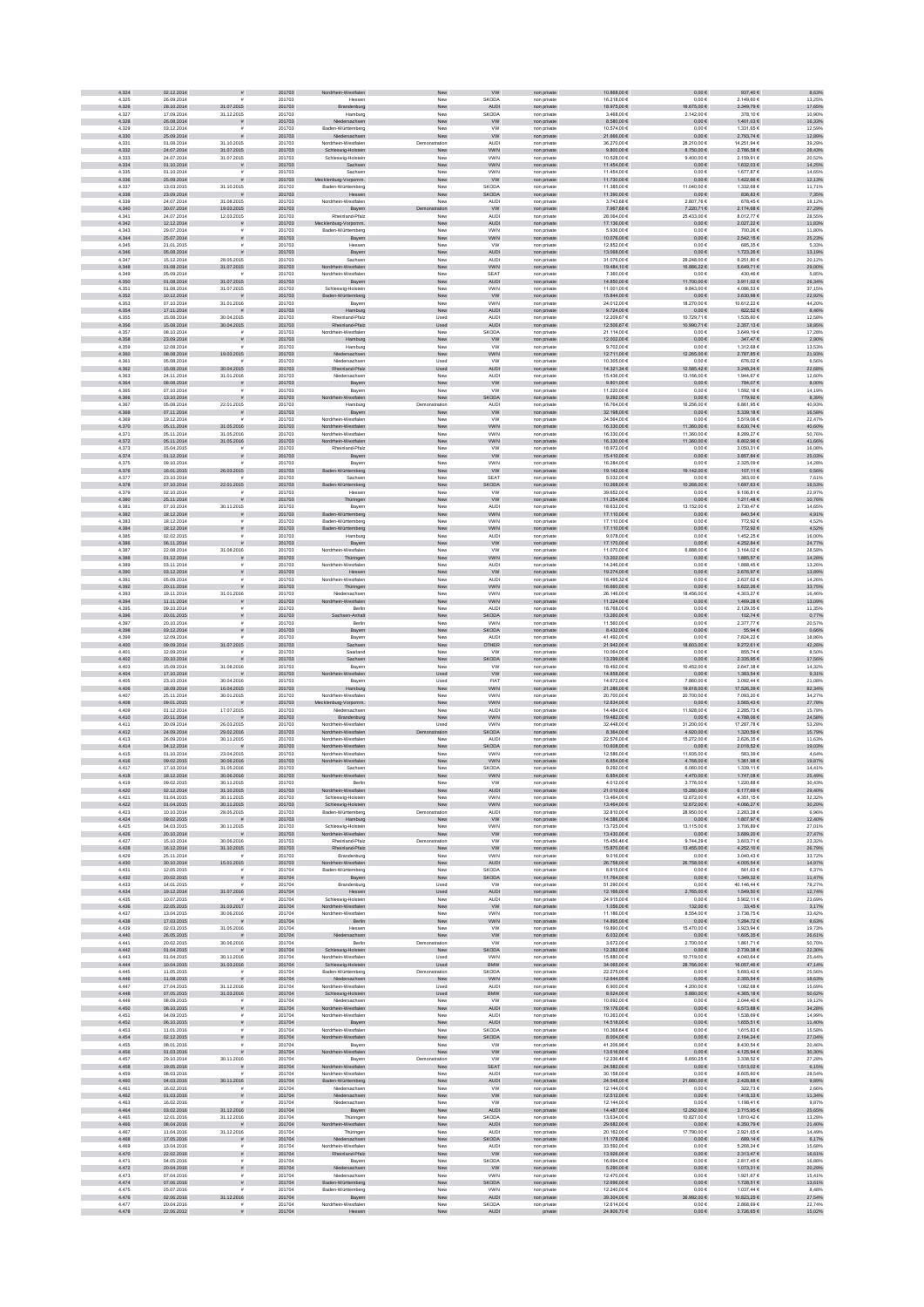| 4.479                   | 26.02.2016                             | 30.11.2016                            | 201704                     | Bayerr                                     | Demonstration                  | AUDI                                      | non private                | 24.222,00 €                              | 20.552,00 €                              | 6.312,60 €                             | 26,06%                   |
|-------------------------|----------------------------------------|---------------------------------------|----------------------------|--------------------------------------------|--------------------------------|-------------------------------------------|----------------------------|------------------------------------------|------------------------------------------|----------------------------------------|--------------------------|
| 4.480                   | 12.05.2016                             | 30.11.2016                            | 201704                     | Nordrhein-Westfalen                        | New                            | <b>VW</b>                                 | non private                | 6.678,00€                                | 5.344,00 €                               | 948,02€                                | 16,70%                   |
| 4.481<br>4.482          | 31.03.2016<br>18.05.2012               | 31.12.2016<br>04.10.2013              | 201704<br>201704           | Bremer<br>Hessen                           | New                            | SKODA<br>New VOLKSWAGEN NUTZ              | non private<br>non private | 12,650.00 €<br>12.644,00 €               | 11.550.00 €<br>10.246,00 €               | 3.571.81 €<br>2.811,02 €               | 28.24%<br>22,23%         |
| 4.483                   | 02.03.2016                             | $\tilde{\mathbf{r}}$                  | 201704                     | Sachsen                                    | Used                           | <b>AUDI</b>                               | non private                | 48.180,00 €                              | $0,00 \in$                               | 17.310,60 €                            | 35,93%                   |
| 4.484<br>4.485          | 31.03.2016<br>04.10.2012               | ø<br>31.08.2016                       | 201704<br>201704           | -Westfalen<br>Nordrh<br>Baden-Württemberg  | New<br>New                     | <b>VW</b><br><b>VW</b>                    | non private<br>non private | 3.876,00 €<br>3.634,00 €                 | $0{,}00 \in$<br>237,00 €                 | $568{,}44 \in$<br>237,00 €             | 14,67%<br>6,52%          |
| 4.486                   | 14.08.2012                             | 21.11.2013                            | 201704                     | Rheinland-Pfalz                            | Used                           | OTHER                                     | non private                | 4.185,00 €                               | 2.790,00 €                               | 1.166,65 €                             | 27,88%                   |
| 4.487<br>4.488          | 19.11.2012<br>12.12.2012               | 30.11.2016                            | 201704<br>201704           | Nordrhein-Westfalen                        | New                            | VWN<br><b>AUDI</b>                        | non private                | 9.315,00 €<br>18.262,00 €                | 414,00 €<br>$0,00 \in$                   | 287,22 €<br>794,00 €                   | 3,08%<br>4,35%           |
| 4.489                   | 31.05.2016                             | $\bar{\pi}$                           | 201704                     | Nordrhein-Westfalen<br>Baden-Württemberg   | New<br>New                     | <b>VWN</b>                                | non private<br>non private | 12,240.00 €                              | 0.00E                                    | 1.861.05€                              | 15.20%                   |
| 4.490                   | 11.03.2013                             | s                                     | 201704                     | Niedersachsen                              | New                            | VWN                                       | non private                | 14.476,00 €                              | $0,00 \in$                               | 380,17€                                | 2,63%                    |
| 4.491<br>4.492          | 26.04.2016<br>10.05.2013               |                                       | 201704<br>201704           | Bayen<br>Hessen                            | New<br>New                     | SKODA<br>W                                | non privat<br>non private  | 9.702,00 €<br>8.970,00 €                 | $0,00 \in$<br>$0{,}00 \in$               | 945,46€<br>195,00 €                    | 9,75%<br>2,17%           |
| 4.493                   | 16.05.2013                             |                                       | 201704                     | Schleswig-Holstein                         | New                            | <b>VW</b>                                 | non private                | 14.720,00 €                              | $0,00 \in$                               | 320,00 €                               | 2,17%                    |
| 4.494<br>4.495          | 26.07.2013<br>11.06.2013               | 31.08.2016                            | 201704<br>201704           | Nordrhein-Westfalen<br>Mecklenburg-Vorpomm | ${\sf New}$<br>New             | AUDI<br><b>VW</b>                         | non private<br>non private | 20.424,00 €<br>6.834,00 €                | 6.216,00 €<br>$0,00 \in$                 | 2.962,48 €<br>408,62 €                 | 14,50%<br>5,98%          |
| 4.496                   | 10.05.2013                             | 03.09.2015                            | 201704                     | Baden-Württemberg                          | Demonstration                  | <b>VW</b>                                 | private                    | 13.065,38 €                              | 5.396,57 €                               | 1.937,20 €                             | 14,83%                   |
| 4.497<br>4.498          | 13.05.2013                             | 31.01.2016                            | 201704<br>201704           | Baden-Württemberg<br>Saarland              | New<br>New                     | <b>VWN</b><br>AUDI                        | non private                | 14,400.00 €<br>30.866,00 €               | 5.760.00 €<br>$0,00 \in$                 | 2.373.27 €                             | 16,48%                   |
| 4.499                   | 29.06.2016<br>11.07.2013               | $\tilde{\pi}$<br>$\tilde{\mathbf{r}}$ | 201704                     | Thüringer                                  | New                            | <b>AUDI</b>                               | non private<br>non private | 24.378,00 €                              | $0,00 \in$                               | 3.189,07 €<br>717,00 €                 | 10,33%<br>2,94%          |
| 4.500                   | 21.10.2013                             | s                                     | 201704                     | Niedersachsen                              | ${\sf New}$                    | <b>VWN</b>                                | non private                | 22.610,00 €                              | $0{,}00 \in$                             | 488,99€                                | 2,16%                    |
| 4.501<br>4.502          | 11.12.2013<br>09.05.2014               |                                       | 201704<br>201704           | Thüringen<br>Hessen                        | New<br>New                     | VWN<br><b>AUDI</b>                        | non private<br>non private | 10.065,00 €<br>8.316,00 €                | $0,00 \in$<br>$0,00 \in$                 | 311,44 €<br>239,67 €                   | 3,09%<br>2,88%           |
| 4.503                   | 03.03.2014                             |                                       | 201704                     | Niedersachsen                              | New                            | VWN                                       | non private                | 19.618,00 €                              | $0,00 \in$                               | 424,28 €                               | 2,16%                    |
| 4.504<br>4.505          | 02.05.2014<br>21.05.2014               | 31.07.2016<br>30.09.2016              | 201704<br>201704           | den-Württemberg<br>Niedersachser           | New<br>New                     | <b>AUDI</b><br><b>VW</b>                  | non private<br>non private | 52.072,00 €<br>1.584.00 €                | 27.168,00 €<br>2.151,00 €                | 9.545,96 €<br>720.11€                  | 18,33%<br>45.46%         |
| 4.506                   | 21.05.2014                             | $\bar{\pi}$                           | 201704                     | Niedersachsen                              | New                            | <b>SKODA</b>                              | non private                | 9.860,00 €                               | $0,00 \in$                               | 290,00 €                               | 2,94%                    |
| 4.507<br>4.508          | 15.05.2014                             |                                       | 201704<br>201704           | Hamburg                                    | New                            | AUDI                                      | non privat                 | 19.822,00 €                              | $0,00 \in$                               | 583,00 6                               | 2,94%                    |
| 4.509                   | 02.07.2014<br>03.12.2014               |                                       | 201704                     | Bayern<br>Saarland                         | New<br>New                     | ${\tt VW}$<br><b>VW</b>                   | non private<br>non private | 11.520,00 €<br>6.732,006                 | $0{,}00 \in$<br>$0,00 \in$               | 984,09 $\in$<br>748,006                | 8,54%<br>11,11%          |
| 4.510                   | 29.07.2014                             | 30.04.2016                            | 201704                     | Brandenburg                                | ${\sf New}$                    | VWN                                       | non private                | 20.850,00 €                              | 14.595,00 €                              | 3.926,37 $\in$                         | 18,83%                   |
| 4.511<br>4.512          | 07.05.2014<br>01.09.2014               | 31.01.2016<br>30.06.2016              | 201704<br>201704           | Baden-Württemberg<br>Hamburg               | New<br>New                     | VWN<br><b>VWN</b>                         | non private<br>non private | 15.824,00 €<br>15.975,00 €               | 10.320,00 €<br>$9.585,00 \in$            | 4.228,07 €<br>4.797,08 €               | 26,72%<br>30,03%         |
| 4.513                   | 29.07.2014                             |                                       | 201704                     | Hesser                                     | New                            | AUDI                                      | non private                | 15,776.00 €                              | 0.006                                    | 1.768.57 €                             | 11.21%                   |
| 4.514<br>4.515          | 25.07.2014<br>20.10.2014               | $\tilde{\pi}$<br>31.10.2016           | 201704<br>201704           | Schleswig-Holstein<br>Nordrhein-Westfaler  | Used<br>New                    | AUDI<br><b>VWN</b>                        | non private<br>non private | 7.260,00 €<br>8,534,00 €                 | $0,00 \in$<br>3.514.00 €                 | 590,57€<br>1.454.03 €                  | 8,13%<br>17.04%          |
| 4.516                   | 23.10.2014                             | 31.01.2016                            | 201704                     | Baden-Württemberg                          | New                            | VWN                                       | non private                | 14.352,00 €                              | 10.920,00 €                              | $5.286,47 \in$                         | 36,83%                   |
| 4.517<br>4.518          | 02.12.2014<br>15.01.2015               | ø                                     | 201704<br>201704           | Bayerr<br>Bayern                           | New<br>${\sf New}$             | w<br><b>VW</b>                            | non private<br>non private | 10.948,00 €<br>10.948,00 €               | $0{,}00 \in$<br>$0{,}00 \in$             | 2.116,70 €<br>2.027,40 €               | 19,33%<br>18,52%         |
| 4.519                   | 02.10.2014                             | 31.10.2015                            | 201704                     | Baden-Württemberg                          | New                            | SKODA                                     | non private                | 14.582,00 €                              | 11.729,00 €                              | 3.302,84 €                             | 22,65%                   |
| 4.520<br>4.521          | 03.11.2016<br>12.11.2014               | ø                                     | 201705<br>201705           | Hamburg<br>Berlin                          | New<br>New                     | AUDI<br>VWN                               | non private<br>non private | 11.968,00 €<br>13.386,00 €               | $0,00 \in$<br>0,006                      | 2.417,05 €<br>1.963,65€                | 20,20%<br>14,67%         |
| 4.522                   | 12.11.2014                             |                                       | 201705                     | Berlin                                     | New                            | <b>VW</b>                                 | non private                | 15,266,00 €                              | $0.00 \in$                               | 1.064,14 €                             | 6,97%                    |
| 4.523                   | 21.04.2015                             | 30.11.2016                            | 201705                     | Niedersachser                              | New                            | <b>VW</b>                                 | non private                | 20.162.00 €                              | 10.081,00 €                              | 648.89€                                | 3.22%                    |
| 4.524<br>4.525          | 30.04.2015<br>13.05.2015               |                                       | 201705<br>201705           | Sachsen<br>Berlin                          | ${\sf New}$<br>New             | <b>AUDI</b><br><b>AUDI</b>                | non private<br>non privat  | 15.015,00 €<br>22.632,00 €               | $0{,}00 \in$<br>$0,00 \in$               | 1.677,30 €<br>2.675,40                 | 11,17%<br>11,82%         |
| 4.526                   | 02.02.2015                             | 30.11.2015                            | 201705                     | Bayern                                     | New                            | VWN                                       | non private                | 20.654,00 €                              | 17.960,00 €                              | 16.548,65 €                            | 80,12%                   |
| 4.527<br>4.528          | 13.05.2015<br>13.05.2015               | $\tilde{\pi}$                         | 201705<br>201705           | Berlin<br>Berlin                           | New<br>New                     | VWN<br><b>VWN</b>                         | non private<br>non private | 15.548,00 €<br>15.548,00 €               | $0,00 \in$<br>$0,00 \in$                 | 1.992,526<br>1.480,67 €                | 12,82%<br>9,52%          |
| 4.529                   | 13.05.2015                             | $\bar{z}$                             | 201705                     | Berlin                                     | New                            | VWN                                       | non private                | 15.548,00 €                              | $0,00 \in$                               | 2.845,98 €                             | 18,30%                   |
| 4.530<br>4.531          | 13.05.2015<br>13.05.2015               | $\tilde{\pi}$                         | 201705<br>201705           | Berlin<br>Berlin                           | New<br>New                     | <b>VWN</b><br><b>VWN</b>                  | non private<br>non private | 15.548,00 €<br>15,548.00 €               | $0,00 \in$<br>0.00E                      | 1.941.33 €<br>1.787.78€                | 12,49%<br>11.50%         |
| 4.532                   | 04.06.2015                             | 30.11.2016                            | 201705                     | Niedersachsen                              | New                            | ${\sf VW}$                                | non private                | 11.316,00 €                              | 7.872,00 €                               | $3.465,18 \in$                         | 30,62%                   |
| 4.533                   | 12.11.2015                             |                                       | 201705                     | Baden-Württemberg                          | Demonstration                  | <b>AUDI</b>                               | non private                | 10.494,00 €                              | $0,00 \in$                               | $-662, 106$                            | $-6,31%$                 |
| 4.534<br>4.635          | 12.06.2015<br>14.08.2015               | 31.08.2016                            | 201705<br>201705           | Schleswig-Holstein<br>Nordrhein-Westfalen  | New<br>New                     | <b>VWN</b><br><b>VW</b>                   | non private<br>non private | 20.838,00 €<br>9.890,00 €                | 16.761,00 €<br>0,006                     | 7.926,68 €<br>1.633,47 €               | 38,04%<br>16,52%         |
| 4.536                   | 03.12.2015                             | 31.01.2017                            | 201705                     | Niedersachsen                              | New                            | AUDI                                      | non private                | 28.764,00 €                              | 21.150,00 €                              | 2.154,05€                              | 7,49%                    |
| 4.537<br>4.538          | 20.07.2015<br>13.08.2015               |                                       | 201705<br>201705           | Niedersachsen<br>Berlin                    | New<br>Used                    | <b>VW</b><br><b>AUDI</b>                  | non private<br>non private | 9.810,00 €<br>12.754.08 €                | $0,00 \in$<br>$0.00 \in$                 | 1.835,71€<br>4.150,52 €                | 18,71%<br>32,54%         |
| 4.539                   | 24.09.2015                             | 31.12.2016                            | 201705                     | Niedersachser                              | New                            | <b>VW</b>                                 | non private                | 8.547.00 €                               | 5.957.00 €                               | 2,609.566                              | 30.53%                   |
| 4.540<br>4.541          | 12.02.2016<br>14.10.2015               |                                       | 201705<br>201705           | drhein-Westfalen                           | New<br>New                     | <b>VW</b><br><b>VW</b>                    | non private                | 16.005,00 €<br>6.210,00 €                | $0,00 \in$                               | 2.415,67 €<br>2.177,92 €               | 15,09%                   |
| 4.542                   | 09.02.2016                             | 31.12.2016                            | 201705                     | Niedersachser<br>Hessen                    | ${\sf New}$                    | <b>AUDI</b>                               | non private<br>non private | 22.185,00 €                              | 4.860,00 €<br>$0,00 \in$                 | $4.368,14€$                            | 35,07%<br>19,69%         |
| 4.543                   | 29.10.2015                             | 31.12.2016                            | 201705                     | Niedersachser                              | Used                           | VWN                                       | non private                | 22.540,00 €                              | 17.640,00 €                              | 6.151,476                              | 27,29%                   |
| 4.544<br>4.545          | 20.11.2015<br>13.11.2015               | 31.12.2016                            | 201705<br>201705           | Bremen<br>Baden-Württemberg                | New<br>New                     | <b>VW</b><br>SEAT                         | non private<br>non private | 7.524,00 €<br>7.155,00 €                 | $0,00 \in$<br>5.883,00 €                 | 2.332,42 €<br>984,83€                  | 31,00%<br>13,76%         |
| 4.546                   | 20.11.2015                             | $\bar{\pi}$                           | 201705                     | Bremen                                     | New                            | <b>VW</b>                                 | non private                | 16.929,00 €                              | $0,00 \in$                               | 5.384,47 €                             | 31,81%                   |
| 4.547<br>4.548          | 12.11.2015<br>14.12.2015               | 31.12.2016                            | 201705<br>201705           | Berlin<br>Baden-Württemberg                | New<br>New                     | AUDI<br>AUDI                              | non private<br>non private | 23,985.00 €<br>8.976,00 €                | 0.00E<br>$6.712{,}00€$                   | 9.319.34 €<br>$1.977,59 \in$           | 38.85%<br>22,03%         |
| 4.549                   | 14.12.2015                             | 28.02.2017                            | 201705                     | Nordrhein-Westfalen                        | New                            | <b>VW</b>                                 | non private                | 4.922,00 €                               | 3.852,00 €                               | 365,11€                                | 7,42%                    |
| 4.550<br>4.551          | 24.02.2016<br>23.12.2015               |                                       | 201705<br>201705           | Niedersachsen<br>Nordrhein-Westfaler       | ${\sf New}$<br>New             | SKODA<br>AUDI                             | non private<br>non private | 10.395,00 €<br>7.786,00 €                | $0{,}00 \in$<br>$0,00 \in$               | $1.344,93 \in$<br>2.034,69 €           | 12,94%<br>26,13%         |
| 4.552                   | 10.03.2016                             |                                       | 201705                     | Bayern                                     | New                            | ww                                        | non private                | 16.864,00 €                              | $0,00 \in$                               | 861,42 €                               | 5,11%                    |
| 4.553<br>4.554          | 01.03.2016<br>03.02.2016               | 31.12.2016                            | 201705<br>201705           | Niedersachsen                              | Demonstration                  | AUDI<br>ww                                | non private                | 24.344,00 €<br>29.476,35 €               | 20.764,00 €                              | 7.973,90 €<br>14.336,16 €              | 32,76%<br>48,64%         |
| 4.555                   | 15.03.2012                             | 31.07.2014                            | 201705                     | Brandenburg<br>Rheinland-Pfalz             | Used<br>New                    | <b>VW</b>                                 | non private<br>non private | 10.030.00 €                              | $0,00 \in$<br>2.655.00 €                 | 866.22€                                | 8.64%                    |
| 4.556                   | 09.03.2012                             |                                       | 201705                     | Schleswig-Holstein                         | New                            | <b>VW</b>                                 | non private                | 4.725,00 €                               | $0,00 \in$                               | 1.260,00 €                             | 26,67%                   |
| 4.557<br>4.558          | 26.06.2012<br>02.03.2012               |                                       | 201705<br>201705           | Baden-Württemberg<br>Schleswig-Holstein    | New<br>tration                 | VOLKSWAGEN<br>VWN                         | non privat<br>non private  | 16.203,00 €<br>17.853,00 €               | $0,00 \in$<br>$0{,}00 \in$               | 2.261,13€<br>1.623,00 €                | 13,96%<br>$9,09\%$       |
| 4.559                   | 22.03.2012                             |                                       | 201705                     | Schleswig-Holstein                         | New                            | SEAT                                      | private                    | 11.294,08 €                              | $0,00 \in$                               | 403,366                                | 3,57%                    |
| 4.560<br>4.561          | 26.10.2012<br>08.10.2012               | s                                     | 201705<br>201705           | Baden-Württemberg<br>Baden-Württemberg     | ${\sf New}$<br>New             | <b>AUDI</b><br>VOLKSWAGEN                 | non private<br>non private | 16.137,00 €<br>18.088,00 €               | $0{,}00 \in$<br>$0,00 \in$               | 489,00€<br>2.282,90 €                  | 3,03%<br>12,62%          |
| 4.562                   | 19.10.2012                             | 12.06.2014                            | 201705                     | Brandenburg                                | Demonstration                  | <b>VW</b>                                 | non private                | 8.874,00 €                               | 698,00 €                                 | 725,97€                                | 8,18%                    |
| 4.563                   |                                        |                                       |                            |                                            |                                |                                           | non private                | 18,904.00 €                              | 0.00E                                    | 556.00€                                | 2.94%                    |
|                         | 16.11.2012                             | $\mathbf{r}$                          | 201705                     | Baden-Württemberg                          | New                            | AUDI                                      |                            |                                          |                                          |                                        |                          |
| 4.564<br>4.565          | 15.11.2012<br>07.02.2013               | $\tilde{\pi}$<br>$\bar{\pi}$          | 201705<br>201705           | Baden-Württemberg<br>Baden-Württemberg     | New<br>New                     | AUDI<br><b>VW</b>                         | non private<br>non private | 20.536,00 €<br>14.926,00 €               | $0,00 \in$<br>$0,00 \in$                 | 976,69€<br>445,64 €                    | 4,76%<br>2,99%           |
| 4.566                   | 01.02.2013                             | s                                     | 201705                     | Baden-Württemberg                          | New                            | AUDI                                      | non private                | 16.660,00 €                              | $0{,}00 \in$                             | 1.107,56 €                             | 6,65%                    |
| 4.567<br>4.568          | 15.04.2013<br>03.12.2012               |                                       | 201705<br>201705           | Baden-Württemberg<br>Rheinland-Pfalz       | New                            | <b>AUDI</b><br><b>NUTZ</b>                | non private<br>private     | 13.728,00 €<br>24.602,24 €               | $0,00 \in$<br>19.397,92 €                | 1.810,34 €<br>946,24 €                 | 13,19%<br>3,85%          |
| 4.569                   | 25.03.2013                             | 03.04.2014                            | 201705                     | Baden-Württemberg                          | ration<br>New                  | <b>VW</b>                                 | non private                | 16.566,00 €                              | $0,00 \in$                               | 509,59€                                | 3,08%                    |
| 4.570<br>4.571          | 09.01.2013<br>15.04.2013               | 31.03.2016                            | 201705<br>201705           | Baden-Württemberg                          | New<br>New                     | <b>VW</b><br>AUDI                         | private                    | 9.983,25€<br>24.106.00 €                 | 2.884,05€<br>0.006                       | 1.887,25€<br>728.74€                   | 18,90%<br>3.02%          |
| 4.572                   | 19.04.2016                             | 31.01.2017                            | 201705                     | Baden-Württemberg<br>Nordrhein-Westfalen   | New                            | VWN                                       | non private<br>non private | 14.144.00 €                              | 11.648,00 €                              | 3.812,07 €                             | 26,95%                   |
| 4.573                   | 20.09.2016                             |                                       | 201705                     | Niedersachser                              | New                            | <b>SKODA</b>                              | non privat                 | 15.075,00 €                              | $0,00 \in$                               | 1.529,346                              | 10,14%                   |
| 4.574<br>4.575          | 04.06.2013<br>04.06.2013               | ă                                     | 201705<br>201705           | Brandenburg<br>Brandenburg                 | New<br>New                     | <b>VW</b><br><b>VW</b>                    | non private<br>non private | 12.006,00 €<br>12.006,00 €               | $0{,}00 \in$<br>$0,00 \in$               | 623,25€<br>623,256                     | 5,19%<br>5,19%           |
| 4.576                   | 26.04.2016                             |                                       | 201705                     | Niedersachsen                              | New                            | <b>VW</b>                                 | non private                | 12.852,00 €                              | $0,00 \in$                               | 4.267,38 €                             | 33,20%                   |
| 4.577<br>4.578          | 27.03.2013<br>12.05.2016               | 18.07.2014<br>31.10.2016              | 201705<br>201705           | Mecklenburg-Vorpomm<br>Sachsen-Anhalt      | Demonstration<br>Demonstration | SEAT<br><b>VWN</b>                        | private<br>non private     | 9.121,80 €<br>24.748,00 €                | 7.138,80 €<br>24.210,00 €                | 2.178,34 €<br>6.602,97 €               | 23,88%<br>26,68%         |
| 4.579                   | 17.06.2013                             | £.                                    | 201705                     | Thüringer                                  | New                            | AUDI                                      | non private                | 35,558.00 €                              | 0.00E                                    | 626.13€                                | 1.76%                    |
| 4.580<br>4.581          | 25.05.2016<br>12.07.2016               | $\tilde{\pi}$<br>£.                   | 201705<br>201705           | Niedersachsen<br>Thüringen                 | Used<br>New                    | <b>VWN</b><br><b>VW</b>                   | non private<br>non private | 13.566,00 €<br>3,948,00 €                | $0,00 \in$<br>0.00E                      | 3.765,39 €<br>380.50 €                 | 27,76%<br>9.64%          |
| 4.582                   | 25.07.2013                             | 31.01.2017                            | 201705                     | Baden-Württemberg                          | New                            | ${\tt VW}$                                | non private                | 10.894,84 $\in$                          | 1.733,27 €                               | 732,36 $\in$                           | 6,72%                    |
| 4.583                   | 27.09.2013                             | 30.09.2015                            | 201705<br>201705           | Nordrhein-Westfalen<br>Hamburg             | New<br>New                     | <b>VW</b><br><b>VW</b>                    | non private                | 6.970,00 €                               | 2.772,00 €<br>11.718,00 €                | 1.217,51 €                             | 17,47%                   |
| 4.584<br>4.585          | 07.06.2016<br>02.10.2013               | 31.01.2017                            | 201705                     | Nordrhein-Westfalen                        | New                            | VWN                                       | non private<br>non private | 12.834,00 €<br>14.820,00 €               | $0,00 \in$                               | 2.928,74 €<br>368,46 €                 | 22,82%<br>2,49%          |
| 4.586<br>4.587          | 02.12.2013<br>12.11.2013               | $\bar{\pi}$<br>31.01.2017             | 201705<br>201705           | Thüringen<br>Niedersachsen                 | New<br>New                     | <b>VWN</b><br><b>VWN</b>                  | non private<br>non private | 55.404,00 €<br>22.220,00 €               | $0{,}00 \in$<br>5.050,00 €               | 15.373,54 €<br>1.615,15€               | 27,75%<br>7,27%          |
| 4.588                   | 03.01.2014                             | 31.03.2017                            | 201705                     | Baden-Württemberg                          | New                            | AUDI                                      | non private                | 22.244.97 €                              | 1.190,00 €                               | 1.171,54 €                             | 5,27%                    |
| 4.589<br>4.590          | 22.11.2013<br>20.10.2016               | 31.01.2017                            | 201705<br>201705           | Schleswig-Holstein<br>Niedersachsen        | New<br>New                     | <b>VWN</b><br>${\sf VW}$                  | non private<br>non private | 16.054.00 €<br>16.054,00 €               | 4.188,00 €<br>$0,00 \in$                 | 1.560.09 €<br>4.447,56 €               | 9,72%<br>27,70%          |
| 4.591                   | 25.04.2014                             | 31.10.2016                            | 201705                     | Rheinland-Pfalz                            | Nev                            | <b>VW</b>                                 | non private                | 7.128,00 €                               | 1.944,00 €                               | 888,65€                                | 12,47%                   |
| 4.592<br>4.593          | 02.04.2014<br>09.05.2014               | $\tilde{\pi}$                         | 201705<br>201705           | Nordrhein-Westfalen<br>Nordrhein-Westfalen | ${\sf New}$<br>New             | ${\sf VW}$<br><b>VW</b>                   | non private<br>non private | 10.692,00 €<br>13.770,00 €               | $0,00 \in$<br>$0,00 \in$                 | 423,74 €<br>392,71€                    | 3,96%<br>2,85%           |
| 4.594                   | 11.06.2014                             | $\tilde{\pi}$                         | 201705                     | Hessen                                     | New                            | AUDI                                      | non private                | 19.448,00 €                              | $0,00 \in$                               | 572,00 €                               | 2,94%                    |
| 4.595<br>4.596          | 02.06.2014<br>11.04.2014               | $\bar{z}$<br>$\tilde{\pi}$            | 201705<br>201705           | Baden-Württemberg<br>Berlin                | New                            | <b>VW</b>                                 | non private                | 6.766,00 €<br>13,995,00 €                | $0,00 \in$<br>$0,00 \in$                 | 198,92€<br>189,13€                     | 2,94%<br>1,35%           |
| 4.597                   | 11.07.2014                             | £.                                    | 201705                     | Berlin                                     | New<br>New                     | <b>VW</b><br><b>VW</b>                    | non private<br>non private | 14.120.00 €                              | 0.00E                                    | 560.80 €                               | 3.97%                    |
| 4.598<br>4.599          | 08.08.2014                             | 30.01.2015                            | 201705<br>201705           | Rheinland-Pfalz                            | ${\sf New}$<br>New             | AUDI<br><b>VW</b>                         | non private                | 31.185,00 €<br>6.600,00 €                | $0{,}00 \in$                             | $3.636, 12 \in$                        | 11,66%                   |
| 4.600                   | 07.04.2014<br>07.04.2014               | 30.01.2015                            | 201705                     | Nordrhein-Westfalen<br>drhein-Westfalen    | New                            | <b>VW</b>                                 | non private<br>non private | 6.600,00 €                               | 5.600,00 €<br>5.600,00 €                 | $6.280,73 \in$<br>5.280,73€            | 80,01%<br>80,01%         |
| 4.601                   | 01.09.2014                             | 31.03.2016                            | 201705                     | Rheinland-Pfalz                            | Used                           | FORD                                      | non private                | 27.370,00 €                              | 19.040,00 €                              | 18.118,99 €                            | 66,20%                   |
| 4.602<br>4.603          | 22.09.2014<br>13.10.2014               | $\mathbf{r}$<br>31.03.2016            | 201705<br>201705           | Berlin<br>Rheinland-Pfalz                  | New<br>Demonstration           | <b>VWN</b><br>FORD                        | non private<br>non private | 13.770,00 €<br>19.952,00 €               | $0,00 \in$<br>15.480,00 €                | $2.556,40 \in$<br>7.536,27 €           | 18,56%<br>37,77%         |
| 4.604                   | 24.09.2014                             |                                       | 201705                     | Berlin                                     | New                            | <b>VW</b>                                 | non private                | 11.072.00 €                              | $0.00 \in$                               | 499.85€                                | 4.51%                    |
| 4.605<br>4.606          | 08.10.2014<br>09.03.2015               | 31.07.2016<br>22.10.2015              | 201705<br>201706           | Nordrhein-Westfaler<br>Nordrhein-Westfalen | Used<br>New                    | <b>VWN</b><br><b>VW</b>                   | non private<br>non private | 14.398.00 €<br>22.407,00 €               | 10.016.00 €<br>21.049,00 €               | 5.943.38 €<br>$3.786, 66 \in$          | 41.28%<br>16,90%         |
| 4.607                   | 18.12.2014                             |                                       | 201706                     | Baden-Württemberg                          | New                            | <b>SKODA</b>                              | non private                | 15.675,00 €                              | $0,00 \in$                               | 1.855,296                              | 11,84%                   |
| 4.608<br>4.609          | 23.12.2014<br>15.01.2015               | 17.07.2015<br>$\bar{z}$               | 201706<br>201706           | Bayern<br>Sachser                          | New<br>New                     | AUDI<br><b>SKODA</b>                      | non private<br>non private | 37.168,00 €<br>12.682,00 €               | 34.744,00 €<br>$0,00 \in$                | 22.235,92 €<br>1.930,03 €              | 59,83%<br>15,22%         |
| 4.610                   | 18.01.2017                             | $\tilde{\pi}$                         | 201706                     | Nordrhein-Westfalen                        | New                            | <b>VWN</b>                                | non private                | 10,994,00 €                              | $0,00 \in$                               | 2.728,50 €                             | 24,82%                   |
| 4.611                   | 13.12.2016                             | $\mathbf{r}$                          | 201706                     | Nordrhein-Westfalen                        | New                            | SKODA                                     | non private                | 7.820.00 €                               | 0.00E                                    | 1.694.03 €                             | 21.66%                   |
| 4.612<br>4.613          | 30.04.2015<br>20.10.2016               | $\tilde{\pi}$<br>$\tilde{\mathbf{r}}$ | 201706<br>201706           | Bayern<br>Nordrhein-Westfalen              | New<br>New                     | VWN<br><b>VW</b>                          | non private<br>non private | 24.978,00 €<br>13.708,00 €               | $0,00 \in$<br>$0,00 \in$                 | $4.003,49 \in$<br>1.704,09 €           | 16,03%<br>12,43%         |
| 4.614                   | 03.08.2015                             | s                                     | 201706                     | Sachsen                                    | New                            | <b>VW</b>                                 | non private                | 19.872,00 €                              | $0{,}00 \in$                             | 2.778,32 €                             | 13,98%                   |
| 4.615<br>4.616          | 03.07.2015<br>19.06.2015               | 19.01.2017                            | 201706<br>201706           | Bayern<br>rdrhein-Westfalen                | New<br>New                     | VWN<br><b>SKODA</b>                       | non private<br>non private | 22.095,00 €<br>16.054,00 €               | $0,00 \in$<br>10.470,00 €                | 5.269,53€<br>4.352,90 €                | 23,85%<br>27,11%         |
| 4.617                   | 21.12.2015                             | 12.01.2017                            | 201706                     | Hamburg                                    | New                            | VWN                                       | non private                | 27.416,00 €                              | 22.648,00 €                              | 5.176,57 €                             | 18,88%                   |
| 4.618<br>4.619          | 03.08.2015<br>14.10.2015               | 21.01.2016<br>15.09.2016              | 201706<br>201706           | Bayern<br>Bayerr                           | Used<br>New                    | <b>JAGUAR</b><br><b>AUDI</b>              | non private<br>non private | 46.540.00 €<br>4.950.00 €                | 44.750.00 €<br>3.375.00 €                | 40.122.29 €<br>1.345.67 €              | 86.21%<br>27.19%         |
| 4.620                   | 03.02.2016                             | $\bar{z}$<br>$\dot{a}$                | 201706                     | and-Pfalz                                  | ${\sf New}$                    | <b>AUDI</b>                               | non private                | 30.360,00 €                              | $0,00 \in$                               | $2.271,14 \in$                         | 7,48%                    |
| 4.621<br>4.622          | 25.02.2016<br>02.03.2016               |                                       | 201706<br>201706           | Rheinland-Pfalz<br>Niedersachsen           | New<br>New                     | AUDI<br><b>VW</b>                         | non privat<br>non private  | 15.444,00 €<br>8.004,00 €                | 0,006<br>$0,00 \in$                      | 1.337,086<br>1.341,09 €                | 8,66%<br>16,76%          |
| 4.623                   | 03.12.2015                             | 16.02.2017                            | 201706                     | Thüringer                                  | New                            | <b>VW</b>                                 | non private                | 6.165,00 €                               | 4.795,00 €                               | 1.427,61 €                             | 23,16%                   |
| 4.624<br>4.625          | 04.04.2016<br>25.10.2011               | $\bar{\pi}$                           | 201706<br>201706           | Baden-Württemberg<br>Hesser                | New                            | <b>VWN</b><br>New VOLKSWAGEN NUTZ         | non private<br>non private | 18.908,00 €<br>35.409,00 €               | $0,00 \in$<br>$0,00 \in$                 | 4.442,57 €<br>1.068,32 €               | 23,50%<br>3,02%          |
| 4.626                   | 11.04.2016                             | 12.01.2017                            | 201706                     | land-Pfalz                                 | New                            | <b>AUDI</b>                               | non private                | 104.190.00 €                             | 83.805,00 €                              | 23.412.34 €                            | 22,47%                   |
| 4.627<br>4.628          | 23.09.2011<br>01.03.2016               | 26.01.2017                            | 201706<br>201706           | Bayern<br>Bayern                           | New<br>New                     | AUDI<br>ww                                | private<br>non private     | 25.771.32 €<br>11.868,46 $\in$           | 0.00E<br>10.320,40 €                     | 3.081.00 €<br>3.223,10 €               | 11.96%<br>27,16%         |
| 4.629                   | 02.05.2016                             |                                       | 201706                     | Nordrhein-Westfaler                        | New                            | <b>AUDI</b>                               | non private                | 22,660.00 €                              | $0,00 \in$                               | 4.271,16 €                             | 18,85%                   |
| 4.630<br>4.631<br>4.632 | 16.03.2012<br>03.04.2012<br>29.02.2012 | 14.11.2013                            | 201706<br>201706<br>201706 | Thüringen<br>Rheinland-Pfalz<br>Bayern     | New<br>New<br>New              | VOLKSWAGEN NUTZ<br><b>VW</b><br><b>VW</b> | non private<br>non private | 24.186,00 €<br>17.552,25 €<br>8.602,00 € | $0{,}00 \in$<br>$0,00 \in$<br>$0,00 \in$ | 6.953,31 $\in$<br>126,91 €<br>182,93 € | 28,75%<br>0,72%<br>2,13% |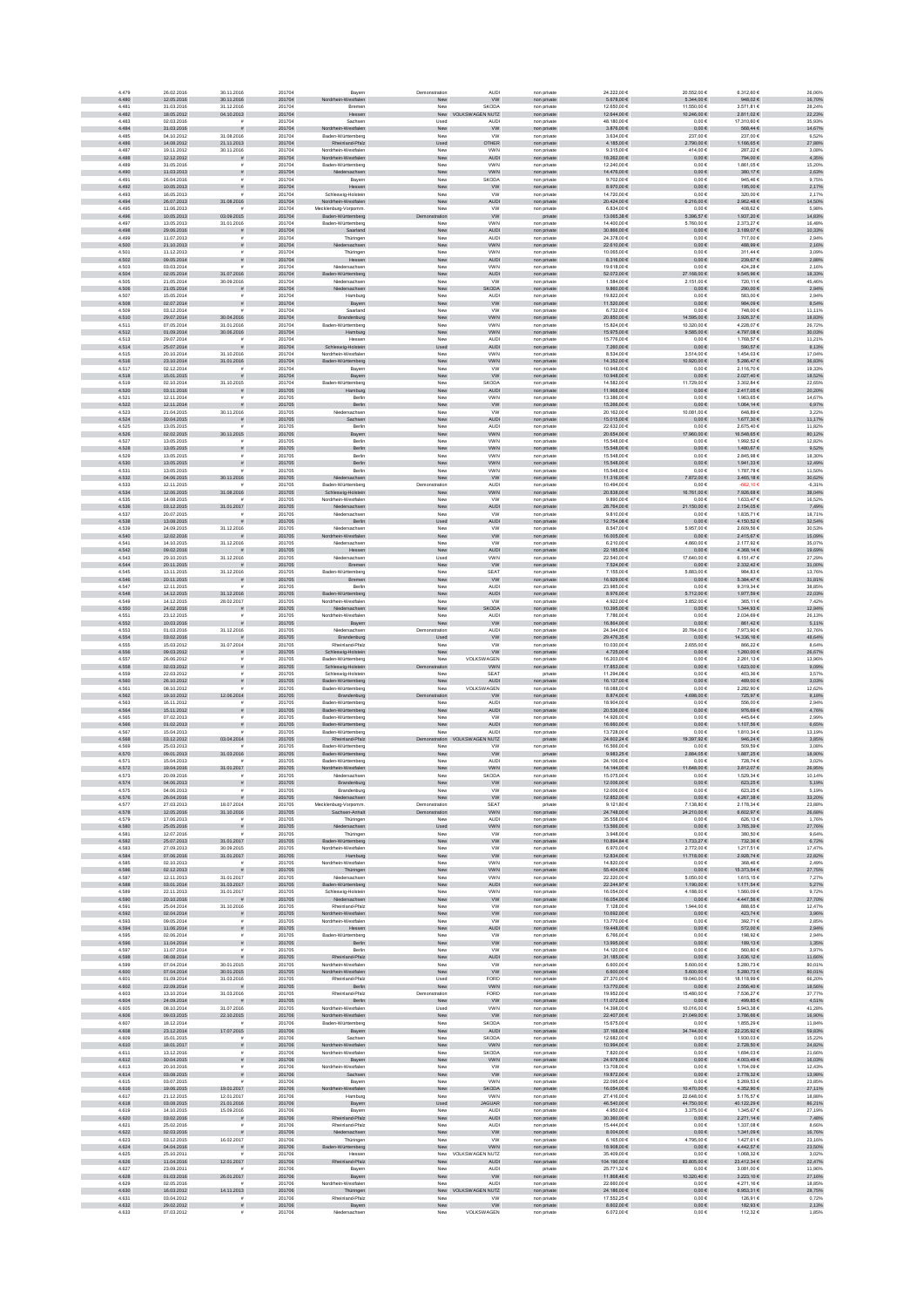| 4.634          | 11.04.2016               |                            | 201706           | Rheinland-Pfalz                                      | New                | <b>AUDI</b>                | non private                | 28.458,00 €                    | $0,00 \in$                   | 2.533,30 €                   | 8,90%            |
|----------------|--------------------------|----------------------------|------------------|------------------------------------------------------|--------------------|----------------------------|----------------------------|--------------------------------|------------------------------|------------------------------|------------------|
| 4.635          | 03.09.2012               |                            | 201706           | Niedersachser                                        | New                | <b>VW</b>                  | non private                | 9.146,00 €                     | $0,00 \in$                   | 395,29 €                     | 4,32%            |
| 4.636<br>4.637 | 11.05.2016<br>23.10.2012 | 22.01.2015                 | 201706<br>201706 | Baden-Württemberg<br>Saarland                        | New<br>New         | <b>VW</b><br><b>VWN</b>    | non private<br>non private | 10.404.00 €<br>12.057.08 €     | $0.00 \in$<br>3.546.20 €     | 1.385.99 €<br>2.040.51 €     | 13,32%<br>16.92% |
| 4.638          | 05.11.2012               | 22.10.2015                 | 201706           | Bayern                                               | New                | <b>SKODA</b>               | non private                | 14.674,00 €                    | 638,00 $\in$                 | 638,00 €                     | 4,35%            |
| 4.639          | 07.03.2013               |                            | 201706           | Hesser                                               | New                | VOLKSWAGEN                 | non privat                 | 12.580,00 €                    | $0,00 \in$                   | 2.059,466                    | 16,37%           |
| 4.640          | 15.01.2013               |                            | 201706           | Hessen                                               | New                | VOLKSWAGEN                 | non private                | 12.408,00 €                    | $0,00 \in$                   | 914,62€                      | 7,37%            |
| 4.641          | 16.06.2016               |                            | 201706           | Rheinland-Pfalz                                      | New                | <b>AUD</b>                 | non private                | 27.846,00 €                    | 0,006                        | 1.814,62 €                   | 6,52%            |
| 4.642<br>4.643 | 01.09.2016<br>29.04.2016 | $\tilde{\pi}$              | 201706<br>201706 | Nordrhein-Westfalen<br>Niedersachser                 | New<br>Used        | <b>VWN</b><br>AUDI         | non private<br>non private | 25.155,00 €<br>15.538,00 €     | $0,00 \in$<br>$0,00 \in$     | 2.875,11 €<br>1.820,04 €     | 11,43%<br>11,71% |
| 4.644          | 25.04.2013               |                            | 201706           | Baden-Württemberg                                    | New                | <b>AUDI</b>                | non private                | 20.610,00 €                    | $0,00 \in$                   | 452,01€                      | 2,19%            |
| 4.645          | 23.07.2013               | $\tilde{\mathbf{r}}$       | 201706           | Niedersachser                                        | New                | <b>VWN</b>                 | non private                | 25.714.00 €                    | 0.00E                        | 2.236.00 €                   | 8,70%            |
| 4.646          | 29.07.2013               |                            | 201706           | Hamburg                                              | New                | VWN                        | non private                | 29.118,00 €                    | $0{,}00 \in$                 | 1.266,00 €                   | 4,35%            |
| 4.647<br>4.648 | 18.04.2013<br>19.07.2013 |                            | 201706<br>201706 | Hamburg<br>Sachsen                                   | New<br>New         | <b>VW</b><br><b>VW</b>     | private                    | 4.445,44 €<br>13.202,00 €      | 0,00 €<br>$0,00 \in$         | 21,01€<br>574,00 €           | 0,47%<br>4,35%   |
| 4.649          | 09.09.2013               | 12.01.2017                 | 201706           | Rheinland-Pfalz                                      | New                | VWN                        | non private<br>non private | 17.052,00 €                    | 6.174,00 €                   | 3.932,63 €                   | 23,06%           |
| 4.650          | 02.07.2013               |                            | 201706           | Bayern                                               | New                | <b>SKODA</b>               | non private                | 14.950,00 €                    | $0,00 \in$                   | 323,17€                      | 2,16%            |
| 4.651          | 25.09.2013               |                            | 201706           | Berlin                                               | New                | VWN                        | non private                | 4.554,00 €                     | 0,006                        | 100,51€                      | 2,21%            |
| 4.652          | 25.07.2013               |                            | 201706           | Baden-Württemberg                                    | Used               | <b>SKODA</b>               | non private                | 11.220.00 €                    | $0,00 \in$                   | 330,00 €                     | 2,94%            |
| 4.653          | 30.07.2013               |                            | 201706           | Baven                                                | Used               | <b>VWN</b>                 | non private                | 30,682.00 €                    | 0.006                        | 1.334.00 €                   | 4.35%            |
| 4.654<br>4.655 | 14.08.2013<br>06.09.2013 | 24.03.2016                 | 201706<br>201706 | nd-Pfalz<br>Rhein<br>Nordrhein-Westfale              | New<br>Nev         | VWN<br>VWN                 | non private<br>non privat  | 15.885,00 €<br>12.364,00 €     | $6.354,00 \in$<br>$0,00 \in$ | $5.056, 14 \in$<br>1.650,836 | 31,83%<br>13,35% |
| 4.656          | 11.07.2016               | 19.01.2017                 | 201706           | Nordrhein-Westfalen                                  | ration             | AUDI                       | non private                | 31.185,00 €                    | 31.185,00 €                  | 9.767,28 €                   | 31,32%           |
| 4.657          | 26.09.2013               | 14.01.2016                 | 201706           | Niedersachser                                        | New                | VWN                        | non private                | 8.799,006                      | 3.290,00 €                   | 1.430,36 €                   | 16,26%           |
| 4.658          | 07.12.2013               | 12.01.2017                 | 201706           | Berlin                                               | New                | <b>VWN</b>                 | non private                | 25.821,00 €                    | 10.872,00 €                  | $3.634,35 \in$               | 14,08%           |
| 4.659          | 06.03.2014               | 17.03.2016                 | 201706           | Sachsen                                              | New                | <b>VW</b>                  | non private                | 16.698,00 €                    | 9.438,00 €                   | 1.680,96 €                   | 10,07%           |
| 4.660<br>4.661 | 25.11.2016<br>11.02.2014 | $\mathbf{H}$<br>28.07.2016 | 201706<br>201706 | Hessen<br>Hamburg                                    | New<br>New         | <b>SKODA</b><br><b>VWN</b> | non private<br>non private | 7.038,00 €<br>20.194.00 €      | $0,00 \in$<br>8.780.00 €     | 1.007,26 €<br>4.928.13 €     | 14,31%<br>24.40% |
| 4.662          | 24.10.2014               | 13.08.2015                 | 201706           | Hessen                                               | New                | <b>VW</b>                  | non private                | 7.958,00 €                     | $0{,}00 \in$                 | 1.093,35 €                   | 13,74%           |
| 4.663          | 19.05.2014               |                            | 201706           | Niedersachsen                                        | New                | <b>VW</b>                  | non private                | 10.404,00 €                    | $0,00 \in$                   | 145,96 €                     | 1,40%            |
| 4.664          | 27.02.2014               | 25.08.2016                 | 201706           | en-Württemberg                                       | New                | <b>VW</b>                  | non private                | 12.682,00 €                    | 2.611,00 €                   | 1.128,42 €                   | 8,90%            |
| 4.665<br>4.666 | 31.07.2014<br>28.07.2014 | 27.10.2016                 | 201706<br>201706 | Niedersachser                                        | New                | VWN<br><b>VW</b>           | non private                | 13.068,00 €<br>8.416,00 €      | 6.534,00 €<br>$0{,}00 \in$   | 1.930,59 €<br>263,00 €       | 14,77%<br>3,13%  |
| 4.667          | 25.06.2014               |                            | 201706           | den-Württemberg<br>Rheinland-Pfalz                   | New<br>New         | <b>AUDI</b>                | non private<br>non private | 26.282,00 €                    | 0,006                        | 773,00 €                     | 2,94%            |
| 4.668          | 13.10.2014               | 21.01.2016                 | 201706           | Niedersachsen                                        | New                | <b>VWN</b>                 | non private                | 21.402.00 €                    | 12.546.00 €                  | 6.717.87 €                   | 31,39%           |
| 4.669          | 22.09.2014               | 16.04.2015                 | 201706           | Niedersachser                                        | New                | <b>SEAT</b>                | non private                | 11.232.00 €                    | 6.264.00 €                   | 1.619.79 €                   | 14.42%           |
| 4.670          | 09.07.2014               | 10.09.2015                 | 201706           | Niedersachsen                                        | tration            | <b>VWN</b>                 | non private                | 18.699,56 €                    | 14.874,65 €                  | 8.360,18€                    | 44,71%           |
| 4.671<br>4.672 | 05.12.2014<br>17.11.2014 |                            | 201706<br>201706 | Nordrhein-Westfale<br>Nordrhein-Westfalen            | New<br>New         | <b>VW</b><br>VWN           | non privat<br>non private  | 15.232,00 €<br>18.598,00 $\in$ | $0,00 \in$<br>$0{,}00 \in$   | 2.779,80 6<br>2.476,36 €     | 18,25%<br>13,32% |
| 4.673          | 02.02.2015               |                            | 201706           | Nordrhein-Westfaler                                  | New                | <b>VW</b>                  | non private                | 13.430,00 €                    | $0,00 \in$                   | 3.277,45 €                   | 24,40%           |
| 4.674          | 05.11.2014               | 20.08.2015                 | 201706           | Bayern                                               | ${\sf New}$        | AUDI                       | non private                | 10.948,00 €                    | 3.542,00 €                   | $1.561, 64 \in$              | 14,26%           |
| 4.675          | 09.09.2016               |                            | 201707           | Schleswig-Holstein                                   | New                | SEAT                       | non private                | 11.220,00 €                    | $0,00 \in$                   | 264,83 €                     | 2,36%            |
| 4.676          | 18.03.2015               | 13.10.2016                 | 201707           | Nordrhein-Westfalen                                  | Demonstration      | ww                         | non private                | 28.083,00 €                    | $0,00 \in$<br>12,480.00 €    | 5.035,42 €                   | 17,93%<br>23.07% |
| 4.677<br>4.678 | 04.03.2015<br>20.10.2016 | 10.12.2015<br><b>F</b>     | 201707<br>201707 | Bayer<br>Nordrhein-Westfalen                         | New<br>New         | <b>VW</b><br><b>VWN</b>    | non private                | 13,728,00 €<br>14.444,00 €     | $0,00 \in$                   | 3.167.41 €<br>3.116,31 €     | 21,58%           |
| 4.679          | 02.06.2015               | 13.10.2016                 | 201707           | Nordrhein-Westfaler                                  | Used               | <b>VW</b>                  | non private<br>non private | 17.986,00 €                    | $0,00\in$                    | 3.232,90 €                   | 17,97%           |
| 4.680          | 18.01.2017               | 13.04.2017                 | 201707           | Niedersachsen                                        | New                | VWN                        | non private                | 18.734,00 €                    | 18.734,00 €                  | $1.800,58 \in$               | 9,61%            |
| 4.681          | 30.09.2015               | 19.01.2017                 | 201707           | Nordrhein-Westfalen                                  | New                | SKODA                      | non private                | 14.212,00 €                    | 9.196,00 €                   | 1.602,52 €                   | 11,28%           |
| 4.682<br>4.683 | 15.09.2015<br>22.10.2015 |                            | 201707<br>201707 | Saarland                                             | ${\sf New}$        | <b>VWN</b><br><b>AUDI</b>  | non private                | 16.986,00 €<br>6.864,00 €      | $0,00 \in$<br>0,006          | 6.093,12 €<br>164,38 €       | 35,87%<br>2,39%  |
| 4.684          | 01.11.2012               | 16.06.2016                 | 201707           | Nordrhein-Westfaler<br>Niedersachsen                 | New<br>New         | <b>AUDI</b>                | non private<br>non private | 17.415,00 €                    | 810,00 €                     | 810,00 €                     | 4,65%            |
| 4.685          | 17.02.2016               | 10.11.2016                 | 201707           | Bayer                                                | New                | <b>AUDI</b>                | non private                | 25,785.00 €                    | 21.010,00 €                  | 8.962.90 €                   | 34.76%           |
| 4.686          | 15.08.2014               |                            | 201707           | Nordrhein-Westfalen                                  | New                | <b>AUDI</b>                | non private                | 22.912,00 €                    | $0,00 \in$                   | 2.875,63 €                   | 12,55%           |
| 4.687          | 01.03.2016               |                            | 201707           | Baden-Württemberg                                    | New                | <b>AUDI</b>                | non privat                 | 27.778,00 €                    | $0,00 \in$                   | 5.449,48 €                   | 19,62%           |
| 4.688<br>4.689 | 23.02.2016<br>17.02.2016 |                            | 201707<br>201707 | Bayern<br>Bayerr                                     | New<br>New         | <b>VW</b><br><b>VW</b>     | non private                | 26.685,00 $\in$<br>10.428,00 € | $0{,}00 \in$<br>$0,00 \in$   | 4.211,32 €<br>1.373,04 €     | 15,78%<br>13,17% |
| 4.690          | 17.02.2016               |                            | 201707           | Bayern                                               | ${\sf New}$        | <b>VW</b>                  | non private<br>non private | 10.428,00 €                    | $0,00 \in$                   | $2.309,15 \in$               | 22,14%           |
| 4.691          | 17.02.2016               |                            | 201707           | Bayerr                                               | New                | <b>VW</b>                  | non private                | 10.428,00 €                    | $0,00 \in$                   | 2.506,59 €                   | 24,04%           |
| 4.692          | 17.02.2016               | $\bar{\pi}$                | 201707           | Bayern                                               | New                | <b>VW</b>                  | non private                | 10.428,00 €                    | $0,00 \in$                   | 1.485,13 €                   | 14,24%           |
| 4.693<br>4.694 | 17.02.2016<br>02.11.2011 | 19.03.2015                 | 201707<br>201707 | Bayerr<br>Nordrhein-Westfalen                        | New<br>New         | <b>VW</b><br><b>VW</b>     | non private                | 10.428.00 €<br>7.176,00 €      | 0.00E<br>2.496,00 €          | 2.061.18€<br>$1.527,22 \in$  | 19.77%<br>21,28% |
| 4.695          | 24.02.2016               |                            | 201707           | Nordrhein-Westfaler                                  | New                | AUDI                       | non private<br>non private | 26.334,00 €                    | $0,00 \in$                   | 6.858,65€                    | 26,04%           |
| 4.696          | 08.02.2012               |                            | 201707           | Hessen                                               | New                | ${\tt VW}$                 | private                    | $6.257,34 \in$                 | $0{,}00 \in$                 | 28,55 €                      | 0,54%            |
| 4.697          | 02.12.2011               | 19.03.2015                 | 201707           | Nordrhein-Westfalen                                  | New                | VWN                        | non private                | 11.440,00 €                    | 4.420,00 €                   | 2.292,85€                    | 20,04%           |
| 4.698          | 07.09.2012<br>01.07.2016 |                            | 201707           | Hamburg                                              | New                | <b>AUDI</b>                | non private                | 12.070,00 €                    | $0,00 \in$                   | 353,24 €<br>2.255,03€        | 2,93%<br>10,40%  |
| 4.699<br>4.700 | 20.12.2012               | 17.07.2015                 | 201707<br>201707 | Baden-Württemberg<br>Berlin                          | New<br>New         | <b>AUDI</b><br>AUDI        | non private<br>non private | 21.681,00 €<br>21.760,00 €     | $0,00 \in$<br>$0,00 \in$     | 7.040,00 €                   | 32,35%           |
| 4.701          | 10.12.2012               | 20.02.2014                 | 201707           | Mecklenburg-Vorpomm                                  | Demonstration      | <b>SKODA</b>               | non private                | 14.008,00 €                    | 10.300,00 €                  | 2.044,86 €                   | 14,60%           |
| 4.702          | 06.05.2016               | 12.01.2017                 | 201707           | Bayern                                               | New                | VWN                        | non private                | 30.342.00 €                    | 28.008,00 €                  | 9.684.67 €                   | 31,92%           |
| 4.703          | 01.04.2016               | 03.11.2016                 | 201707<br>201707 | Nordrhein-Westfaler                                  | New                | <b>VWN</b>                 | non private                | 23,506.00 €<br>16.500,00 €     | 22,484.00 €                  | 10.023.82 €                  | 42.64%           |
| 4.704<br>4.705 | 14.07.2016<br>25.03.2013 | 17.07.2015                 | 201707           | Baden-Württemberg<br>Berlin                          | New<br>Nev         | AUDI<br>AUDI               | non private<br>non privat  | 4.230,00 €                     | $0{,}00 \in$<br>$0,00 \in$   | 1.321,10 €<br>1.379,66 €     | 8,01%<br>32,62%  |
| 4.706          | 13.05.2016               | 10.11.2016                 | 201707           | Bayern                                               | ration             | <b>AUDI</b>                | non private                | 10.166,00 €                    | 9.269,00 $\in$               | 3.089,38 €                   | 30,39%           |
| 4.707          | 06.05.2016               | 12.01.2017                 | 201707           | Bayerr                                               | New                | VWN                        | non private                | 30.244,50 €                    | 27.918,00 €                  | 10.402,99 €                  | 34,40%           |
| 4.708          | 06.05.2016               | 12.01.2017                 | 201707           | Bayern                                               | New                | <b>VWN</b>                 | non private                | 30.353,70 €                    | 28.018,80 €                  | 10.711,78 €                  | 35,29%           |
| 4.709<br>4.710 | 25.10.2016<br>17.05.2013 | 30.03.2017<br>11.12.2014   | 201707<br>201707 | Nordrhein-Westfaler<br>Bayern                        | New<br>New         | <b>SKODA</b><br><b>VWN</b> | non private<br>non private | 12.682,00 €<br>13.754,00 €     | 11.936,00 €<br>8.970,00 €    | 1.604,68 €<br>2.737,98 €     | 12,65%<br>19,91% |
| 4.711          | 01.04.2014               |                            | 201707           | Nordrhein-Westfaler                                  | New                | AUDI                       | non private                | 6.978.90 €                     | 0.00E                        | 658.06€                      | 9.43%            |
| 4.712          | 22.09.2016               |                            | 201707           | Rheinland-Pfalz                                      | New                | ${\sf VW}$                 | non private                | 12.144,00 €                    | $0{,}00 \in$                 | 2.093,32 €                   | 17,24%           |
| 4.713          | 28.01.2014               | 14.04.2016                 | 201707           | Schleswig-Holstein                                   | New                | <b>VW</b>                  | non private                | 18.814,00 €                    | $8.998,00 \in$               | 2.982,43 €                   | 15,85%           |
| 4.714<br>4.715 | 03.04.2014               |                            | 201707<br>201707 | Nordrhein-Westfalen                                  | New                | <b>AUDI</b><br>VWN         | non private                | 16.863,00 €<br>13.992,00 €     | $0,00 \in$<br>$0,00 \in$     | 1.010,93 €<br>1.878,45 €     | 5,99%            |
| 4.716          | 25.04.2014<br>23.04.2014 |                            | 201707           | Nordrhein-Westfalen<br>Nordrhein-Westfalen           | New<br>New         | <b>VWN</b>                 | non private<br>non private | 11.946,00 €                    | $0,00 \in$                   | 2.877,58 €                   | 13,43%<br>24,09% |
| 4.717          | 23.04.2014               |                            | 201707           | Nordrhein-Westfaler                                  | New                | VWN                        | non private                | 11.946,00 €                    | $0,00 \in$                   | 1.702,63 €                   | 14,25%           |
| 4.718          | 11.03.2014               | 21.08.2014                 | 201707           | Nordrhein-Westfalen                                  | New                | <b>SEAT</b>                | non private                | 7.176.00 €                     | $0.00 \in$                   | 1.532.22 €                   | 21,35%           |
| 4.719          | 21.07.2016               | 09.03.2017                 | 201707           | Hamburg                                              | New                | <b>VWN</b>                 | non private                | 15,903.00 €                    | 15,624.00 €                  | 3.172.59 €                   | 19.95%           |
| 4.720<br>4.721 | 31.01.2014<br>28.05.2014 | 14.04.2016                 | 201707<br>201707 | vig-Holstein<br><b>Schles</b><br>Nordrhein-Westfaler | ${\sf New}$<br>New | SKODA<br><b>VW</b>         | non private<br>non privat  | 4.012,00 €<br>12.954,00 €      | 1.180,00 €<br>0,006          | 150,76 €<br>2.820,286        | 3,76%<br>21,77%  |
| 4.722          | 28.04.2014               |                            | 201707           | Baden-Württemberg                                    | New                | <b>AUDI</b>                | non private                | 13.167,00 €                    | $0,00 \in$                   | 106,96 €                     | 0,81%            |
| 4.723          | 08.08.2014               |                            | 201707           | Niedersachser                                        | New                | <b>VW</b>                  | non private                | 11.517,00 €                    | $0,00 \in$                   | 279,11€                      | 2,42%            |
| 4.724          | 11.08.2014               | $\tilde{\pi}$              | 201707           | Niedersachsen                                        | New                | <b>VW</b>                  | non private                | 10.824,00 €                    | $0,00 \in$                   | 262,32 €                     | 2,42%            |
| 4.725          | 20.08.2014               |                            | 201707           | Niedersachser                                        | New                | <b>VW</b>                  | non private                | 10.824,00 €                    | $0,00 \in$                   | 262,32 €                     | 2,42%            |
| 4.726<br>4.727 | 12.08.2014<br>01.08.2014 | $\bar{\pi}$                | 201707<br>201707 | Niedersachsen<br>Nordrhein-Westfaler                 | New<br>New         | <b>VW</b><br><b>VWN</b>    | non private<br>non private | 10.824.00 €<br>14.560.00 €     | $0.00 \in$<br>0.006          | 262.32 €<br>1.958.04 €       | 2,42%<br>13.45%  |
| 4.728          | 01.08.2014               | $\bar{\pi}$                | 201707           | Nordrhein-Westfalen                                  | New                | <b>VWN</b>                 | non private                | 14.944,00 €                    | $0{,}00 \in$                 | $3.061,58 \in$               | 20,49%           |
| 4.729          | 12.08.2014               | 20.10.2016                 | 201707           | Nordrhein-Westfaler                                  | New                | VW                         | non privat                 | 11.979,00 €                    | 4.719,00 €                   | 1.869,68 €                   | 15,61%           |
| 4.730          | 17.06.2014               | 12.05.2016                 | 201707           | Bayern                                               | New                | VWN                        | non private                | 23.766,00 €                    | 6.990,00 €                   | 2.182,70 €                   | 9,18%            |
| 4.731<br>4.732 | 01.08.2014<br>04.08.2014 |                            | 201707<br>201707 | Nordrhein-Westfaler                                  | New<br>New         | <b>VW</b><br><b>VW</b>     | non private                | 12.573,00 €<br>12.771,00 €     | $0,00 \in$<br>$0{,}00 \in$   | 369,42€<br>375,24 €          | 2,94%<br>2,94%   |
| 4.733          | 24.09.2014               | $\tilde{\pi}$              | 201707           | Nordrhein-Westfalen<br>Nordrhein-Westfaler           | New                | <b>VW</b>                  | non private<br>non private | 12.342,00 €                    | $0,00 \in$                   | 2.474,19€                    | 20,05%           |
| 4.734          | 07.11.2014               |                            | 201707           | Nordrhein-Westfalen                                  | New                | <b>VW</b>                  | non private                | 13.294.00 €                    | $0.00 \in$                   | 1.530.38 €                   | 11,51%           |
| 4.735          | 26.08.2014               | $\tilde{\mathbf{r}}$       | 201707           | Nordrhein-Westfaler                                  | New                | <b>VW</b>                  | non private                | 13,926.00 €                    | 0.00E                        | 409.18€                      | 2.94%            |
| 4.736<br>4.737 | 04.08.2014<br>04.08.2014 | $\bar{\pi}$                | 201707<br>201707 | Nordrhein-Westfalen                                  | New<br>New         | <b>VWN</b><br><b>VWN</b>   | non private                | 16.170.00 €<br>16.764,00 €     | 0.00 E<br>$0,00 \in$         | 475.12€<br>492,58 €          | 2.94%<br>2,94%   |
| 4.738          | 04.08.2014               | $\tilde{\pi}$              | 201707           | Nordrhein-Westfaler<br>Nordrhein-Westfalen           | ${\sf New}$        | <b>VWN</b>                 | non private<br>non private | 16.764,00 €                    | $0{,}00 \in$                 | 492,58 $\in$                 | 2,94%            |
| 4.739          | 07.11.2014               |                            | 201707           | Nordrhein-Westfaler                                  | New                | <b>VW</b>                  | non private                | 11.552,00 €                    | $0,00 \in$                   | 2.613,90 €                   | 22,63%           |
| 4.740          | 30.07.2014               | 10.12.2015                 | 201707           | Rheinland-Pfalz                                      | ${\sf New}$        | <b>AUDI</b>                | non private                | 15,904.00 €                    | 8.449,00 €                   | 2.669,52 €                   | 16,79%           |
| 4.741          | 16.10.2014               |                            | 201707           | Nordrhein-Westfaler<br>Nordrhein-Westfalen           | New                | VWN                        | non private                | 14.421,00 €                    | $0,00 \in$                   | 2.389,79€                    | 16,57%           |
| 4.742<br>4.743 | 16.10.2014<br>27.08.2014 | $\bar{\pi}$<br>$\bar{\pi}$ | 201707<br>201707 | Nordrhein-Westfaler                                  | New<br>New         | <b>VWN</b><br><b>VW</b>    | non private<br>non private | 14.421,00 €<br>9.088.00 €      | $0,00 \in$<br>0.00E          | 3.723,75 €<br>284.00 €       | 25,82%<br>3.13%  |
| 4.744          | 10.11.2014               | $\tilde{\pi}$              | 201707           | Nordrhein-Westfalen                                  | New                | AUDI                       | non private                | 8.980,00 €                     | $0,00 \in$                   | 2.343,32 €                   | 26,09%           |
| 4.745          | 16.10.2014               | $\tilde{\mathbf{r}}$       | 201707           | Baden-Württemberg                                    | New                | <b>VW</b>                  | non private                | 12.328.00 €                    | $0,00 \in$                   | 1.281.96€                    | 10,40%           |
| 4.746          | 10.12.2014               |                            | 201707           | Hamburg                                              | ${\sf New}$        | VWN                        | non private                | 8.398,00 $\in$                 | $0{,}00 \in$                 | $1.038,27 \in$               | 12,36%           |
| 4.747<br>4.748 | 08.12.2014<br>03.11.2014 |                            | 201707<br>201707 | Hamburg<br>Hamburg                                   | New<br>${\sf New}$ | VWN<br>ww                  | non private<br>non private | 8.372,00 €<br>10.676,00 €      | 0,00 €<br>$0,00 \in$         | 774,00 €<br>1.194,55 €       | 9,25%<br>11,19%  |
| 4.749          | 24.09.2014               | 04.06.2015                 | 201707           | Bremer                                               | New                | AUDI                       | non private                | 21.479,70 €                    | 14.970,70 €                  | 16.457,13€                   | 76,62%           |
| 4.750          | 16.10.2014               |                            | 201707           | Nordrhein-Westfalen                                  | New                | ww                         | non private                | 10.692,00 €                    | $0,00 \in$                   | 2.951,10 €                   | 27,60%           |
| 4.751          | 10.10.2014               |                            | 201707           | Bremer                                               | New                | AUDI                       | non private                | 9.826.00 €                     | 0.006                        | 752.12€                      | 7.65%            |
| 4.752<br>4.753 | 17.07.2014<br>21.01.2015 | 27.08.2015                 | 201707<br>201707 | Nordrhein-Westfalen                                  | Used<br>New        | <b>SKODA</b><br><b>VW</b>  | non private                | 5.024.00 €<br>11.022,00 €      | 3.768,00 €<br>$0,00 \in$     | 982,03€<br>1.625,15€         | 19,55%<br>14,74% |
| 4.754          | 19.11.2014               |                            | 201707           | Nordrhein-Westfaler<br>Nordrhein-Westfalen           | New                | VWN                        | non privat<br>non private  | 11.946,00 €                    | $0{,}00 \in$                 | 2.882,00 €                   | 24,13%           |
| 4.755          | 22.10.2014               |                            | 201707           | Nordrhein-Westfaler                                  | New                | VWN                        | non private                | 10.956,00 €                    | $0,00 \in$                   | 3.340,78 €                   | 30,49%           |
| 4.756          | 13.08.2014               | $\tilde{\pi}$              | 201707           | Bayern                                               | Used               | SKODA                      | non private                | 19,305,00 €                    | $0,00 \in$                   | 167,18€                      | 0,87%            |
| 4.757          | 31.10.2014               |                            | 201707           | Nordrhein-Westfalen                                  | New                | VWN                        | non private                | 10.956,00 €                    | $0,00 \in$                   | 2.557,81 €                   | 23,35%           |
| 4.758<br>4.759 | 31.10.2014<br>22.10.2014 | $\tilde{\pi}$              | 201707<br>201707 | Nordrhein-Westfalen<br>Nordrhein-Westfaler           | New<br>New         | <b>VWN</b><br><b>VWN</b>   | non private<br>non private | 10.292,00 €<br>10.956.00 €     | $0,00 \in$<br>0.00E          | 3.379,27 €<br>2.117.99€      | 32,83%<br>19.33% |
| 4.760          | 11.12.2014               | 07.07.2016                 | 201707           | Hessen                                               | tration            | <b>VWN</b>                 | non private                | 22.360,00 €                    | 14.190,00 €                  | 2.715,43 €                   | 12,14%           |
| 4.761          | 16.01.2017               | 04.05.2017                 | 201708           | Nordrhein-Westfaler                                  | New                | SEAT                       | non private                | 9.108.00 €                     | 9.108,00 €                   | 86.50 €                      | 0,95%            |
| 4.762          | 30.07.2015               |                            | 201708           | Nordrhein-Westfalen                                  | New                | ${\sf VW}$                 | non private                | 2.940,00 €                     | $0{,}00 \in$                 | $2.302,27 \in$               | 78,31%           |
| 4.763<br>4.764 | 03.09.2015<br>03.02.2015 | 09.03.2017                 | 201708<br>201708 | Nordrhein-Westfalen<br>Niedersachsen                 | New<br>Used        | <b>VW</b><br>AUDI          | non private<br>non private | 2.940,00 €<br>12.936,22 €      | $0,00 \in$<br>588,01€        | 2.561,20 €<br>588,01€        | 87,12%<br>4,55%  |
| 4.765          | 02.03.2015               |                            | 201708           | Sachsen                                              | New                | VWN                        | non private                | 8.184,00 €                     | $0,00 \in$                   | 1.660,10 €                   | 20,28%           |
| 4.766          | 14.10.2016               | 23.03.2017                 | 201708           | Bayern                                               | New                | <b>AUDI</b>                | non private                | 18.262,00 €                    | 16.674,00 €                  | 1.968,54 €                   | 10,78%           |
| 4.767          | 19.02.2015               | 23.03.2017                 | 201708           | Schleswig-Holstein                                   | Used               | AUDI                       | non private                | 37.720.00 €                    | 19,680.00 €                  | 9.035.92€                    | 23.96%           |
| 4.768<br>4.769 | 20.02.2015<br>25.03.2015 | 10.11.2016                 | 201708<br>201708 | Hamburg<br>Nordrhein-Westfaler                       | New<br>New         | AUDI<br>SKODA              | non private<br>non private | 30,600.00 €<br>5.379.00 €      | 13.500,00 €<br>0.006         | 5.711,39 €<br>185.64€        | 18,66%<br>3.45%  |
| 4.770          | 07.08.2015               |                            | 201708           | Nordrhein-Westfalen                                  | ${\sf New}$        | ${\sf VW}$                 | non private                | 23.766,00 €                    | $0,00 \in$                   | 3.276,35 €                   | 13,79%           |
| 4.771          | 16.04.2015               |                            | 201708           | Nordrhein-Westfaler                                  | New                | <b>VW</b>                  | non private                | 16.252.00 €                    | $0,00 \in$                   | 1.086,97 €                   | 6,69%            |
| 4.772          | 01.02.2017               |                            | 201708           | Sachsen                                              | New                | <b>VW</b>                  | non private                | 28.080,00 €                    | $0,00 \in$                   | 7.168,08 €                   | 25,53%           |
| 4.773<br>4.774 | 16.07.2015<br>02.12.2015 | 10.03.2016                 | 201708<br>201708 | Berlin<br>Nordrhein-Westfalen                        | Used<br>New        | <b>VW</b><br>AUDI          | non private                | 11.121,00 €<br>7.898,00 €      | 10.110,00 €<br>$0,00 \in$    | 5.264,24 €<br>$2.524,46 \in$ | 47,34%<br>31,96% |
| 4.775          | 29.09.2015               | $\tilde{\pi}$              | 201708           | Niedersachser                                        | New                | AUDI                       | non private<br>non private | 17.622,00 €                    | $0,00 \in$                   | 2.539,31 €                   | 14,41%           |
| 4.776          | 02.12.2015               |                            | 201708           | Niedersachsen                                        | New                | <b>SKODA</b>               | non private                | 12.036.00 €                    | $0,00 \in$                   | 1.764,21 €                   | 14,66%           |
| 4.777          | 23.10.2015               | 09.03.2017                 | 201708           | Hesser                                               | Demonstration      | AUDI                       | non private                | 30.130.00 €                    | 22.270,00 €                  | 5.839.58 €                   | 19.38%           |
| 4.778          | 23.11.2010               | 13.12.2012                 | 201708           | Bayern                                               | New                | AUDI<br><b>VW</b>          | private                    | 16.167,36 €                    | 4.899,20 €                   | $3.844,92 \in$               | 23,78%           |
| 4.779<br>4.780 | 08.04.2016<br>03.02.2016 | 27.04.2017                 | 201708<br>201708 | Niedersachser<br>rsachsen                            | New<br>New         | VWN                        | non private<br>non private | 5.474,00 €<br>21.285,00 €      | 5.117,00 €<br>$0,00 \in$     | 871,28€<br>9.135,69 $\in$    | 15,92%<br>42,92% |
| 4.781          | 28.04.2016               | 08.12.2016                 | 201708           | Hesser                                               | New                | <b>VW</b>                  | non private                | 19.734,00 €                    | 18.018,00 €                  | 4.866,49 €                   | 24,66%           |
| 4.782          | 01.03.2016               | 27.10.2016                 | 201708           | Bayern                                               | Used               | AUDI                       | non private                | 9.890,00 $\in$                 | $0,00 \in$                   | 2.039,87 €                   | 20,63%           |
| 4.783          | 20.01.2012               | 10.09.2015                 | 201708           | Nordrhein-Westfaler                                  | New                | <b>VW</b>                  | non private                | 13.800,00 €<br>4.968.00 €      | 900,00€                      | 900,00€<br>324.00 €          | 6,52%<br>6,52%   |
| 4.784<br>4.785 | 24.05.2012<br>26.09.2012 | 22.10.2015                 | 201708<br>201708 | Hamburg<br>Baden-Württemberg                         | New<br>New         | <b>VW</b><br><b>VW</b>     | non private<br>non private | 13,892.00 €                    | 432,00 €<br>0.006            | 302.00 €                     | 2.17%            |
| 4.786          | 27.12.2012               |                            | 201708           | Hamburg                                              | New                | <b>VW</b>                  | non private                | 9.120,00 €                     | $0{,}00 \in$                 | $570{,}00 \in$               | 6,25%            |
| 4.787          | 28.11.2012               | 11.08.2016                 | 201708           | Bayer                                                | Used               | VWN                        | non privat                 | 13.708,00 €                    | 1.192,00 €                   | 1.192,00 €                   | 8,70%            |
| 4.788          | 08.08.2016               | 08.12.2016                 | 201708           | Niedersachsen                                        | Used               | AUDI                       | non private                | 33.920,00 $\in$                | 33.920,00 €                  | 6.700,22 €                   | 19,75%           |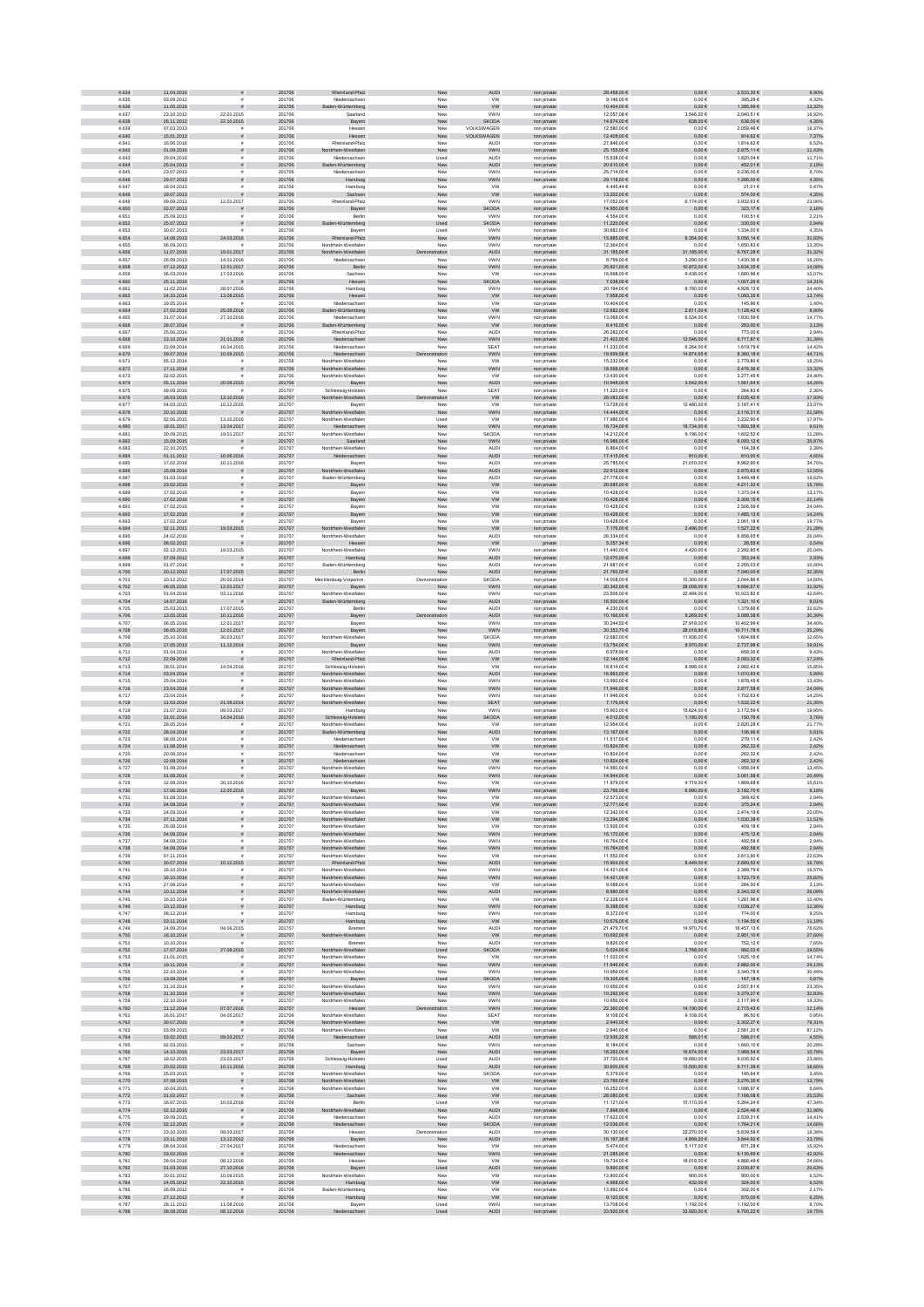| 4.789          | 14.03.2013               | ×                                     | 201708           | Nordrhein-Westfaler                        | New                            | <b>VWN</b>                  | non private                | 12.144,00 €                | $0,00 \in$                   | 1.056,00 €                  | 8,70%             |
|----------------|--------------------------|---------------------------------------|------------------|--------------------------------------------|--------------------------------|-----------------------------|----------------------------|----------------------------|------------------------------|-----------------------------|-------------------|
| 4.790<br>4.791 | 28.03.2013<br>12.03.2013 | $\bar{\pi}$<br>$\bar{\pi}$            | 201708<br>201708 | Thüringen<br>Schleswig-Holstein            | New<br>New                     | VOLKSWAGEN<br><b>AUDI</b>   | non private<br>private     | 15.134,00 €<br>16.467.08 € | $0,00 \in$<br>0.00E          | $2.544,94 \in$<br>1.916.446 | 16,82%<br>11.64%  |
| 4.792          | 05.06.2013               | $\bar{\pi}$                           | 201708           | Sachsen-Anhalt                             |                                | New VOLKSWAGEN NUTZ         | non private                | 15.887,61 €                | $0,00 \in$                   | 3.302,05 €                  | 20,78%            |
| 4.793<br>4.794 | 18.07.2016<br>30.04.2013 | 30.03.2017<br>12.01.2017              | 201708<br>201708 | Hesser<br>Bayern                           | New<br>tration                 | <b>VWN</b><br>VWN           | non private<br>non private | 31.771,35 €<br>16.936,00 € | 28.947,23 €<br>$4.964,\!00€$ | 16.532,50 €<br>1.670,77 €   | 52,04%<br>9,87%   |
| 4.795          | 22.05.2013               | 09.03.2017                            | 201708           | Niedersachsen                              | New                            | <b>VW</b>                   | private                    | 6.107,42 €                 | 663,85€                      | 466,486                     | 7,64%             |
| 4.796          | 04.06.2013               | 11.08.2016                            | 201708           | Bayern                                     | New                            | VWN                         | non private                | 13.616,00 €                | 592,00 €                     | 296,00 €                    | 2,17%             |
| 4.797<br>4.798 | 04.11.2013<br>04.08.2016 | $\mathbf{r}$<br>$\bar{\pi}$           | 201708<br>201708 | Niedersachsen<br>aden-Württemberg          | New<br>Demonstration           | <b>VW</b><br><b>VW</b>      | non private<br>non private | 21.114,00 €<br>31.348,00 € | $0,00 \in$<br>$0,00 \in$     | 509,67€<br>7.283,13 €       | 2,41%<br>23,23%   |
| 4.799          | 03.02.2014               | £.                                    | 201708           | Niedersachsen                              | New                            | <b>VW</b>                   | non private                | 15.062.00 €                | $0.00 \in$                   | 512.70€                     | 3.40%             |
| 4.800<br>4.801 | 19.10.2016               |                                       | 201708<br>201708 | Niedersachsen                              | New                            | <b>VWN</b>                  | non private                | 12.470,00 €                | $0,00 \in$                   | 2.157,20 €                  | 17,30%            |
| 4.802          | 25.06.2014<br>27.02.2014 | 14.07.2016                            | 201708           | Niedersachser<br>Niedersachsen             | New<br>New                     | AUDI<br>SKODA               | non private<br>non private | 28.526,00 €<br>16.286,00 € | $0{,}00 \in$<br>1.916,00 €   | 5.505,326<br>919,03 $\in$   | 19,30%<br>5,64%   |
| 4.803          | 25.07.2014               |                                       | 201708           | Baden-Württemberg                          | New                            | <b>SKODA</b>                | non private                | 14.144,00 €                | $0,00 \in$                   | 373,086                     | 2,64%             |
| 4.804          | 31.01.2014<br>06.10.2016 | 21.01.2016<br>13.04.2017              | 201708           | Sachsen                                    | tration                        | AUDI                        | non private                | 16.830,00 €<br>13.248,00 € | 2.970,00 €<br>12.384,00 €    | 495,00 €<br>3.357,51 €      | 2,94%<br>25,34%   |
| 4.805<br>4.806 | 09.09.2014               |                                       | 201708<br>201708 | Nordrhein-Westfalen<br>Niedersachsen       | New<br>New                     | ww<br><b>SKODA</b>          | non private<br>non private | 14.756,00 €                | $0,00 \in$                   | 868,00 €                    | 5,88%             |
| 4.807          | 08.08.2014               | 24.09.2015                            | 201708           | Hamburg                                    | New                            | SKODA                       | non private                | 7.920.00 €                 | 4.800.00 €                   | 1.686.736                   | 21.30%            |
| 4.808          | 31.07.2014               |                                       | 201708           | Nordrh<br>sin-Westfalen                    | New                            | AUDI                        | non private                | 16.480,00 €                | $0,00 \in$                   | 11,34 $\epsilon$            | 0,07%             |
| 4.809<br>4.810 | 28.08.2014<br>30.07.2014 | 16.04.2015                            | 201708<br>201708 | Hesser<br>Baden-Württemberg                | New<br>New                     | <b>VWN</b><br>AUDI          | non private<br>non private | 11.968,00 €<br>13.664,00 € | 6.256,00 €<br>$0{,}00 \in$   | 3.735,816<br>$1.298,82 \in$ | 31,21%<br>9,51%   |
| 4.811          | 03.08.2016               |                                       | 201708           | Baden-Württemberg                          | Demonstration                  | <b>VWN</b>                  | non private                | 17.612,00 €                | 0,00 €                       | 4.776,866                   | 27,12%            |
| 4.812          | 29.09.2014               |                                       | 201708           | Baden-Württemberg                          | New                            | <b>KODA</b>                 | non private                | 12.954,00 €                | $0,00 \in$                   | 381,00 €                    | 2,94%             |
| 4.813<br>4.814 | 09.10.2014<br>16.10.2014 |                                       | 201708<br>201708 | Hamburg<br>in-Westfalen<br>Nordrh          | New<br>New                     | AUDI<br><b>AUDI</b>         | non private<br>non private | 14.756,00 €<br>18.836,00 € | $0,00 \in$<br>$0,00 \in$     | 1.363,39 6<br>3.449,58 €    | 9,24%<br>18,31%   |
| 4.815          | 26.09.2014               |                                       | 201708           | Nordrhein-Westfaler                        | New                            | <b>VWN</b>                  | non private                | 19.780.00 €                | $0.00 \in$                   | 6.505.426                   | 32.89%            |
| 4.816          | 19.09.2014               |                                       | 201708           | Sachsen-Anhalt                             | New                            | <b>VW</b>                   | non private                | 12.240,00 €                | $0{,}00 \in$                 | 335,31 €                    | 2,74%             |
| 4.817<br>4.818 | 24.10.2014<br>11.09.2014 | 22.10.2015<br>24.11.2016              | 201708<br>201708 | Baden-Württemberg<br>Nordrhein-Westfalen   | New<br>tration                 | <b>VWN</b><br><b>VWN</b>    | non private<br>non private | 23.923,68 €<br>10.074,00 € | 19.242,96 €<br>$4.818{,}00€$ | 8.548,54<br>1.760,17€       | 35,73%<br>17,47%  |
| 4.819          | 01.09.2016               |                                       | 201709           | Baden-Württemberg                          | New                            | AUDI                        | non private                | 16.290,00 €                | $0,00 \in$                   | 4.592,79 6                  | 28,19%            |
| 4.820          | 27.01.2015               | 24.11.2016                            | 201709           | Bayern                                     | New                            | ${\tt VW}$                  | non private                | 1.702,00 €                 | 888,00 €                     | 485,55€                     | 28,53%            |
| 4.821<br>4.822 | 12.12.2014<br>05.03.2015 | 21.01.2016                            | 201709<br>201709 | Niedersachsen<br>Baden-Württemberg         | New<br>New                     | <b>VW</b><br><b>VWN</b>     | non private<br>non private | 5.712,00 €<br>13.332,33 €  | $0,00 \in$<br>7.676,19 €     | 389,14 €<br>4.141,91 €      | 6,81%<br>31,07%   |
| 4.823          | 19.12.2014               | 21.01.2016                            | 201709           | Baden-Württemberg                          | New                            | <b>VWN</b>                  | non private                | 14.212.00 €                | 6,688.00 €                   | 3.520.82 €                  | 24.77%            |
| 4.824          | 05.08.2015               |                                       | 201709           | Bayern                                     | New                            | <b>VW</b>                   | non private                | 12.144,00 €                | $0,00 \in$                   | 2.956,02€                   | 24,34%            |
| 4.825<br>4.826 | 15.01.2015<br>27.11.2016 | 26.05.2017                            | 201709<br>201709 | Nordrhein-Westfalen<br>Nordrhein-Westfalen | New<br>New                     | <b>AUDI</b><br>${\tt VW}$   | non private<br>non private | 9.146.00 €<br>3.410,00 €   | 2.421.00 €<br>$0,00 \in$     | 869.446<br>482,94€          | 9.51%<br>14,16%   |
| 4.827          | 04.05.2015               | 09.03.2017                            | 201709           | Nordrhein-Westfaler                        | New                            | VWN                         | non private                | 23.142,00 €                | 15.960,00 €                  | 2.908,10 €                  | 12,57%            |
| 4.828          | 13.03.2015               | 09.03.2017                            | 201709           | rdrhein-Westfalen                          | New                            | <b>VWN</b>                  | non private                | 14.535,00 €                | 8.398,00 €                   | 2.043,38 €                  | 14,06%            |
| 4.829<br>4.830 | 14.07.2015<br>10.10.2016 | 03.11.2016<br>$\bar{\pi}$             | 201709<br>201709 | Niedersachsen<br>Hamburg                   | ${\sf New}$<br>Used            | SEAT<br><b>AUDI</b>         | non private<br>non private | 17.460,00 €<br>16.490,00 € | 13.192,00 €<br>$0,00 \in$    | 3.091,71€<br>1.372,85 €     | 17,71%<br>8,33%   |
| 4.831          | 08.11.2016               |                                       | 201709           | Bayern                                     | New                            | <b>SEAT</b>                 | non private                | 2.618,00 €                 | $0,00 \in$                   | 477,466                     | 18,24%            |
| 4.832          | 07.05.2015               | 26.05.2017                            | 201709           | Sachsen                                    | Used                           | <b>AUDI</b>                 | non private                | 31.170,52 €                | 11.918,14 €                  | 4.166.63€                   | 13,37%            |
| 4.833<br>4.834 | 05.08.2015<br>17.12.2015 | 12.01.2017                            | 201709<br>201709 | Baden-Württemberg<br>Bayern                | New<br>New                     | <b>VWN</b><br>${\tt VW}$    | non private<br>non private | 26.928.00 €<br>25.300,00 € | 20.592.00 €<br>$0{,}00 \in$  | 12.307.056<br>7.158,38 €    | 45.70%<br>28,29%  |
| 4.835          | 18.12.2015               | 23.02.2017                            | 201709           | Bayerr                                     | New                            | VWN                         | non private                | 9.282,00 €                 | 6.279,00 €                   | 1.885,326                   | 20,31%            |
| 4.836          | 23.03.2011               | 08.08.2013                            | 201709           | n-Anhalt                                   | New                            | VAGEN<br><b>/OLKS</b>       | private                    | 19.078,84 €                | $0,00 \in$                   | 2.209,58 €                  | 11,58%            |
| 4.837<br>4.838 | 29.10.2015<br>17.02.2016 | 17.03.2016                            | 201709<br>201709 | Bayern<br>Bayern                           | New<br>New                     | <b>SEAT</b><br>AUDI         | non private<br>non private | 15.444,00 €<br>27.885,00 € | 15.444,00 €<br>$0,00 \in$    | 2.719,266<br>4.712,51 €     | 17,61%<br>16,90%  |
| 4.839          | 20.06.2016               | 15.06.2017                            | 201709           | Baden-Württemberg                          | New                            | AUDI                        | non private                | 39.814,00 €                | 29.275,00 €                  | 5.902,636                   | 14,83%            |
| 4.840          | 06.05.2016               | 20.04.2017                            | 201709           | Baden-Württemberg                          | New                            | <b>AUDI</b>                 | non private                | 13.600,00 €                | 10.400,00 €                  | 1.514,09 €                  | 11,13%            |
| 4.841<br>4.842 | 04.03.2016               | $\tilde{\mathbf{r}}$<br>ø             | 201709           | Nordrhein-Westfalen<br>Brandenburg         | New                            | <b>VW</b>                   | non private                | 4.884.00 €                 | $0,00 \in$                   | 406.70€                     | 8.33%             |
| 4.843          | 19.12.2016<br>14.12.2016 | 22.06.2017                            | 201709<br>201709 | Berlin                                     | tration<br>New                 | AUDI<br>AUDI                | non private<br>non private | 14.076,00 €<br>8.316,00 €  | $0{,}00 \in$<br>8.064,00 €   | 106,98€<br>1.553,766        | 0,76%<br>18,68%   |
| 4.844          | 20.02.2012               |                                       | 201709           | Baden-Württemberg                          | New                            | <b>VW</b>                   | non private                | 3.502,00 €                 | $0,00 \in$                   | 94,74 $\in$                 | 2,71%             |
| 4.845<br>4.846 | 21.12.2011<br>09.07.2012 | 27.08.2015                            | 201709<br>201709 | Nordrhein-Westfalen<br>Baden-Württemberg   | New<br>New                     | <b>VW</b><br><b>VW</b>      | non private                | 3.740,00 €<br>13.294,00 €  | $0{,}00 \in$<br>2.023,00 €   | 220,00 €<br>971,10€         | 5,88%<br>7,30%    |
| 4.847          | 26.10.2012               |                                       | 201709           | Baden-Württemberg                          | New                            | <b>VW</b>                   | non private<br>non private | 17.370,00 €                | 0,00 €                       | 386,00 €                    | 2,22%             |
| 4.848          | 10.10.2012               |                                       | 201709           | Baden-Württemberg                          | New                            | <b>VWN</b>                  | non private                | 14.036.00 €                | $0,00 \in$                   | 484.00 €                    | 3,45%             |
| 4.849<br>4.850 | 13.12.2012<br>01.08.2016 |                                       | 201709<br>201709 | Baden-Württemberg<br>Nordrhein-Westfalen   | New<br>New                     | <b>AUDI</b><br><b>SKODA</b> | non private                | 19.052.00 €<br>5.949,32 €  | 0.00E                        | 1.250.00 €<br>686,77€       | 6.56%             |
| 4.851          | 20.04.2016               | 23.02.2017                            | 201709           | Nordrhein-Westfaler                        | New                            | VWN                         | non private<br>non private | 11.526,00 €                | 5.424,38 €<br>$0,00 \in$     | 1.260,686                   | 11,54%<br>10,94%  |
| 4.852          | 01.02.2013               | 11.08.2016                            | 201709           | Sachsen                                    | New                            | <b>VW</b>                   | non private                | 13.529,52 €                | 882,36 €                     | 882,36 €                    | 6,52%             |
| 4.853<br>4.854 | 24.05.2013<br>19.04.2013 | 02.03.2017                            | 201709<br>201709 | Brandenburg<br>Niedersachsen               | New                            | MAN<br><b>SKODA</b>         | non private                | 49.410,00 €<br>9.963,20 €  | $0,00 \in$<br>2.107,60 €     | 1.098,00 6<br>593,61 €      | 2,22%<br>5,96%    |
| 4.855          | 25.04.2013               |                                       | 201709           | Nordrhein-Westfalen                        | New<br>New                     | <b>VWN</b>                  | private<br>non private     | 18.354,00 €                | $0,00 \in$                   | 399,00 6                    | 2,17%             |
| 4.856          | 01.06.2016               | 16.02.2017                            | 201709           | Bayern                                     | New                            | <b>VWN</b>                  | non private                | 31.000,00 $\in$            | 27.125,00 €                  | 10.804,11€                  | 34,85%            |
| 4.857<br>4.858 | 24.10.2013<br>30.09.2013 | $\tilde{\mathbf{r}}$<br>$\bar{\pi}$   | 201709<br>201709 | Brandenburg<br>Baden-Württemberg           | New<br>New                     | <b>SKODA</b><br><b>VWN</b>  | non private<br>non private | 10.710.00 €<br>16.376,00 € | $0.00 \in$<br>$0{,}00 \in$   | 238.00 6<br>349,05€         | 2.22%<br>2,13%    |
| 4 859          | 13.09.2016               |                                       | 201709           | Brandenburg                                | New                            | <b>VW</b>                   | non private                | 10.989,00 €                | $0,00 \in$                   | 1.693,266                   | 15,41%            |
| 4.860          | 22.09.2016               | 27.04.2017                            | 201709           | ein-Westfalen                              | New                            | AUDI                        | non private                | 9.900,00 €                 | 00,000.6                     | 1.439,74 €                  | 14,54%            |
| 4.861<br>4.862 | 31.10.2013<br>24.06.2016 |                                       | 201709<br>201709 | Baden-Württemberg<br>Bayern                | New<br>New                     | <b>VW</b><br><b>AUDI</b>    | non private<br>non private | 18.354,00 €<br>18.904,00 € | 0,00 €<br>$0,00 \in$         | 470,256<br>2.350,57 €       | 2,56%<br>12,43%   |
| 4.863          | 30.09.2016               | 23.03.2017                            | 201709           | Sachsen-Anhalt                             | New                            | AUDI                        | non private                | 19.998,00 €                | 19.998,00 €                  | 3.448,486                   | 17,24%            |
| 4.864          | 04.12.2013               | 11.12.2014                            | 201709           | Vordrhein-Westfalen                        | New                            | <b>VW</b>                   | non private                | 17.204,00 €                | 3.910,00 €                   | 885,53€                     | 5,15%             |
| 4.865<br>4.866 | 02.08.2016<br>07.07.2016 | £.<br>$\bar{\pi}$                     | 201709<br>201709 | Bayerr<br>Brandenburg                      | Demonstration<br>Used          | <b>AUDI</b><br><b>AUDI</b>  | non private                | 25.874.00 €<br>35.310,00 € | 0.00E<br>$0,00 \in$          | 4.173.96 €<br>6.599,55€     | 16.13%<br>18,69%  |
| 4.867          | 21.11.2016               |                                       | 201709           | Hesse                                      | Nev                            | <b>VW</b>                   | non private<br>non private | 13.524,00 €                | $0{,}00 \in$                 | 1.352,20 €                  | 10,00%            |
| 4.868          | 24.03.2014               | 25.02.2016                            | 201709           | Berlin                                     | New                            | ${\tt VW}$                  | non private                | $6.066,00 \in$             | 596,00 €                     | 596,00 $\in$                | 11,76%            |
| 4.869<br>4.870 | 29.09.2014<br>06.08.2014 | $\tilde{\pi}$                         | 201709<br>201709 | Sachsen<br>Baden-Württemberg               | New                            | SKODA<br><b>AUDI</b>        | non private                | 13.328,00 €<br>8.358,00 €  | $0,00 \in$                   | 382,196                     | 2,87%             |
| 4.871          | 15.10.2014               |                                       | 201709           | Niedersachsen                              | New<br>New                     | <b>VWN</b>                  | non private<br>non private | 15.810,00 €                | $0{,}00 \in$<br>$0,00 \in$   | 35,78 $\in$<br>371,896      | 0,43%<br>2,35%    |
| 4.872          | 13.10.2014               |                                       | 201709           | Sachsen                                    | New                            | <b>AUDI</b>                 | non private                | 24.750,00 €                | $0,00 \in$                   | 750,00 €                    | 3,03%             |
| 4.873          | 23.07.2014               | 23.04.2015                            | 201709           | Hamburg                                    | Demonstration                  | <b>VWN</b>                  | non private                | 16.224.00 €                | 14.196.00 €                  | 1.592.04 6                  | 9.81%             |
| 4.874<br>4.875 | 30.10.2014<br>13.10.2014 | $\mathbf{r}$<br>$\tilde{\mathbf{r}}$  | 201709<br>201709 | Bayern<br>Sachsen                          | New<br>New                     | <b>VWN</b><br><b>AUDI</b>   | non private<br>non private | 21.250,00 €<br>23.800,00 € | $0,00 \in$<br>$0,00 \in$     | 312,50 €<br>700,00 €        | 1,47%<br>2,94%    |
| 4.876          | 24.10.2014               |                                       | 201709           | Bayern                                     | New                            | SKODA                       | non private                | 8.602,00 $\in$             | $0{,}00 \in$                 | 126,50 €                    | 1,47%             |
| 4.877<br>4.878 | 24.10.2014<br>16.10.2014 |                                       | 201709<br>201709 | Bayern<br>nburg-Vorpomm.                   | New<br>New                     | SKODA                       | non private                | 7.446,00 €<br>20.570,00 €  | $0{,}00 \in$<br>$0,00 \in$   | 109,50 €<br>590,78€         | 1,47%<br>2,87%    |
| 4.879          | 14.11.2014               | 09.03.2017                            | 201709           | Bayern                                     | New                            | AUDI<br><b>VW</b>           | non private<br>non private | 22.034,00 €                | 8.143,00 €                   | 1.790,13€                   | 8,12%             |
| 4.880          | 16.10.2014               | 12.02.2015                            | 201709           | Berlin                                     | Used                           | <b>VW</b>                   | non private                | 4.794,00 €                 | $0,00 \in$                   | 282,00 €                    | 5,88%             |
| 4.881<br>4.882 | 23.10.2014<br>15.11.2016 | 23.02.2017                            | 201709<br>201710 | Hamburg<br>Nordrhein-Westfalen             | New<br>New                     | <b>VW</b><br><b>AUDI</b>    | non private                | 8.602.00 €<br>33.354,00 €  | 0.00E<br>33,354,00 €         | 99.516<br>7.137.21€         | 1.16%<br>21,40%   |
| 4.883          | 22.08.2016               | 12.01.2017                            | 201710           | Nordrhein-Westfaler                        | Demonstration                  | <b>VW</b>                   | non private<br>non private | 9.248,00 €                 | 8.704,00 €                   | 1.513,856                   | 16,37%            |
| 4.884          | 16.02.2015               | 18.05.2017                            | 201710           | Hessen                                     | New                            | VWN                         | non private                | 27.187,38 €                | 13.002,66 €                  | 3.861,72 €                  | 14,20%            |
| 4.885<br>4.886 | 08.09.2016<br>27.09.2016 | 23.02.2017<br>$\bar{\pi}$             | 201710<br>201710 | Bayern<br>in-Westfalen                     | Demonstration<br>New           | <b>VW</b><br><b>VWN</b>     | non private<br>non private | 22.185,00 €<br>16.155,00 € | 21.692,00 €<br>$0{,}00 \in$  | 7.288,29 6<br>4.104,97 €    | 32,85%<br>25,41%  |
| 4.887          | 04.06.2015               |                                       | 201710           | Brandenburg                                | New                            | AUDI                        | non private                | 14.518,00 €                | $0,00 \in$                   | 669,83€                     | 4,61%             |
| 4.888          | 22.11.2016               | 16.03.2017                            | 201710           | Schleswig-Holstein                         | New                            | <b>VWN</b>                  | non private                | 7.480,00 €                 | 7.260,00 €                   | 1.272,28 €                  | 17,01%            |
| 4.889<br>4.890 | 24.11.2016<br>22.11.2016 | 16.03.2017<br>16.03.2017              | 201710<br>201710 | Schleswig-Holstein<br>Schleswig-Holstein   | New<br>New                     | <b>VWN</b><br><b>VWN</b>    | non private<br>non private | 8.772.00 €<br>12.328,00 €  | 8.772.00 €<br>12.328,00 €    | 1.909.05€<br>2.562,15€      | 21.76%<br>20,78%  |
| 4.891          | 20.04.2015               | 27.10.2016                            | 201710           | Berlin                                     | Used                           | <b>AUDI</b>                 | non private                | 13.430.00 €                | 7.505.00 €                   | 3.462.73 €                  | 25.78%            |
| 4.892<br>4.893 | 06.07.2015               | 15.09.2016                            | 201710           | Nordrhein-Westfalen                        | tration                        | AUDI                        | non private                | 25.410,00 €                | 13.090,00 €                  | $3.921,85 \in$              | 15,43%            |
| 4.894          | 13.08.2015<br>29.09.2015 | 15.06.2017                            | 201710<br>201710 | Thüringen<br>Niedersachsen                 | New<br>New                     | <b>VWN</b><br><b>VW</b>     | non private<br>non private | 23.322,00 €<br>13.770,00 € | $0,00 \in$<br>8.874,00 €     | 6.394,53 €<br>1.670,21 €    | 27,42%<br>12,13%  |
| 4.895          | 28.07.2015               | 16.03.2017                            | 201710           | Rheinland-Pfalz                            | New                            | <b>AUDI</b>                 | non private                | 19.516,00 €                | 10.906,00 €                  | 3.585,456                   | 18,37%            |
| 4.896<br>4.897 | 14.08.2015<br>02.02.2017 | 18.05.2017                            | 201710<br>201710 | Nordrhein-Westfalen<br>Bayern              | Used<br>New                    | <b>VW</b><br><b>VW</b>      | non private<br>non private | 14.840,00 €<br>19.635,00 € | 8.533,00 €<br>$0,00 \in$     | 3.151,81 €<br>2.979,67€     | 21,24%<br>15,18%  |
| 4.898          | 01.03.2016               | 16.03.2017                            | 201710           | Berlin                                     | New                            | <b>VW</b>                   | non private                | 7.684,00 €                 | 5.650,00 €                   | 1.139,14 €                  | 14.82%            |
| 4.899          | 11.11.2015               |                                       | 201710           | Saarland                                   | Demonstration                  | <b>AUDI</b>                 | non private                | 19.125.00 €                | $0.00 \in$                   | 3.270.90 6                  | 17.10%            |
| 4.900<br>4.901 | 06.12.2016<br>01.12.2015 | 26.05.2017                            | 201710<br>201710 | land-Pfalz<br>Thüringer                    | Demonstration<br>Demonstration | <b>VW</b><br><b>VWN</b>     | non private<br>non private | 17.578,00 €<br>17.986,00 € | 16.544,00 €<br>$0,00 \in$    | 1.573,75 €<br>1.053,336     | 8,95%<br>5,86%    |
| 4.902          | 15.09.2011               |                                       | 201710           | Hessen                                     | New                            | AUDI                        | non private                | 9.768,00 €                 | $0,00 \in$                   | 115,51 €                    | 1,18%             |
| 4.903          | 29.03.2016               | 11.05.2017                            | 201710           | Berlin                                     | New                            | <b>VW</b>                   | non private                | 10.902,00 €                | 8.769,00 €                   | 3.191,476                   | 29,27%            |
| 4.904<br>4.905 | 12.02.2016<br>03.05.2016 | $\overline{z}$                        | 201710<br>201710 | Thüringen<br>Nordrhein-Westfalen           | Demonstration<br>New           | <b>VWN</b><br>AUDI          | non private<br>non private | 18.645,00 €<br>13.940,00 € | $0,00 \in$<br>$0,00 \in$     | 5.354,17 €<br>5.776,39 €    | 28,72%<br>41,44%  |
| 4.906          | 10.02.2016               | $\tilde{\pi}$                         | 201710           | Niedersachsen                              | Demonstration                  | <b>SKODA</b>                | non private                | 8.217,00 €                 | $0,00 \in$                   | 1.415,91 €                  | 17,23%            |
| 4.907          | 19.05.2016               | £.                                    | 201710           | Bayern                                     | New                            | <b>SEAT</b>                 | non private                | 7.344.00 €                 | $0.00 \in$                   | 977.17 $6$                  | 13.31%            |
| 4.908<br>4.909 | 14.11.2012<br>13.08.2012 | 21.01.2016                            | 201710<br>201710 | Baden-Württemberg<br>Baden-Württemberg     | New<br>New                     | VWN<br><b>AUDI</b>          | non private<br>non private | 14.036,00 €<br>31.950,00 € | $0{,}00 \in$<br>2.130,00 €   | 484,00 €<br>1.853,11 €      | 3,45%<br>5,80%    |
| 4.910          | 07.04.2016               | 17.11.2016                            | 201710           | Nordrhein-Westfalen                        | New                            | AUDI                        | non private                | 16.966,00 €                | 11.976,00 €                  | 4.104,47 €                  | 24,19%            |
| 4.911<br>4.912 | 12.04.2013<br>02.08.2016 | $\tilde{\pi}$                         | 201710<br>201710 | Berlin<br>Baden-Württemberg                | New<br>New                     | <b>VWN</b><br><b>VW</b>     | non private<br>non private | 24.369,86 €<br>12.760,00 € | 0,00 €<br>$0,00 \in$         | 3.842,44 €<br>2.477,50 €    | 15,77%<br>19,42%  |
| 4.913          | 15.02.2013               |                                       | 201710           | Nordrhein-Westfalen                        | Used                           | <b>VW</b>                   | non private                | 13.600,00 €                | $0,00 \in$                   | 1.200,00 €                  | 8,82%             |
| 4.914          | 13,03.2013               | 12.02.2015                            | 201710           | Baden-Württemberg                          | Demonstration                  | <b>VW</b>                   | non private                | 19.182.00 €                | 10.842,00 €                  | 3.412.19€                   | 17.79%            |
| 4.915<br>4.916 | 11.05.2016               | 16.03.2017                            | 201710<br>201710 | Hessen                                     | Demonstration                  | <b>VW</b>                   | non private                | 10.166.00 €<br>15.318,00 € | 8.372,00 €                   | 1.371.61 €<br>499,50 €      | 13.49%            |
| 4.917          | 01.11.2013<br>12.11.2013 | $\bar{\pi}$                           | 201710           | Thüringen<br>Bayerr                        | New<br>New                     | <b>VWN</b><br>SKODA         | non private<br>non private | 14.036,00 €                | $0{,}00 \in$<br>$0,00 \in$   | 317,21€                     | 3,26%<br>2,26%    |
| 4.918          | 12.11.2013               |                                       | 201710           | Bayern                                     | New                            | <b>SKODA</b>                | non private                | 14.036,00 €                | $0,00 \in$                   | 317,21 €                    | 2,26%             |
| 4.919<br>4.920 | 08.01.2014<br>17.09.2013 | 04.08.2016<br>04.08.2016              | 201710<br>201710 | Nordrhein-Westfaler<br>Nordrhein-Westfalen | New<br>New                     | SKODA<br>SKODA              | non private<br>non private | 22.088,00 €<br>20.196,00 € | 9.538,00 €<br>6.885,00 $\in$ | 602,40 €<br>-422,33 €       | 2,73%<br>$-2,09%$ |
| 4.921          | 19.03.2014               | 17.09.2015                            | 201710           | Hessen                                     | New                            | <b>AUDI</b>                 | non private                | 9.214,00 €                 | 4.878,00 €                   | 1.914,52 €                  | 20,78%            |
| 4.922          | 16.11.2016               | 22.06.2017                            | 201710           | Schleswig-Holstein                         | New                            | <b>AUDI</b>                 | non private                | 13,532.00 €                | 11.940,00 €                  | 1.052.42 €                  | 7,78%             |
| 4.923<br>4.924 | 28.02.2014<br>20.03.2014 | 23.04.2015<br>$\overline{\mathbf{a}}$ | 201710<br>201710 | Hamburg<br>Niedersachsen                   | New<br>New                     | <b>AUDI</b><br><b>VW</b>    | non private                | 14.110.00 €<br>5.510,00 €  | 9.960.00 €<br>$0,00 \in$     | 2.527.49 €<br>551,00 €      | 17.91%<br>10,00%  |
| 4.925          | 27.03.2014               |                                       | 201710           | Niedersachsen                              | New                            | <b>VW</b>                   | non private<br>non private | 5.510,00 €                 | $0,00 \in$                   | 551,00 €                    | 10,00%            |
| 4.926          | 12.08.2014               |                                       | 201710           | Bremen                                     | New                            | SEAT                        | non private                | $9.372,00 \in$             | $0{,}00 \in$                 | 354,74 $\in$                | 3,79%             |
| 4.927<br>4.928 | 24.06.2014<br>28.07.2014 | 23.04.2015<br>$\bar{\pi}$             | 201710<br>201710 | Hamburg<br>Niedersachsen                   | New<br>New                     | <b>AUDI</b><br><b>VWN</b>   | non private<br>non private | 8.170,00 €<br>9.368,00 €   | 6.880,00 €<br>$0,00 \in$     | 3.981,92 €<br>3.886,18 €    | 48,74%<br>41,48%  |
| 4.929          | 30.07.2014               |                                       | 201710           | Niedersachsen                              | New                            | <b>VWN</b>                  | non private                | 9.368,00 €                 | $0,00 \in$                   | 5.855,00 €                  | 62,50%            |
| 4.930          | 27.05.2014               |                                       | 201710           | Niedersachsen                              | New                            | <b>VWN</b>                  | non private                | 20.680,00 €                | $0,00 \in$                   | 6.204,00 €                  | 30,00%            |
| 4.931<br>4.932 | 23.05.2014<br>02.12.2016 | £.                                    | 201710<br>201710 | Niedersachsen<br>Rheinland-Pfalz           | New<br>New                     | <b>VWN</b><br><b>SKODA</b>  | non private<br>non private | 20.680.00 €<br>8.786,00 €  | $0.00 \in$<br>$0,00 \in$     | 6.204.006<br>1.397,70 €     | 30.00%<br>15,91%  |
| 4.933          | 05.11.2014               |                                       | 201710           | Hesser                                     | New                            | <b>VWN</b>                  | non private                | 9.768,00 €                 | $0{,}00 \in$                 | 444,006                     | 4,55%             |
| 4.934<br>4.935 | 03.11.2014<br>21.10.2014 | 04.05.2017                            | 201710<br>201710 | Nordrhein-Westfalen                        | New<br>New                     | ${\tt VW}$<br><b>VW</b>     | non private                | 11.560,00 €<br>4.968,00 €  | $0{,}00 \in$                 | 992,40 $\in$<br>880,886     | 8,58%<br>17,73%   |
| 4.936          | 25.11.2014               |                                       | 201710           | Schleswig-Holstein<br>Brandenburg          | New                            | ${\tt VW}$                  | non private<br>non private | 16.014,00 €                | 2.160,00 €<br>$0,00 \in$     | 447,95€                     | 2,80%             |
| 4.937          | 27.08.2014               | 21.07.2016                            | 201710           | Nordrhein-Westfalen                        | New                            | <b>VWN</b>                  | non private                | 28.614,00 €                | 17.068,00 €                  | 10.233,85 €                 | 35,77%            |
| 4.938<br>4.939 | 15.10.2014<br>23.11.2016 | 23.04.2015<br>$\bar{\pi}$             | 201710<br>201711 | Hamburg<br>Bayern                          | New<br>New                     | AUDI<br><b>AUDI</b>         | non private<br>non private | 28.288,00 €<br>21,488.00 € | 26.624,00 €<br>$0.00 \in$    | 6.186,19€<br>4.507.81 €     | 21,87%<br>20.98%  |
| 4.940          | 06.09.2016               | $\tilde{\pi}$                         | 201711           | Nordrhein-Westfalen                        | New                            | <b>VW</b>                   | non private                | 5.019,00 €                 | $0,00 \in$                   | 734,98 €                    | 14,64%            |
| 4.941          | 01.12.2016               | $\tilde{\mathbf{r}}$                  | 201711           | Bayern                                     | New                            | <b>VW</b>                   | non private                | 13.396,00 €                | $0{,}00 \in$                 | 1.233,04 €                  | 9,20%             |
| 4.942<br>4.943 | 01.12.2016<br>27.10.2016 | 26.05.2017                            | 201711<br>201711 | Bayern<br>Nordrhein-Westfalen              | New<br>New                     | ${\tt VW}$<br><b>VWN</b>    | non private<br>non private | 16.184,00 €<br>10.944,00 € | $0{,}00 \in$<br>10.368,00 €  | 1.148,71 €<br>1.861,23 €    | 7,10%<br>17,01%   |
|                |                          |                                       |                  |                                            |                                |                             |                            |                            |                              |                             |                   |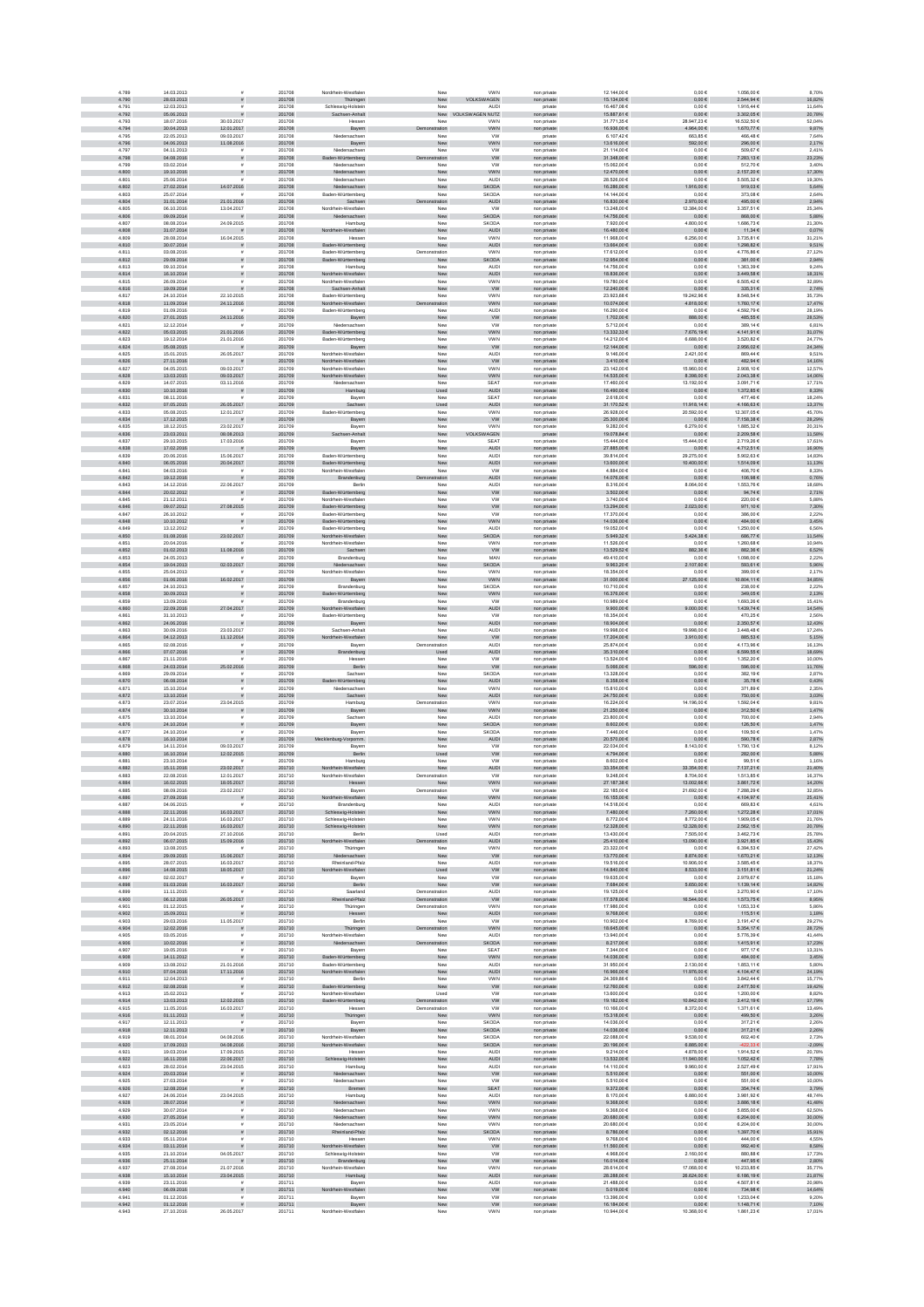| 4.944          | 20.10.2016               | 26.05.2017                   | 201711           | Nordrhein-Westfalen                        | New                  | <b>VWN</b>                   | non private                | 19.152,00 €                    | 18.144,00 €                     | 2.962,87 €                | 15,47%             |
|----------------|--------------------------|------------------------------|------------------|--------------------------------------------|----------------------|------------------------------|----------------------------|--------------------------------|---------------------------------|---------------------------|--------------------|
| 4.945          | 20.10.2016               | 26.05.2017                   | 201711           | Nordrhein-Westfaler                        | New                  | <b>VWN</b>                   | non private                | 19.152.00 €                    | 18.144,006                      | 3.141.37 €                | 16.40%             |
| 4.946<br>4.947 | 17.11.2014<br>31.03.2015 | ø                            | 201711<br>201711 | Niedersachsen<br>Bayer                     | ration<br>Ne         | <b>AUDI</b><br><b>VW</b>     | non private<br>non privat  | 21.352,34 €<br>12.495,00 €     | $0{,}00 \in$<br>0,006           | 829,66 $\in$<br>406,37€   | 3,89%<br>3,25%     |
| 4.948          | 21.09.2016               |                              | 201711           | sin-Westfalen                              | New                  | SKODA                        | non private                | 5.355,00 €                     | $0,00 \in$                      | 1.148,16 €                | 21,44%             |
| 4.949          | 20.02.2015               | 16.03.2017                   | 201711           | Bayerr                                     | New                  | <b>VW</b>                    | non private                | 15.088,00 €                    | 8.200,00 €                      | 1.506,32 €                | 9,98%              |
| 4.950<br>4.951 | 11.10.2016<br>22.04.2015 | 10.09.2015                   | 201711<br>201711 | Sachs<br>en-Anhalt<br>Nordrhein-Westfaler  | New<br>New           | SKODA<br>AUDI                | non private<br>non private | 12.886,00 €<br>4.704,21€       | $0,00 \in$<br>1.344,06 €        | 917,87€<br>971,94€        | 7,12%<br>20,66%    |
| 4.952          | 18.10.2016               | $\tilde{\pi}$                | 201711           | Nordrhein-Westfalen                        | New                  | <b>VW</b>                    | non private                | 1.870,00 €                     | $0,00 \in$                      | 418,97€                   | 22,40%             |
| 4.953          | 16.03.2015               |                              | 201711           | Nordrhein-Westfaler                        | New                  | <b>VWN</b>                   | non private                | 10.080.00 €                    | 0.006                           | 1.109.09€                 | 11.00%             |
| 4.954<br>4.955 | 17.11.2016<br>02.04.2015 | 20.10.2016                   | 201711<br>201711 | Nordrhein-Westfalen<br>Sachser             | New<br>New           | <b>VW</b><br>VWN             | non private<br>non private | 15.675,00 €<br>27.784,00 €     | $0{,}00 \in$<br>20.536,00 €     | 4.050,90 €<br>6.641,56 €  | 25,84%<br>23,90%   |
| 4.956          | 10.03.2015               | 16.03.2017                   | 201711           | Baden-Württemberg                          | Used                 | <b>VW</b>                    | non private                | 13.500,00 €                    | 7.500,00 €                      | 2.463,25 €                | 18,25%             |
| 4.957          | 18.11.2016               |                              | 201711           | Baden-Württemberg                          | New                  | VW                           | non private                | 17.710,00 €                    | $0,00 \in$                      | 5.364,98 €                | 30,29%             |
| 4.958<br>4.959 | 10.10.2016<br>28.07.2016 | 06.04.2017                   | 201711<br>201711 | Sachsen<br>Nordrhein-Westfalen             | New<br>Used          | <b>VW</b><br>VWN             | non private<br>non private | 12.444,00 €<br>40.527,00 €     | $0,00 \in$<br>37.683,00 €       | 1.277,13 €<br>16.839,89 € | 10,26%<br>41,55%   |
| 4.960          | 07.12.2016               |                              | 201711           | Niedersachsen                              | New                  | <b>VW</b>                    | non private                | 7.689,00 €                     | $0,00 \in$                      | 1.147,75€                 | 14,93%             |
| 4.961<br>4.962 | 15.11.2016               |                              | 201711           | Nordrhein-Westfalen                        | New                  | <b>VWN</b>                   | non private                | 4.250.00 €                     | 0.006                           | 1.007.85 €                | 23.71%             |
| 4.963          | 20.05.2015<br>01.02.2016 | 27.04.2017                   | 201711<br>201711 | Bayern<br>Nordrhein-Westfaler              | Used<br>Nev          | ${\tt VW}$<br><b>AUDI</b>    | non private<br>non privat  | 10.608,00 €<br>18.084,00 €     | 4.368,00 €<br>0,006             | 1.872,16 €<br>3.704,20 €  | 17,65%<br>20,48%   |
| 4.964          | 02.07.2015               | 15.06.2017                   | 201711           | Hessen                                     | New                  | SKODA                        | non private                | 19.074,00 €                    | 8.092,00 €                      | 2.630,57 €                | 13,79%             |
| 4.965<br>4.966 | 04.11.2016<br>30.09.2015 | 11.05.2017<br>$\bar{\pi}$    | 201711<br>201711 | Niedersachser<br>Niedersachsen             | Demonstration<br>New | <b>VW</b><br>AUDI            | non private<br>non private | 10.370,00 €<br>15.929,55 €     | 10.065,00 €<br>$0,00 \in$       | 3.211,25€<br>634,98 €     | 30,97%<br>3,99%    |
| 4.967          | 09.11.2016               |                              | 201711           | Bayen                                      | New                  | VW                           | non private                | 5.733,00 €                     | $0,00 \in$                      | 380,26€                   | 6,63%              |
| 4.968          | 02.03.2016               |                              | 201711           | Nordrhein-Westfalen                        | New                  | <b>SEAT</b>                  | non private                | 9.792,00 €                     | $0,00 \in$                      | 2.052.85€                 | 20,96%             |
| 4.969<br>4.970 | 15.09.2015<br>10.09.2015 | 27.07.2017<br>16.03.2017     | 201711<br>201711 | Baden-Württemberg<br>Baden-Württemberg     | New<br>New           | <b>AUDI</b><br>SEAT          | non private<br>non private | 29.568.00 €<br>$8.844,00 \in$  | 13,440.00 €<br>$6.700{,}00\in$  | 2.963.65 €<br>3.771,60 €  | 10.02%<br>42,65%   |
| 4.971          | 10.09.2015               | 16.03.2017                   | 201711           | Baden-Württemberg                          | New                  | SEAT                         | non private                | 8.844,00 €                     | 6.700,00 €                      | 2.802,07€                 | 31,68%             |
| 4.972          | 02.10.2015               | 11.05.2017                   | 201711           | Bremen                                     | New                  | VWN                          | non private                | 15.502,00 €                    | 9.099,00 €                      | 3.926,81 €                | 25,33%             |
| 4.973<br>4.974 | 21.11.2016<br>12.02.2016 | s                            | 201711<br>201711 | Bayern<br>Niedersachsen                    | New<br>New           | AUDI<br><b>VW</b>            | non private<br>non private | 14.416,00 €<br>12.621,00 €     | $0,00 \in$<br>$0{,}00 \in$      | 1.787,55 €<br>-813,31 €   | 12,40%<br>$-6,44%$ |
| 4.975          | 02.03.2012               |                              | 201711           | Schleswig-Holstein                         | New                  | <b>AUDI</b>                  | non private                | 32.752,20 €                    | 0,006                           | 1.239,71€                 | 3,79%              |
| 4.976<br>4.977 | 24.11.2011<br>17.05.2016 | 17.07.2015                   | 201711<br>201711 | Schleswig-Holstein<br>Nordrhein-Westfalen  | New<br>New           | <b>VW</b><br><b>AUDI</b>     | non private<br>non private | 17.644.00 €<br>37,389.00 €     | 2.406,00 €<br>0.006             | 363,75€<br>6.654.83 €     | 2,06%<br>17.80%    |
| 4.978          | 26.04.2016               | 08.06.2017                   | 201711           | Schleswig-Holstein                         | New                  | <b>AUDI</b>                  | non private                | 22.725,00 €                    | 18.180,00 €                     | 5.303,06 €                | 23,34%             |
| 4.979          | 05.12.2016               |                              | 201711           | Sachse                                     | Used                 | <b>VWN</b>                   | non privat                 | 18.360,00 €                    | 0,006                           | 6.071,54 €                | 33,07%             |
| 4.980<br>4.981 | 22.06.2016<br>24.02.2016 | $\tilde{\pi}$                | 201711<br>201711 | Baden-Württemberg<br>Nordrhein-Westfaler   | New<br>New           | W<br>SEA1                    | non private<br>non private | $7.650,00 \in$<br>3.861,00 €   | $0,00 \in$<br>0,006             | 773,49 €<br>1.495,99 €    | 10,11%<br>38,75%   |
| 4.982          | 13.04.2016               | s                            | 201711           | Bayern                                     | ${\sf New}$          | ww                           | non private                | 20.570,00 $\in$                | $0{,}00 \in$                    | 2.886,93 €                | 14,03%             |
| 4.983          | 21.04.2016               |                              | 201711           | Sachsen-Anhal                              | New                  | <b>AUD</b>                   | non private                | 17.740,86 €                    | 0,006                           | 1.811,33 €                | 10,21%             |
| 4.984<br>4.985 | 01.03.2016<br>30.03.2017 | 20.04.2017<br>$\bar{\pi}$    | 201711<br>201711 | Sachsen<br>Nordrhein-Westfaler             | tration<br>New       | <b>SKODA</b><br><b>SKODA</b> | non private<br>non private | 13.532,00 €<br>9.214.00 €      | 9.552,00 €<br>0.006             | 3.330,29 €<br>781.71€     | 24,61%<br>8.48%    |
| 4.986          | 23.03.2017               | $\tilde{\pi}$                | 201711           | Nordrhein-Westfalen                        | New                  | <b>SKODA</b>                 | non private                | 9.214,00 €                     | $0,00 \in$                      | 1.104,80 €                | 11,99%             |
| 4.987          | 01.11.2016               | $\tilde{\mathbf{r}}$         | 201711           | Thüringer                                  | New                  | <b>SKODA</b>                 | non private                | 18.734,00 €                    | $0,00 \in$                      | 3.228,38 €                | 17,23%             |
| 4.988<br>4.989 | 13.09.2016<br>13.04.2016 | 13.04.2017                   | 201711<br>201711 | Hessen<br>Bayern                           | New<br>New           | VWN<br><b>AUD</b>            | non private<br>non private | 24.255,00 $\in$<br>29.172,00 € | 24.255,00 €<br>$0,00 \in$       | 11.047,48 €<br>4.298,00 € | 45,55%<br>14,73%   |
| 4.990          | 05.09.2016               |                              | 201711           | Bayern                                     | ${\sf New}$          | <b>AUD</b>                   | non private                | 19.404,00 €                    | $0,00 \in$                      | 2.270,44 €                | 11,70%             |
| 4.991<br>4.992 | 11.08.2016<br>07.04.2016 |                              | 201711<br>201711 | Nordrhein-Westfalen<br>Niedersachsen       | New<br>tration       | <b>VWN</b><br>SEAT           | non private<br>non private | 10.442,00 €<br>11.866,00 €     | $0,00 \in$<br>$0,00 \in$        | 1.269,86 €<br>2.493,36 €  | 12,16%<br>21,01%   |
| 4.993          | 08.05.2013               | 10.09.2015                   | 201711           | Mecklenburg-Vorpomm                        | New                  | <b>AUD</b>                   | non private                | 42.826.00 €                    | 7.448.00 €                      | 931.00 €                  | 2.17%              |
| 4.994          | 20.03.2013               |                              | 201711           | Niedersachsen                              | New                  | VOLKSWAGEN                   | private                    | 32.586,40 €                    | $0,00 \in$                      | 13.146,80 €               | 40,34%             |
| 4.995<br>4.996 | 18.04.2016<br>12.08.2016 |                              | 201711<br>201711 | Hesse<br>Nordrhein-Westfalen               | New<br>New           | SKOD/<br>VWN                 | non privat<br>non private  | 13.340,00 €<br>23.086,00 $\in$ | $0,00 \in$<br>$0{,}00 \in$      | 967,65€<br>4.439,87 €     | 7,25%<br>19,23%    |
| 4.997          | 21.06.2013               | 12.11.2015                   | 201711           | Hamburg                                    | New                  | VW                           | non private                | 12.886,00 €                    | 1.137,006                       | 1.137,00 €                | 8,82%              |
| 4.998          | 03.05.2013               | $\tilde{\pi}$                | 201711           | Saarland                                   | New                  | VOLKSWAGEN                   | non private                | 22.218,00 €                    | $0{,}00 \in$                    | 3.316,47 €                | 14,93%             |
| 4.999<br>5.000 | 04.10.2016<br>25.11.2016 | $\tilde{\pi}$                | 201711<br>201711 | Bayern<br>Nordrhein-Westfalen              | New<br>New           | <b>AUDI</b><br><b>AUDI</b>   | non private<br>non private | 17.272,00 €<br>10.064,00 €     | $0,00 \in$<br>$0,00 \in$        | 1.252,32 €<br>1.200,78 €  | 7,25%<br>11,93%    |
| 5.001          | 10.12.2013               |                              | 201711           | Baden-Württemberg                          | New                  | <b>AUDI</b>                  | non private                | 26.955.00 €                    | 0.006                           | 599.00 €                  | 2.22%              |
| 5.002          | 17.12.2013               | $\tilde{\pi}$                | 201711           | Bayern                                     | New                  | <b>AUDI</b>                  | non private                | 12.870,00 €                    | $0,00 \in$                      | 179,43 €                  | 1,39%              |
| 5.003<br>5.004 | 23.11.2016<br>14.12.2016 | $\dot{a}$<br>ñ               | 201711<br>201711 | Schleswig-Holstein<br>Schleswig-Holstein   | New<br>New           | <b>VWN</b><br>VWN            | non private<br>non private | 21.344,00 €<br>21.344,00 €     | 0.006<br>$0{,}00 \in$           | 5.599,03 €<br>3.594,68 €  | 26,23%<br>16,84%   |
| 5.005          | 30.08.2016               |                              | 201711           | Berlin                                     | New                  | <b>VW</b>                    | non private                | 11.132,00 €                    | $0,00 \in$                      | 1.472,96 €                | 13,23%             |
| 5.006          | 06.12.2013               |                              | 201711           | Nordrhein-Westfalen                        | ${\sf New}$          | AUDI                         | non private                | 35.865,00 €                    | $0,00 \in$                      | 797,00 €                  | 2,22%              |
| 5.007<br>5.008 | 04.12.2013<br>02.12.2013 |                              | 201711<br>201711 | Nordrhein-Westfalen<br>Nordrhein-Westfalen | New<br>New           | <b>AUDI</b><br>VWN           | non private<br>non private | 16.200,00 €<br>25.200,00 €     | 0,006<br>$0,00 \in$             | 360,00 €<br>543,00 €      | 2,22%<br>2,15%     |
| 5.009          | 05.12.2013               |                              | 201711           | Niedersachser                              | New                  | <b>AUD</b>                   | non private                | 23,265.00 €                    | 0.006                           | 1.551.00 €                | 6.67%              |
| 5.010<br>5.011 | 09.09.2016<br>26.02.2014 | 27.10.2016                   | 201711<br>201711 | Nordrhein-Westfalen<br>Sachser             | New<br>New           | <b>VW</b><br><b>SKODA</b>    | non private<br>non private | 6.864,00 €<br>3.910.00 €       | $0,00 \in$<br>230.00 €          | 373,61 €<br>115.00€       | 5,44%<br>2.94%     |
| 5.012          | 20.10.2016               |                              | 201711           | Baden-Württemberg                          | New                  | AUDI                         | non private                | 16.137,00 €                    | $0,00 \in$                      | 768,34 €                  | 4,76%              |
| 5.013          | 01.03.2017               |                              | 201711           | Nordrhein-Westfale                         | New                  | <b>AUD</b>                   | non privat                 | 7.150,00 €                     | $0,00 \in$                      | -264.08.6                 | $-3,69%$           |
| 5.014<br>5.015 | 29.12.2016<br>11.10.2016 | s                            | 201711<br>201711 | sachsen<br>Bayen                           | New<br>New           | VWN<br>VWN                   | non private<br>non private | 46.440,60 €<br>14.766,00 €     | $0,00 \in$<br>0,006             | 16.818,16 €<br>2.008,84 € | 36,21%<br>13,60%   |
| 5.016          | 04.12.2014               | $\tilde{\pi}$                | 201711           | Niedersachsen                              | New                  | ${\tt VW}$                   | non private                | $9.554,00 \in$                 | $0,00 \in$                      | 224,73€                   | 2,35%              |
| 5.017          | 06.11.2014               | 24.03.2016                   | 201711           | Baden-Württemberg                          | New                  | <b>VWN</b>                   | non private                | 12.834,00 €                    | $0,00 \in$                      | 917,75€                   | 7,15%              |
| 5.018<br>5.019 | 15.12.2014<br>28.03.2017 | 22.06.2017                   | 201711<br>201712 | Bayern<br>Niedersachsen                    | New<br>New           | <b>AUDI</b><br><b>VWN</b>    | non private<br>non private | 23.902,00 €<br>30.314.00 €     | $3.515{,}00 \in$<br>30.314.00 € | 1.406,00 €<br>9.676.38 €  | 5,88%<br>31,92%    |
| 5.020          | 11.08.2016               | 23.02.2017                   | 201712           | Bayern                                     | New                  | VWN                          | non private                | 20.808,00 $\in$                | 16.524,00 €                     | 4.446,86 €                | 21,37%             |
| 5.021<br>5.022 | 29.06.2017<br>21.09.2016 | 13.04.2017                   | 201712<br>201712 | Nordrhein-Westfaler<br>Hessen              | New<br>Used          | <b>AUDI</b><br><b>VW</b>     | non private<br>non private | 28.292,00 €<br>47.025,00 €     | $0{,}00 \in$<br>44.935,00 €     | 6.003,99 €<br>19.990,01 € | 21,22%<br>42,51%   |
| 5.023          | 13.02.2015               | 24.08.2017                   | 201712           | Schleswig-Holstein                         | New                  | VWN                          | non private                | 24.360,00 €                    | 16.864,00 €                     | 6.891,22 €                | 28,29%             |
| 5.024          | 20.03.2015               | 26.05.2017                   | 201712           | Bayern                                     | New                  | <b>VWN</b>                   | non private                | 24.168,00 €                    | 15.688,00 €                     | 2.279,12 €                | 9,43%              |
| 5.025<br>5.026 | 29.06.2015<br>14.10.2016 | 13.07.2017                   | 201712<br>201712 | Schleswig-Holstein<br>Baden-Württemberg    | New<br>New           | ww<br><b>SEAT</b>            | non private<br>non private | 11.205,00 €<br>7.498,00 €      | 6.225,00 €<br>$0,00 \in$        | 1.489,23€<br>1.168,95€    | 13,29%<br>15,59%   |
| 5.027          | 16.07.2015               | 02.03.2017                   | 201712           | Sachser                                    | New                  | <b>VWN</b>                   | non private                | 16.875.00 €                    | 12.375,00 €                     | 6.472.20 €                | 38,35%             |
| 5.028<br>5.029 | 20.07.2015<br>24.07.2015 | 02.03.2017<br>02.03.2017     | 201712<br>201712 | Sachsen<br>Sachser                         | New<br>Nev           | VWN<br><b>VWN</b>            | non private                | 16.875,00 €<br>16.875,00 €     | 12.375,00 €<br>12.375,00 €      | 5.995,84 €<br>5.852,86 €  | 35,53%<br>34,68%   |
| 5.030          | 14.07.2015               | 02.03.2017                   | 201712           | Sachsen                                    | New                  | VWN                          | non privat<br>non private  | 16.875,00 €                    | 12.375,00 €                     | 7.710,89 €                | 45,69%             |
| 5.031          | 15.07.2015               | 13.07.2017                   | 201712           | Hesser                                     | New                  | <b>VW</b>                    | non private                | 16.200,00 €                    | 9.000,000                       | 2.824,57 €                | 17,44%             |
| 5.032<br>5.033 | 20.12.2016<br>11.12.2015 | $\mathbf{r}$<br>02.03.2017   | 201712<br>201712 | Bayern<br>Sachser                          | New<br>New           | SKODA<br>VWN                 | non private<br>non private | 21.114,00 €<br>17.296,00 €     | $0,00 \in$<br>14.288,00 €       | 3.958,27 €<br>8.789,06€   | 18,75%<br>50,82%   |
| 5.034          | 15.12.2015               | 02.03.2017                   | 201712           | Sachsen                                    | New                  | <b>VWN</b>                   | non private                | 17.296,00 €                    | 14.288,00 €                     | 5.799,79€                 | 33,53%             |
| 5.035          | 15.12.2015               | 02.03.2017                   | 201712           | Sachser                                    | New                  | <b>VWN</b>                   | non private                | 17.296.00 €                    | 14,288,00 €                     | 5.602.20 €                | 32,39%             |
| 5.036<br>5.037 | 09.12.2015<br>08.12.2015 | 02.03.2017<br>02.03.2017     | 201712<br>201712 | Sachsen<br>Sachser                         | New<br>New           | VWN<br>VWN                   | non private<br>non private | 16.790,00 €<br>16.790,00 €     | 13.870,00 €<br>13.870,00 €      | 6.322,11 €<br>6.662,69 €  | 37,65%<br>39,68%   |
| 5.038          | 09.12.2015               | 02.03.2017                   | 201712           | Sachsen                                    | New                  | VWN                          | non private                | 16.790,00 €                    | 13.870,00 €                     | 5.911,50 €                | 35,21%             |
| 5.039          | 11.12.2015               | 02.03.2017                   | 201712           | Sachse                                     | New                  | VWN                          | non private                | 16.790,00 €                    | 13.870,00 €                     | 3.983,26 €                | 23,72%             |
| 5.040<br>5.041 | 15.12.2015<br>11.12.2015 | 02.03.2017<br>02.03.2017     | 201712<br>201712 | Sachsen<br>Sachsen                         | New<br>New           | <b>VWN</b><br><b>VWN</b>     | non private<br>non private | 16.790,00 €<br>16.790,00 €     | 13.870,00 €<br>13.870,00 €      | 6.808,65 €<br>6.078,84 €  | 40,55%<br>36,21%   |
| 5.042          | 07.12.2015               | 02.03.2017                   | 201712           | Sachsen                                    | New                  | <b>VWN</b>                   | non private                | 16.790.00 €                    | 13.870.00 €                     | 8.185.91€                 | 48.75%             |
| 5.043<br>5.044 | 10.12.2015               | 02.03.2017<br>02.03.2017     | 201712<br>201712 | Sachsen<br>Sachsen                         | New                  | <b>VWN</b>                   | non private                | 16.790.00 €<br>16.790,00 €     | 13,870,00 €                     | 6.158.72€                 | 36.68%             |
| 5.045          | 11.12.2015<br>22.03.2011 | 16.04.2015                   | 201712           | Niedersachser                              | New<br>New           | VWN<br><b>SKODA</b>          | non private<br>non private | 5.865,00 €                     | 13.870,00 €<br>230,00 €         | 7.345,37 €<br>207,50 €    | 43,75%<br>3,54%    |
| 5.046          | 04.02.2016               | 20.04.2017                   | 201712           | Schleswig-Holstein                         | New                  | SEAT                         | non private                | $3.300,00 \in$                 | $2.400{,}00 \in$                | $601, 64 \in$             | 18,23%             |
| 5.047<br>5.048 | 16.02.2016<br>01.03.2016 | 08.06.2017<br>23.02.2017     | 201712<br>201712 | Bayern<br>Niedersachsen                    | Used<br>New          | <b>VWN</b><br>W              | non private<br>non private | 11.970,00 €<br>19.074,00 €     | 7.980,00 €<br>14.586,00 €       | 1.851,74 €<br>4.792,68 €  | 15,47%<br>25,13%   |
| 5.049          | 15.11.2012               |                              | 201712           | Baden-Württemberg                          | New                  | <b>VW</b>                    | non private                | 17.000,00 €                    | $0,00 \in$                      | 70,65€                    | 0,42%              |
| 5.050<br>5.051 | 16.09.2016<br>15.11.2012 | 27.07.2017                   | 201712<br>201712 | Nordrhein-Westfalen<br>Baden-Württemberg   | New<br>New           | <b>VWN</b><br><b>VWN</b>     | non private<br>non private | 14.136,00 €<br>7.268.00 €      | 12.648,00 €<br>0.006            | 3.156,95 €<br>177.53€     | 22,33%<br>2.44%    |
| 5.052          | 12.11.2012               | 07.07.2016                   | 201712           | Bremen                                     | New                  | <b>VWN</b>                   | non private                | 17.055,00 €                    | 1.137,00 €                      | 1.137,00 €                | 6,67%              |
| 5.053          | 16.11.2012               | 28.05.2015                   | 201712           | Hessen                                     | Used                 | <b>VW</b>                    | private                    | 5.463,15 €                     | 1.489,95€                       | 824,63 €                  | 15,09%             |
| 5.054<br>5.055 | 20.01.2017<br>02.05.2016 | 27.07.2017<br>27.10.2016     | 201712<br>201712 | Bayern<br>Baden-Württemberg                | Used<br>New          | <b>VW</b><br><b>VW</b>       | non private<br>non private | 11.440,00 €<br>6.624,00 €      | 10.868,00 €<br>5.760,00 €       | 2.798,37 €<br>251,65€     | 24,46%<br>3,80%    |
| 5.056          | 10.05.2016               | 23.02.2017                   | 201712           | Niedersachsen                              | New                  | <b>VW</b>                    | non private                | 3.944,00 €                     | 3.248,00 €                      | 964,18€                   | 24,45%             |
| 5.057<br>5.058 | 01.09.2016<br>27.07.2016 | $\bar{\pi}$<br>$\tilde{\pi}$ | 201712<br>201712 | Nordrhein-Westfalen<br>Nordrhein-Westfalen | New<br>New           | <b>AUDI</b><br><b>AUDI</b>   | non private<br>non private | 5.628,00 €<br>8.190,00 €       | 0,006<br>$0,00 \in$             | 1.411,42 €<br>1.754,42 €  | 25,08%<br>21,42%   |
| 5.059          | 11.07.2013               | $\tilde{\mathbf{r}}$         | 201712           | Baden-Württemberg                          | New                  | <b>VWN</b>                   | non private                | 18,148.00 €                    | 0.006                           | 698.00€                   | 3.85%              |
| 5.060          | 11.07.2013               |                              | 201712           | Baden-Württemberg                          | New                  | VWN                          | non private                | 18.148,00 €                    | $0,00 \in$                      | 698,00€                   | 3.85%              |
| 5.061<br>5.062 | 01.07.2016<br>30.06.2016 | 11.05.2017                   | 201712<br>201712 | Schleswig-Holstein<br>Nordrhein-Westfalen  | New<br>Used          | <b>VWN</b><br>AUDI           | non private<br>non private | 18.069,00 €<br>20.910,00 $\in$ | 15.216,00 €<br>$0{,}00 \in$     | 4.409,54 €<br>4.629,83 €  | 24,40%<br>22,14%   |
| 5.063          | 05.12.2013               |                              | 201712           | Rheinland-Pfalz                            | New                  | <b>AUD</b>                   | non private                | 20.988,00 €                    | $0,00 \in$                      | 1.347,47 €                | 6,42%              |
| 5.064<br>5.065 | 30.06.2016<br>16.01.2014 | $\tilde{\pi}$                | 201712<br>201712 | Nordrhein-Westfalen<br>Nordrhein-Westfalen | Used<br>New          | <b>AUDI</b><br>VWN           | non private                | 8.194,00 €<br>12.236,00 €      | $0,00 \in$<br>$0,00 \in$        | -674,33 €<br>257,92€      | $-8,23%$<br>2,11%  |
| 5.066          | 01.12.2013               | 04.09.2014                   | 201712           | Nordrhein-Westfalen                        | New                  | AUDI                         | non private<br>non private | 36.540,00 €                    | $0,00 \in$                      | 4.557,55€                 | 12,47%             |
| 5.067          | 09.11.2016               | 13.04.2017                   | 201712           | Rheinland-Pfalz                            | New                  | SEAT                         | non private                | 9.792.00 €                     | 9.216.00 €                      | 1.770.85€                 | 18.08%             |
| 5.068<br>5.069 | 09.02.2017<br>15.04.2014 | 17.08.2017<br>10.11.2016     | 201712<br>201712 | Nordrhein-Westfalen<br>Nordrhein-Westfalen | New<br>New           | AUDI<br><b>VWN</b>           | non private<br>non private | 27.588,00 €<br>13.365,00 €     | 26.752,00 €<br>5.346,006        | 4.899,77 €<br>1.772,29 €  | 17,76%<br>13,26%   |
| 5.070          | 28.08.2014               | 13.10.2016                   | 201712           | Baden-Württemberg                          | New                  | VWN                          | non private                | 15.120,00 €                    | $8.064,00 \in$                  | 3.687,41 €                | 24,39%             |
| 5.071          | 12.01.2015               |                              | 201712           | Niedersachsen                              | New                  | <b>VW</b>                    | non private                | 10.778,00 €                    | $0,00 \in$                      | 253,52€                   | 2,35%              |
| 5.072<br>5.073 | 12.01.2015<br>12.01.2015 | s<br>$\bar{z}$               | 201712<br>201712 | Niedersachsen<br>Niedersachsen             | ${\sf New}$<br>New   | ${\sf VW}$<br><b>VW</b>      | non private<br>non private | 9.758,00 €<br>11.730,00 €      | $0,00 \in$<br>0,006             | 229,53 €<br>275,91€       | 2,35%<br>2,35%     |
| 5.074          | 19.08.2014               | $\tilde{\pi}$                | 201712           | Nordrhein-Westfalen                        | New                  | <b>AUDI</b>                  | non private                | 23.628,00 €                    | $0,00 \in$                      | 4.297,26 €                | 18,19%             |
| 5.075          | 03.09.2014               |                              | 201712           | Nordrhein-Westfalen                        | New                  | AUDI                         | non private                | 22.100.00 €                    | 0.006                           | 19.253.62 €               | 87.12%             |
| 5.076<br>5.077 | 15.01.2015<br>14.03.2017 | 22.06.2017                   | 201712<br>201712 | Nordrhein-Westfalen<br>Niedersachser       | New<br>New           | W<br><b>VWN</b>              | non private<br>non private | 13.770,00 €<br>29.026,00 €     | $0,00 \in$<br>29.026,00 €       | 392,70€<br>9.463,71€      | 2,85%<br>32,60%    |
| 5.078          | 15.05.2017               | ø                            | 201801           | Nordrhein-Westfalen                        | ration               | ${\sf VW}$                   | non private                | 12.648,00 €                    | $0{,}00 \in$                    | 2.319,56 €                | 18,34%             |
| 5.079<br>5.080 | 15.09.2016<br>25.11.2016 | $\tilde{\pi}$                | 201801<br>201801 | Bremer<br>Baden-Württemberg                | Nev<br>New           | <b>SKODA</b><br>VWN          | non private<br>non private | 9.495,00 €<br>16.245,00 €      | $0,00 \in$<br>$0,00 \in$        | 2.580,02 €<br>2.267,75€   | 27,17%<br>13,96%   |
| 5.081          | 13.09.2016               |                              | 201801           | Baden-Württemberg                          | New                  | <b>SKODA</b>                 | non private                | 8.976,00 €                     | $0,00 \in$                      | 1.604,23 €                | 17,87%             |
| 5.082          | 09.11.2016               | $\tilde{\pi}$                | 201801           | Baden-Württemberg                          | New                  | <b>VW</b>                    | non private                | 1.276,00 €                     | $0,00 \in$                      | 43,38 €                   | 3,40%              |
| 5.083<br>5.084 | 14.11.2016<br>14.11.2016 | $\bar{z}$<br>$\tilde{\pi}$   | 201801<br>201801 | Baden-Württemberg<br>Baden-Württemberg     | New<br>New           | <b>VW</b><br><b>VW</b>       | non private                | 1.694,00 €<br>1.694,00 €       | $0,00 \in$<br>$0,00 \in$        | 100,35€<br>618,01€        | 5,92%<br>36,48%    |
| 5.085          | 14.11.2016               | $\bar{\pi}$                  | 201801           | Baden-Württemberg                          | New                  | <b>VW</b>                    | non private<br>non private | 1.694.00 €                     | 0.006                           | 88.35€                    | 5.22%              |
| 5.086<br>5.087 | 07.10.2016               | 31.08.2017                   | 201801           | Bayern                                     | New                  | AUDI                         | non private                | 15.687,00 €                    | 12.699,00 €                     | 4.424,68 €                | 28,21%             |
| 5.088          | 24.11.2016<br>07.08.2015 | $\tilde{\pi}$                | 201801<br>201801 | Baden-Württemberg<br>Bayern                | New<br>New           | VW<br>SKODA                  | non private<br>non private | 6.670,00€<br>13.872,00 €       | $0,00 \in$<br>$0,00 \in$        | 976,48 $\in$<br>445,02€   | 17,22%<br>3,21%    |
| 5.089          | 07.07.2015               |                              | 201801           | Bayern                                     | New                  | <b>AUD</b>                   | non private                | 14.751,00 €                    | $0,00 \in$                      | 1.063,20 €                | 7,21%              |
| 5.090<br>5.091 | 02.12.2016<br>23.10.2009 | $\tilde{\pi}$<br>$\bar{z}$   | 201801<br>201801 | Nordrhein-Westfalen<br>Nordrhein-Westfalen | New<br>New           | <b>VW</b><br>VOLKSWAGEN      | non private<br>non private | 14.790,00 €<br>19.035,00 €     | $0,00 \in$<br>$0,00 \in$        | 2.107,05€<br>423,00 €     | 14,25%<br>2,22%    |
| 5.092          | 08.06.2015               |                              | 201801           | Nordrhein-Westfalen                        | New                  | AUDI                         | private                    | 16.196.60 €                    | $0.00 \in$                      | 13.563,97 €               | 83,75%             |
| 5.093          | 15.09.2015               | 24.11.2016                   | 201801           | Nordrhein-Westfalen                        | New                  | <b>VW</b>                    | non private                | 23.265.00 €                    | 18,095,00 €                     | 5.741.24 €                | 24.68%             |
| 5.094<br>5.095 | 14.12.2016<br>04.08.2015 | 20.07.2017                   | 201801<br>201801 | Rheinland-Pfalz<br>Bayen                   | New<br>New           | AUDI<br>SKODA                | non private<br>non private | $31.044,00 \in$<br>12.410,00 € | $0{,}00 \in$<br>5.110,00 €      | 4.350,51 €<br>1.256,11 €  | 14,01%<br>10,12%   |
| 5.096          | 01.12.2016               |                              | 201801           | Hamburg                                    | New                  | VWN                          | non private                | 17.434,00 €                    | $0,00 \in$                      | 3.649,07 €                | 20,93%             |
| 5.097<br>5.098 | 21.09.2015<br>30.11.2015 | 18.05.2017<br>02.03.2017     | 201801<br>201801 | Nordrhein-Westfalen<br>Berlin              | Demonstration<br>New | <b>AUD</b><br><b>AUDI</b>    | non private<br>non private | 31.350,00 €<br>41.316.00 €     | 16.150,00 €<br>30.048.00 €      | 5.214,51 €<br>9.131.71 €  | 16,63%<br>22.10%   |